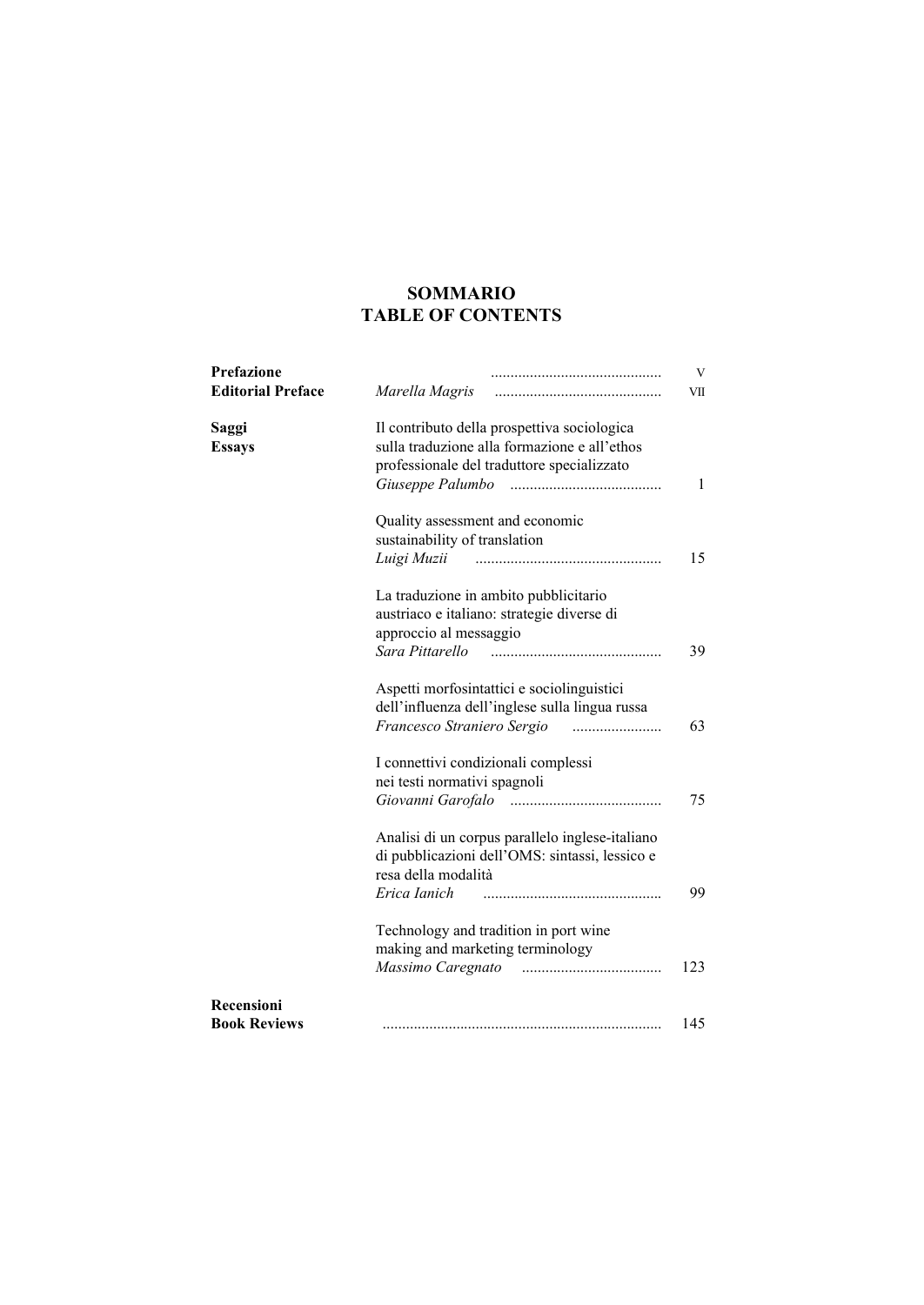## **EDITORIAL PREFACE**

The translation market is changing, and is doing so at a pace that was inconceivable even a few years ago. The new technologies, Internet, globalisation and the increasingly closely intertwined economic, political and cultural relations call for radical changes in the role of translators, in their working procedures, and in their competences. This is inevitably affecting research in translation as well, where two trends are evident: first, studies are increasingly making use of principles, methodologies and concepts derived from other disciplines; and second, there is a growing interest in the problems and characteristic features of the professional itself. While RITT has always advocated the need for constructive dialogue between theorists and practitioners – even during the times of deep mutual distrust – the current issue is a particularly clear example of these trends and of their relevance for the teaching and training of translators. The first two articles in particular, by Giuseppe Palumbo and Luigi Muzii respectively, reflect – albeit from different perspectives – a constant triangular link between research, professional practice and teaching.

After emphasizing the definitive abandonment of a purely linguistic perspective in the studies on LSP translation, Palumbo uses a sociological approach to investigate the importance of two current trends – the increasingly collective and cooperative nature of the translation profession and the rapidly growing number and variety of tasks translators are entrusted with – both from the point of view of the teaching and training of translations students and for the professional awareness of practitioners. His articles focuses on two notions, "translation norms" and "translation competence". With Muzii, we move to a practice-oriented perspective where it is of paramount importance to combine quality and economic sustainability, a goal which has often been neglected both in theoretical debates and in translation teaching. He discusses the concept of quality in its multifarious facets and with reference not only to international standards but also with regard to management, marketing research and socioeconomics.

A clear focus on the market also emerges from the article by Sara Pittarello: the author discusses advertising strategies that are used in two geographically close, but nonetheless different national contexts. Her results confirm that the translation of advertising texts can never rely solely on a linguistic analysis but must be preceded by a thorough evaluation of the economic setting, the normative conditions, and the cultural and psychological differences.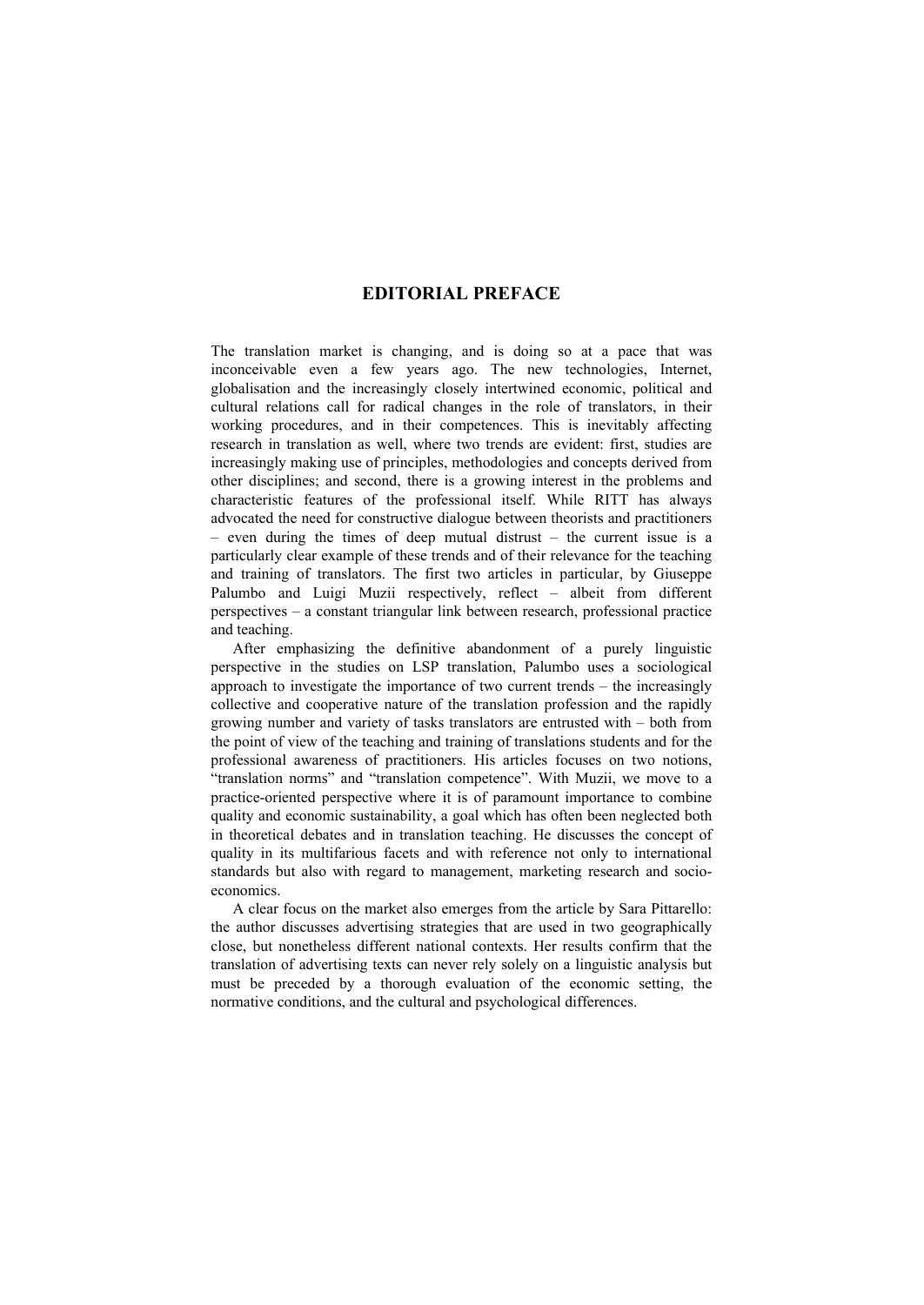Sociology, economics, law and psychology are examples, as these first papers exemplify, of how translation studies are increasingly drawing on principles and methodologies from a wide variety of disciplines. This, however, is not tantamount to saying that linguistics has fully exhausted its contribution to research in translation: on the contrary, there are still countless lexical, morphosyntactic and textual features that need to be investigated, systematicly described and presented to translators. The next three articles, in fact, by Francesco Straniero Sergio, Giovanni Garofalo and Erica Ianich, clearly demonstrate the variety of potential areas.

Straniero Sergio depicts some interesting changes recently occurring in the Russian language as a consequence of the influence exerted by English. The author is particularly concerned with mechanisms of word formation, where Russian adopts (and sometimes modifies) typical English patterns, as well as with the process of borrowing and its semantic and sociolinguistic implications. Garofalo analyses two corpora of Spanish and Italian criminal legislation in order to identify syntactic, semantic and pragmatic aspects of conditionality, focusing in particular on Complex Conditional Connectors. The differences in the distributional patterns and the illocutionary values found between the two languages provide useful insights into the translation of this text type. The contribution by Ianich is also based on the analysis of two corpora, albeit parallel ones. The author's aim is to investigate English-Italian translation phenomena in a particular text type. Using a dedicated software she examines some overall textual categories and then analyses the expression of modality in detail. The variations detected between the corpora are explained by considering typological differences between English and Italian, the degree of specialisation of the texts and some hypotheses from the theory of translation universals.

The last article, by Massimo Caregnato, confirms the interest RITT reserves for terminological subjects, and is noteworthy in two respects. First, it describes a terminographic collection based on a corpus of mostly oral texts obtained by interviewing wine makers and other personnel working in this field. Second, it shows the potentials of this material for the teaching of liaison interpreting, an application that has been rather neglected so far in terminological research.

The issue ends with two reviews, which once more reflect the theoreticalpractical dualism of RITT: the first review is dedicated to the English translation of a book by the late Chernov, the famous Russian theorist of interpreting, while the second is a review of an overview of the Italian translation market.

Marella Magris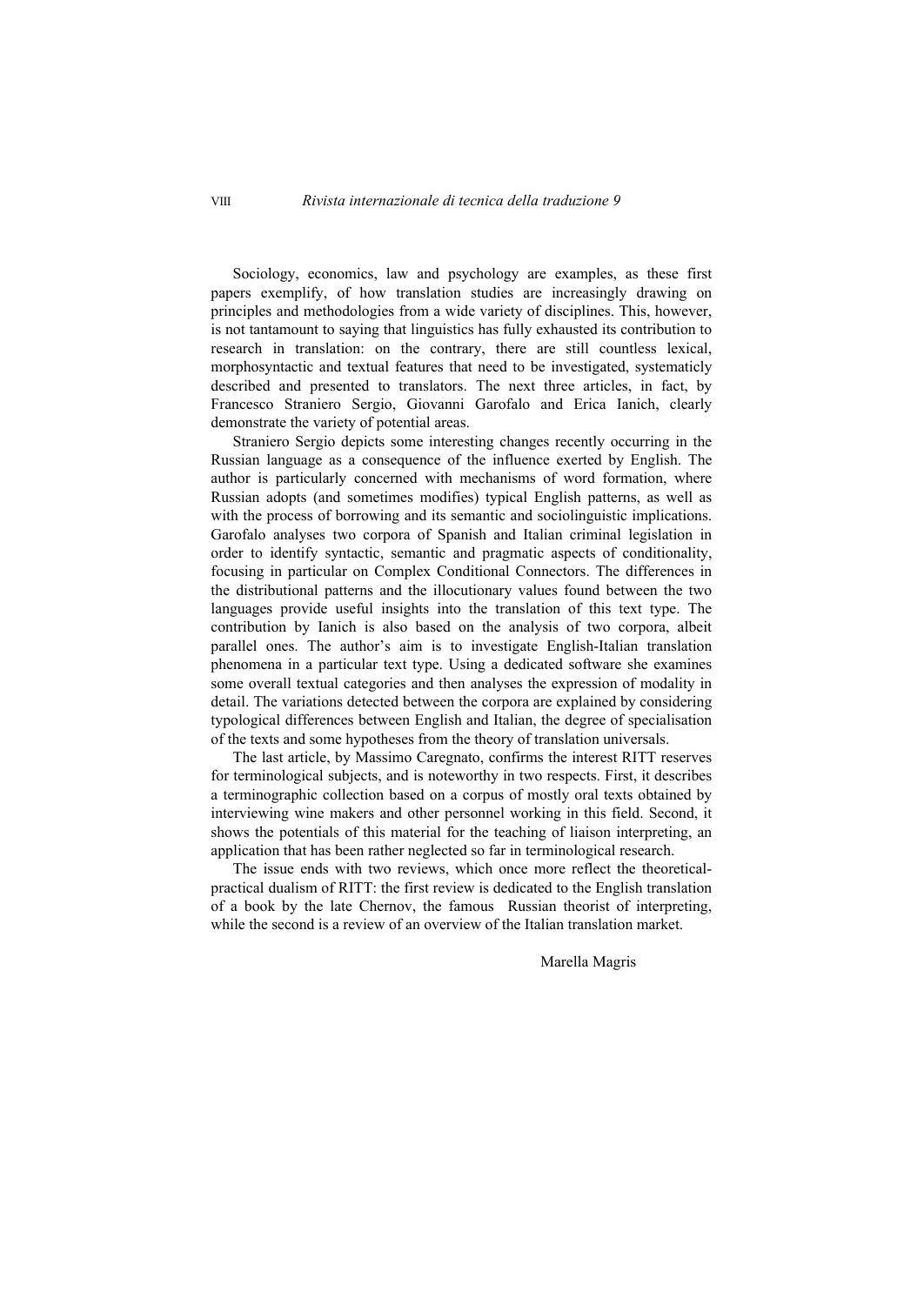# **IL CONTRIBUTO DELLA PROSPETTIVA SOCIOLOGICA SULLA TRADUZIONE ALLA FORMAZIONE E ALL'ETHOS PROFESSIONALE DEL TRADUTTORE SPECIALIZZATO**

Giuseppe Palumbo Università di Modena

#### Abstract

*Research on translation in general, and on specialised translation in particular, has long abandoned a purely linguistic perspective and has embraced principles and methodologies coming from neighbouring disciplines such as terminology, cognitive psychology, philosophy and sociology*. *The translator's job is today seen as an activity where considerations of a purely linguistic nature are often accompanied, if not superseded, by a wide array of considerations that were traditionally thought to pertain to the extra-linguistic sphere (and therefore seen as lying outside the scope of studies of translation). The paper provides a brief overview of recent discussions of the two notions of "translation norm" and "translation competence", seen from an essentially sociological perspective. Reference is made to how such discussions can positively contribute to the teaching of translation, and implications are drawn for a redefinition of the professional translator's status*.

1. Introduzione

L'esplosione di studi sulla traduzione, disciplina definitivamente affrancatasi dal legame con gli studi letterari e ormai osservata e discussa dalle prospettive più disparate, conferma il superamento sia della tradizionale visione del traduttore come figura solitaria sia della traduzione come processo meccanicistico, rapporto tra due "oggetti" meramente linguistici tra i quali stabilire un'equivalenza di natura non meglio specificata. Un approccio tendenzialmente funzionalista è acquisito, pur con vari distinguo, dalla maggioranza degli studiosi ma, se quell'approccio operava ancora in una prospettiva essenzialmente testuale, oggi le ricerche si concentrano anche su altre dimensioni, in primis quella cognitiva (studi sulla traduzione come processo) e quella sociologica (studi sulle condizioni di lavoro dei traduttori, sulla traduzione come "catena produttiva", sulle aspettative dei destinatari, e così via), dimensioni che, pur quando rimangono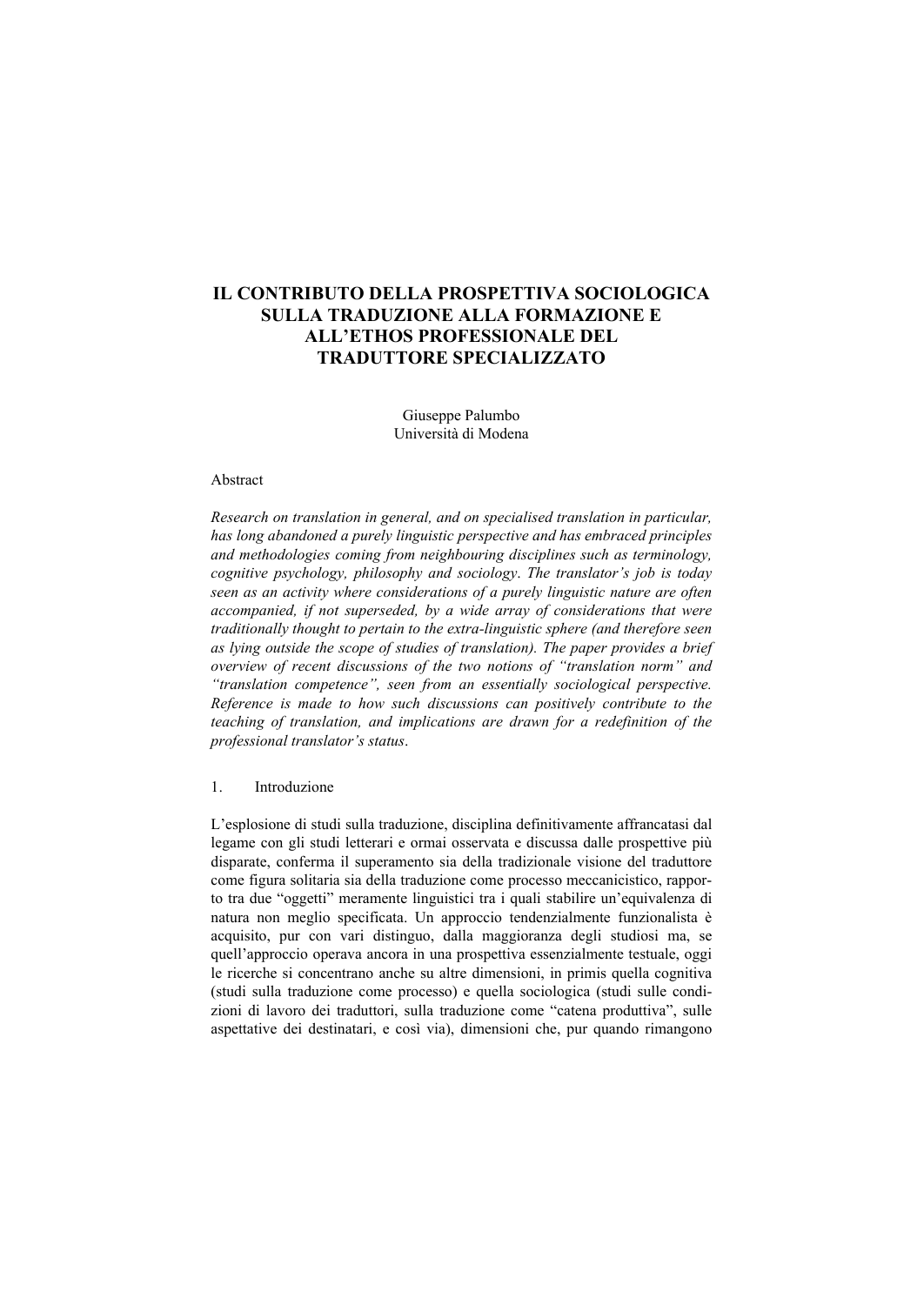lontane da una tradizionale attenzione agli aspetti meramente linguistici, finiscono spesso con l'avere ricadute significative anche su questi ultimi. Un lavoro come Robinson (2003), tanto per citare un esempio, fa della traduzione, analizzata anche nei suoi numerosi aspetti di contorno e anzi spesso proprio a partire da quelli, un caso esemplare di atto linguistico, fenomeno nel quale (come del resto già confermavano gli approcci funzionalisti appena ricordati) diventa evidente la tendenza della lingua ad agire ("doing") sui destinatari e non semplicemente a trasmettere ("saying") contenuti informativi. La traduzione diventa dunque paradigma del funzionamento della lingua *tout court*, specchio attraverso il quale diventa possibile esaminare le modalità e le implicazioni di ogni atto di comunicazione.

Tutto ciò ha portato a riconsiderare in maniera talvolta radicale le modalità secondo le quali un traduttore sceglie, in lingua di arrivo, un equivalente per un determinato elemento (parola, frase, capoverso, intero testo) della lingua di partenza. Che la scelta avvenga in base alle considerazioni più disparate è cosa ovvia per molti di coloro che la traduzione la praticano a livello professionale, ma forse i tentativi di spiegare la traduzione esclusivamente facendo ricorso a una prospettiva linguistica, magari improntata a un più o meno rigido formalismo, hanno in passato a lungo impedito un'analisi lucida dei fenomeni traduttivi e dei fattori che concorrono a determinarli. Negli ultimi decenni, tuttavia, l'affermarsi della traduzione come disciplina a sé stante ha portato al centro del dibattito una fondamentale domanda ("Quali sono le modalità secondo le quali il traduttore opera le sue scelte e quali fattori condizionano tali scelte?") cui si tenta di dare una risposta con spregiudicatezza metodologica e senza timori reverenziali nei confronti delle discipline affini, a partire proprio dalla linguistica.

La traduzione specializzata si è affermata come uno dei filoni di ricerca principali all'interno della più vasta area degli studi sulla traduzione. Sono ormai lontani i tempi in cui il testo specialistico veniva visto, anche in ottica traduttiva, come caratterizzato essenzialmente da una elevata densità di termini tecnici. La ricerca linguistica e, in parallelo, quella sulla traduzione hanno ormai assodato che la peculiarità del testo specialistico va cercata tanto nel lessico quanto nelle sue particolari caratteristiche morfosintattiche. L'attenzione degli studiosi, tuttavia, è andata anche al di là del livello frastico, estendendosi alle caratteristiche testuali e, in tempi più recenti, alla valenza retorico-pragmatica degli enunciati che compongono i testi. Ci si è in definitiva allontanati definitivamente da una visione del testo specialistico parcellizzata e isolata dal contesto socio-culturale e si è approdati a una concezione più organica e articolata, incentrata sul testo come atto comunicativo che non prescinde (ossia non *può* prescindere) dalla situazione sociale e culturale in cui è calato.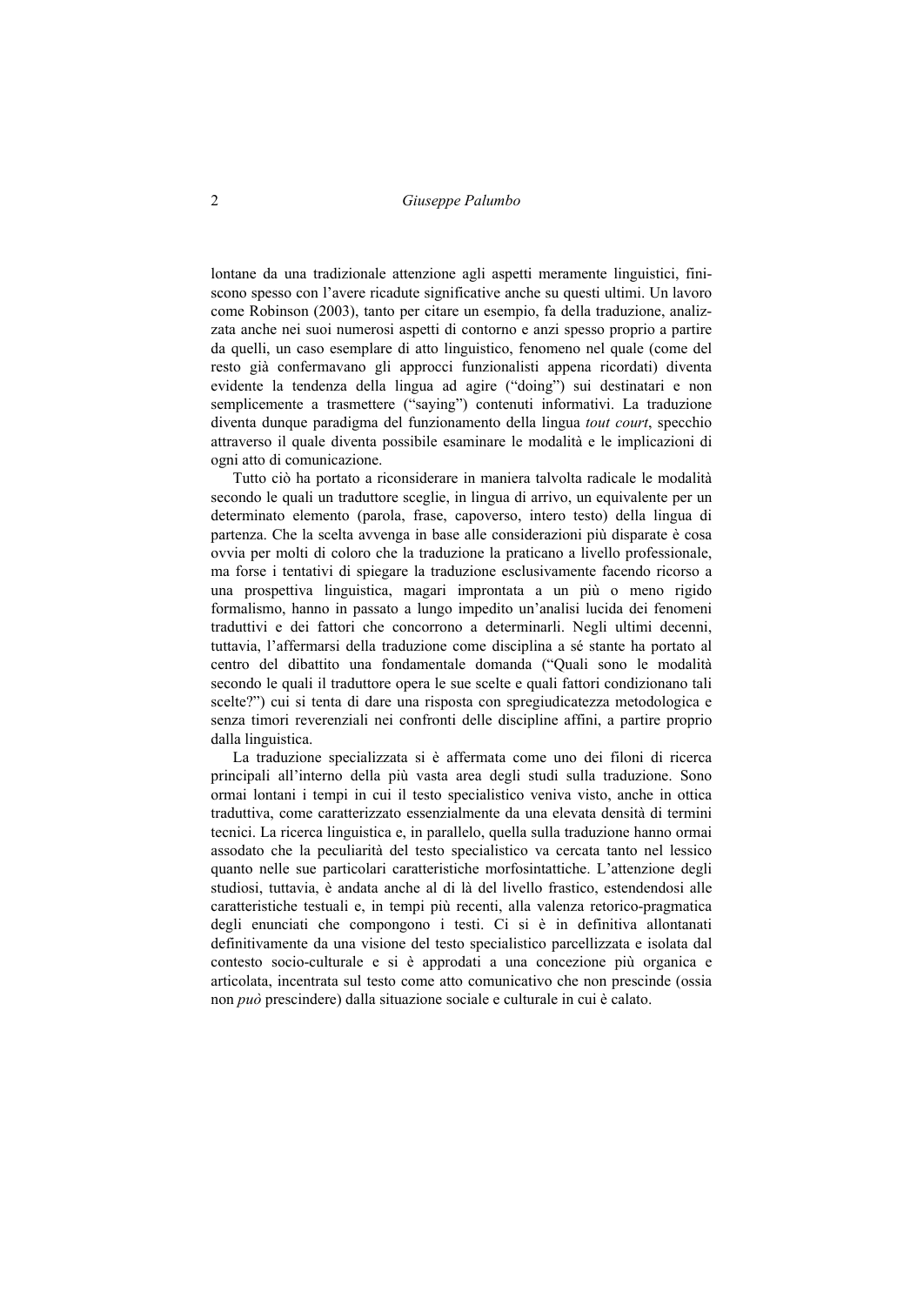La pratica della traduzione a livello professionale ha, in un certo senso, seguito un'evoluzione parallela, favorita dall'imporsi di mezzi di comunicazione inediti (tanto per fare un esempio macroscopico, Internet). L'avvento del computer, in generale, ha rappresentato per la traduzione professionale un punto di svolta: con l'informatica le modalità di produzione e fruizione dei testi sono cambiate a tutti i livelli e questo non poteva non avere ripercussioni sull'attività di chi questi testi li traspone in un'altra lingua e per culture, e mercati, diversi. La concezione stessa di 'testo' ne ha risentito (il menù di un'interfaccia software è un testo o no?) e, sempre a partire dalla pratica, sono in alcuni casi usciti chiaramente allo scoperto i punti deboli o le lacune di quelle concezioni teoriche della traduzione che vedono nella parola il proprio cardine. Le innovazioni nella traduzione come professione, insomma, hanno sancito la consacrazione degli approcci teorici funzionalisti più spinti – quali, per dirne uno, la *Skopostheorie* di H. Vermeer – che sono apparsi dotati degli strumenti più adatti alla riflessione sulla traduzione come viene praticata oggi dai free-lance e dalle aziende specializzate del settore. Ovvio che gli ormai numerosi centri di formazione dei traduttori a vario livello facessero propri tali approcci, sebbene al loro interno siano spesso sorti aspri (e, perché no?, fecondi) conflitti con i "formatori" di formazione letteraria.

La traduzione specializzata ha dunque fatto in un certo senso da anello di congiunzione tra tendenze affermatesi in diversi campi: linguistico (si pensi all'attenzione data di recente al "discorso" e ai "generi testuali"), propriamente traduttologico (si veda la svolta "culturale", quella "funzionale" e l'attenzione oggi rivolta agli aspetti etici e sociologici della traduzione), terminologico (gli studiosi si stanno chiedendo cosa sia un termine, come esso si leghi ai concetti e come arrivi a imporsi nell'uso), cognitivo (si guardino, ad esempio, gli studi sulla categorizzazione) e filosofico (in filosofia della scienza, ma anche in linguistica, è stato indagato da più autori il rapporto tra lingua ed epistemologia, fino a individuare, nei testi scientifici, una retorica parallela a quelle di altre discipline).

In questo contributo propongo una breve ricognizione di alcuni concetti che hanno animato il dibattito sulla traduzione negli ultimi decenni, scelti tra quelli che hanno apportato, e che sembrano poter apportare in futuro, spunti innovativi di discussione e di analisi per quanto riguarda in particolare la traduzione specializzata, il cui studio ha contribuito in maniera decisiva alla complessiva maturazione delle ricerche in materia di traduzione. In particolare, mi interessa vedere come tali concetti (essenzialmente due: le "norme traduttive" e la "competenza traduttiva") possano essere applicati su due distinti versanti, quello della didattica e quello della pratica professionale, nella convinzione che la riflessione teorica sulla traduzione possa avere non poco da offrire tanto a chi è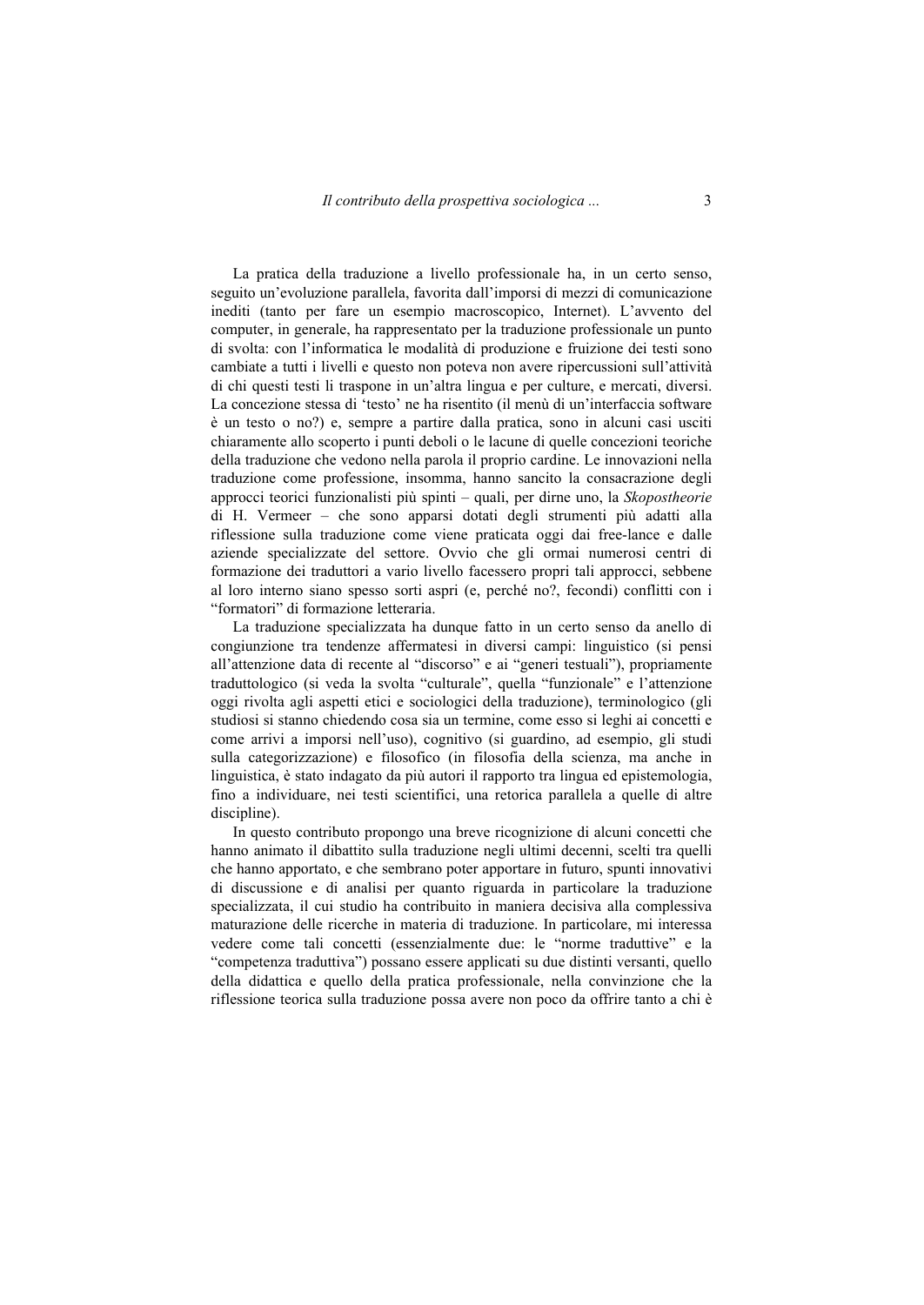già oggi chiamato a fornire, sul campo, servizi di mediazione linguistica e culturale quanto a chi si sta preparando a farlo.

#### 2. La prospettiva sociologica

Un utile punto di partenza, in base a una prospettiva eminentemente sociologica, è la presa d'atto della dimensione collettiva del lavoro di traduzione. Molti testi tradotti sono in effetti il risultato di un lavoro a più mani, anche quando non sono presentati come tali: un traduttore ha oggi la possibilità di chiedere aiuto ai colleghi attraverso canali un tempo non disponibili, come le mailing-list, canali che creano veri e propri gruppi virtuali di professionisti in costante contatto gli uni con gli altri; se usa una memoria di traduzione, il traduttore può riutilizzare il lavoro fatto da altri in passato e confluito nella memoria; in determinati ambiti, come quello dei servizi editoriali o della localizzazione del software, può contare sulla collaborazione di tutti gli altri operatori coinvolti nel progetto di traduzione. La capacità di relazionarsi con i colleghi, di chiedere aiuto e di rivolgersi alle persone giuste viene anzi ormai vista da non pochi studiosi come parte integrante del bagaglio di competenze minimo del traduttore professionista.

Ma si potrebbe andare oltre, e osservare come ormai i processi di automazione stiano spostando l'attività di traduzione verso una specie di "cervello diffuso"1 (sia esso una comunità on-line, il server di un'azienda o l'intero World Wide Web) del quale i singoli traduttori possono essere visti come singoli neuroni, punti di smistamento (nevralgici, ma per quanto ancora lo rimarranno?) di un'immensa offerta di traduzioni già disponibili sotto forma di memorie di traduzione, banche dati terminologiche, dizionari, enciclopedie, corpora e, non ultime, le pagine web raggiunte attraverso i motori di ricerca, questi ultimi per certi versi ormai infinitamente più utili di qualsiasi dizionario.

Non si tratta, come si può vedere, della traduzione automatica come ce la si immaginava fino a pochi anni orsono, ma di qualcosa di ben più affascinante e, probabilmente, di molto più efficace, perlomeno in termini di produttività. Dal punto di vista del dibattito sulla qualità delle traduzioni, è interessante notare come, almeno per il momento, i processi di automazione si sviluppino in senso contrario al percorso seguito dalla riflessione teorica: se questa ha spostato gradualmente la sua attenzione dalle unità minime al testo, le più diffuse applicazioni software sono attualmente imperniate sulla corrispondenza tra unità frastiche e terminologiche, anche se non sono affatto da escludere progressi che

 $\overline{a}$ 

<sup>1</sup> Cfr. i concetti di "elusive, composite epistemic subject", di "virtual authorship" e di "collective constructionism" di cui parla Simeoni (1998: 36).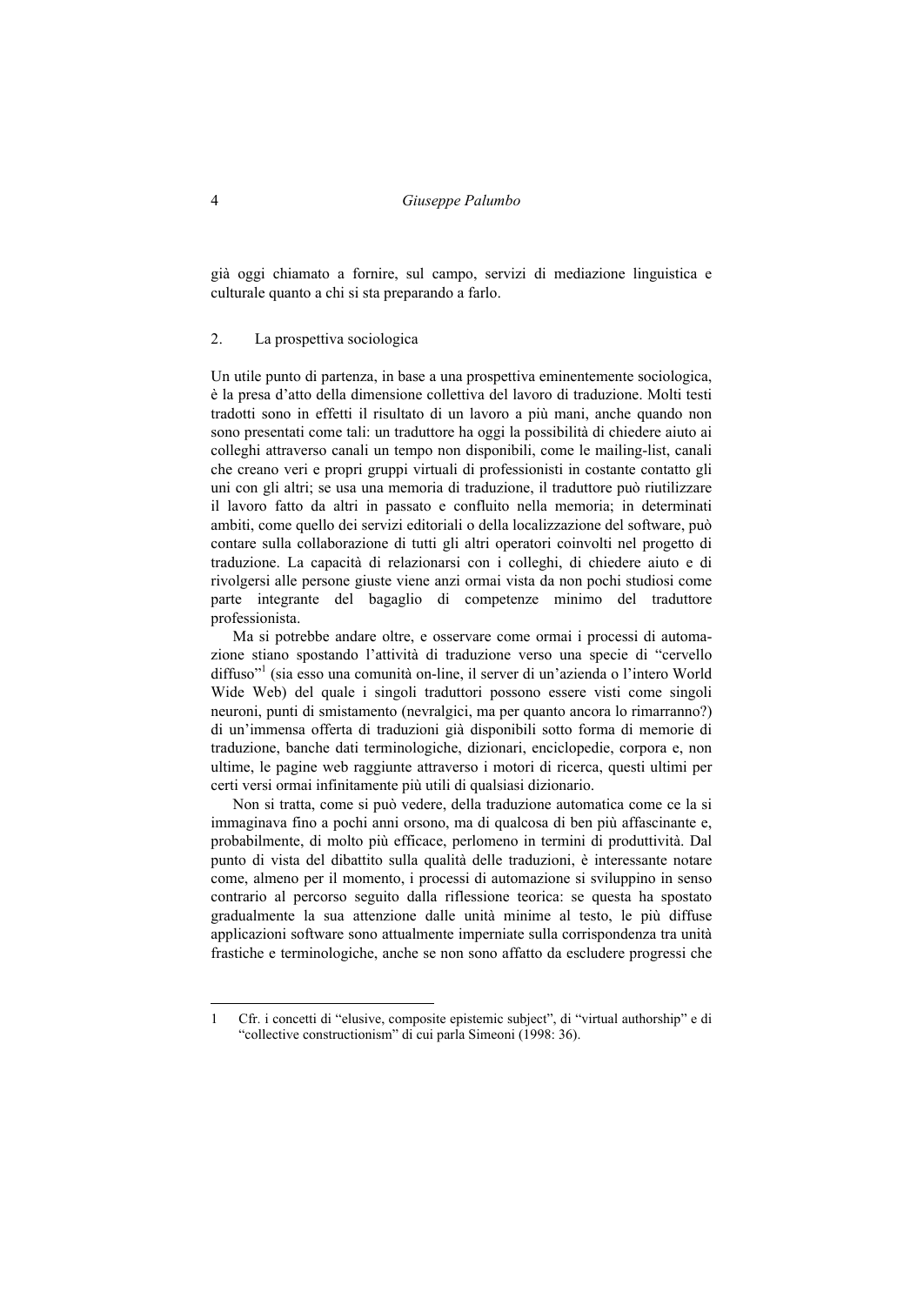consentano al software di superare questa barriera e arrivare al trattamento di segmenti testuali ben più ampi.

Ancora in prospettiva sociologica è interessante notare come, mentre il lavoro di traduzione si distribuisce a una "squadra", al singolo traduttore venga oggi demandata una pluralità di compiti, molti dei quali posti al di fuori di quello che una volta era percepito come il nucleo caratterizzante della sua attività, ossia la trasposizione di testi, di materiale linguistico:

The translator needs to develop the expertise of a project manager, a computer scientist, a documentalist, a DTP specialist, a terminologist, a language engineer, an evaluator, a localizer, and a technical writer. (Rico Pérez 2002)

Va ricordato tuttavia che le ultime linee di sviluppo del mercato della traduzione lasciano presagire un ritorno alle mansioni prevalentemente linguistiche, pur in un quadro di spiccata vocazione tecnologica. Esselink (2005), ad esempio, spiega come negli anni a venire la gestione delle memorie di traduzione, di cui i traduttori sono attualmente responsabili, verrà assunta esclusivamente dalle aziende, lasciando al traduttore il compito di dialogare con il server nel quale la memoria risiede e di concentrarsi sul controllo di qualità delle corrispondenze offerte dalla memoria (col rischio che egli perda di vista la dimensione testuale, spesso indispensabile per valutare la bontà di una soluzione traduttiva).

#### 2.1. Il dibattito sulle "norme" traduttive

In qualsiasi settore egli operi, quella del traduttore può essere vista come una "'norm-governed' freedom" (Robinson 2003: 89). Lasciato (per il momento?) da parte il dibattito sull'equivalenza, diversi studiosi della traduzione si sono in effetti dedicati all'osservazione e all'analisi delle convenzioni, delle tendenze o delle attitudini (in breve delle "norme", osservate descrittivamente) che regolano l'attività del traduttore, studiandole a partire da una prospettiva non linguistica ma socio-pragmatica. Tra i primi a impegnarsi in tale ricerca è stato Gideon Toury (1980; 1995), che ha aperto la strada a un notevole numero di studi, alcuni dei quali si sono innestati, talvolta abbandonando la prospettiva esclusivamente sociologica, sul filone delle ricerche sugli universali della traduzione e sullo sviluppo e le modalità di acquisizione della competenza traduttiva. Ma fermiamoci, per il momento, a illustrare brevemente la proposta di Toury e a vedere come essa sia stata discussa e integrata in lavori successivi, in particolare quelli di Simeoni (1998) e Robinson (2003). Sullo sfondo del dibattito sulle norme c'è l'idea che il giudizio di qualità sulla traduzione non può non essere influenzato da quelle che si ritiene siano le convenzioni che, più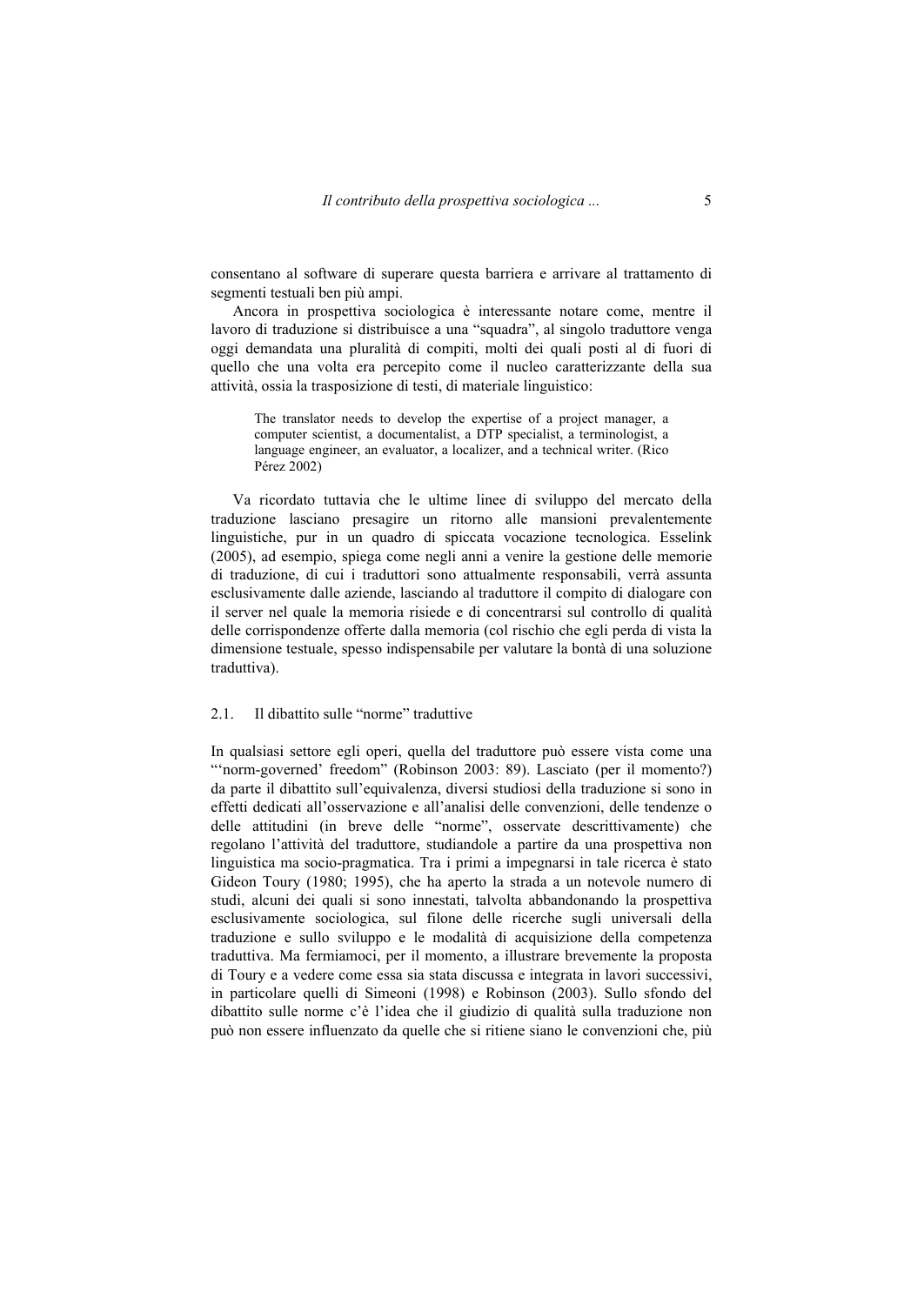o meno tacitamente, regolano l'attività dei traduttori in un dato periodo storico e in un dato segmento socio-professionale.

Il modello di Toury è di chiara impronta sociologica: allo studioso interessa vedere in che modo i traduttori arrivino a conformarsi alla prassi che regola il particolare settore della società in cui essi sono professionalmente impegnati. Le norme possono essere viste come strategie che i traduttori, in una data situazione socioculturale, tendono a scegliere al posto di altre strategie pur possibili. Nella definizione di Hermans (1995: 216), uno degli studiosi che hanno sviluppato le idee di Toury, le norme sono

internalized behavioural constraints which embody the values shared by a community and govern those decisions in the translation process which are not dictated by the two language systems involved.

Definizione nella quale è evidente lo spostamento della prospettiva dall'equivalenza linguistica e testuale ai meccanismi che determinano le scelte del traduttore.<sup>2</sup>

Il lavoro di Simeoni (1998) riprende, rielaborandolo e in parte criticandolo, il modello di Toury. L'enfasi rimane sulla pratica del tradurre, piuttosto che sui testi, ma il baricentro si sposta dalla forza normativa della prassi alla rielaborazione che di questa fa ogni singolo traduttore: concetto centrale per Simeoni (1998: 32) è quello di *habitus*, visto come "elaborate result of a personalized social and cultural history". Al modello di Toury Simeoni imputa la mancanza di quattro aspetti giudicati cruciali:

- 1) una esauriente spiegazione delle modalità di apprendimento e interiorizzazione delle norme;
- 2) una illustrazione dei meccanismi di trasmissione delle norme;
- 3) il riconoscimento della libertà di movimento del traduttore, se non altro di fronte alla scelta della norma da preferire qualora egli si trovi di fronte a norme in conflitto;
- 4) una visione complessa della dimensione sociale in cui si trova a operare il traduttore e delle modalità secondo cui tale dimensione viene interiorizzata. Gli elementi che qui ci interessano più da vicino sono quelli richiamati ai

punti (2) e (4). Come tiene a sottolineare Robinson (2003: 86-87), al quale si

 $\overline{a}$ 

<sup>2</sup> Alle "norme" è dedicato anche un lavoro di Chesterman (1993; v. anche 1997), in cui si adotta una prospettiva sociologica ma si rende conto anche della dimensione testuale. Nella categoria delle "professional norms", infatti, Chesterman inserisce anche le "relation norms" basate sul criterio del mantenimento di un rapporto di equivalenza tra testi di partenza e arrivo. La proposta di Chesterman è scopertamente prescrittiva, ancorché di un prescrittivismo probabilistico, ossia basato sull'osservazione delle regolarità rintracciabili nel comportamento dei traduttori.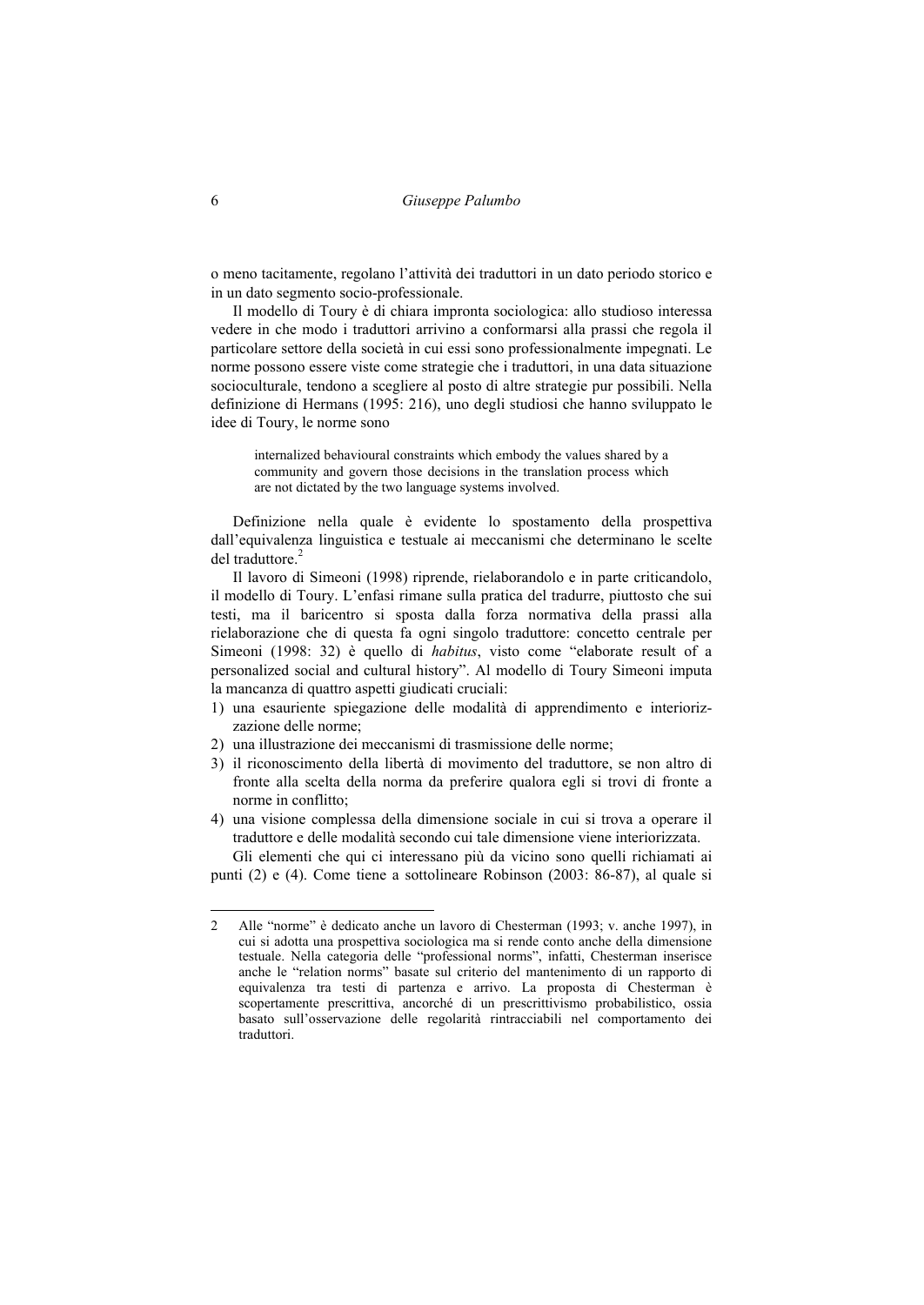deve anche la schematizzazione delle critiche rivolte da Simeoni a Toury, nell'essere trasmesse le norme possono anche subire leggere modifiche. I "portatori" delle norme, in altre parole, possono, nel tramandarle, introdurvi degli elementi personali, e altrettanto può fare chi le norme le riceve, apprendendole e interiorizzandole; il tutto in base a un processo che Robinson (2003: 87) vede come caratteristico di ogni atto di trasmissione di enunciati linguistici o di pratiche sociali:

translation norms arise out of the structured/structuring interactions of the marketplace, not out of the work of committees or other decision-making bodies to which translators might be appointed as the representatives of "practitioners" or some such.

Ciò lascia intravedere un margine di movimento molto più ampio di quello ipotizzato da Toury, margine evidente anche nella facoltà di scegliere norme diverse, specie laddove esse siano in conflitto tra loro. Ed è interessante notare, da questo punto di vista, come Robinson (2003: 88), nel riprendere la critica di Simeoni, faccia riferimento non all'etereo mondo della traduzione letteraria (mondo che forse poi tanto etereo non è) quanto alla attività quotidiana del traduttore free-lance alle prese con i committenti e gli incarichi più diversi:

the same freelancer may be asked in the course of a single month to do a back-translation, sticking as closely as possible to the original syntax to show the client whether the original translation was properly done; to localize a piece of software […]; to give a client the gist of a letter over the phone; and to edit the work of another translator. What are the norms of this translator's behaviour?

## 2.2. La competenza traduttiva

Torniamo, insomma, a uno dei nostri punti di partenza, vale a dire all'esplosione di compiti diversi demandati al traduttore (e, conseguentemente, delle competenze che gli si richiedono). Esplosione che lo rende operatore giocoforza flessibile e magari anche più aperto a considerare, nota Simeoni (1998: 13-14), le istanze della ricerca teorica e applicata sulla traduzione, cui non pochi traduttori professionisti guardano tradizionalmente con diffidenza. Secondo Simeoni, anzi, il mondo della traduzione è troppo aperto e variegato perché si possa parlare, come invece tendeva a fare Toury, di norme monopolizzate da una ristretta cerchia e imposte a chi intende entrarvi. Se si accetta questa riserva,

it will be difficult to envisage actual products of translation as anything more than the results of diversely distributed social *habituses*, or, specific habituses *governed by the rules pertaining to the fields in which the*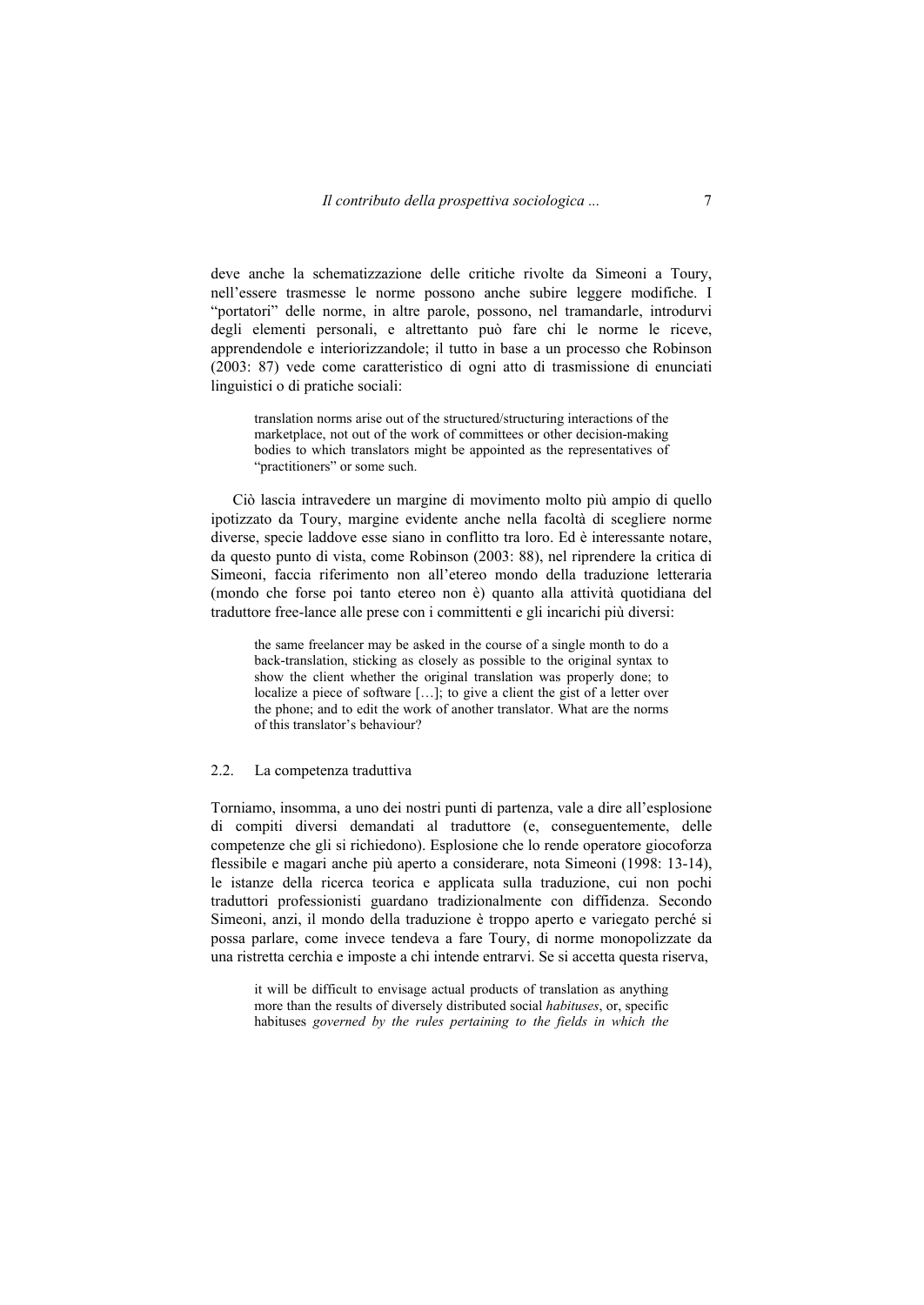8 *Giuseppe Palumbo* 

*translation takes place*. Not the field of translation, but that of heteronomous (literal, scientific, technical, legal, etc.) production. (Simeoni 1998: 19-20; corsivo nell'originale)

Questo, a sua volta, ci ricollega alla visione della traduzione come lavoro essenzialmente di squadra, dato che sono rari i casi di traduttori che siano al contempo figure attive nel campo in cui la traduzione si colloca.<sup>3</sup> Sono molto più frequenti invece i casi di traduttori che si specializzano nei testi di un dato settore, ma è evidente come essi non diventino specialisti *tout court* del campo, bensì professionisti capaci di orientarvisi e magari di sapere entrare, a fini di documentazione e di consultazione, in relazione proficua con chi vi opera (qui, in fondo, sta l'essenza della dimensione fortemente collaborativa della traduzione specializzata). Tutto ciò, si badi bene, non va assolutamente inteso nel senso di un ridimensionamento della figura del traduttore, bensì (e all'opposto) come tentativo di identificarne le prerogative, i tratti distintivi che lo presentano come figura specializzata nel mediare tra lingue e culture (anche settoriali e specialistiche) diverse.

Altra conseguenza dell'osservazione di Simeoni appena riportata è il fatto, messo in luce dallo stesso studioso, che probabilmente le decisioni stilistiche (lessicali, retoriche e relative all'organizzazione testuale) prese dai traduttori sono una funzione delle differenze esistenti tra gli *habitus* specializzati dei vari settori cui i testi da tradurre afferiscono. In altre parole, l'approccio di ciascun traduttore tenderà a variare a seconda del settore in cui egli opera. La traduzione viene così a configurarsi come mosaico di attività e abitudini diverse, nessuna delle quali esaurisce in sé, presa singolarmente, le caratteristiche del campo più vasto che chiamiamo appunto "traduzione". Se le attività sono diverse, tuttavia, comune sembra la predisposizione (o la capacità, che dir si voglia) a *individuare di volta in volta i fattori preminenti dell'atto di trasposizione linguistica e culturale*, secondo una definizione minimalista di "competenza traduttiva" che riecheggia la definizione proposta da Pym (2002) ma che, a differenza di questa, recupera in maniera più esplicita il ruolo dei fattori socio-culturali. Pym infatti vedeva nella capacità di selezione l'essenza dell'attività del traduttore ma, forse nel timore di complicare la definizione, non specificava la natura dei fattori che guidano la selezione: il riferimento di Simeoni all'*habitus* (quello proprio del traduttore e quello del settore cui la sua attività afferisce) permette forse di

 $\overline{a}$ 

<sup>3</sup> Uno dei settori in cui accade più spesso che a tradurre un testo specialistico sia uno specialista del campo stesso è la medicina. Si tratta, tuttavia, di una mia impressione personale non suffragata da indagini statistiche, che forse sarebbe interessante condurre per capire, tra le altre cose, se vi siano settori che, per l'elevato grado di specializzazione o magari per evitare intrusioni nella categoria, tendono a "respingere" i traduttori.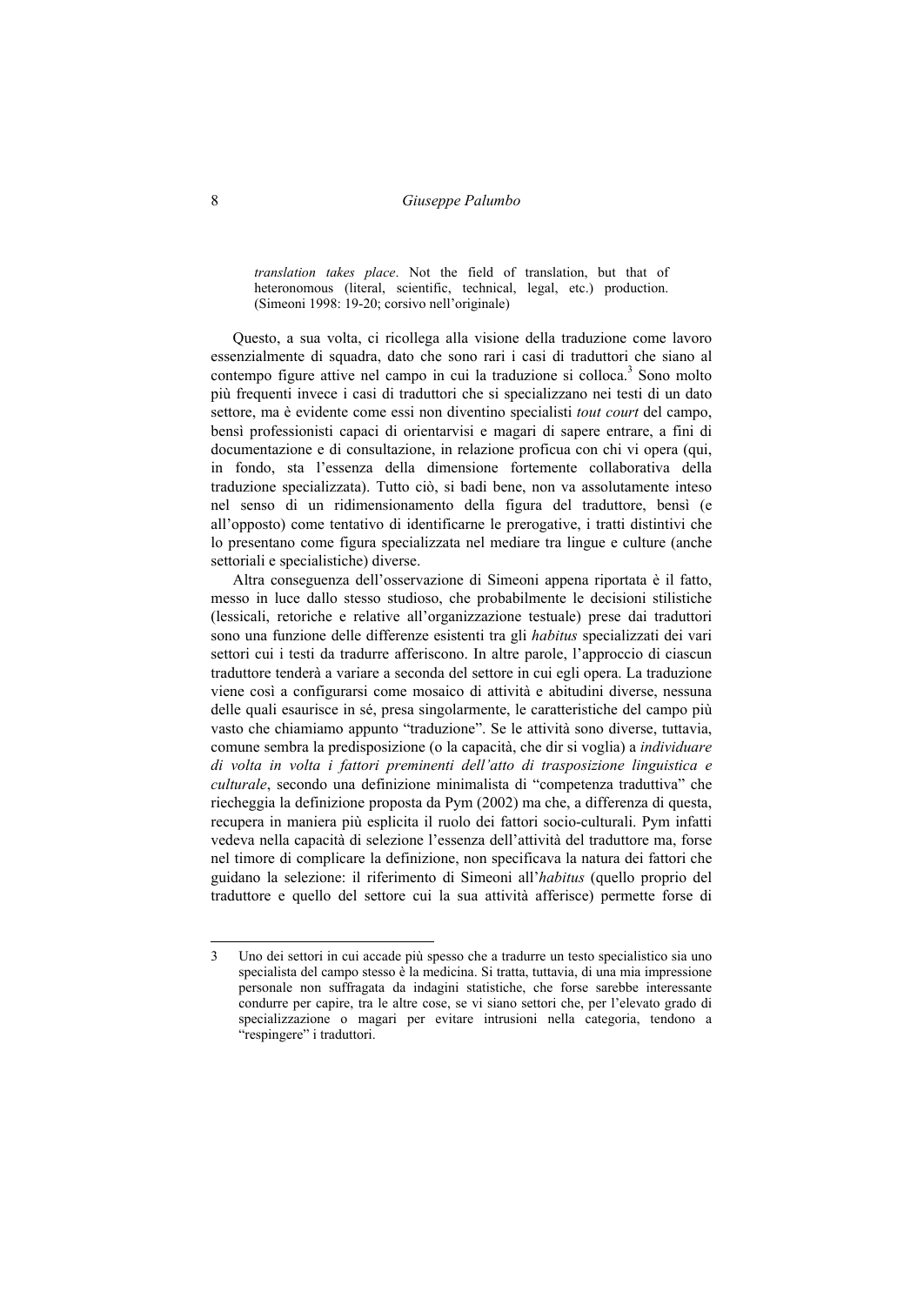chiarire di che natura possano essere tali fattori.<sup>4</sup> Anche se è difficile "to even conceive of a distinct 'community' of translators" (Simeoni 1998: 26), è tuttavia possible rintracciare capacità che sembrano caratterizzare l'attività traduttiva in tutte le sue pur diverse manifestazioni, capacità fra cui lo stesso Simeoni (1998: 31) annovera quella "adaptive faculty" cui si richiama la definizione di "competenza" appena proposta.

#### 3. Ricadute sulla didattica e sull'ethos professionale

Come possiamo, in base alle necessariamente brevi e schematiche considerazioni fatte prima, riconfigurare i vincoli che agiscono sull'attività del traduttore, in particolare nel campo della traduzione specializzata? Primo passo verso questa riconfigurazione può essere quello di liberare lo stesso termine "vincolo" da qualsiasi connotazione negativa, vederlo nel senso non di costrizione ma di fattore che concorre a determinare una serie di scelte, nel quadro di una visione della traduzione come processo decisionale basato su considerazioni di carattere funzionale e contestuale.

Ogni incarico di traduzione può essere allora visto come rientrante in un "progetto", delineato esplicitamente o implicitamente, che fissa le coordinate in base alle quali il traduttore (e chi collabora con lui) opera le proprie scelte: coordinate stilistiche, testuali ma anche situazionali, ossia legate alle condizioni di lavoro (tempistica, disponibilità e tipo degli strumenti di consultazione, possibilità di consultare colleghi) e alle aspettative dei destinatari, alle conoscenze pregresse del traduttore sull'argomento trattato nel testo e ad altri fattori eterogenei quali la linea editoriale, le implicazioni etiche del lavoro di traduzione, le aspettative del committente ecc. I vincoli insomma nascono non solo dal testo ma anche da tutta una serie di fattori extratestuali; il traduttore è dunque spesso "libero" nei confronti del testo, ma vincolato da fattori solo apparentemente estranei ma di fatto cogenti e, considerazione non secondaria, di volta in volta diversi.

Nella traduzione specializzata, a fare da contraltare a questo generale accoglimento delle posizioni funzionaliste o comunque fondate su una visione dinamica dell'equivalenza traduttiva, hanno contribuito a lungo gli studi in campi affini quali la terminologia e la linguistica. In terminologia ha dominato

 $\overline{a}$ 

<sup>4</sup> Più di recente lo stesso Pym (2004) ha riveduto la sua definizione: abbandonata la pur elegante individuazione del criterio della selezione come principio fondante dell'attività traduttiva, lo studioso delinea un quadro in cui le scelte traduttive sono compiute in ottica perlopiù extralinguistica, facendo del "rischio" associato alle diverse componenti di un testo il cardine delle scelte operate dai traduttori, in base al seguente principio: il traduttore concentra i propri sforzi sugli elementi che sono a più alto rischio nell'economia complessiva del testo.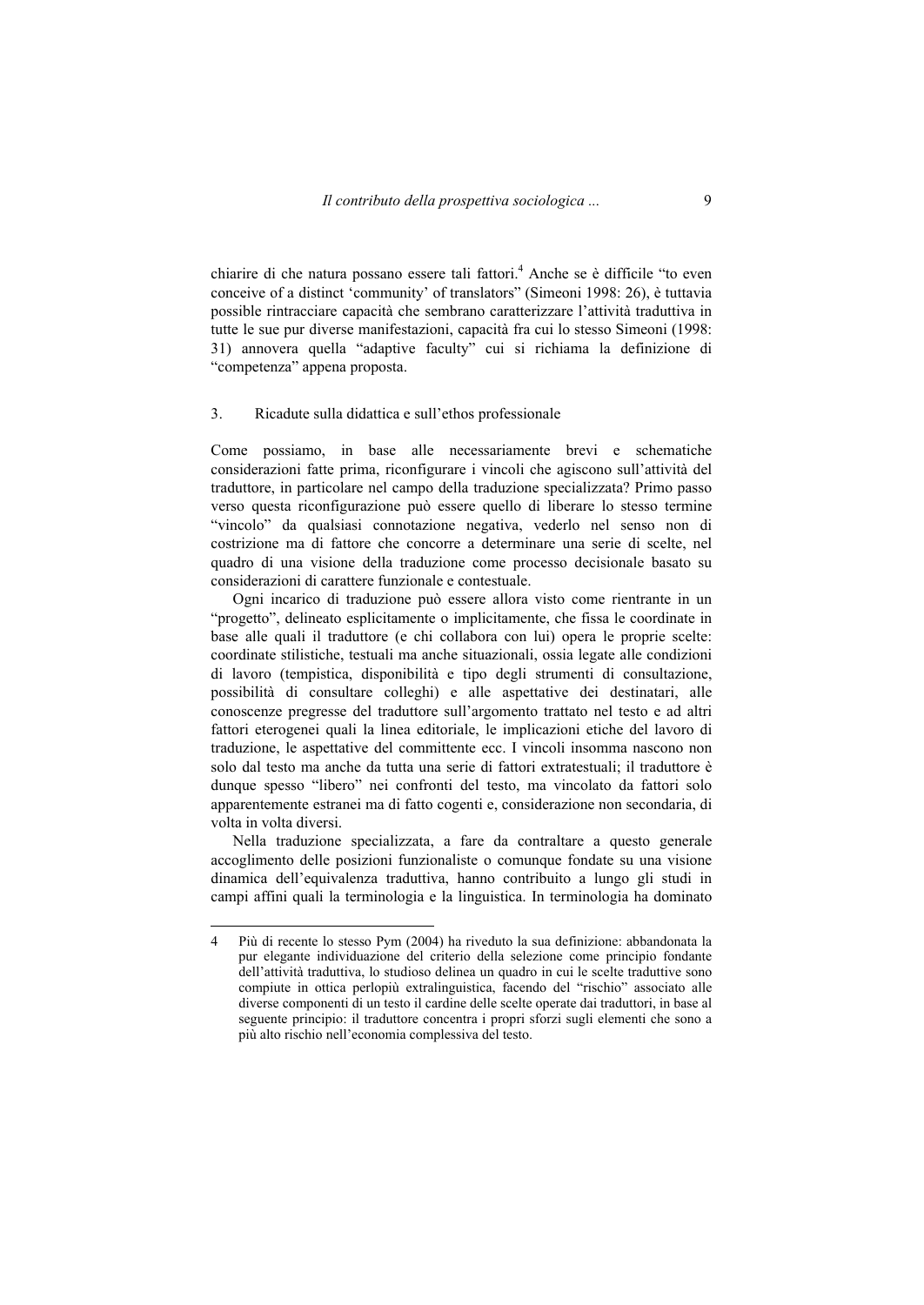per decenni il paradigma wüsteriano, che aveva nell'esatta corrispondenza tra termine e concetto un suo caposaldo. In linguistica, non pochi studiosi hanno in passato presentato della lingua tecnico-scientifica un'immagine idealizzata, poco rispondente al vero, ossia quella di una lingua neutra, monoreferenziale e, in definitiva, "oggettiva"; immagine, è interessante notare, che molti studenti di traduzione sembrano ormai aver introiettato, come testimonia, ad esempio, lo studio illustrato in Sevilla Muñoz (2004).<sup>5</sup>

Queste posizioni hanno contribuito non poco a far figurare la traduzione specializzata come un'eccezione in un quadro generale pur fondato sull'abbandono del meccanicismo. Come molti traduttori sanno, tuttavia, e come diversi studiosi hanno cominciato a far notare, anche la traduzione specializzata è fondata in buona parte su strategie e modalità operative dinamiche se non addirittura incentrate sulla stessa creatività solitamente associata a tipi di traduzione molto diversi (e di dinamismo si parla apertamente ormai anche in terminologia – cfr. ad esempio Temmerman 2000 e Ahmad 2002 – mentre la linguistica, come si ricordava in apertura, è approdata a una concezione più problematica della lingua specialistica, cominciando a rilevarne le componenti socio-pragmatiche e presentandole non come aspetti marginali ma come tratti costitutivi).

In sede didattica, fare riferimento a questo quadro che vede i fattori contestuali come preminenti nel processo decisionale del traduttore appare dunque non un corollario del percorso formativo ma un suo elemento cardine. Anzi, il riferimento alla dimensione socio-pragmatica può essere talvolta, per il docente, l'unico modo di cavarsi di impaccio di fronte a chi è ansioso di sapere perché un dato equivalente può essere considerato migliore di altri, pur possibili (magari gli unici proposti dai dizionari). Se ciò può fare temere a qualcuno che a risentirne sia lo sviluppo delle competenze linguistiche (viste come primo passo nella preparazione dei traduttori, fase preliminare alla fine della quale, e solo allora, si può cominciare a tradurre), gioverà forse ricordare che la traduzione

<sup>5</sup> Nello studio di Sevilla Muñoz (2004) si presentano i risultati di un sondaggio svolto, in Spagna, tra gli studenti di alcuni corsi universitari di traduzione tecnicoscientifica e volto a identificare quelle che, per loro, sono le principali caratteristiche della lingua tecnico-scientifica e le maggiori difficoltà legate alla traduzione di testi incentrati su argomenti tecnici o scientifici. I tratti che la maggioranza degli studenti identifica, tra cui la precisione linguistica e l'universalità e univocità terminologiche, sono, guarda caso, gli stessi appena citati a proposito dell'idealizzazione della lingua della tecnica e, soprattutto, della scienza. Sarebbe stato interessante vedere che ruolo giocano nelle risposte fornite dagli studenti la loro esperienza diretta della lingua tecnico-scientifica e quelli che invece possiamo ipotizzare essere i giudizi indotti dalla consultazione delle opere di linguistica cui gli studenti hanno presumibilmente avuto accesso nel loro corso di studi. Sevilla Muñoz stesso, in ogni caso, è concorde nel ritenere quella espressa dagli studenti un'immagine riduttiva e poco aderente alla realtà.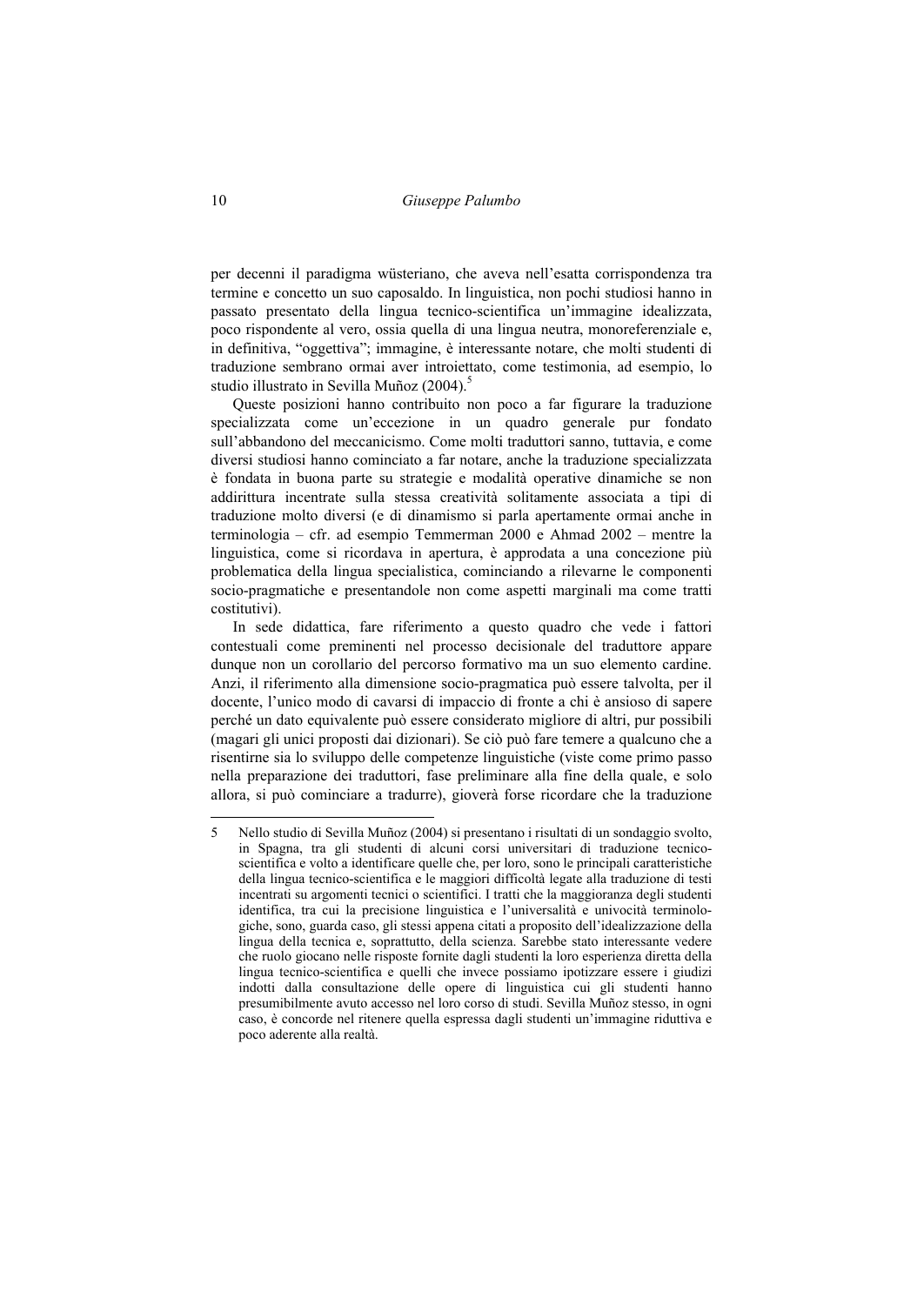può essere un efficacissimo strumento di apprendimento linguistico proprio perché porta allo scoperto la dimensione essenzialmente "performativa" della lingua.

Oltre che in sede didattica, il quadro delineato fin qui potrebbe dare un contributo anche in sede di costruzione di una identità professionale "forte" del traduttore, identità da imperniare non (solo) sulle competenze linguistiche ma anche sulla più volte richiamata attitudine a gestire la comunicazione interculturale. In una orgogliosa rivendicazione come quella di Scarpa (2004: 137), del resto, questa componente figura già in maniera preminente: secondo la studiosa, infatti, tra le competenze che costituiscono lo specifico della traduzione non possono mancare né la capacità di mediazione culturale, né la capacità di riflessione sulla propria attività di traduttori, né, infine, la capacità di adeguare il proprio metodo di lavoro ai bisogni del mercato (cfr., a proposito di quest'ultima, la "adaptive faculty" richiamata sopra). Ed è su queste basi che i traduttori (aiutati magari dagli istituti di formazione) possono assumere nei confronti dei committenti un ruolo propositivo, attenuando l'enfasi eccessiva che in alcuni casi l'industria pone sulla produttività a scapito della qualità.

#### 4. Conclusioni?

Più che a vere e proprie conclusioni, le sbrigative riflessioni fin qui esposte sembrano condurre naturalmente a una serie di domande. Innanzitutto: come fare in modo che a tali riflessioni (a patto di trovarle valide e giustificate) sia dato non solo un posto ma anche il giusto rilievo nei corsi di formazione? Chi insegna si trova spesso in oggettiva difficoltà nel valutare la bontà di una scelta traduttiva proposta da uno studente: tale difficoltà può risultare proprio dalla mancanza di un "progetto" che, anche implicitamente, possa essere visto come insieme delle coordinate che guidano le scelte del traduttore. Tra le capacità di chi forma i traduttori non può non esserci, a mio parere, quella di immaginare diverse ipotesi di utilizzo e di fruizione per i testi oggetto delle esercitazioni. Da qui la necessità che i docenti possano contare su un certo bagaglio di esperienze di traduzione a livello professionale.

Seconda domanda: come si possono "educare" i committenti, spesso ancora legati a una visione rigida e semplicistica dell'attività dei traduttori? In particolare, come far capire loro che in molti casi il rischio non è legato a una mancata trasmissione di tutte le informazioni contenute in un testo quanto (tanto per rimanere su un parametro di valutazione che ormai viene universalmente riconosciuto in sede di riflessione teorica) alla mancata aderenza ai canoni stilistici che governano quel determinato tipo di testo in lingua d'arrivo? A tale proposito si può notare un paradosso, relativo allo scarto tra le richieste qualitative del mercato (non di rado basse) e quello che da diversi anni ormai si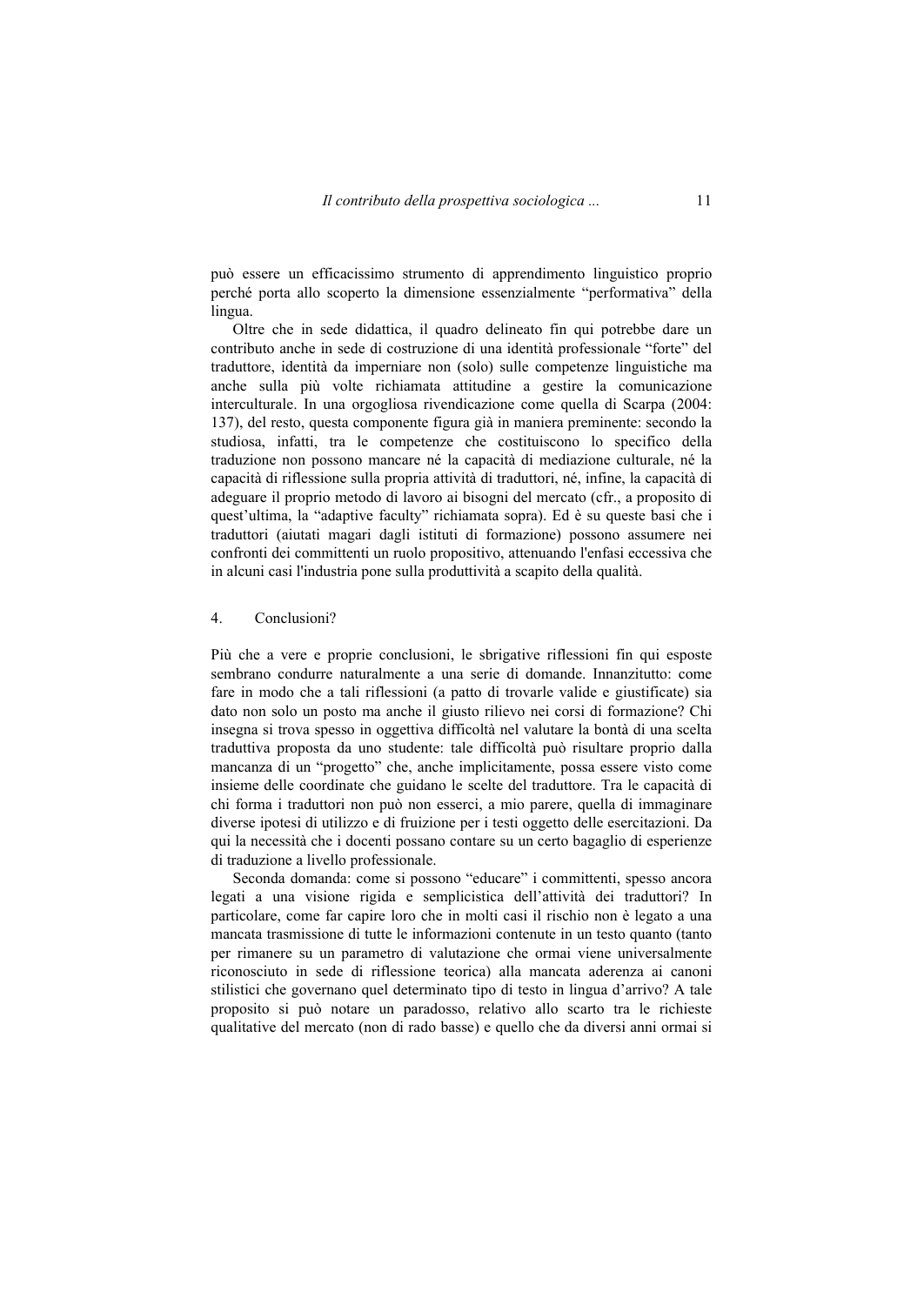trasmette agli aspiranti traduttori in sede di formazione allorché li si avverte della necessità di prestare grande attenzione alle aspettative dei destinatari, ai canoni redazionali e così via. Laddove per il committente questi aspetti rimangano secondari, tutti gli sforzi compiuti in tal senso dal traduttore andranno persi e anzi potranno ingenerare un atteggiamento di diffidenza nel committente, che crede di non ritrovare nel testo di arrivo quello che vedeva nel testo di partenza.

Terza, e conclusiva, domanda: come assicurare che, in sede di formazione, venga rispettato il delicato equilibrio tra le richieste del mercato, da un lato, e le istanze di salvaguardia della qualità espresse dai formatori più avvertiti? Su questo tema sono sorte in passato aspre polemiche tra istituti di formazione e rappresentanti del mondo produttivo, non di rado dovute a una mancata comprensione dei rispettivi ruoli. Il mondo accademico, tuttavia, sta compiendo uno sforzo di accoglimento delle prospettive più vicine alla reale attività dei traduttori, sforzo che, come abbiamo visto, sembra ripagare anche nei termini di una più lucida analisi teorica dei fenomeni traduttivi.

#### Riferimenti bibliografici

- Ahmad K. (2002) "Come nascono i termini: zeri, comportamenti e nuclei", in *Manuale di terminologia. Aspetti teorici, metodologici e applicativi*. A cura di M. Magris, M.T. Musacchio, L. Rega e F. Scarpa, Milano, Hoepli, pp. 63-81.
- Chesterman A. (1993) "From 'is' to 'ought': laws, norms and strategies in Translation Studies", *Target*, 5:1, pp. 1-20.
- Chesterman A. (1997) *Memes of Translation*, Amsterdam/Philadelphia, John Benjamins.
- Esselink B. (2005) "An industry perspective on translator training", intervento all'*eCoLoRe/MeLLANGE Workshop – Resources and Tools for e-Learning in Translation and Localisation*, Centre for Translation Studies, University of Leeds, UK, 21-23 marzo 2005.
- Hermans T. (1995) "Disciplinary objectives. The shifting grounds of Translation Studies", in *Perspectivas de la traducción inglés-español*. Dirigido por P. Fernandez Nistal y J.M. Bravo Gonzalo, Valladolid, Universidad de Valladolid, pp. 9-26.

Pym A. (2002) "Redefining translation competence in an electronic age. In defence of a minimalist approach",

http://www.fut.es/~apym/on-line/competence.pdf, consultato il 13-2- 2006.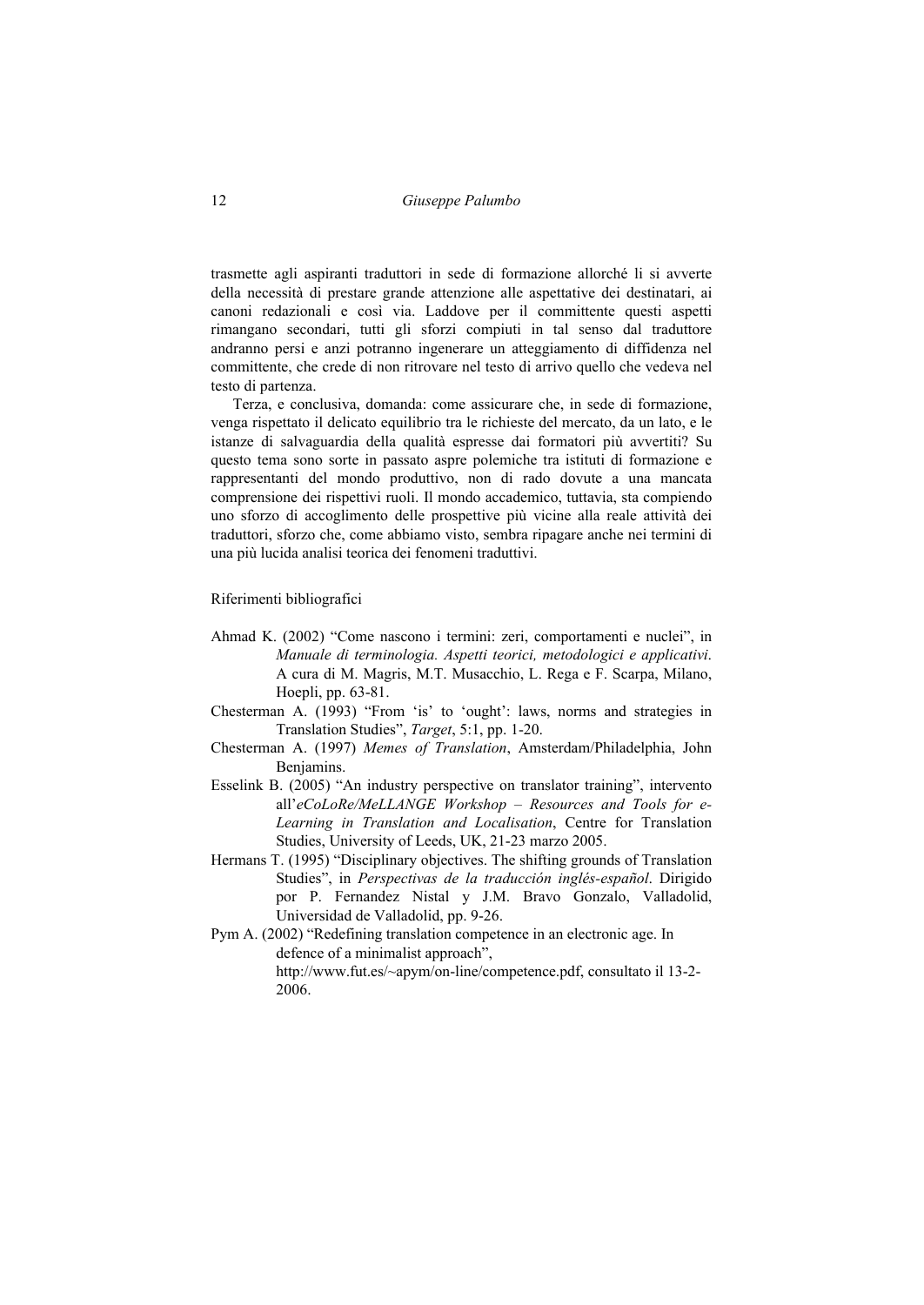- Pym A. (2004) "Text and risk in translation", http://www.fut.es/~apym/on-line/risk\_analysis.pdf, consultato il 27-1- 2006.
- Rico Pérez C. (2002) "Translation and Project Management", *Translation Journal*, 6:4, http://accurapid.com/journal/22project.htm, consultato il 11-1-2006.
- Robinson D. (2003) *Performative Linguistics: Speaking and Translating as Doing Things with Words*, New York/London, Routledge.
- Scarpa F. (2004) "Formazione universitaria dei traduttori e mercato della traduzione", in *Übersetzen in der Fachkommunikation Comunicazione specialistica e traduzione*. Hrsg. von L. Rega und M. Magris, Tübingen, Gunter Narr, pp. 133-144.
- Sevilla Muñoz M. (2004) "Hacia la definición de necesidades de aprendizaje de los alumnos de Traducción Científico-Técnica", *Panace@*, V:16, pp. 141-148.
- Simeoni D. (1998) "The pivotal status of the translator's habitus", *Target*, 10:1, pp. 1-39.
- Temmerman R. (2000) *Towards New Ways of Terminology Description: The Socio-cognitive Approach*, Amsterdam/Philadelphia, John Benjamins.
- Toury G. (1980) *In Search of a Theory of Translation*, Tel Aviv, The Porter Institute.
- Toury G. (1995) *Descriptive Translation Studies and Beyond*, Amsterdam/Philadelphia, John Benjamins.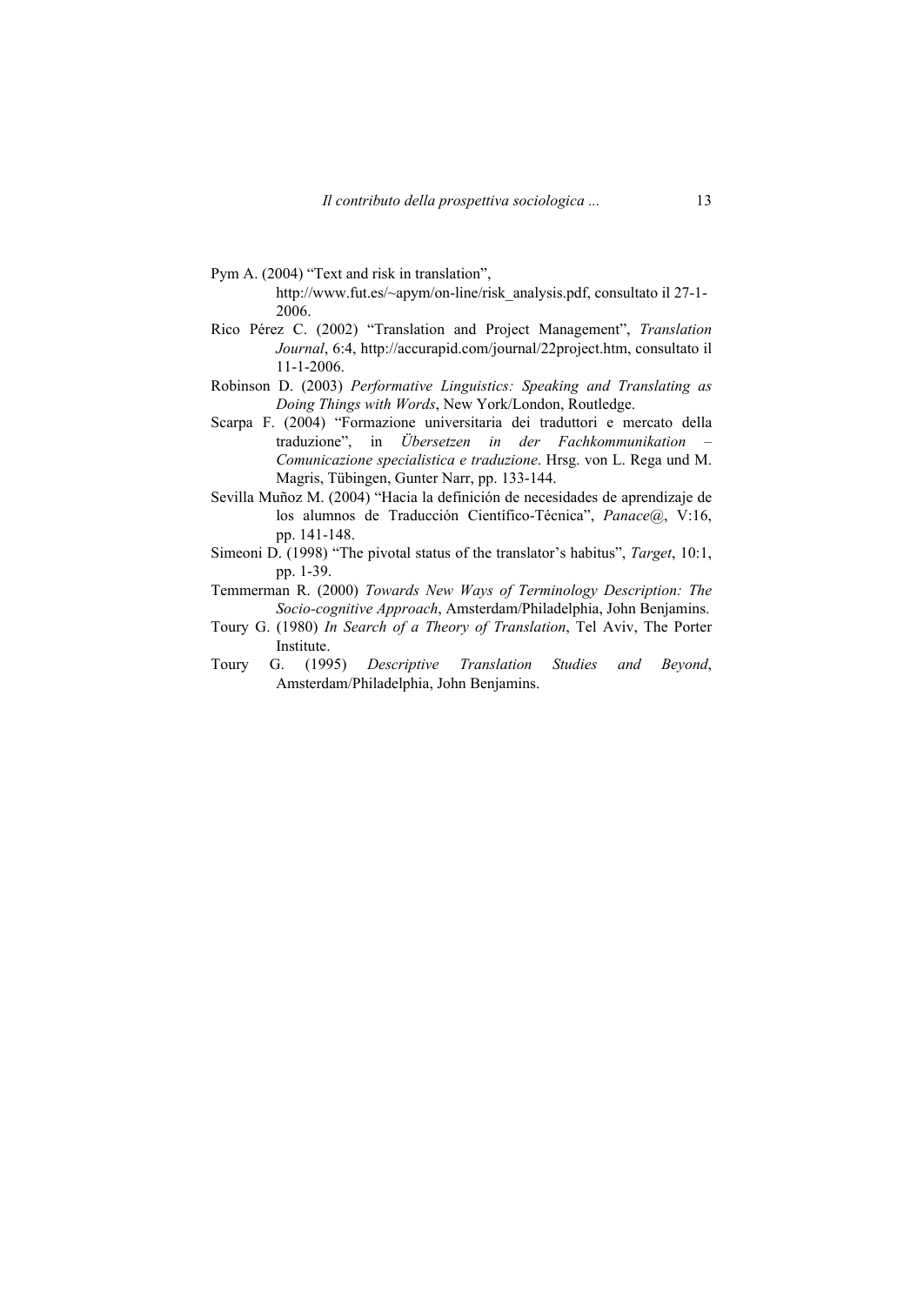## **QUALITY ASSESSMENT AND ECONOMIC SUSTAINABILITY OF TRANSLATION**

Luigi Muzii Gruppo L10N, Roma

## Abstract

*The concept of quality is mature and widespread. However, its associated attributes can only be measured against a set of specifications since quality itself is a relative concept. Today, the concept of quality broadly corresponds to product suitability – meaning that the product meets the user's requirements. But then, how does one know when a translation is good? No answer can be given to this very simple question without recall to translation criticism and the theory of translation. However, the relationship between a source text and the translated text is unfit to solve the problem, as readers often perceive the endproduct of translation as the only material available for scrutiny; they have no interest in the translator's decision-making process (the hermeneutic process). Therefore, translation adequacy should be taken into account in assessment especially when customers impose their own subjective preferences (requirements).* 

> *Whatever is worth doing at all is worth doing well.*  Philip Dormer Stanhope

Although historically mature and widespread as a body of principles, the concept of quality regarding the production and the delivery of services has dramatically transformed over the last quarter of century to become a relative concept that broadly corresponds to product suitability. But quality is also about customer satisfaction, work efficiency, team working, control and communication. The pragmatic approach in translation studies has helped by considering translation as the product of a process depending on specific expectations, needs of the target audience and its function in a given context or situation. Functionalism makes the traditional notion of linguistic equivalence obsolete and makes functional equivalence more relevant.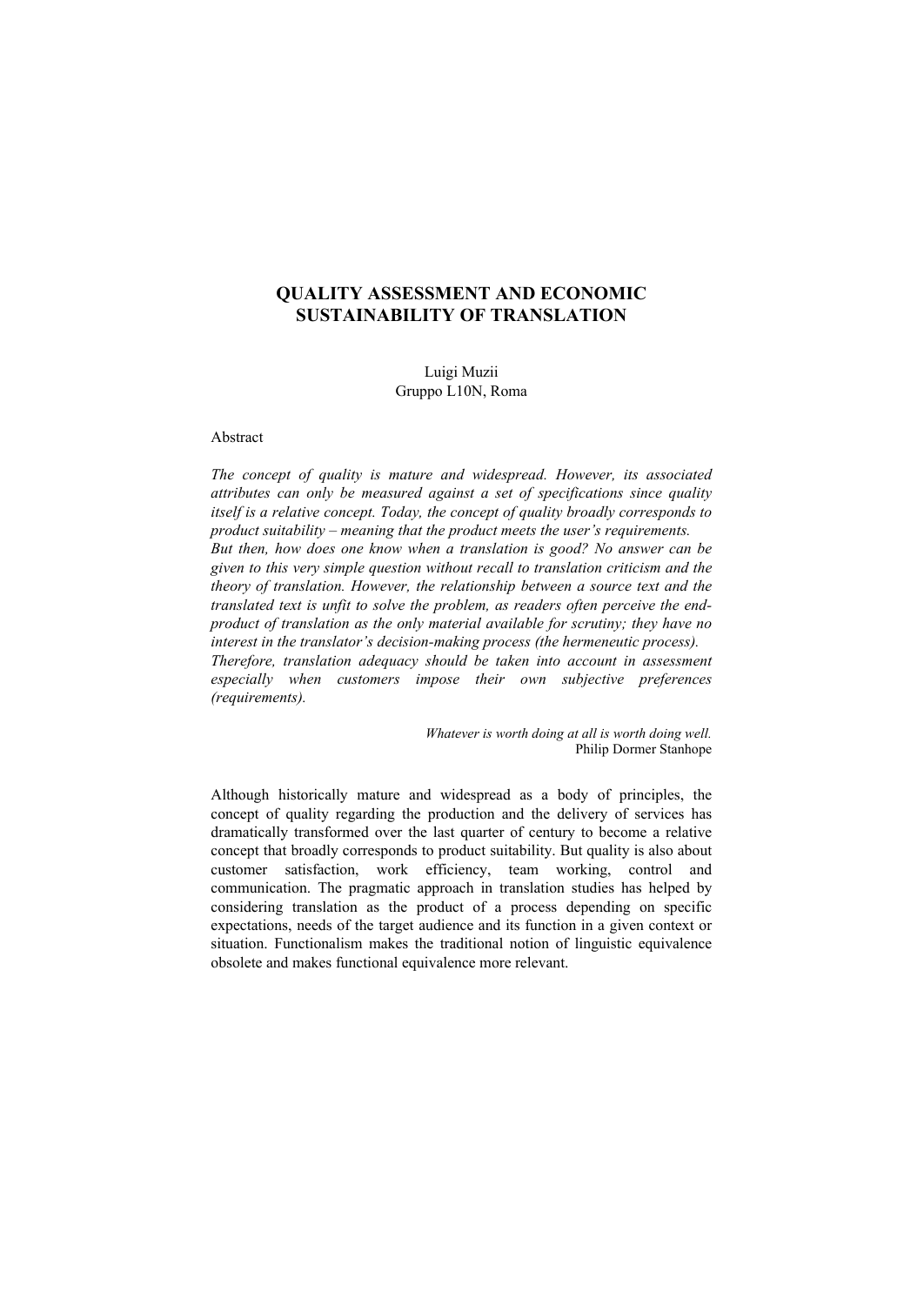#### 1. Requirements defined

General criteria are necessary to standardize the production process and appraise quality in the sense of the product's ability to meet requirements. When dealing with quality, two basic principles must be acknowledged:

- 1. quality is relative: people can perceive different quality levels in the same product;
- 2. quality levels are subject to constraints in requirements.

The fundamental assumption in quality standards (namely the ISO 9000s) is that business processes can be improved so that the product pass as it is. For business processes to produce the expected outcomes, the following four elements are necessary:

- basic skills for task completion;
- appropriate and correct information about the job;
- accurate and suitable tools and materials to fulfill each task;
- a well-suited environment.

When these elements are all available, their effectiveness can be measured and possibly improved; controls can be reduced to a minimum, and savings will be at least equal to the planting cost of the whole system.

#### 1.1. Specification of requirements

A specification of requirements is a document providing an adequate and unambiguous description of the task for a project, together with a description of the desired results, the essential conditions to which the service must conform and the characteristics or features of each deliverable.

In a mass-production environment, most products meet most of demands, but leave many real desires unfulfilled. There are plenty of choices, but almost none precisely matches expectations, so buyers are used to settling for less, but do not stop wanting something more. What usually happens is that goods and services are offered to perform tasks or meet needs. But if customers' expectations were actually delved into, it would be discovered that expectations concern transformation. Customers expect the things they buy to make them different. What is pretty obvious with personal items is just as true for business decisions. This deep desire only tends to emerge after needs are met. Understanding and satisfying this desire creates loyalty, and customer loyalty is perhaps the most important element in any product's long-term success.

Quality is essentially conformity to requirements that come primarily from customer needs. In other words, what the customer says is quality is quality, even though meeting the requirement does not necessarily mean producing quality: one could meet all the customer requirements and still produce junk.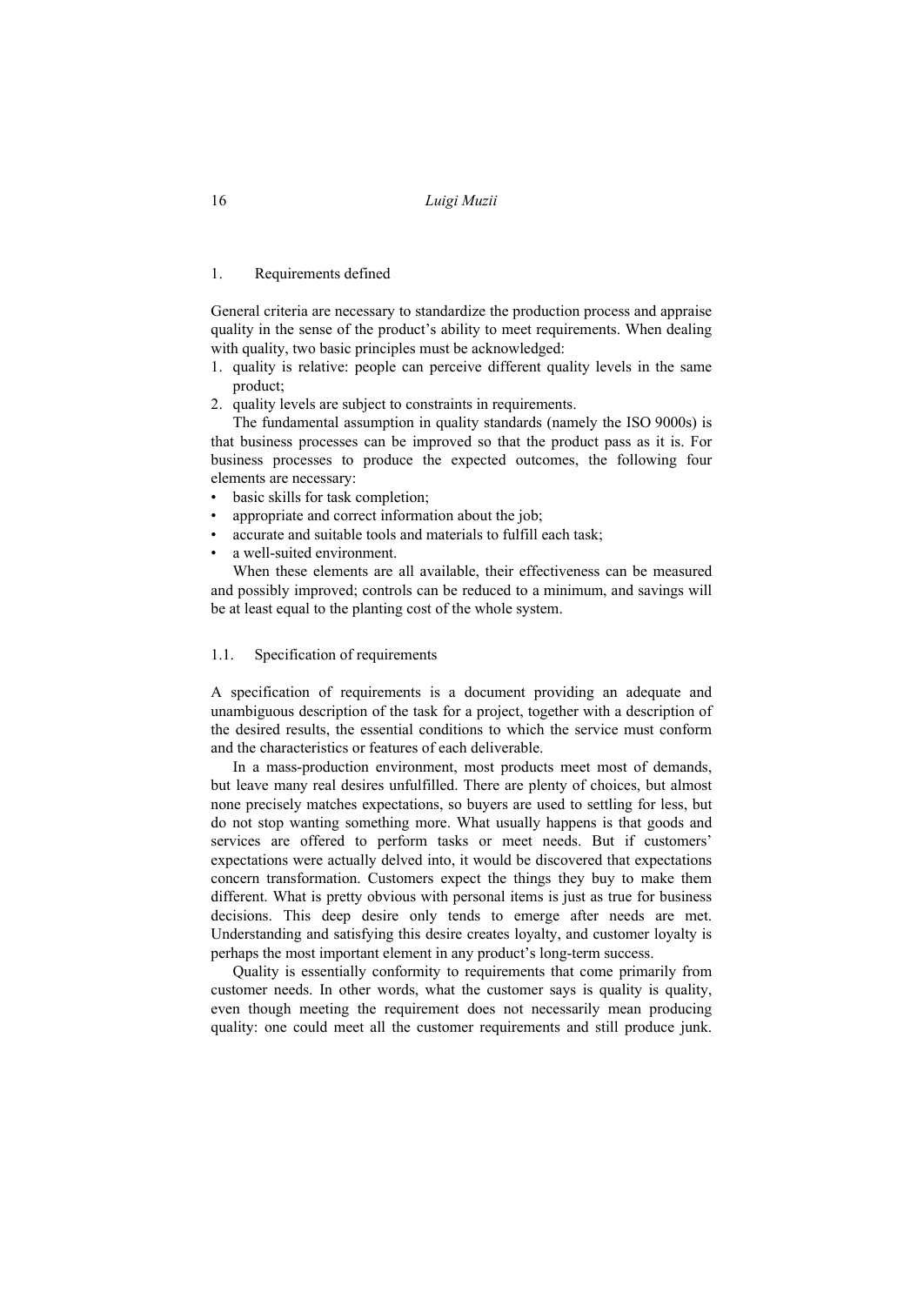Most 'quality problems' in translation have little to do with mistakes, and more to do with a mismatch of assumptions and goals between the people requesting a translation and the people supplying it. Also, it is not always a straightforward task to gather requirements from the user. On the other hand, if you can't collect the requirements you don't know your customer; and if you don't know your customers you can hardly expect to please them. Simply stated this means that if a translation cannot be used to accomplish the task it was required for, it has no real use and belongs at the bottom of the cat box. This is why academic disputes about quality are useless in practice: no customer will be willing to spend time to get involved.

The key to quality translation is really the ability to successfully negotiate between competing demands to find the translation that fits a particular situation, and represents the best trade-off between requirements that cannot all be simultaneously met. The name of the European quality standard for translation services EN 15038:2006 reads "Translation services – Service requirements", and its purpose is to establish and define the requirements for the provision of quality translation services. Admittedly, a key issue is quality assurance and the ability to trace its progress. Nevertheless, despite its efforts, the Italian delegation did not succeed in obtaining a commitment about Service Level Agreements (SLAs) and metrics being included in the final draft. A service-level agreement is a contract between a service provider and a user of that service (the customer) that specifies the level of service that is expected during the term of their agreement. It also defines the terms of the provider's responsibility to the customer and either the type and extent of remuneration if those responsibilities are met or the extent of penalty if they are not met.

The lack of specification of any translation quality metrics is a serious *vulnus* when assessing the process of a translation service provider ready for certification to the new standard. Anyway, in 5.2.3 Linguistic aspects, the CEN standard requires

that information about any specific linguistic requirements in relation to the translation project is registered. Such information can include requirements of compliance with a client style guide, adaptation of the translation to the agreed target group, purpose and/or final use, use of existing terminology, and updating of glossaries.

Different types of documentation need different quality requirements. Owner's handbooks need to be easy and enjoyable to read as well as being technically correct – strange as it may sound, there are people who actually read them. Workshop/repair manuals need to be technically correct, but style is not so important as long as it's understandable. Most service technicians will only look up the procedure they are interested in and they only need to understand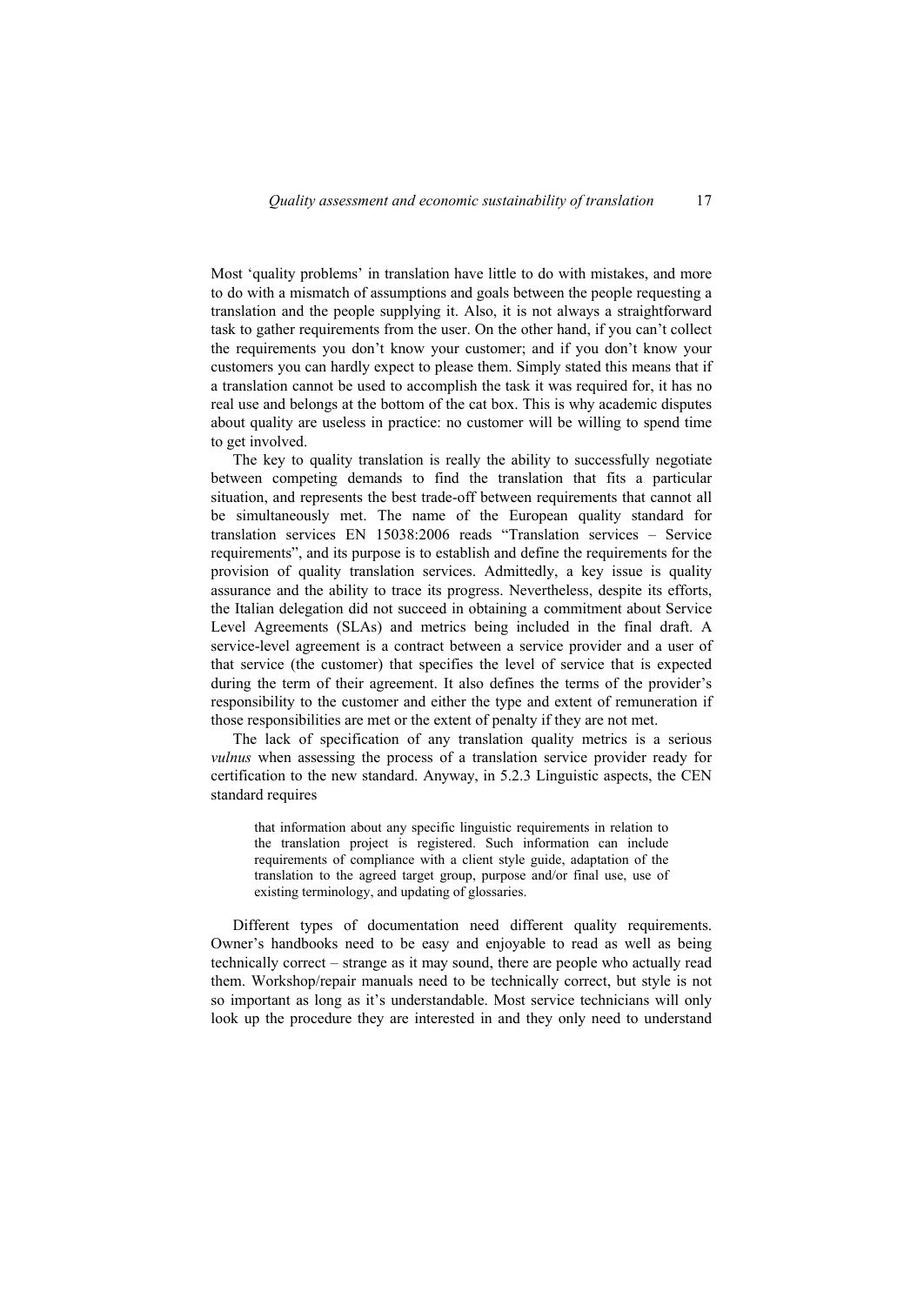the steps they need to carry out. A mistranslation that causes the reader to misunderstand or carry out an operation incorrectly is a serious mistake, a failure. A stylistic error in a workshop manual is a minor error, but is a more serious error in an owner's handbook. This is what the expression "fit for purpose" essentially means and explains why different metrics should be used for different types of texts.

#### 1.2. Metrics

Metrics are a set of rules that allow users to measure how much a product (the translation) meets requirements, and are generally used to measure performance. The primary goal of measuring, of course, is to create a standard against which something can be judged. What is often forgotten is that metrics can be used not only to measure performance, but also to identify specific problems that are affecting performance. Long before Heisenberg developed his uncertainty principle, it was well known that the act of measuring influenced the system being measured. Also, measuring serves little purpose if it provides no means for improvement. Therefore, when developing a metric the aspects of quality everyone will work to improve must be defined.

Effective metrics must be objective (measurable), unbiased, and able to provide enough resolution (detail) to assess the factors that need improvement. This means that any two people who set out to calculate the value of a metric must be able to produce comparable results. Typical metrics are SAE J2450 (recently elevated to standard) whose goal is to provide "a tangible method for measuring the quality of translation deliverables as precisely as for any manufactured product" (SAE 2005). SAE J2450 provides for minor and severe occurrences of wrong terms (glossary violation or conflict with *de facto* standard translations), syntactic errors, omissions, word structure or agreement errors, misspelling, punctuation errors, and any linguistic errors related to the target language that are not clearly attributable to the other categories.

Subjective metrics are hard to measure because their value depends as much on opinion as on demonstrable facts. Translation quality is a typical case of subjective assessment. All translations are prone to subjective influences due to the subjective conditions of the hermeneutic process and the translator's personality; and reviewers and editors are subject to the same influences. Hence quality is always a very personal issue, a relative matter. Perception is everything. This also explains why translation quality is such an endlesslydebated subject causing fierce and divisive disputes. There are those who claim that the only key to 'quality' translation is some form of certification or accreditation scheme for translators based on academic qualifications – or equivalent – and generally combined with membership of a 'professional'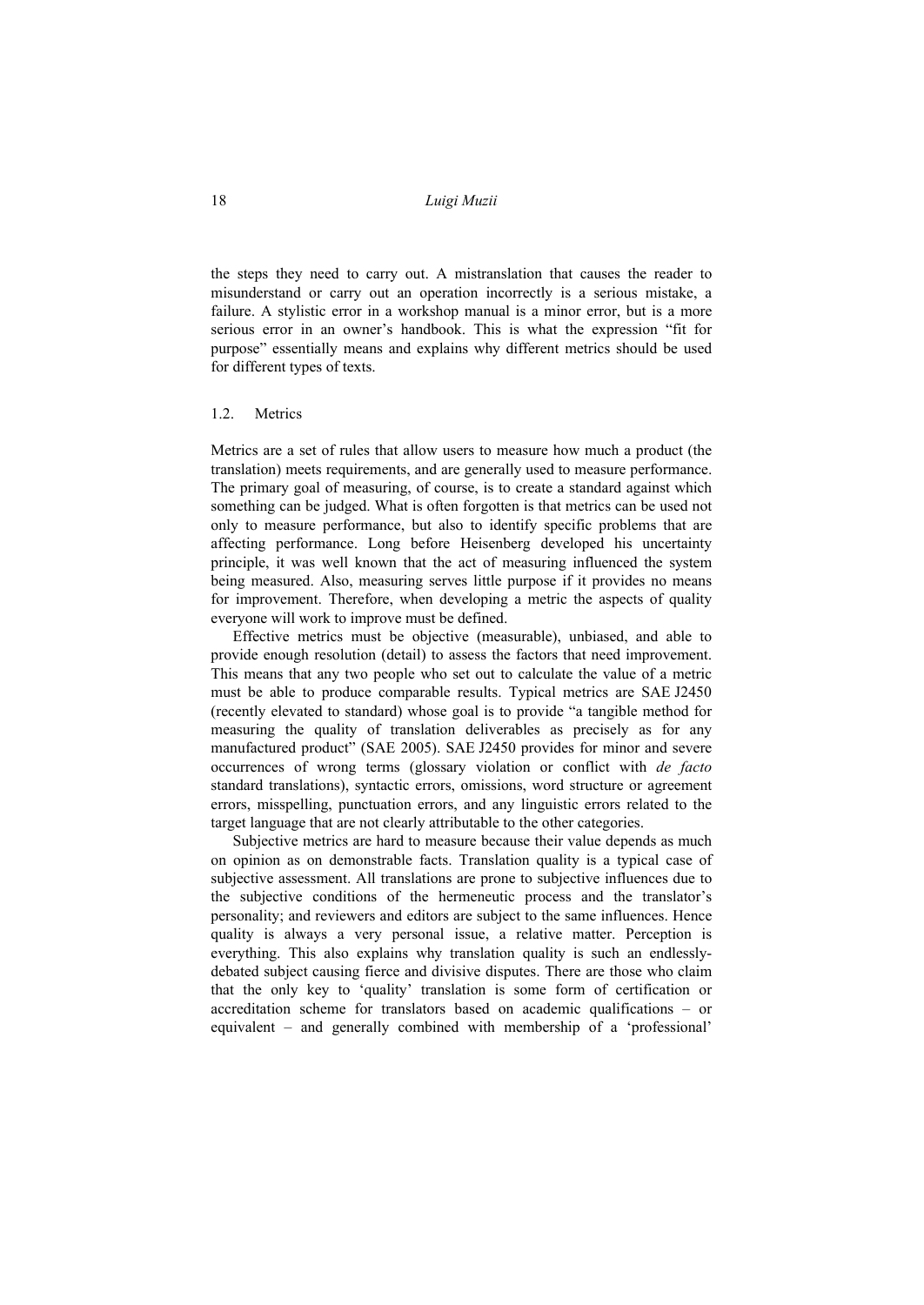organization, and there are those who argue that consistent and acceptable translation output quality can be achieved most effectively through qualityoriented process design and standardization, possibly supported through common standards.

The first argument is increasingly suspected to be based on the desire to limit access to the profession to an elect group of 'professionals' meeting criteria that they themselves have devised. The second argument is equally suspected as being flawed: it is impossible to create any metrics of quality assessment due to the substantial amount of craftsmanship, creativity, and subjectivity involved in any translation. Not surprisingly, the ivory-tower conception of translation is midway between science (translation science) and art. It produces thousands of 'graduate translators' emerging onto the market every year, confident in their in-built superiority and ability to provide 'perfect' translations, yet quite unprepared (for the most part) for the harshness of an increasingly savage competition.

If translation is a science, translation assessment should be as well. Words are like stones, but translation theorists seem to deliberately forget this long-life simple principle. How much can Galileo's principles on experience be applied to translation?

From the user's perspective, the assessment of a translated text should be made regardless of its nature, and the translated text should be considered simply as a primary text. Should any other approach be considered as valid just because translators are so fond of themselves and of their job? In some respect this question seems to have more than something to do with the frustration of doing a job that is poorly appreciated both in social and economic terms: translation is undoubtedly one of the least remunerated jobs that can be offered to any individual with specific cultural requisites.

On the other hand, translators don't like being told about their errors. This idiosyncrasy can be put down to human nature, an instinctive hostility to criticism, and to the importance that translators give to their job for the mental effort that they lavish or think they lavish on it. Clearly, this attitude is prejudicial for any objective approach to quality, and is often deemed as impossible.

## 2. Translation quality assessment

The definition of "quality" as stated in ISO 8402:1994 (ISO 1994) reads: "the totality of features and characteristics of a product or service that bear on its ability to satisfy stated or implied needs" (3.1). Quality is also defined as an integration of the features and characteristics that determine the extent to which output satisfies the customer's needs. Both definitions implicitly depict the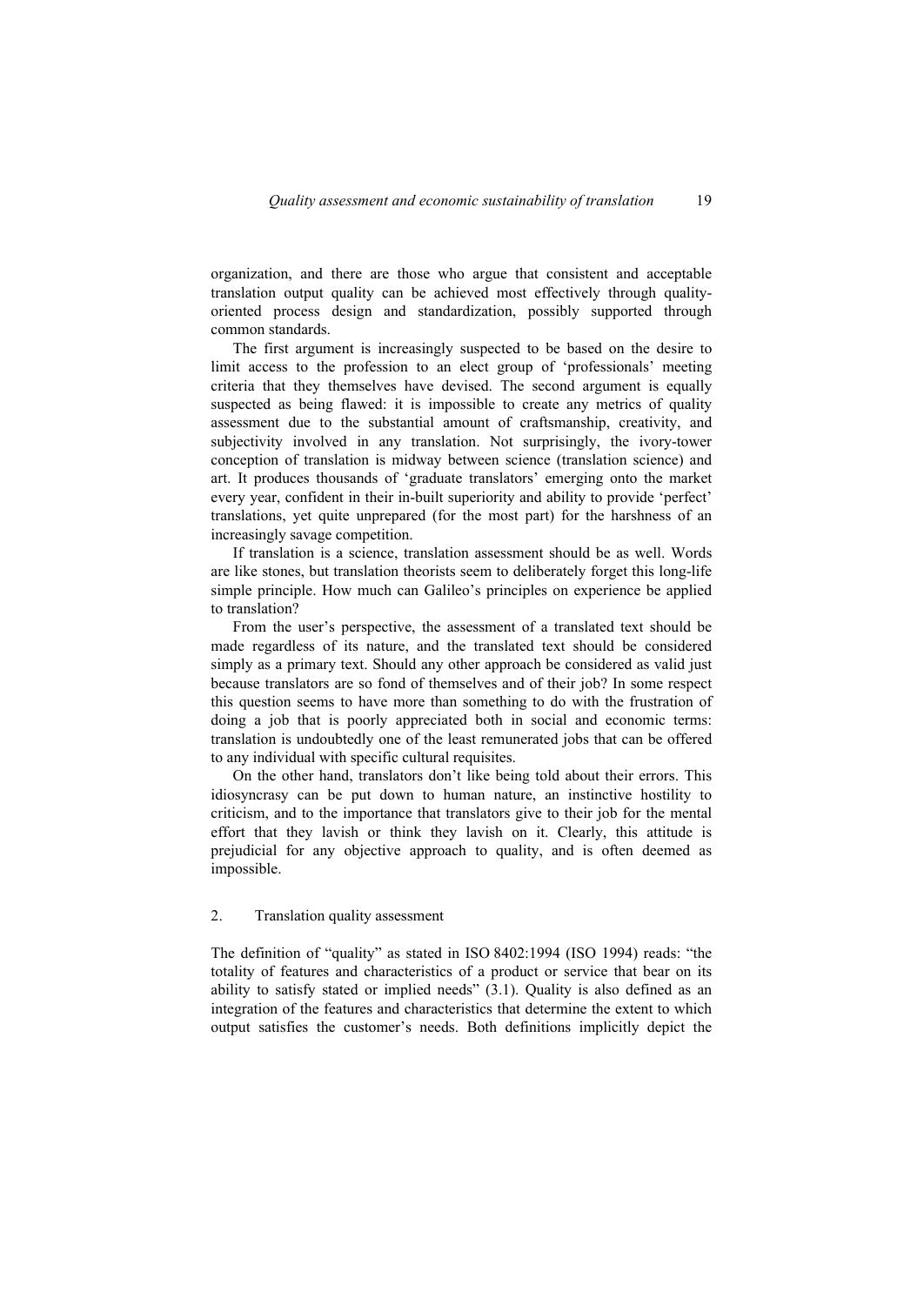customer as the best judge of the quality of a translation, which is true as long as he has the capacity to dictate the stringent requirements for the service. These requirements – stated or implied – play a central role, and will eventually be expressed in terms of attributes. In ISO 8402:1994 "a defect" is defined as the non-fulfilment of intended usage requirements (3.21).

The refusal to introduce SLAs and metrics in the EN-15038 European standard lies in the belief that, generally speaking, the customers of a translation service do not have the necessary skills and competences to drive the provision of service through requirements and that, in practice, they rely on the service provider to deliver a certain degree of intrinsic quality. As there are virtually no tools available to validate compliance to standards – however unstated – the refusal of metrics is a direct consequence.

Since there is no 'perfect' translation, the intended purpose of a translation and its suitability remain the only judgment criteria that, for the sake of objectivity, should be accompanied by assessment metrics. The combination of process and output quality assessment of a translation can only show whether it is acceptable or defective. So, translation quality assessment (TQA) criteria have to be agreed upon with the customer, be a subject of requirements and be formalized in a separate document.

So far, TQA has been performed on the basis of strict correspondence between source and target texts and on intensive error detection and analysis. While this is undoubtedly the best approach from a theoretical – and maybe pedagogical – point of view, it is totally uneconomic as it requires a considerable investment in human resources and time, and reduces translation to a matter of trust – which unfortunately is also current practice – since no technical translator trained by current university teaching methods and programs is properly prepared to meet different quality criteria.

Assuming, then, that it is impossible to set objective 'aesthetic' parameters for quality translations, it is quicker and easier to formulate a generally negative judgment based on whether proper equivalence of signs exists between the source and the target texts. Conversely, when a customer or a reviewer rejects or dislikes a translation, three steps should be taken – something that rarely happens before taking on the job:

- 1. arrive at a full understanding of the linguistic quality requirements of the customer;
- 2. agree with the customer on a process to correct any deviations from requirements:
- 3. implement a process to prevent the same issues from occurring in the future. Basically, linguistic quality consists of five components: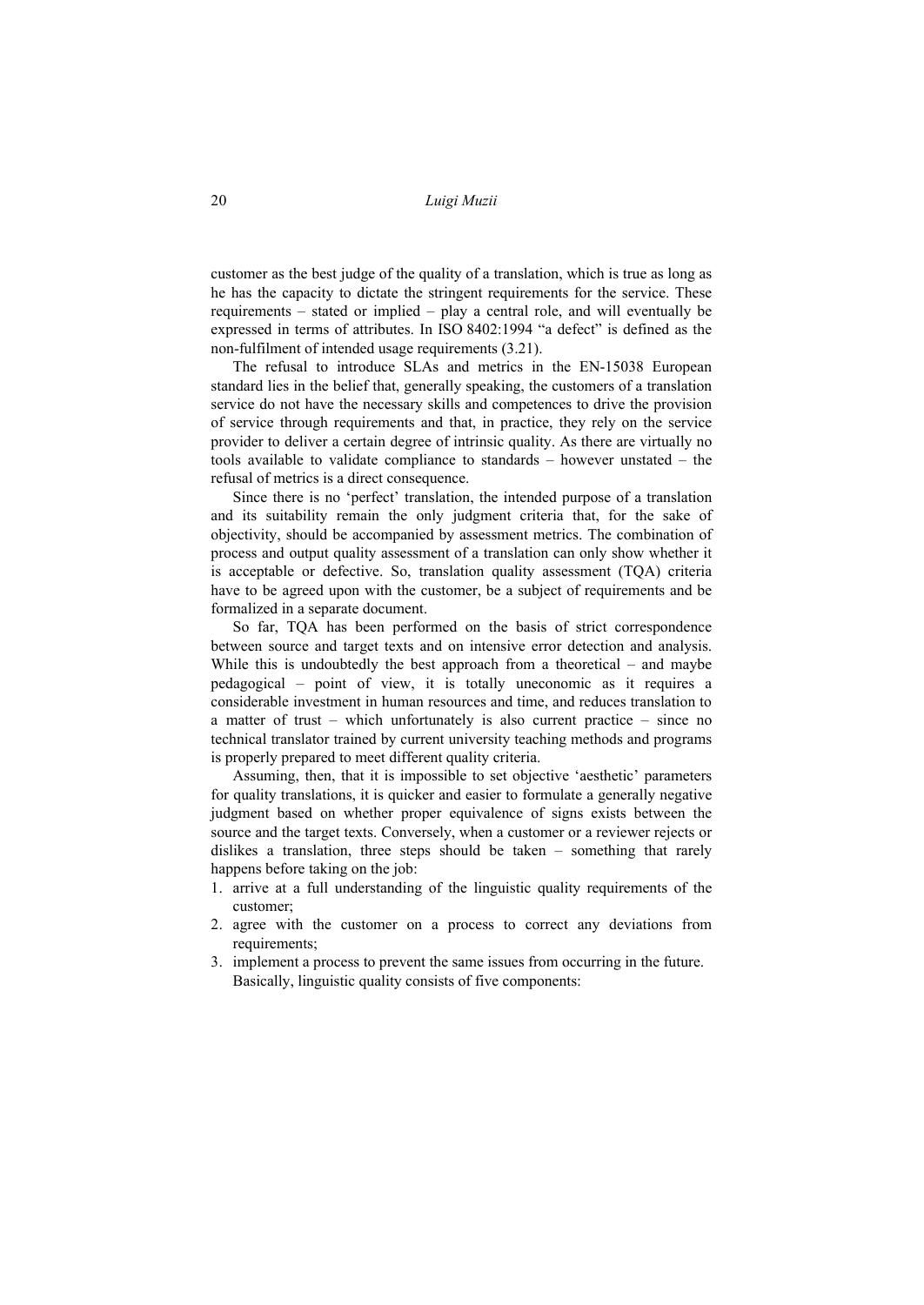- correctness
- completeness
- meaning
- terminology
- style

Meaning can be traced by comparison: translation should allow its user to perform the same task as the original piece of text, which is almost impossible when the two texts 'read' differently. This more or less explains why style is much too often the prime cause of dissatisfaction with a translation. On the other hand, every translator makes his/her own choices that become apparent in any deviations from the source text; a poor translator is not the one with a questionable style, but the one with no style at all.

Terminology is the second component, as translators unfortunately do tend to switch terms even if they have been instructed not to. In fact, many translators follow a code of creativity that might read as follows:

- 1. I can write it better;
- 2. if I can find a better term than the existing one, I will use it.

In reality, who will check 100,000 words of translation to find any terminology changes after the translations have been delivered? However, if terminology issues can be approached in a systematic way, style can then be left as a matter of personal preference. The same goes for correctness and meaning with respect to completeness. Any translation can be roughly checked with the source text for completeness. Yet, correctness requires a specific knowledge of grammar, spelling, and punctuation, and it is understood as conforming to an approved or conventional standard, freedom from fault or error. These points, however, are quite often taken for granted when the job is done by a professional translator.

A detailed statement of the work to be done and an accurate style guide, although time consuming, can be helpful in most situations – possibly together with examples of do's and don'ts. Especially for large projects, translation should, and now could, be considered as a production process, by the same standards of common business. In this perspective, defects should be able to be reproduced under the same conditions, corrected and then removed. This approach would eventually lead to set defect tracking and assessment procedures, and to pass/fail criteria for sample testing.

#### 2.1. Measurability

Sir William Thompson, first Baron Kelvin, in his lecture to the Institution of Civil Engineers of May 3, 1883 stated: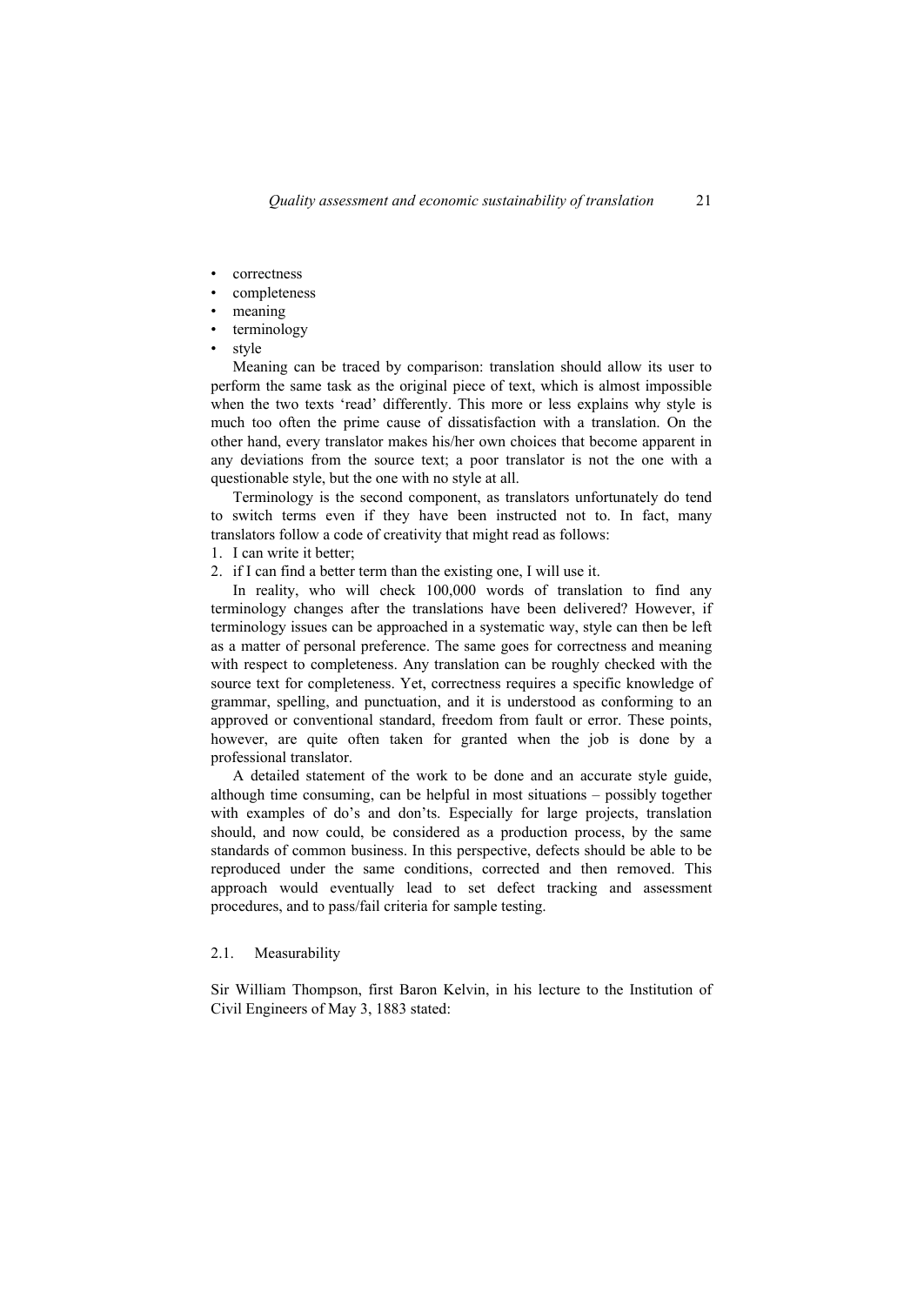When you can measure what you are speaking about, and express it in numbers, you know something about it; but when you cannot express it in numbers, your knowledge is of a meager and unsatisfactory kind; it may be the beginning of knowledge, but you have scarcely in your thoughts advanced to the state of science.

In the language industry 'quality' is one of the most debated subjects: it is part of daily conversation. The cursed triangle of time, pricing, and turnaround time seems to take up the whole agenda. The most commonly-asked question about quality is: how can quality be measured? To measure something, you must know what it is, and then you must develop the metrics to measure it. Metrics definition is the hardest part for people who have always thought of quality in their deliverables as a questionable subject. The best way to assess quality remains that of measuring the number and magnitude of defects; and when defects cannot be physically removed, their features and scope must be specified. In this respect, translation quality can obviously be assessed by comparison with the source text, but if a flawed translation is quite easy to detect, at least in terms of its 'suitability of purpose', the quality of a fair or good translation will often be called into question by external factors such as personal taste.

The first step, then, is to establish a model or definition of quality, and translate it into a set of metrics that measure each of the elements of quality in it. Measuring things just because they can be measured, though, is not useful. If something is not relevant to the quality model established, it is not a good use of time to develop metrics to measure it.

Striving for a single, all-encompassing metric is not only troublesome, but it can also be useless, as a simple metric would not reveal all the problems. Creating multiple metrics that assess the various aspects of what is to be measured can help re-compose the overall framework: knowing which parts of a process work well and which ones don't allows for taking measures to correct the problems. A comprehensive set of metrics must measure quality from several perspectives and at several points during the production process, regardless of the quality model. At a minimum, metrics should tell something about:

- quality of the finished product;
- lack of quality of the finished product:
- quality of the process how reliable it is to produce quality products;
- likelihood of achieving quality in this deliverable (predictors of quality).

The quality of the finished product corresponds to general customer satisfaction ratings, while the lack of quality can be measured by defects such as technical errors. The quality of the process comes from repeatability, and typical predictors of quality are in-process indicators such as editing.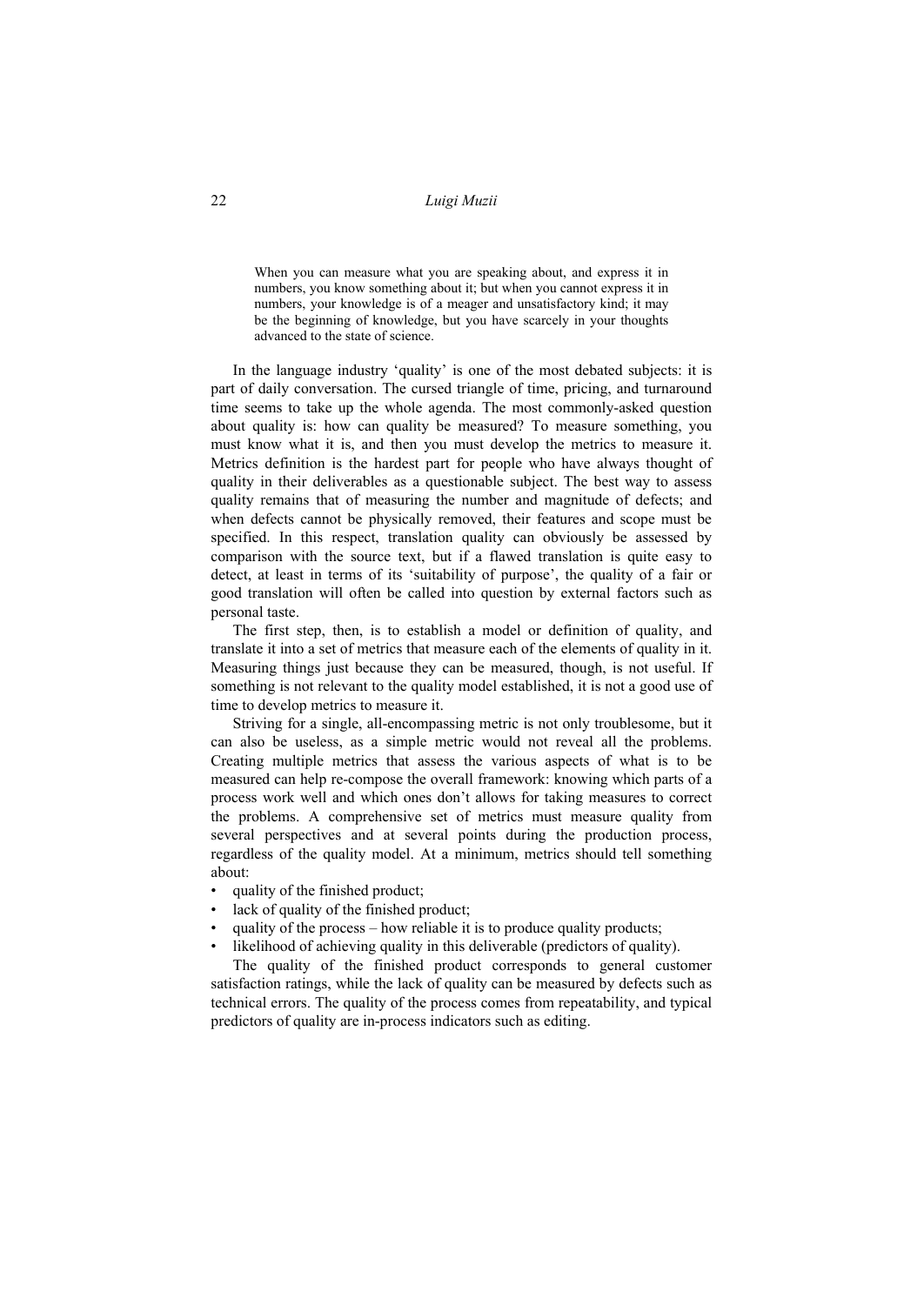Levels of translation quality can be described at least in the following terms: discard

- raw
- standard
- finished
- adaptation

Raw translation means a translation that conveys the central meaning of the original text. There may be grammatical errors and misspellings, but the text will be understandable. Typically, this level could apply to translations of large amounts of scientific abstracts. Standard translation corresponds roughly to the translation of antiquity. The original text is translated fully and the translated text is grammatically correct and reasonably fluent. The text may be awkward at times, but the contents of the original text should be understood completely from the translation. Typically, this could be the translation of a technical manual.

A finished translation implies that the translated text is both fluent and idiomatic, and could be assimilated completely to the cultural context of the target language. One should not be able to recognize the translated text as a translation. Typically, this could be an advertisement brochure or a piece of literature.

Adaptation is not actually the direct translation of a text but the production of a new text based on foreign language original(s). The resulting text need not correspond sentence by sentence to the original(s), but may instead even have omissions or re-orderings according to what the translator deems appropriate. The language of the resulting text is expected to be fluent.

Most quality components can be clearly described and precisely verified. Again, what makes language so elusive is its subjective nature. Thus individual habits and preferences far outweigh academic considerations for all practical purposes. People can become extremely passionate about their preferences, down to endless rounds of revision and pointless debate. So translation providers cannot really guarantee linguistic quality without any input from the people who will ultimately judge this quality. In other words, to have firm control over linguistic quality, the relationship between producers and users – the rules of engagement – must be defined, implemented and adhered to.

#### 2.2. Rules of engagement

Because quality is so subjective, and its definition is such a relative thing, developing quality specifications for each new project is a good method for clearly setting quality parameters. However, determining the accuracy of a text is a highly intellectual and creative skill, and the customer rarely has the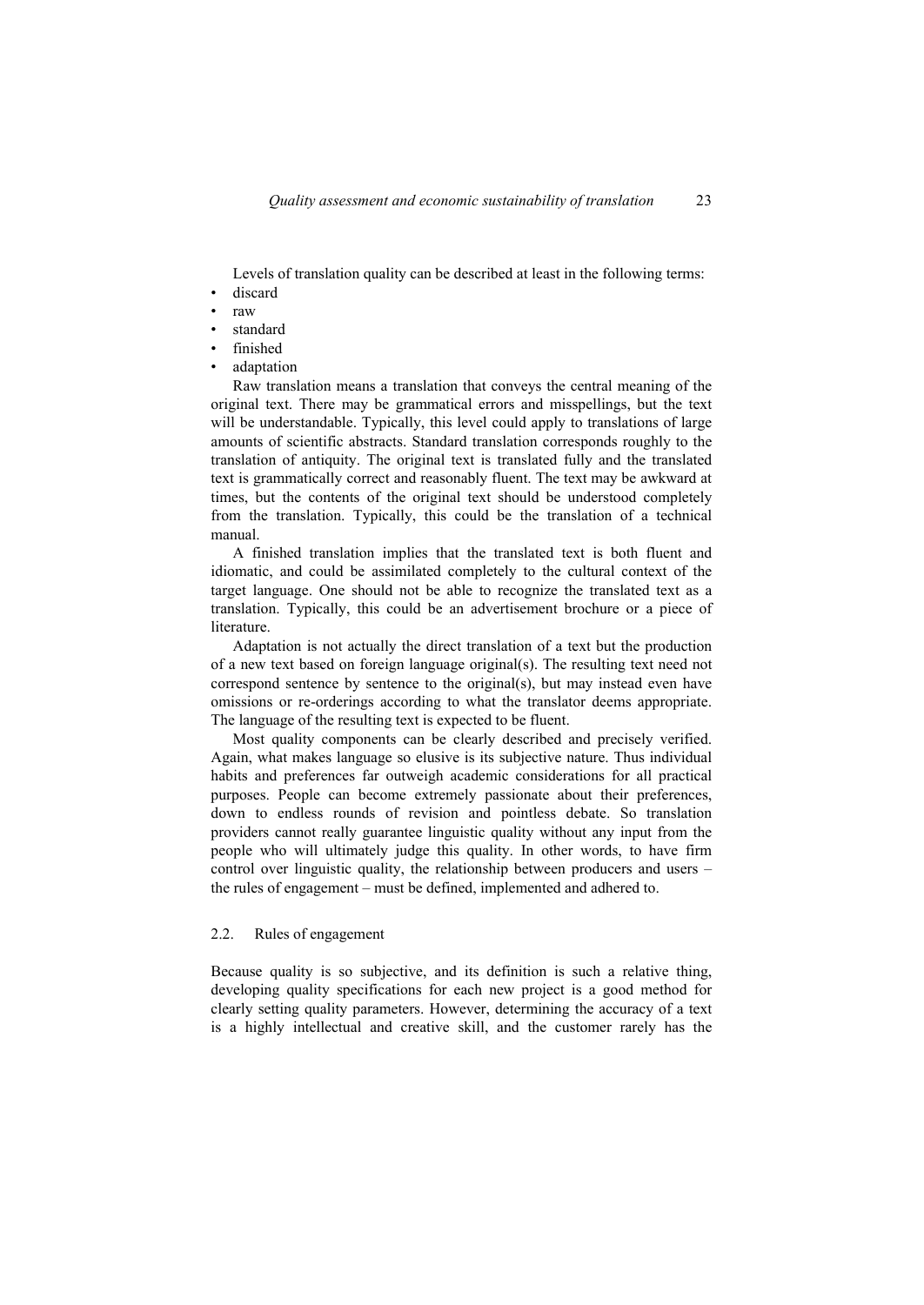knowledge of the quality necessary to lay down specifications by allocating the necessary resources to produce what s/he will eventually be happy with. Therefore, going beyond the customer's requirements to produce what is deemed of high quality always implies allocating one's own resources.

Translation quality should be tracked from different perspectives: number of reviews and time spent on each of them, number of errors found, productivity, and suitability. Being able to track translation defects is not only an important condition for delivering high-quality services to customers, it also provides an efficient way to evaluate vendor performance. In fact, the reasons behind errors (why they happen) are separate from the measurement of errors and pertain to quality assurance and improvement rather than to quality control. A process that demands multiple reviews will certainly tend to produce more accuracy than one that does not, but in the end it will prove too costly to be satisfactory, while in a quantitative vision efficiency is pivotal and is expressed as a relationship between the outcome and the resources to achieve it. In other words, resources must be proportioned to goals.

In an academic perspective, a correct translation is a translation with no errors; in a practice-oriented perspective, a correct translation is a translation where total errors are within the desired threshold in a quality index. Therefore one way to judge whether TQA on a project is complete is to measure translation defect density.

When dealing with TQA, a tool should be available to track any potential issues in a translation and guide the user in deciding whether or not these issues are relevant, and whether or not corrective action is necessary. For any TQA tool to work, explicit – and reliable – assessment criteria are required together with sampling rules for the extraction of representative samples for cases where the entire text is unsuitable for a comprehensive quality control due to size and/or complexity.

## 2.3. Sampling

Sampling is a statistical procedure for accepting or rejecting a batch of merchandise or documents through the determination of the maximum number of defects discovered in a sample before the entire batch is rejected. For an object to be measurable, it needs to be broken down into 'lots', standardized in terms of size and scope, and large enough to estimate and define limits both for the number and significance of defects found. Statistical sampling can be used to determine acceptability provided that acceptability criteria for inspection by attributes are set. The ISO 2859 series of standards (ISO 1985, 1991, 1995,1999a, 1999b) can be used here as a reference.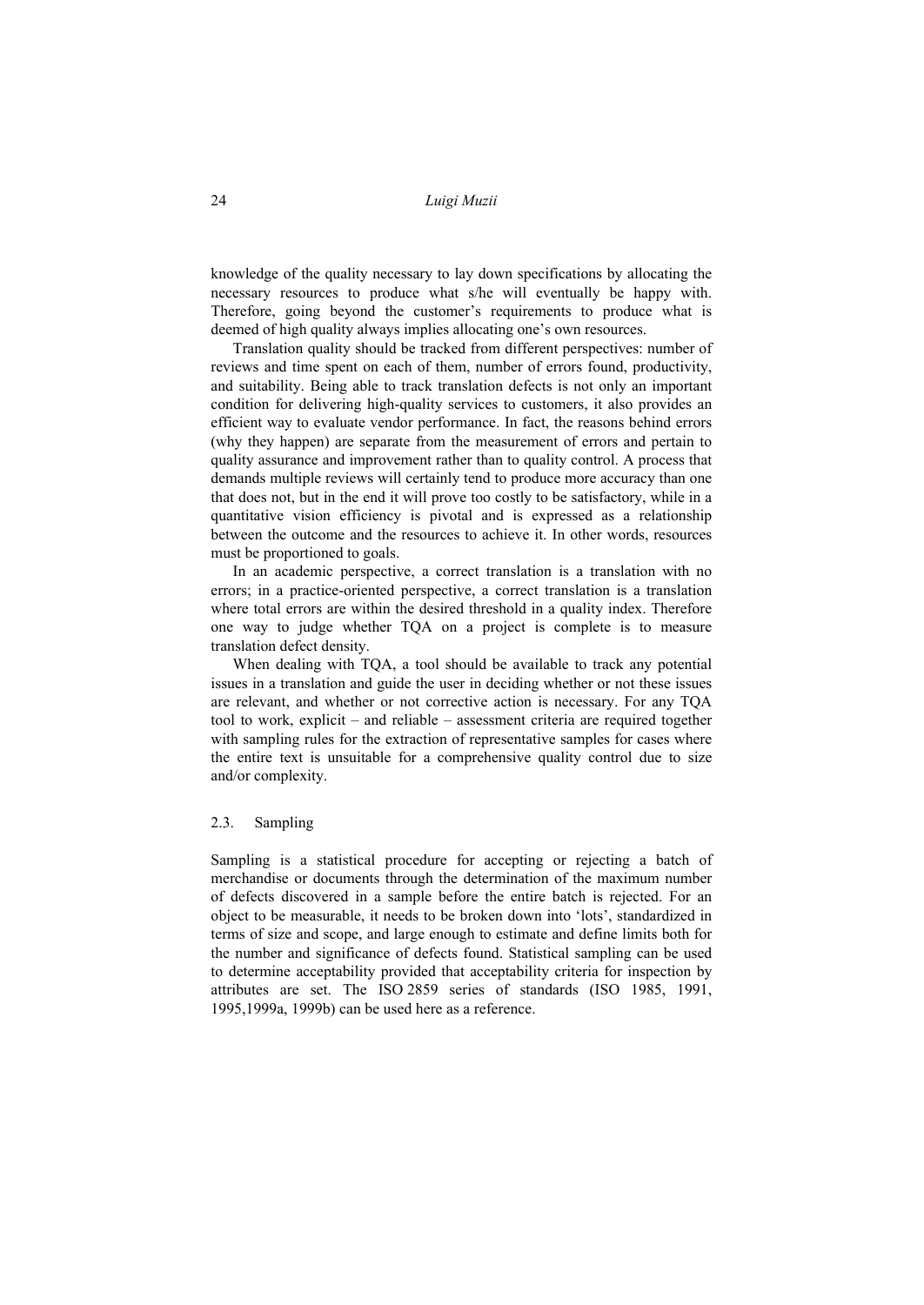Acceptance sampling is an important field of statistical quality control originally applied by the U.S. armed forces for the testing of bullets during World War II. In acceptance sampling, a sample is picked at random from a lot and, on the basis of the information yielded, a decision is made either to accept or reject the lot. Acceptance sampling is the middle-of-the-road approach between no inspection and 100% inspection. Its main purpose is to decide whether the lot is acceptable, not to estimate its quality, and it should be employed when:

- 100% inspection is too costly or takes too long;
- time or technology limitations are constraints;
- lot sizes are very large and the probability of inspection errors is high;
- the supplier's quality history is good enough to justify less than 100% inspection;
- potential liability risks are high enough to warrant some form of continuous monitoring.

For acceptance sampling to be effective, a lot acceptance sampling plan (LASP) must be implemented indicating the conditions for acceptance or rejection of the lot that is being inspected. These parameters are usually the number of different bad items (i.e. defectives) in a sample, and should vary in quantity and severity in direct relation to the importance of the characteristics inspected.

Average Outgoing Quality (AOQ) procedures are the best suited for small translation projects, since sampling is non-destructive, lots are 100% inspected and all defectives in the rejected lots are replaced with good units. In this case, all faulty lots are made perfect. The only defects, if any, left are those in lots that were accepted without (further) inspection. AOQ expresses the average nonconforming fraction that is shipped to customers – bad items are discarded but are not replaced with good ones:

$$
AOQ(p) = \frac{(N-n) p P_A}{(N-n) p P_A + (1-p) N}
$$

where  $P_A$  is the probability of accepting the lot,  $(N-n)pP_A$  is the number of pieces that are shipped without inspection, and *p* is the non-conforming fraction. The numerator is the number of bad pieces that are shipped, and the denominator is the total number of pieces shipped.

To make assessment criteria, methods and tools unambiguous, AQLs (Acceptance Quality Levels) can be used allowing for tolerance and deviations (errors). AQLs should be agreed upon in a SLA and should specify the maximal percentage of non-conforming items to be considered as a satisfying process mean. Different AQLs may be designated for different types of defects. Usually,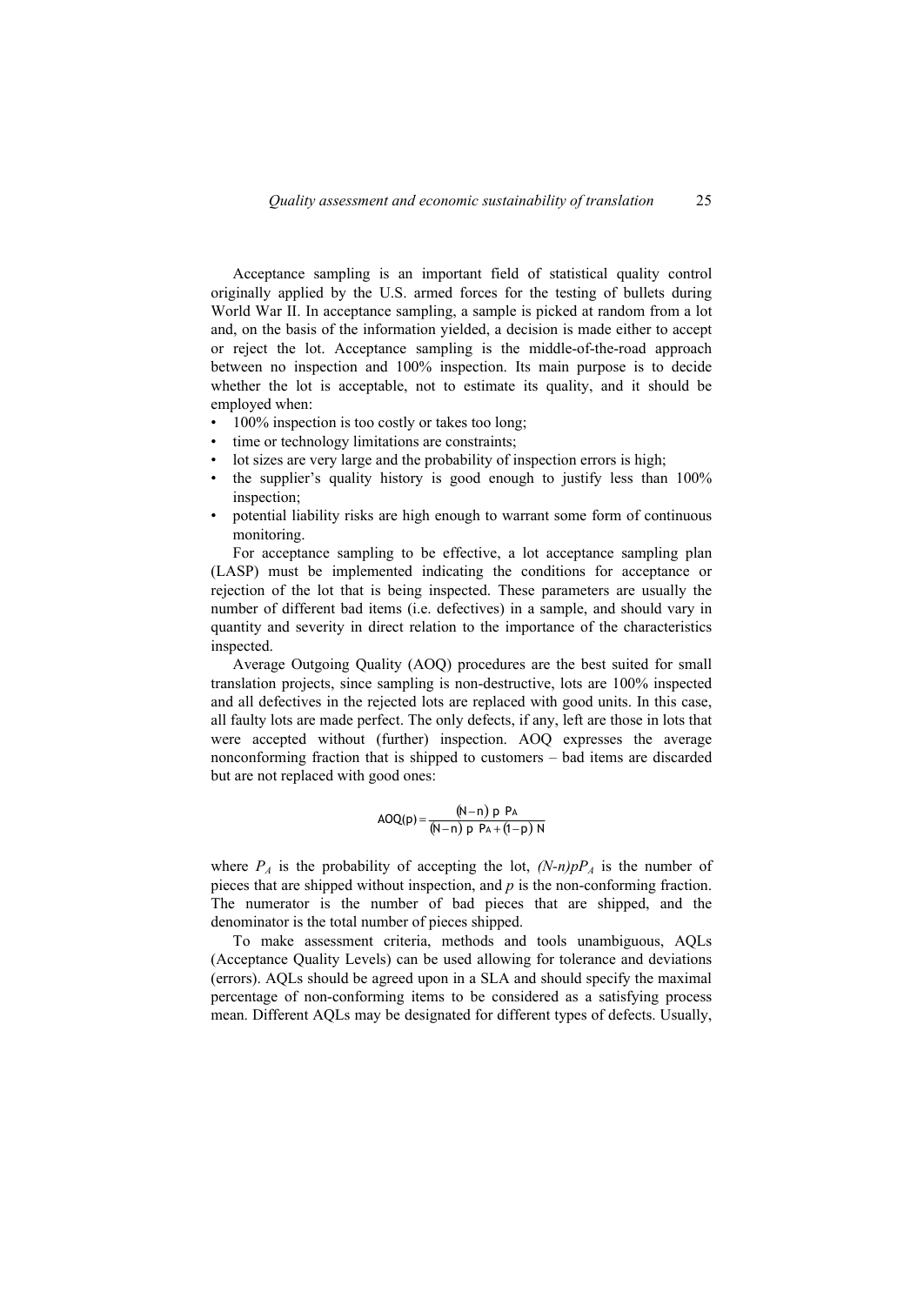an AQL of 1% is used for major defects, and 2.5% for minor defects. An implication of acceptance sampling is that a lot exceeding a given percentage of deviations from the AQL is unsatisfactory and must be rejected. At the same time, a high defect level (Lot Tolerance Percent Defective, LTPD) that is unacceptable to the consumer will have to be designated. AQLs imply that a level of non-quality exists in a product, and that defects can remain that will ruin a particular batch, despite being "acceptable" in general. This level represents a compromise between quality, quantity and price negotiated, even when – as is the case of translation – supply exceeds demand and the customer should be able to receive a flawless (no-defect) product.

To set AQLs, a simple defect prediction technique can be implemented to separate the defects found in a translation sample into two groups. Depending on the number of defects found in either of the two groups – but not in both – the defects that have not been found in the sample can then be estimated. This number gives approximately the number of defects in the entire project.

The Canadian federal government's Translation Bureau has developed a complex system (SICAL, *Système canadien d'appréciation de la qualité linguistique*, Canadian Language Quality Assessment System), to assess 400 word chunks of translations from contractors. SICAL is based on sampling and a grading scale from A (superior) to D, depending on the number of major and minor errors. The Bureau's goal is to deliver translations at levels A and B of the SICAL standard. In the Translation Bureau's model, TQA is not confined to selecting a translator based on an analysis of sample translations to evaluate the translator's skills; TQA is not a once-for-all task, *una tantum*, but it is a routine that is part of the production process. SICAL surreptitiously allows the Translation Bureau to decide whether to penalize contractors financially, thus partially recovering from costs through varying the remuneration according to pre-defined AQLs: a lower AQL gets a lower fee.

To calibrate a translation quality measurement tool or process, defects (errors) can deliberately be seeded in a translation to be checked. The ratio of the seeded defects found to the total number of defects seeded provides a rough estimate of the total number of translation defects yet to be found. It will then be possible to estimate what percentage of errors has been missed, and the variance in assessing the errors measured.

Among the many erroneous assumptions on quality, control uncertainty is probably the most impeding. A certain degree of ambiguity is obvious if assessment goals and criteria are not explicit and objective. This is why in the language industry, quality control is often confused with quality assurance to embrace editing. But much more time and money is spent on quality assurance than on the translation itself. In addition, a fully-fledged quality assurance process cannot do without inspections and auditing, as quality is not the result of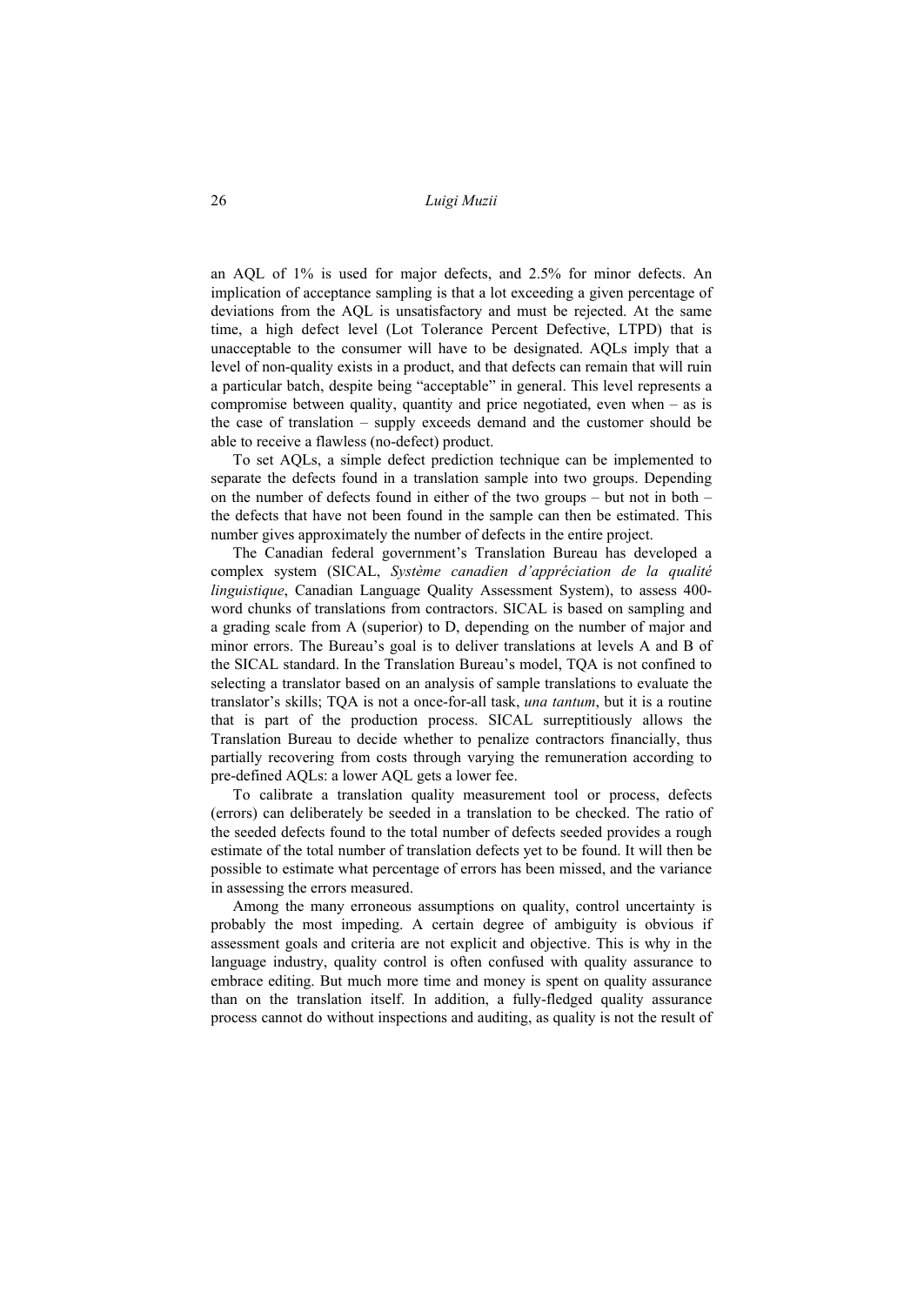assessment and control procedures. These can lead only to the removal of defective products. Quality is a derivative property. In this perspective, it is not that hard to produce exactly what is requested when the assessment criteria are known.

#### 3. Quality standards

The idea that quality can only be assessed against a set of specifications and requirements was introduced with the ISO 9000 quality standards. Since then quality has meant 'suitability for a purpose'. A quality system should be designed to specify expected and achievable quality levels, and be capable of generating a set of reports to detect deviations from a predetermined model.

Quality standards generally pertain to processes, to allow the customers of a certified company to receive the required goods or services in accordance with the agreed terms. Therefore requirements are pivotal for measuring quality after specific auditing, testing, and inspections on distinctive and standardized samples. Unfortunately, translation is rarely taught, and indeed thought of, as a repetitive and reproducible process, thus making auditing or inspection virtual tasks. Hence, to ensure quality, translation requirements must be both explicit and implicit. In the first case, quality level must be agreed with the customer on the basis of measurable parameters. The only measurable parameter in implicit requirements is suitability, corresponding to communication effectiveness, which is determined, in turn, by correctness and functionality.

## 3.1. The four rules of quality

#### In Peter Drucker's (1993) words

Quality in a product or service is not what the supplier puts in. It is what the customer gets out and is willing to pay for. A product is not quality because it is hard to make and costs a lot of money, as manufacturers typically believe. This is incompetence. Customers pay only for what is of use to them and gives them value. Nothing else constitutes quality.

Offering a better-than-acceptable level of quality without missing any deadlines, and at a reduced cost, requires considerable process innovation. Studies on evaluation techniques, standards to distinguish between minor and severe mistakes, and attempts to define what constitutes a good-quality translation have been argued over by many scholars and industry professionals. Quality is the responsibility of everyone in the organization and not exclusively that of the quality department – and quality improvement, contrary to traditional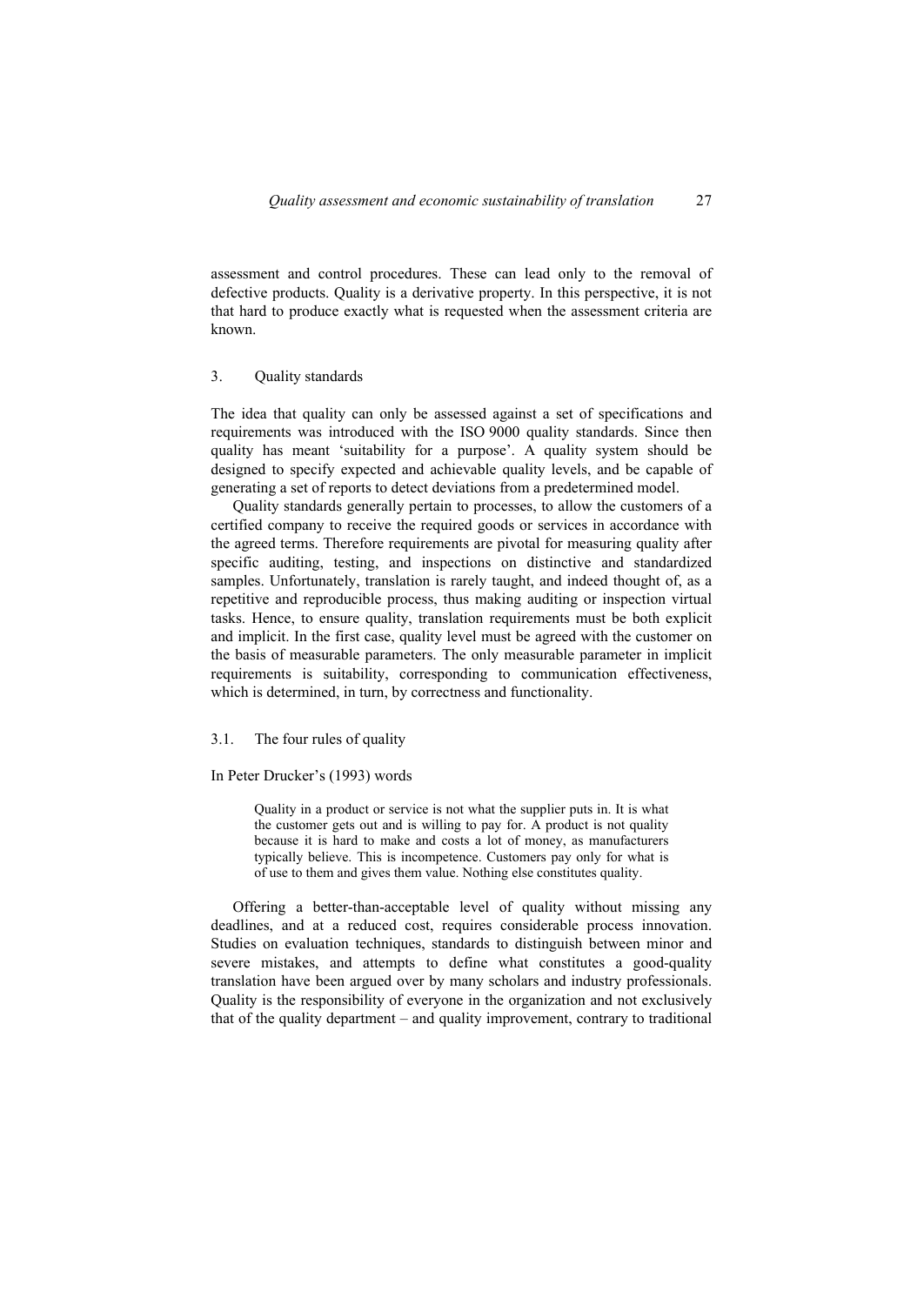belief, has a cost-reducing effect. Doing it right the first time may require an initial investment, but the impact in the long term generates many advantages outside the limited framework of quality.

Quality systems hinge on four basic rules:

- 1. write down what you do;
- 2. do what you have written;
- 3. substantiate what you have done;
- 4. reflect on how to improve what you have done.

In this view, quality is an endless work cycle. A cycle where deliverables are analyzed, proposed, developed, and delivered, then once again analyzed and improved on. A cycle of constant listening, observing, and quantifying, which will be refined and improved, will produce products more responsive to the needs of the users while meeting the customer's expectations.

Therefore, quality must be planned into a project and managed over the life of the project. Ensuring quality means accounting for the time for reviews in the project plan. It means taking the time to assess the needs of the user and setting aside the time to meet and come to an agreement on how quality will be measured and who will measure it. For a quality system to work, processes must be established and described according to the principles and criteria of the standards. Clearly, though, this is also the main difficulty in implementing quality standards. Yet, in most cases, taking the path to certification leads to awareness of where the inefficiencies lie and, after appropriate adjustments, to considerable process improvements as requirements must be thoroughly defined and detailed at each stage, while the system must be set up to ensure meeting them.

#### 3.2. Quality is money

Value can be defined as the benefit of an activity minus its cost. When both benefit and cost of translation can be expressed in monetary terms, a monetary value can be calculated. A cost figure obtained through careful benchmarking can be used with greater confidence than a rough estimate of time and materials; while as long as benchmark costs are not known, translation will continue to be regarded simply as an expense rather than an investment. Costs can be calculated only when tasks are consistent and repeatable, and can be used to show the value added by quality. Measuring value added by translation means measuring the total value returned minus that cost. This value can be measured by measuring the change in value (the dependent variable) caused by a change in quality (the independent variable).

To the user, the cost of poor quality is in the waste of time and effort caused by inaccurate or unusable translations; to the customer, it is in extra support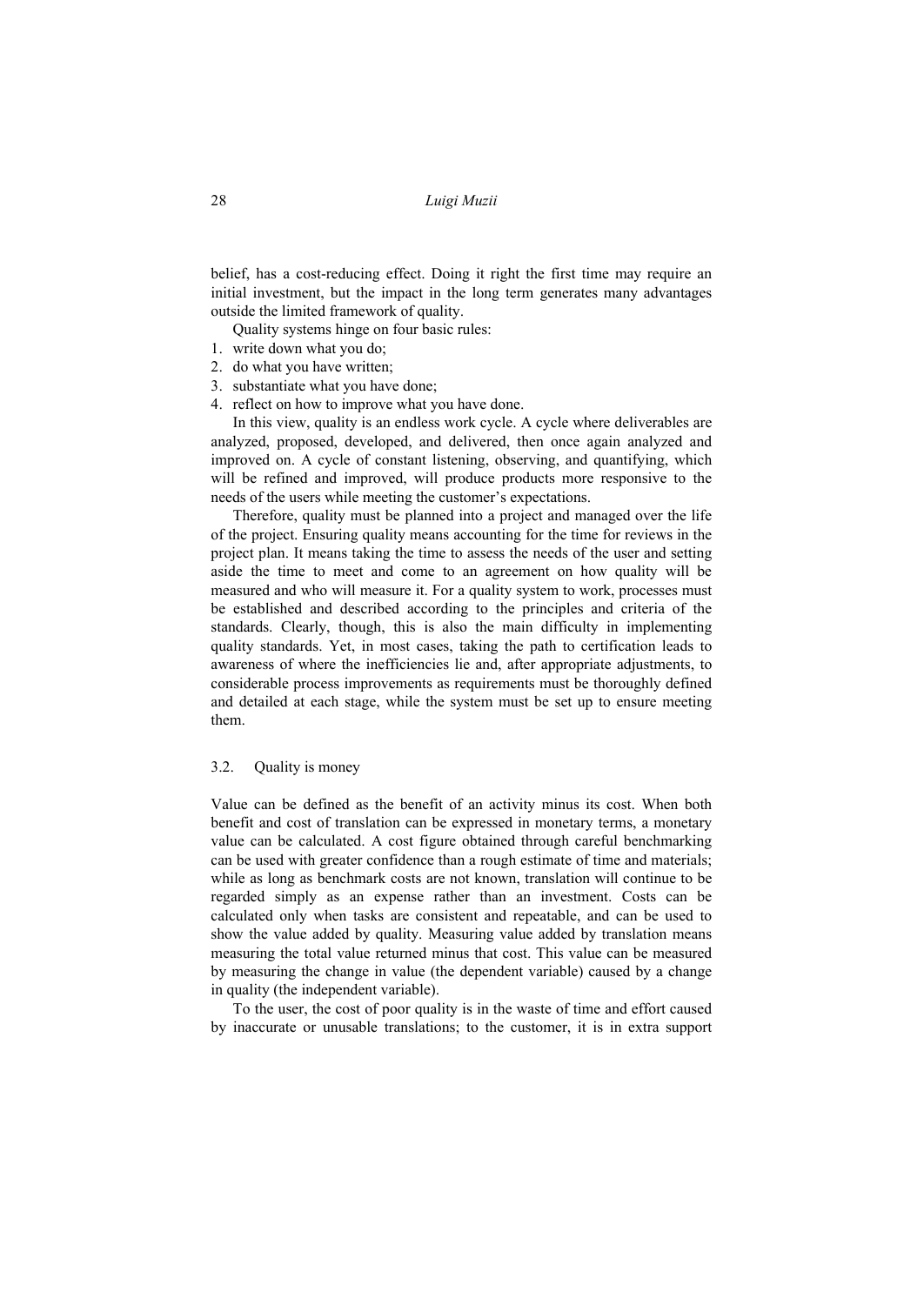time and the immense cost of revising translations. Of course, the greatest added-value of good quality translations is in increased customer satisfaction and the ensuing sales that this is likely to bring, both from the customer and from others who hear about the translator's performance.

During the first international conference on specialized translation in Barcelona in March 2000, Salvador Aparicio i Paradell illustrated the following formula to calculate the real cost of a translation:

$$
q=t \quad \frac{1+e}{1-e} \quad +r+a
$$

where  $q =$  quotation,  $t =$  translation,  $e =$  error rate,  $r =$  revision and *a* = accessories.

To guarantee quality standards, successful methods must be repeated and extended across projects, goals must be set, benchmarks must be established, records must be kept, and results must be assessed.

The value of effective communication is most frequently measured in the negative, that is, only if there are problems with effective communication, can figures be drawn that denote the extent of the problem. In the worst case, this negative example could be a lawsuit in which a client claims damages for several million euros or dollars because the handling of a machine according to the documentation has led to severe injury.

In localization, translation quality cannot be narrowed to linguistic properties (attributes). For example, in Windows XP the dial-up interface prompts the user with the following box "Verifying username and password..." (34 characters). In the Italian version, this became "Verifica della password e del nome utente in corso..." (53 characters,  $+18\%$ ), but the string which appears on the screen is truncated:



Again, when recovering a data file that has not been closed properly, the Outlook XP interface prompts the user with the following box: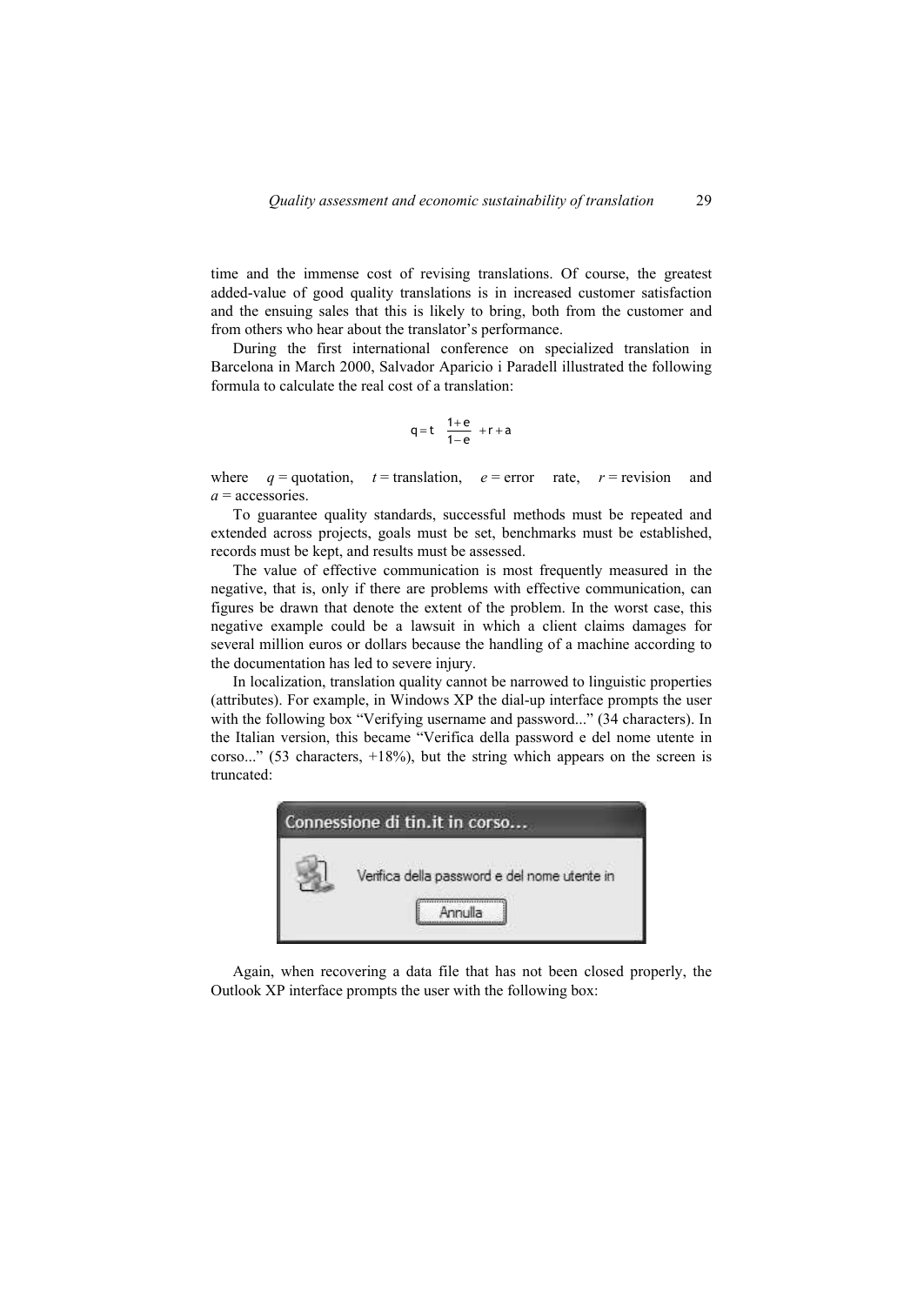

In both cases, the translation is linguistically acceptable – even though a better translation than 'rimanenti' could have been found for 'left' – but the final screen vision impairs it. Not surprisingly, a common element in the diffidence of the general public towards open source software (OSS) is reportedly localization quality as performed by amateurs rather than by professional translators, making OSS only interesting for computer geeks.

Curiously, the following message box does not seem to have any negative effects on users, as 'incorretta' (instead of "scorretta") is perceived as a minor inaccuracy and is skipped over, possibly with a smirk in consideration of the money spent on a product that was supposed to be of superior quality.



## 3.3. Customer satisfaction

Finally, customer satisfaction is the other side of the coin. It is the engine of, and the drive for, quality. Customer satisfaction can be measured from the customer's or in the service provider's perspective. From the customer's perspective, the levels of reaction to unsatisfactory service are the following:

- 1. disappointment: customers do not get what they really wanted;
- 2. allowance: customers accept a product whose quality is lower than expected;
- 3. trade-off: customers adjust their expectations;
- 4. settlement: customers' needs are met, but desires are not;
- 5. tuning: customers change their behavior to match the offering.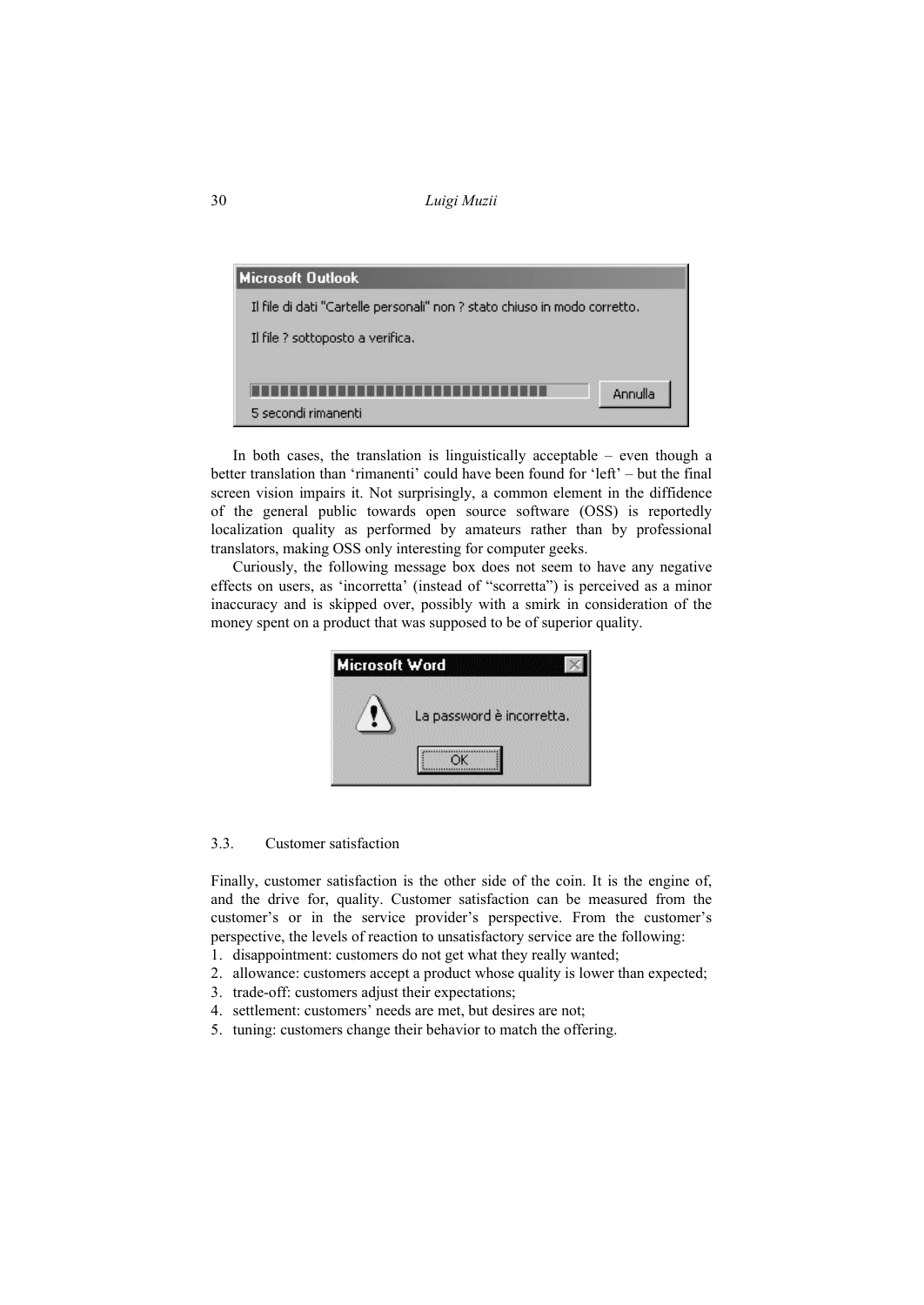From the service provider's perspective, there is an equivalent scale:

- 1. fulfilment: the provider meets customers' expectations by giving them what they asked for;
- 2. satisfaction: customers' expectations have been met;
- 3. efficiency: typical offering has met customers' expectations;
- 4. equalization: operating efficiency is improved by leveling offering;
- 5. massification: customers are trained to ask for what is offered.

Quality is always listed as the highest priority; more important than deadlines, cost, and customer service. Nevertheless, trustworthiness is fundamental as most customers typically use only one vendor – and little time or money is allocated to translation itself.

For customer satisfaction to be measured, the relevant attributes must be determined including confidence, courtesy, friendliness, responsiveness, complaint handling and reliability. To trace customer satisfaction, a regular survey is necessary; one that can provide a statistical measurement of inbound and outbound deviations from the negotiated service level reported by customers. Tracked over time this will become a reliable quality index, and can be associated with in-process metrics to measure the effectiveness of reviews and the process over time.

Yet translation is an intangible service, circumstances regarding production are always different, and many factors can negatively impact on customer satisfaction. Consequently, customer survey results regarding particular situations can undermine a vendor's general perceived effectiveness. Therefore, it is necessary to guard against excess: the effort put into achieving customer satisfaction is sometimes extreme, even counterproductive. This will happen, for example, when the expectations ascribed to the customer have not been confirmed by the analysis. In these cases, there is a major risk of focusing on issues that the customer may have been unaware of – and are, in fact, immaterial – while leaving real issues unresolved and actual expectations unsatisfied.

The Canadian federal government's Translation Bureau admits that the ultimate test of the quality of a translation is client satisfaction. To measure client satisfaction and quality of translations the Translation Bureau implemented a Continuous Evaluation System based on sampling and periodic surveys. A survey, by its nature, cannot measure the emotional feeling toward an intangible service, and even with a standard set of rules, judgments will differ as interviewees will naturally base their feelings on different projects, done by different teams in different locations under different conditions. This also means that the wider the sample base, the more inconsistent the results of the survey will be, clashing with the fundamentals of statistics, a science where accuracy relates largely to the size of the sample; the smaller the sample size, the greater the bias. In addition, a deeply unhappy client who is not in a long-term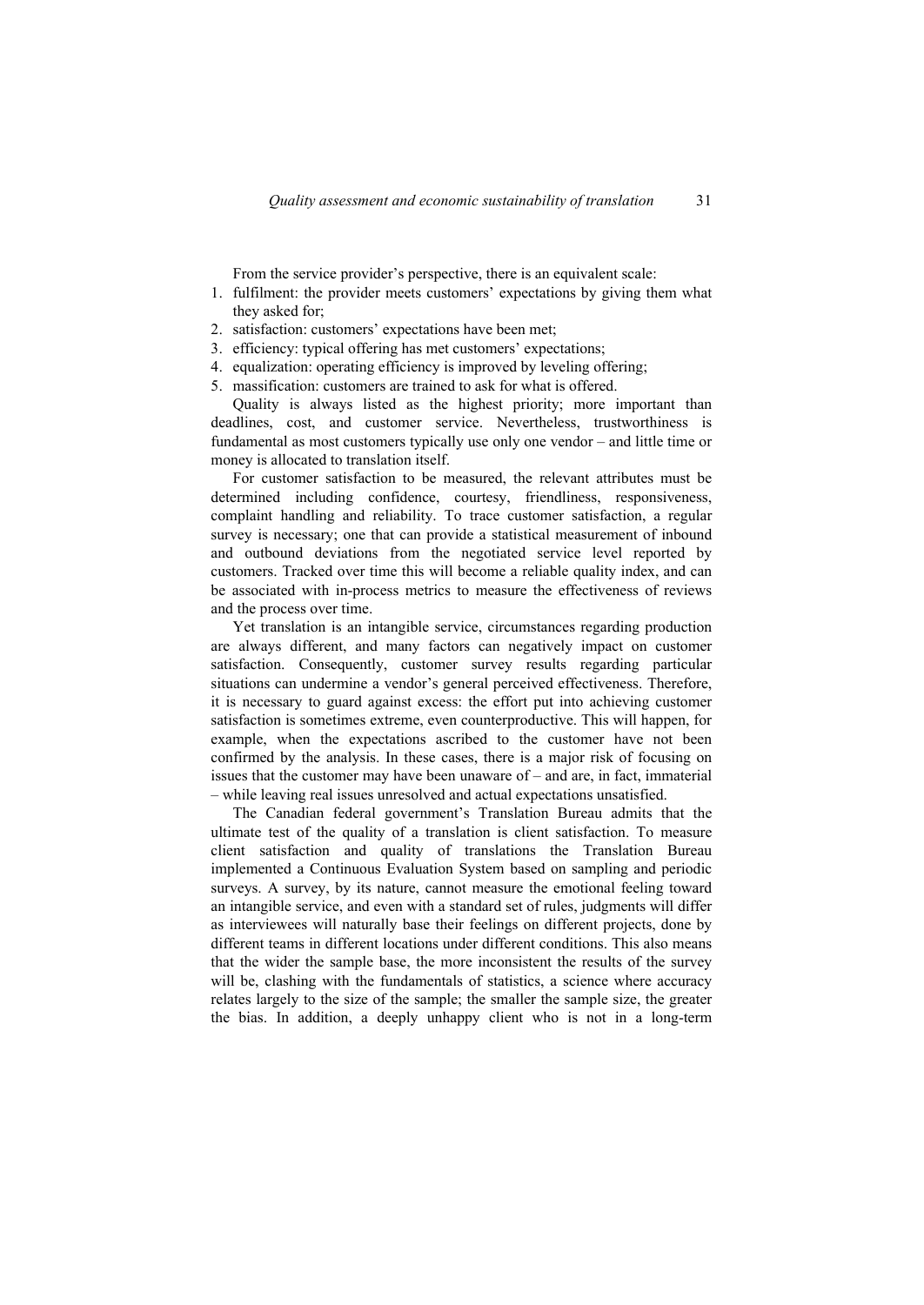relationship with a vendor that s/he is determined to preserve will find it uneconomic to report any dissatisfaction and will more likely simply choose a new vendor. Also, customers tend to remember, and report, only major problems, which weigh heavily on overall satisfaction. Finally, as Jeffrey Gitomer (1998), the sales guru, put it,

Boasting about a near-perfect customer-satisfaction rating of 97.5 percent is a major mistake. That means 2.5 percent of your customers are mad, and they're telling everyone. And 97.5 percent of your customers will shop anyplace the next time they go to market for your product or service.

When running a customer satisfaction survey, even though virtually all customers are satisfied, they can still go for a competitor whom they also find satisfactory. Therefore, in creating customer satisfaction surveys, questions should be asked about expectations along with satisfaction. Measurements could then help predict the quality of the final completed product before actual completion. In-process metrics should then be developed by watching trends over time and correlating these trends with final quality.

This process of continuous improvement is called *kaizen* from the Japanese management concept for incremental adjustments introduced by Taiichi Ohno who was the assembly manager for Toyota in the 1940s and early 1950s, and developed many improvements that eventually became the Toyota Production System (Ohno 1988).

#### 3.4. *Kaizen*

The *kaizen* method of continuous incremental improvements is based on traditional Japanese philosophy, assuming that every aspect of our life deserves to be constantly improved. *Kaizen* literally means change (*kai*) to become good (*zen*). When applied to the workplace, *kaizen* means continuing improvement involving everyone in an organization working together to make improvements 'without large capital investments'. The focus is on eliminating waste in all the systems and processes of an organization.

The key elements in the *kaizen* strategy are the willingness to change, a never-ending effort to improve and to communicate more effectively. Quality improvement and cost reduction are, in fact, compatible since quality is the responsibility of everyone in the organization and not exclusively that of the quality department. This means that everyone involved in a project should monitor quality at every stage of the process. Organized *kaizen* activities lead to the TQC (Total Quality Management) approach for improving performance.

Incremental improvements have a cost-reducing effect. The long-term impact of the doing-it-right-first-time philosophy generates many advantages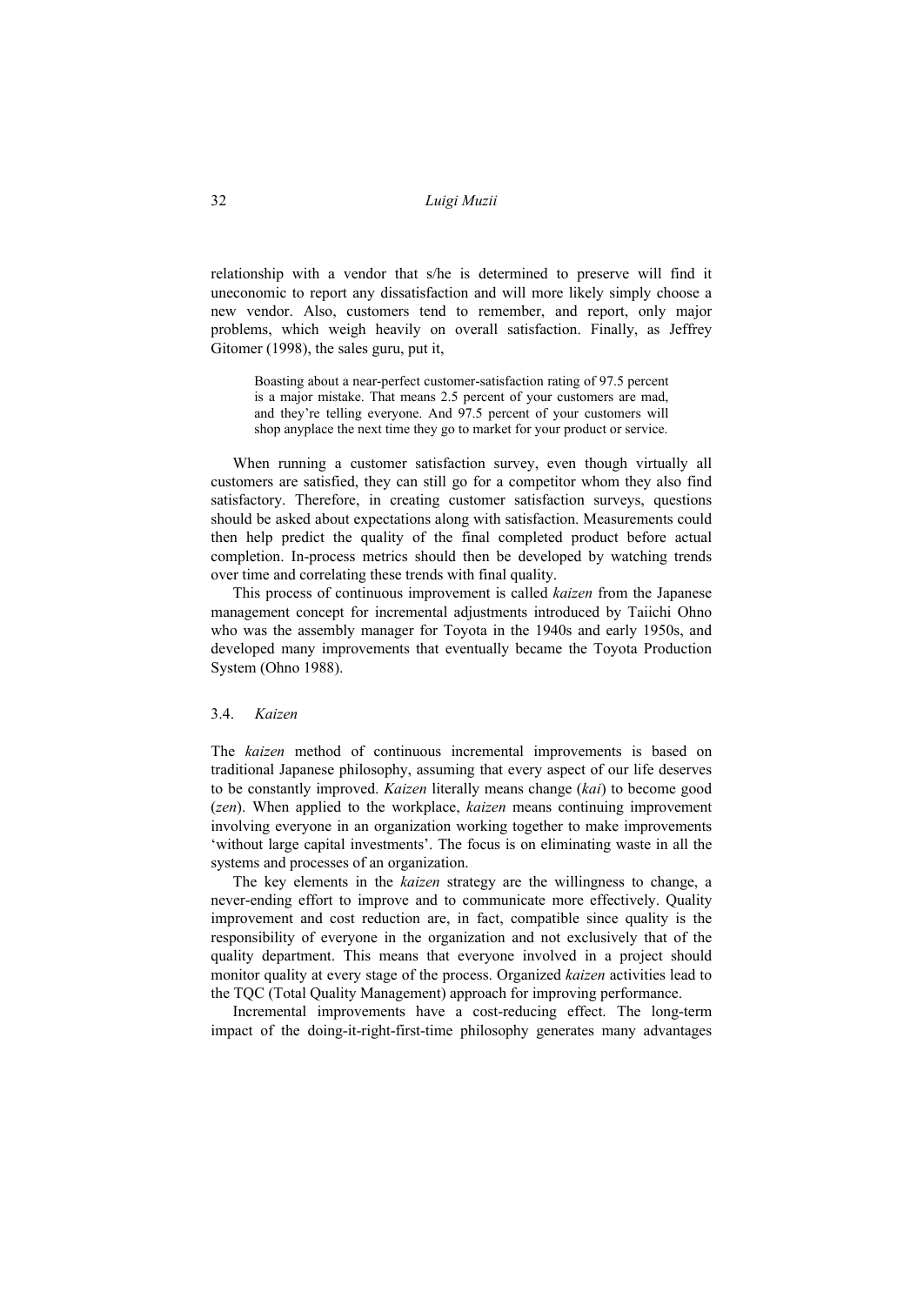outside the limited framework of quality, making the initial investment worthwhile.

Traditionally, in order to verify the quality of a translation, a revision by a second translator is carried out, a practice that is certainly costly and timeconsuming, especially because this work has traditionally been performed by senior translators. Eliminating most of the repetitive, measurable and predictable (formal) mistakes in advance would considerably reduce the time required for proofreading and correction work later, and what is measurable is also traceable. The clever project manager's motto is "deliver quality on time and within budget", a goal that can be achieved only through a combination of people, process, and technology.

## 4. The teacher's role

Students should be taught to devise and implement an overall project strategy. A project strategy makes translation requirements easier to collect and understand and apparent, even when they are not. A lack of standards, numbers, or ratios of quality allows ambiguity to arise since students, as future translators, are expected to deliver quality from the start, but will hardly find anybody capable of defining it. In fact, in translation classes educational goals are explicit, but how they will be pursued and monitored is left unsaid. Teachers are then called to play the unpleasant role of editors or reviewers who, no matter how necessary their corrections may be, send a demotivating message to translators: "You write poorly" or even "I write better than you do."

All translators eventually must confront editors or reviewers, but are rarely taught to view them as part of a collaborative endeavour to improve their work. To do this, students must be taught to work in a team and contrast the typical translator's disease, the self-referential attitude from isolation. This attitude sometimes leads editors – who possibly once were translators – to have a deserved reputation for making changes purely to demonstrate their authority. Even more frustrating is that some people gladly leave quality issues to the translator's expertise during the project, but turn into fierce critics after delivery.

Therefore, teachers should persuade students always to seek out an editor's assistance to make their lives easier once they become translators. In addition, by making error spotting, assessment and editing criteria explicit, the teacher can help students reduce subjectivity in judgment and learn how to develop their own metrics when reviewing or editing a translation. Also, telling a student what the teacher expects from them corresponds to clarifying requirements and making metrics explicit, thus making assessment transparent.

Finally, translation courses generally lack an 'economic' approach, with the associated investigation of the cost of errors, thus eluding the problem of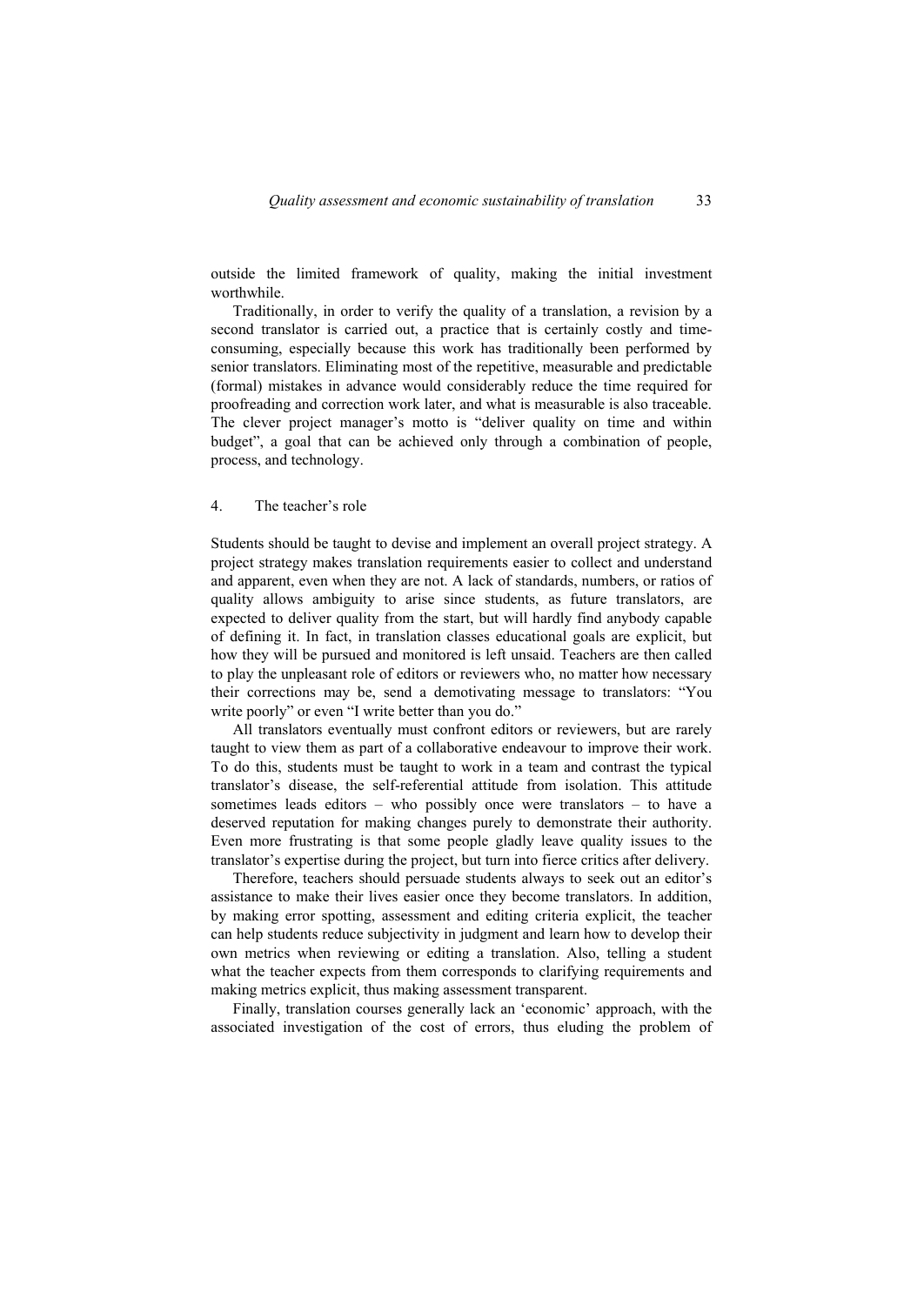translation sustainability, which must be valid for the customer as well as the translator. It is to some extent equivalent to allocation efficiency by bringing about the best outcome for all by deriving the largest possible utility from any given set of resources.

Pricing strategies are crucial in this respect, as different requirements and jobs with different AQLs call for different offers. Also, tools that reduce source content to reduce translation costs are increasingly widespread. Therefore students must be taught to take full advantage of the appropriate technology to improve efficiency, use of resources, costs, and guarantee economic sustainability by standardization and large scale use, reliability, and affordability.

## 5. The role of the market

In most cases translation is not part of the customer's core business, who therefore considers it to be a non-critical purchase. Combined with the complexity of the supply market, increasing competition, and a more professional purchasing behavior, all this results in the perception of translation as a commodity. One indicator is the practice of auctioning for the assignment of translation projects. Translation is often at the end of a supply chain where all parties assume the preceding ones have performed their task to the best of their abilities. Therefore, even when translation is not considered as a commodity, it is sidelined, and is simply expected to be there.

On the other hand, according to the first law of socio-economics, in a hierarchical system the rate of pay for a given task increases in inverse ratio to the unpleasantness and difficulty of the task. As a result, vendor selection is usually based on generic business benchmarks rather than on the specific skills required to handle the translation process. In an ideal market, suppliers do not control markets, customers do, and no customer is willing to pay for poorquality products. As customer power (pressure) is almost always exerted on prices, a lack in quality becomes a tangible element that must be taken into account when calculating a company's profit margin. Clients are interested in getting the lowest possible price while retaining the best service providers; conversely, vendors are motivated to get a fair price for their services and to resist price pressure.

Since auctioning is aimed at driving the price down, stressing quality makes no sense when the main parameter is the discount floor. The acceptable price is the one that is balanced to the ability to provide a service, rather than to the value of the auctioned item. According to the mathematician and Nobel laureate John Nash's theory of non-cooperative equilibrium, presuming that market players on average estimate the value of an item and their bids correctly, the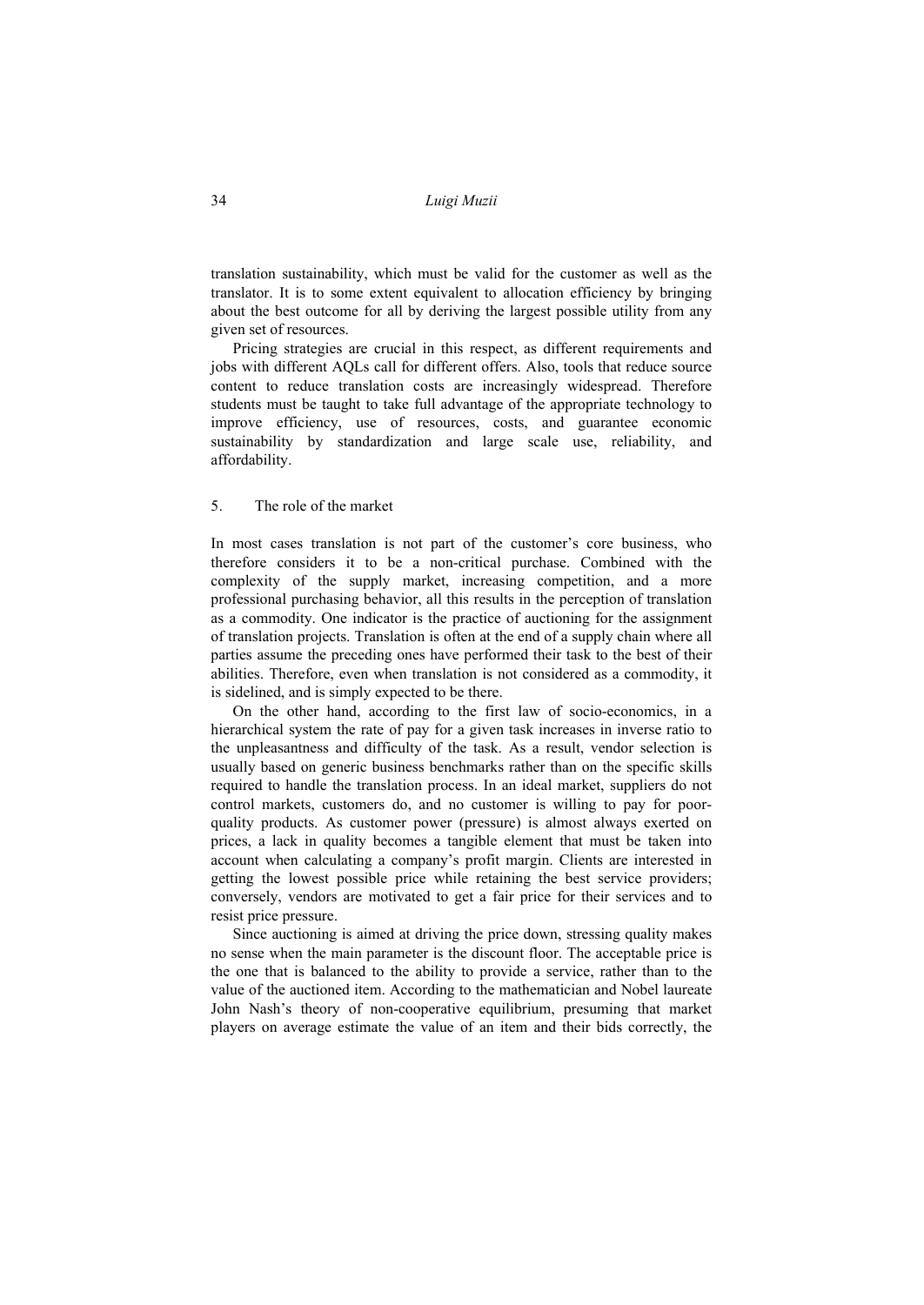winning bid produces lower than feasible or even negative profit (Nash 2001). Winning against a number of rivals following similar bidding strategies implies that the winner's estimate is an overestimate of the item's value or an underestimate of a feasible contract bid conditional to the win.

Nobody is interested in driving the price below a sustainability level because this could put the supplier's reliability and capability to invest at risk, while adding considerable extra costs and risks on the customer's side. The extra costs involved in working with cheaper suppliers are for additional monitoring, while the extra risks concern rework and delays.

Only lower quality can be bought at a lower price; this is an old and wellknown adage. A lower price often means that the supplier overestimated his/her capabilities, is probably working below his/her sustainability level and therefore has no reliable reserve or guarantee. This means that the quality could easily be lower than expected. *Pecunia non olet*, but translators are so focused on their 'art' that they pretend to ignore this saying or, worse, forget it, even though, when translation is not just a second-job option, money is and must be a real priority.

In short, quality must be proportioned to profit, and translators should be taught to think of their job in terms of making a living, and not as a form of art, and thus priceless per se.

In 2002, an Allied Business Intelligence research (ABI 2002) produced forecasts for a growth of the global translation market from \$ 13 billion in 2000 to approximately \$22.7 at the end of 2005. According to the same estimates, the publishing industry covers less than 5% of the market. Simply stated, and regardless of the roughly 40% cut in rates, this means that literary translation does not pay. Therefore, all estimates point to a market where economic sustainability is in the interest of both parties: the translation buyer and the translator provider. In literary translation, 'poetic' attributes prevail on functional features, thus exposing any assessment to severe subjective interference. Also, in literary translation, 'historicization' is crucial, and is the only acceptable filter for assessment.

Theorizing is a license to elude the questions discussed so far, and allows those involved to renege on verifications, thus justifying the otherwise factious dichotomy between 'practitioners' and 'theorists'. Yet, the first need the latter for the development of reference models, while the theorists need the practitioners to verify the correctness and relevance of their models. And since quality is a shared effort, any impediments in the quest for quality should be tackled in partnership with the customer. This will also increase the customer's understanding of why translations are priced differently for different types of manuals, and not only.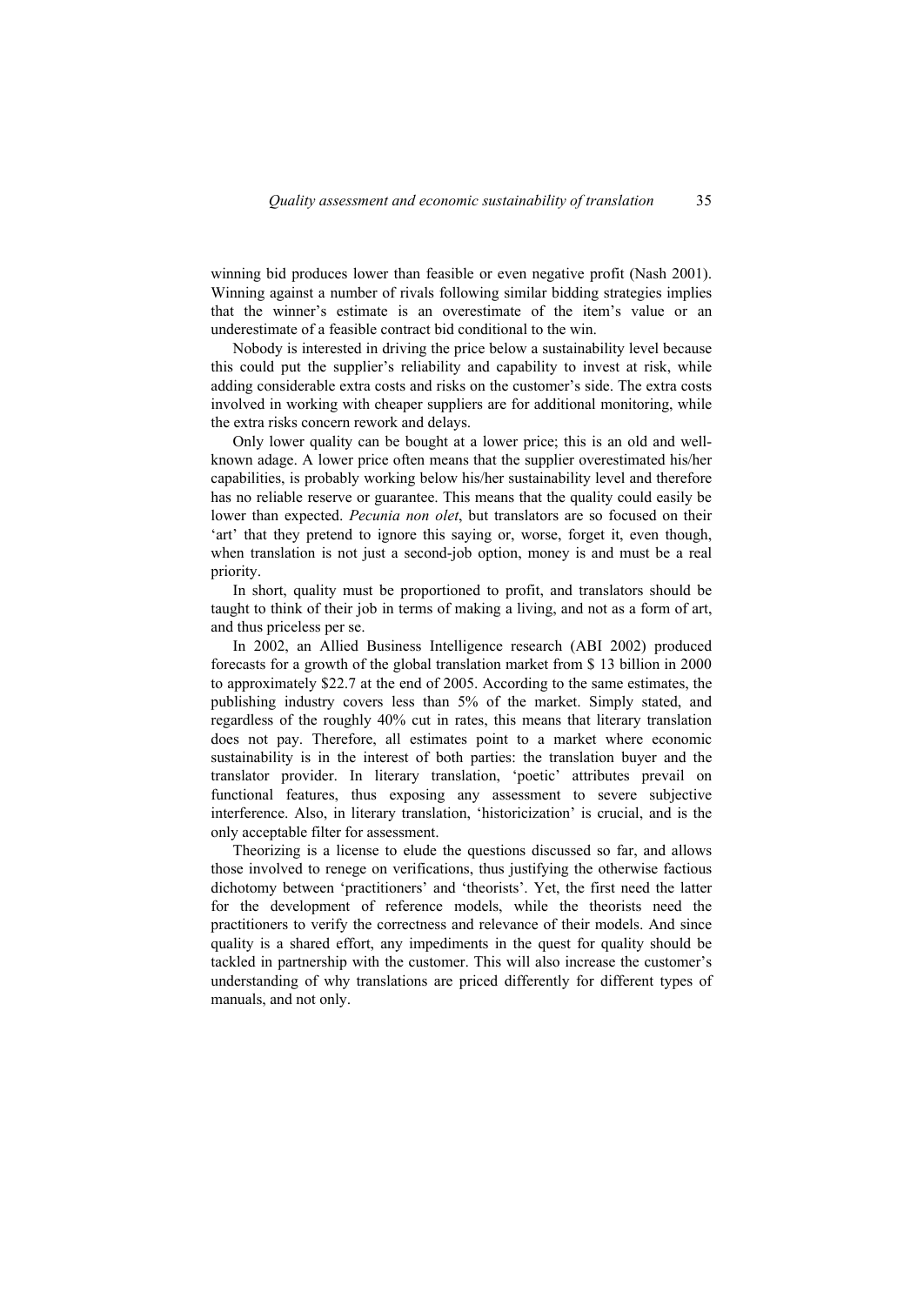In sum, translators should learn to speak their customer's language, to explain how their services are different: in quality.

#### References

- ABI (2002) *Language Translation, Localization and Globalization: World Market Forecasts, Industry Drivers and eSolutions*, Allied Business Intelligence Research, Report code RR-TRAN.
- Drucker P.F. (1993) *Innovation and Entrepreneurship*, New York, Harper & Row.
- Gitomer J. (1998) *Customer Satisfaction is Worthless, Customer Loyalty is Priceless: How to Make Customers Love You, Keep Them Coming back and Tell Everyone They Know*, Austin, Texas, Bard Press.
- ISO (1985) *ISO 2859-2:1985 Sampling procedures for inspection by attributes – Part 2: Sampling plans indexed by limiting quality (LQ) for isolated lot inspection,* International Organization for Standardization.
- ISO (1991) *ISO 2859-3:1991 Sampling procedures for inspection by attributes – Part 3: Skip-lot sampling procedures*, International Organization for Standardization.
- ISO (1994) *ISO 8402:1994 Quality management and quality assurance Vocabulary*, International Organization for Standardization
- ISO (1995) *ISO 2859-0:1995 Sampling procedures for inspection by attributes – Part 0: Introduction to the ISO 2859 attribute sampling system*, International Organization for Standardization.
- ISO (1999a) *ISO 2859-1:1999 Sampling procedures for inspection by attributes – Part 1: Sampling schemes indexed by acceptance quality limit (AQL) for lot-by-lot inspection,* International Organization for Standardization.
- ISO (1999b) *ISO 2859-4:1999 Sampling procedures for inspection by attributes – Part 4: Procedures for assessment of stated quality levels*, International Organization for Standardization.
- ISO (2005) *ISO 9000:2005 Quality management systems Fundamentals and vocabulary*, International Organization for Standardization
- Nash J. (2001) *The Essential John Nash*, Princeton/Oxford, Princeton University Press.
- Ohno T. (1988) *Toyota Production System. Beyond Large-Scale Production*, Portland, Productivity Press.
- SAE (2005) *SAE Standard J24250 Translation Quality Metric*, The Society of Automotive Engineers, SAE International.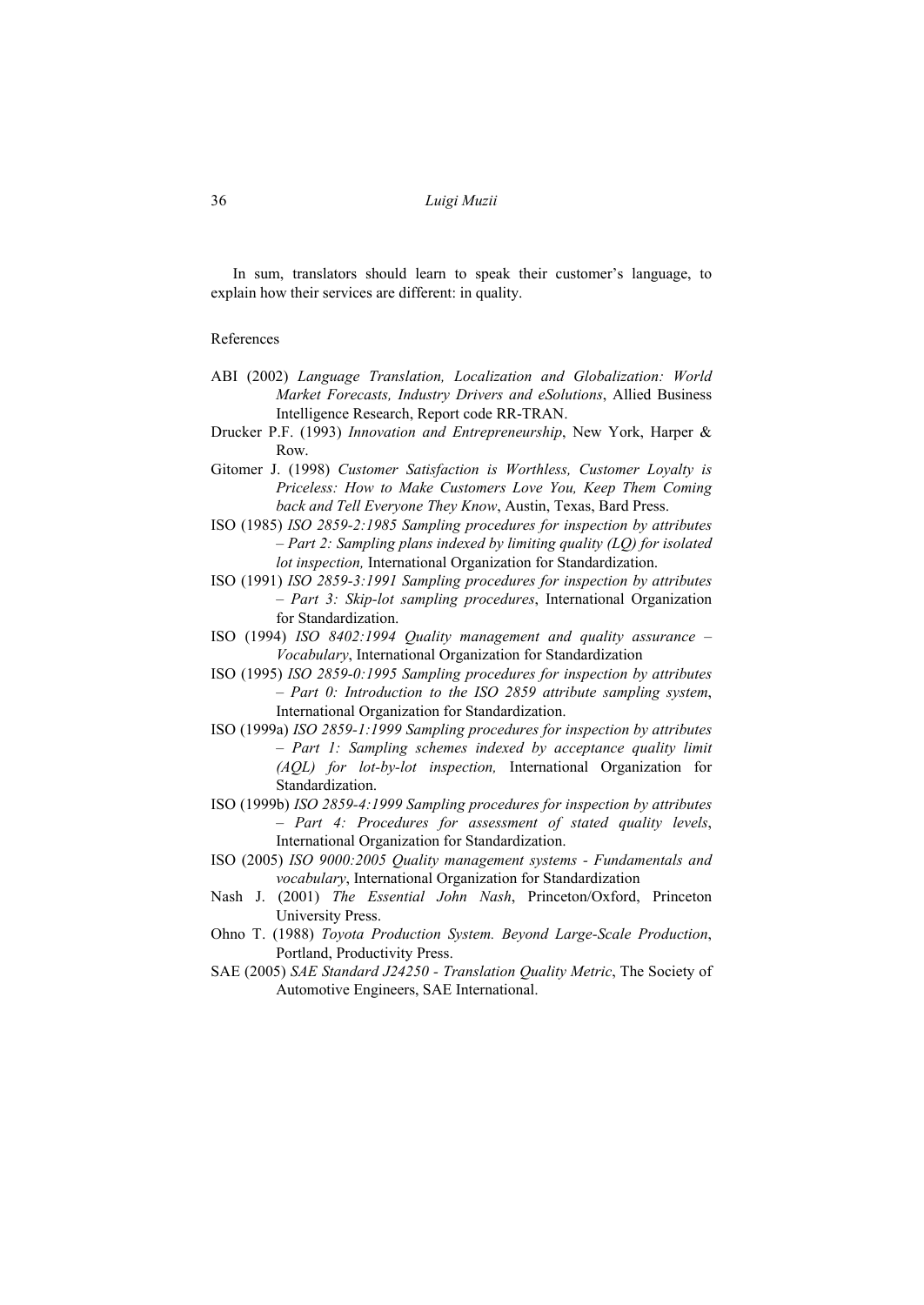Further Reading

- Al-Qinai J. (2000) "Translation quality assessment: strategies, parameters, and procedures", *Meta* XLV:3, pp. 497-519.
- Bonthrone R. (1996) "Screams in the quality jungle", *LISA Newsletter*, V:3, http://www.fb-partners.com/pdfs/02-Screams-0996.pdf, consultato il 2-3-2006.
- Brunette L. (2000) "Towards a terminology for translation quality assessment: a comparison of TQA practices", *The Translator* 6:2, pp. 169-182.
- Eckersley H. (2002) "Systems for evaluating translation quality", *Multilingual Computing & Technology*, # 47, 13:3.
- Hönig H. (1998) "Positions, power and practice: functionalist approaches and translation quality assessment", in *Translation and Quality*. Ed. by C. Schäffner, Clevedon / Philadelphia / Toronto / Sydney / Johannesburg, Multilingual Matters, pp. 6-34.
- House J. (1997) *Translation Quality Assessment: A Model Revisited*, Tübingen, Gunter Narr.
- House J. (1998) "Quality of translation", in *Routledge Encyclopedia of Translation Studies*. Ed. by M.Baker, London/New York, Routledge, pp. 197-200.
- Larose R. (1998) "Méthodologie de l'évaluation des traductions", *Meta* XLIII:2, pp. 163-184.
- Lauscher S. (1998) "Concepts of translation quality and quality assessment", in *Proceedings of the 39th Annual Conference of the American Translators Association*, Alexandria, VA, A.T.A. (CD Rom).
- Ling Koo S. & Kinds H. (2000) "A quality-assurance model for language projects", in *Translating into Success: Cutting-Edge Strategies for Going Multilingual in a Global Age*. Ed. by R. Sprung and S. Jaroniec, Amsterdam/Philadelphia, John Benjamins, pp. 147-157.
- Picken C. (ed.) (1994) *ITI Conference 7 Proceedings: Quality-Assurance, Management and Control*, London, Institute of Translators and Interpreters.
- Reiss K. (2000) *Translation Criticism The Potential & Limitations. Categories and Criteria for Translation Quality Assessment*. Transl. by E.F. Rhodes, Manchester/New York, St. Jerome/American Bible Society.
- Schäffner C. (ed.) (1998) *Translation and Quality*, Clevedon/Philadelphia/ Toronto/Sydney/Johannesburg, Multilingual Matters.
- Schiaffino R. & Zearo F. (2005) "Translation quality measurement in practice", in *Proceedings of the 46th Annual Conference of the American Translators Association*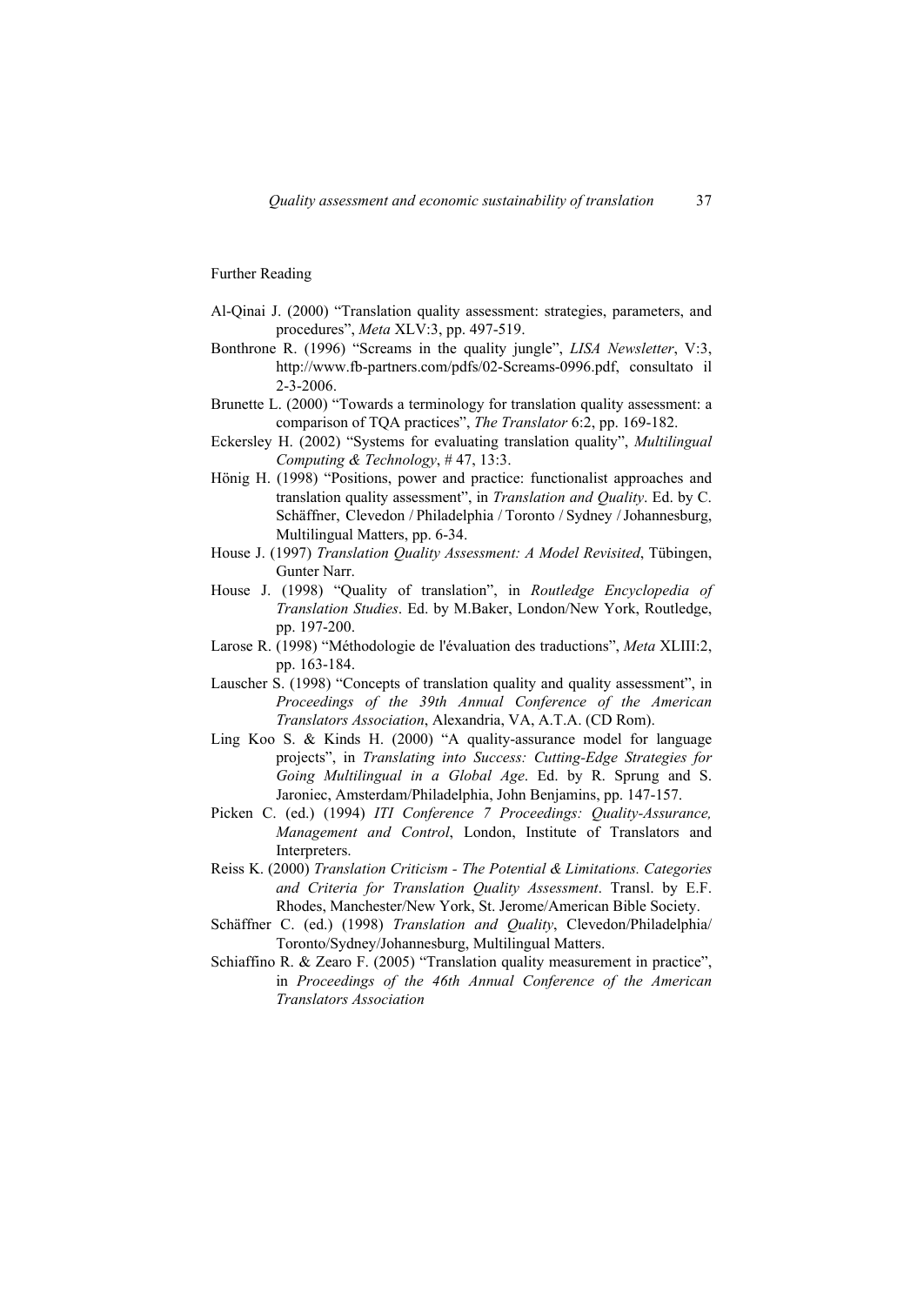38 *Luigi Muzii* 

 http://www.aliquantum.biz/Downloads/Translation%20Quality%20 Measurement2.ppt, consultato il 21-2-2006.

Williams M. (2004) *Translation Quality Assessment: An Argumentation-Centred Approach*, Ottawa, University of Ottawa Press.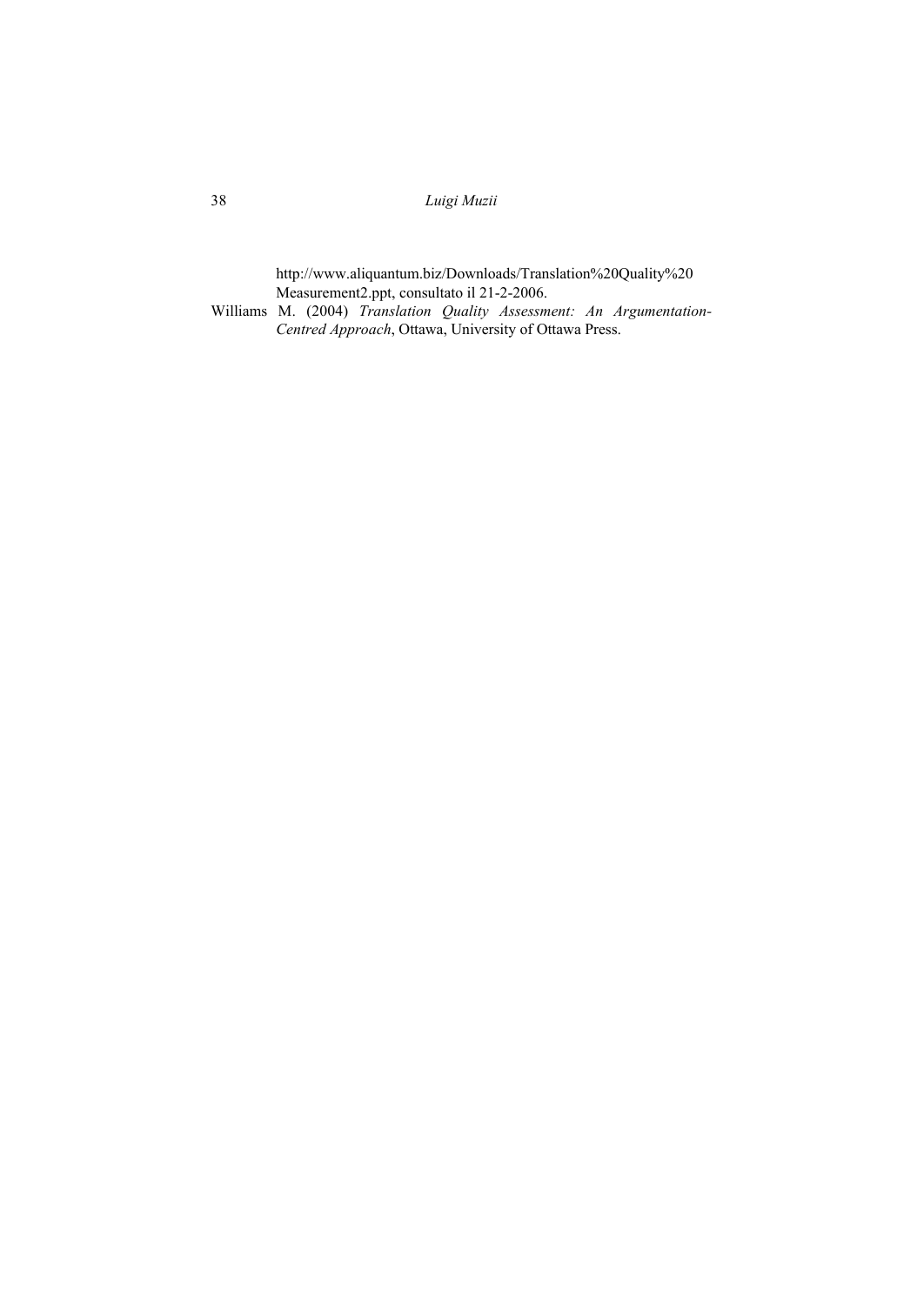# **LA TRADUZIONE IN AMBITO PUBBLICITARIO AUSTRIACO E ITALIANO: STRATEGIE DIVERSE DI APPROCCIO AL MESSAGGIO1**

## Sara Pittarello

#### Abstract

*This paper aims to look at the extraordinary potentials of advertising as a way of investigating the deep influences that culture exerts on language. In particular, the paper examines to what extent a simple transposition of advertisements from one language into a new linguistic code is to be deemed adequate or whether the observance of linguistic structures should yield ground to other factors to maintain the same persuasive effect of the original. The analysis is supported by an example of the different approaches Austria and Italy have adopted in advertising shoes, and illustrates how several elements combine together to convey subtle references. Consequently, the paper argues, attention should be paid not only to the linguistic environment, but also to the economic, political, social and psychological setting of each advertisement, which all reflect the intricate frame sustaining every culture.* 

*After a detailed description of the strategies used to adapt an Italian advertising campaign to the Austrian public, a brief overview of the principal advertising styles in the two countries is presented, enriched through linguistic comment. The paper then turns to an analysis of the strategies employed in the interaction between sales assistants and customers, highlighting the importance of the communicative and persuasive tool, where every word is weighed and formulated in such a way as to modify the tone of the message.* 

## 1. Introduzione

 $\overline{a}$ 

La pubblicità si presenta a studiosi ed esperti come un ricchissimo serbatoio per osservazioni di natura linguistica e culturale. La sua capacità di plasmare la lingua coniando forme, strutture ed espressioni nuove e inusitate, e la forte carica persuasiva con cui essa entra nel quotidiano investendone tutti gli aspetti,

<sup>1</sup> L'articolo è tratto dalla prova finale dell'autrice discussa presso la SSLMIT dell'Università degli Studi di Trieste (2004-05, relatore: prof. Piergiulio Taino; correlatore: prof.ssa Lorenza Rega) dal titolo "Il settore delle calzature in Austria e in Italia: strategie di marketing, approcci linguistici e normativi".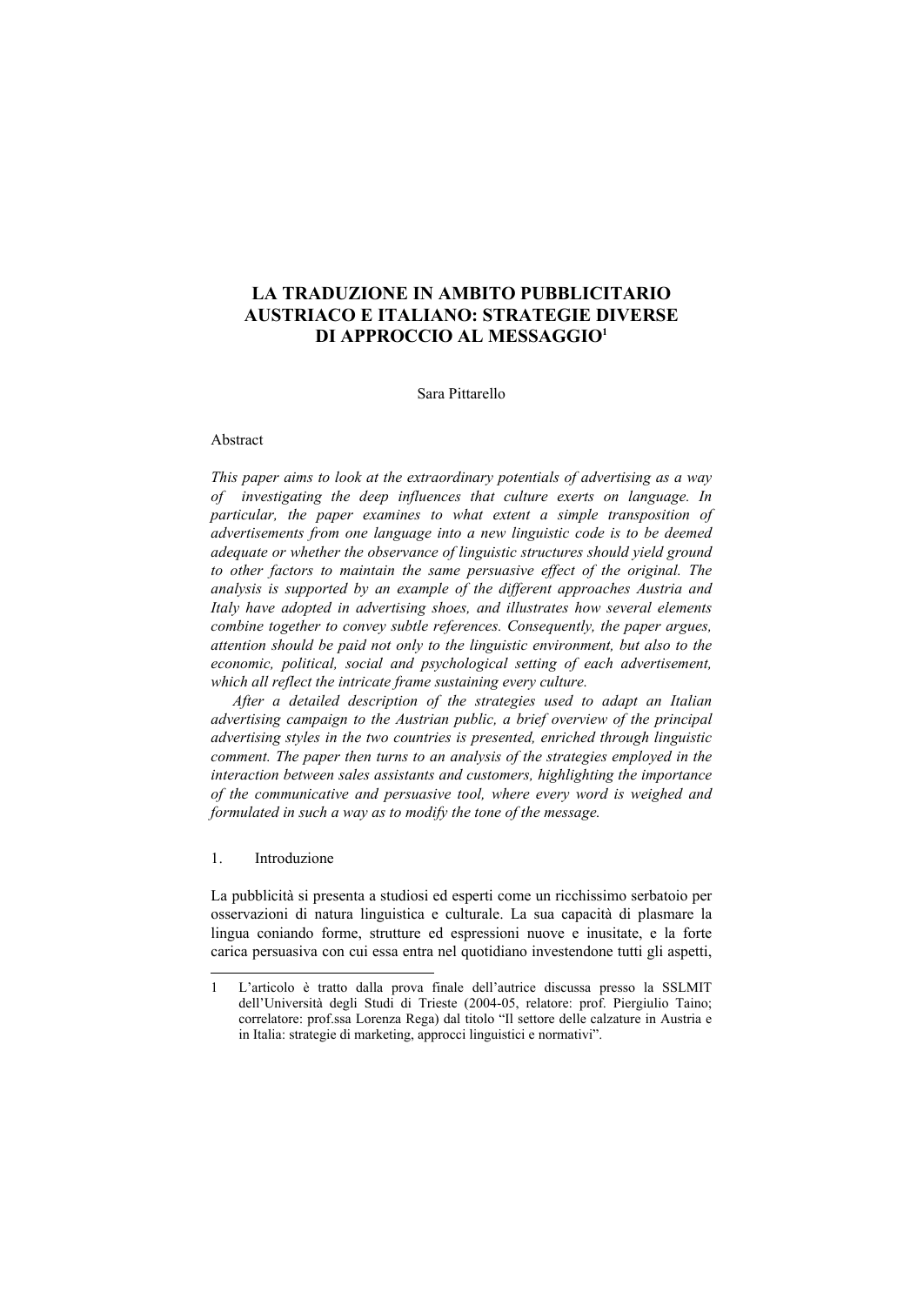rendono la pubblicità una varietà linguistica importante ed estremamente innovativa, "forse il campo più fertile di innovazione" tra le varie lingue dei media (Masini 2003: 22).<sup>2</sup> A differenza di altri codici e sottocodici linguistici destinati a un pubblico per lo più ristretto, la lingua pubblicitaria si contraddistingue per il suo elevato grado di accessibilità, diffusione e circolazione (Masini 2003: 13), che si traduce in un sistema d'immagini e di simboli riconoscibili oltre le barriere nazionali. In questa lingua speciale il ruolo decisivo è svolto, paradossalmente, proprio dall'elemento extralinguistico: è il prodotto reclamizzato a suggerire scelte linguistiche e adattamenti traduttivi.

Questo lavoro si propone di approfondire il problema della traduzione in ambito pubblicitario per valutare se sia possibile e sufficiente una semplice trasposizione del messaggio da una lingua all'altra, con i dovuti adattamenti alle reciproche strutture, o se debbano essere considerati altri aspetti che esulano dal campo linguistico. In particolare, sarà esaminata la campagna pubblicitaria lanciata da un'azienda che opera nel settore delle calzature vendendo i propri prodotti in Italia e, da cinque anni, anche in Austria. Seguiranno alcuni esempi di pubblicità di calzature in tedesco e in italiano e brevi considerazioni relative alle modalità di interazione commesso-cliente, in quanto parte integrante delle strategie promozionali attuate da un'azienda.

## 2. Aspetti rilevanti per la traduzione di testi pubblicitari

Prima di illustrare l'analisi linguistica è doveroso fare alcune premesse. Una simile analisi non può prescindere infatti da un attento esame della situazione economica e normativa relativa al mercato delle calzature austriaco e italiano, soprattutto alla luce del forte influsso che norme di questo tipo esercitano sulla lingua. Si devono poi considerare le differenze che sussistono tra i due Paesi a

<sup>2</sup> In Italia l'interesse per lo studio della lingua pubblicitaria, cominciato nel corso degli anni Cinquanta, aumentò considerevolmente negli anni Settanta, periodo in cui numerosi linguisti cercarono di classificare la medesima varietà linguistica. Pietra miliare fu a questo proposito l'opera di Beccaria (1973), che inserì la lingua pubblicitaria nella più ampia categoria dei "linguaggi settoriali", definiti anche "lingue speciali". Tale terminologia rimase invariata nel ventennio successivo, tanto che studiosi e linguisti di spicco hanno continuato a improntare il loro contributo in merito sulla base dell'opera di Beccaria, portando a una imbarazzante confusione terminologica. Solo grazie a Cortelazzo (1994) si è giunti a una nuova definizione delle "lingue speciali", che include soprattutto il linguaggio tecnico e scientifico e dedica uno spazio minimo se non nullo alla lingua pubblicitaria. Nel frattempo, l'analisi linguistica ha cominciato a classificare quest'ultima varietà in modo nuovo: è il caso di Perugini (1994: 604-605), che la descrive come "un uso particolare della lingua", e di Masini (2003: 12-13), che preferisce parlare di un "sottocodice", in cui rientrano tutte le varie tipologie della lingua dei media.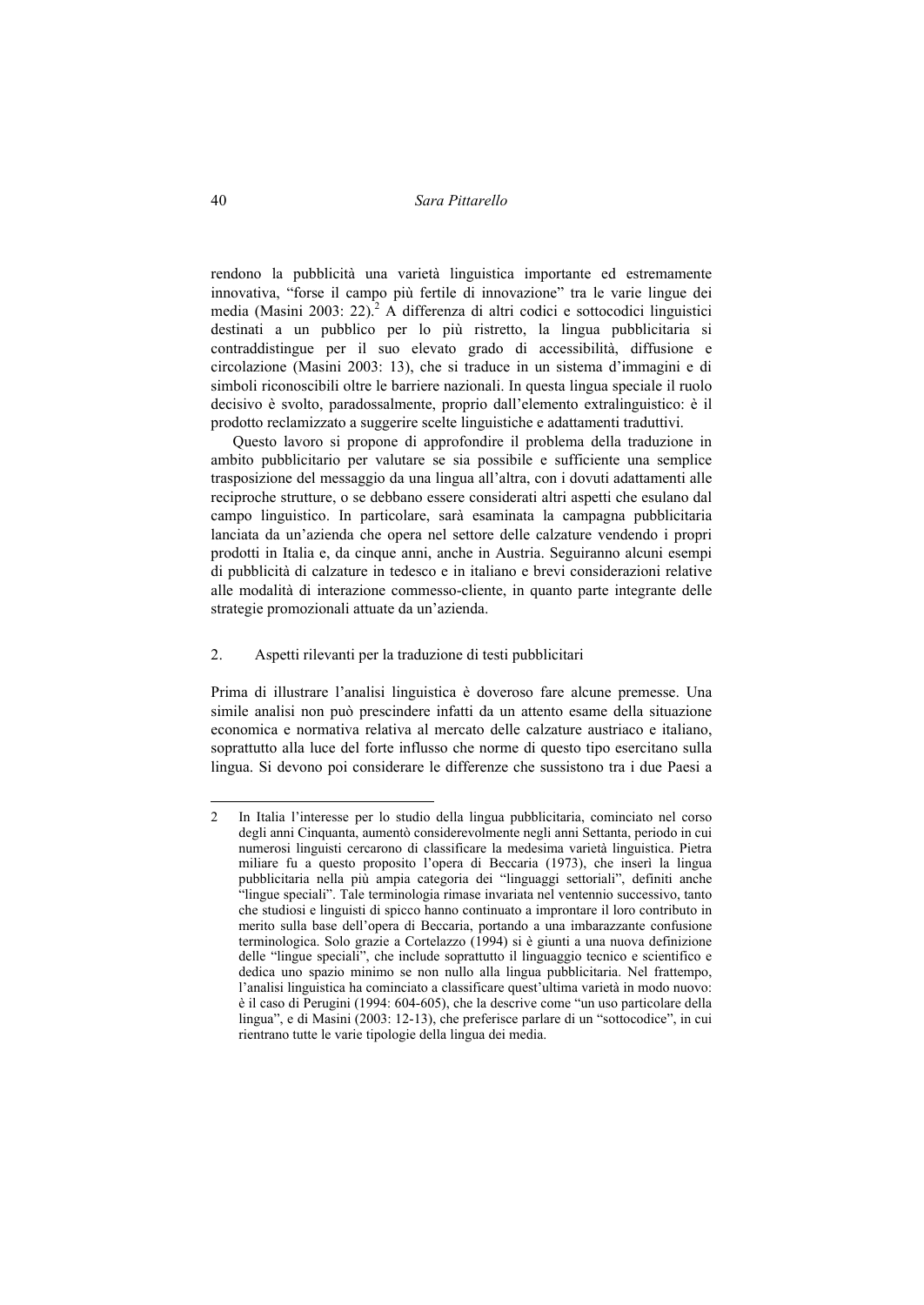livello pubblicitario: solo una cognizione precisa di tali aspetti facilita la comprensione delle scelte e delle strategie adottate. A titolo esemplificativo, una delle caratteristiche che contraddistingue il mercato austriaco è la tendenza alla concentrazione e alla compattezza, visibile nella struttura della maggior parte delle ditte di calzature e nel modo in cui è organizzata la pubblicità stessa: le aziende con una certa rilevanza in termini di fatturato e di quote di mercato sono poco più di una decina e preferiscono riunirsi in gruppi di acquisto o affiliate, cui fanno riferimento per una maggiore tutela nelle vendite; le case editrici (*Verlagshäuser*), poche e ben coordinate tra loro, gestiscono la vendita degli spazi pubblicitari direttamente con le agenzie. In Italia a livello aziendale prevale invece un'estrema frammentazione, con moltissime aziende di piccole dimensioni, mentre per l'acquisto degli spazi pubblicitari si rende necessaria l'intermediazione delle cosiddette "concessionarie" tra le agenzie e le case editrici, più numerose e in rapporto spesso competitivo tra loro.<sup>3</sup> Del resto, la segmentazione nel settore delle calzature è frutto di una lunghissima tradizione, che incentiva l'orgoglio e la libertà imprenditoriale delle tante aziende calzaturiere.

Si devono poi aggiungere profonde differenze di carattere psicologico e le ripercussioni di tali differenze a livello pubblicitario: mentre in Italia la calzatura, in virtù della lunga tradizione, acquista un valore quasi simbolico e si tende a dare enorme importanza al marchio (come dimostrano le recenti iniziative del governo e dell'Associazione Nazionale dei Calzaturifici Italiani, che nel 2004 ha lanciato una nuova campagna a tutela del prodotto *made in Italy*), in Austria essa rappresenta unicamente un prodotto da vendere, e l'approccio che pubblicità e consumatore prediligono è un approccio reale, concreto, scevro da allusioni eccessive. Lo slogan, per essere efficace, farà dunque leva su aspetti appetibili al pubblico austriaco, quali il rapporto qualitàconvenienza. Qualunque azienda dovrà considerare tutti questi aspetti, prima di avviare una campagna pubblicitaria nei due Paesi in questione. Inoltre, la medesima azienda dovrà aver chiaro, sin dall'inizio, l'obiettivo che si prefigge di raggiungere con tale campagna. In ambito traduttivo, tale obiettivo ricorda quanto Nord (1988: 41) definisce come "Senderintention", ovvero l'intenzione dell'emittente, che risponde alla domanda "wozu?" e che costituisce uno dei "textexterne Faktoren" utili per determinare la situazione comunicativa del testo. Nella fattispecie, benché l'azienda oggetto dell'analisi (Pittarello

<sup>3</sup> Con il termine "concessionaria", si indica 'un'azienda pubblicitaria che negozia spazi e tempi riferiti a mezzi e veicoli non di sua proprietà' (Abruzzese & Colombo 1994).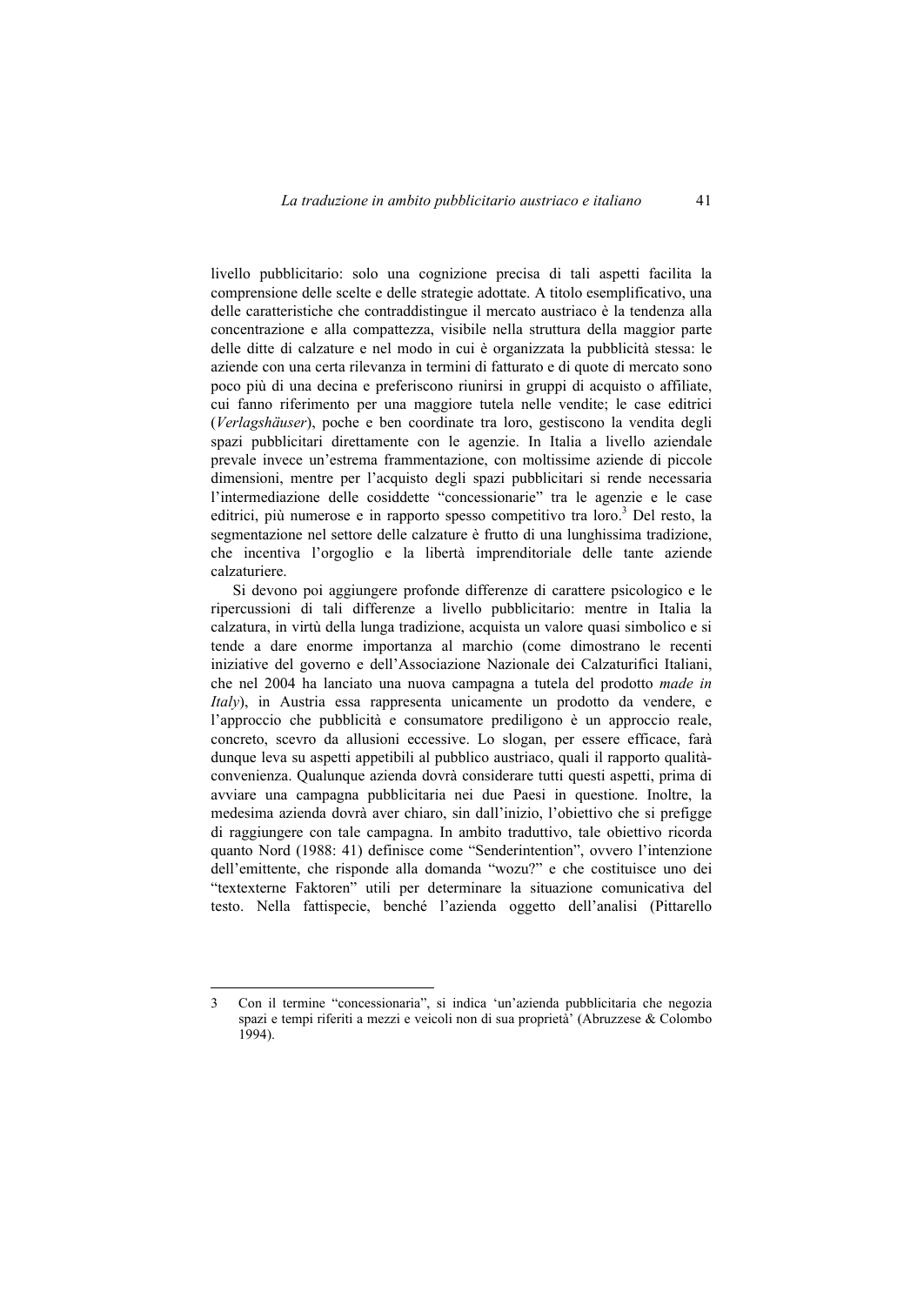Diffusion) si rivolga allo stesso *target* nei due Paesi,<sup>4</sup> si è reso necessario un approccio pubblicitario diversificato, conseguenza di obiettivi del tutto differenti: in Italia la ditta, già conosciuta, mira a riposizionare la propria immagine, potenziandone la qualità; in Austria, invece, bisogna rendere noto un marchio totalmente sconosciuto.

Per questo motivo negli ultimi anni l'azienda ha deciso di tralasciare i quotidiani locali in Italia e utilizzare mezzi di maggiore copertura e valore, quali i periodici. Del resto, la presenza stessa del marchio già da diverso tempo sul territorio nazionale ha permesso di attutire il rischio di una dispersione del pubblico che tale scelta comporta. In Austria, al contrario, il *micromarketing*, ossia la forma di pubblicità su giornali locali, costituisce un elemento particolarmente utile per promozioni e tattiche di rilancio, che risulterebbero ormai superate in Italia. Un'ulteriore differenza destinata a pesare sulle scelte attuate in campo pubblicitario è rappresentata dalla struttura del mercato austriaco rispetto a quello italiano: quando aziende straniere entrano nel mondo del commercio locale, le ditte austriache, avvertendo l'incombente minaccia di una perdita di controllo, reagiscono in modo unito e compatto. Questa realtà di alleanze e taciti accordi tra imprese, già rilevata in più segmenti di mercato e che sembra essere una prerogativa del mondo austriaco, è assente in Italia, Paese in cui prevale l'ottica dell'indipendenza imprenditoriale. La tendenza alla concentrazione e al monopolio visibile in Austria manifesta una chiusura del mercato di fronte alla competizione esterna e sembra contraddire lo spirito di autonomia vissuto dalle singole regioni a livello politico.

#### 3. Elementi su cui puntare, tendenze della società moderna

L'operazione di *restyling* dell'immagine in territorio italiano ha comportato per l'azienda un cambiamento anche nel tipo di messaggio da trasmettere, in linea con le tendenze in atto a livello sociale. Oggi la comunicazione pubblicitaria avviene in termini aspirazionali e l'immagine della famiglia ha perso importanza. La crisi di valori vissuta in ambito pubblicitario ha reso necessaria una vera e propria rivoluzione nonché una rinnovazione di tematiche e messaggi a partire dagli anni Settanta (Giacomelli 2003: 227). È il periodo in cui l'emotività comincia a prendere il sopravvento sulla razionalità che aveva caratterizzato gli annunci precedenti. Le emozioni, tuttavia, cambiano rapidamente nel tessuto sociale e ideologico di una cultura. Il prodotto deve allora far leva sui desideri inconsci e sulle emozioni momentanee del potenziale

<sup>4</sup> Il *target* di riferimento è rappresentato da consumatori fino ai 49 anni di età, in particolare dalla fascia femminile compresa tra i 14 e i 39 anni e da famiglie con ragazzi sino ai 14 anni.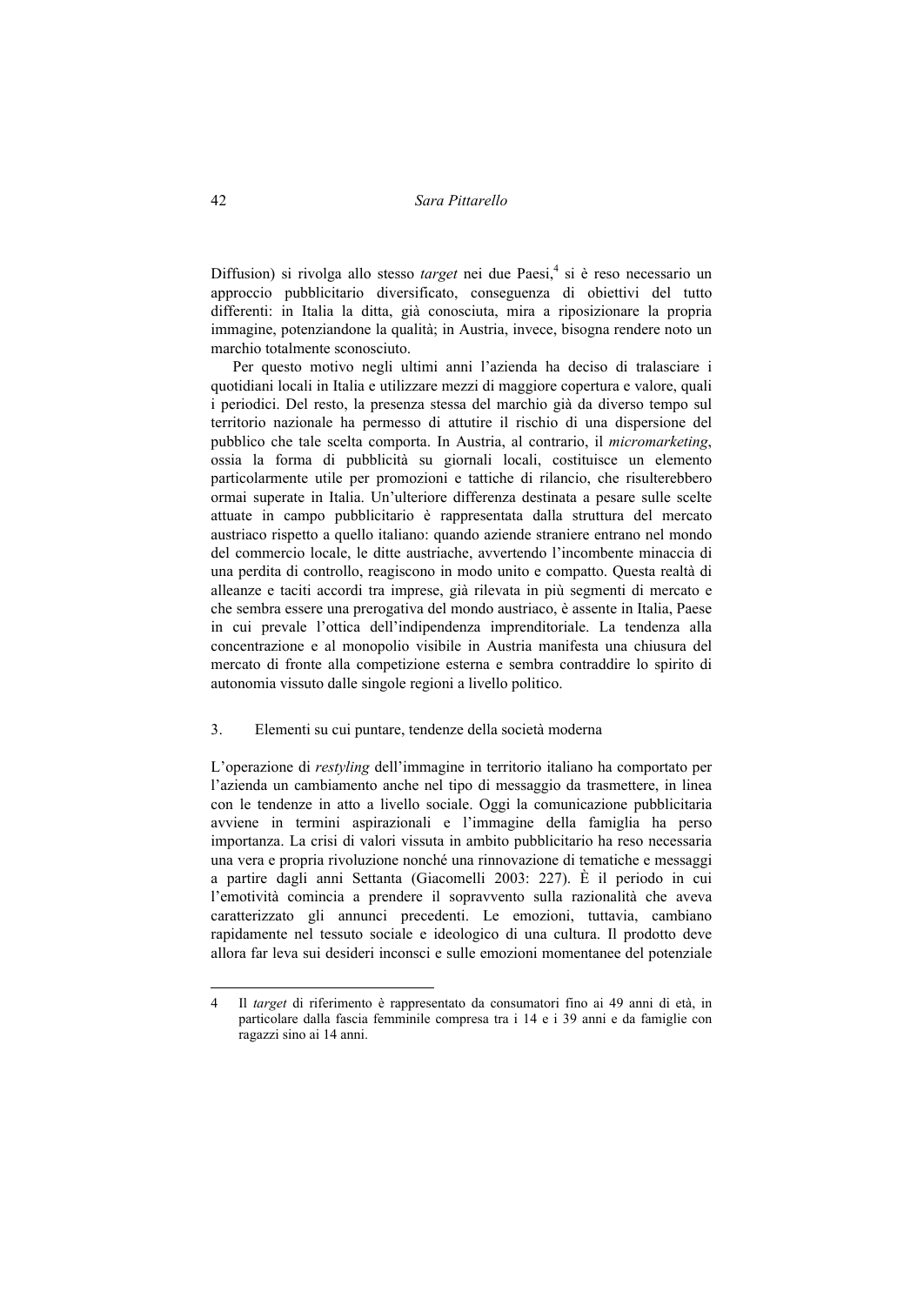acquirente, poiché, alla luce della "standardizzazione" dei beni di consumo, "i prodotti sono tutti uguali" (Giacomelli 2003: 225), a differenza degli uomini, diversi l'uno dall'altro. Sono dunque le emozioni umane trasferite al prodotto che lo rendono unico e originale. Il nuovo slogan della pubblicità odierna diviene allora: "non più prodotti da vendere, ma desideri da appagare" (Giacomelli 2003: 227). Se, nella prassi pubblicitaria attuale, anche un semplice detersivo viene associato non più alla massaia tradizionale, bensì alla donna in carriera, giovane e bella, a maggior ragione un articolo di moda, come una calzatura, è offerto al pubblico in una nuova prospettiva: a indossare le calzature di una nuova collezione è una ragazza attraente e seducente. Il nuovo modello di riferimento femminile, la donna giovane, dalla carriera brillante e incredibilmente affascinante, si materializza in quel messaggio cui guarda anche la casalinga, oggi attratta da quel mondo. La pubblicità svolge così il suo ruolo magico e ingannevole e, in un gioco sottile di contrasti e incanti, irretisce il pubblico, impedendo di distinguere tra realtà e finzione (Corti 1973: 120).

Grazie all'evoluzione che l'*advertising* sta vivendo nel nostro Paese, l'utente italiano è in grado di cogliere il valore simbolico insito nel messaggio, mentre in Austria la predilezione per una forma pubblicitaria concreta spinge ad abbandonare l'allusione aspirazionale per avvicinarsi maggiormente alla realtà. Non avviene, dunque, "la perdita di distinzione tra informazione sul vero e informazione sul non vero" che Corti (1973: 120) aveva descritto come una delle caratteristiche basilari della lingua pubblicitaria.

- 4. La prima campagna: un messaggio diverso
- 4.1. *Tentazioni* per il pubblico italiano ...

Sono stati proprio questi nuovi stimoli insiti nella mente del consumatore a spingere l'azienda Pittarello nella direzione di un cambiamento radicale, che ha preso corpo nella campagna autunno-inverno 2002, alla quale è stato dato un nome sintomatico: *Tentazioni*. La campagna, molto più aggressiva della precedente, punta su poster di grande formato, presenti in maniera capillare nel Nord Italia, e sugli annunci stampa, a pagina intera, nei principali periodici a diffusione nazionale. Si propone un'immagine di tendenza, grintosa, allineata con le richieste del settore della moda o meglio del mercato nel suo complesso. Anche in un settore come quello dei gelati compare, infatti, un'idea simile alla "tentazione", che sfocia addirittura nel "peccato" e va ben oltre il semplice peccato di gola: lo dimostra il nome dato da Algida nel 2004 ai nuovi Magnum, ossia *I 7 Peccati Capitali*, che hanno riscontrato un enorme successo anche nel mondo austriaco, dove la multinazionale è conosciuta come Eskimo e dove gli stessi gelati sono stati lanciati con lo slogan *7 Sünden*. E sulla scia della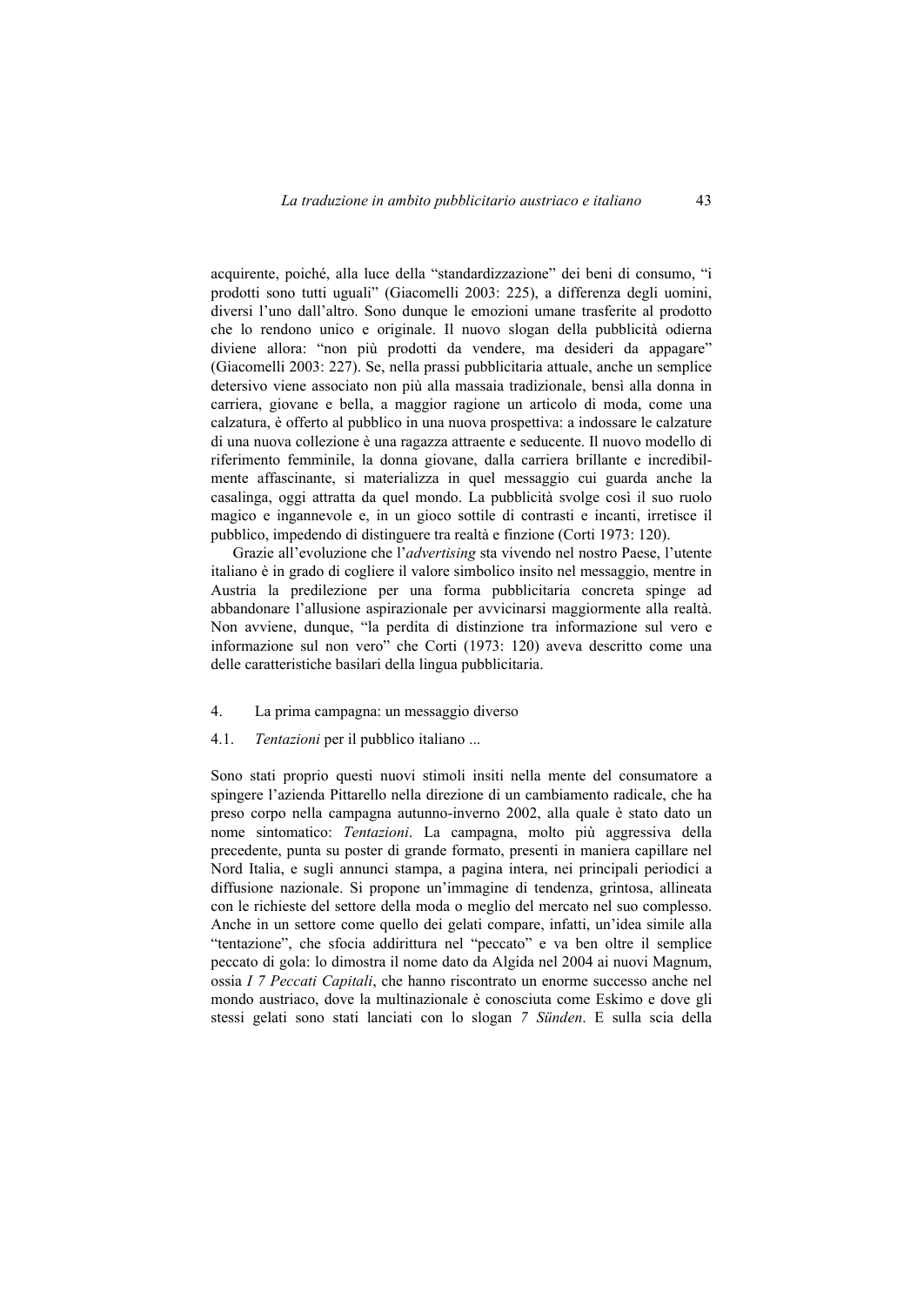tentazione proseguono le novità Algida-Eskimo 2005, con i Magnum *5 Sensi*, ted. *5 Sinne*.

#### 4.2. … *Ich steh' auf schöne Schuhe* per il pubblico austriaco

Solo dal 2005, tuttavia, è stato possibile lanciare un messaggio simile alla campagna italiana *Tentazioni* anche nei due punti vendita austriaci, Vienna e Graz. Sino a oggi l'obiettivo principale era stato invece quello di rendere noto in Austria, soprattutto a Vienna, un marchio totalmente sconosciuto, o quasi. Per Graz la situazione era diversa, considerata la relativa vicinanza alla provincia di Udine, dove molti austriaci si recano per acquistare prodotti italiani e dove è presente un negozio Pittarello. Fino al 2004, di conseguenza, la campagna era stata incentrata sulla notorietà del *brand*, con numerosi inserti redazionali e interviste che, insieme a un'anticipazione delle nuove tendenze, presentavano in breve la ditta italiana. Il primo messaggio lanciato in Austria fu lo slogan: *So schön. So Schuh. So italienisch*. In questo annuncio si è rivelato estremamente importante l'elemento d'italianità fornito dall'aggettivo *italienisch*, al culmine di una struttura triadica che Römer (1968, cit. in Sowinski 1998: 78) definisce "Dreigliedrigkeit des Ausdrucks" e che rappresenta una caratteristica frequente in campo pubblicitario, per la sua forza retorica e il suo valore quasi 'sacrale'. Era importante insistere sulla provenienza geografica: i prodotti italiani sembrano acquistare in Austria un valore aggiunto di per sé, essendo sinonimo di qualità e moda. Per questo motivo, pur mantenendo la stessa impostazione a livello di grafica, colore e immagine, nel poster e nell'annuncio pubblicitario austriaci fu aggiunta, in basso a destra, a fianco del marchio, la bandiera tricolore. Si trattava di un messaggio ben riuscito, con una forte carica retorica ed espressiva, raggiunta attraverso l'anafora dell'avverbio *so*, che contemporaneamente incatenava tra loro le semplici parole *schön* e *Schuh*, creando un sapiente effetto allitterativo.

Per rendere noto il marchio italiano, tuttavia, quello slogan non bastava. Si aggiunse allora, nel nuovo messaggio, appena sopra l'indirizzo del punto vendita, la scritta *Moda italiana*, di facile comprensione. Era necessario però dimostrare anche la disponibilità al contatto con il mondo austriaco, si doveva conquistare il pubblico testimoniando il desiderio di una comunicazione bilaterale, e lo strumento migliore per una simile operazione era la lingua stessa: non si poteva insistere sul fattore dell'italianità utilizzando per esempio anche uno slogan in lingua italiana, per quanto semplice e chiaro potesse essere. L'uso delle lingue straniere in pubblicità si restringe infatti quasi esclusivamente all'inglese, lingua pubblicitaria per eccellenza, e, in misura ridotta, ad altre lingue 'di prestigio' come il francese, utilizzato in annunci destinati a un pubblico colto e raffinato o per trasmettere un'immagine di eleganza, come per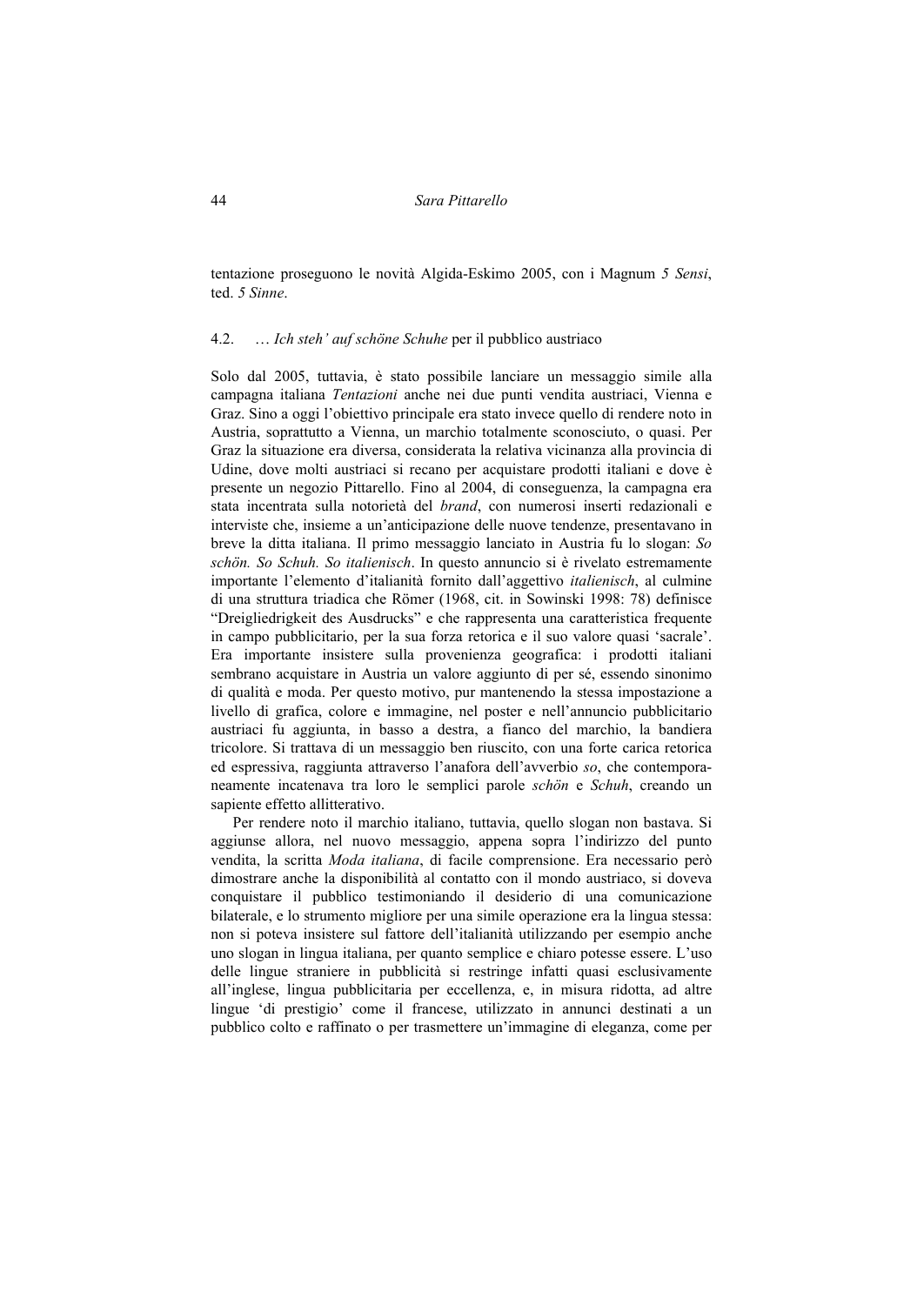esempio nelle pubblicità di cosmetici e di articoli di alta moda (Perugini 1994: 610). La scelta di veicolare un messaggio pubblicitario in una lingua straniera deriva dalla volontà di richiamare alla mente del lettore lo status e il prestigio inevitabilmente riflessi in un determinato idioma. Molto spesso si aggiunge poi l'intenzione di evocare un'atmosfera di distanza, conferire al prodotto un colore esotico, collocarlo geograficamente o con fini esclusivamente estetici: tale finalità è evidente soprattutto nel caso di lingue con una grafia diversa (Cardona 1989: 184-188; Perugini 1994: 610; Römer 1968, cit. in Sowinski 1998: 71-72). Si è riscontrato come in Italia, negli annunci pubblicitari, le lingue straniere siano quasi del tutto assenti:<sup>5</sup> il tedesco, tranne alcuni esempi sporadici, sembra addirittura bandito, nonostante la presenza di numerosi prodotti tedeschi nel nostro Paese. Neppure la pubblicità austriaca apprezza l'uso eccessivo di una lingua diversa dal tedesco; in questo caso, tuttavia, tale ritrosia nei confronti dei forestierismi può essere in parte motivata dal diverso livello che i due Paesi hanno raggiunto in questo settore. La pubblicità italiana sembra infatti molto più competitiva di quella austriaca, che negli ultimi tempi non ha registrato molte spinte innovative, e si avvicina ai risultati raggiunti dalla Germania, che negli ultimi cinquant'anni si è assicurata il terzo posto nella graduatoria dei Paesi più evoluti a livello pubblicitario, preceduta solo da Stati Uniti e Giappone (Sowinski 1998: 1). Del resto, il mondo austriaco tende a relazionarsi con la realtà esterna in posizione di difesa, per ragioni di carattere storico e geografico, nonché per una scelta di governo lontana, negli ultimi anni, da una politica favorevole all'immigrazione.

Sulla base delle considerazioni appena esposte, si può comprendere come fosse importante ideare uno slogan in lingua tedesca, che doveva rispettare due delle regole fondamentali in questo ambito: "brevità" e "chiarezza", "Kürze und Klarheit" (Sowinski 1998: 60). Uno slogan in grado di far comprendere il legame immediato tra marchio e calzature. Uno slogan che doveva attirare a sé il pubblico e, allo stesso tempo, avvicinarsi al pubblico: bisognava trovare un'espressione che facesse parte della lingua comune, della lingua parlata e vissuta dagli austriaci, piuttosto che un'espressione in perfetto tedesco scritto. Proprio da queste premesse è sorto il messaggio: *Ich steh' auf schöne Schuhe*, utilizzato nella campagna pubblicitaria dal 2002 al 2005.

L'effetto d'immediatezza è ottenuto anche grazie al processo di contrazione della forma verbale standard di prima persona singolare *stehe* per mezzo di un accorgimento grafico che porta all'elisione della lettera finale e all'aggiunta dell'apostrofo (*steh'*), secondo procedure che rientrano nella sfera del parlato

<sup>5</sup> Il discorso non vale, ovviamente, per la lingua inglese, oggi sempre più in voga in ambito pubblicitario, sia per la sua importanza a livello internazionale, sia per il richiamo immediato all'idea di precisione tecnica e forza economica (Perugini 1994: 610).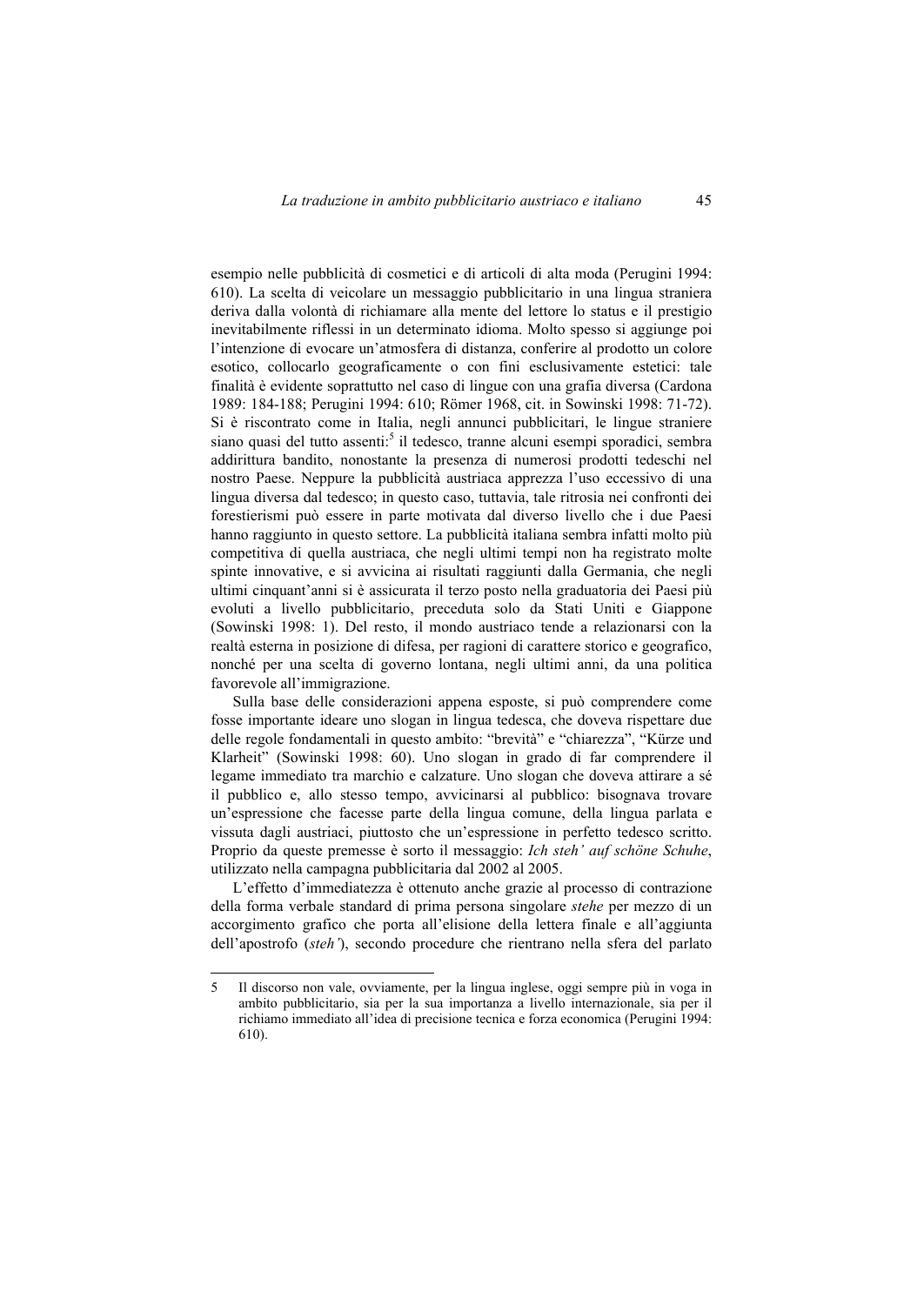quotidiano. Si noti, inoltre, l'allitterazione del suono /S/ in *steh'*, *schöne* e *Schuhe*. Eppure, chiarezza e naturalezza nascondono un sottile gioco di ambivalenze, dovuto alla presenza di concetti che alludono a molteplici significati e che possono essere compresi solo all'interno del contesto grafico, iconico e linguistico dell'annuncio pubblicitario (Sowinski 1998: 60-61). Il riferimento dello slogan è infatti duplice: innanzitutto, l'espressione "auf etwas oder auf jemanden stehen" indica una particolare attrazione, un interesse o un desiderio intenso per qualcosa o nei confronti di qualcuno ed è tipica del linguaggio colloquiale e giovanile. Corrisponde in genere al nostro sintagma: "avere un debole per qualcosa o per qualcuno". Una traduzione letterale, tuttavia, non sarebbe altrettanto efficace, perché verrebbe meno la seconda componente insita nell'espressione tedesca e comprensibile solo alla luce del prodotto di cui si parla. Si deve poi aggiungere che il verbo "stehen", per sua natura, indica una condizione di verticalità, in opposizione al verbo "liegen", che pure descrive una condizione, uno stato, ma nella dimensione dell'orizzontalità. In italiano non esiste una simile distinzione a livello verbale, pertanto sono spesso necessarie precisazioni sotto forma di avverbi o sintagmi, secondo una tendenza analitica apparentemente contraria allo sviluppo sintetico tipico delle lingue romanze, e prerogativa invece delle lingue germaniche (Ross 2000). In *Ich steh' auf schöne Schuhe* è dunque racchiuso un richiamo all'idea di 'stare, reggersi in piedi<sup>,6</sup> su calzature definite solo come "belle", senza ricorrere all'uso di iperboli o di altre figure retoriche.<sup>7</sup> L'agenzia pubblicitaria ha giocato sulla valutazione obiettiva e spontanea, in linea con l'esigenza di 'comprare' il pubblico. Una contraddizione emerge dopo aver chiarito il gioco di parole: in realtà, la ragazza che lancia il messaggio non "steht", bensì "liegt". Si tratta di una scelta dovuta forse anche a esigenze di formato, giacché i poster si sviluppano, per ragioni di maggiore visibilità e di spazio, in senso orizzontale. Una lieve contraddizione tra testo e immagine, forse, che conferma l'ampia gamma di prospettive nascoste in uno slogan.

Altro elemento di particolare rilevanza nelle campagne pubblicitarie austriache è il prezzo, la cui indicazione è divenuta prassi comune non solo nel settore dei generi alimentari, ma anche in quello della moda. La strategia del "prezzo civetta" è comunemente utilizzata per invogliare il lettore all'acquisto. Tuttavia, nei primi annunci Pittarello in Austria tale elemento non compariva e solo i servizi redazionali ne facevano un rapido accenno. Il successo ottenuto, nonostante la linea assunta non rispettasse la tradizione austriaca, superò addirittura la reazione positiva dei consumatori italiani, per i quali l'assenza del

<sup>6</sup> Si notino espressioni di uso comune come "auf den Fußspitzen stehen", "stare in punta di piedi", o ancora "auf den Beinen stehen", "reggersi in piedi" (DIT 2002).

<sup>7</sup> La tendenza elogiativa, elativa e iperbolica è un tratto tipico del linguaggio pubblicitario (Corti 1973: 130-131; Medici 1986: 109-115; Perugini 1994: 611).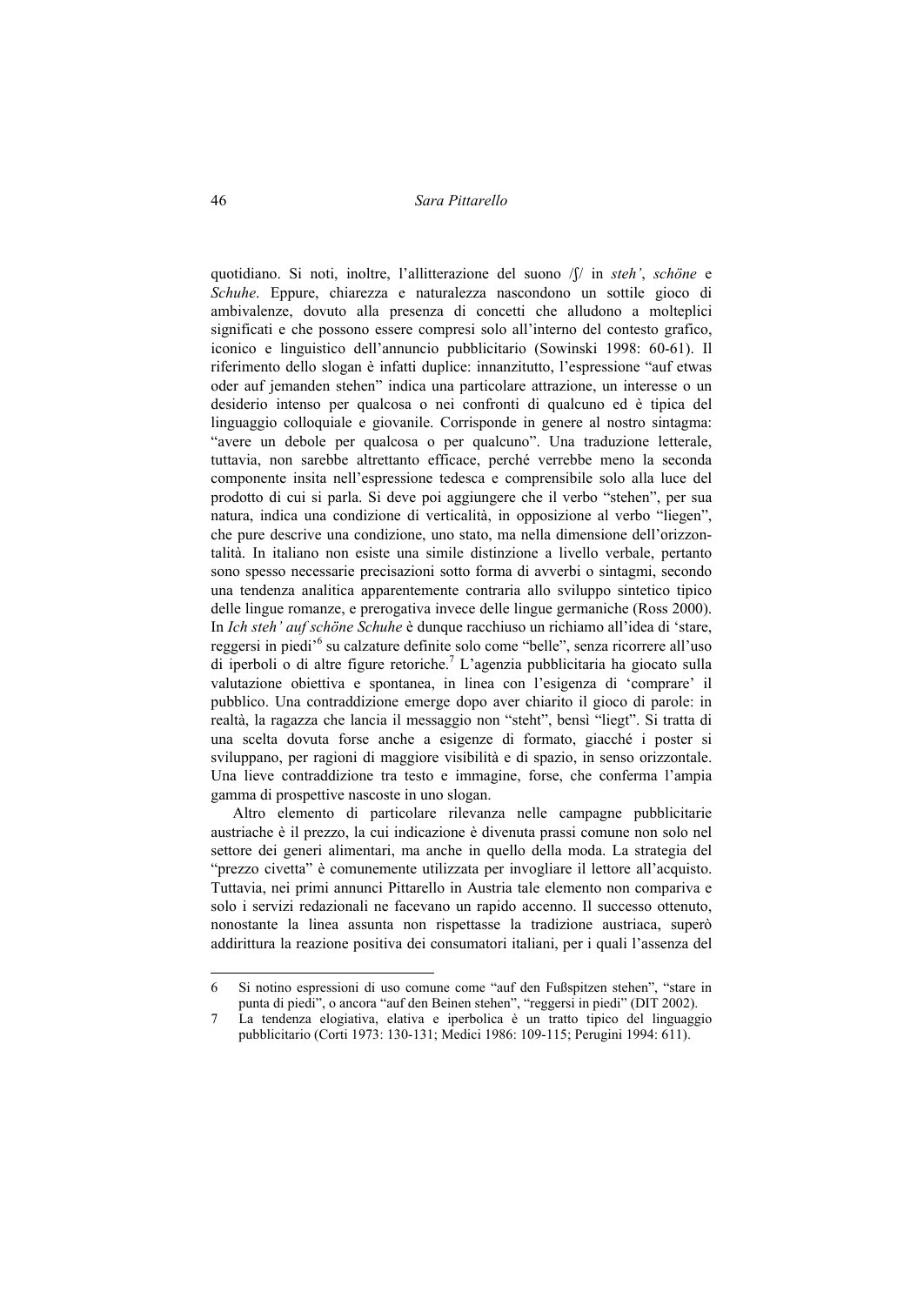prezzo nel messaggio rappresenta la norma, per lo meno nel settore delle calzature. In Austria la novità introdotta da quelle campagne 'prive di prezzo' ebbe come esito un fenomeno cui ho assistito personalmente: spesso la clientela telefonava o giungeva nel punto vendita, allo scopo di acquistare proprio il modello raffigurato nell'annuncio. Il prodotto che era stato proposto e che in Italia veniva accettato come calzatura rappresentativa di un marchio già noto, acquisiva in Austria una forte carica simbolica, evidente nell'elevata richiesta di quell'unico modello, per quanto l'offerta di calzature esposte nel punto vendita fosse vasta.

Queste considerazioni testimoniano una profonda differenza culturale e sociale, che meriterebbe di essere approfondita, poiché sembra contraddire uno dei principi della pubblicità moderna, secondo il quale il consumatore "non desidera più che il prodotto sia presentato per le sue qualità o funzioni intrinseche, ma si dimostra desideroso che il messaggio susciti una reazione, un'emozione" (Giacomelli 2003: 225). Spogliato della sua materialità, il prodotto acquista allora connotazioni simboliche e viene inserito in un contesto individuale o sociale ben preciso (Giacomelli 2003: 224). Tale regola, comune nella realtà pubblicitaria italiana, non si è realizzata nel caso austriaco o meglio ha portato il pubblico austriaco, non ancora abituato a forme di *advertising* improntate alle nuove aspirazioni della società attuale, a richiedere quel prodotto specifico, perché solo possedere quel modello significava identificarsi con il mondo rappresentato nell'annuncio. Non si era compresa la figura retorica della sineddoche presente nell'immagine visiva, in cui si indicava un modello di calzature come emblema dell'offerta disponibile nei punti vendita, come parte di un tutto ben più vasto. In ambito pubblicitario non è infatti sufficiente soffermarsi alla sola analisi linguistica: è necessario esaminare come il prodotto sia collocato entro il sistema di valori della società, bisogna valutare quanto sia intenso il legame che unisce le scelte figurative a quelle linguistiche. Proprio in virtù di questo legame l'oggetto pubblicizzato diviene puramente il simbolo del nuovo stile di vita che il mondo odierno approva ed esalta (Perugini 1994: 605). Ancora una volta la pubblicità non era riuscita a far comprendere al pubblico austriaco la sua natura ingannevole, sospesa nell'ambiguità, tra realtà e finzione.

## 5. La campagna 2005: verso strade parallele?

Ritenendo che il terreno fosse ormai pronto per una campagna parallela nei due Paesi, dal 2005 si è deciso di lanciare un nuovo slogan, che vuole essere la versione austriaca del messaggio italiano *Tentazioni*. Già al 2002 risale un primo tentativo in cui, sotto l'immagine di una donna ripresa di schiena, compariva la scritta *verführerisch* (*seducente*): lo slogan ebbe l'effetto contrario, perché sembrava alludere a una sottomissione della donna di fronte alla forza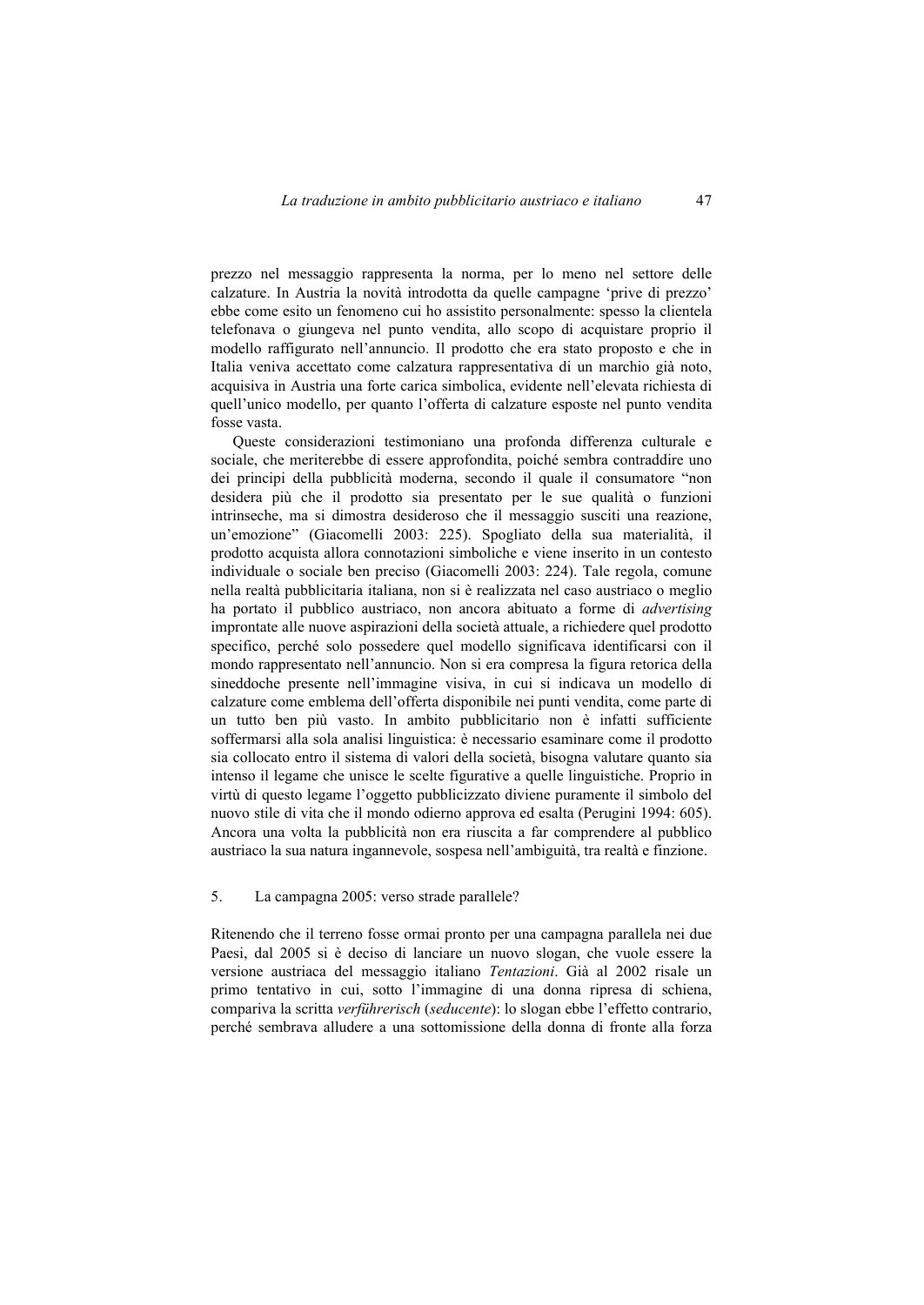della seduzione. L'aggettivo non rimandava al significato esteso del termine, ossia alla carica attrattiva che le calzature potevano avere nei confronti della donna o, eventualmente, alla bellezza seducente della giovane stessa. Per associazione d'idee, avvenne un richiamo immediato alla "seduzione" come 'irretimento a scopo sessuale'. Sarebbe curioso approfondire le cause profonde di una tale associazione semantica nella mente dei consumatori.

Il messaggio ha quindi subìto un processo di rielaborazione, il cui risultato è attualmente visibile in poster e annunci: *Lass dich verführen*. Merita attenzione il rapporto diretto instaurato con il pubblico, tramite lo strumento retorico che in gergo pubblicitario viene definito "direkte Anrede".<sup>8</sup> Con l'imperativo alla seconda persona singolare *lass*, in forma riflessiva, il potenziale acquirente è maggiormente coinvolto. È stata inoltre attuata una lieve modifica di carattere semantico, passando dalla sfera della tentazione, cui solitamente corrisponde in tedesco il termine *Versuchung*, alla sfera della seduzione (*Verführung*). Inoltre, è curioso notare come la versione italiana abbia subìto un ampliamento nel passaggio verso il tedesco. Non si è scelto, infatti, il semplice sostantivo *Verführung*, bensì la forma verbale corrispondente. Quando ho chiesto la motivazione di tali scelte a esperti di pubblicità italiani e austriaci, mi è stato risposto che il concetto della "tentazione" non era adeguato alla pubblicità delle calzature, in particolare se si rappresentava una figura femminile, perché il termine non riproduce lo stesso effetto dell'ambivalenza italiana – la donna, di per sé irresistibile e attraente, tentata di acquistare un articolo a sua volta irresistibile – bensì rimanda in prima istanza alla tentazione "biblica" che conduce al male. Nel dizionario monolingue Duden (2001), tra i vari significati proposti per *Versuchung*, si trova: "(bibl.) das Versuchen", ovvero "(bibl.) auf die Probe stellen": di qui la scelta di uno slittamento semantico. Per quanto riguarda il passaggio alla forma verbale *verführen*, la sensibilità dei madrelingua offre delucidazioni su come il sostantivo, ritenuto eccessivo, avrebbe prodotto un effetto simile a quello che ebbe l'aggettivo *verführerisch* nel 2002. Inoltre, l'espressione *sich verführen lassen* è molto comune nella lingua parlata e indica, in maniera più disinvolta e priva di richiami biblici, il lasciarsi sedurre, con quel pizzico di ambiguità che avvicina maggiormente lo slogan tedesco al messaggio italiano. Proprio la frequenza e la 'neutralità' di tale sintagma giustificano l'utilizzo del verbo *verführen* rispetto ad altri verbi, come per esempio

<sup>8</sup> Römer (1968, cit. in Sowinski 1998: 76-77) sottolinea come negli anni Sessanta si preferisse l'utilizzo della forma di cortesia in terza persona plurale *Sie* rispetto al *Du*, oggi invece ritornato in voga (cfr. § 7.1). Glück e Koch (1998: 3 ss) condividono, invece, la tesi sostenuta da Sowinski (1998: 77), secondo il quale la forma di cortesia continua ad affermarsi nel testo pubblicitario tedesco, in contrasto con la tendenza generale rinvenibile nella lingua parlata. Una spiegazione possibile risiede nella specificità della lingua pubblicitaria, che rappresenta un codice a sé, per certi aspetti lontano a fenomeni in atto ad altri livelli linguistici.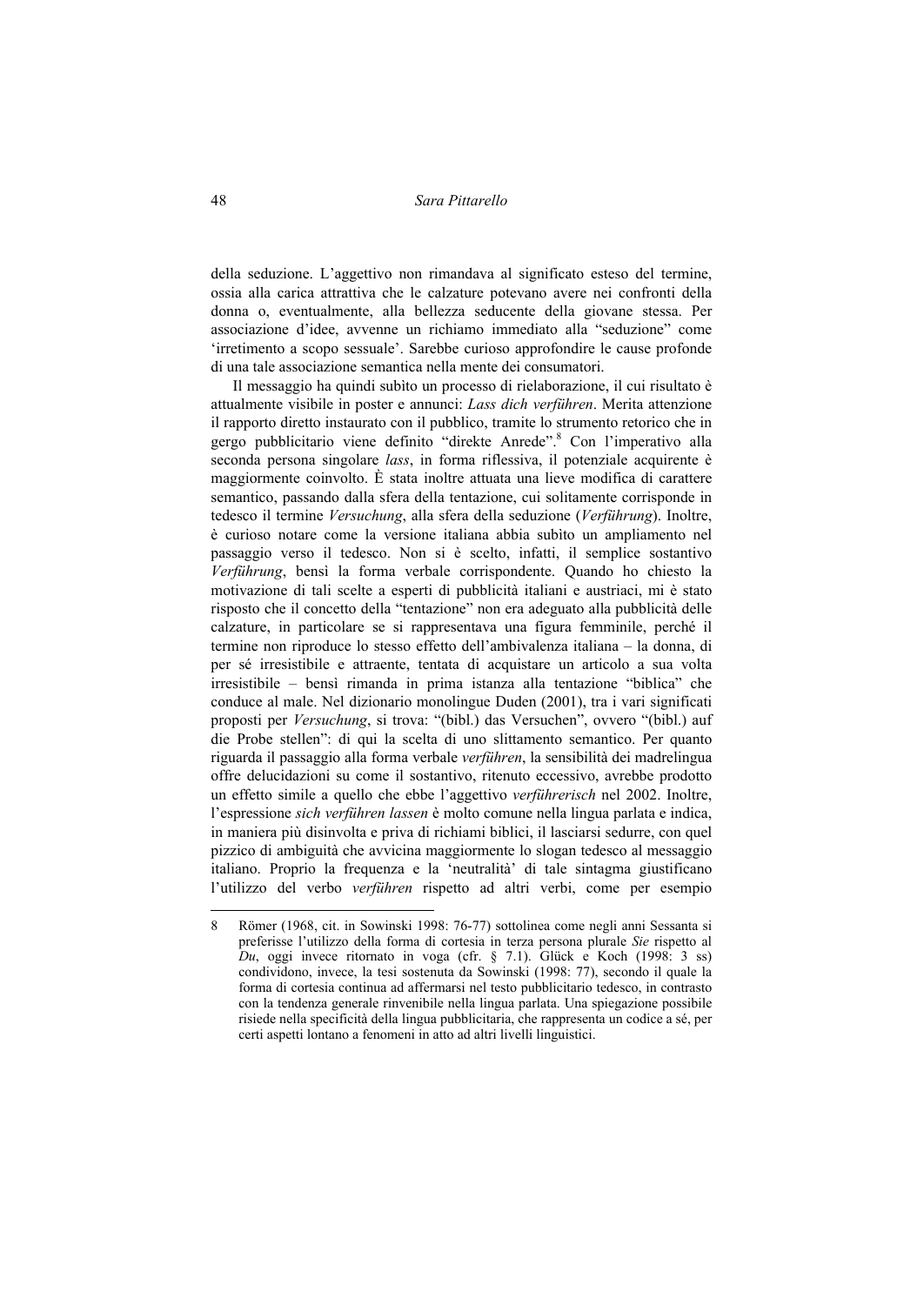*verlocken*, il cui significato, "auf jemanden so anziehend wirken, dass er nicht widerstehen kann", richiama per certi aspetti quello di *verführen*, di cui spesso è sinonimo, ma allo stesso tempo non presenta la stessa carica di immediatezza, spontaneità e ambiguità implicita in *lass dich verführen*. Da un'indagine tramite il motore di ricerca Google, per quanto si tratti di un indicatore molto approssimativo dell'uso linguistico prevalente, è emerso come sia estremamente alta l'occorrenza di questa espressione, soprattutto in contesti pubblicitari. Non si può dire altrettanto per il verbo *verlocken*, che compare in ambito pubblicitario, ma non insieme alla forma riflessiva *sich lassen*.

Lo slogan ha dunque subìto una parafrasi e, in questa prospettiva, sono stati attuati i passaggi logici descritti: dapprima la scelta di attenuare il concetto di "tentazione" (*Versuchung*) e di sostituirlo con quello della "seduzione" (*Verführung*), che in entrambe le lingue contiene, come significato esteso, l'idea di attrarre e avvincere; il passaggio dal sostantivo alla forma verbale *verführen*; infine, il coinvolgimento diretto del pubblico con l'uso della seconda persona singolare del verbo *lassen* all'imperativo, nella forma riflessiva, per far capire come siano le scarpe a tentare la donna, che sembra dire a chi guarda il manifesto "lasciati sedurre".

Procedendo nell'analisi del nuovo annuncio, si può constatare come sia scomparsa la scritta *Moda italiana*, sostituita da *Schuhtrends Frühjahr 2005* a lato dello slogan, in caratteri più piccoli e con diverso colore. Gli unici due elementi che permettono di associare il prodotto all'Italia sono la bandierina tricolore, ora in basso a destra, e, nei poster, la scritta sul bordo inferiore: *offerta valida solo per i modelli raffigurati, fino ad esaurimento scorte*, comprensibile solo se si conosce l'italiano. Nella stampa, in cui il lettore presta più attenzione ai dettagli, anche questa informazione è stata tradotta in tedesco: *Preis gilt für das abgebildete Modell, solange der Vorrat reicht*. Tale frase è dettata da motivi di carattere normativo legati all'introduzione del prezzo, il nuovo elemento inserito nelle affissioni italiane e nella pubblicità su poster e stampa periodica in Austria.<sup>9</sup> L'Austria, da questo punto di vista, ha insegnato qualcosa all'azienda padovana, poiché l'informazione relativa al prezzo rappresentava, come si è già rilevato, una consuetudine già consolidata nelle campagne pubblicitarie di molte catene di calzature. Inoltre negli annunci lanciati in entrambi i Paesi compare quest'anno anche l'inglese, con l'espressione *Limited Edition* che accompagna il prezzo e il marchio.

L'introduzione del prezzo nella campagna pubblicitaria ha avuto effetti inaspettati: il pubblico italiano pare aver gradito maggiormente l'iniziativa,

<sup>9</sup> Più comunemente, negli annunci pubblicitari austriaci si trova l'espressione *Irrtümer und Druckfehler vorbehalten*, mentre in Italia le recenti pubblicità con segnalazione di prezzo prevedono, in alternativa, le seguenti forme: *i prezzi sono indicativi* o *prezzo di vendita consigliato*.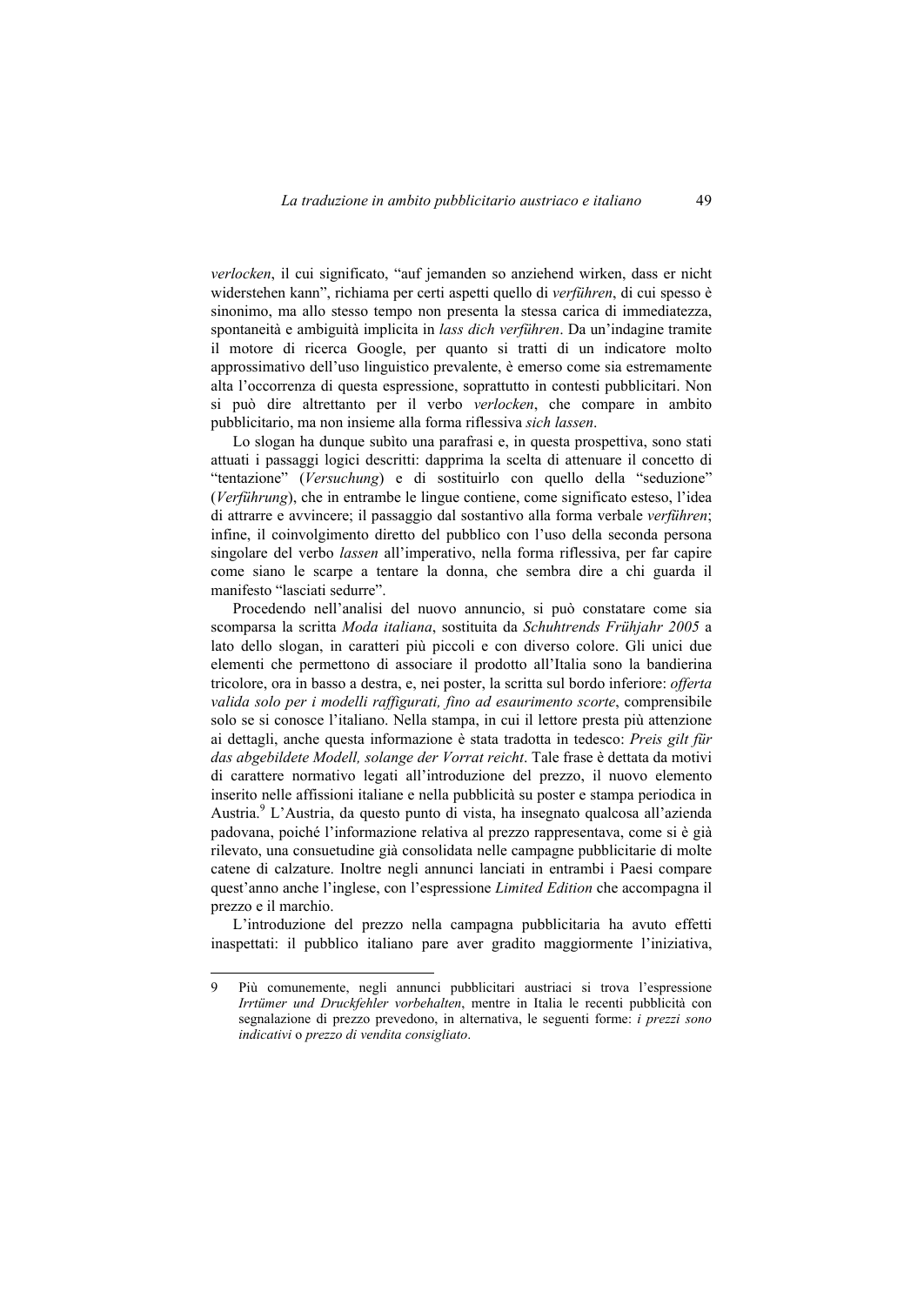poiché le vendite hanno registrato aumenti maggiori nel nostro Paese. La tiepida risposta in Austria può trovare due giustificazioni: innanzitutto, la presenza del prezzo rappresenta nelle campagne pubblicitarie austriache la norma e non l'eccezione, e non ha avuto quindi il forte impatto auspicato; inoltre, come suggeriscono gli esperti di marketing, il mercato austriaco è per certi aspetti un mercato meno trasparente e respira in misura inferiore la 'cultura della qualità' alla quale gli italiani sono abituati per la lunga tradizione nel campo della moda. Non riuscendo a valutare la qualità di un prodotto dall'immagine raffigurata nel manifesto, il pubblico austriaco può essere portato a volere quel prodotto a tutti i costi, come è avvenuto con la precedente campagna, in cui mancava l'indicazione del prezzo, o a giudicare il prezzo come eccessivo. È questo il motivo che spinge le ditte di calzature austriache, più sensibili alla mentalità locale, a esporre, negli annunci pubblicitari, articoli dai prezzi contenuti, con una strategia simile a quella dei "prezzi civetta", che per noi italiani è quasi impensabile nel mondo della moda.

A dimostrazione del profondo legame tra codice linguistico e immagine può essere interessante osservare come il termine *Versuchung* non sia bandito dalla lingua pubblicitaria austriaca come concetto tabù, ma venga utilizzato laddove il richiamo all'idea del peccato sia già di per sé quasi nullo, in virtù della natura stessa del prodotto. Si comprende così il motivo dello straordinario successo della campagna pubblicitaria Milka, che nel 2002 si aggiudicò il secondo premio IMPACTISSIMO con lo slogan *Die zarteste Versuchung des Sommers*  (*La più tenera tentazione dell'estate,* T.d.A.).10 Nessuna malizia, nessun secondo significato, bensì la tentazione del morbido cioccolato: il contesto

<sup>10</sup> Il premio IMPACTISSIMO è un prestigioso riconoscimento attribuito ogni anno alla campagna pubblicitaria su affissione con il maggiore impatto. Anche nel 2004 Milka riscosse particolare successo, tanto da aggiudicarsi il primo premio IMPACTISSIMO con l'interessante manifesto: *Gimma glei zwoa*, in un misto di dialetti non ben definibile, che, tradotto in lingua standard, suona "Gib mir gleich zwei" ("dammene subito due"). Si tratta di uno dei rarissimi casi in cui uno slogan in dialetto ottiene una risposta così positiva. Di solito sono evitate espressioni troppo connotate regionalmente, che rischiano di non essere comprese dalla maggioranza della popolazione. In Italia, per esempio, l'uso del dialetto in pubblicità è molto limitato e mira ad aggiungere all'intento persuasivo una patina di colore locale. Sembra che Milka possa invece permettersi una simile strategia: l'immagine della mucca viola non ha bisogno di molte parole per essere subito associata al famoso marchio di cioccolato. Bisogna poi ricordare che le varietà regionali e i dialetti, "Regionalismen" e "Dialektizismen" (Sowinski 1998: 46), hanno una diffusione maggiore in territorio austriaco rispetto all'Italia. Inoltre, tale slogan si è rivelato particolarmente brillante da un altro punto di vista: mucca, paesaggio montano, latte e cioccolato rimandano all'idea della natura, alle Alpi. Richiamando in qualche modo i dialetti del Tirolo, della Stiria e di regioni montane, lo slogan ideato riesce a collocare ancor più il prodotto Milka in un paesaggio naturale, *natürlich*, *urig* e *urwüchsig*.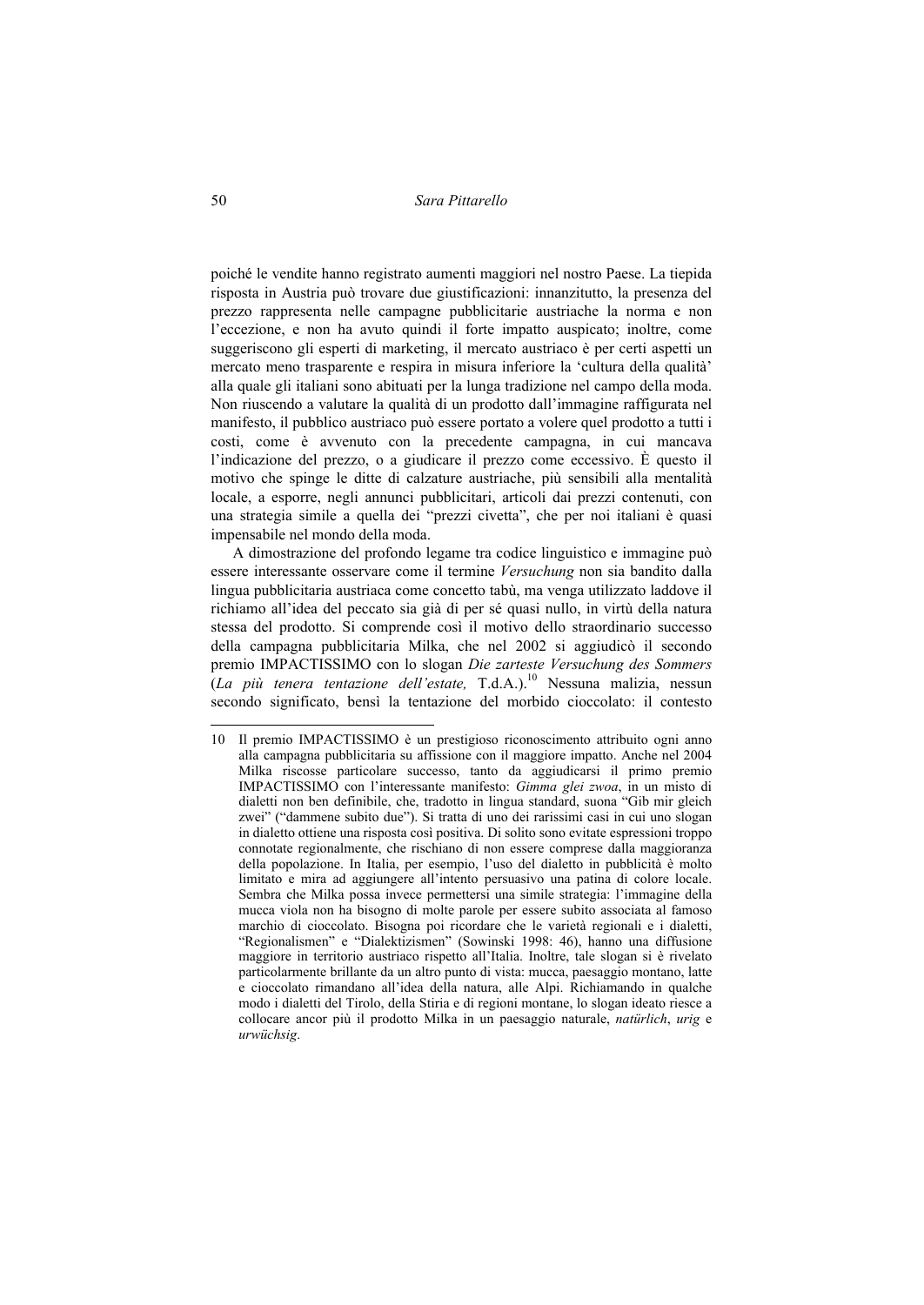giustificava l'uso di un termine che avrebbe acquisito una sfumatura diversa se associato all'immagine di una giovane ragazza seducente. L'unico annuncio Pittarello contenente lo slogan *Die Versuchung*<sup>11</sup> e accompagnato da un'immagine femminile è comparso, non a caso, in Alto Adige, nel giornale *Dolomiten*, per pubblicizzare l'apertura di un nuovo punto vendita. Del resto, nonostante l'uso della lingua tedesca, l'Alto Adige è vicino o comunque avvezzo a quella forma di linguaggio e messaggio 'provocatorio' tipica della pubblicità italiana.

Un altro esempio che conferma quanto finora sostenuto è fornito dal sito di una comunità evangelica con sede a Vienna, Volksmission Wien, le cui testimonianze mirano ad avvicinare al messaggio evangelico anche i non credenti. Se la struttura stessa del sito invita a leggerne il contenuto, proprio come lo slogan *Lass dich versuchen zum Leben!*, l'utilizzo del verbo *versuchen*, in unione alla forma riflessiva *sich lassen*, costituisce un richiamo lampante alla tentazione biblica, tanto più se si considera il contenuto scritto e iconografico: ogni pagina del sito riporta infatti l'immagine di una mela di vari colori. Il testo continua: "Nur ein kleiner herzhafter Biss?! In diesem Apfel ist sicher nicht der Wurm drinnen. Lass Dich EINLADEN!". Con un gioco legato al significato allusivo dei termini, il messaggio cristiano è presentato come un invito accattivante, in sintonia con le nuove tendenze del mondo pubblicitario e con effetti paradossali: la tentazione stessa, incarnata in una mela che in sé racchiude il nocciolo della scelta tra bene e male, diviene la spinta per avvicinarsi a quella religione che da sempre lotta contro la tentazione. Procedendo in questo gioco di simboli, la mela non è altro che fede e spiritualità. Le ultime due righe rendono ancor più chiaro l'intento: "Spirituell Suchende können dieser Versuchung nicht widerstehen: Jesus – die *Versuchung* zum LEBEN!**"**. In questo caso il richiamo alla tentazione biblica, a differenza della campagna Milka, è fortemente insistito, al fine di sconvolgere la morale tradizionale, trasformando il messaggio messianico in una mela invitante da assaporare e mordere, lasciandosi tentare. Si tratta di una tentazione diversa, proprio in virtù del richiamo alla Bibbia per ossimoro e contrasto, che induce ad ascoltare il messaggio proposto. È Gesù stesso la tentazione che porta alla vita.

## 6. Confronto di messaggi pubblicitari paralleli

 $\overline{a}$ 

Per ragioni di maggiore precisione ed esaustività si è ritenuto opportuno inserire alcune considerazioni generali relative alla tipologia d'inserzioni comunemente

<sup>11</sup> Si notino due lievi variazioni a livello grammaticale rispetto alla versione italiana *Tentazioni*: l'uso del singolare e dell'articolo determinativo, che definiscono con maggior precisione ciò che in italiano sembra rimanere vago.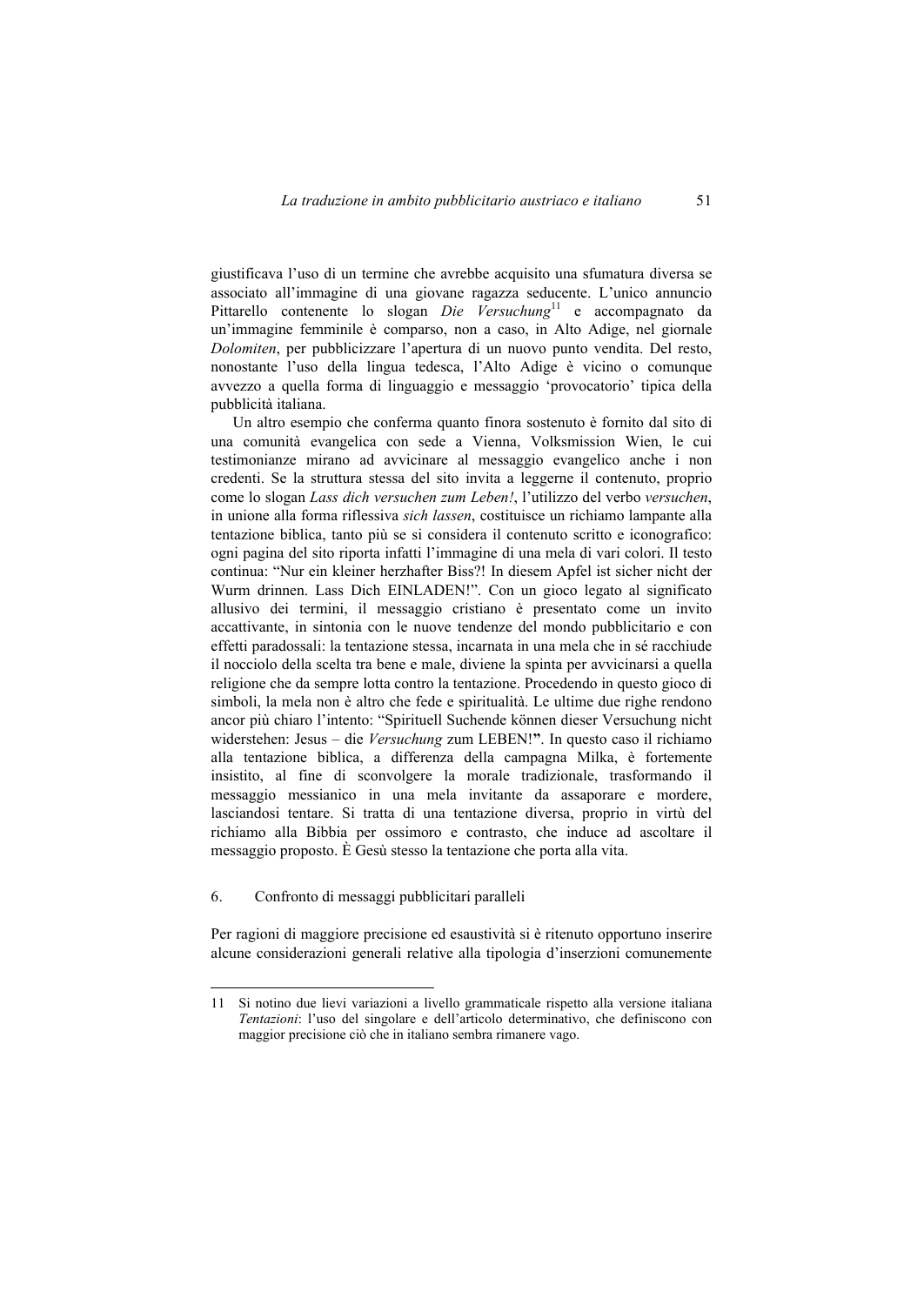utilizzate per la pubblicità delle calzature in Austria e in Italia. Si sono riscontrate, infatti, analogie e differenze a livello d'impostazione, di stile e di grafica. Le considerazioni che seguiranno sono frutto di una ricerca personale, basata sull'analisi di inserzioni pubblicitarie, testi e articoli raccolti nel corso di tre anni in giornali austriaci e italiani. La fase di analisi è stata la premessa per procedere a un confronto diretto con due agenzie pubblicitarie, ubicate rispettivamente a Udine e a Klagenfurt. Sono state selezionate solo forme di pubblicità su stampa periodica,12 escludendo gli articoli comparsi sui quotidiani, che in Italia continuano a registrare perdite considerevoli. Le inserzioni analizzate riguardano, a eccezione di un unico caso, solo calzature da donna: non si tratta di una restrizione del campo d'indagine, bensì di una rappresentazione reale della pubblicità nel settore delle calzature, essendo il reparto donna la maggiore fonte di guadagno. La scelta di non includere anche spot radiofonici o televisivi deriva dalla volontà di un'indagine mirata a osservazioni di natura linguistica, cui meglio si prestano slogan e annunci in forma scritta.

#### 6.1. Tipologie di annunci pubblicitari simili nei due Paesi

Le inserzioni pubblicitarie adottate in entrambi i Paesi per pubblicizzare questo genere di prodotti si possono distinguere in tre categorie: abbinamenti moda, calzature a confronto e annunci pubblicitari tradizionali.

L'*abbinamento moda* consiste nell'accostamento di capi di abbigliamento e calzature, sulla base di scelte attuate dall'editore. Si tratta di una nuova tendenza in campo pubblicitario, in cui, in aggiunta al marchio, può essere fornita una breve descrizione dell'articolo, specialmente per i modelli più costosi. L'elemento fondamentale è quello visivo. È interessante notare come nelle riviste austriache sia indicato il prezzo, elemento invece assente nei periodici italiani, in quanto svaluterebbe la qualità dell'articolo stesso.

La forma pubblicitaria delle *calzature a confronto* prevede la presentazione di più modelli di scarpe, di marchi diversi, all'interno di un unico articolo. In questo caso il prezzo, che rimane obbligatorio in Austria, spesso compare anche nella rivista italiana, a discrezione dell'editore. Non vi sono descrizioni, bensì un breve slogan di apertura e parole o frasi a effetto per i vari modelli. Più dettagliata è la presentazione offerta nel servizio redazionale italiano.

<sup>12</sup> A titolo esemplificativo, tra le riviste consultate si ricordano *News*, *Woman* e *Wienerin* per l'Austria, mentre per la pubblicità italiana sono stati analizzati annunci tratti da *Sorrisi e Canzoni tv*, *Elle*, *Gente*, *Grazia*, *Oggi* e *Panorama*. I criteri di scelta sono legati alla diffusione dei settimanali nei due Paesi.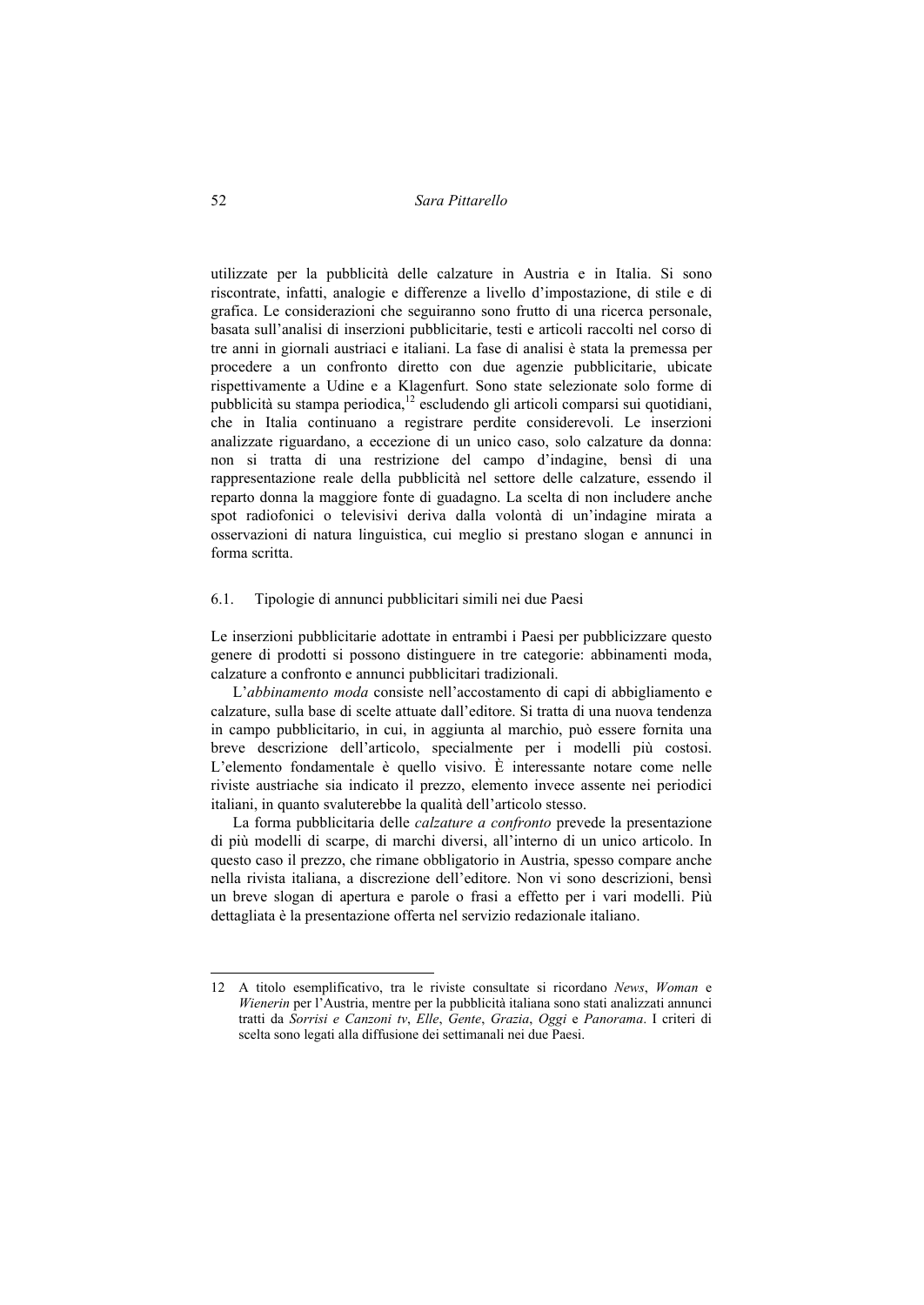L'*annuncio pubblicitario tradizionale* rappresenta la forma di pubblicità più studiata a livello linguistico, perché segue uno schema ben definito, che consta di cinque momenti (Giacomelli 2003: 229): il *visual* (l'immagine), il *logotipo* (nome e simbolo grafico dell'azienda), il *titolo* o *headline* (frase di apertura e messaggio principale), il *bodycopy* o *testo* (solitamente la descrizione del prodotto) e il *pay off* o *baseline* (lo slogan finale). Ai primi due elementi, che possiamo definire costanti, si aggiungono gli ultimi tre, indicati in tedesco rispettivamente dai termini *Schlagzeile*, *Haupttext* e *Slogan*, creando in questo modo strutture estremamente flessibili, in cui più si manifesta la creatività linguistica e grafica dei pubblicitari. A volte compare, oltre al marchio ed eventualmente all'indirizzo, solo il titolo ("einteilige Texte"): si tratta di una forma poco utilizzata e frequente soprattutto in poster e inserzioni che vogliono avere un impatto immediato. Altre volte *headline* e marchio sono accompagnati da uno slogan o da una descrizione di lunghezza variabile ("zweiteilige Texte"). La forma più frequente prevede tuttavia la presenza dei tre elementi ("dreiteilige Texte") secondo diverse possibilità di combinazione (Sowinski 1998: 52-53). Merita attenzione la funzione assolta dallo *Schlagzeile*: titolo a caratteri cubitali, esso conferisce un tratto distintivo al prodotto e di riflesso anche al marchio. Molto spesso l'annuncio pubblicitario che appare in una rivista riflette la stessa struttura grafica dei poster. L'elemento fondamentale rimane comunque l'immagine: nel messaggio pubblicitario odierno si assiste all'innesto sempre più consistente di elementi visivi e simbolici, che porta gli studiosi a parlare di una prevalenza dell'aspetto visivo rispetto alla componente verbale. La sinergia tra immagine e parole ha lo scopo di rievocare quelle emozioni che dovrebbero persuadere all'acquisto (Masini 2003: 17). Se la finalità persuasiva rappresenta un dato comune alle diverse aziende, il carattere distintivo delle medesime risiede invece nella scelta della linea pubblicitaria, strategica e grafica da seguire.

A questo proposito si deve notare come in questi ultimi anni il mondo della pubblicità stia subendo una forte ristrutturazione interna, che spinge nella direzione di un'importanza sempre maggiore delle *media relation*. L'intensa ripresa degli investimenti negli uffici stampa e nelle pubbliche relazioni, che riguarda anche il settore delle calzature, è la conseguenza diretta della sfiducia imperante nei confronti del messaggio tradizionale redatto dal giornalista. Le aziende preferiscono detenere un controllo maggiore sulle informazioni che poi saranno pubblicate: per questo aumenta la richiesta di una sezione specifica all'interno dell'azienda stessa cui affidare la comunicazione con i mezzi pubblicitari. La novità in termini pubblicitari è stata accolta con enorme favore da parte degli acquirenti e degli editori stessi, che possono contare su ricavi più consistenti, poiché le aziende svolgono studi approfonditi per realizzare una pubblicità di qualità. Di conseguenza anche nel settore delle calzature le moderne strategie di comunicazione dipendono da una miscela calibrata di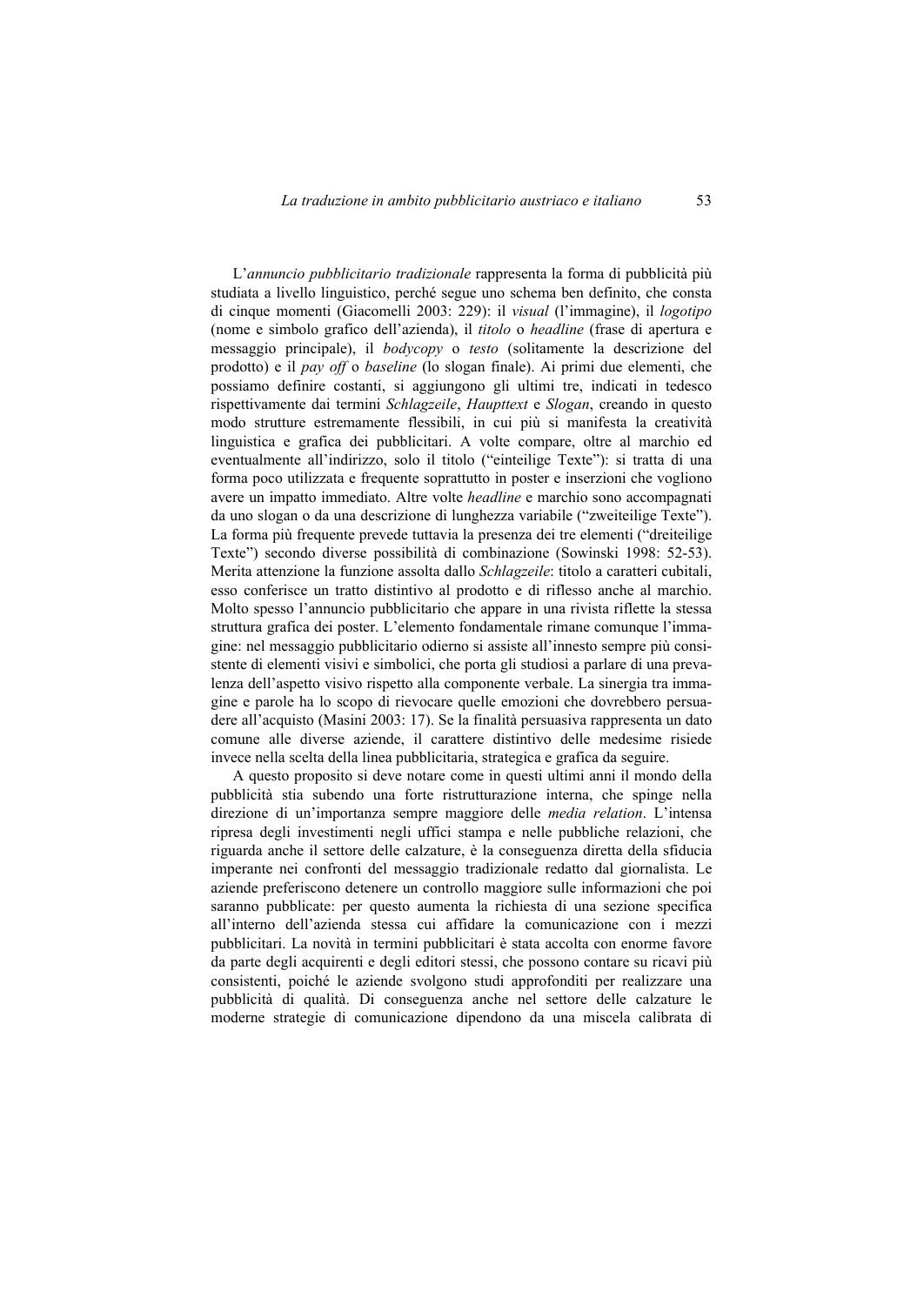iniziative, in cui l'articolo redazionale classico, che prima rappresentava tra il 90 e il 95 per cento del totale, riveste un ruolo sempre più ridotto. Il 50 per cento dell'investimento pubblicitario spetta oggi agli uffici di pubbliche relazioni (30 per cento circa) e ai siti web (20 per cento circa).

Tra le nuove iniziative riscuotono enorme successo le pubblicazioni di articoli concernenti le anticipazioni nel campo della moda, sotto forma di abbinamenti abito-calzatura o di presentazione dei nuovi modelli che le aziende propongono alla rivista, la quale, a sua volta, inserirà tutte le offerte in uno stesso articolo a tema. Una tipologia molto apprezzata è poi l'intervista diretta a dirigenti o responsabili, in cui si delineano, insieme alle ultime tendenze moda, i tratti fondamentali dell'azienda. Si tratta anche in questo caso di un espediente, suggerito dal settore delle pubbliche relazioni, per potenziare il famoso *brand image* e il contatto tra l'azienda e il pubblico, dimostrando che il marchio non è fatto solo da un nome, ma anche dalle persone che per quel nome lavorano quotidianamente.

#### 6.2. Divergenze nelle modalità pubblicitarie austriache e italiane

Nell'analizzare la pubblicità delle calzature sono emerse due differenze sostanziali: il prezzo $^{13}$  e la promozione attraverso buoni o premi. In Italia questa strategia svolge ancora un ruolo di rilievo per i beni di lunga durata (elettronica ed elettrodomestici) e nel settore dei generi alimentari, in particolare negli ipermercati, ma non sembra avere molto prestigio nel campo della moda. Bisogna infatti ricordare che l'evoluzione del mercato italiano ha portato ad abbandonare le promozioni, ampiamente diffuse sino a quindici anni fa, per rivalutare il prodotto e il marchio. Solo oggi si assiste a una rinnovata attenzione al prezzo, legata anche alla crisi economica, che non è stata accompagnata da una ripresa delle promozioni o dei vecchi concorsi a premi e si lega piuttosto ai saldi di fine stagione. In Austria invece le azioni di promozione sono ancora ampiamente diffuse e vengono pubblicizzate soprattutto nei quotidiani. Oltre a premi e sconti è molto apprezzata la tecnica del buono (*Gutschein*), acquistabile presso il punto vendita e solitamente pubblicizzato nelle riviste. Questa forma pubblicitaria, pressoché sconosciuta in Italia, costituisce uno dei principali canali di vendita in territorio austriaco. I buoni sono acquistati soprattutto come regalo di compleanno o durante le festività e potenziano il valore del marchio, perché sono stampati su carta e di solito ripresentano la linea grafica dell'azienda. Costituiscono inoltre un dato importante nel fatturato: si tratta di denaro anticipato e spesso non vengono poi utilizzati. In occasione dell'apertura o del rinnovo di un negozio e in altre ricorrenze, l'azienda può decidere di

<sup>13</sup> L'importanza del prezzo è stata illustrata al § 4.1.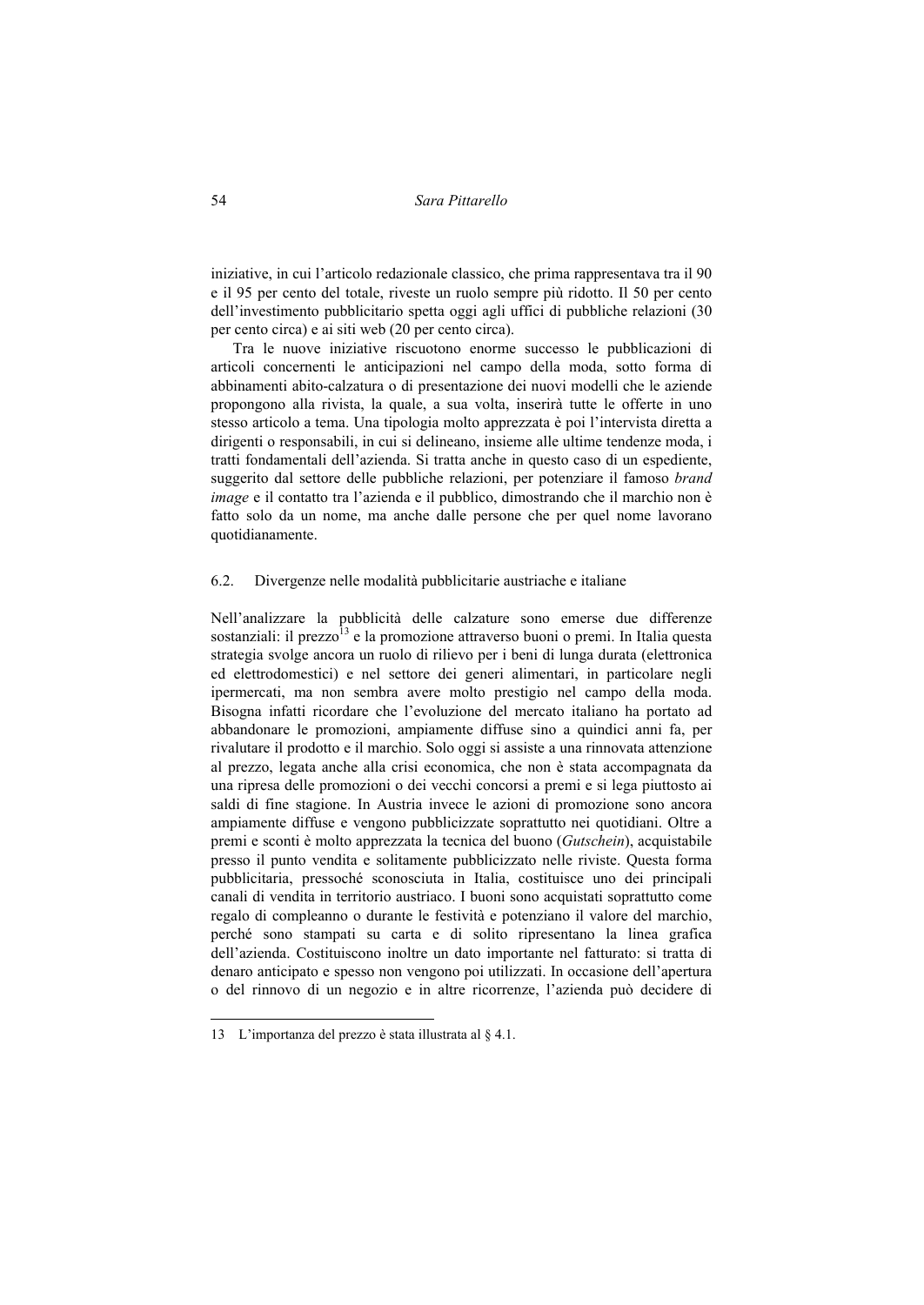offrire a tutti i clienti un buono del valore prestabilito, per un determinato periodo: è la rivista a pubblicizzare una simile azione. Il *Gutschein* diviene allora un mezzo privilegiato di promozione aziendale, che supera per importanza altre possibilità, come l'offerta di gadget o piccoli oggetti, su cui esistono, tra l'altro, pesanti restrizioni a livello normativo.

#### 7. Analisi linguistica

In questa sezione si propone una breve analisi linguistica di tre annunci pubblicitari, due in tedesco e uno in italiano. Per una descrizione concisa del corpus di testi esaminati, si rimanda al paragrafo precedente.

## 7.1. Stiefelkönig, campagna pubblicitaria aprile 2005: *Schuh, schön wie du*

Per la collezione primavera-estate 2005 l'azienda Stiefelkönig ha lanciato lo slogan *Schuh, schön wie du*. L'annuncio pubblicitario rientra nella categoria degli "einteilige Texte" (Sowinski 1998: 54-57): oltre al marchio nel riquadro in alto a destra, è presente solo un breve slogan, nello spazio sottostante il marchio, mentre la figura femminile – Heidi Klum, modella tedesca nota nel mondo austriaco – occupa la posizione centrale. A una prima lettura emerge subito, a livello fonico, l'allitterazione del suono /ʃ/, che lega il marchio alla prima parola (*Schuh*) e quindi alla seconda (*schön*), nonché la rima tra *Schuh* e *du*. 14 L'espressione si costruisce su termini semplici, tutti monosillabi, in uno schema che prevede una ripartizione sintattica in due segmenti (*Schuh* e *du*), uniti dall'analogia tra la bellezza della scarpa e la bellezza femminile. È evidente come sia impossibile mantenere tutti gli effetti del tedesco con una resa letterale, nonostante il messaggio sia molto semplice e privo di *realia*. La traduzione in ambito pubblicitario, forse più di qualsiasi altro codice linguistico, ha maggiori libertà nel distaccarsi dal testo di partenza, ma proprio quelle libertà possono diventare vincoli nel momento in cui si considera la prima funzione dell'*advertising*, ossia la funzione conativa, che mira a persuadere il pubblico all'acquisto (Giacomelli 2003: 223; Masini 2003: 14; Volli 2004: 55).

## 7.2. Il messaggio di Shoe 4 you

 $\overline{a}$ 

La catena Shoe 4 you, del gruppo Leder & Schuh AG, continua ad avvalersi in ambito pubblicitario di un testo in due parti, "zweiteiliger Text" (Sowinski

<sup>14</sup> Si noti anche in questo caso l'uso della seconda persona, come rilevato in precedenza.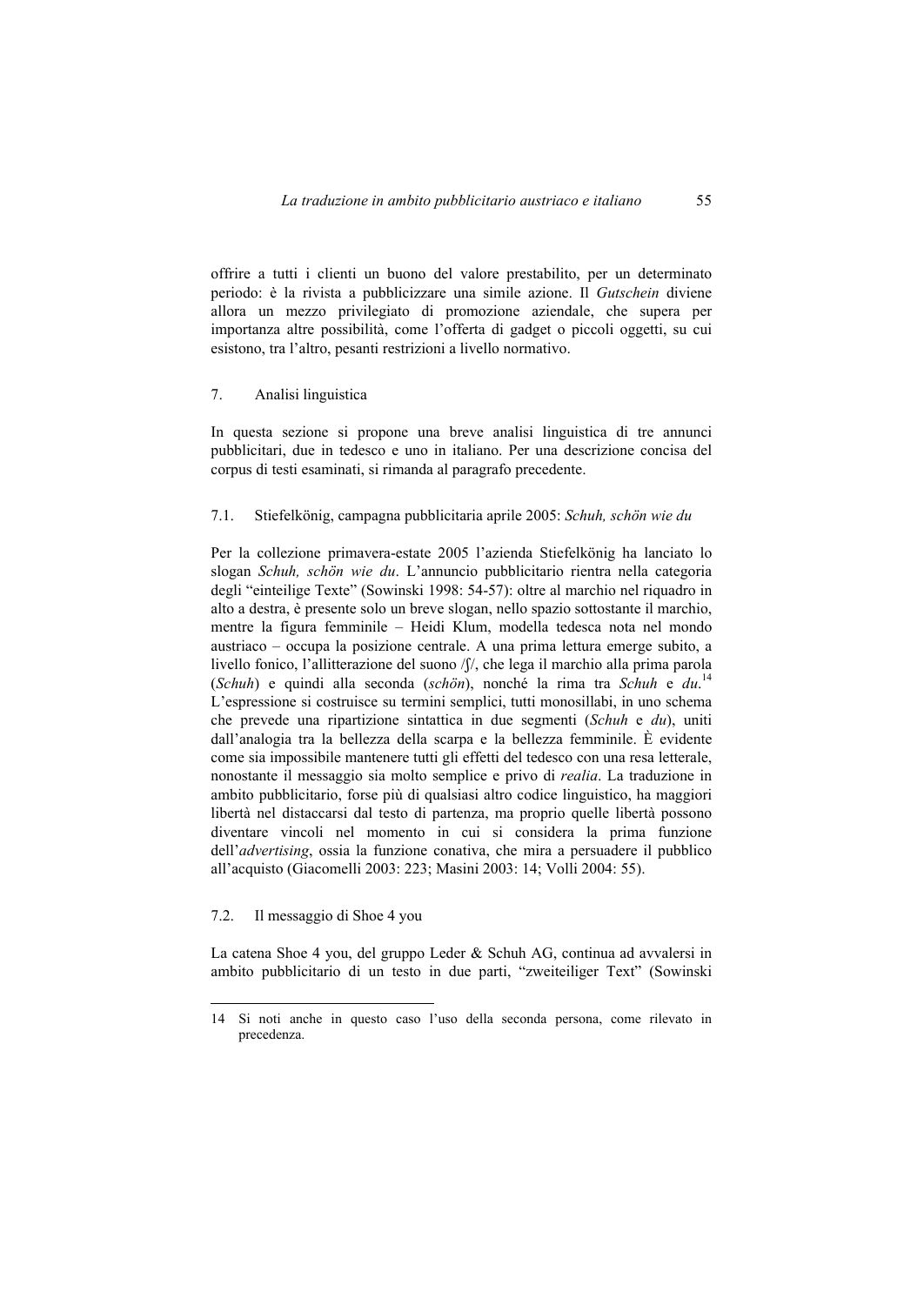1998: 54-57): uno *Schlagzeile* e uno slogan. Il titolo è rappresentato dall'espressione *Markenschuhe mit Preisgarantie*, collocata immediatamente sopra il prezzo e l'immagine. Il marchio si trova nel riquadro blu in basso a destra, mentre al centro domina l'immagine di una calzatura. *Schlagzeile* e slogan, in basso a sinistra, presentano lo stesso formato e lo stesso stile: questa somiglianza attesta un cambiamento, che ha portato a rivalutare la funzione del titolo, divenuto un elemento di importanza pari, se non addirittura maggiore, rispetto allo slogan. Lo slogan, tra l'altro, è scritto in basso a sinistra, nella parte cui il lettore presta minore attenzione, secondo studi di semiotica condotti negli anni Sessanta: l'occhio dell'osservatore si soffermerebbe dapprima sul riquadro superiore destro, poi su quello in alto a sinistra, per passare in seguito alla sezione inferiore destra e a quella in basso a sinistra (Rosenstiel 1964, cit. in Sowinski 1998: 82).

In questa pubblicità il messaggio trasmesso nel titolo e nello slogan non presenta tecniche retoriche di carattere fonico e il ruolo principale è svolto dalla grafica, come testimoniano l'immagine del prodotto in primo piano, le foto di vari modelli acquistabili presso i punti vendita Shoe 4 you, ciascuna con l'indicazione del rispettivo prezzo e marchio, e infine il contrasto di colori. Proprio dall'analisi dei giochi cromatici si nota come l'elemento su cui si insiste maggiormente sia il prezzo: il bollino rosso in cui è scritto è la versione ingrandita del bollino presente nel riquadro inferiore. In quest'ultimo è riportato, sempre in bianco su sfondo rosso, il 4 del marchio Shoe 4 you, che per associazione con l'omofono inglese *four* sostituisce la preposizione *for*. L'uso della forma numerica per indicare tale preposizione è entrato a far parte dell'inglese oggi utilizzato soprattutto dai giovani, nella lingua scritta di e-mail o sms.

L'ultima considerazione riguarda lo slogan: *Warum mehr zahlen?* L'uso di frasi interrogative è strettamente legato alla natura persuasiva del linguaggio pubblicitario, poiché esse riescono a catturare l'attenzione del lettore, invitandolo a riflettere sul contenuto della domanda stessa. Si tratta di un'antica tecnica retorica utilizzata per rivolgersi direttamente al pubblico con un quesito in realtà fittizio: la risposta è già implicita nella domanda (Sowinski 1998: 63). In questo caso, è sufficiente una traduzione letterale: *Perché pagare di più?* Si può anzi affermare che la riformulazione in italiano rivela un'efficacia forse maggiore rispetto alla versione tedesca, in quanto include, involontariamente, la rima tra Shoe 4 you e *di più*, che rimane impressa nella mente del lettore. La presenza di parole quali *perché*, *come*, *dove* permette di capovolgere le aspettative del ricevente, evidenziando gli argomenti che il messaggio vuole valorizzare. Questi termini, benché semplici, rivelano una potenza incredibile, che autorizza Gazzera (1989: 104) a definirli "parole che vendono".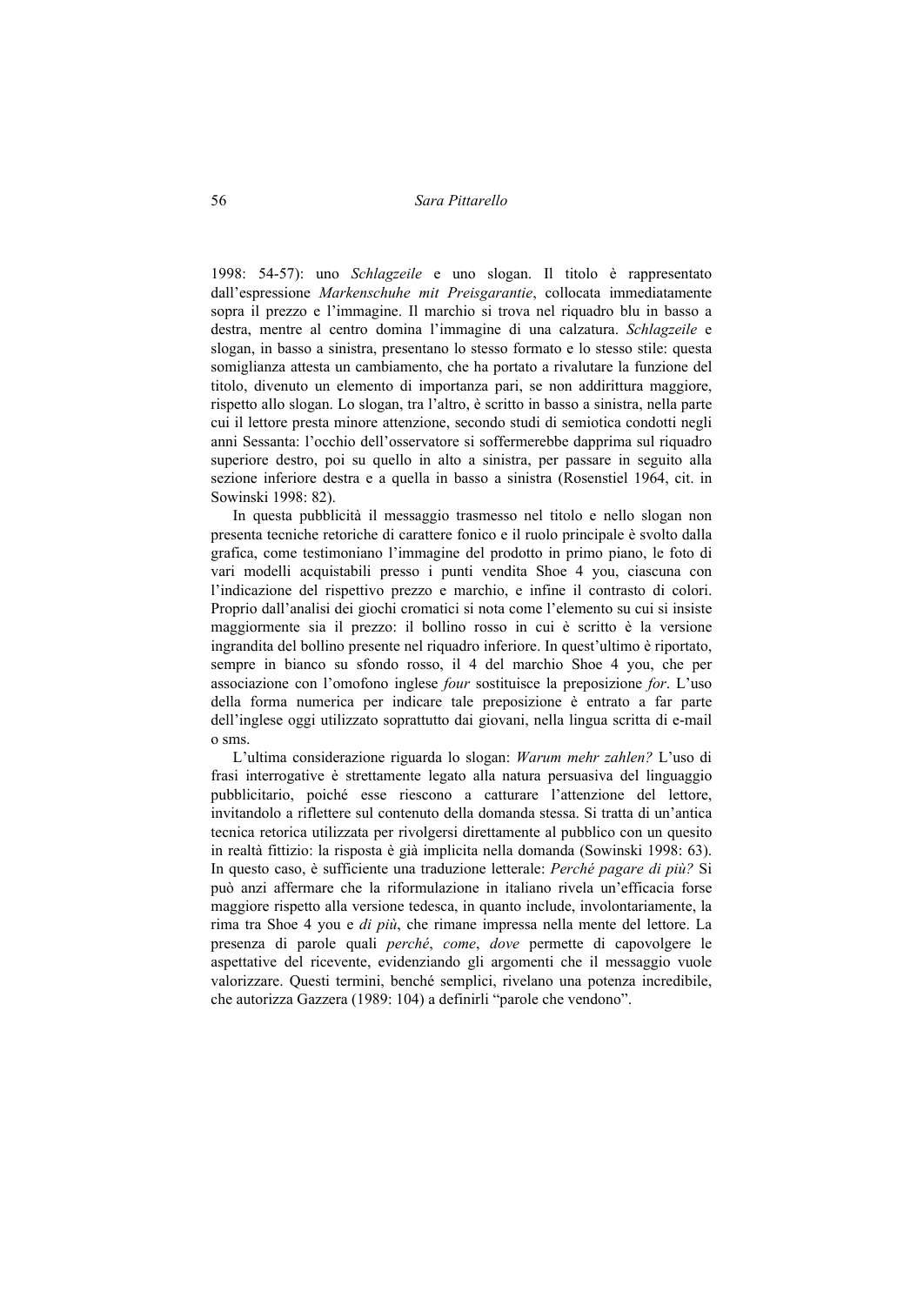#### 7.3. "Ne farai di strada con Light Step" (Grisport)

È una pubblicità di calzature da uomo a offrire ora lo spunto per alcune considerazioni. Si tratta della campagna Light Step, un marchio Grisport, di cui si riporta il testo integrale.

Così leggere e flessibili che non le senti ai piedi, così confortevoli e resistenti che ci potresti fare il giro del mondo … Ora che hai addosso le tue Light Step, ne farai di strada.

A livello lessicale i termini scelti, tutti di uso comune, rimandano alla sfera della comodità e della leggerezza, come suggerisce anche il nome delle calzature e la linea stessa del prodotto in primo piano. Per quanto riguarda la struttura sintattica, si può scindere il messaggio in due parti: titolo e testo. Il titolo, *Ne farai di strada con Light Step*, è scritto in caratteri più grandi e funge allo stesso tempo da slogan, tanto da essere ripreso alla fine del testo. L'autore gioca sul duplice significato dell'espressione "fare strada": 'percorrere un determinato tragitto' e, in senso figurato, 'fare progressi, affermarsi, raggiungere il successo nella carriera, nella vita sociale e sim.' (Zingarelli 2001). In tedesco è disponibile un'espressione analoga: *seinen Weg machen*, che sarebbe preferibile trasporre al tempo presente, per indicare la certezza implicita nell'uso del futuro italiano e per ragioni di economia linguistica. Il titolo racchiude poi un tratto tipico della lingua parlata, ossia una ripresa pleonastica del termine *strada* tramite la particella pronominale *ne*, che occupa nella frase la posizione topica. Si noti poi la struttura triadica del testo, composto di tre frasi in climax ascendente. Le prime due frasi, caratterizzate da ellissi del verbo principale ("sono"), secondo una tecnica frequente in ambito pubblicitario, sono legate tra loro grazie all'anafora dell'avverbio *così* (prima e terza riga) e della congiunzione *che* (seconda e quarta riga). L'uso della seconda persona singolare, insistita dall'aggettivo possessivo *tue* in *Ora che hai addosso le tue Light Step*, è un tratto già commentato per il tedesco,<sup>15</sup> e molto diffuso anche nella lingua pubblicitaria italiana.

Un'ultima osservazione riguarda la posizione del marchio nel riquadro inferiore a destra. Pierotti (1974: 331) afferma che la collocazione di prodotto e marchio in quest'angolo costituisce "una delle poche norme sicure della pubblicità", perché le ricerche sui consumatori dimostrano che, se il prodotto è in primo piano, l'avviso non ha altrettanta forza persuasiva. Vorrei invitare a considerare queste affermazioni sulla base degli esempi riportati: molti dei

<sup>15</sup> Cfr. note 8 e 14.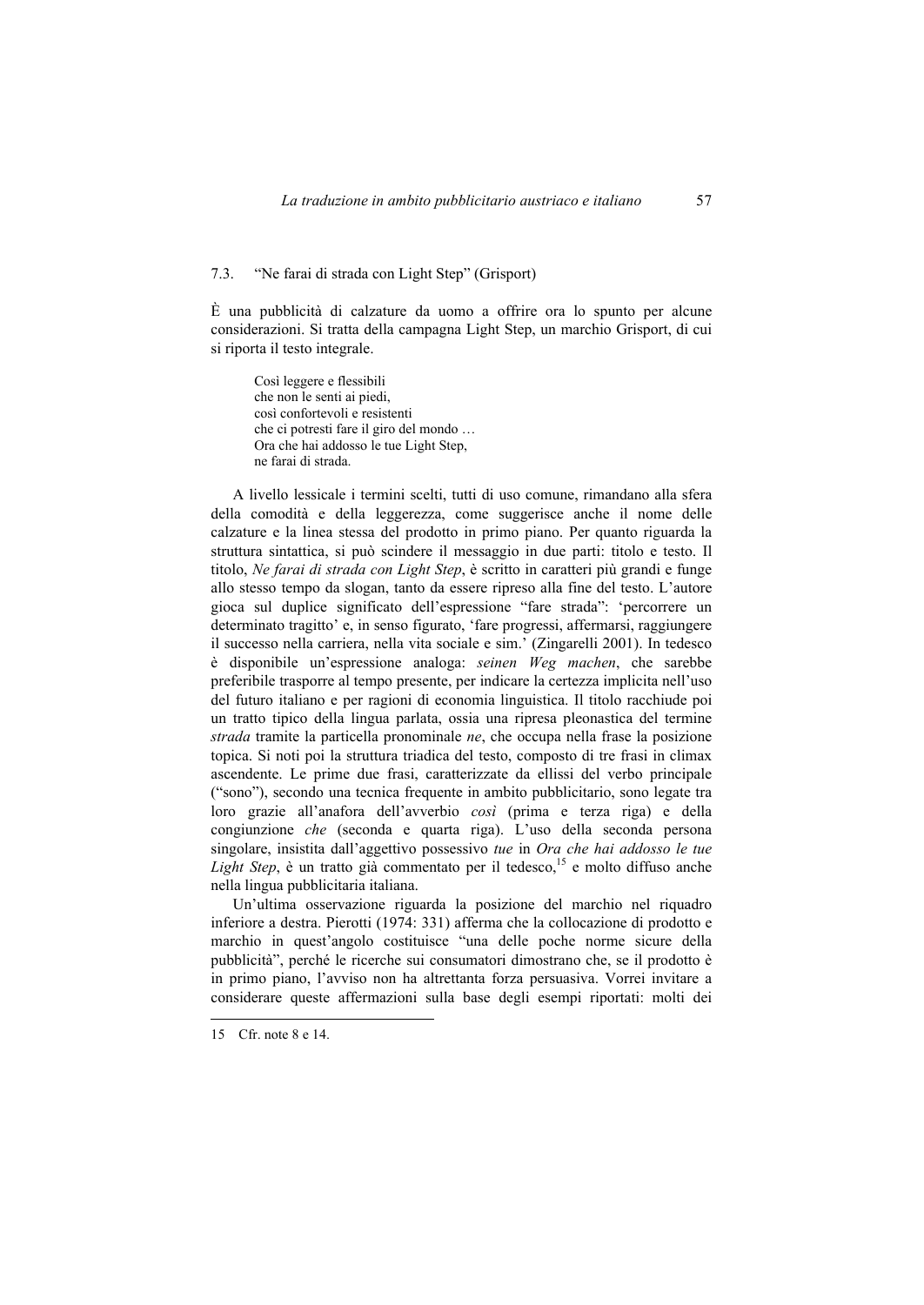messaggi riportati, pur non rispettando tale regola o rispettandola solo parzialmente, si sono rivelati molto efficaci. Alcune ditte, come per esempio Shoe 4 you in Austria e Grisport in Italia, riportano il loro marchio in basso a destra, ma allo stesso tempo mettono in risalto il prodotto, a dispetto di quanto emerso dalle ricerche sui consumatori. Ciò dimostra come non siano sempre possibili generalizzazioni nell'ambito pubblicitario, che rimane legato a molteplici varianti e incognite.

### 8. I contatti con il pubblico

La prima forma di promozione pubblicitaria è rappresentata dal contatto diretto che il commesso instaura con il potenziale cliente. Per questo motivo si è ritenuto opportuno inserire, all'interno dell'analisi sul problema traduttivo in ambito pubblicitario, un breve accenno alle norme di relazione con il pubblico e al diverso peso attribuito a tale comunicazione dalle aziende austriache e italiane.

Nel mondo austriaco viene rivolta estrema attenzione alla preparazione dei commessi, un aspetto che sembra invece assente o di secondaria importanza nel nostro territorio. In Italia, infatti, l'elemento decisivo che determina l'assunzione di un commesso è l'esperienza, supportata dalla capacità individuale di risolvere problemi di vario tipo e dalla scioltezza a interagire con persone diverse. In Austria contano, al contrario, la preparazione e la competenza: per essere un commesso, un *Verkäufer*, bisogna innanzi tutto conoscere in dettaglio il prodotto che si vende. In questa prospettiva esiste una nutrita bibliografia di testi che spiegano quali sono le componenti di una scarpa, come si arriva al prodotto finito, quali sono i principali materiali e le caratteristiche fondamentali delle calzature e, infine, come sono classificati i modelli. Spunti interessanti sono offerti ad esempio dalla lettura del manuale a cura di Josef Kaiser (1994) che, oltre a dettagliate descrizioni tecniche, dedica un capitolo alle strategie di vendita, affrontando anche le scelte che il commesso, nel rivolgersi al cliente, dovrebbe attuare a livello stilistico. Tali manuali, che presentano un carattere decisamente tecnico, sono disponibili anche in libreria, nonostante la fonte di maggiore diffusione sia rappresentata dai corsi di formazione professionale. I corsi possono essere tenuti in istituti pubblici, come scuole o enti di varia natura, o dalle aziende stesse.

Tra questi ultimi è doveroso menzionare, per l'ampia gamma di suggerimenti, il seminario regolarmente tenuto dall'azienda Salamander, dal titolo *Erfolg durch Kompetenz und Kundenorientierung*. All'inizio del corso ogni commesso riceve un raccoglitore con le annotazioni redatte per l'occasione da un'agenzia di consulenza aziendale e formazione professionale. I consigli e le osservazioni qui contenuti rivelano uno studio approfondito di indagini di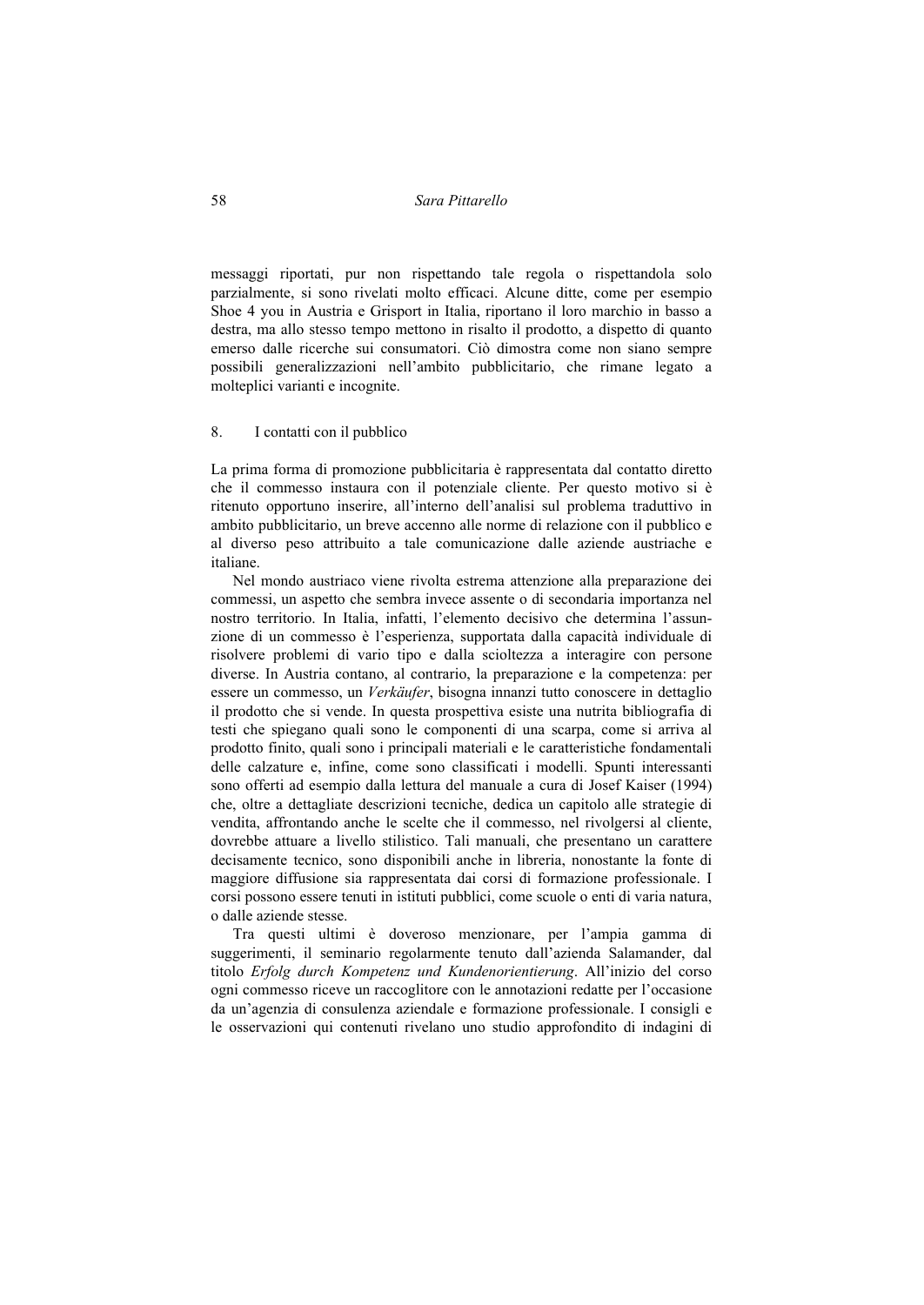mercato e di ricerche sui consumatori, sui loro comportamenti e desideri, cui solo esperti del settore possono attingere: si tratta di dati e scoperte che non sono divulgati con gioia ai profani, perché delineano meccanismi spesso inconsci e molto importanti a fini commerciali. Tra i vari suggerimenti si descrive il metodo migliore per salutare e accogliere il cliente, per convincerlo all'acquisto, per potenziare la qualità del prodotto attraverso le parole e i gesti.

Un vero e proprio codice deontologico, impostato su due aspetti prioritari: il linguaggio verbale e quello visivo. La scelta di fornire due generi di consigli deriva dalla constatazione che la comunicazione si realizza attraverso un insieme eterogeneo di elementi, trasmessi attraverso canali diversi. Solo un quinto del messaggio recepito è costituito da parole: il resto è frutto di segnali non verbali. Si presta pertanto attenzione all'abbigliamento, all'atteggiamento consono al luogo di lavoro, al modo di comunicare al cliente convinzione e sicurezza attraverso il comportamento. Solo alla fine, per completare l'opera, si aggiunge la cornice linguistica, che invita il commesso a utilizzare espressioni di congedo quali: *ich wünsche Ihnen noch einen schönen Tag* o *danke für Ihr Kommen*. Ogni situazione di scambio dialogico tra commesso e cliente è codificata e inserita in uno schema cui è necessario attenersi. Ogni benché minima possibilità di interazione diventa, nel contesto del seminario, l'occasione per scandagliare gli effetti suscitati dall'uso di un'espressione piuttosto che un'altra, nella convinzione che l'impiego scorretto di formule di cortesia possa togliere sicurezza alla lingua, rendendola vaga e confusa. Per instaurare un rapporto positivo con chi abbiamo di fronte non basta, infatti, pensare in modo positivo, bisogna anche parlare, o scrivere, in modo positivo. È quindi largamente apprezzata l'arte del parlare esprimendo energia, positività e disponibilità al dialogo. La cornice linguistica, che rappresenta solo una parte ridotta dell'intero scambio comunicativo, rivela così il suo contributo prezioso nell'esaltare il valore dell'opera. Grazie alla lingua siamo in grado di riformulare un messaggio in termini positivi. Si tratta di una promessa allettante, che comporta una serie di modifiche alla lingua comune, con lo scopo di renderla uno 'strumento di vendita' ancor più efficace.

#### 8.1. Riformulazioni linguistiche e strategie stilistiche

Nell'interazione con il cliente l'uso dei verbi modali tende a restringersi alle sole formule di cortesia, specialmente all'inizio, quando si offre al cliente assistenza e consiglio. Si tratta di un momento particolarmente delicato, perché la clientela austriaca preferisce guardare e scegliere da sola ma, allo stesso tempo, vuole sentirsi assistita. Il commesso deve rispettare la distanza richiesta dal cliente e la difficoltà di instaurare un dialogo diviene maggiore rispetto a quanto accade in Italia. Di qui la necessità di formule di cortesia o verbi modali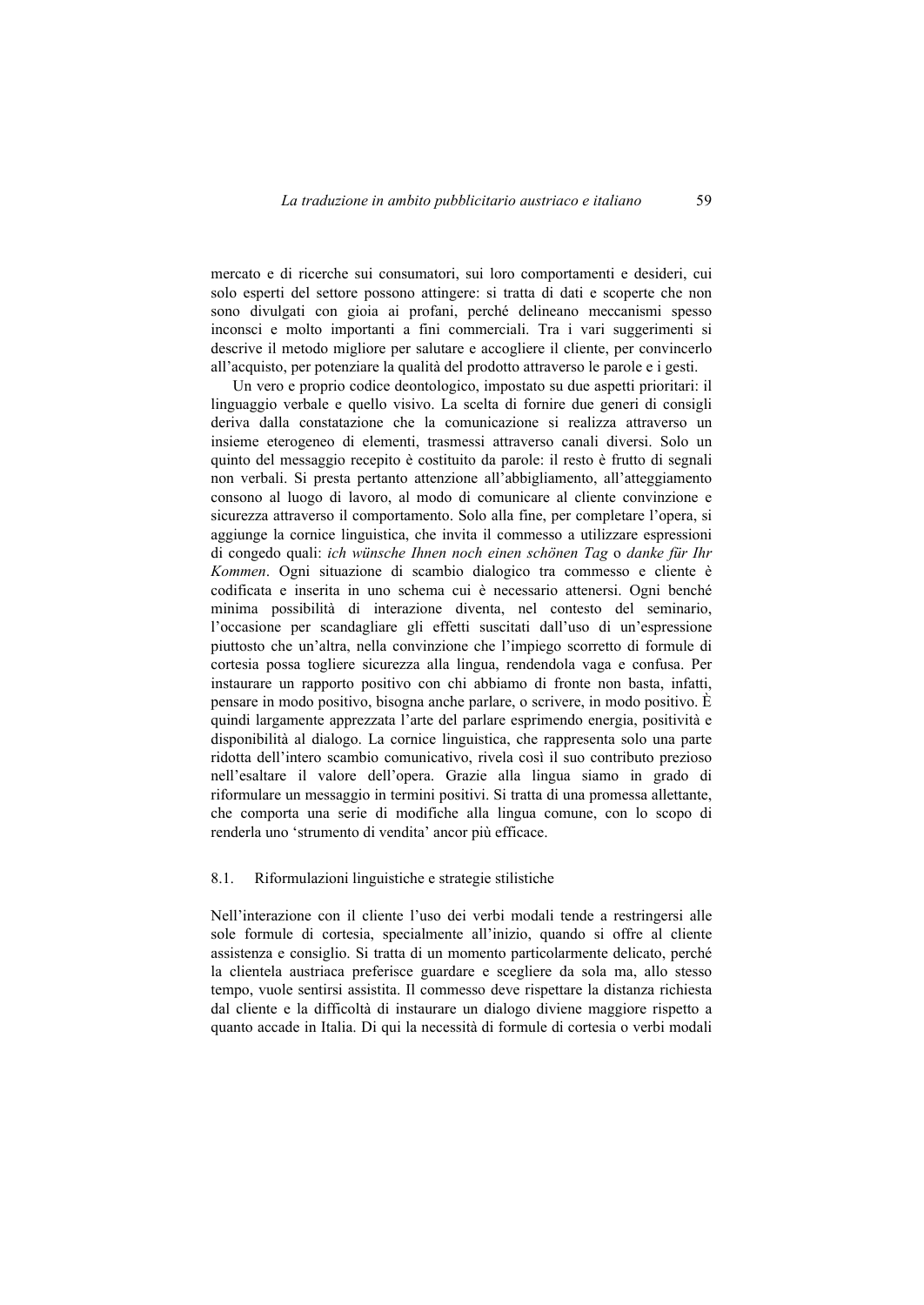come *dürfen*, allo stesso modo in cui si bussa alla porta di una casa estranea chiedendo il permesso di entrare in un 'territorio privato'. Tale stratagemma linguistico è evidente nelle seguenti domande: *was kann ich für Sie tun?*, *darf ich Ihnen etwas zeigen oder wollen Sie sich in Ruhe umsehen?* o ancora *womit kann ich Ihnen behilflich sein?* (Kaiser 1994: 153). Queste richieste cortesi potrebbero apparire ridondanti nel nostro Paese, dove è sufficiente chiedere: *posso aiutarla?* o *ha bisogno di aiuto?*

Dopo aver creato le premesse per uno scambio comunicativo, le possibilità di impiego di simili espressioni si ampliano solo nella fase in cui vengono presentate varie proposte e in cui è indispensabile l'abilità del commesso nello scoprire quali siano i desideri del cliente, senza porre domande troppo dirette. L'offerta avviene sulla base di espressioni del tipo *ich möchte Ihnen etwas zeigen* o *wollen Sie bitte zur Anprobe Platz nehmen?* (Kaiser 1994: 154). Da questo momento in poi è preferibile evitare forme che racchiudano l'idea di impedimento o restrizione – come *ich hätte zu*, *ich könnte*, *ich muss*, *ich müsste* – e impiegare il verbo nella forma semplice. Al tempo stesso si tende oggi a porre il cliente al centro dell'attenzione, anche attraverso riformulazioni linguistiche che portano all'uso della forma di cortesia *Sie* al posto della prima persona singolare *ich*. Anziché dire, allora, *ich zeige Ihnen*, il commesso suggerirà *Sehen Sie sich diesen Schuh*16 (Kaiser 1994: 154).

Altre strategie linguistiche riguardano l'utilizzo dell'avverbio *gerne*, l'eliminazione di forme negative, la sostituzione di una prospettiva problematica o di impossibilità con una visuale che esprima attività e disponibilità alla risoluzione di ostacoli. Tali riformulazioni mirano, in definitiva, a purificare l'interazione da frasi che possano compromettere l'esito della vendita, tramite tecniche che implicano un'intensa collaborazione tra studiosi di lingua ed esperti in campo pubblicitario, in ricerche di marketing e di psicologia del consumatore. Questo esempio di 'casistica' offerto dall'Austria, da cui il nostro paese è ancora piuttosto lontano, dimostra che la lingua è la cornice finale e, allo stesso tempo, la tela di quell'opera pittorica di straordinaria bellezza che è il pensiero umano.

#### 9. Conclusioni

 $\overline{a}$ 

La lingua pubblicitaria presenta, alla luce di quanto si è detto, forti condizionamenti di carattere culturale, che ne accentuano la natura ambigua e, per certi aspetti, paradossale. In questo linguaggio artificiale, dove tutto è lecito, dove la lingua è lo strumento principale da manipolare, plasmare e sconvolgere,

<sup>16</sup> L'esperienza sul campo dimostra che l'utilizzo della forma riflessiva del verbo *sehen* è particolarmente diffuso in questo ambito.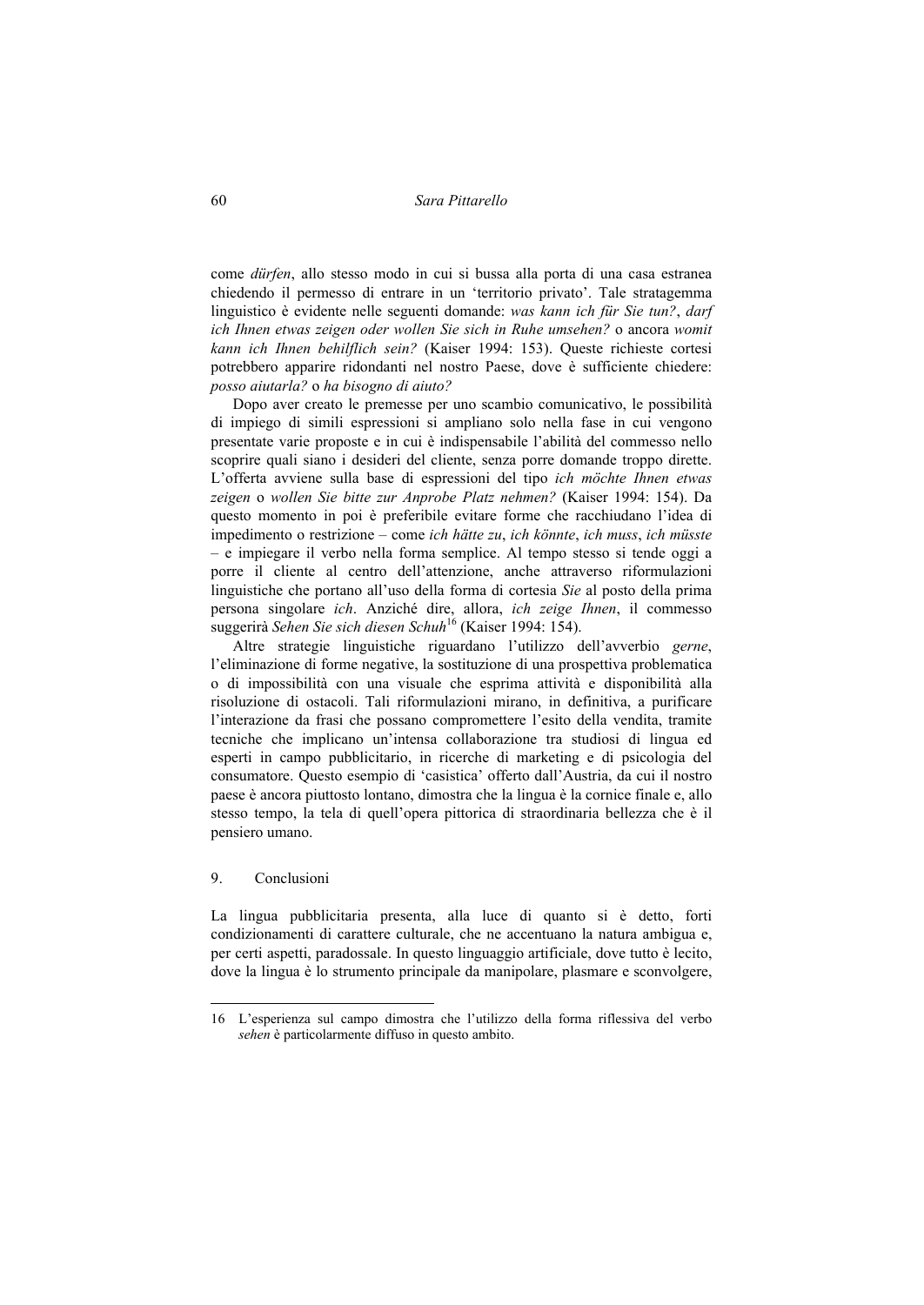nel rispetto dell'unico scopo di persuadere il pubblico, ci sono confini e limiti invalicabili. Tali limiti sono rappresentati solo parzialmente dalle diverse strutture linguistiche, le quali impongono adattamenti sì necessari, ma di poco conto se paragonati alle profonde restrizioni attuate dalla matrice culturale. Un messaggio può essere elaborato in modo tale da aggirare le norme linguistiche, tanto da assumere una propria fisionomia, che rimane intatta a prescindere dalle peculiarità dei vari codici, come una tela intessuta da mani diverse: il telaio, ossia la lingua, può cambiare, ma i fili che servono a ordire la trama non mutano. Ciò che tuttavia può variare il numero dei fili dell'ordito, aumentandoli o riducendoli, è la cultura. Si è visto come tra due Paesi così vicini geograficamente, quali Austria e Italia, sussistano delle divergenze a livello di organizzazione sociale, che affiorano qualora si esamini la struttura economica, normativa e, nella fattispecie, pubblicitaria. A queste si devono aggiungere le differenze di carattere psicologico e di sensibilità, che influenzano e vincolano le scelte traduttive più delle strutture linguistiche. Molte delle decisioni attuate nella traduzione di testi pubblicitari dipendono dalla semantica e dalla psicologia del consumatore, due elementi cui è doveroso prestare estrema attenzione al fine di realizzare una campagna pubblicitaria vincente.

## Riferimenti bibliografici

- Abruzzese A. & Colombo F. (1994) (a cura di) *Dizionario della pubblicità: storia, tecniche, personaggi*, Bologna, Zanichelli.
- Beccaria G.L. (1973) "Le lingue speciali", in *I linguaggi settoriali in Italia*. A cura di G.L. Beccaria, Milano, Bompiani, pp. 7-25.
- Cardona G.R. (1989) "Caratteristiche stilistiche della lingua della pubblicità", in *Una lingua in vendita. L'italiano della pubblicità*. A cura di A. Chiantera, Roma, La Nuova Italia Scientifica, pp. 179-197.
- Cortelazzo M. (1994) *Lingue speciali. La dimensione verticale*, 2<sup>ª</sup> edizione, Padova, Unipress.
- Corti M. (1973) "Il linguaggio della pubblicità", in *I linguaggi settoriali in Italia*. A cura di G.L. Beccaria, Milano, Bompiani, pp. 119-139.
- DIT (2002) *Dizionario Tedesco-Italiano / Italiano-Tedesco*, Torino, Paravia.
- Duden (2001) *Deutsches Universalwörterbuch*, 4. Auflage, Mannheim/Leipzig/ Wien/Zürich, Dudenverlag.
- Gazzera G. (1989) "L'elaborazione del testo nell'annuncio pubblicitario", in *Una lingua in vendita. L'italiano della pubblicità*. A cura di A. Chiantera, Roma, La Nuova Italia Scientifica, pp. 95-106.
- Giacomelli R. (2003) "La lingua della pubblicità", in *La lingua italiana e i mass media*. A cura di I. Bonomi, A. Masini e S. Morgana, Roma, Carocci, pp. 223-248.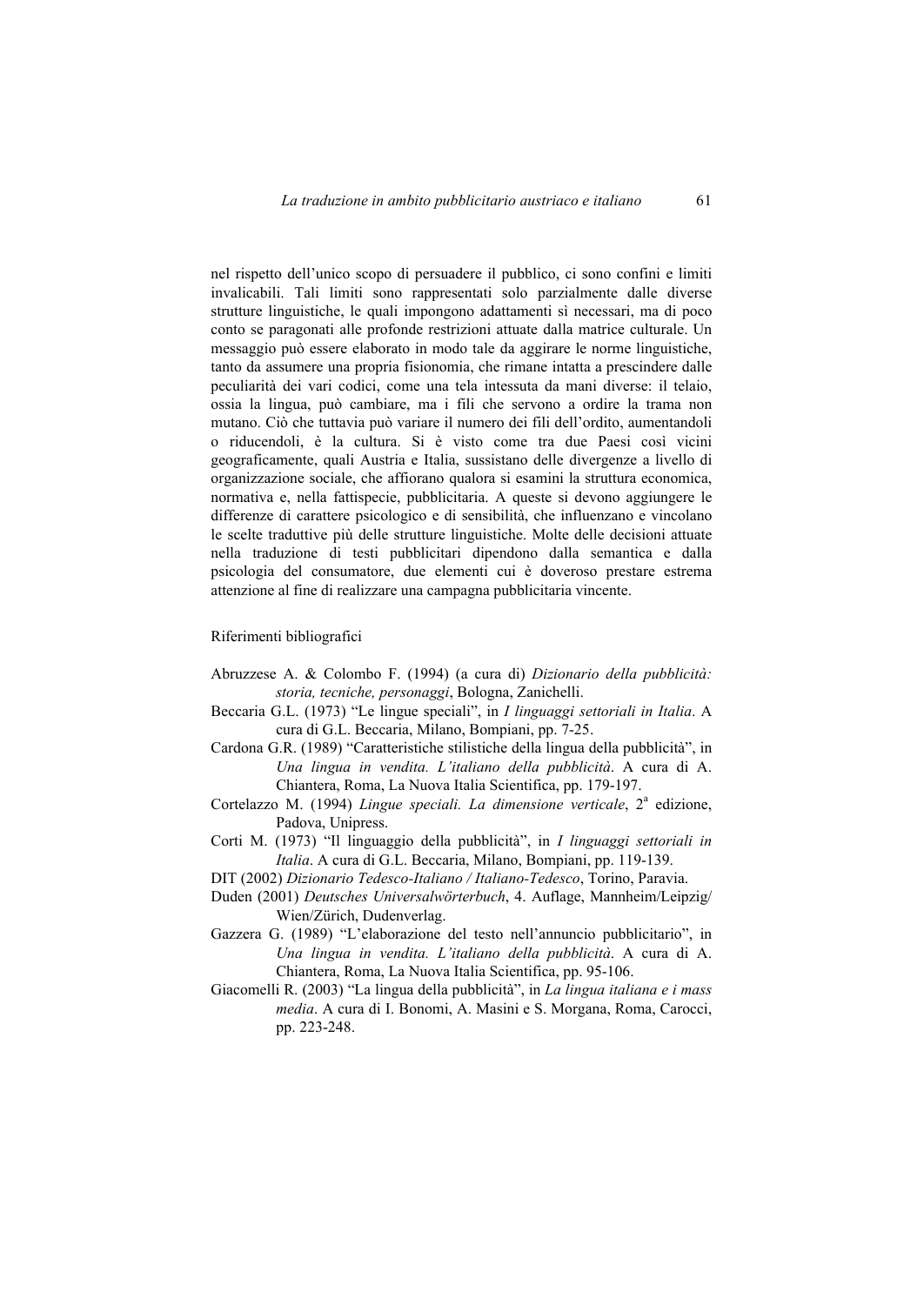- Glück H. & Koch K. (1998) "Du oder Sie. Anredekonventionen in Deutschland und in anderen Ländern", *Der Sprachdienst* 42:1, pp. 1-9.
- Kaiser J. (1994) *Warenkunde und Verkaufskunde. Arbeitslehrbuch für Schuhe und Lederwaren*, Linz, Veritas-Verlag.
- Masini A. (2003) "L'italiano contemporaneo e la lingua dei *media*", in *La lingua italiana e i mass media*. A cura di I. Bonomi, A. Masini e S. Morgana, Roma, Carocci, pp. 11-32.
- Medici M. (1986) *La parola pubblicitaria. Due secoli di storia fra slogan, ritmi e wellerismi*, Venezia, Marsilio.
- Nord C. (1988) *Textanalyse und Übersetzen: Theoretische Grundlagen, Methode und didaktische Anwendung einer übersetzungsrelevanten Analyse*, Heidelberg, Julius Groos Verlag.
- Perugini M. (1994) "La lingua della pubblicità", in *Storia della lingua italiana*, vol II. A cura di L. Serianni e P. Trifone, Torino, Einaudi, pp. 599- 615.
- Pierotti G. (1974) "Il linguaggio della pubblicità visto da un pubblicitario: L''esca' e il 'Life Style'", in *Italiano d'oggi. Lingua non letteraria e lingue speciali*. Atti del Convegno Internazionale (novembre 1973), Trieste, Lint, pp. 331-340.
- Römer R. (1968) *Die Sprache der Anzeigenwerbung*, Band 4, Sprache der Gegenwart, Düsseldorf, Schwann.
- Rosenstiel L. v. (1964) *Psychologie der Werbung*, Rosenheim, Komar.
- Ross D. (2000) *Tra germanico e romanzo. Un approccio morfosintattico*, Trieste, Lint.
- Salamander (s.d.) *Erfolg durch Kompetenz und Kundenorientierung. Seminar für MitarbeiterInnen*. (Dati a uso aziendale).
- Sowinski B. (1998) *Werbung*, Band 4, Grundlagen der Medienkommunikation, Tübingen, Niemeyer.
- Volli U. (2004) *Semiotica della pubblicità*, 3<sup>ª</sup> edizione, Bari/Roma, Laterza.
- Zingarelli N. (2001) *Lo Zingarelli 2002*. *Vocabolario della lingua italiana*, 12<sup>a</sup> edizione, Bologna, Zanichelli.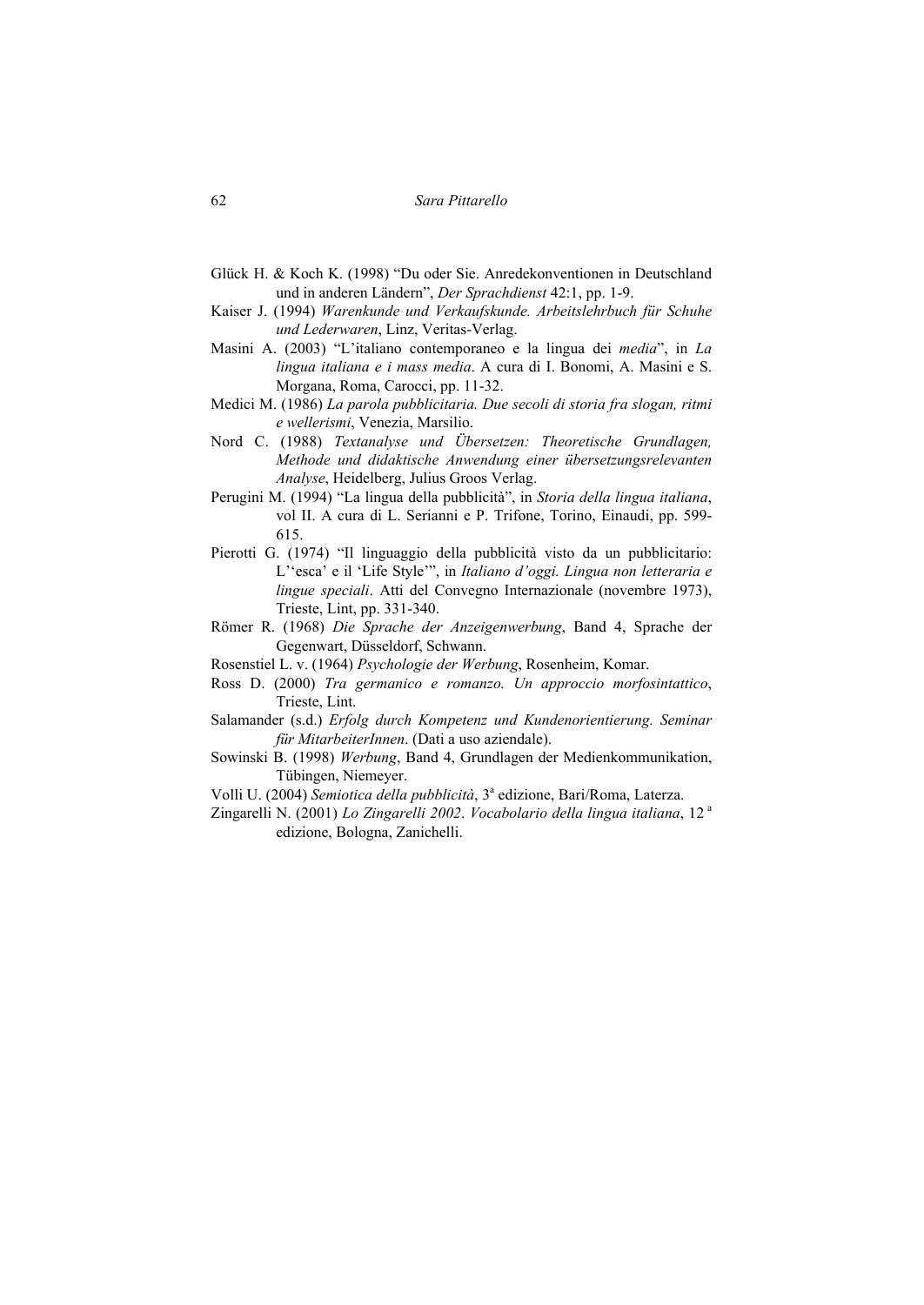# **ASPETTI MORFOSINTATTICI E SOCIOLINGUISTICI DELL'INFLUENZA DELL'INGLESE SULLA LINGUA RUSSA**

Francesco Straniero Sergio SSLMIT, Università di Trieste

## Abstract

*This article discusses the changes in Russian word formation under the influence of English grammar, especially the compound formation rules. A useful feature of the English language is that a noun can be used as an adjective, providing information about another noun. Compounds are simply elements strung together without any markers, characterized by attributive or appositional relationships betweeen the head and the modifier. In English, the head of a compound is the last word, and compound nouns that consist of more than two words can be constructed recursively by combining two words at a time. It is also possible to have syntactic compounds, embedded constructions and hyphenated compounds. Russian shows a great flexibility in phonetically and morphologically adapting not only single words (loans and calques), but also compound formation patterns borrowed from English, particularly the modifier/head principle. Moreover, the process of borrowing may give rise to phenomena such as semantic extension and semantic duplication. Finally,*  examples will be given of how the influence of English is linked to the *sociolinguistic notion of prestige and "discourse attuning".* 

Gran parte dei processi semantico-lessicali che hanno profondamente cambiato la lingua russa negli ultimi quindici anni hanno in comune la presenza del prefisso "de-": *deideologizacija* (*desovietizacija*), *dearchaizacija, dežargonizacija, dekriminalizacija*. Con questi termini ci si riferisce ai seguenti fenomeni: affrancamento della lingua dall'ideologia sovietica (Straniero Sergio 1999), sdoganamento di parole pre-rivoluzionarie, recupero del lessico religioso (incluso quello relativo al soprannaturale e al paranormale) e neostandardizzazione delle varietà substandard della lingua ovvero linguaggio colloquiale, gergale e malavitoso (Bykov 1994; Sirotinina 1999; Ermakova 2000). Parallelamente a questi mutamenti, si è assistito a un aumento vertiginoso del tasso di penetrazione della lingua inglese. Scopo del presente contributo è quello di analizzare tale fenomeno dal punto di vista sia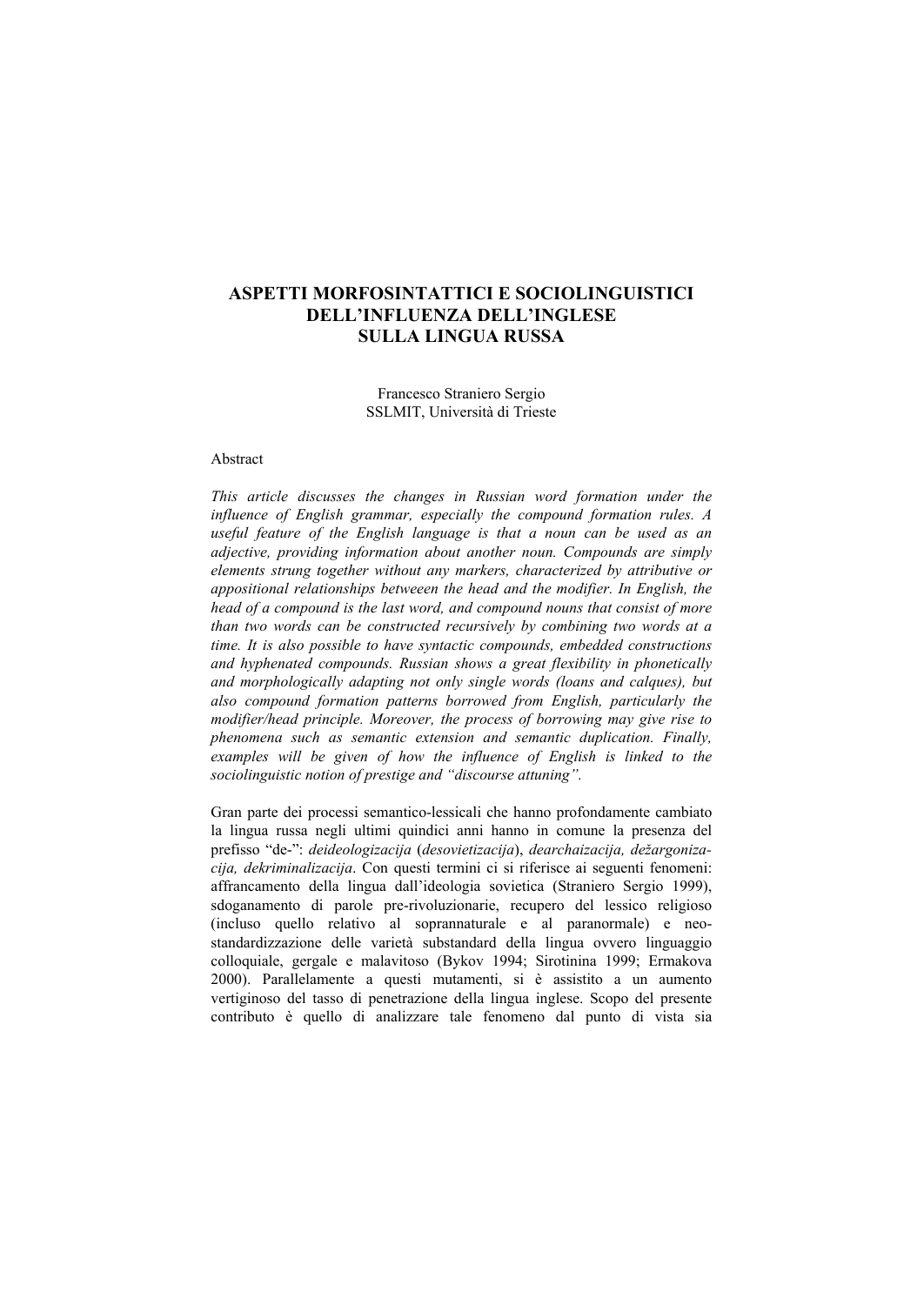morfosintattico che sociolinguistico al fine di fornire indicazioni utili ai traduttori e interpreti di russo.

1. Modelli composizionali, schemi derivativi e pseudo prestiti

Le regole che presiedono la formazione delle parole in russo prevedono la possibilità di giustapporre due sostantivi, privi di marche morfologiche, il cui legame implicito equivale a una relativa appositiva o una preposizione specificante: *диван-кровать* (divano letto), *кресло-качалка* (sedia a dondolo), *школа-магазин* ("scuola-negozio"), *женщина-врач* (donna medico), *президент-реформатор* (presidente riformatore), *банк-эмиссионер* (banca emittente), *страна-донор* (paese donatore), *страна-получатель* (paese beneficiario). Il secondo termine del SN – in funzione attributiva – può essere sostituito da un participio (*страна-получатель* → *получающая страна*), o da un aggettivo (*банк-эмиссионер* → *эмиссионный банк*).

La formazione di questi SN segue la regola in base alla quale la testa del SN precede il modificatore. Per contro, in inglese la testa dei SN viene sempre identificata posizionalmente a destra (*the Bush Administration*, *school bus*, *donor country*). La relazione semantica sottostante ad alcuni di questi SN non è sempre ben definita. Come osservato da Lehnert (1988: 163-164), si tratta a volte di predicati che sono stati cancellati attraverso una trasformazione che muta le proposizioni relative in nominali complessi. Ad esempio: *oil truck* (*a truck that carries oil*) e *diesel truck* (*a truck that runs on diesel fuel*).

La produttività di questo modello composizionale consente all'inglese di comprimere una grande quantità d'informazione semantica all'interno di un SN. Si confrontino, a questo proposito, tre versioni ufficiali del titolo di un corso di formazione per non vedenti:

- en THE LONG CANE TRAINING PROGRAMME
- ru ПРОГРАММА ОБУЧЕНИ**Я ТЕХНИКЕ ОБРАЩЕНИЯ С** ДЛИНН**ОЙ** ПАЛК**ОЙ** (lett. "programma di addestramento nella tecnica dell'uso/maneggio del bastone lungo")
- it PROGRAMMA **DI** ADDESTRAMENTO **NELL'USO DEL** BASTONE **A CANNA** LUNGA

A differenza dell'inglese, sia il russo che l'italiano devono ricorrere a mezzi morfosintattici e lessicali per esprimere il medesimo concetto. L'inglese, e più in generale le lingue germaniche, sono infatti caratterizzate da una *composizione ricorsiva*, ovvero la testa di un SN può essere preceduta da numerosi modificatori, fino ad arrivare a *string compounds* di notevole estensione. Eloquente (per quanto paradossale) è l'esempio del porta-asciugamano – in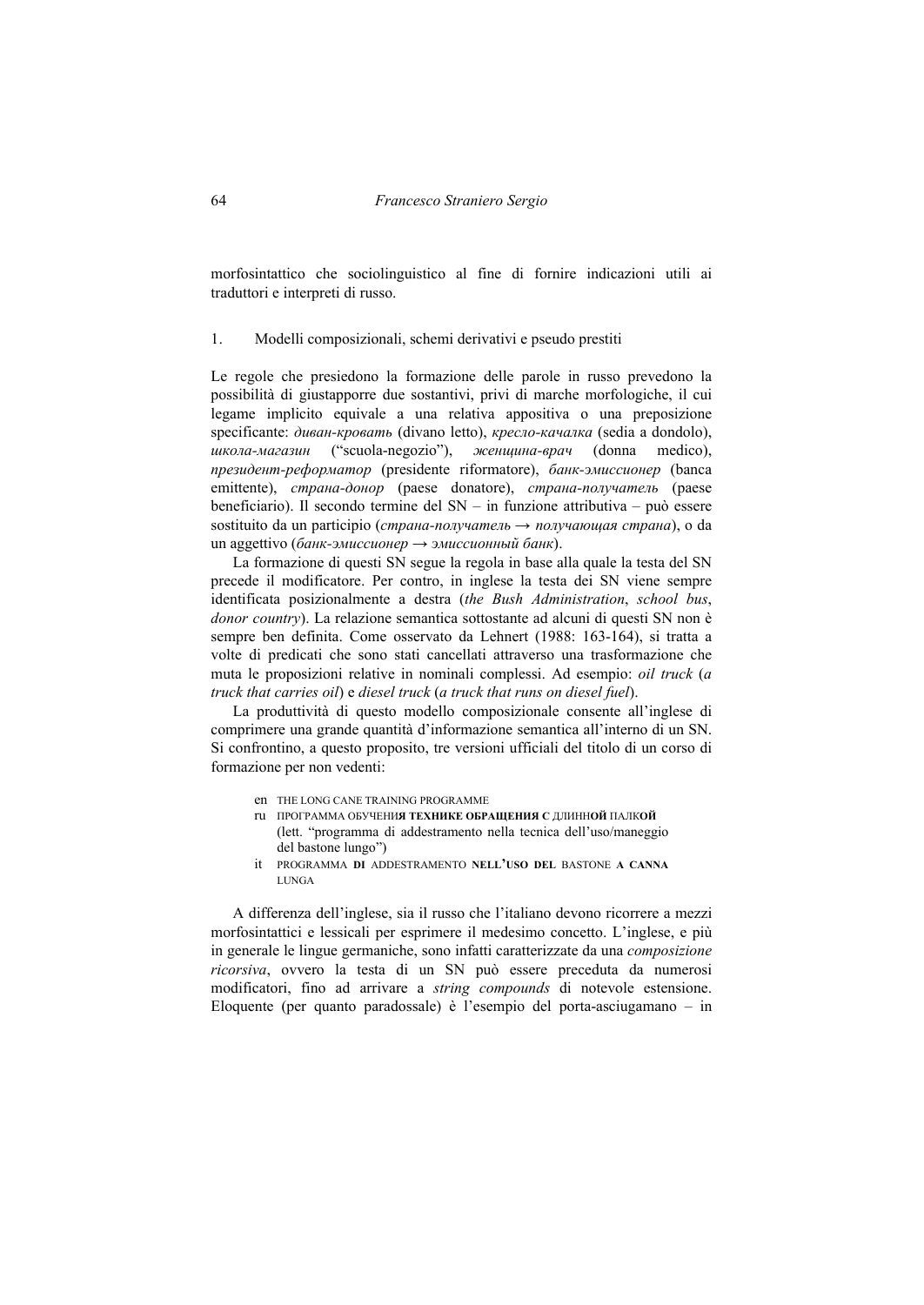russo *держатель для полотенца* (lett. "portatore per asciugamano") – riportato da Scalise (1994: 141):

TOWEL RACK BATHROOM TOWEL RACK BATHROOM TOWEL RACK DESIGNER BATHROOM TOWEL RACK DESIGNER TRAINING BATHROOM TOWEL RACK DESIGNER TRAINING COURSE BATHROOM TOWEL RACK DESIGNER TRAINING COURSE NOTES

La presenza in russo di calchi nei quali il modificatore precede la testa è un fenomeno assimilabile a quello dei prestiti diretti dall'inglese: *бизнес-план* (*business plan*), *бизнес-центр* (*business centre*), *фитнесс-центр* (*fitness centre*), *прайс-лист* (*price-list*), *ток-шоу* (*talk show*), *трениниг-менеджер* (*training manager*), *дилер-банк* (*dealer bank*).

Kostomarov (1994) considerava la diffusione di questi binomi – caratterizzati da SN giustapposti nei quali il modificatore precede la testa – un fenomeno dalle proporzioni endemiche. Oramai questi SN non destano più sorpresa, al pari di altre forme inglesi – non necessariamente composte – che vengono mutuate insieme al fenomeno o alla "cosa" a cui si riferiscono (*speechwriter* → *спичрайтер*; *jacuzzi* → *джакузи*; *fast food* → *фастфуд*; *monitoring* → *мониторинг*; *off-shore* → *oффшор*; *plotter* → *плоттер*; *provider → провайдер*; *privacy* → *прайвэси*).

Particolarmente interessanti sono, invece, le procedure attraverso le quali il russo adotta il termine inglese adattandolo al proprio sistema morfologico. Una volta entrato nella lingua, il termine viene sottoposto a una serie di trasformazioni successive, in base a un "paradigma di derivazione a cumulo" (Dardano & Trifone 1985: 345). I quattro esempi seguenti mostrano la traslitterazione fonetica del lessema inglese e la sua successiva regolarizzazione sul piano morfologico tramite l'aggiunta di morfemi nominali, aggettivali e verbali:

| <b>LEADER</b> | $\rightarrow$ lider $\rightarrow$ lidirovat' [verbo] $\rightarrow$ lidirujušij [part.]    |
|---------------|-------------------------------------------------------------------------------------------|
|               | $MAGE-MAKER \rightarrow imidžmejker \rightarrow imidžmejkerskij [agg.]$                   |
|               | $\rightarrow$ imidžmejkerstvo [sost.]                                                     |
| <b>LOBBY</b>  | $\rightarrow$ lobbi $\rightarrow$ lobbirovat' [verbo] $\rightarrow$ lobbirovanie/lobbizm  |
|               | $[{\rm sost.}] \rightarrow$ lobbist $[{\rm sost.}] \rightarrow$ lobbistkij $[{\rm agg.}]$ |
| DEE-JAY       | $\rightarrow$ di-džej $\rightarrow$ di-džejstvo [sost.] $\rightarrow$ di-džejstvovat'     |
|               | $[verbo] \rightarrow di-džeiskij [agg.]$                                                  |

Sono possibili anche calchi semantici, sostituzioni parziali della parte affissale (o della seconda parte) del composto e forme ibride: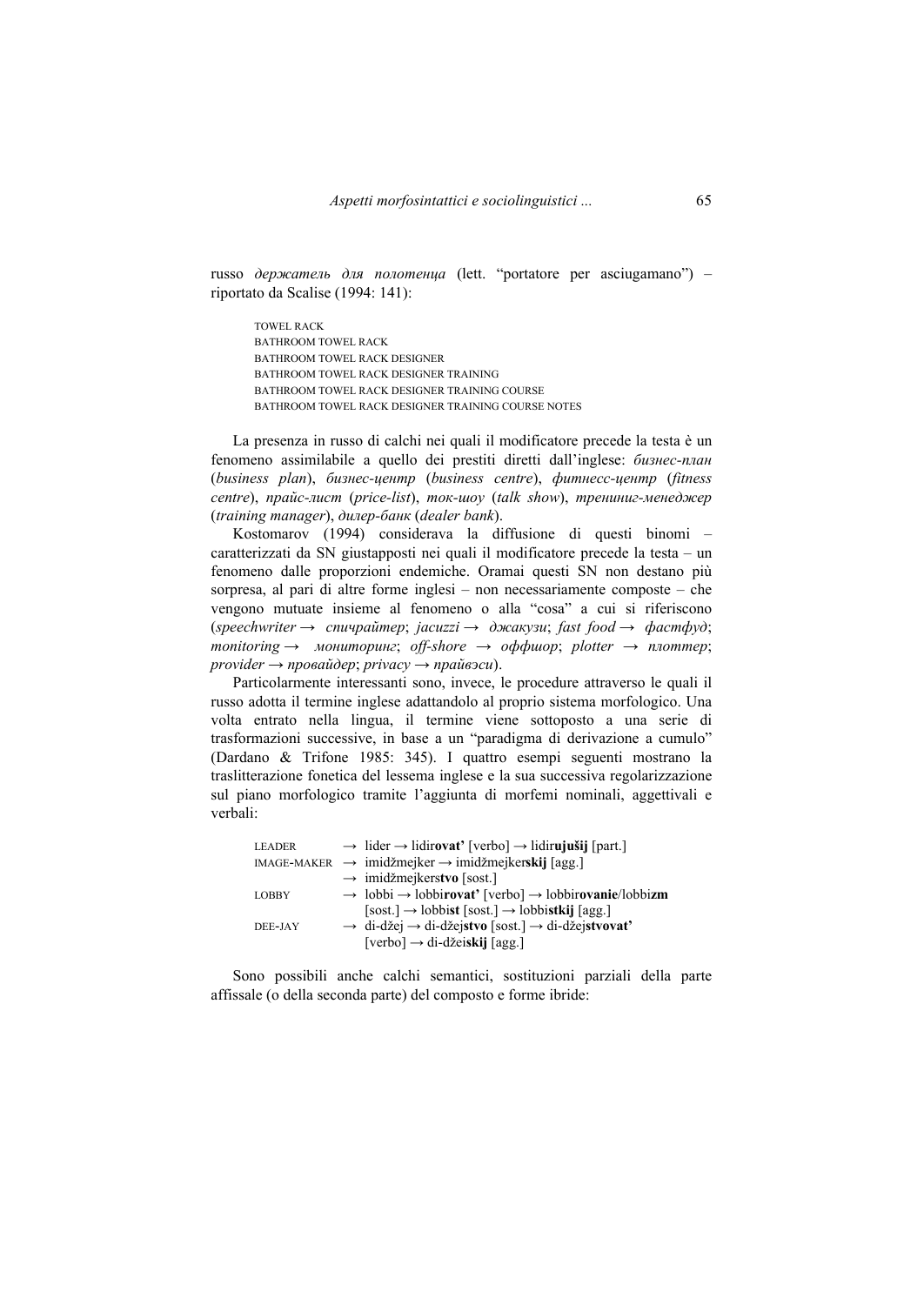66 *Francesco Straniero Sergio* 

| <b>HARD AND HEAVY</b> | → ХАРД-ЭНД-ХЭВИ       | (HARD-END-HEVI)                |
|-----------------------|-----------------------|--------------------------------|
| <b>BUCKS</b>          | $\rightarrow$ БАКС    | (BAKS)                         |
| <b>LEADERSHIP</b>     | → ЛИДЕРСТВО           | (LIDERSTVO)                    |
| <b>SEX APPEAL</b>     | → СЕКСАПИЛЬНОСТЬ      | (SEKSAPIL'NOST')               |
| CASH $&$ CARRY        | → ПЛАТИ-БЕРИ          | ("paga-prendi")                |
| BUY $&$ SELL          | → КУПИ-ПРОДАЙ         | ("compra-vendi")               |
| <b>WORKAHOLIC</b>     | → ТРУДОГОЛИК          | ("lavoralcolizzato")           |
| PRESIDENT AIDE        | → ПОМОЩНИК ПРЕЗИДЕНТА | ("consigliere del Presidente") |
| <b>BUSINESS LUNCH</b> | → ДЕЛОВОЙ ЛАНЧ        | ("d'affari[agg.]" LANCH)       |
| <b>HOME VIDEO</b>     | → ВИДЕОРЫНОК          | ("videomercato")               |
| PR-COMPANY            | → PR-КОМПАНИЯ         | ("PR-società")                 |

Il russo è in grado di derivare lessemi acronimici dalle iniziali di sigle e abbreviazioni:

| <b>NATO</b>              | $\rightarrow$ NATO | $\rightarrow$ NATOVSKIJ                       | ("della Nato")                   |
|--------------------------|--------------------|-----------------------------------------------|----------------------------------|
| <b>IN</b>                | $\rightarrow$ OON  | $\rightarrow$ OONOVSKIJ                       | ("dell'Onu")                     |
| <b>AIDS</b>              | $\rightarrow$ SPID | $\rightarrow$ SPIDOVSKIJ                      | ("relativo all'Aids")            |
| JV                       | $\rightarrow$ SP   | $\rightarrow$ ESPEŠNIJ                        | ("relativo a una joint venture") |
| <b>CNN</b>               | $\rightarrow$ SNN  | $\rightarrow$ SI-EN-ENOVSKIJ                  | ("della CNN" [agg.])             |
| <b>FBI</b>               | $\rightarrow$ FBR  | $\rightarrow$ FEBEEROVEC                      | ("agente dell'FBI")              |
| <b>CIA</b>               | $\rightarrow$ CRU  | $\rightarrow$ CEERUŠNIKI                      | ("agenti della CIA")             |
| <b>VIP</b>               | $\rightarrow$ VIP  | $\rightarrow$ VIPOVSKIJ PEЙC ("volo per VIP") |                                  |
| <b>INTERNET</b>          |                    | $\rightarrow$ INTERNETNUTYJ                   | ("dipendente da Internet")       |
| <b>HIGH-TECH COMPANY</b> |                    | $\rightarrow$ CHAJTEKOVSKAJA KOMPANIJA        |                                  |
|                          |                    |                                               | ("società di high-tech")         |
|                          |                    |                                               |                                  |

In questo modo è sufficiente apporre a una sigla inglese come *PR* (*public relations*) uno dei numerosi morfemi suffissali che esprimono l'agentività maschile e formare il composto *PR-šik* ("addetto alle PR"/"uomo delle PR") e, sempre con l'ausilio di tale morfema, è possibile trasformare un aggettivo in sostantivo: *creative* → *kreativšik*.

L'adozione del modello "modificatore + testa" ha portato alla tendenza verso un'aggettivazione di tipo nominale, ovvero alla sostituzione dell'aggettivo con il sostantivo. Ad esempio: *Кубань-банк* ("Kuban'-banca"), *Кавказ-центр* ("Caucaso-centro"), *Горбачев-фонд* ("Gorbaciov-fondazione"), *оригиналмакет* (lett. "originale-modello" → menabò). Uno dei sostantivi largamente usati in tale funzione è *секс* (sesso)<sup>1</sup> che entra in SN del tipo *секс-журнал* (lett. "sesso-rivista" → rivista pornografica), *секс-индустрия* (lett. "sessoindustria"), *секс-таблетка* (lett. "sesso-pillola" → la pillola dell'amore / Viagra), *секс-точки* (lett. "sesso-punti" → le parti erogene).

<sup>1</sup> La diffusione delle neoformazioni che contengono il lessema "секс" è il risultato del cambiamento radicale dei costumi in Russia che ha portato a una "de-tabuizzazione" dei termini pertinenti la sfera privata e, soprattutto, quella sessuale.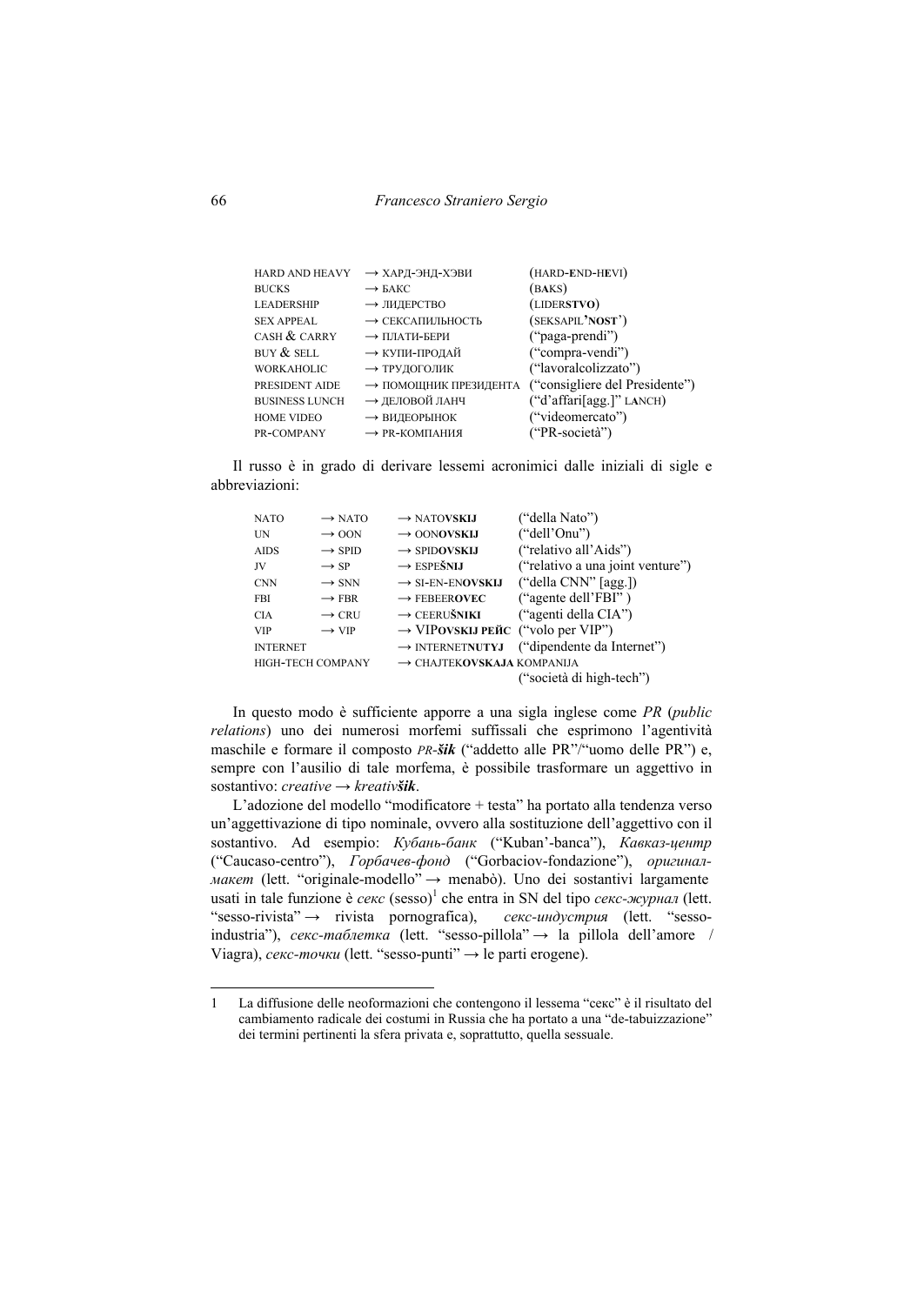Si vengono così a creare SN che, pur contenendo lessemi inglesi, hanno un significato globale (sintagmatico) privo di un corrispettivo semantico nella lingua mutuataria. È il caso, ad esempio, di *секс-допинг* (lett. *sex-doping* → dipendenza dal sesso), *имидж-курсы* (lett. *image-courses* → corsi di pubbliche relazioni), *PR-монополисты* (lett. "PR-monopolisti" → società leader nel campo delle pubbliche relazioni). Questi "pseudo prestiti", ovvero termini creati con materiale inglese ma che non esistono in inglese, si riscontrano non solo nei composti nominali. Ad esempio, il termine *džinsa* (*jeans* + aggiunta del morfema –*a*) viene usato – in alternativa a *дешëвка* – per connotare qualcosa come "dozzinale", "trash". Il prestito può dunque servire da base lessicale per costruire derivati autoctoni oppure può generare collocazioni inedite, come l'aggettivo *serijnyj* che – oltre a figurare nel sintagma fisso *serijnyj ubijca* (*serial killer*) – ha generato il sintagma *serijnyj nasil'nik* (lett. "violentatore seriale"/"mostro").

Molto diffuse sono anche combinazioni sintagmatiche mistilingue come *аэроtrade/аэротрейд* o *security šou-biznesa*, termine, quest'ultimo, usato per designare la professione di chi si occupa della sicurezza (guardie del corpo) dei personaggi del mondo dello spettacolo (*show business*).

Tornando al modello giustappositivo inglese, va ricordato che l'appropriazione di tale schema da parte del russo è largamente favorita sia dalla premodificazione di aggettivi e participi – che in russo (come in inglese) occorrono obbligatoriamente in posizione prenominale – sia da uno schema di derivazione altamente produttivo, ovvero quello della fusione (*срашение*), attraverso la quale avviene un'unione di due o più parole in un'unica unità lessicale: *быстрозамороженный* (lett. "rapidamente-surgelato"), *новорожденный* (lett. "nuovo-nato"), *водостойкий* (lett. "acqua-resistente"). Questi aggettivi composti presentano lo stesso ordine dell'inglese. Lo stesso dicasi per combinazioni sintagmatiche del tipo *рыночно-ориентированный* (lett. "mercato [agg.] orientato") o *промышленно-развитый* (lett. "industriale [agg.]-sviluppato") che sembrano 'calcate' rispettivamente da *market-oriented* e *industrially developed*.

Pertanto, sintagmi 'anglicizzanti' come *Интернет-совместимая техника* (lett. "Internet-compatibile tecnica") o *Интернет-ориентированное приспособление* (lett. "Internet-orientato sistema") potrebbero essere considerati come un'estensione ulteriore della possibilità che ha il russo di "costruire a sinistra". Iakovleva (2002) riporta i seguenti SN plurimembri come esempi di appropriazione del modello composizionale inglese da parte del russo:

Дизайнер-мастер-класс ("Designer-master-klass") Переводчик-офис-менеджер (PEREVODČIK-OFIS-MENEDŽER

"traduttore-ufficio-manager") Масс-медиа-Банк ("Mass-Media-Bank")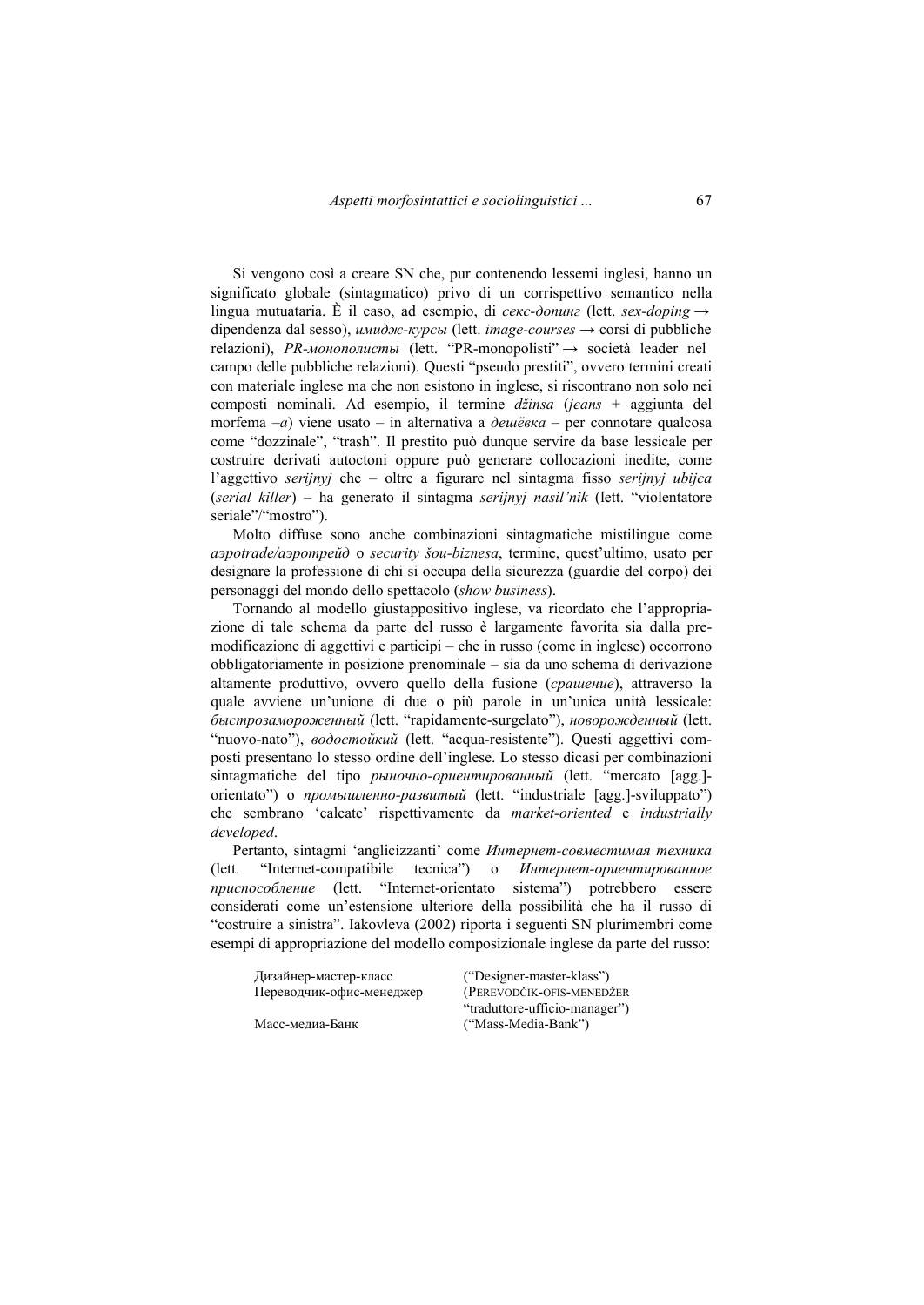68 *Francesco Straniero Sergio* 

| На Красных Воротах Банк       | ("a [locativo] Krasnye Vorota Bank") |
|-------------------------------|--------------------------------------|
| Медиа сервис видео интернешнл | (MEDIA SERVIS VIDEO INTERNEŠNL)      |
| Китай-Город Галерея-Салон     | (KITAJ-GOROD GALEREJA-SALON)         |
| Бест-недвижимость корпорация  | ("Best-immobiliare società")         |

Tuttavia, questi SN vengono usati quasi esclusivamente per designare nomi di società e istituzioni, la cui formulazione, per essere efficace, deve risultare il più possibile concisa. Si tratta di costrutti che non sembrano richiamarsi tanto alle regole della *ricorsività,* quanto piuttosto a quelle dell'*abbreviazione* che in russo sono particolarmente produttive (cfr. Straniero Sergio 1997a: 71-75).

Più "invasivi" della morfologia (e della prosodia) russa sono invece alcuni composti sintagmatici frasali del tipo *an ate too much headache* → "un mal di testa (da) mangiato troppo", *God is dead theology* → "teologia (da) Dio è morto". Questi composti incassati possono essere anche marcati graficamente (*stay-out late's, how-do-you-do's*, *a couldn't-care-less attitude* ecc.). Iakovleva (2002) attesta l'esistenza dei seguenti SN russi ricavati da tale modello:

| покавседомовцы             | (lett. "finora-tutti-casalinghi")            |
|----------------------------|----------------------------------------------|
| самсебережиссеры           | (lett. "da-soli registi/registi fai da te"), |
| обсуждение не-пойми-чего   | (lett. "una discussione non-capisci-su-      |
|                            | $cosa$ "                                     |
| заниматься сами-знаете-чем | (lett. "occuparsi da-soli-sapete-di-che-     |
|                            | $cosa$ "                                     |
| будем-веселиться вечеринка | (lett. "ci-divertiremo serata").             |

Altri esempi riportati dalla studiosa russa, come il sintagma *Оба-на-угол Шоу* (lett. "Entrambi-all'angolo-Show") riguardano i titoli di programmi televisivi che, insieme al linguaggio pubblicitario, sono tipologie testuali particolarmente soggette a innovazione linguistica.<sup>2</sup>

2. Prestiti di lusso: sincretismo, estensione e duplicazione semantica

Numerosi prestiti inglesi hanno lo scopo di conferire prestigio a concetti che già esistono in russo. Oltre ai già citati *security* (in luogo di *охрана*) e *fitness* (in luogo di *занятия физкультуры*) si possono riportare i casi seguenti:

| <b>SECOND HAND</b> | (КОМИССИОННЫЕ ТОВАРЫ)        | <b>SEKOND HEND</b> |
|--------------------|------------------------------|--------------------|
| <b>SUPERMARKET</b> | (ГАСТРОНОМ САМООБСЛУЖИВАНИЯ) | <b>SUPERMARKET</b> |
| <b>SIGNMAKING</b>  | (ЗАКАЗ НАРУЖНОЙ РЕКЛАМЫ)     | <b>SAJNMEJKING</b> |

<sup>2</sup> Ciò vale anche per l'italiano. Si veda, a titolo esemplificativo, il sintagma "Il Maurizio Costanzo Show" (nel quale il modificatore precede la testa ) e lo spot di una società di telecomunicazioni che offre un servizio denominato "Fai da te Aziende".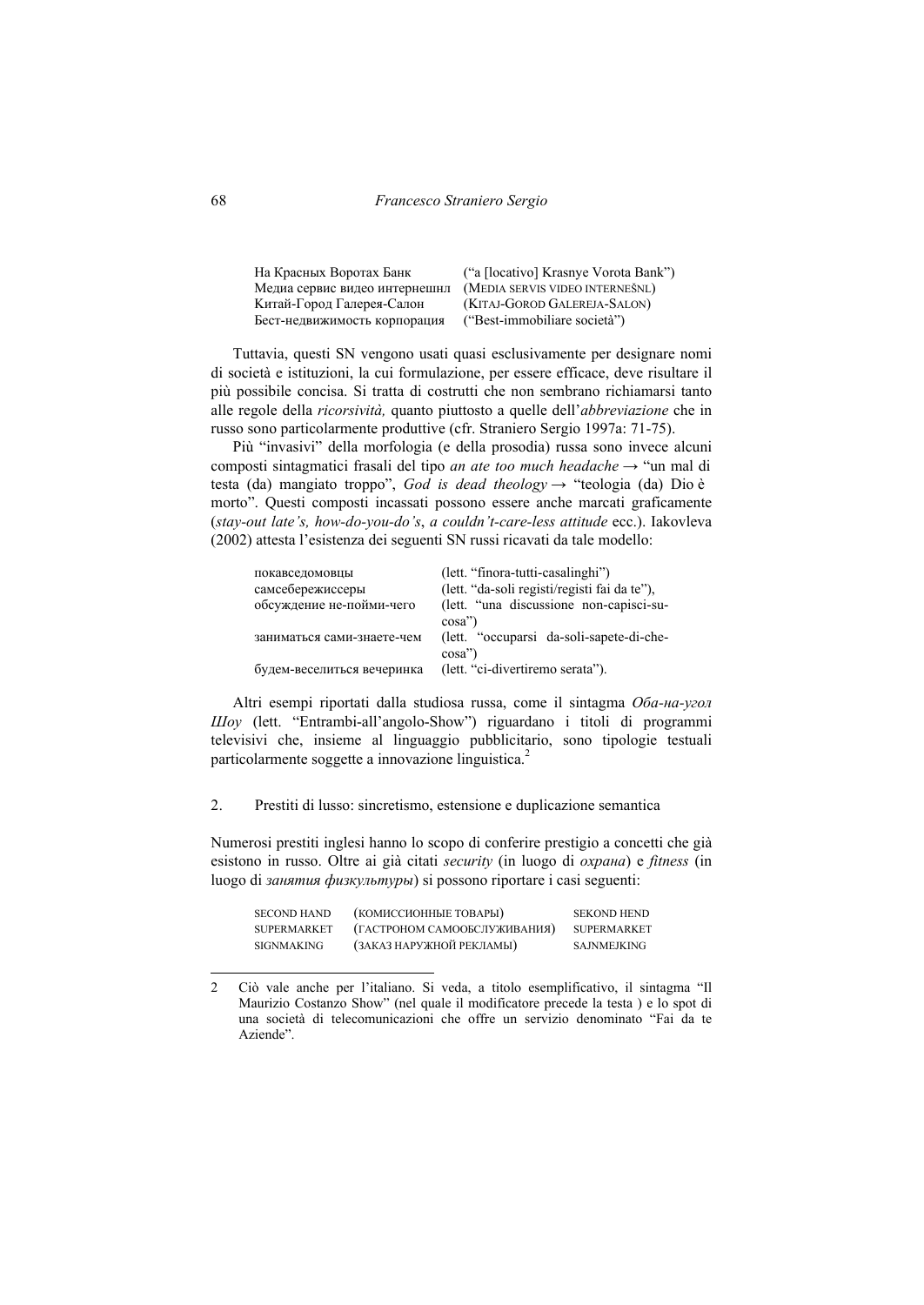| <b>SIDING</b>       | (ОБЛИЦОВКА)              | SAJDING (для фасадов) |
|---------------------|--------------------------|-----------------------|
| <b>INAUGURATION</b> | (ВСТУПЛЕНИЕ В ДОЛЖНОСТЬ) | <b>INAUGURACIJA</b>   |
| <b>ELECTORATE</b>   | (ИЗБИРАТЕЛИ)             | <b>ELEKTORAT</b>      |
| <b>TEENAGER</b>     | (ПОДРОСТОК)              | TINEJDŽER             |

I "prestiti di lusso" rispetto ai "prestiti di necessità" – la distinzione è di Gusmani (1981, cit. in Lasorsa Siedina 1992: 139) – producono un diffuso *sincretismo semantico*, ovvero una 'coabitazione' tra il termine inglese e il suo corrispondente indigeno:

| <b>SANACIJA</b>             | VS. | <b>OZDOROVLENIE</b> |
|-----------------------------|-----|---------------------|
| IDENTIČNOST'/IDENTIFIKACIJA | VS. | <b>SAMOSOZNANIE</b> |
| FISCAL'NYJ                  | VS. | NALOGOVOJ           |
| <b>LEGITIMNYJ</b>           | VS. | ZAKONNYJ            |
| LOCAL'NYJ                   | VS. | <b>MESTNYJ</b>      |
| <b>MONETARISTSKIJ</b>       | VS. | DENEŽNYJ            |
| <b>LIKVIDNYJ</b>            | VS. | NALIČNYJ            |
| REPRESENTIROVAT'            | VS. | PREDOSTAVLJAT'      |

Del resto, un tratto distintivo del russo è proprio l'esistenza di coppie di parole che ricalcano la stessa morfologia interna, i cui significati però non sempre coincidono:

| VS. ŽIZNEOPISANIE      |
|------------------------|
| VS. SLOŽENIE           |
| VS. POLOŽENIE          |
| VS. PROTIVOPOSTAVLENIE |
| VS. POLOŽITEL'NYJ      |
| VS. PODLEŽAŠEE         |
|                        |

La sostituzione di termini russi con termini inglesi (o comunque occidentali) è stata particolarmente rilevante nel linguaggio politico-istituzionale. Così, il capo del governo (*Predsedatel' pravitel'stva*) è diventato *Prem'er*, il Presidente della Duma (*Predsedatel' Dumy*) si chiama *Spiker*, i responsabili delle amministrazioni cittadine si sono trasformati in *mery* (sindaci), i governatori in *senatory* e i *narodnye deputaty* in *parlamentarii*; il prefisso *vice* tende a rimpiazzare sempre di più il lessema *zamestitel'* e la sua forma abbreviata *zam*; i fondi che il governo federale stanzia a favore delle regioni non si chiamano più *perečislenija* bensì *transfery*. A seguito della grave crisi economica che colpì la Russia nell'agosto 1997, fu introdotto il termine *defolt* (*default*) in riferimento al problema dei *neplateži* (mancati pagamenti) e, più in generale, all'impossibilità del governo di onorare gli impegni finanziari.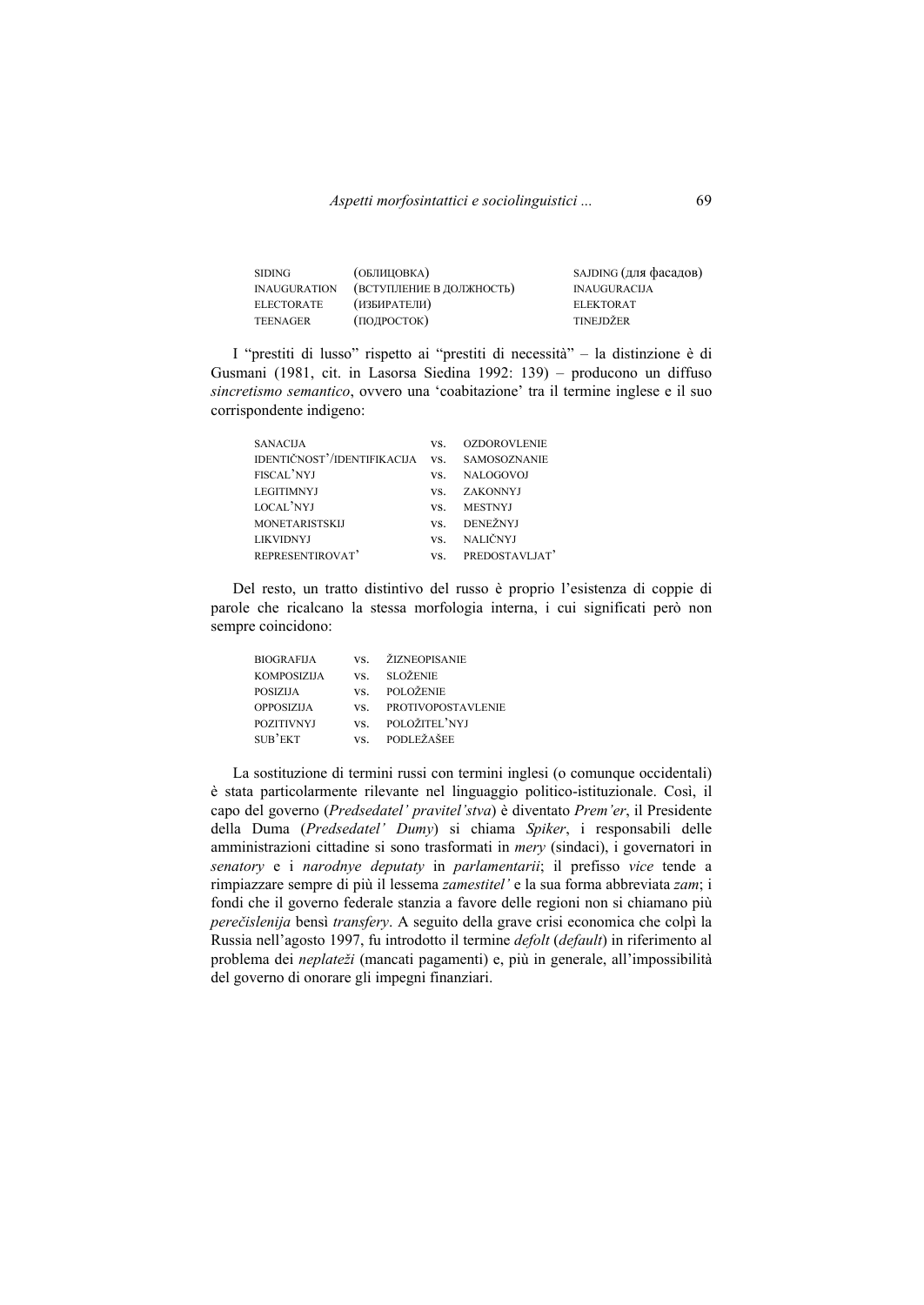Non tutti i prestiti entrano in modo definitivo nella lingua: la loro permanenza può essere transitoria. Dal 1999 non si ha più traccia, ad esempio, del lessema *konsensus*, coniato da Gorbačëv.

Una volta che una parola o un'espressione viene mutuata da una lingua, non è possibile prevedere o controllare il suo sviluppo o i significati aggiuntivi che essa può assumere. Molto spesso, il prestito porta a un'estensione del significato originale. È questo il caso di *rejting* che, rispetto a *rating*, indica sia l'indice di ascolto/gradimento di un programma sia il grado di popolarità di un politico o di un partito. Anche il lessema *kontajner* viene usato per designare referenti molto diversi dal denotato iniziale di *container*: dai cassonetti per l'immondizia alle borse "ventiquattr'ore", dai cestini buttacarta al porta-pane in cucina. Gli spostamenti di significato non riguardano solo il livello denotativo-referenziale ma anche quello valutativo-connotativo. È evidente che *kottedž* non è la 'casetta di campagna' evocata da *cottage*, ma la 'villona' del *nuvoriš* degli anni Novanta.

In linea con la tendenza del russo verso un uso ridondante dei mezzi linguistici (Straniero Sergio 1997a, 1997b), il prestito può dar luogo a casi di *duplicazione semantica*, ovvero il termine inglese e quello russo possono cooccorrere in un medesimo sintagma:

- **ПРЕЙС**КУРАНТ ЦЕН (lett. "listino**prezzo** dei prezzi")
- **КИЛЛЕР**-УБИЙЦА (lett. "**killer**-assassino")
- **ЭКСЧЕНЧИ**-ОБМЕНЫ (lett. "**exchange**-scambi")
- **СЕРВИСНАЯ** СИСТЕМА ОБСЛУЖИВАНИЯ (lett."**servizio** [agg.]sistema di servizio")
- ШИРОКИЙ СПЕКТР **СЕРВИСНЫХ** УСЛУГ (lett. "ampia gamma di **servizio** [agg.] servizi")
- ТОРГОВО-**КОММЕРЧЕСКИЙ** ЦЕНТР (lett. "commerciale-**commerciale** centro")
- ПОДЗЕМНЫЙ **ГАРАЖ**-СТОЯНКА (lett. "sotterraneo **garage**-parcheggio")

## 3. Aspetti sociolinguistici

Nel paragrafo precedente, si è parlato di "lusso" e di "prestigio" in riferimento al prestito dall'inglese che denota un concetto già esistente nel russo e per il quale tale lingua ha già una sua denominazione appropriata. In termini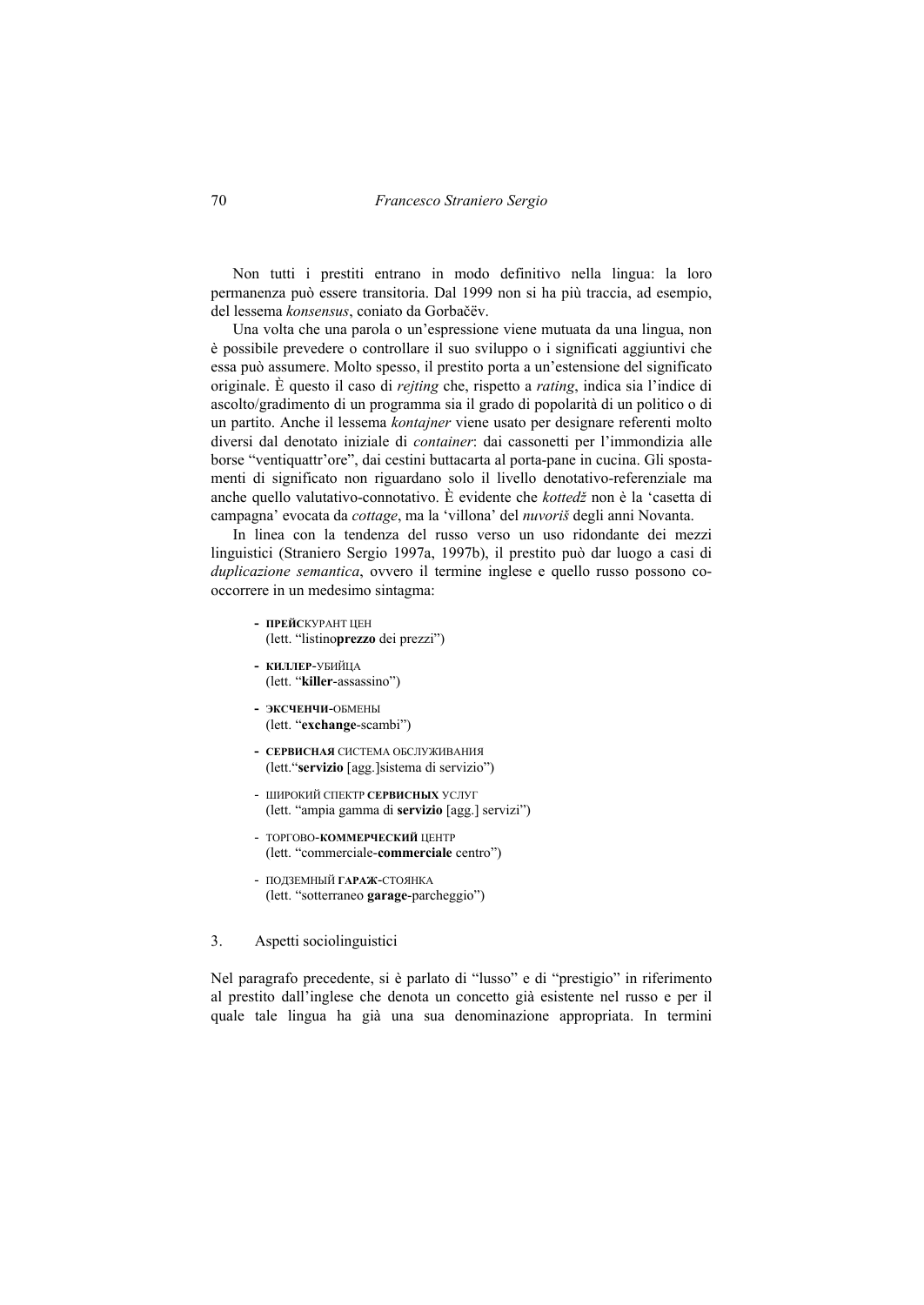sociolinguistici, la nozione di prestigio "non è una proprietà oggettiva, ma dipende dalla valutazione di certi tratti personali o sociali che i membri di una comunità ritengono particolarmente desiderabili" (Berruto 1995: 106). Il ricorso all'inglese, oltre a far parte di un naturale processo di internazionalizzazione della lingua russa, è servito – e serve tuttora – ad affermare la nascita di una nuova mentalità e di un nuovo modo di esprimersi, marcando così una rottura definitiva con il passato sovietico. A questa operazione contribuiscono in larga misura i mezzi di comunicazione di massa. In una frase del tipo: "У нас не какие-нибудь там 'А ну-ка парни!' У нас *суперэкшн*" 3 ("Da noi non ci sono più trasmissioni del tipo 'Dai, forza ragazzi!'. Da noi c'è *superaction*!"), traspare chiaramente come l'intenzione comunicativa sia quella di contrapporre la nuova televisione russa a quella sovietica, affermando che i programmi nei quali i protagonisti devono dar prova di abilità fisiche non hanno più niente a che fare con quelli ridicoli del passato ma sono ormai a livello di quelli americani.

A volte l'uso del termine inglese viene corredato da spiegazioni metalinguistiche come in "Ну дал ей 'лифт', или, по-нашему, подкинул"<sup>4</sup> ("le ha dato un '*lift*', oppure, come diciamo noi, le ha dato uno strappo") che, oltre a rendere trasparente il termine inglese, hanno sempre la funzione di ufficializzare (legittimare) il processo di innovazione linguistica.

Tuttavia, i giornalisti, sia della carta stampata che della televisione, sono accusati spesso di abusare dei termini stranieri. Sirotinina (1999: 15), ad esempio, si chiede quanto siano accessibili al grande pubblico termini come *absentizm, eschatologija* o *sisteršip*. D'altra parte, il prestito può essere funzionale alla creazione di *eufemismi burocratici* che, invece di chiarire un concetto, lo rendono più oscuro, come nel caso di *defolt* (cfr. § 2).

L'uso dell'inglese e, più in generale, il fenomeno della commutazione di codice, è espressione dell'identità di un gruppo professionale e/o sociale che si riconosce in un determinato gergo. Emblematico è il caso dei cosiddetti "čelnoki" (lett. "chi fa la spola") o "šop-turisty"<sup>5</sup> vale a dire coloro che compiono continui viaggi all'estero per comprare mercanzia per poi rivenderla in Russia. Secondo Safonova (2000), questa nuova classe sociale, utilizzando una varietà non standard, ha portato a una "pidginizzazione" dell'inglese in Russia. Valga per tutti la frase seguente: "Такой прайс только за лейбл что ли?" ("Questo price è solo per il label o cosa?").

<sup>3</sup> L'esempio è tratto da *Moskovskij komsomolec* (n.17. del 20.04.2000) ed è riportato da Safonova (2000).

<sup>4</sup> Cfr. nota 3.

<sup>5</sup> Il termine "šop-turist" è un ulteriore esempio di pseudo prestito (cfr. par.1): il sintagma *shop tourist* infatti non esiste in inglese.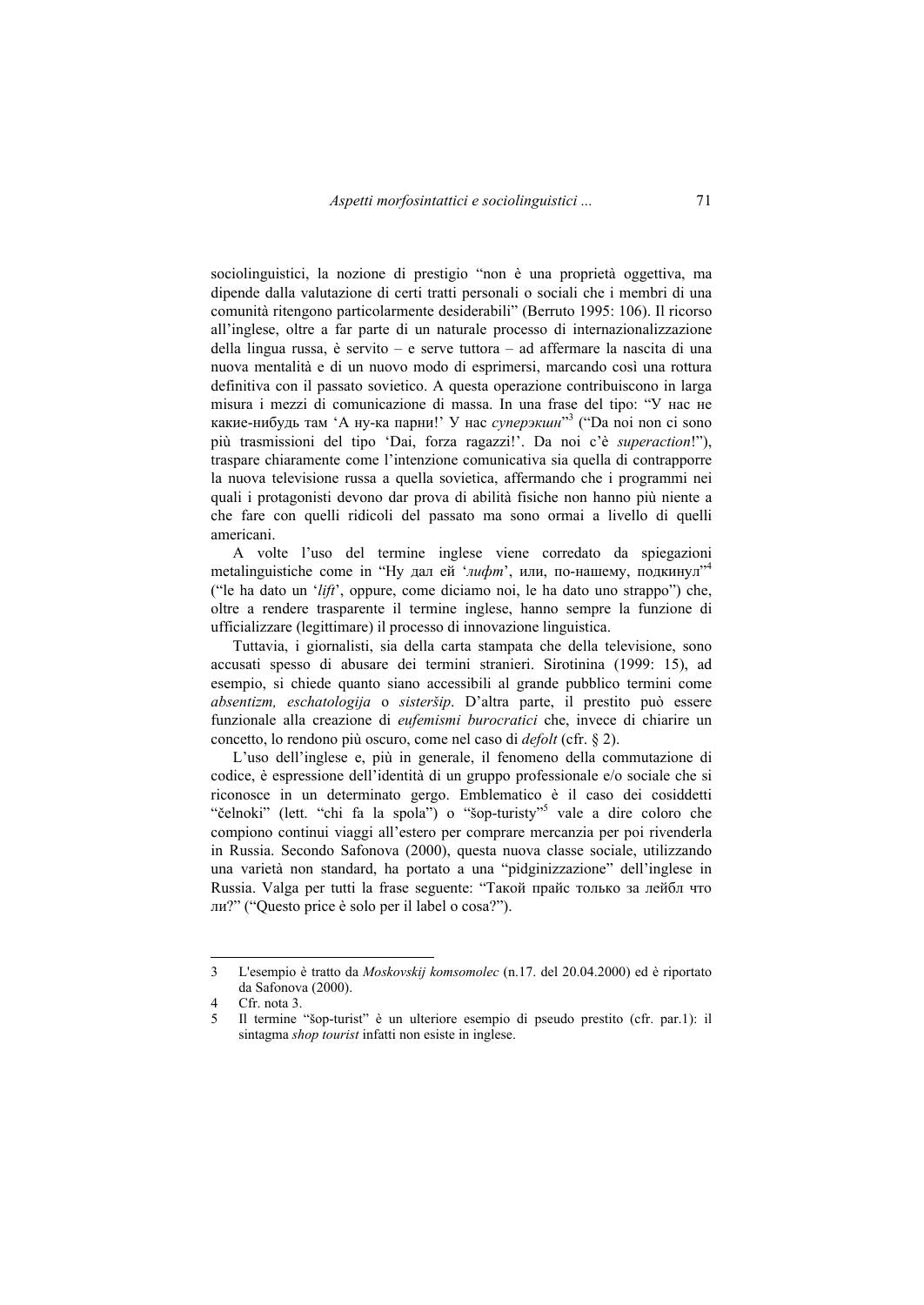Prestiti e calchi possono avere anche una funzione di "discourse attuning" (Giles & Coupland 1991: 88-93) ovvero di armonizzazione discorsiva o accordo discorsivo tra i partecipanti a una determinata situazione comunicativa. Bell (1984) ha introdotto, a questo proposito, il concetto di "audience design":

Speakers design their style for their audience. Differences within the speech of a single speaker are accountable as the influence of the second person and some third person, who together compose the audience to a speaker's utterance. (Bell 1984: 159)

Così, ad esempio, a un convegno sulla globalizzazione, la decisione di un oratore russo di optare per *vizionerskij*, in luogo di, ad esempio, *utopičeskij* o *fantazërskij* è mossa dalla volontà di adeguarsi al linguaggio degli altri partecipanti (americani e italiani) che utilizzano tutti tale termine (*visionary*, *visionario*).

## 4. Osservazioni conclusive

I fenomeni descritti in questo articolo mettono in evidenza una serie di competenze e abilità, richieste al traduttore/interprete di russo, che possono essere riassunte nel modo seguente:

- a) consapevolezza del processo di anglicizzazione della lingua russa;
- b) capacità di decifrare (soprattutto per l'interprete) le 'deformazioni' fonetiche e morfologiche a cui vengono sottoposti i termini mutuati dall'inglese;
- b) consapevolezza dell'esistenza in russo di composti mistilingue e pseudoprestiti;
- c) capacità di identificare i significati aggiuntivi o inediti (sia sul piano denotativo che su quello connotativo) che un termine inglese può assumere una volta entrato nella lingua russa;
- d) capacità di riconoscere i tratti di ridondanza nei composti nominali caratterizzati da riduplicazione semantica;
- e) capacità di scegliere tra prestito e corrispondente indigeno sulla base della situazione comunicativa concreta e non in base a considerazioni di correttezza grammaticale o di purismo.

Riferimenti bibliografici

Bell A. (1984) "Language style as audience design", *Language in Society*, 13, pp. 145-204.

Berruto G. (1995) *Fondamenti di sociolinguistica*, Bari, Laterza.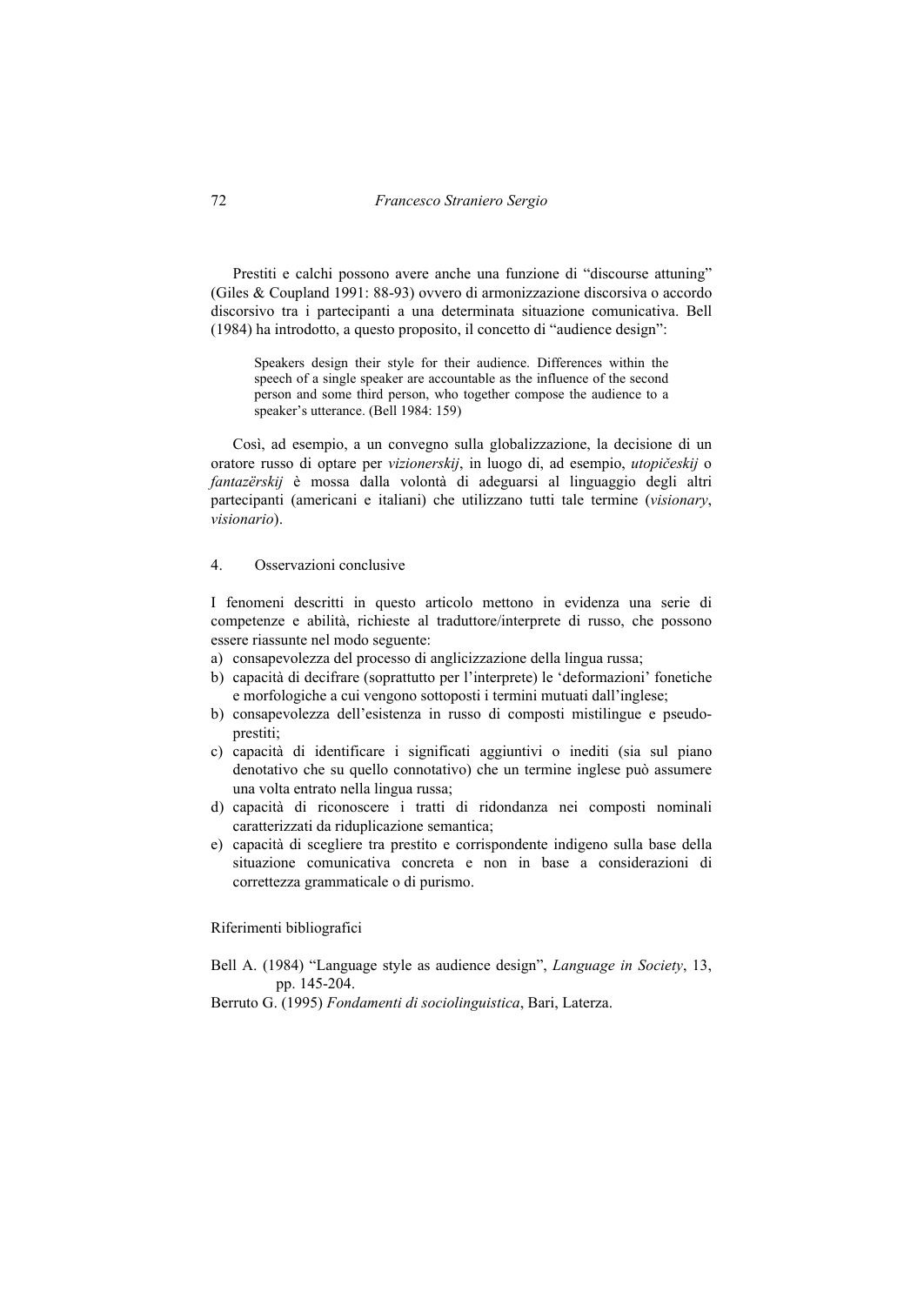- Bykov V. (1994) "Žargonoidy i žargonizmy v reči russkojazyčnogo naselenija", *Russistik*, 1:2, pp. 85-95.
- Dardano M. & Trifone P. (1985) *La lingua italiana*, Bologna, Zanichelli.
- Ermakova O.P. (2000) "Novye tendencij v leksičeskoj semantike russkogo jazyka konca XX veka", *Russistik*, 1:2, pp. 60-75.
- Giles H & Coupland N. (1991) *Language: Contexts and Consequences*, Milton Keynes, Open University Press.
- Gusmani R. (1981) *Saggi sull'interferenza linguistica*, Firenze, Le Lettere.
- Kostomarov V. (1994) *Jazykovoj vkus epochi*, Moskva, Pedagokika Press.
- Iakovleva E. (2002) "Interpretation, translation and grammatical interference", in *Perspectives in Interpreting*. Ed. by G. Garzone, P. Mead and M. Viezzi, Bologna, Clueb, pp. 147-153.
- Lasorsa Siedina C. (1992) "Il lessico internazionale nella lingua russa contemporanea", *Slavia*, 4, pp.138-158.
- Lehnert W.G. (1988) "The analysis of nominal compounds", in *Meaning and Mental Representation*. Ed. by U. Eco, M. Santambrogio and P. Violi, Bloomington, Indiana University Press, pp.155-179.
- Safonova O.E. (2000) *Anglijskij lingvističeskij komponent v jazykovoj situacij sovremennoj Rossii*, http://tp11999.narod.ru/WebTPL2000/SafonovaTPL2000.htm, consultato il 12.08.02.
- Scalise S. (1994) *Morfologia*, Bologna, Il Mulino.
- Sirotinina O.B. (1999) "Sovremennyj publicističeskij stil' russkogo jazyka", *Russistik*, 1:2, pp. 5-17.
- Straniero Sergio F. (1997a) *Interpretazione simultanea dal russo in italiano. Fondamenti teorici e applicazioni pratiche*, Trieste, Edizioni Goliardiche.
- Straniero Sergio F. (1997b) "La produzione della produzione prodotta ovvero tautologie e catene nominali nell'interpretazione simultanea dal russo in italiano", in *Nuovi orientamenti negli studi sull'interpretazione*. A cura di L. Gran & A. Riccardi, Trieste, Università degli Studi, pp. 159-177.
- Straniero Sergio F. (1999) "Dalla *langue de bois* all'*anglorussjij*: note sull'evoluzione del linguaggio economico russo", in *Didattica delle lingue di specialità*. A cura di C. Taylor, Trieste, Edizioni Università di Trieste, Università Commerciale Luigi Bocconi, pp. 203-223.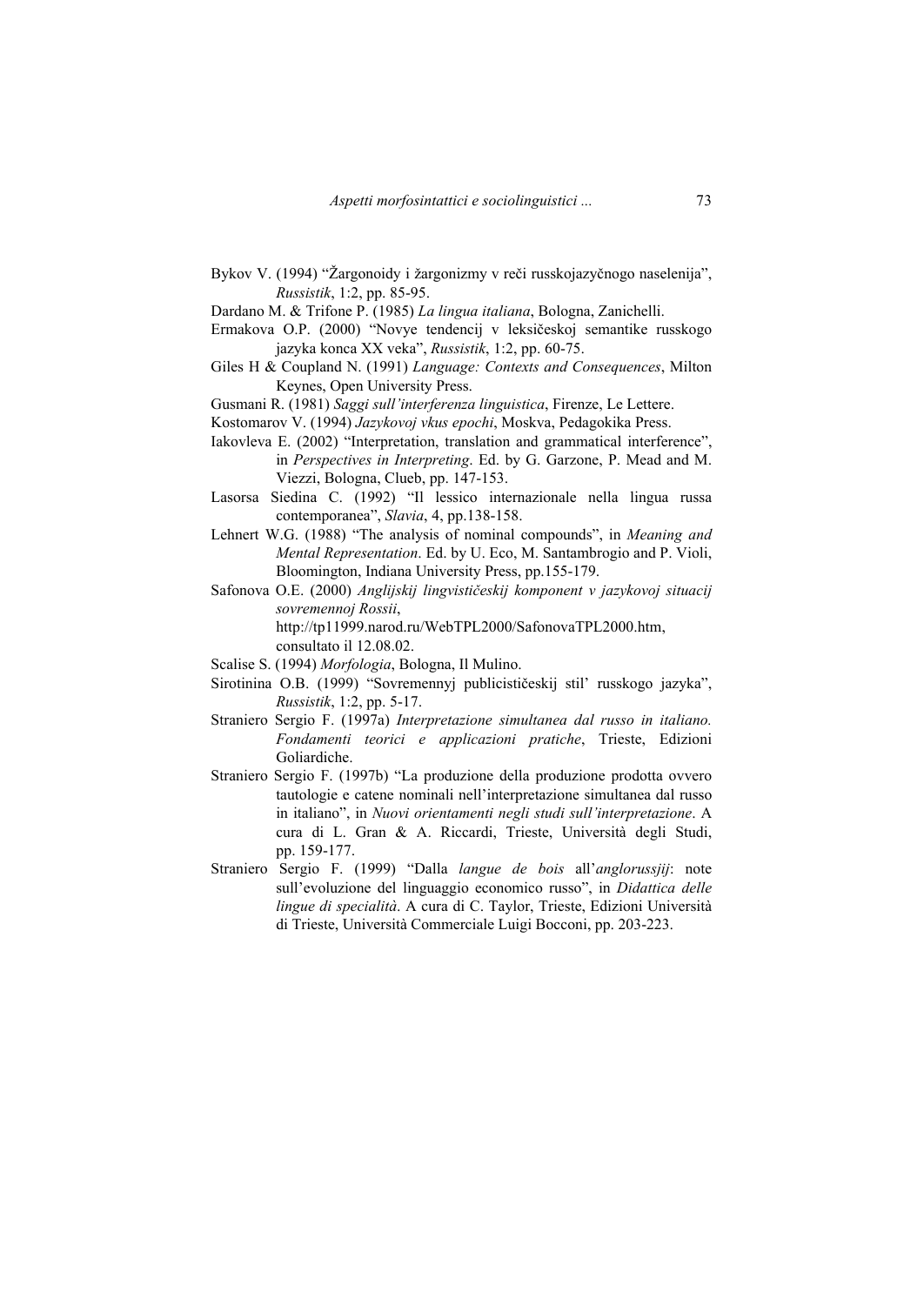# **I CONNETTIVI CONDIZIONALI COMPLESSI NEI TESTI NORMATIVI SPAGNOLI**

Giovanni Garofalo SSLMIT, Università di Trieste

## Abstract

*The higher degree of morphosyntactical complexity that "Complex Conditional Connectors" (CCC) show in comparison with "if clauses" is due to the higher specificity of the syntactical functions which they perform. In fact, the high CCC frequency in specialised genres, such as legal or bureaucratic texts, is related to their expression of "necessary and sufficient condition".* 

*Starting from the taxonomies suggested by Montolío (1991, 1999) and Venuti (2000) and from the analysis of two homogeneous corpora, this paper analyses the typology of CCC used in Spanish and Italian Criminal Legislation.* 

*The observation of typical contexts of occurrence reveals that the semantic traits of each CCC determine its appropriateness conditions and justifies its possible absence in the textual genre of reference. The conventions of Spanish and Italian legislative genre favour the occurrence of CCCs which are neutral towards the epistemic status of the statement (p) and which rigorously express the point of view of the institutional norm – hence avoiding exposing the writer's attitude. Contrastive analysis of both corpora also shows that a different "coercive force" in Spanish and Italian may be associated to identical signifiers, for example "a condizione che" and "a condición de que".* 

1. Introduzione

La maggior parte delle grammatiche tradizionali spagnole affronta lo studio della condizionalità limitandosi a una disamina del periodo ipotetico, mentre le strutture sintattiche introdotte da connettivi condizionali 'complessi' (CCC) figurano relegate nell'insieme eterogeneo delle 'altre congiunzioni condizionali' (Alarcos Llorach 1999, Fernández Álvarez 1984, Gili Gaya 1961, Hernández 1984, R.A.E. 1973, Seco 1993), o vengono semplicemente ignorate (Alcina *et al*. 1975).

I recenti studi di alcuni autori (Montolío 1999, Venuti 2000), fondati sull'analisi di ampi corpora italiani e spagnoli, hanno contribuito a precisare il quadro teorico della condizionalità: partendo dall'ipotesi che la complessità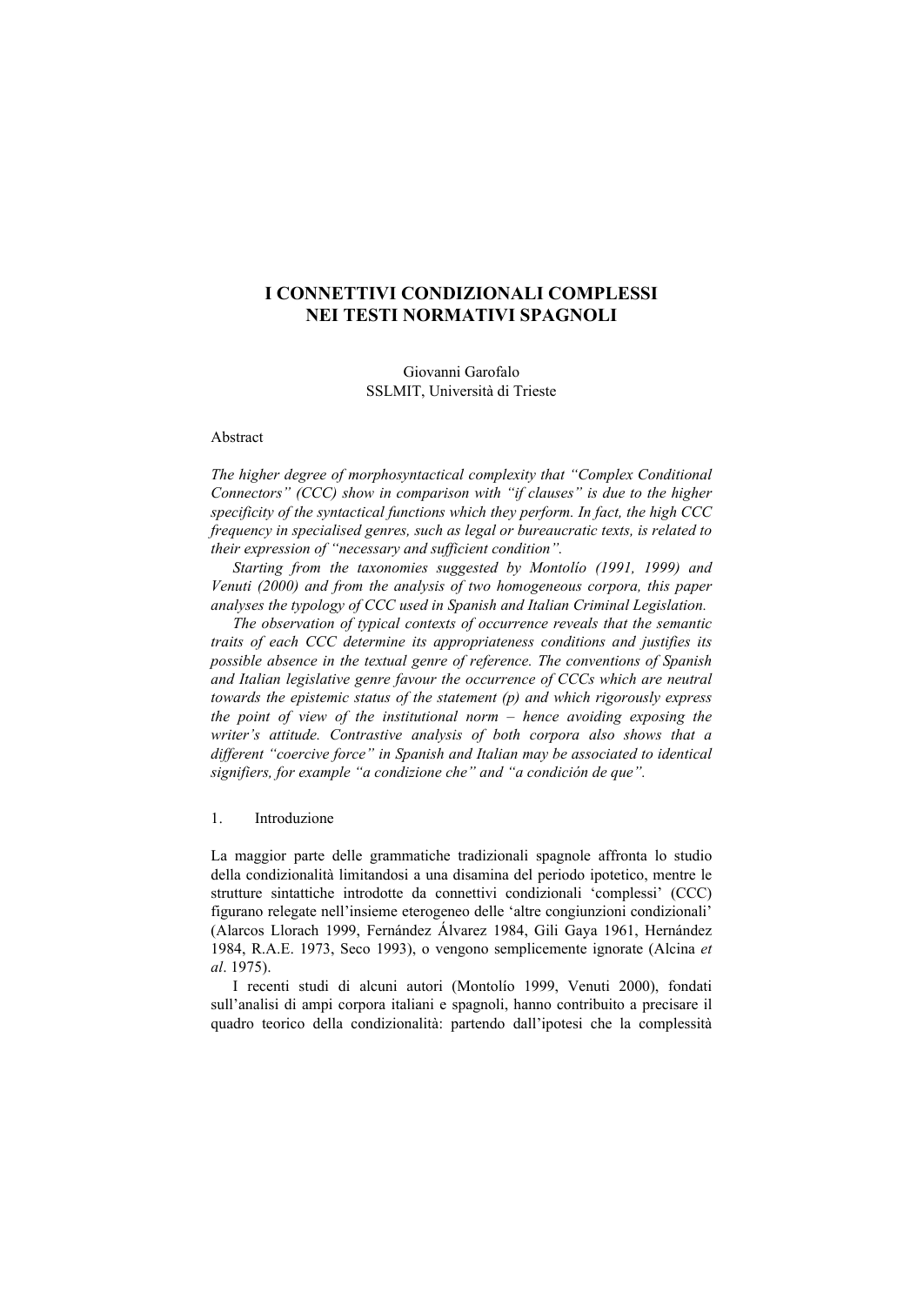strutturale abbia un riflesso semantico, è stata dimostrata l'impossibilità di ritenere intercambiabili i CCC e il connettivo *si* in tutti i contesti d'impiego. La maggiore specificità del significato dei CCC, associata all'uso del congiuntivo, spiega la loro frequenza nelle varietà diamesicamente e diafasicamente marcate, come il linguaggio giuridico o quello burocratico-amministrativo.

Nei testi normativi in particolare, i CCC svolgono un'importante funzione testuale: garantiscono la coesione specificando le condizioni alle quali una circostanza è riconducibile a una fattispecie, una situazione-tipo produttiva di effetti giuridici. Lo studio dei connettivi condizionali complessi costituisce, dunque, una necessaria premessa all'attività del traduttore giuridico: le relazioni semantiche da essi veicolate e le loro differenze distribuzionali costituiscono i criteri guida per la selezione di traducenti adeguati. In quest'ottica, il presente lavoro intende apportare un contributo allo studio della condizionalità nei testi legislativi prodotti in Spagna, con un duplice obiettivo. A partire dall'esame di un corpus costituito dalla *Legislación penal especial y Normas complementa*rias, in appendice al *Código Penal* del 1999<sup>1</sup> (52.365 parole), illustrerò la tipologia dei CCC usati dal legislatore spagnolo per introdurre un quadro di ragionamento o una condizione sufficiente (o necessaria e sufficiente) per la realizzazione di un atto normativo. In secondo luogo, l'analisi della frequenza e dei tratti semantici dei singoli connettivi servirà a evidenziare l'adeguatezza testuale dei CCC impiegati. Infine, un breve confronto con i CCC figuranti in un corpus italiano equivalente metterà in luce la diversa distribuzione delle occorrenze nelle due lingue, all'interno dello stesso genere testuale.

### 2. Struttura dei connettivi condizionali complessi

L'elenco dei CCC spagnoli, ricavato da Montolío (1999), comprende in ordine alfabetico: *a condición de (que); a menos que; a no ser que; con tal (de) (que); en el caso / en la suposición / en el supuesto / en la hipótesis / en la eventualidad de que; imagina / imaginando que; salvo que; siempre que; siempre y cuando; supón / suponiendo que*.

A una prima osservazione, si nota che tali connettivi presentano una maggiore complessità strutturale rispetto alla congiunzione *si*: risultano formati

<sup>1</sup> Nonostante i tratti di apparente diacronicità (il testo più antico risale al 1870, quello più moderno è del 1996), il corpus spagnolo è costituito da leggi penali in vigore al momento della realizzazione della ricerca ed appare sostanzialmente omogeneo, a livello linguistico e testuale. Va rilevato, altresì, che la "Ley 15 de junio de 1870, por la que se establecen las reglas para el ejercicio de la gracia de indulto" ha subito un'ampia modifica ad opera della "Ley 1/1988, de 14 de enero", la quale ha attualizzato i contenuti di ben tredici articoli, rimodellandone anche la formulazione linguistica.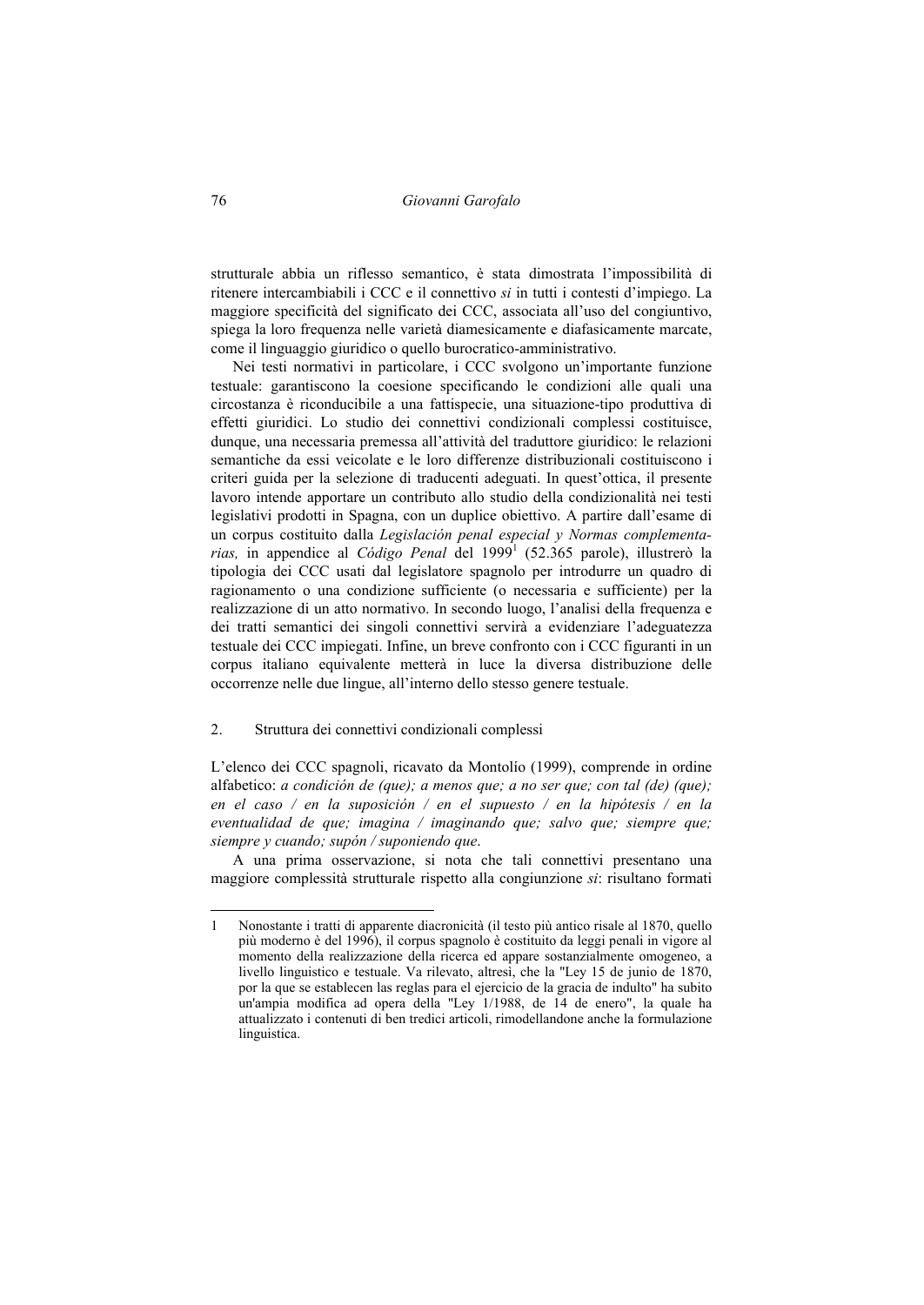da preposizioni, articoli e complementatori ("empty word forms" come *a, con, de, el, la, que*, cfr. Lyons 1995: 65-71), uniti a lessemi ("full word forms") con status nominale (*condición, suposición, supuesto, hipótesis, eventualidad*), verbale (*imagina* / *imaginando, supón* / *suponiendo, ser*) o avverbiale (*menos, salvo, siempre, cuando*). Questa maggiore complessità morfosintattica si riflette, a livello semantico, in un maggior grado di specificità del significato. Sarebbe questa la ragione delle restrizioni distribuzionali cui questi connettori sono soggetti rispetto al connettore non marcato *si*: le loro condizioni di impiego sono più specifiche e presentano una gamma circoscritta di impieghi (Venuti 2000: 71).

In presenza di questi lessemi condizionali, il congiuntivo viene di solito indotto 'grammaticalmente', ossia selezionato automaticamente.<sup>2</sup> Riguardo al suo valore, lo spoglio del corpus di riferimento indica che, associato a un CCC, il congiuntivo esprime sempre un'ipotetica condizione futura di applicazione delle norme, secondo lo schema del sillogismo ipotetico della logica tradizionale [se p, allora q], dove p è la protasi contenente la fattispecie, la situazione-tipo individuata dal legislatore, mentre q è l'apodosi, esprimente gli effetti giuridici che la circostanza produce:

1) *En los supuestos en que* se haya procedido a la detención preventiva del extranjero [p], éste tendrá derecho a la asistencia letrada que se le proporcionará de oficio [q]. (apt. 2, art. 30, L.O. 7/1985)

Dal punto di vista logico-pragmatico, affinché la norma sortisca il suo effetto è indispensabile che il destinatario assuma p e q come veri. Il soggetto enunciante, inoltre, intende [se p] come condizione sufficiente: in (1), il fatto che nei confronti di uno straniero sia stata disposta la misura cautelare della limitazione della libertà personale è una condizione sufficiente per garantirgli l'assistenza giudiziaria. A differenza delle strutture rette da *si*, che designano una condizione molto generale parafrasabile con *en el caso de que p,* quelle introdotte dai CCC esprimono condizioni eccezionali, molto più circostanziate. In particolare, un CCC non è interpretabile come *si*, bensì come *sólo si* con valore bicondizionale, per cui [p *sólo si* q] equivale a [*no* p *si no* q]: *iré a condición de que me acompañes = no iré si no me acompañas*. Per la funzione logica che svolgono, quindi, i CCC risultano connessi all'espressione della condizione necessaria e sufficiente*.* 

<sup>2</sup> Costituiscono un'eccezione i connettori *con tal de* e *a condición de*, i quali presentano la particolarità di poter reggere un infinito quando vi è identità di soggetto tra la principale e la subordinata (*Iré al cine contigo, a condición de* / *con tal de decidir yo la hora*).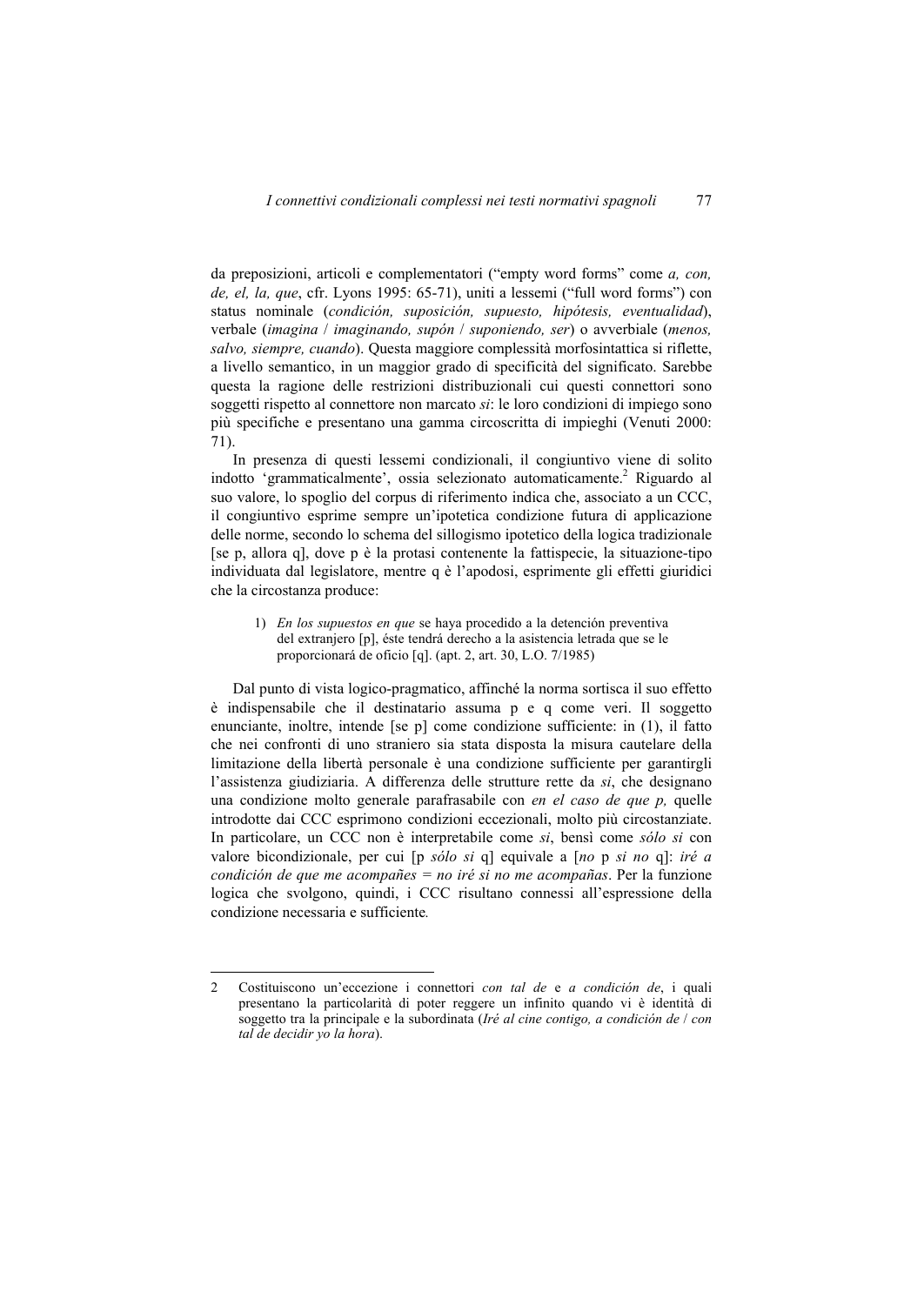78 *Giovanni Garofalo* 

### 3. Criteri di classificazione dei CCC

Il connettore non marcato *si* assolve a diverse funzioni e, all'interno di una molteplicità di strutture sintattico-prosodiche, può introdurre un "quadro discorsivo ipotetico", in linea con l'universale 14 di Greenberg<sup>3</sup> (1963):

2) *Si el penado hubiese fallecido* al tiempo o después de existir causas bastantes para la concesión del indulto [p], podrá relevarse a sus herederos de la pena accesoria de multa […] [q]. (art. 10, Ley 18 de Junio de 1870)

Può anche realizzare un legame condizionale di tipo rematico, che specifica o restringe il significato della principale:

3) La donación y utilización de embriones o fetos humanos […] podrá realizarse [q] *si se cumplen los siguientes requisitos*: […] [p]. (apt. 3, art. 13, L. 35/1988)

I CCC, al contrario, tendono a specializzarsi in una o nell'altra operazione. In particolare, un gruppo di connettivi complessi si specializza nell'introduzione di un p che funge da quadro per q:

4) *En los supuestos a que* se refieren los apartados *a)*, *c)* y *f)* […], se podrá proceder a la detención del extranjero con carácter preventivo o cautelar […]. (apt. 2, art. 26 L.O. 6/1985)

Un secondo gruppo nell'introduzione di una condizione p che limita la validità generale di q:

5) El que con infracción de las disposiciones vigentes usare a bordo aparatos de fotografía […], será castigado con la pena de multa hasta 25.000 pesetas [q], *a no ser que* el hecho fuera constitutivo de delito más grave [p]. (art. 36, L. 209/1964)

A partire da queste osservazioni, Venuti (2000: 81-86) propone per l'italiano e l'inglese una classificazione dei CCC in due categorie, applicabile allo spagnolo nei seguenti termini:

a) *Connettivi condizionali complessi ipotetici*. Introducono un quadro di ragionamento e figurano in subordinate tipicamente anteposte, come *en el caso* / *en la suposición* / *en el supuesto* / *en la hipótesis* / *en la enventualidad* 

<sup>3</sup> Tale universale riguarda l'ordine dei costituenti delle strutture condizionali: le lingue che possiedono tali stutture tendono ad anteporre la protasi all'apodosi, secondo uno schema logico causa-effetto. Quest'ordine costituisce quindi l'ordine comune non marcato dell'espressione della condizionalità nelle lingue naturali.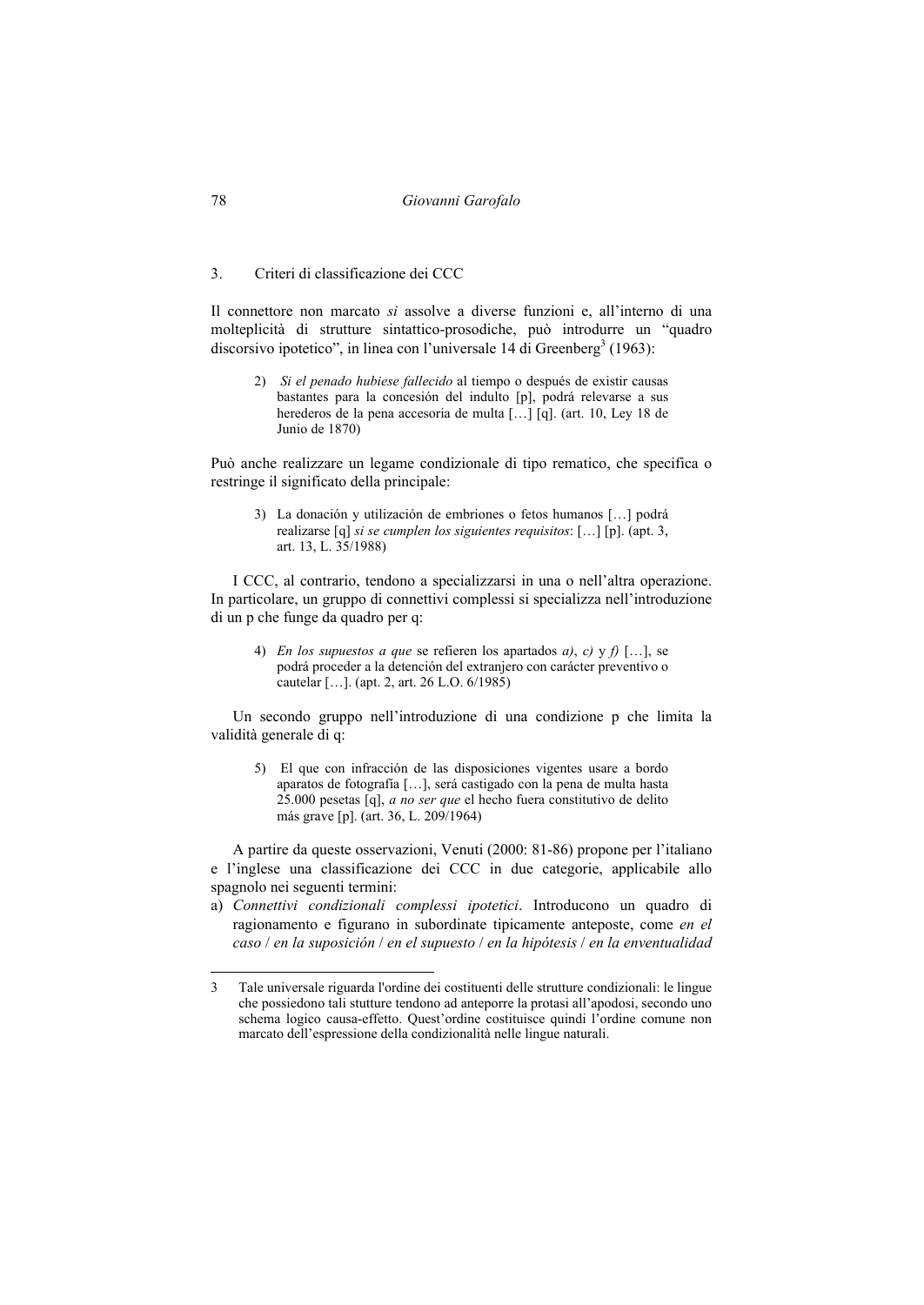de que.<sup>4</sup> Un primo sottoinsieme comprende i connettivi "denominali", ottenuti mediante l'unione di un "nome epistemico",<sup>5</sup> che qualifica p come *caso*, *suposición*, *supuesto*, *hipótesis*, *eventualidad*, con un elemento preposizionale, semplice o complesso, e un complementatore di varia realizzazione. Montolío (1999: 3703) evidenzia la gradazione di certezza epistemica espressa dai sostantivi nucleari di queste locuzioni: dalla condizione più probabile (*caso*) alla meno probabile (*eventualidad*), nell'ordine suindicato. Al sottinsieme dei "denominali" si aggiunge quello dei "deverbali", ottenuti a partire da una forma verbale come *admitir*, *suponer* o *imaginar*, 6 coniugati di solito al gerundio (*imaginando* / *suponiendo que*), all'imperativo o al congiuntivo esortativo (*supón* / *supongamos / supóngase que*; *imagina / imaginemos / imagínese que*).

b) *Connettivi condizionali complessi restrittivi.* Introducono una limitazione o restrizione della validità generale di (q) e compaiono in subordinate tipicamente posposte: *a condición de que*, *a menos que, a no ser que, con tal (de) (que), excepto que, salvo que, siempre que, siempre y cuando*. L'idea di "limitazione" di q è contenuta nella semantica dei lessemi costituenti, in cui domina un'accezione restrittiva, adatta a introdurre una condizione sufficiente e necessaria. All'interno dei restrittivi è possibile operare un'ulteriore distinzione, proposta da Montolío (1991, 1999), tra CCC "affermativi" (CCCA: *a condición de que*; *con tal de que; siempre que*) e "negativi" (CCCN: *a no ser que; a menos que; salvo que; excepto que*). Entrambi i gruppi esprimono "condizioni eccezionali" e, dal punto di vista semantico, si trovano in distribuzione complementare. Gli affermativi indicano la sola condizione alla quale q può realizzarsi; il loro significato è selettivo, assimilabile a *si y sólo si*. I negativi, invece, esprimono l'unica circostanza in cui q non può verificarsi, una relazione logica simile a *en cualquier caso excepto p*. L'aspettativa del parlante riguardo alla possibilità di realizzazione di q è diversa con i due gruppi e risulta sensibilmente maggiore quando si usa un CCCN. Benché Montolío (1999: 3702) consideri "restrittivi" solo gli affermativi, ritengo che sia gli affermativi che i negativi possano rientrare nella categoria generale dei "restrittivi" indicata da Venuti

<sup>4</sup> CCC che Montolío (1999: 3709) classifica come *conectores condicionales complejos creadores de mundos*.

<sup>5</sup> Si tratta di sostantivi come *convicción, opinión, hipótesis, supuesto, caso, eventualidad* ecc. che "si riferiscono alla verità/probabilità della frase dipendente da essi o alla valutazione soggettiva di essa" (Wandruszka 1991: 449-50) e di norma reggono il congiuntivo, oltre all'indicativo futuro e al condizionale.

<sup>6</sup> Ai due verbi indicati da Montolío (1999: 3710) come *verbos creadores de mundos*, aggiungo il gerundio del verbo *admitir*, che ha valore tematico e invita l'interlocutore a porsi in un "universo ipotetico".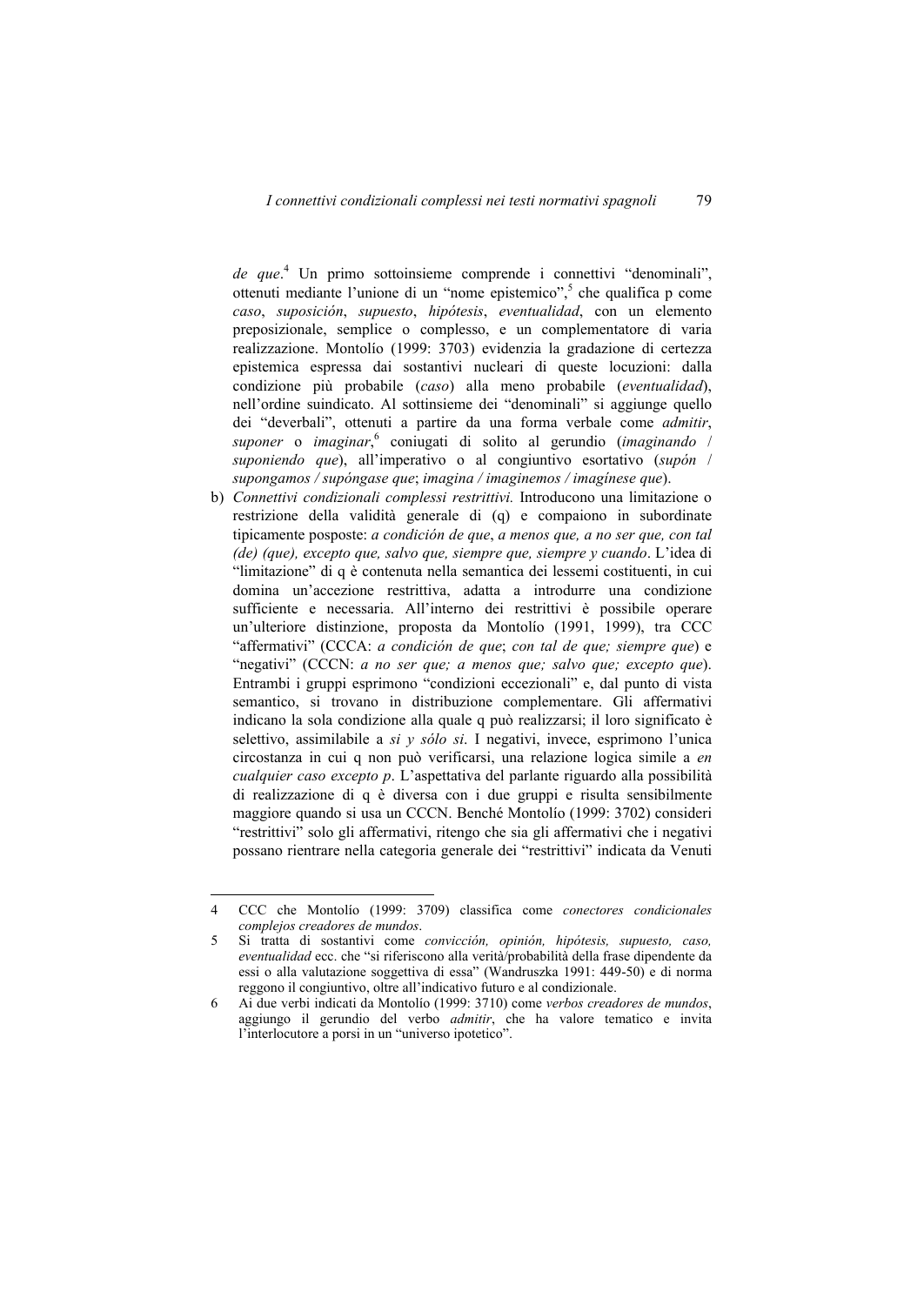(2000: 139-141), per l'eccezionalità o l'esclusività della condizione che indicano.

4. CCC e altri connettivi di condizionalità: indici di frequenza e valore funzionale

Sia Venuti che Montolío accennano alle variazioni cui i CCC sono soggetti per ragioni di registro. Le indicazioni che forniscono sulla loro frequenza nei testi specializzati risultano tuttavia alquanto generali, probabilmente perché l'espressione della condizionalità nei linguaggi settoriali è ritenuta un uso "marginale" del codice (Venuti 2000: 73). Mi sono quindi proposto di verificare l'incidenza dei CCC nell'espressione della condizionalità nonché la loro effettiva frequenza distribuzionale nella legislazione penalistica spagnola, per accertare l'esaustività delle classificazioni disponibili. Le tabelle riportate di seguito sintetizzano i risultati, illustrati secondo i criteri di classificazione visti in § 3. I connettivi contraddistinti da un asterisco sono i più marcati in diastratia e non figurano nell'elenco indicato da Montolío (1991, 1999):

Tabella 1. CCC ipotetici

| CCC ipotetici denominali:           | N. occorrenze  | Totale parole |
|-------------------------------------|----------------|---------------|
| En el caso de que $+$ subjuntivo    | h              | 30            |
| En el caso de + infinitivo          | $\mathcal{D}$  |               |
| En los supuestos a que (se refiere) | $\mathfrak{D}$ | 10            |
| En el supuesto de que               | $\mathfrak{D}$ | 10            |
| En los supuestos en que             | $\mathcal{D}$  | 10            |
| Al caso en que $*$                  |                |               |
| CCC ipotetici deverbali             |                |               |
| Totale CCC ipotetici                | 15             | 12            |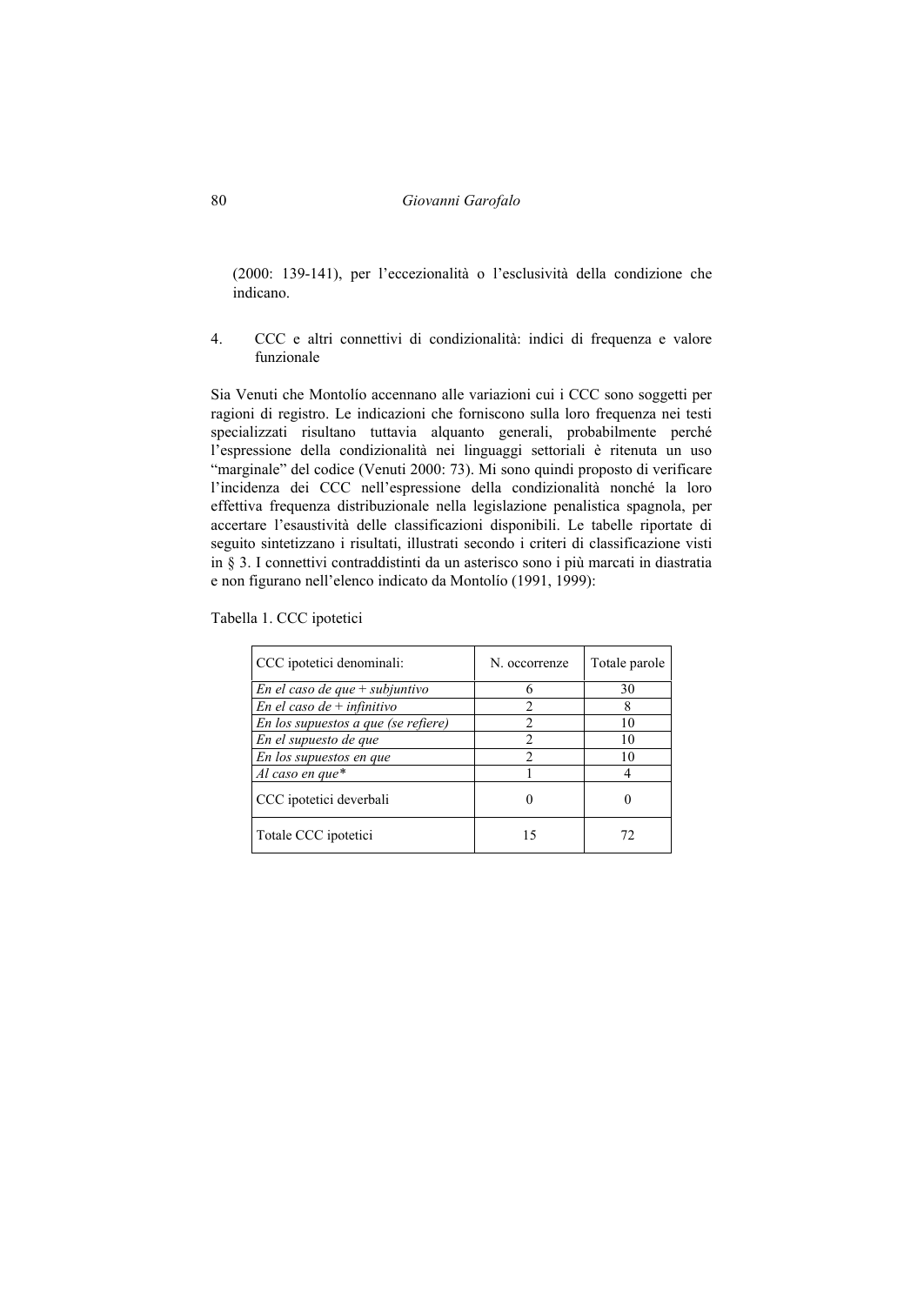| CCC affermativi:       | N. occorrenze  | Totale parole |
|------------------------|----------------|---------------|
| Siempre que            | 23             | 46            |
| $En$ cuanto*           | 3              | 6             |
| $En \t tanto*$         | $\mathfrak{D}$ | 4             |
| Siempre y cuando       |                | 3             |
| Con previsión de que*  |                | 4             |
| Totale CCC affermativi | 30             | 63            |
| CCC negativi:          |                |               |
| Salvo que              | 12             | 24            |
| A no ser que           | 4              | 16            |
| A menos que            |                | 3             |
| Totale CCC negativi    | 17             | 43            |
| Totale CCC restrittivi | 47             | 106           |

Tabella 2. CCC restrittivi

Tabella 3. Frequenza dei CCC

 $\overline{a}$ 

| Totale CCC                                      | $15 + 47 = 62$   |
|-------------------------------------------------|------------------|
| Totale strutture condizionali                   | 386              |
| Totale parole CCC ipotetici + restrittivi       | $106 + 72 = 178$ |
| Frequenza dei CCC tra le strutture condizionali | 16,06%           |
| Frequenza dei CCC nel corpus                    |                  |
| $(178 \text{ parole su } 52.365)$               | 0.34%            |

Inizierò la discussione dei dati partendo dalla Tabella 3, che fornisce un quadro sinottico della distribuzione dei CCC all'interno del corpus e un'indicazione del loro 'peso' tra tutte le strutture con valore condizionale, contenenti almeno un elemento verbale.<sup>7</sup> Il loro basso indice di frequenza (0,34%) e la relativa incidenza tra i marcatori della condizionalità (16,06%)

<sup>7</sup> Le 386 costruzioni condizionali riscontrate nel corpus comprendono esclusivamente le strutture seguenti, con almeno un costituente verbale: a) *si condicional*; b) *cuando* + *subjuntivo*; c) *prótasis con formas no finitas del verbo* (*de + infinitivo*; *a + infinitivo*; *prótasis con gerundio*; *prótasis con participio pasado*); d) CCC. Non ho tenuto conto di strutture a base nominale o avverbiale, come le locuzioni preposizionali di valore condizionale (*en caso de +* sostantivo; *a instancia de*; *a propuesta de*, *a falta de* ecc.) o quelli che Montolío (1999: 3711-3713) definisce *procondicionantes* (*en su caso*; *en su defecto*; *así*, *pues* ecc.).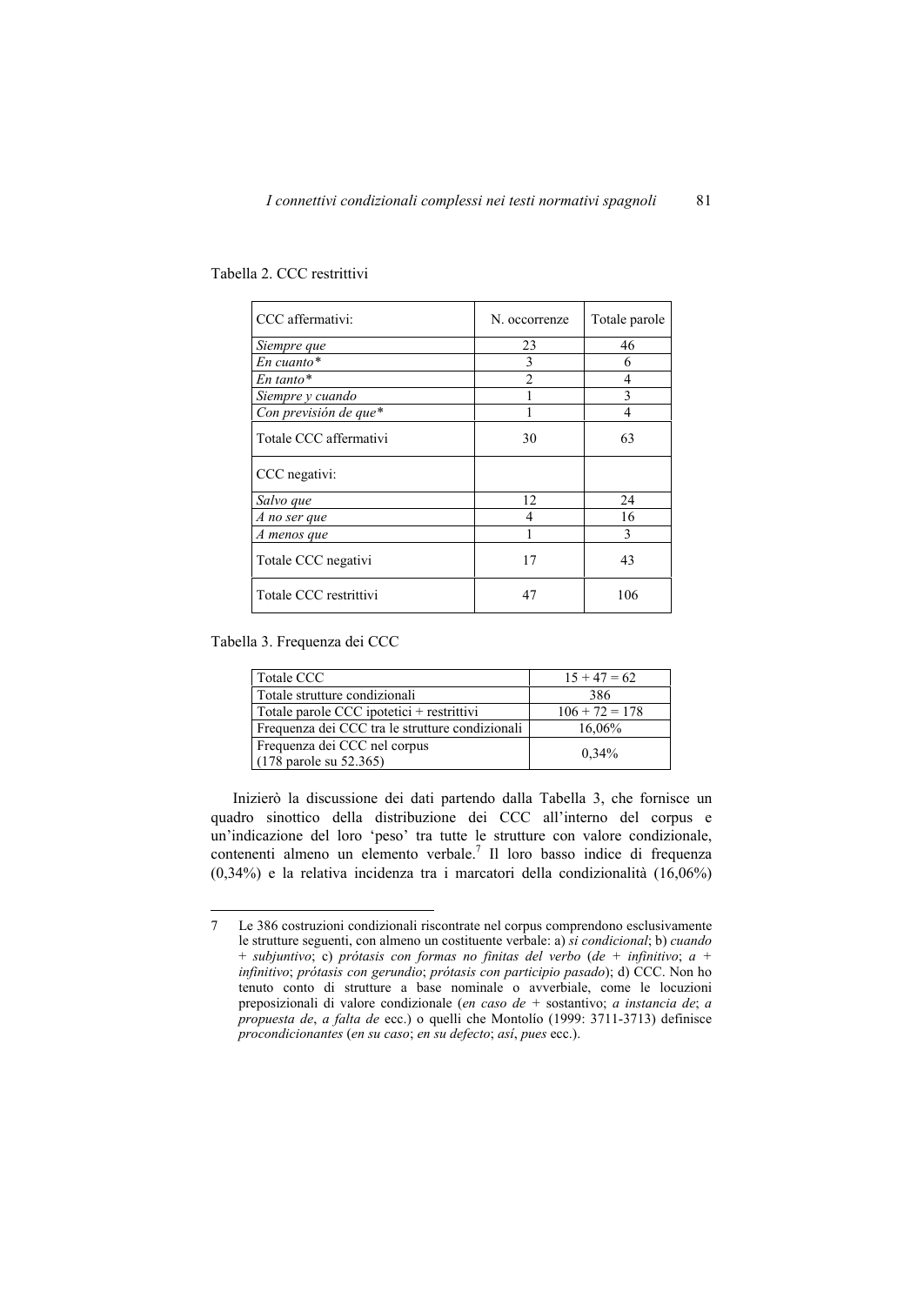smentiscono l'ipotesi euristica secondo cui una maggiore presenza di CCC sarebbe stata plausibile nel genere testuale in esame, per la tendenza generale alla subordinazione del linguaggio normativo (Alcaraz Varó & Hughes 2002: 118-120) e per l'esigenza del legislatore di elencare minuziosamente le condizioni specifiche di applicazione delle norme. I dati indicano che la condizione sufficiente (o necessaria e sufficiente) è espressa soprattutto mediante le forme del periodo ipotetico di uso codicistico (con un indicativo futuro deontico<sup>8</sup> nell'apodosi) o attraverso la costruzione condizionaletemporale *cuando + subjuntivo*. In particolare, si registrano 156 protasi espresse mediante un *si condicional* e 131 formulate con *cuando + subjuntivo + futuro de indicativo*:

- 6) *Si* durante la sedición [...] *se cometen* otros delitos, *serán* éstos *castigados* también con arreglo a la Ley en que estén comprendidos. (art. 27, L. 209/1964)
- 7) *Cuando se produjera* muerte o lesiones graves a consecuencia de impericia o negligencia profesional *se impondrán* en su grado máximo las penas señaladas […]. (art. 65 L. 209/1964)

Nei contesti in cui il legislatore definisce le circostanze in cui si applica una norma, i due connettori *si* e *cuando* assumono un valore logico molto vicino, tanto da poter essere ritenuti intercambiabili. In effetti, se nel sillogismo ipotetico [*si* p, q] definiamo *si* come *en todos los casos en que*, allora *si* svolge la stessa funzione di *cuando*. Quest'ultimo connettivo, nella sua evoluzione semantica, si è "spostato" dall'ambito della temporalità a quello della condizionalità (§ 5.2) e, in alcuni contesti, funziona ora come una variante di *si* (cfr. Eberenz 1982: 380). Le condizioni introdotte da *si* e da *cuando*, comunque, hanno una portata molto più generica di quelle specifiche o "eccezionali" espresse dai CCC. Di fatto, *si* e *cuando* figurano il più delle volte in protasi anteposte introducenti un 'quadro situazionale', ove si colloca la descrizione minuziosa della fattispecie. Si tratta di strutture aventi valore tematico (esempi 6, 7), che riprendono un'informazione già apparsa o implicita e svolgono una funzione cataforica, anticipando la cornice di un'informazione che si sviluppa nell'apodosi.<sup>9</sup> Se la protasi condizionale appare posposta, la sua funzione logica è solitamente rematica, simile a quella delle proposizioni avverbiali che seguono la principale e ne specificano o restringono il significato:

<sup>8</sup> Si tratta di un futuro iussivo privo di valore deittico: in questo caso, l'uso del futuro è caratterizzato "da una fissità indipendente dal fluire del tempo" (Mortara Garavelli 2001: 108) ed esprime l'inalterabilità della norma fino al successivo intervento legislativo.

<sup>9</sup> L'anteposizione delle circostanziali di tempo e di condizione ha anche una funzione "iconica": risponde all'esigenza di rispettare la successione logica e temporale degli avvenimenti (cfr. Mortara Garavelli 2001: 80, 89).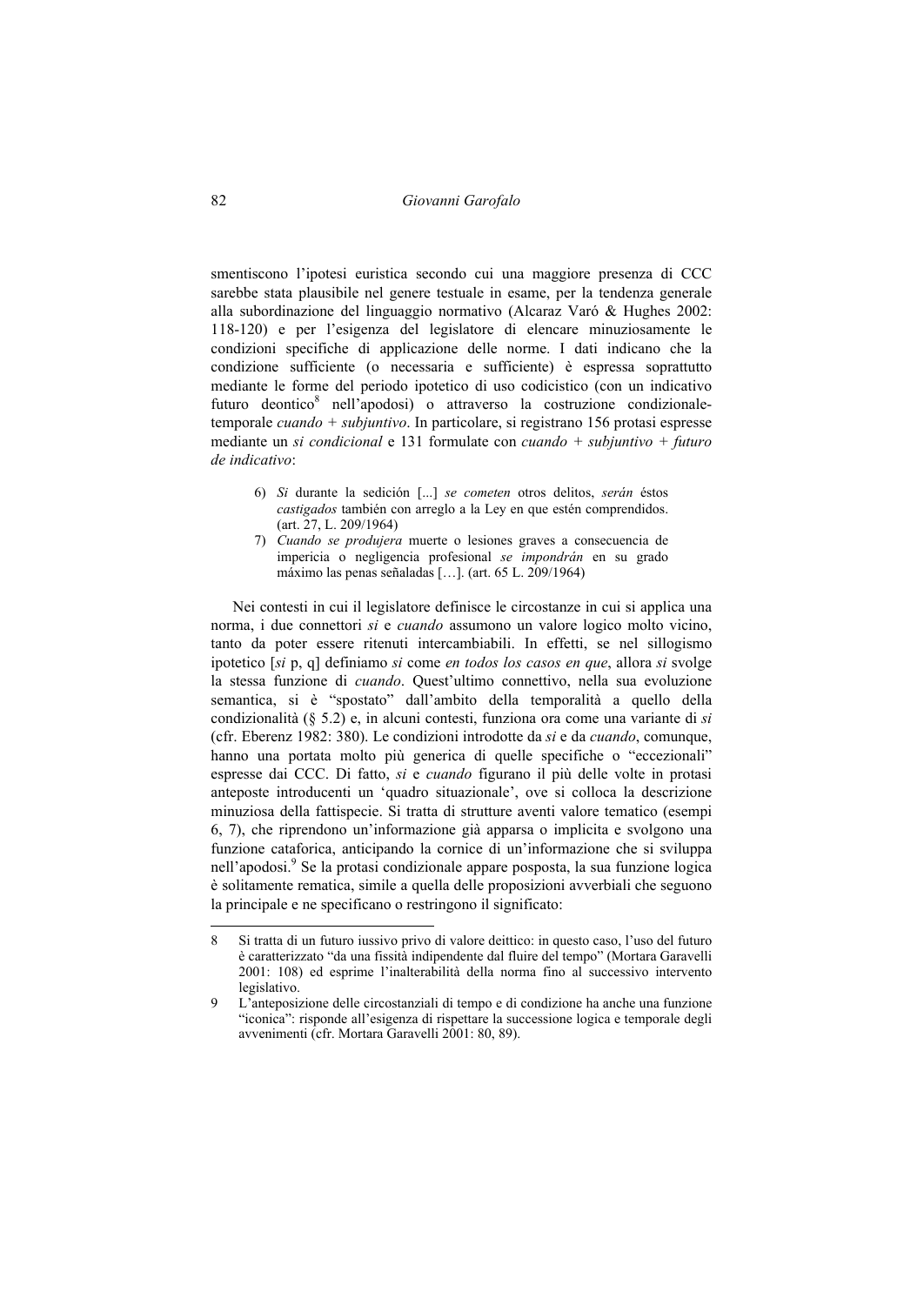- 8) Revocación del asilo. El Gobierno *podrá acordar* la revocación del asilo […] a) *cuando* el asilo *se haya obtenido* mediante datos, documentos o declaraciones que sean falsos […]. (art. 20, L. 5/1984)
- 9) Las técnicas de Reproducción Asistida *se realizarán* solamente [...] en mujeres mayores de edad [...], *si* las *han solicitado* y *aceptado*  libre y conscientemente [...]. (letra b, apt. 1, art. 2 L. 35/1988)

All'esempio 8, la rubrica dell'articolo citato (*Revocación del asilo*) rende tematico e "dato" il contenuto del primo enunciato<sup>10</sup> (El Gobierno podrá *acordar la revocación del asilo*), mentre il "commento" viene affidato alle condizionali ipotetiche introdotte da *cuando*, evidenziate dalla suddivisione interna dell'articolo in lettere, che elencano le singole condizioni necessarie e sufficienti per revocare l'asilo politico. Esiste dunque una stretta relazione tra posposizione di p e restrizione, giustificazione o precisazione di q: si tratta della stessa funzione logica svolta dai CCC restrittivi, che invertono l'ordine non marcato [*si* p, q] a favore di [q, *si* p].

5. Proprietà semantiche dei CCC del corpus e rassegna delle assenze

L'esame dei tipici contesti di occorrenza rivela che sono i tratti semantici dei singoli CCC a determinarne le condizioni di appropriatezza e a giustificarne l'eventuale assenza in una tipologia testuale. Dal punto di vista tipologico, infatti, le assenze di classi di parole e di forme, quando sono sistematiche, sono qualificanti al pari delle presenze (Mortara Garavelli 2001: 118). Una breve analisi delle proprietà semantiche dei CCC del corpus (Tabelle 1 e 2) chiarisce le ragioni della loro adeguatezza in relazione agli obiettivi pragmatici del testo legislativo. A tale scopo, ritengo rilevanti i seguenti parametri indicati da Venuti (2000: 215):

- a) *lo statuto epistemico, o grado di probabilità,* conferito alla proposizione introdotta (modalizzata come più o meno ipotetica o fattuale, più o meno improbabile, probabile o certa);
- b) *il punto di vista* espresso in p: la sorgente della valutazione di p (il locutore, altri).
- c) *il grado di impegno del parlante*: la sua posizione nei confronti di p (distanza, neutralità, accettazione).

I risultati dell'analisi mi inducono a ritenere che le convenzioni del genere legislativo spagnolo prediligano CCC neutri rispetto allo statuto epistemico di p, la cui sorgente di emissione è l'estensore della norma, il quale, tuttavia, preferisce non manifestare atteggiamenti nei confronti di quanto predica.

<sup>10</sup> Riguardo alla distribuzione dell'informazione in *nuovo* e *dato* nel testo legislativo, si veda anche Mortara Garavelli (2001: 86-93).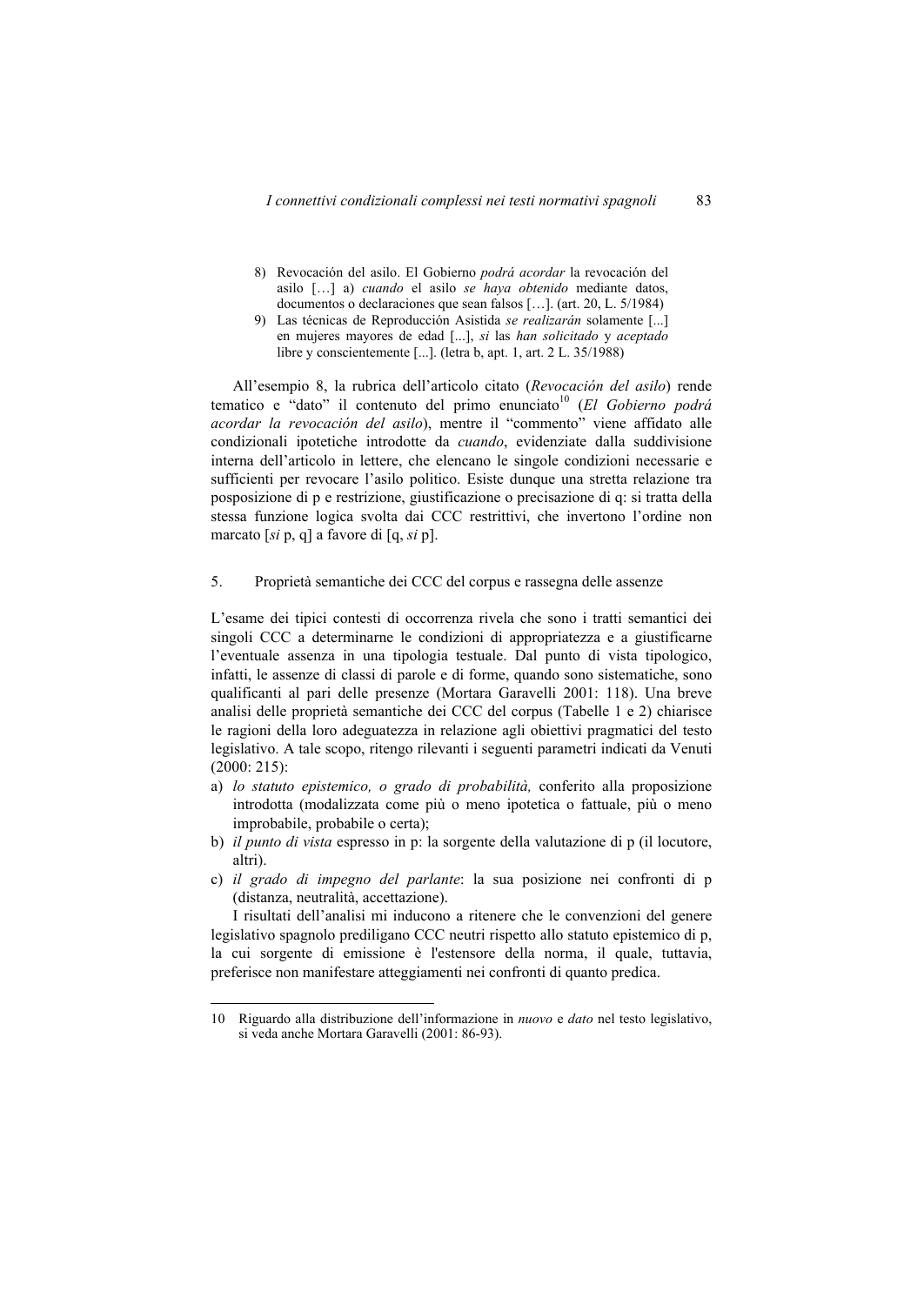#### 5.1. CCC ipotetici

Il primo dato che si impone all'attenzione è l'esclusiva presenza di denominali, costituiti da un elemento preposizionale semplice o complesso (*al, con, en el* / *los*), da un nominale epistemico (§ 3 a.) e dai complementatori *que* (reggente il congiuntivo) o *de* (reggente l'infinito). Il sostantivo epistemico più frequente è *caso* (9 occorrenze), seguito da *supuesto* (6):

- 10) Se exceptúan de lo establecido en el artículo anterior […] 3° Los reincidentes en el mismo o en otro cualquiera delito […]. Se exceptúan, sin embargo, *al caso en que*, a juicio del Tribunal sentenciador, hubiese razones suficientes [...] para otorgarle la gracia. (apt. 3, art. 2 L. 18 de junio de 1870)
- 11) La pena de arresto de fin de semana se cumplirá en el centro penitenciario más próximo al domicilio del arrestado o en el depósito municipal de detenidos *en caso de que no exista* centro penitenciario en el partido judicial donde resida el penado […]. *En caso de existir* varios centros penitenciarios será preferente […] el centro de inserción social más próximo a su domicilio. (art. 12, R.D. 690/1996)
- 12) La revelación de la identidad del donante *en los supuestos en que*  proceda con arreglo al artículo 5 […] de esta Ley, no implica […] determinación legal de la filiación. (apt. 3, art. 8, L. 35/1988)

Il termine *caso*, intimamente legato all'espressione della condizionalità per le sue accezioni di "conjunto de circunstancias posibles" e di "eventualidad" (Moliner 1992, *sub voce*), dà origine a una serie di locuzioni condizionali ([*en el*] *caso* [*de*] *que; dado el caso de que* ecc.), alcune confinate all'uso giuridico e non descritte in letteratura (*al caso en que*, all'esempio 10). Forma anche parte di sintagmi complessi che funzionano da "procondizionanti"11 (*en cualquier caso; en tal* / *otro* / *ese* / *todo caso; en su caso* ecc.), molto comuni nell'uso legislativo. Nella scala della certezza epistemica espressa dai costituenti nominali dei CCC ipotetici (§ 3, a), *caso* è il sostantivo indicante maggiore probabilità di realizzazione di q (Montolío 1999: 3709) e il più neutrale riguardo al grado di impegno del parlante. Ciò è in linea con gli obiettivi del legislatore: prospettare come certa l'applicazione della norma, senza manifestare il proprio atteggiamento riguardo allo stato fattuale di p. L'uso di CCC contenenti nel loro nucleo sostantivi come *hipótesis* o *eventualidad* – assenti nel corpus –

<sup>11</sup> Montolío (1999: 3711-13) definisce *procondicionantes* "un conjunto de elementos, de valor discursivo anafórico, que presentan la particularidad de poder funcionar como una prótasis condicional elíptica […]. Se trata de términos que recogen elípticamente una información anterior y la presentan como una suposición a partir de la cual debe interpretarse la proposición que sigue".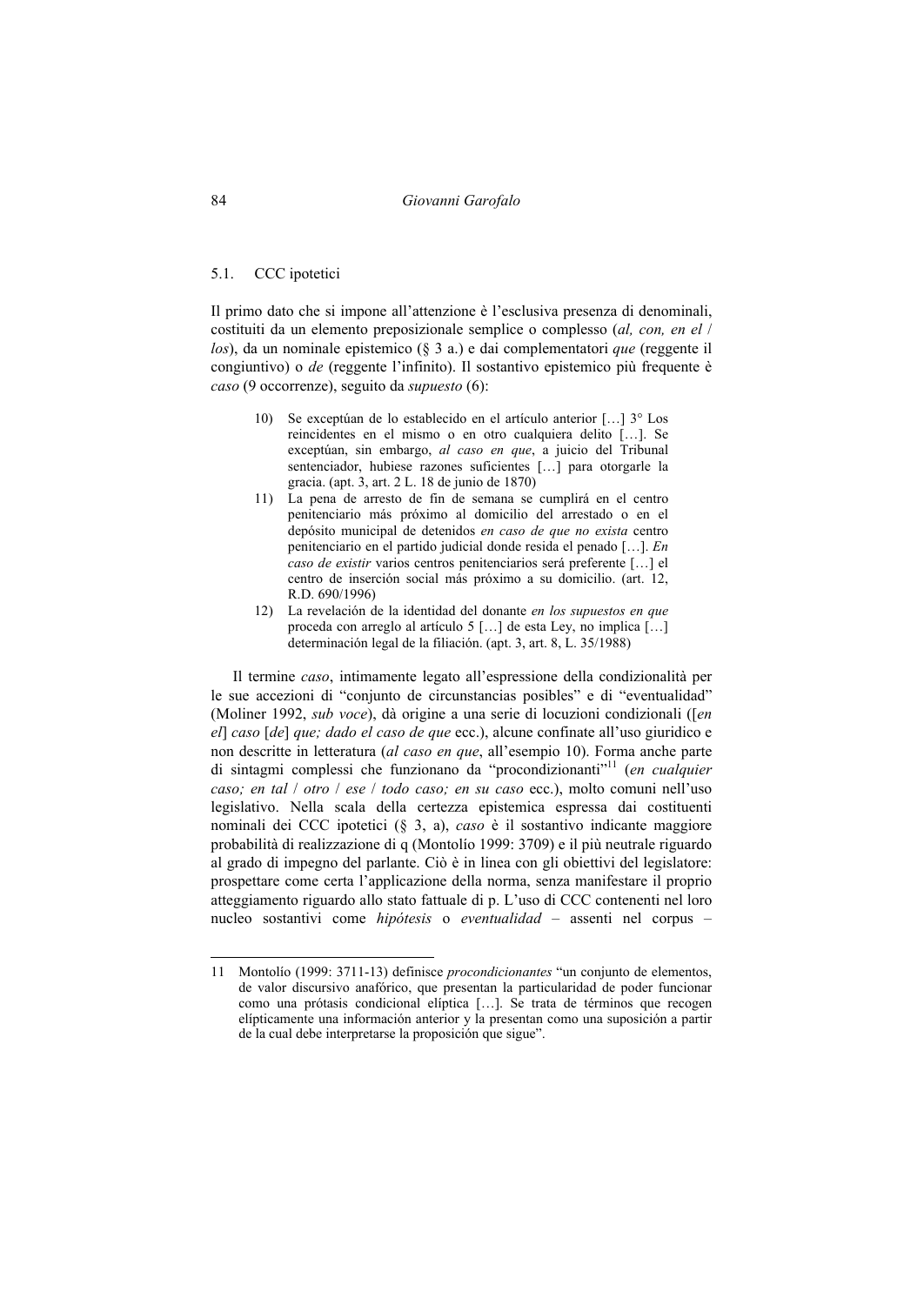comprometterebbe la felicità dell'atto dispositivo che risulterebbe mal formato, in quanto si introdurrebbe un'idea di improbabilità incongruente con la finalità normativa.

Adeguato al registro e agli obiettivi testuali risulta invece il sostantivo *supuesto,* selezionato per esprimere una condizione ritenuta realizzabile. Insieme a *en el caso (de) que,* il connettore *en el supuesto de* è "oggettivo" e relativamente neutro rispetto allo statuto epistemico di p: evoca un quadro ipotetico in cui il dettato della norma troverebbe di certo applicazione. Contrariamente a quanto ci si poteva aspettare in base alla classificazione di Montolío (1999), nel corpus non figura alcun denominale contenente *suposición,* il sostantivo che, secondo quest'autrice, dovrebbe esprimere maggior certezza epistemica subito dopo *caso*. Si tratta, a mio parere, della dimostrazione del valore generale di ogni tassonomia, che va adattata al genere testuale di riferimento e alle convenzioni del registro.

Non sorprende invece l'assenza di CCC ipotetici deverbali, come *admitiendo que, suponiendo que, imaginando que*, inadeguati agli obiettivi pragmatici del legislatore in quanto lessicalizzano l'operazione logica-cognitiva dell'assunzione di un'ipotesi non necessariamente vera. I deverbali, infatti, assegnano provvisoriamente (in via "supposizionale") valore di verità a p: sia *suponer* che *imaginar* – coniugati al gerundio o all'imperativo – trasmettono al destinatario "l'istruzione di 'immaginare' o di 'concepire' p come situazione immaginaria12 e di aggiungerlo come tale al contesto di interpretazione" (Venuti 2000: 111).

Ancora più estraneo alle consuetudini del testo legislativo appare il connettivo *admitiendo que*, che rinvia a un'informazione già presente nel discorso e introduce una "voce" spesso diversa da quella del locutore (Roulet 1996). Nell'esempio seguente, il soggetto enunciante introduce con *admitiendo que* un punto di vista non condiviso, che confuta subito dopo con una domanda retorica:

13) Un joven puede casarse en virtud de dos razones principales: por libre y espontánea decisión suya o siguiendo, […], el consejo de sus padres. *Admitiendo que* éstos quieran real y verdaderamente el bien de su hijo, ¿qué vía consideras preferible? (Laín Entralgo 1976, in C.R.E.A.)

Dai contesti analizzati risulta evidente che i CCC deverbali tendono a segnalare il dubbio del parlante nei confronti della verità di p, presentato talvolta

<sup>12</sup> Sia *suponer que* che *imaginar que* contengono dunque una componente 'poietica' di creatività: evocano un quadro incerto p "posto sotto" (*sub+puesto,* dal latino "sub+ponere" calcato sul greco  $\upsilon \pi$ o $\tau$ (9 nui), sullo sfondo di un paradigma di mondi possibili alternativi.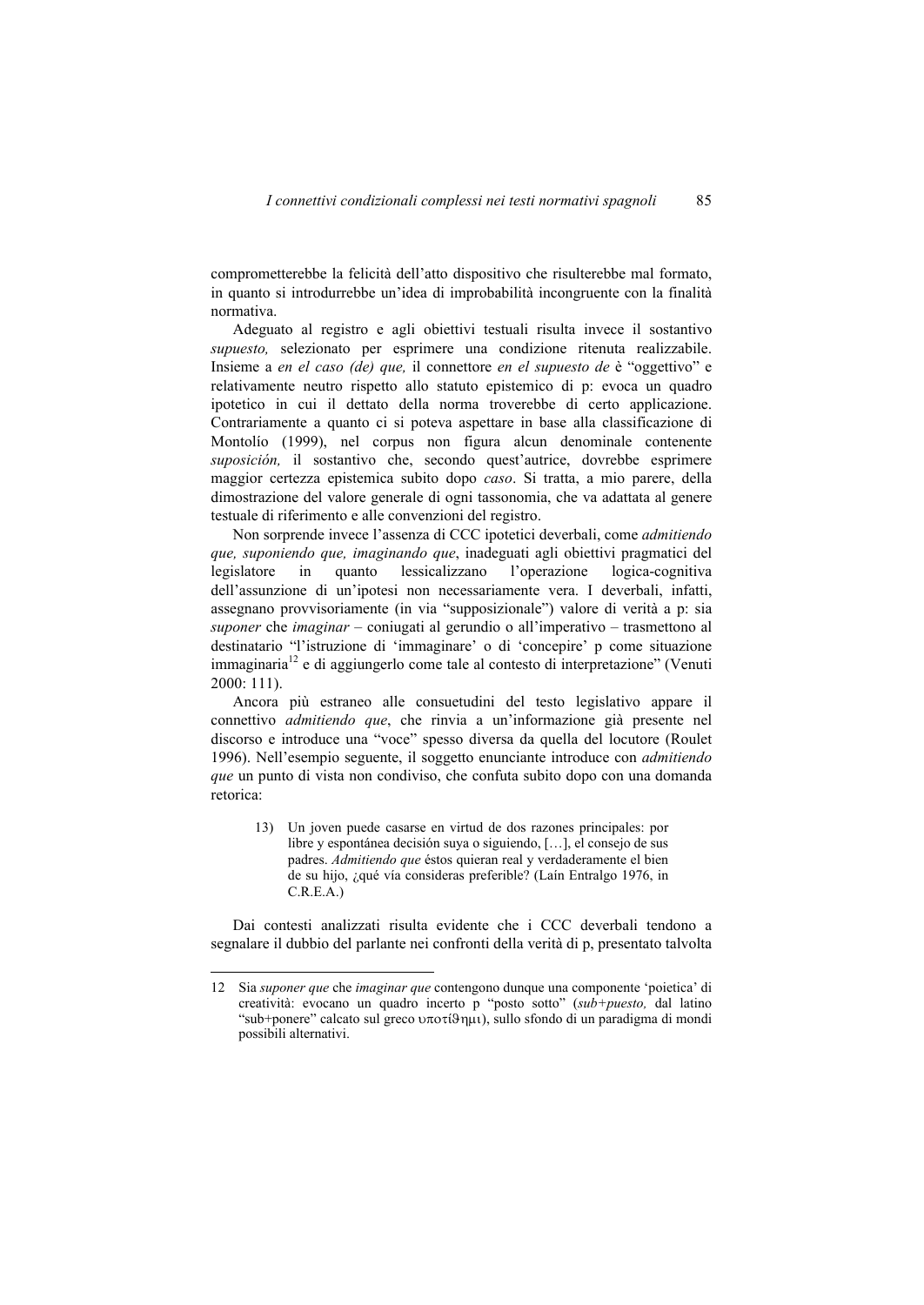come "voce altrui" da cui ci si vuole dissociare (Venuti 2000: 91-95). I tratti semantici e le funzioni pragmatiche di questi connettori risultano dunque incompatibili con l'esigenza di obiettività e di certezza del dettato legislativo, come conferma l'assenza di deverbali sia nel corpus analizzato che nel C.R.E.A. (*Corpus de Referencia del Español Actual*), nella sezione *Justicia y legislación*. Tale assenza sembra confermare, altresì, l'ipotesi di Venuti (2000: 218), secondo la quale quando è usato un CCC denominale "l''impatto psicologico', lo sforzo indotto nell'interlocutore di 'immagazzinare' p e q, è maggiore, più 'permanente', rispetto ai CCC deverbali, che istruiscono l'interlocutore a porsi momentaneamente, transitoriamente, in p, spesso per porre una domanda" (si veda es. 13).

# 5.2. CCC restrittivi

Come anticipato (§ 3), questi connettivi svolgono una funzione semantica restrittiva, in quanto aggiungono una limitazione alla validità generale di un'asserzione, mediante l'evocazione di una condizione non solo sufficiente ma anche necessaria al suo verificarsi. In pratica, la protasi posposta introdotta da un restrittivo (es. 5) aggiunge un'informazione rematica a posteriori, rettificando il contenuto della principale o stipulando le condizioni alle quali si realizzerà l'apodosi q. Questa 'aggiunta' viene realizzata in modo diverso dai singoli connettivi, a seconda delle loro proprietà distintive.

Passando in rassegna i dati della Tabella 2, un elemento che colpisce nello spoglio del corpus è la preponderanza di restrittivi semanticamente vicini alla dimensione della temporalità (*siempre que, siempre y cuando, en tanto, en cuanto*). Riguardo al rapporto tra condizionalità e altri valori logici embricati, Montolío (1999: 3716-28) rileva che le strutture condizionali subiscono spesso uno 'slittamento semantico' verso altri valori avverbiali e, di conseguenza, la condizione viene talvolta espressa mediante strutture originariamente non condizionali. All'interno del corpus, ad esempio, presentano un elevato grado di frequenza le relative-condizionali:

14) El particular *que* dolosamente *vulnere* los trámites establecidos para el voto por correo será castigado con las penas de multa mayor. (art. 141, L.5/1985)

o le strutture condizionali introdotte da *cuando* seguito dal congiuntivo:

15) […] *Cuando* la destrucción no *tuviere lugar* durante la navegación, podrá imponerse la pena inmediatamente inferior. (art. 13 L. 209/1964)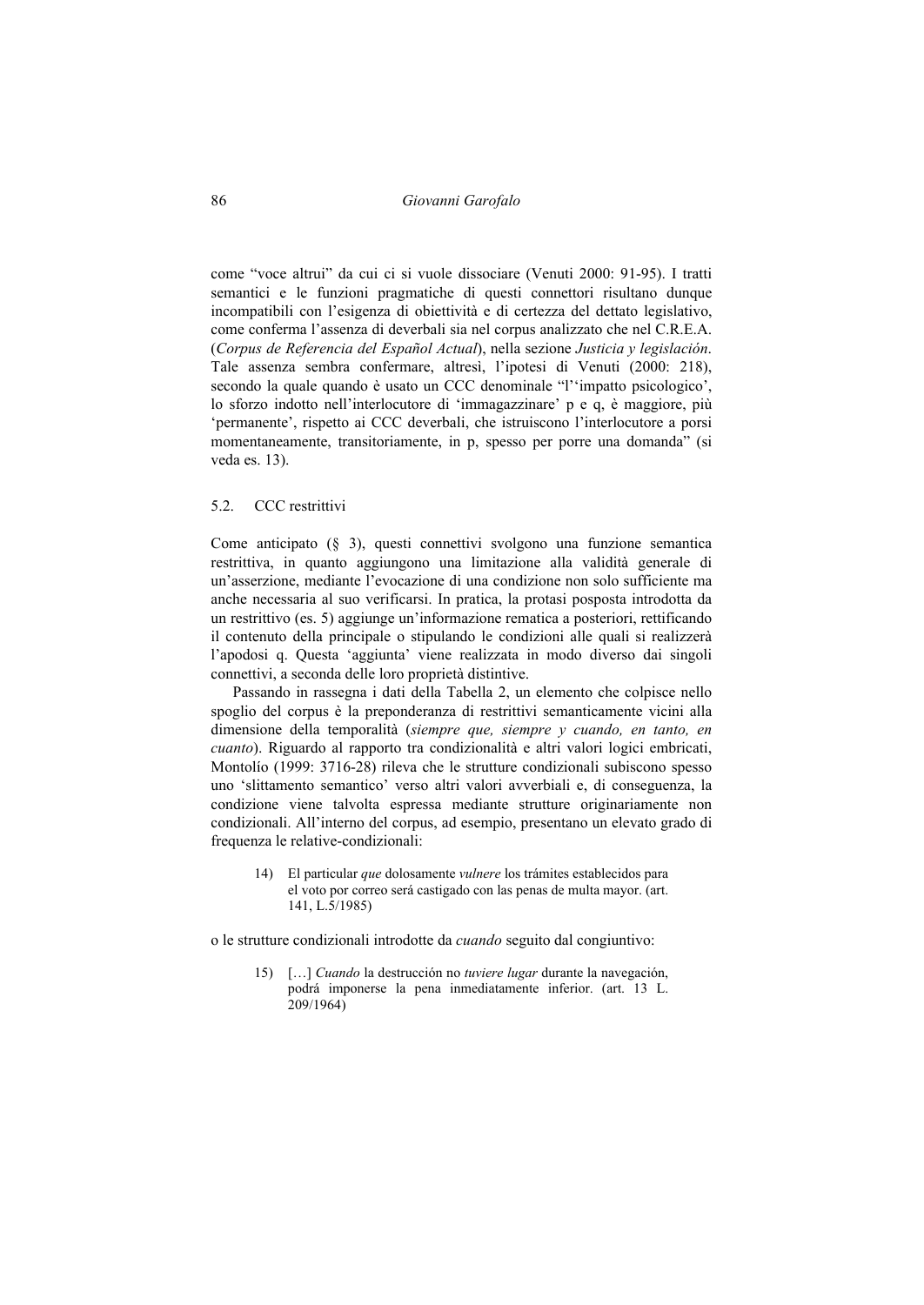In effetti, sembra che i concetti di tempo, causa, condizione e concessione costituiscano una sequenza di nozioni adiacenti senza soluzione di continuità, in cui si osservano zone prototipiche corrispondenti ai valori avverbiali originari e zone in cui si realizza una parziale sovrapposizione semantica. La contiguità di tali concetti giustificherebbe, a detta di Montolío (1999: 3716), la teoria dell'evoluzione unidirezionale, consistente nello slittamento semantico dal tempo alla causa e poi alla concessione.

I CCC restrittivi affermativi che ho riscontrato nel corpus sembra abbiano subito un'evoluzione simile, spostandosi dall'ambito della temporalità a quello della condizione. In particolare, nella loro deriva semantica i connettivi *en tanto, en cuanto, con previsión de que* si sono specializzati nell'espressione della condizione necessaria e sufficiente principalmente nel testo giuridico; per questa loro settorialità non risultano lessicalizzati né descritti in letteratura.

### 5.2.1. CCC restrittivi affermativi

*Siempre que* è il restrittivo più frequente (23 occorrenze), che assume valore condizionale quando è seguito da un congiuntivo:

16) Toda mujer podrá ser receptora o usuaria de las técnicas reguladas en al presente Ley, *siempre que haya prestado* su consentimiento [...] de manera libre. (apt. 1, art. 6, L. 35/1988)

L'origine temporale del connettivo appare evidente quando il modo selezionato è l'indicativo:

17) Va a ser un recorrido largo y pesado. Me lo dice Kuldeep, aunque ya lo sé. Llevaba años deseando hacerlo, pero *siempre que* lo había intentado las carreteras estaban cortadas debido a las inclemencias del tempo. (Calle 2001, in C.R.E.A.)

La funzione principale di *siempre que* è selezionare una circostanza p (*intentar el camino* in 17) e accoppiare a questa, in modo reiterato, un'altra circostanza q (*las carreteras están cortadas*). Il parlante ne deduce che ogni qual volta si presenta la situazione p si verifica anche q [*cuando* p, q] e viceversa [*cuando no* p, *no* q]. Quest'ultima interpretazione si può estendere anche agli usi condizionali del connettivo: *una mujer podrá ser receptora, siempre que haya prestado su consentimiento* può essere interpretato come *una mujer no podrá ser receptora si no presta su consentimiento*, a causa del valore bicondizionale del CCC (§ 2). A differenza di *siempre que,* la locuzione *siempre y cuando* ha perso l'accezione temporale primigenia e oggi presenta un valore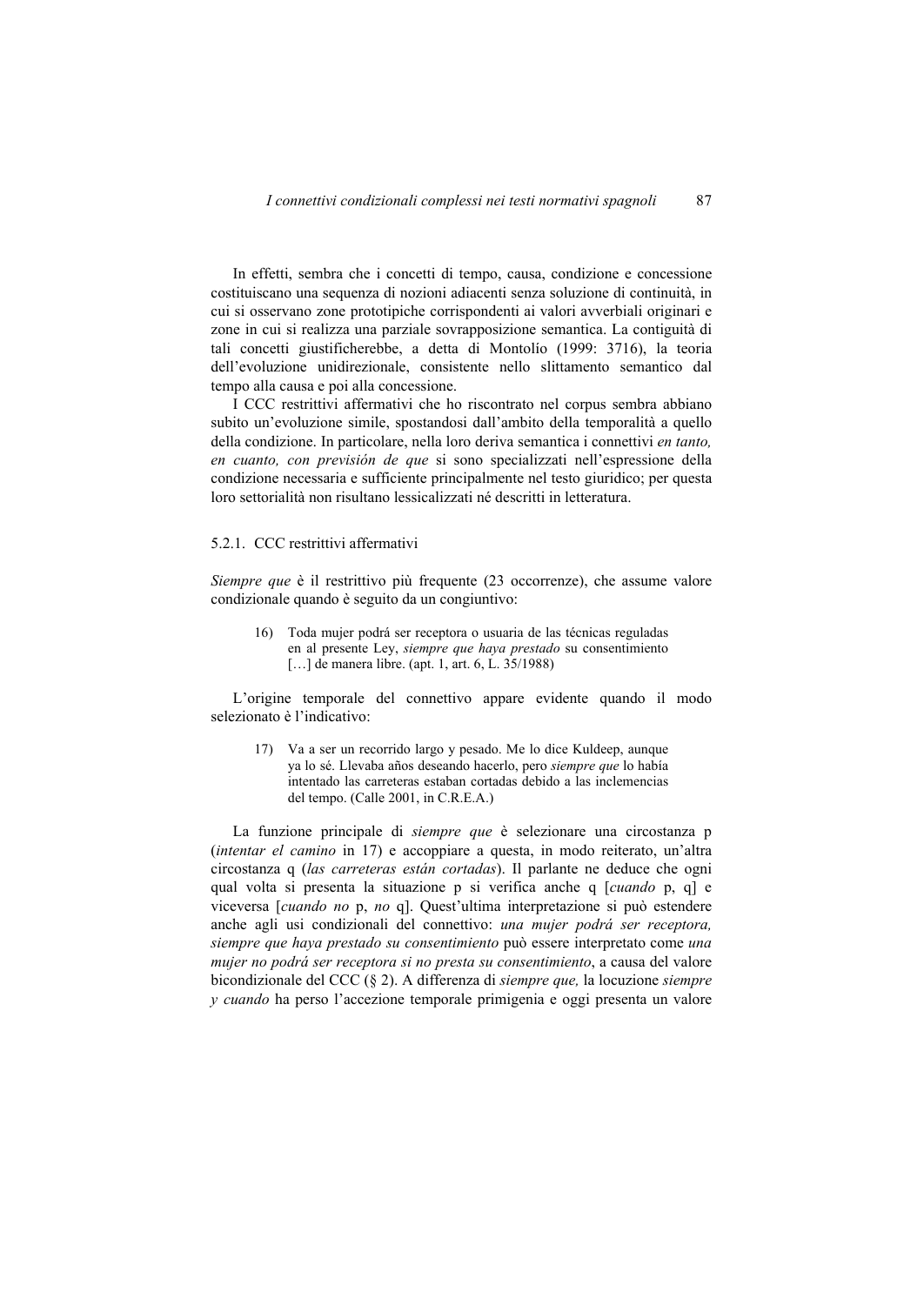esclusivamente condizionale, ammettendo solo l'uso del congiuntivo (cfr. Montolío 1999: 3727):

18) El Ministro del Interior […] podrá no admitirlas a trámite [las solicitudes de asilo] cuando concurra en el interesado alguna de las circunstancias siguientes […]. Que se trate de la mera reiteración de una solicitud ya denegada en España, *siempre y cuando no se hayan producido* nuevas circunstancias en el país de origen […]. (letra c, art. 6, L. 5/1984)

I connettivi *en tanto* ed *en cuanto* figurano nel corpus con valore esclusivamente condizionale e sono seguiti dal congiuntivo:

- 19) [*…*] quedan exceptuados de la obligación de proveerse del permiso de trabajo [*…*] los ministros, religiosos o representantes de las diferentes Iglesias y Confesiones [*…*], *en tanto limiten* su actividad a funciones estrictamente religiosas. (letra g, art. 16, L.O. 7/1985)
- 20) Las [disposiciones] sustantivas sólo tendrán efecto retroactivo *en cuanto favorezcan* al reclamado, el cual, en todo caso, será oído para que manifieste lo que le resulta más ventajoso [*…*]. (disp. transit., L. 4/1985)

Quest'accezione condizionale, assente nei principali dizionari monolingui spagnoli,<sup>13</sup> deriva con ogni probabilità da un originario significato temporale (*en tanto = mientras, entretanto*; *en cuanto = inmediatamente después de hacer algo*). Tra il valore temporale di partenza e quello condizionale di uso giuridico, si colloca il significato causale-esplicativo di *en tanto que* + indicativo, appartenente al registro standard:

21) El hombre se desarrolla en esa pluralidad [de culturas], sin perder, sin embargo, el contacto esencial con la unidad de la cultura, *en tanto que* es dimensión fundamental y esencial de su existencia y de su ser. (Araujo, Jiménez, Garitaonanindía 1996, in C.R.E.A.)

Benché non figuri alla Tabella 2, ritengo interessante segnalare la presenza nel C.R.E.A. del CCC *en tanto en cuanto*, non registrato nei dizionari monolingue consultati. Questa locuzione agglutina i due connettivi presenti nel corpus legislativo esaminato e assume valore condizionale (22) o causale (23) a seconda del modo che segue:

22) El hombre es un ser viviente y en consecuencia ocupa un lugar en las cadenas alimentarias y en los flujos de energía. Ello implica que

<sup>13</sup> L'accezione non è riportata da Casares (1990), Moliner (1992), Seco *et al*. (1999) e dal dizionario della Real Academia Española (R.A.E. 2003).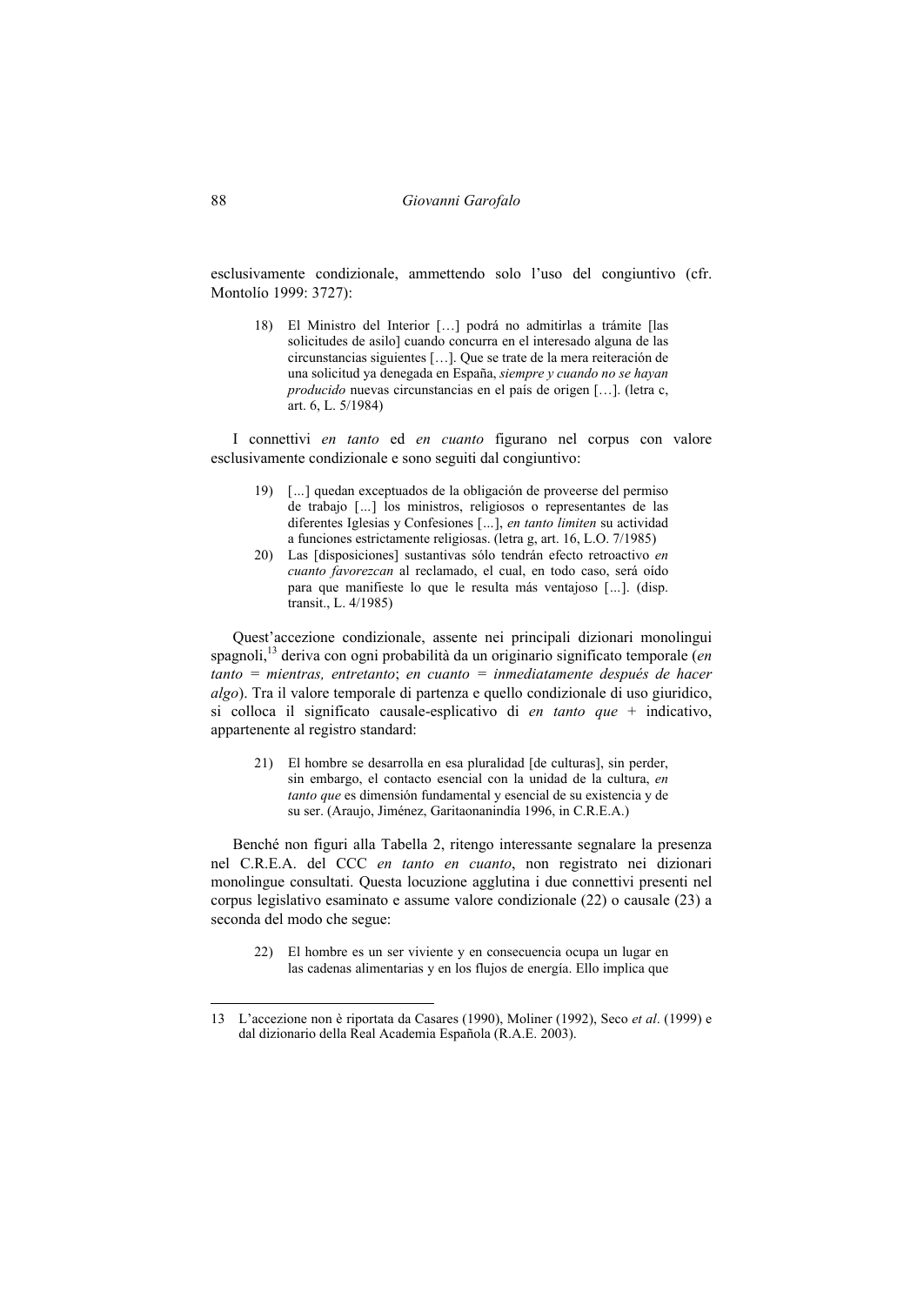depende de unos recursos para su propia supervivencia y que ésta sólo será posible *en tanto en cuanto sea* capaz de conservarlos. (López Bonillo 1994, in C.R.E.A.)

23) Si vamos a lo concreto, el Don Juan encandilará la imaginación romántica *en tanto en cuanto* se ve en él una energía espontánea, transgresora, expresión natural del yo como fuerza. (Ynduráin 2000, in C.R.E.A.)

Un ulteriore esempio di condizionalità ibrida nel corpus esaminato è costituito da *con previsión de que*, connettivo che esprime una condizione riguardante uno stato di cose futuro, 'pronosticato' sulla base di dati presenti:

24) El donante deberá tener más de dieciocho años […]. Su estado psicofísico deberá cumplir los términos de un protocolo obligatorio de estudio de los donantes, […], y *con previsión de que* no padezca enfermedades genéticas, hereditarias o infecciosas transmisibles. (apt. 6, art. 5, L. 35/1988)

La sfumatura condizionale percepibile all'esempio 24 (*con tal de que no padezca enfermedades, dentro de lo previsible*) sembra essere alquanto rara<sup>14</sup> e circoscritta al linguaggio normativo. Nei tipici contesti d'uso, questo connettivo si colloca nell'ambito della temporalità ed esprime un'ipotesi su un avvenimento o uno stato di cose futuro, 'previsto' come probabile:

25) Sin embargo, una vez más por la tarde-noche [el huracán Wilma] modificó su curso para enfilar hacia las costas de Quintana Roo, *con previsión de que* impacte en Tulum, unos 120 kilómetros al sur de esta ciudad. (http://mx.starmedia.com, consultato il 3/11/05)

Per quanto riguarda i criteri di selezione dei restrittivi riscontrati, ritengo che il parametro della "forza coercitiva" del connettivo (Venuti 2000: 219-20) possa aver orientato le scelte dell'estensore delle norme. I contesti di occorrenza e la frequenza di *siempre que* indicano che è questo il connettivo più neutro e meno perentorio, capace di evocare la condizione come 'situazione che va ripetendosi' e di 'tutelare l'immagine' del legislatore, secondo la nota tendenza del linguaggio giuridico alla spersonalizzazione e all'occultamento del soggetto enunciante (Alcaraz Varó & Hughes 2002, Miguel 2000, Garofalo 2003). Quest'ipotesi motiva l'assenza nel corpus del connettivo *a condición de que*, dato alquanto soprendente in una prospettiva contrastiva, poiché il CCC italiano *a condizione che* è invalso nell'uso legislativo (si veda § 6).

<sup>14</sup> Nessuna occorrenza è registrata nel C.R.E.A.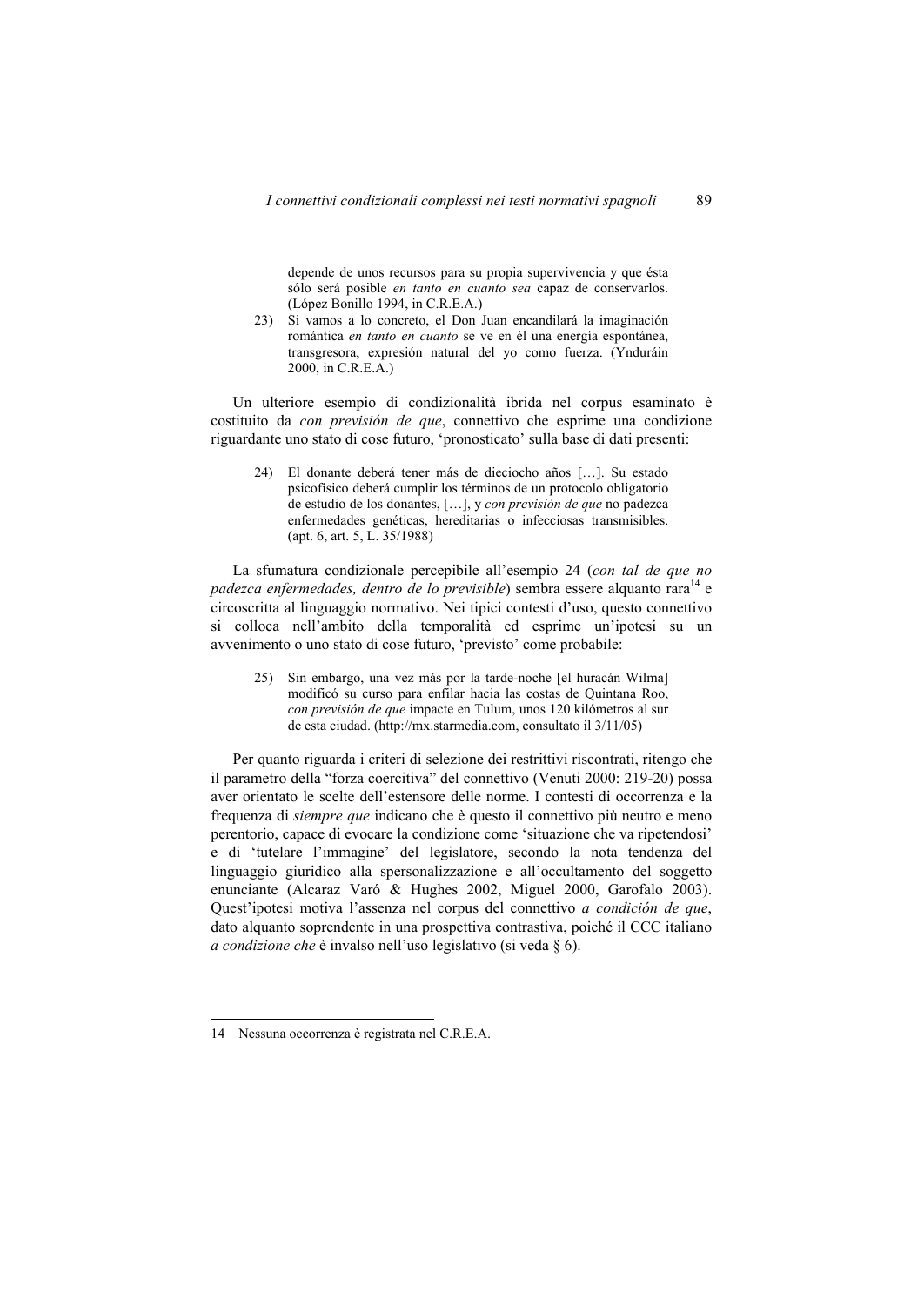### 5.2.2. CCC restrittivi negativi

*A menos que* e *a no ser que* sono i connettivi del corpus che nella loro semantica contengono il tratto escludente-avversativo più forte, per la presenza di una negazione (*no*) o di un avverbio negativo (*menos*). Insieme a *salvo que*  specificano le circostanze p in cui non si realizza q, presentate come contrarie alle aspettative del parlante:

26) Todo cuerpo persevera en su estado de reposo o de movimiento rectilíneo uniforme *a menos que* la acción de alguna fuerza le obligue a modificar dicho estado. (A.A.V.V. 1995, in C.R.E.A.)

Ciascun CCC modalizza la condizione escludente in modo diverso, il che spiega la differenza tra i loro relativi indici di frequenza.

L'analisi dei tipici contesti d'uso indica che *salvo que*, il restrittivo più frequente (12 occorrenze), è anche il connettivo semanticamente più neutro e meno coercitivo. Dal latino *sălvu(m)*, il nucleo nominale è etimologicamente legato al significato di 'incolume', 'intatto'. *Salvo que* è dunque un connettivo che 'fa salva' qualcosa ed esprime una 'cauta riserva', un''eccezione' o un 'distinguo', come conferma la definizione di Moliner (1992, *sub voce*) che ricorre al lemma *salvedad*: "expresión restrictiva con la que se introduce una salvedad en la aplicación o alcance de algo expresado antes". La neutralità di questo connettivo, sotto il profilo dell'intensità della restrizione imposta, fa sì che la sua posizione sia molto più mobile di quella degli altri restrittivi, portatori di un'informazione rematica. All'interno del corpus, infatti, *salvo que* può assumere il valore tematico di introduttore di *setting,* esprimendo *ab initio* una riserva sull'applicazione della norma:

27) Ingreso. - *Salvo que* el Juez o Tribunal hubiese dispuesto el cumplimiento en otros días de semana, el ingreso del penado en el establecimiento penitenciario […] deberá efectuarse entre las ocho de la mañana del viernes y las doce del mediodía del sábado […]. (art. 14, R.D. 690/1996)

Il più delle volte, comunque, si comporta come gli altri restrittivi e introduce una condizione rematica, inserita dopo la principale per limitarne la portata:

- 28) Son infracciones muy graves: […] la experimentación con embriones o fetos vivos, […], *salvo que se trate* de embriones o fetos no viables, fuera del útero […]. (letra e, art. 9, L. 42/1988)
- 29) La pena podrá aumentarse hasta prisión mayor, si, como consecuencia de la acción u omisión, se hubiese producido el siniestro de la aeronave, *a no ser que* el hecho constituyera delito más grave. (art. 14, L. 209/1964)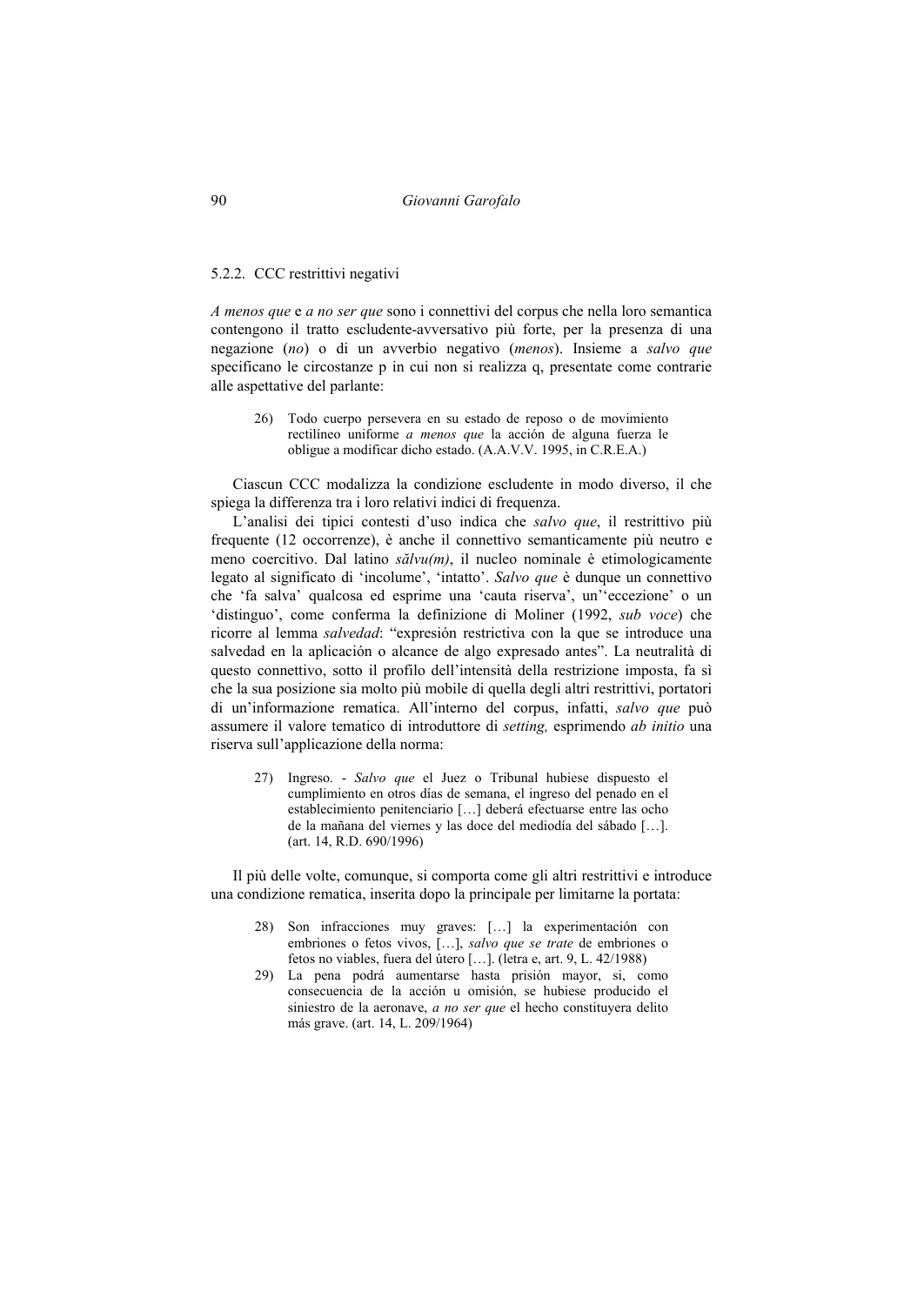È opportuno osservare, inoltre, che l'assenza del tratto di 'perentorietà' nella semantica di *salvo que* ne rende compatibile l'accoppiamento con *(en el) caso de que* (§ 5.1), CCC neutro con cui può fondersi per dare origine al connettivo complesso composito *salvo en el caso de que*, dal valore rematico ipoteticorestrittivo (equivalente a *excepto si*):

30) La solicitud o propuesta de indulto no suspenderá el cumplimiento de la sentencia ejecutoria, *salvo en el caso de que* la pena impuesta fuese la de muerte […]. (art. 32, L. 18 de Junio de 1870)

Nella scala della 'forza coercitiva' con cui i restrittivi limitano q, *a no ser que* (4 occorrenze) sembra essere il connettivo più "autoritario": particolarmente adeguato a esprimere minaccia o divieto, il suo uso in tali contesti è già attestato in *fueros* d'epoca medievale (cfr. Montolío 1999: 3708). Questa specializzazione funzionale equipara l'uso di *a no ser que* a un *aut... aut*, il che può motivarne la bassa frequenza nel corpus. Si osservi, infatti, l'equivalenza dei due enunciati:

31) No te dejo salir, *a no ser que hayas hecho* los deberes */* O haces los deberes o no te dejo salir.

*A menos que*, infine, è il connettore che esprime "minore aspettativa o probabilità di realizzazione" di q (Montolío 1999: 3709). In alcuni contesti sembra introdurre una sfumatura di incertezza o scetticismo da parte del parlante, un tratto semantico che lo rende poco acconcio al linguaggio normativo:

32) De 65 ediciones del Campeonato de Liga sólo en seis ocasiones, [...], el Madrid se encontraba tan abajo en la tabla en la jornada 18. Se trata de los años más negros del Real Madrid, un apartado en el que probablemente tendrá que añadirse un nuevo capítulo cuando finalice esta temporada, *a menos que* el equipo que dirige Jorge Valdano protagonice un espectacular cambio de rumbo. (PRENSA 1995, in C.R.E.A.)

Lo spoglio del corpus non ha evidenziato alcuna occorrenza di *excepto que*, un connettivo probabilmente inadeguato agli scopi dell'estensore delle leggi per la sfumatura 'volitiva' del suo significato, che tende a esprimere "la volontà [l'intenzione] del soggetto della predicazione riguardo alla realizzazione del contenuto della frase subordinata" (Wandruszka 1991: 416). Quest'osservazione trova riscontro nella seguente definizione del verbo *exceptuar* correlato: "Dejar *intencionalmente* de aplicar a cierta cosa algo que se hace con las demás del grupo de que forma parte" (Moliner 1992, *sub voce*, corsivo mio).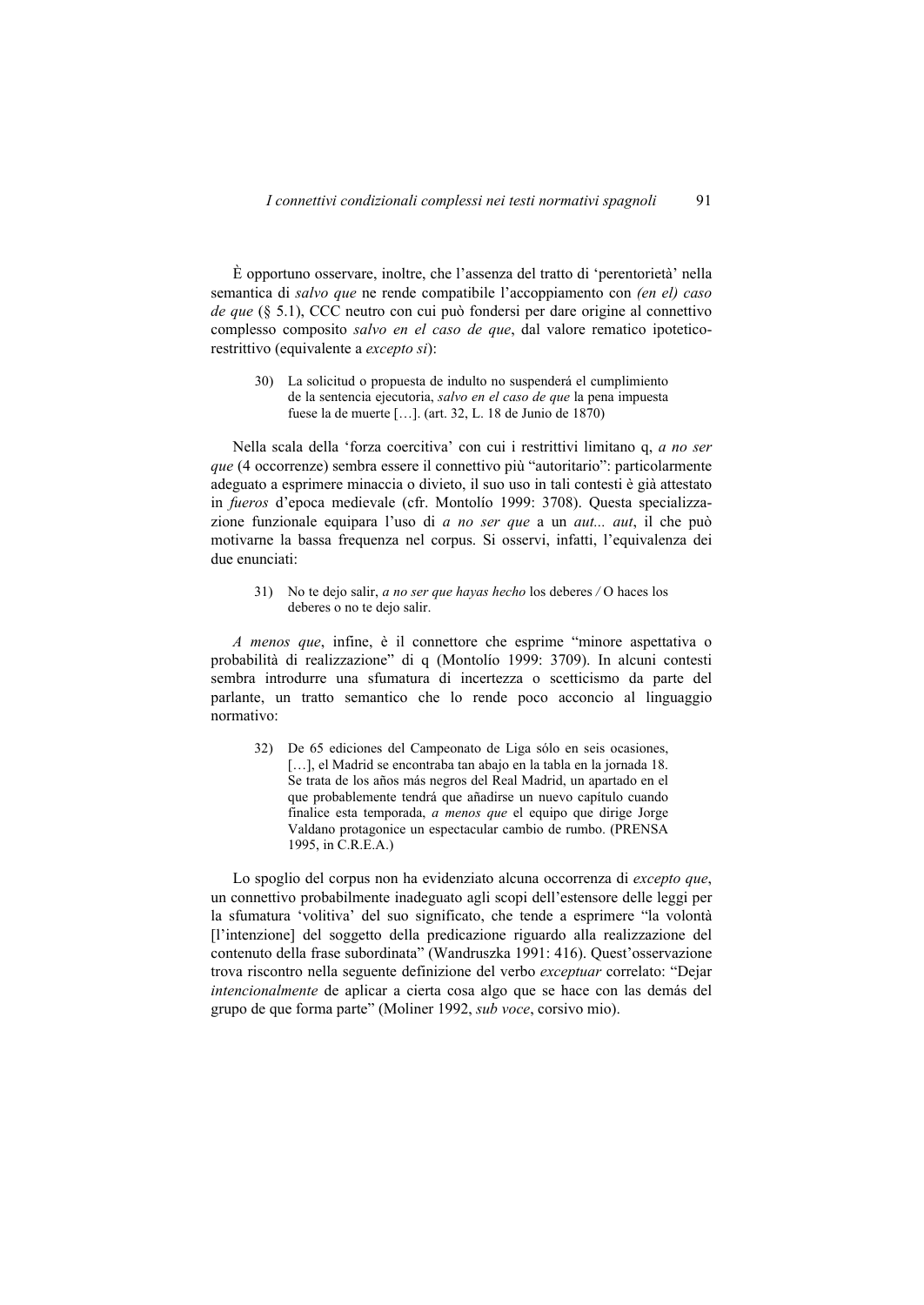92 *Giovanni Garofalo* 

## 6. I CCC italiani in un corpus equivalente

Un esauriente esame contrastivo dei CCC impiegati nei testi legislativi spagnoli e italiani richiederebbe uno spazio non disponibile in questa sede. Mi limiterò quindi a riportare i risultati dello spoglio di otto testi legislativi (50.473 parole) di carattere penale. Come per il corpus spagnolo, si tratta di testi interi, diacronici (dal 1956 al 2003) e monolingui. Di seguito, riassumo i dati rilevanti per confrontare la frequenza distribuzionale dei CCC nei due corpora (§ 4):

Tabella 4

 $\overline{a}$ 

| CCC denominali:         | N. occorrenze |
|-------------------------|---------------|
| Nel caso in cui         | 5             |
| Nel caso che            |               |
| Oualora                 | 56            |
| CCC deverbali           | 0             |
| Totale CCC ipotetici    | 62            |
| CCC restrittivi:        |               |
| Salvo che (neg.)        | 41            |
| Sempre che (aff.)       | 23            |
| A condizione che (aff.) | 7             |
| <i>Purché</i> (aff.)    | $\mathcal{D}$ |
| Totale restrittivi      | 73            |
| Totale CCC              | 135           |
|                         |               |

Un sintetico raffronto tra le Tabelle 1, 2 e 4 consente di esprimere alcune considerazioni generali sul grado di coincidenza delle strategie attivate da lingue affini, nello stesso genere testuale, per esprimere la condizionalità. La maggiore presenza di CCC nel corpus italiano (135) rispetto a quello spagnolo (62) è dovuta all'inclusione, tra i denominali italiani, di *qualora*, 15 connettivo dal duplice valore condizionale o temporale, a seconda del modo con cui si combina, che ricorre anche nei contesti in cui in spagnolo troviamo i connettori semplici *si* e *cuando* (qui non considerati perché non CCC). Si nota, inoltre, una maggiore varietà di denominali in spagnolo (15 occorrenze), ottenuti a partire dai sostantivi *caso e supuesto*, mentre nel corpus italiano i CCC contenenti *caso*  sono relativamente pochi (6), eclissati dalla notevole frequenza di *qualora* (56).

<sup>15</sup> Considerato denominale in senso etimologico, in quanto risultato dell'unione delle unità lessicali *quale* e *ora* (Venuti 2000: 133).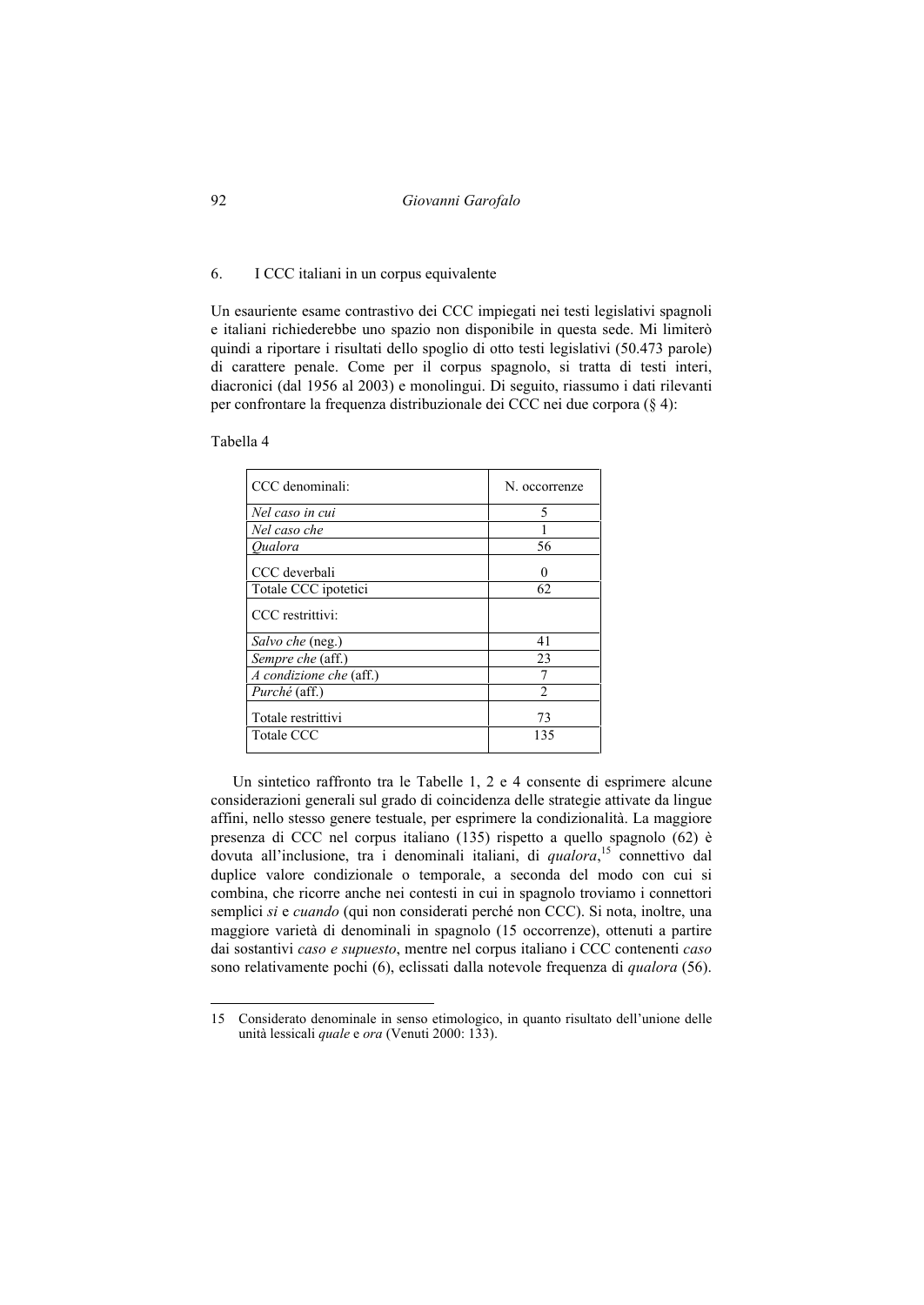Osservando i dati, si direbbe che le proprietà semantiche e distribuzionali di *qualora* coincidano in spagnolo con quelle dei connettivi semplici *si* e *cuando*, nonché dei denominali contenenti i lemmi *caso e supuesto*. *Qualora* può dunque esser proposto come traducente che 'negozia', in numerosi contesti, non solo i significati di *en el caso* / *supuesto de que*, come indicano i dizionari bilingui, ma anche dei connettori semplici *si* e *cuando* per introdurre le ipotesi di reato disciplinate nelle fattispecie:

- 33) *Qualora* il procuratore generale proceda alla contestazione dell'illecito amministrativo ai sensi dell'articolo 58 [...], gli estremi del provvedimento sono inseriti nel registro delle indagini avocate. (art. 4, c. 5, Decreto 26 giugno 2003, n. 201)
- 34) *Si* concurre ánimo de lucro personal, la pena será de prisión mayor y multa de 30.000 a 300.000 pesetas. (apt. 2, art. 150 L.O. 5/1985)
- 35) *Cuando* los delitos de calumnia e injuria se cometan en período de Campaña Electoral […], las penas privativas de libertad prevista al efecto en el Código Penal se impondrán en su grado máximo. (art. 148 L.O. 5/1985)

Il confronto dei dati indica anche una minore gamma di restrittivi nella legislazione penale italiana: per esprimere una limitazione alla validità generale di q, il legislatore spagnolo impiega ben otto connettivi (*siempre que*, *en cuanto*, *en tanto*, *siempre y cuando*, *con previsión de que*, *salvo que*, *a no ser que*, *a menos que*), mentre in italiano se ne usano solo quattro (*salvo che, sempre che*, *a condizione che*, *purché*). Ciò si deve all'impiego di un unico CCC negativo nel corpus italiano, *salvo che,* che ha tre equivalenti in spagnolo (*salvo que, a no ser que, a menos que*). In effetti *salvo che*, neutro rispetto allo stato epistemico di p, presenta da solo un numero di occorrenze (41) molto vicino a quello della totalità dei CCC restrittivi spagnoli (47), il che dimostra la versatilità di questo connettore italiano. In spagnolo, invece, l'unica circostanza in cui q non si verifica è espressa da CCC aventi un maggiore grado di specializzazione, in particolare quando si introducono enunciati rematici:

- 36) [...] *salvo che il fatto non costituisca più grave reato*, chiunque, [...], favorisce la permanenza di questi [dello straniero] nel territorio dello Stato [...], è punito con la reclusione fino a quattro anni [...]. (art. 12 –*sexies* D. Leg.vo 286/1998)
- 37) La pena podrá aumentarse hasta prisión mayor si […] se hubiese producido el siniestro del aeronave, *a no ser que el hecho constituyera delito más grave*. (art. 14, L. 209/1964)
- 38) Si [la mujer] estuviese casada, se precisará [para acceder a las técnicas de Reproducción Asistida] además el consentimiento del marido, […], *a menos que* estuvieren separados por sentencia firme de divorcio […]. (apt. 3, art. 6, L. 35/1988)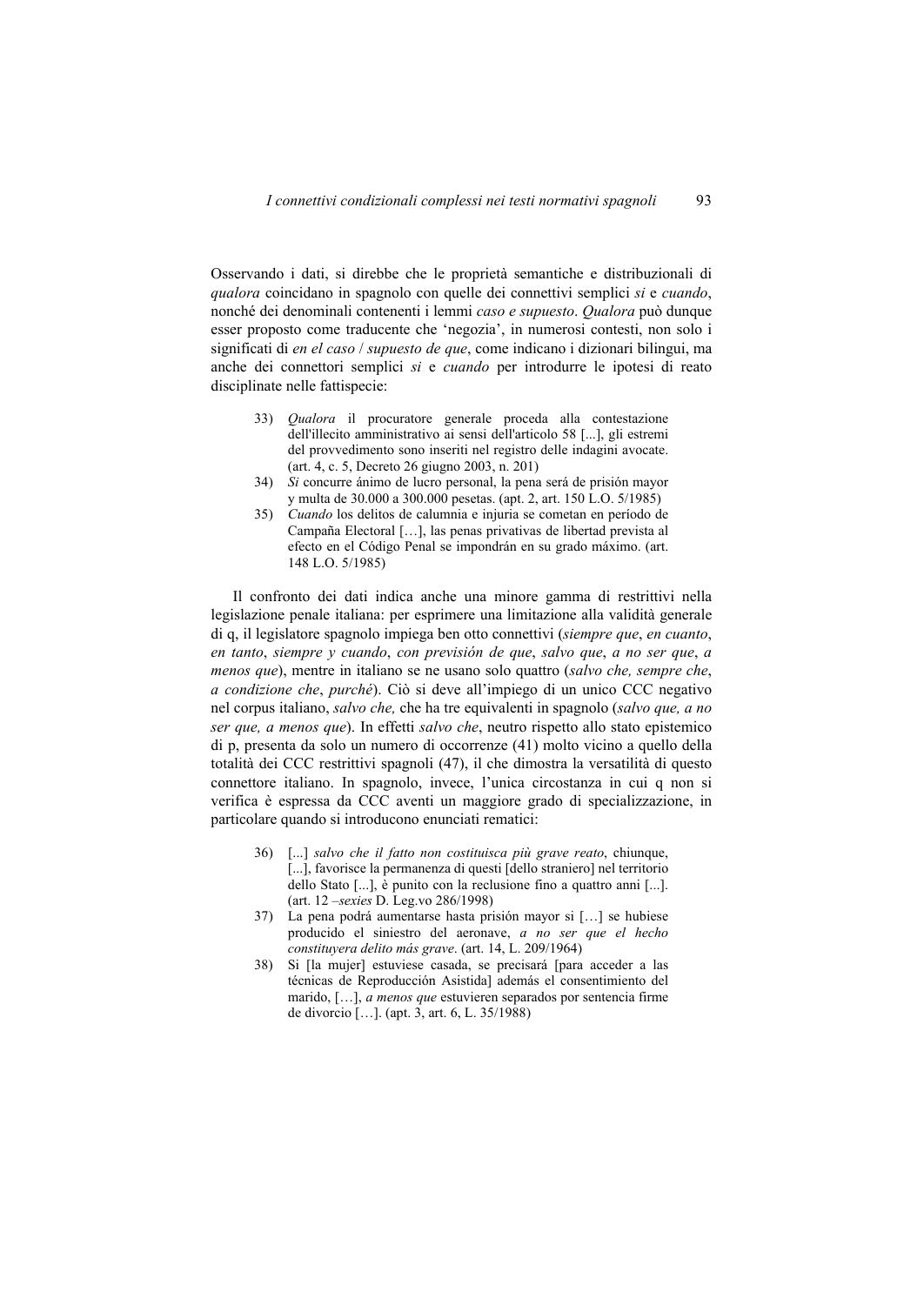# 94 *Giovanni Garofalo*

Anche sul versante degli affermativi, lo spagnolo presenta una più ampia gamma di possibilità: cinque tipi diversi (*siempre que, en cuanto, en tanto, siempre y cuando, con previsión de que*) rispetto ai tre italiani (*sempre che, a condizione che, purché*). I dati indicano una totale coincidenza delle occorrenze di *siempre que* e di *sempre che*, che condividono gli stessi contesti d'uso. Il maggior numero di affermativi in spagnolo è anche dovuto a fenomeni di variazione del corpo del connettivo mediante endiadi (*siempre que; siempre y cuando*) o per 'sdoppiamento' di un unico CCC (*en tanto en cuanto* = *en tanto; en cuanto*), casi già evidenziati agli esempi 18-20 e 22, 23.

Si osservi, infine, che lo spagnolo utilizza un connettivo 'autoritario' restrittivo negativo (*a no ser que*, si veda § 5.2.2, es. 29), mentre nel corpus italiano il CCC dotato di maggior forza coercitiva è l'affermativo *a condizione che*. La carica semantica 'autoritaria' di quest'ultimo, evidenziata da Venuti (2000: 142-150), lo rende particolarmente adeguato ad esprimere restrizioni nei testi normativi italiani:

39) La restituzione [delle cose sequestrate] è concessa *a condizione che* prima siano pagate le spese per la custodia e la conservazione delle cose sequestrate, salvo che siano stati pronunciati provvedimento di archiviazione, sentenza di non luogo a procedere o sentenza di proscioglimento [...]. (art. 84, c.2, Decr. 28 luglio 1989, n. 271)

Anche in castigliano il lemma *condición* contiene nella sua semantica tratti di 'autorità' riconoscibili nelle collocazioni che segnalano la differenza di ruoli tra chi esercita il potere (*dictar, imponer, poner una condición*) e chi lo subisce (*cumplir, llenar, satisfacer una condición*). Ciononostante, le consuetudini espressive del legislatore spagnolo manifestano una marcata riluttanza all'uso di *a condición de que*: nel C.R.E.A. su 182 occorrenze di questo CCC (in 147 documenti) solo sette si riferiscono a testi legislativi, di cui tre provengono da un documento prodotto in ambito comunitario (*Directiva 2000/31/CE del Parlamento Europeo y del Consejo, de 8 de junio de 2000*), due dalla *Ley 17/2001 de Marcas* (che recepisce precedenti direttive europee, calcandone probabilmente le strutture condizionali) e due occorrenze si trovano nel codice della strada spagnolo. Nei contesti in cui si intravede la 'relazione verticale' nella comunicazione legislatore-cittadino, i testi legislativi analizzati evitano oculatamente *a condición de que* e preferiscono ricorrere al CCC restrittivoaffermativo *siempre que* (23 occorrenze), più neutro e meno perentorio in relazione al grado di impegno del parlante (§§ 5, 5.2.1):

40) La donación solo será revocable cuando el donante, por infertilidad sobrevenida, precisase para sí los gametos donados, *siempre que* en la fecha de la revocación aquellos estén disponibles. (apt. 2, art. 5, L. 35/1988)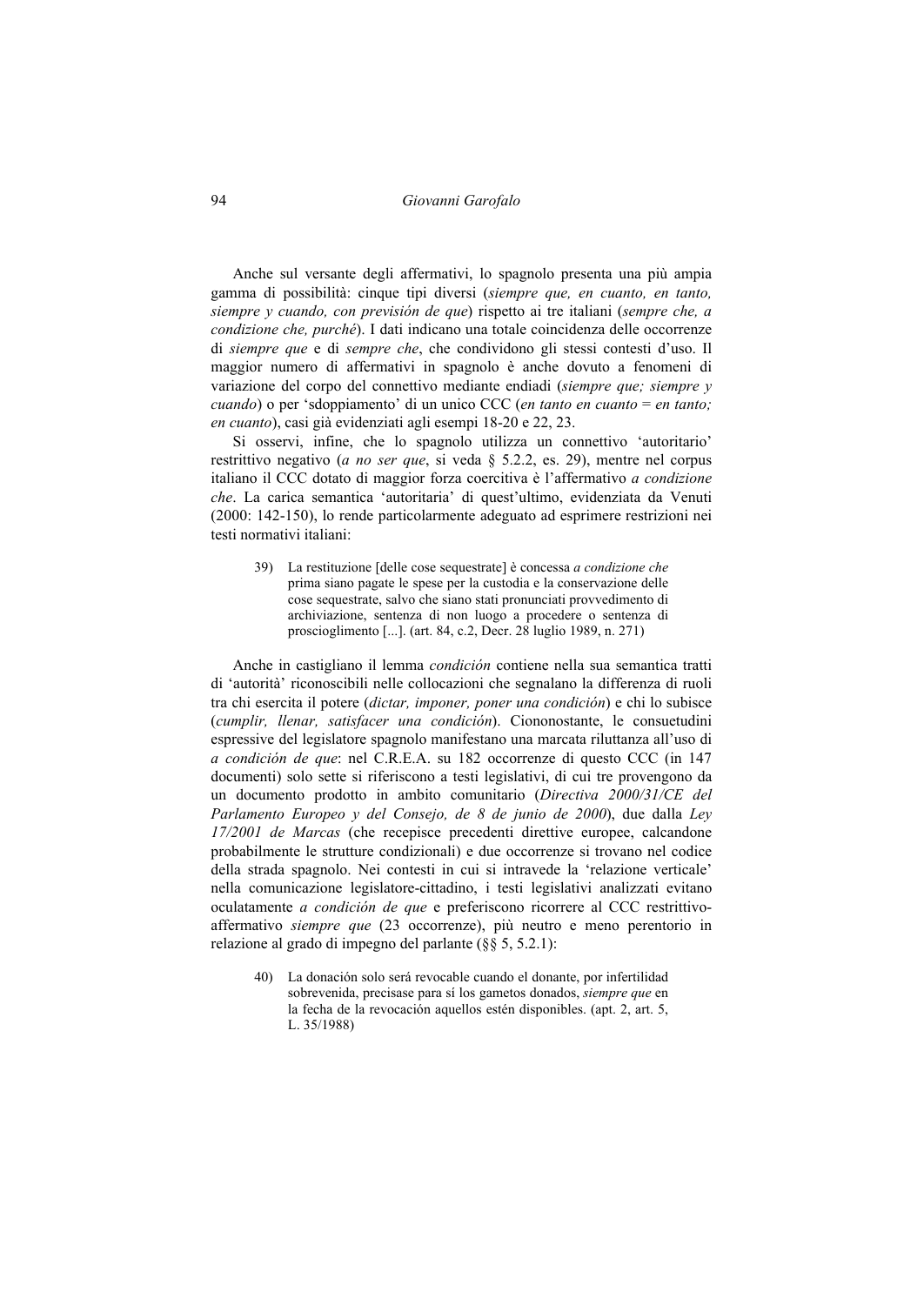Nei rari casi in cui l'estensore delle norme spagnole ricorre ai derivati del lemma *condición*, non utilizza il CCC *a condición de que* ma opta per il verbo *condicionar(se)* coniugato alla forma medio-passiva, per la perifrasi spersonalizzante *quedar condicionado* o per forme non personali del verbo quali il gerundio. Si tratta di strategie illocutorie che attenuano il carattere coercitivo di p ed evitano di manifestare la volontà del soggetto che impone la condizione:

- 41) Si la solicitud de extradición se basa en sentencia dictada en rebeldía del reclamado, en la que éste haya sido condenado […], se concederá la extradición *condicionándola a que* la representación diplomática en España del país requirente […] ofrezca garantías suficientes […]. (art. 2, L. 4/1985)
- 42) La concesión del permiso de trabajo *quedará condicionada a que* el solicitante presente contrato de trabajo por escrito […]. (art. 17, L. 7/1985)
- 43) El intercambio de información *se condicionará a* lo dispuesto en los Convenios y Tratados Internacionales […]. (apt. 3, art. 16, L. 19/1993)

L'assenza dal corpus spagnolo di *a condición de que* (§§ 4, 5.2.1), traducente diretto di *a condizione che* secondo tutti i dizionari bilingui, dimostra l'inappropriatezza di una traduzione affidata alla mera trasposizione del significante, poco attenta al valore distribuzionale e alle proprietà distintive dei CCC in un determinato genere testuale.

# 7. Conclusioni

Rispetto al connettivo condizionale non marcato *si*, i CCC evidenziano una complessità strutturale che si riflette, a livello semantico e pragmatico, in un maggior grado di specificità delle funzioni cui essi assolvono. È questa la ragione delle restrizioni distribuzionali cui questi connettivi sono soggetti nel corpus spagnolo (16.06%) rispetto alle altre strutture condizionali, in quanto le condizioni che introducono presentano una gamma più circoscritta di impieghi.

L'osservazione dei dati e dei contesti d'uso sembra indicare una correlazione tra indici di frequenza e specificità semantiche dei connettivi. In particolare, il legislatore spagnolo seleziona CCC neutri rispetto allo statuto epistemico di p, mentre evita quelli che lascerebbero trapelare una sua valutazione sulla condizione introdotta. L'assenza di connettivi 'autoritari' come *a condición de que*, le rare occorrenze del 'perentorio' *a no ser que* e il prevalere di CCC con una minore 'forza coercitiva', infine, sono interpretabili come strategia illocutiva volta a contemperare le esigenze di democraticità e di autorità nel dettato legislativo. Le proprietà semantiche e la frequenza distribuzionale dei CCC, infine, costituiscono saldi punti di riferimento per la selezione di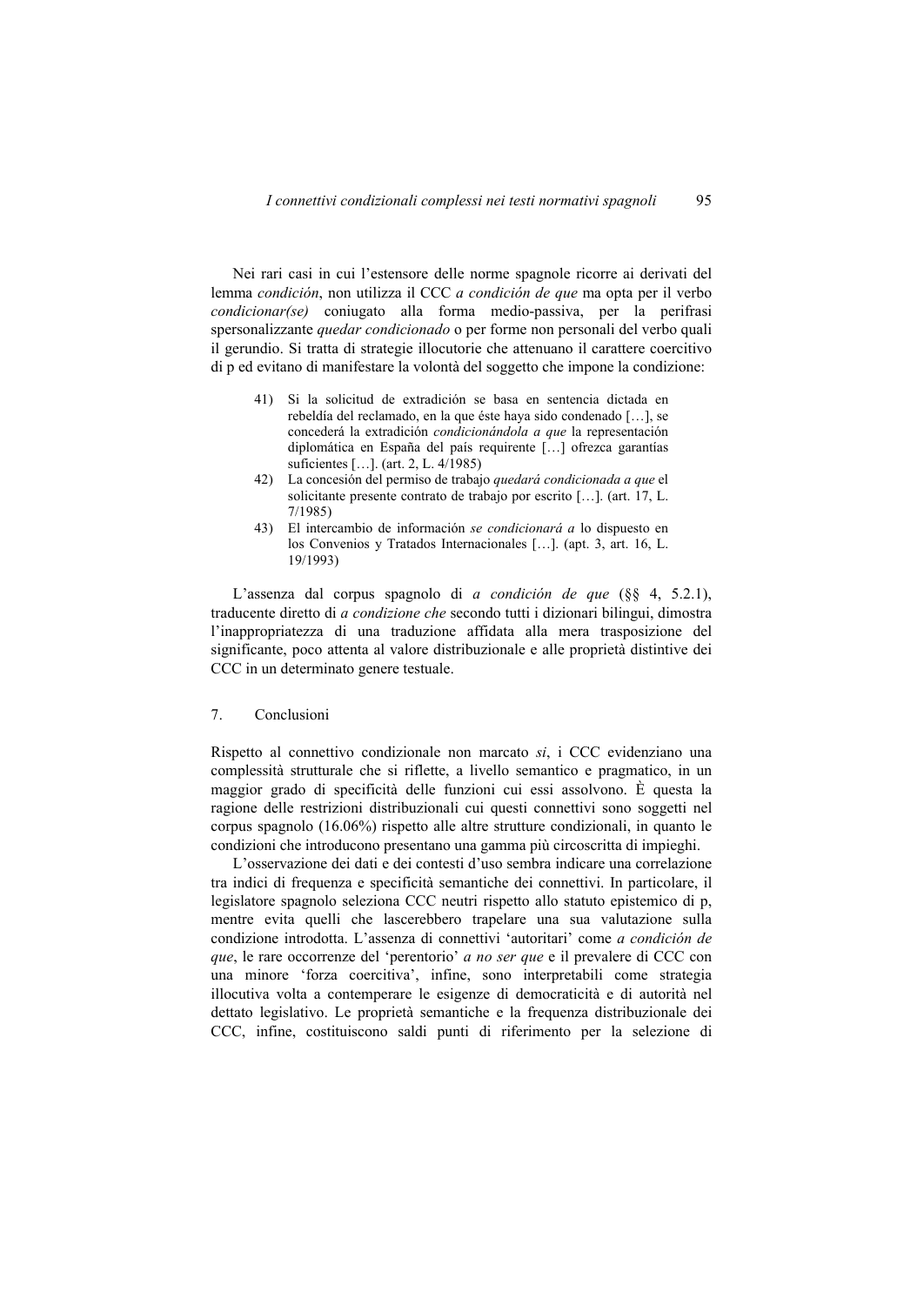traducenti adeguati all'interno delle convenzioni del genere, benché un puntuale studio contrastivo spagnolo-italiano sui marcatori della condizionalità rimanga ancora da fare.

Riferimenti bibliografici

- Alarcos Llorach E. (1999) *Gramática de la lengua española*, Madrid, Espasa Calpe.
- Alcaraz Varó E. & Hughes B. (2002) *El español jurídico*, Barcelona, Ariel.

Alcina Franch J. & Blecua J.M. (1975) *Gramática española*, Barcelona, Ariel.

- Casares J. (1990) *Diccionario ideológico de la Lengua Española,* 2ª edición, Barcelona, Gustavo Gili.
- C.R.E.A. [en línea]. *Corpus de referencia del español actual,* Banco de datos: Real Academia Española, http://www.rae.es (consultato il 3.11.2005).
- Eberenz R. (1982) "Las conjunciones temporales en español. Esbozo del sistema actual y de la trayectoria histórica en la norma peninsular", *B.R.A.E.*, vol. LXII, pp. 289-385.
- Fernández Álvarez J. (1984) *El subjuntivo*, Madrid, Edi-6.
- Garofalo G. (2003) *La Ley Orgánica 4/2000 de Extranjería*, Padova, Unipress.
- Gili Gaya S. (1961) *Curso superior de sintaxis española*, Barcelona, Biblograf.
- Greenberg J.H. (1963) "Some universals of grammar with particular reference to the order of the meaningful elements", in *Universals of Language*. Ed. by J.H. Greenberg, Cambridge MA/London, MIT Press, pp. 73- 113.
- Hernández A. C. (1984) *Gramática funcional del español*, Madrid, Gredos.
- Lyons J. (1995) *Linguistic Semantics. An introduction*, Cambridge, C.U.P.
- Miguel E. de (2000) "El texto jurídico-administrativo: análisis de una Orden Ministerial", *Revista de lengua y literatura españolas*, 2, Madrid, pp. 6-31.
- Moliner M. (1992) *Diccionario de Uso del Español*, Madrid, Gredos.
- Montolío E. (1991) "On conditional structures with complex connectors", in *Adverbalia. Working papers of Eurotyp*. Ed. by J. Van der Auwera, European Science Foundation, pp. 33-52.
- Montolío E. (1999) "Las construcciones condicionales" in *Gramática descriptiva de la lengua española*, vol. 3. Dirigida por I. Bosque y V. Demonte, Madrid, Espasa Calpe, pp. 3643-3737.
- Mortara Garavelli B. (2001) *Le parole e la giustizia*, Torino, Einaudi.
- R.A.E. (1973) *Esbozo de una nueva gramática de la lengua española*, Real Academia Española, Madrid, Espasa Calpe.
- R.A.E. (2003) *Diccionario de la Real Academia Española,* Madrid, Espasa Calpe.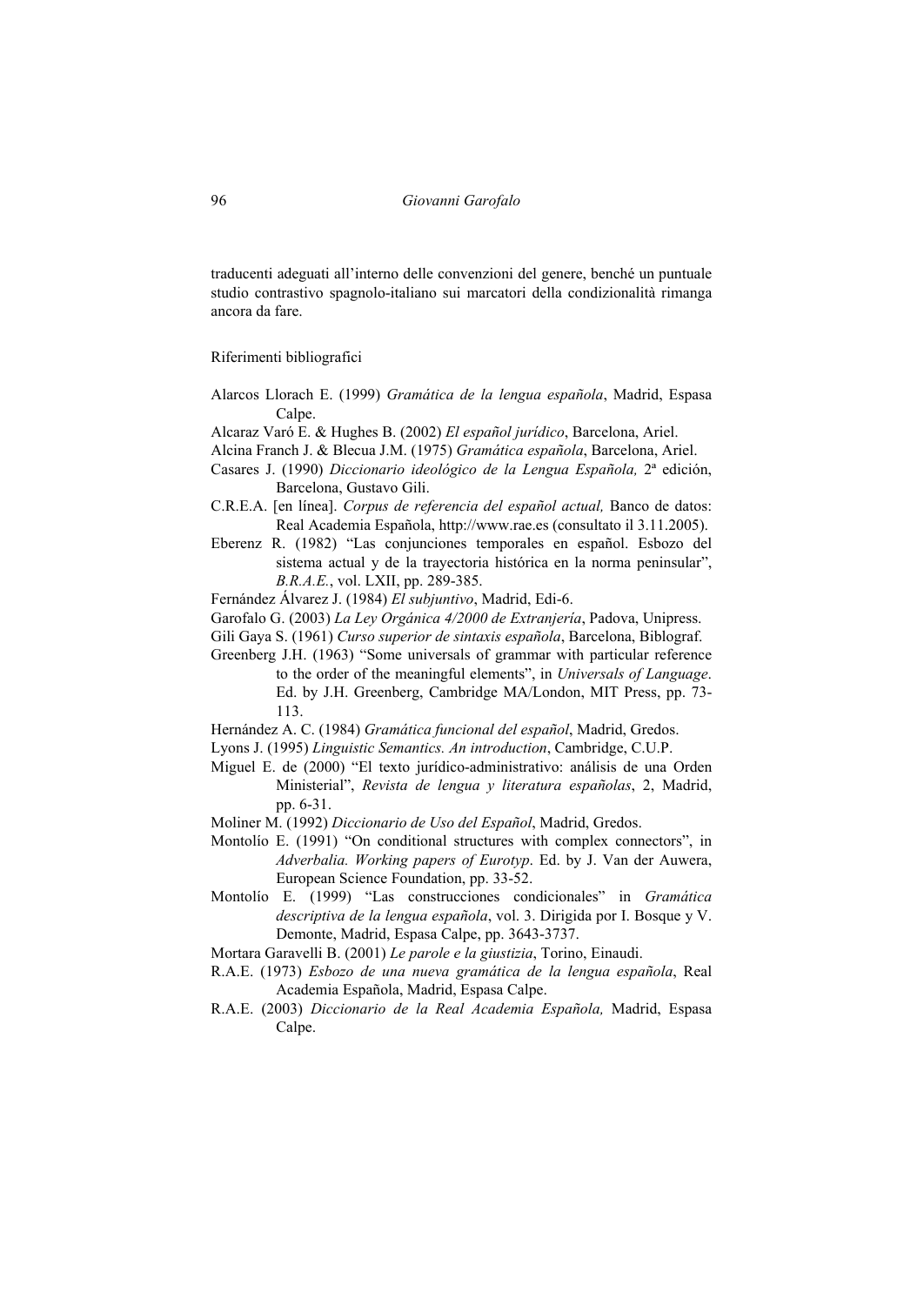- Roulet E. (1996) "Polyphony" in *Handbook of Pragmatics*. Ed. by J. Verschueren, J.O. Östman and J. Blommaert, Amsterdam/ Philadelphia, John Benjamins, pp. 1-18.
- Seco R. (1993) *Manual de gramática española*, Madrid, Aguilar.
- Seco M., Andrés O. & Ramos G. (1999) *Diccionario del Español Actual,* Madrid, Aguilar.
- Venuti J. (2000) *I connettivi condizionali complessi in italiano e in inglese*, Alessandria, Edizioni dell'Orso.
- Wandruszka U. (1991) "Frasi subordinate al congiuntivo", in *Grande grammatica italiana di consultazione*, vol. 2. A cura di L. Renzi e G. Salvi, Bologna, Il Mulino, pp. 415-481.

# Corpus spagnolo

A.A.V.V. (1999) *Legislación penal especial* y *Normas complementarias* in *Código Penal y Legislación Complementaria.* Ed. por J. Díaz-Maroto y Villarejo y C.J. Suárez González, Madrid, Civitas, pp. 325-531.

# Corpus italiano

Decreto 26 giugno 2003, n. 201 Ministero della Giustizia Decreto del Presidente della Repubblica n. 75 del 12/04/1990 Decreto Legislativo 25 luglio 1998, n. 286 Decreto Legislativo 28 luglio 1989, n. 271 Legge 26 luglio 1975, n. 354 Legge 27 dicembre 1956, n. 1423 Titolo II Codice Procedura Penale Titolo III Codice Procedura Penale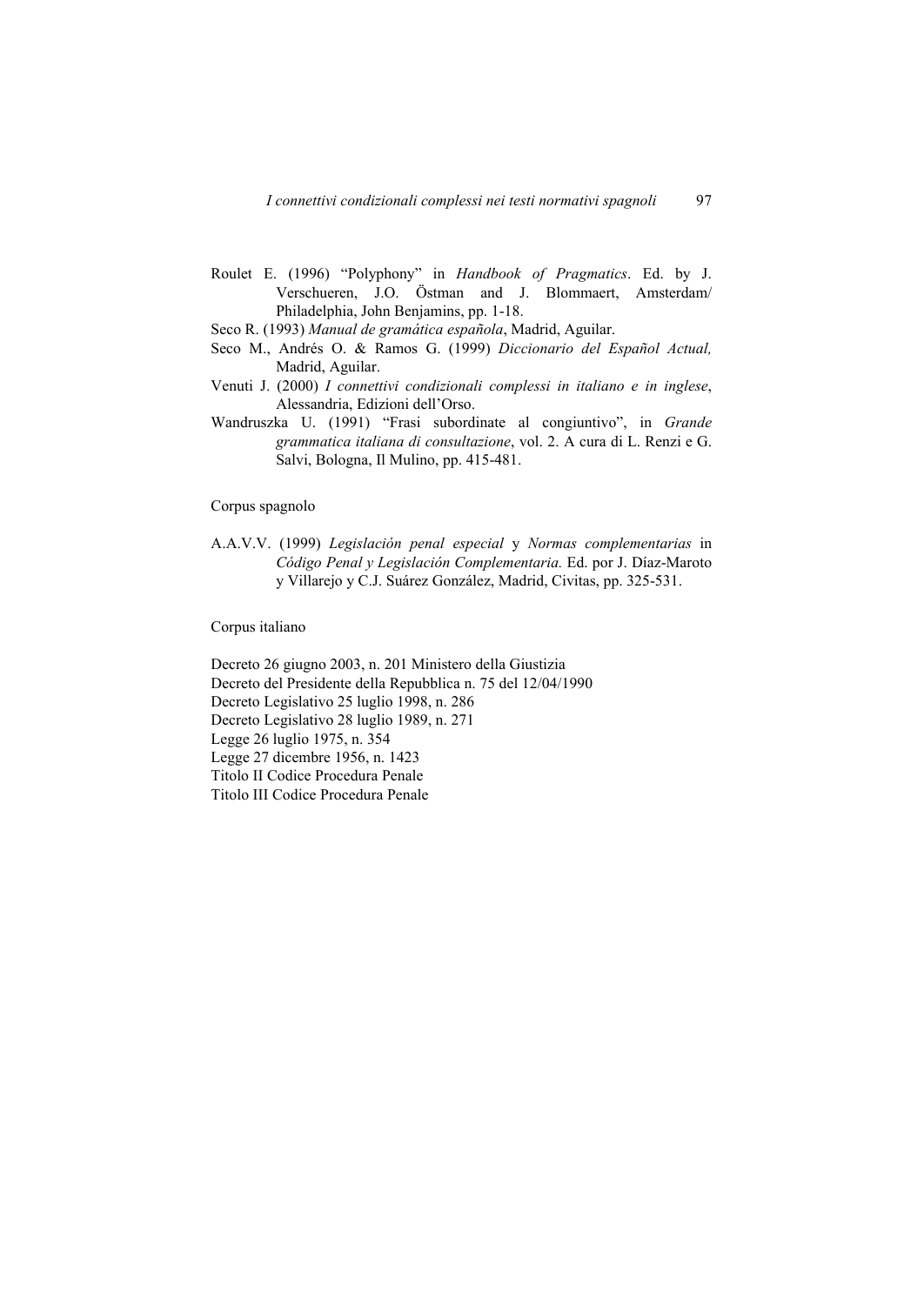# **ANALISI DI UN CORPUS PARALLELO INGLESE-ITALIANO DI PUBBLICAZIONI DELL'OMS: SINTASSI, LESSICO E RESA DELLA MODALITÀ<sup>1</sup>**

# Erica Ianich

### Abstract

*This paper deals with a computer-assisted study of a corpus of WHO publications in English and their translations in Italian, and describes a method of using a parallel corpus to investigate both linguistic and translation phenomena, with particular reference to modal auxiliaries. The analysis focuses on the WordList function of the WordSmith Tools suite to create alphabetical and frequency-ordered lists of the words found in the corpus, and statistical information. First, the general features of the source and target texts are investigated, such as sentence number, mean sentence length, lexical variety and density, and the incidence of nouns and verbs. Inferences are then made about the systemic differences between English and Italian as well as the "universals" of translation.* 

*Secondly, the study concentrates on modality, and wordlists are again used to analyse the presence of modal expressions in the corpus, and in particular to compare the incidence of English modals in the source texts and their most "direct" translations in the target texts. Given the imbalances found, each modal auxiliary is also analysed through semi-automatic alignment to identify the main translation strategies used.* 

# 1. Introduzione

 $\overline{a}$ 

I corpora sono ormai divenuti importanti strumenti di analisi linguistica, in cui a essere indagati non sono soltanto i meccanismi di espressione propri di ciascun sistema linguistico, ma anche i processi traduttivi. Nell'ambito della traduzione, di particolare interesse risultano i corpora paralleli, costituiti da un insieme di testi originali in una lingua e dalle loro traduzioni in un'altra lingua (cfr. Laviosa 2002: 36). In questo articolo si descrivono il metodo e i principali

<sup>1</sup> L'articolo è tratto dalla tesi di laurea in traduzione dell'autrice discussa presso la SSLMIT dell'Università degli Studi di Trieste (2004-05, relatore: prof.ssa Federica Scarpa; correlatore: dott. Giuseppe Palumbo) dal titolo "La modalità: analisi di un corpus parallelo inglese-italiano di pubblicazioni dell'OMS".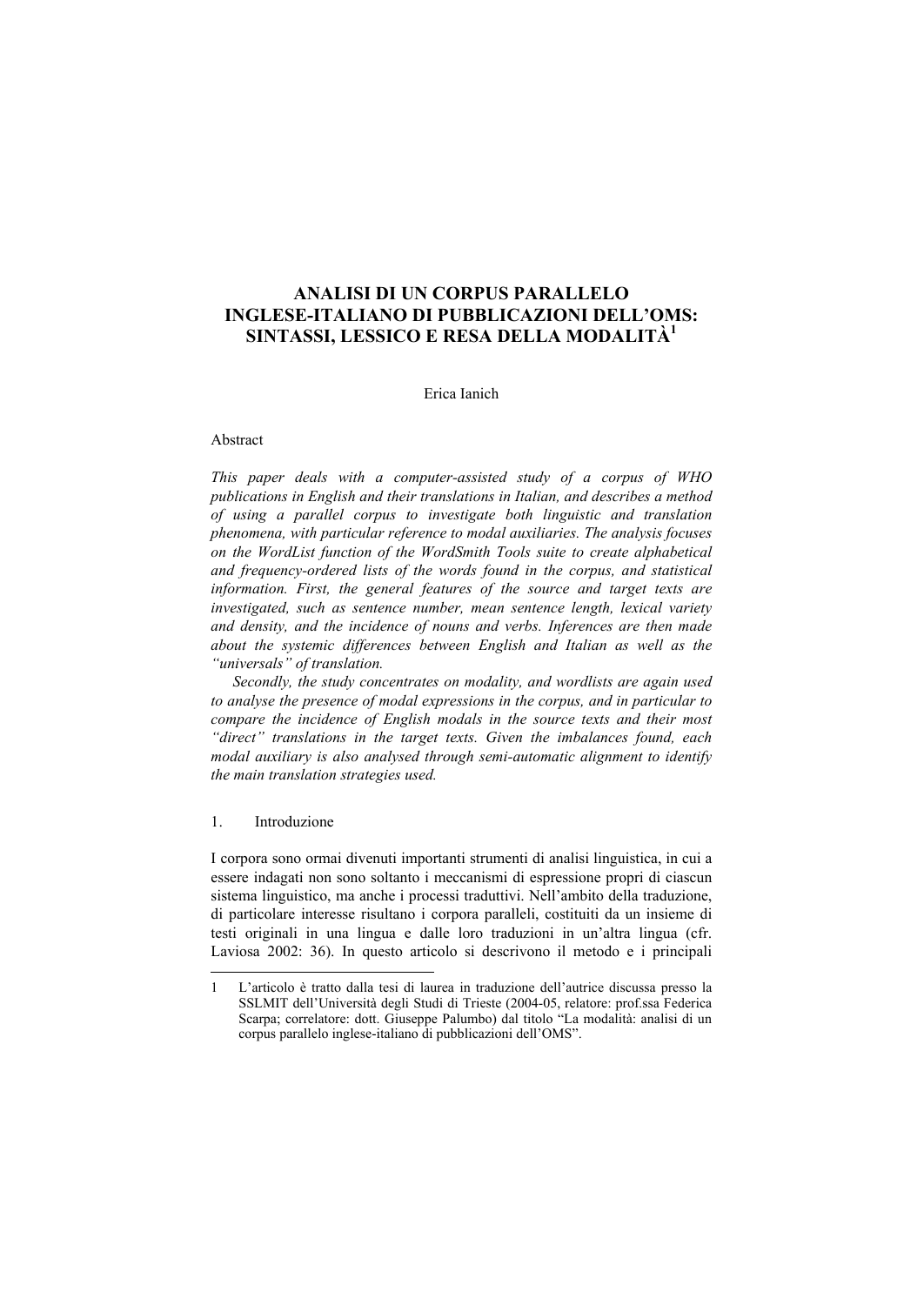100 *Erica Ianich* 

risultati di un'analisi comparativa condotta su un corpus appartenente a tale categoria, poiché costituito da alcune pubblicazioni in lingua inglese dell'Organizzazione Mondiale della Sanità (OMS) e dalle rispettive traduzioni pubblicate in italiano. Sempre utilizzando la terminologia di Laviosa (2002), il corpus rientra più specificatamente nella tipologia di corpus *parallelo bilingue monodirezionale*, essendo l'inglese sempre lingua di partenza e l'italiano lingua di arrivo e non viceversa. Gli aspetti esaminati riguardano alcune caratteristiche sintattiche e lessicali, e in modo più approfondito la resa degli ausiliari modali inglesi *can, could, may, might, must, should, will* e *would*.

Le pubblicazioni selezionate sono state ricostituite in forma elettronica (in file di testo), per poter essere analizzate in una prima fase in modo automatico con l'ausilio del software WordSmith Tools, elaborato da Mike Scott (1998). In particolare, gli strumenti di analisi linguistica che si sono impiegati sono WordList e in misura minore Concord. Quest'ultima funzione consente sostanzialmente di reperire le occorrenze di determinate parole o sequenze visualizzandole nel contesto in cui figurano, mentre WordList produce la lista dei tipi di parole rilevati nei testi e la rispettiva incidenza, sia in ordine alfabetico che di frequenza, e fornisce inoltre informazioni statistiche sui vari livelli del discorso, prescindendo dunque dallo specifico contesto d'uso. Il vocabolo *tipo*, dall'inglese *type*, richiama la rilevante distinzione nell'ambito della linguistica dei corpora fra *type* e *token*, in cui un *tipo* comprende tutte le parole che presentano la medesima sequenza grafica senza considerarne l'eventuale polisemicità, mentre un *token* è ogni singola *parola* che compare nel corpus, intesa come sequenza ininterrotta di caratteri, indipendentemente dalla sua ripetitività nel testo o dal suo significato contestuale. Tale puntualizzazione risulta di particolare importanza per l'analisi delle wordlist che costituiscono il punto di partenza di questo lavoro, dalle quali si sono tratte alcune conclusioni contrastive di tipo probabilistico. Nella prossima sezione si delineano le caratteristiche testuali del corpus parallelo, per poi passare a descrivere il metodo di analisi (§ 3) e a esporre in seguito i principali risultati (§ 4).

2. Il corpus in esame

La selezione delle pubblicazioni è stata influenzata dalla reperibilità delle rispettive traduzioni, non sempre disponibili dal momento che l'italiano non è una lingua ufficiale dell'OMS. Si sono pertanto considerate due serie specialistiche a pubblicazione annuale, *The World Health Report* e *International Travel and Health*, le quali riguardano entrambe la salute pubblica considerata a livello mondiale. Il corpus di partenza risulta composto specificatamente dalle seguenti pubblicazioni ufficiali in lingua inglese: *The World Health Report 2000*  (Capitolo 2) e *2001*, e *International Travel and Health 2001* e *2003*. A esse si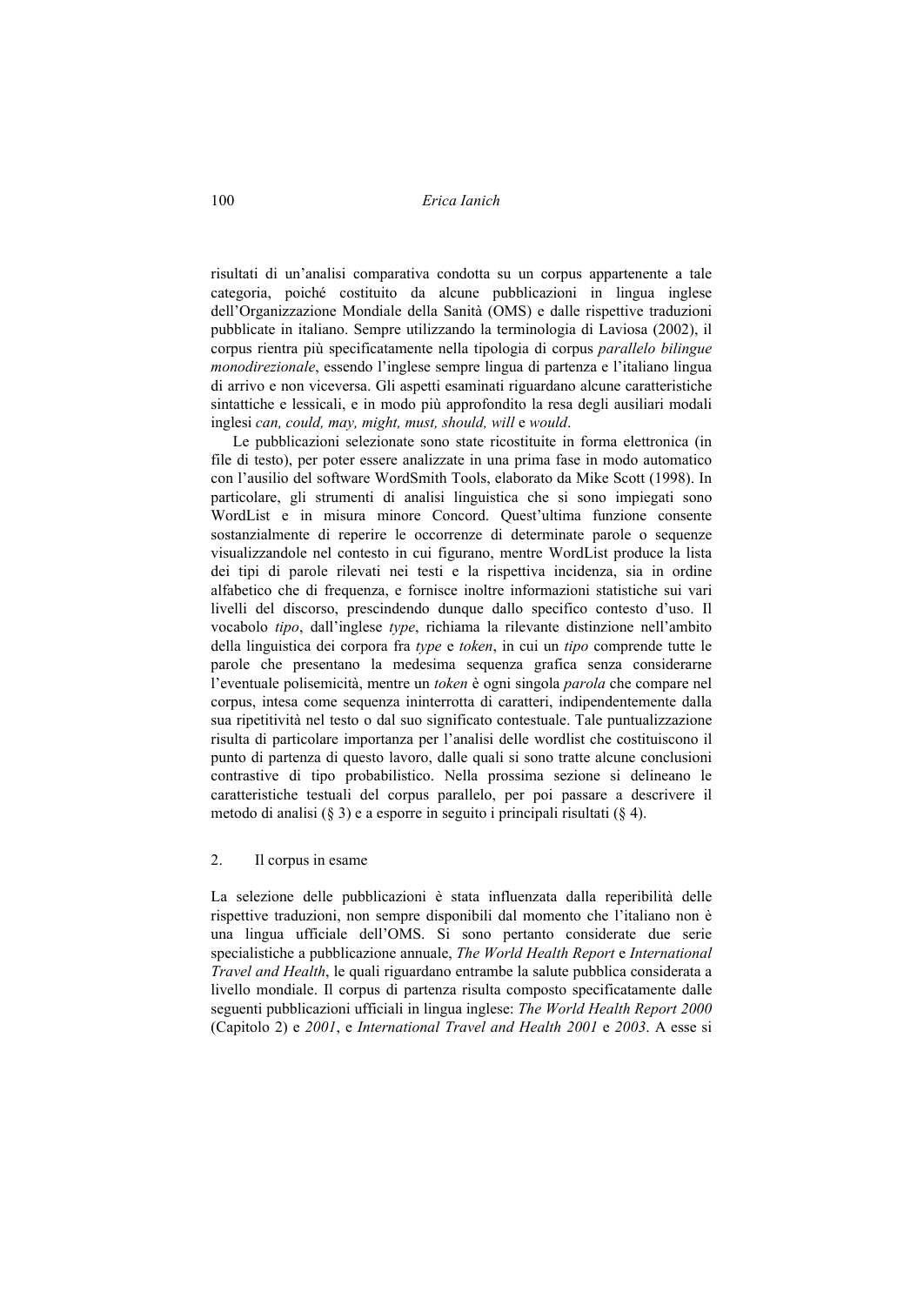aggiungono le relative traduzioni in italiano: *Rapporto sulla salute nel mondo 2000* e *2001*, che compaiono nella rivista bimestrale *Quaderni di Sanità Pubblica*, pubblicata dal Centro per l'Informazione Sanitaria di Milano, e *Viaggi internazionali e salute 2001* e *2003*, le cui versioni italiane sono curate dal Centro di Medicina del Turismo con sede a Rimini. Il corpus consta in totale di 304.232 parole.

Quanto alla tipologia testuale e alla relativa situazione comunicativa delle pubblicazioni, *The World Health Report* tratta ogni anno un aspetto specifico della salute mondiale, valutando la situazione presente e ponendo le basi per miglioramenti futuri. In particolare *The World Health Report 2000* (WHR 2000), intitolato "Health Systems: Improving Performance", è un'analisi senza precedenti sui sistemi sanitari e sulla loro crescente importanza nella vita di ogni giorno, sul ruolo delle persone responsabili della loro gestione ma anche dei consumatori dei servizi forniti, mentre *The World Health Report 2001* (WHR 2001), dal titolo "Mental Health: New Understanding, New Hope", espone le conoscenze sulla situazione attuale e le prospettive dei disturbi della salute mentale. Questa serie si caratterizza per la sua funzione informativo-vocativa (cfr. Newmark 1988), poiché finalizzata sia a esporre contenuti sia a influenzare il lettore. Il capitolo del numero del 2000 qui incluso, il cui titolo è "How well do health systems perform?", ha una funzione essenzialmente informativa, mentre la funzione vocativa dell'edizione del 2001 viene esplicata tramite raccomandazioni nel campo della politica sanitaria le quali non costituiscono delle prescrizioni specifiche. Si tratta nel complesso di testi a carattere divulgativo, poiché non sono indirizzati esclusivamente a esperti o autorità ma a qualsiasi lettore interessato.

La serie *International Travel and Health* è finalizzata invece alla tutela della salute dei viaggiatori internazionali. L'edizione del 2003 (ITH 2003) aggiorna i contenuti di quella del 2001 (ITH 2001) e, rispetto a questa, approfondisce alcune tematiche per venire incontro ai viaggiatori di oggi in modo più adeguato. Anche questa serie presenta un carattere informativo-vocativo ma, a differenza di quanto accade per *The World Health Report*, la componente vocativa prevale, poiché lo scopo principale è guidare il comportamento di professionisti e viaggiatori tramite consigli, raccomandazioni e anche vere e proprie prescrizioni. Per il livello di specificità degli argomenti trattati, questa serie è meno divulgativa rispetto a *The World Health Report* ma, analogamente a questa, il numero più recente si rivolge in modo esplicito a un pubblico più eterogeneo.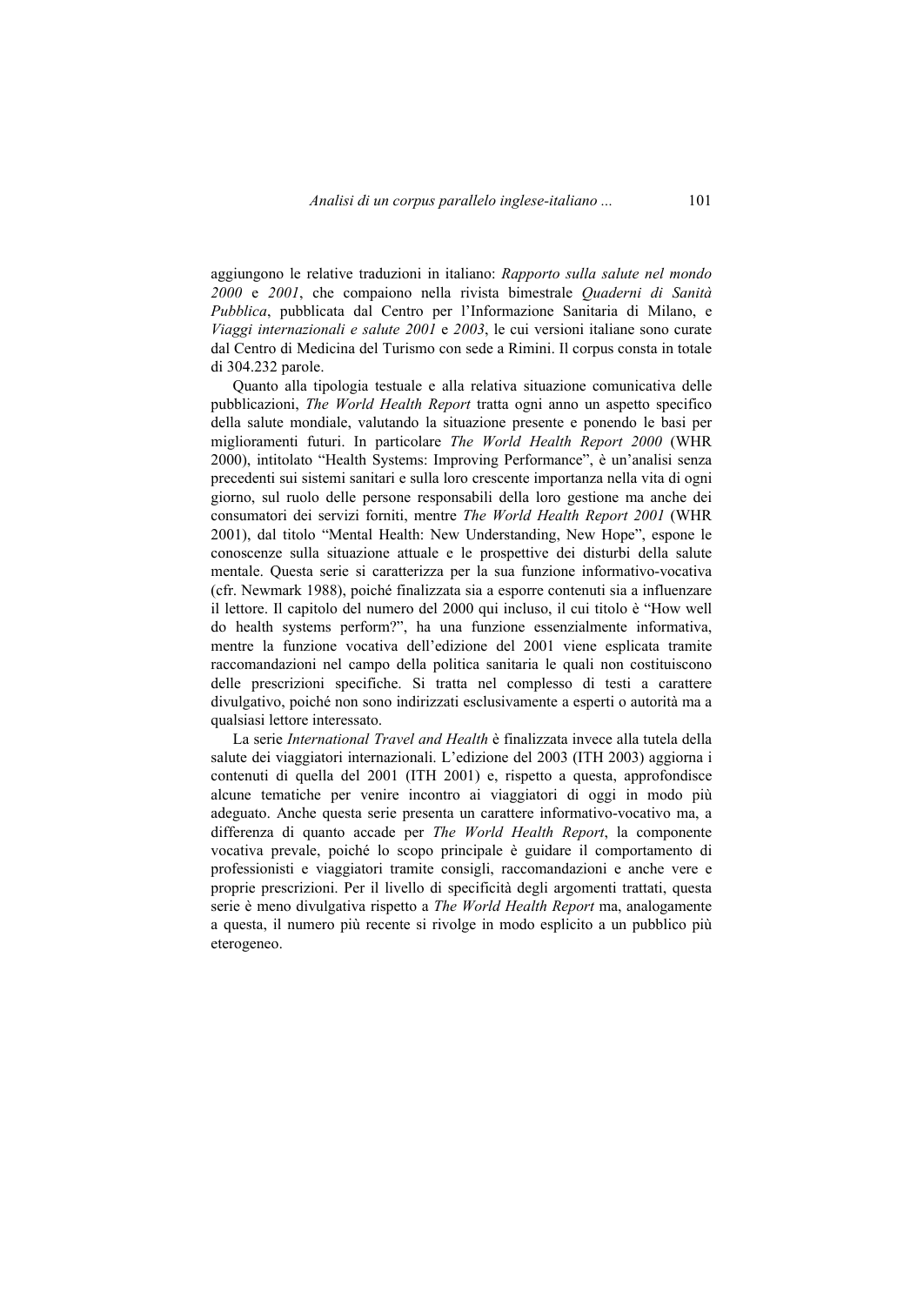102 *Erica Ianich* 

### 3. Metodo

Nella prima fase dell'analisi si è utilizzata la funzione WordList di WordSmith Tools, che rielabora i testi in tre modalità differenti fornendo:

- le *wordlist (F)*, *2* ossia le liste dei tipi di parole in ordine di frequenza, con l'indicazione del numero di occorrenze e la relativa percentuale rispetto al totale delle parole del testo (Tabella 1);
- le *wordlist (A)*, analoghe alle precedenti in quanto riportano gli stessi dati ma li visualizzano disponendo i tipi di parole in ordine alfabetico;
- le *wordlist (S)*, nelle quali sono presenti informazioni di vario tipo (Tabella 2), relativi alle parole, ai tipi, alle frasi, ai paragrafi e ai titoli.

| N | Word           | Freq. | $\frac{0}{0}$ |
|---|----------------|-------|---------------|
|   | <b>THE</b>     | 715   | 5,98          |
| 2 | OF             | 530   | 4,43          |
| 3 | T <sub>O</sub> | 374   | 3,13          |
|   | <b>AND</b>     | 349   | 2,92          |
| 5 | IS             | 273   | 2,28          |
|   | <b>HEALTH</b>  | 256   | 2,14          |
|   | IN             | 220   | 1,84          |
|   |                | 189   | 1,58          |

Tabella 1. Estratto della wordlist (F) di *The World Health Report 2000* 

| <b>Text File</b> | <b>OVERALL</b> |
|------------------|----------------|
| <b>Bytes</b>     | 354.354        |
| Tokens           | 53.517         |
| Types            | 4.940          |
| Type/Token Ratio | 9,23           |
| Sentences        | 1.912          |
| Sent. Length     | 27,25          |
| Paragraphs       | 57             |
| Para. Length     | 931,65         |
| Headings         | 0              |
| 1-letter words   | 1.356          |
| 2-letter words   | 8.757          |

Tabella 2. Riproduzione delle principali informazioni della Wordlist (S) di *The World Health Report 2001*<sup>3</sup>

<sup>2</sup> Nel presente articolo si mantengono le denominazioni originali adottate dal software.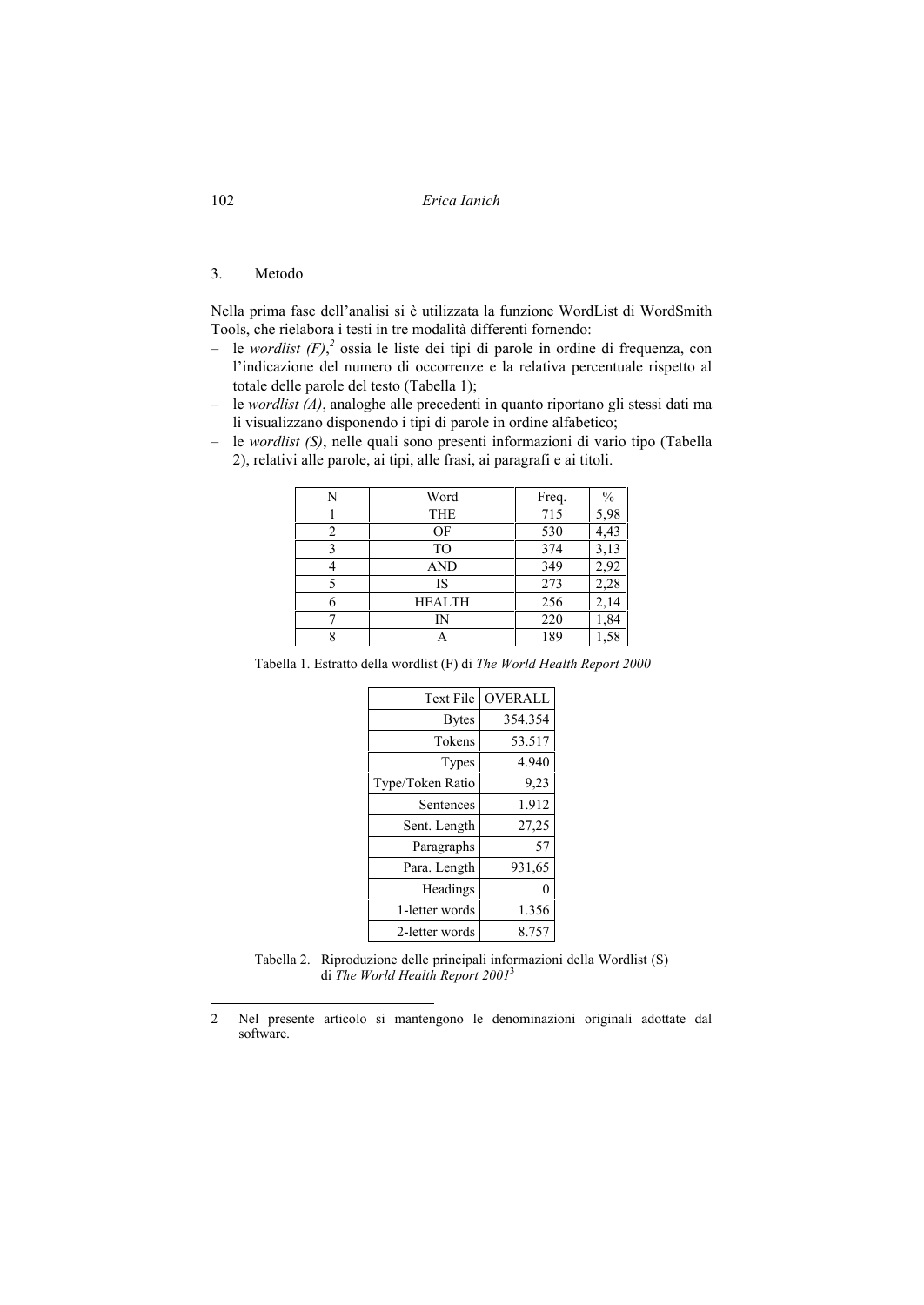Nell'analisi svolta si sono inizialmente esaminate alcune caratteristiche testuali generali degli originali (o testi di partenza, TP) e delle traduzioni (o testi di arrivo, TA), ossia la loro lunghezza, il numero e la lunghezza media delle frasi, la varietà lessicale, la presenza di verbi e sostantivi e la densità lessicale, sfruttando in varia misura le wordlist (S) e (F). In relazione alle caratteristiche delle frasi, si è reso necessario ricorrere anche al comando Trova e Sostituisci poiché, analogamente a quanto precisato nella nota 3 per i titoli, non avendo effettuato particolari procedure di marcatura del testo per il riconoscimento della fine di frase o di paragrafo i dati delle wordlist (S) relativi a tali caratteristiche non sono risultati attendibili. Nemmeno le wordlist (F) sono state utilizzate nella loro integralità in quanto, data la mole del materiale, si è deciso di considerare solo i primi 200 tipi di ciascuna, un criterio che ha comunque permesso di esaminare dal 60% al 70% circa di ciascun testo.

In un secondo momento ci si è invece concentrati sui mezzi di espressione della modalità, e in particolare sugli ausiliari modali, i quali costituiscono il principale oggetto di studio e per la cui analisi si è adottata una procedura più articolata. Ai fini dell'analisi comparativa si è stabilito per ciascun modale inglese l'equivalente intuitivo, ossia la traduzione in italiano più immediata ed elementare, per poter trarre alcune conclusioni contrastive partendo dalle wordlist (F) e dalle wordlist (A) dei TP da un lato e da quelle dei TA dall'altro. Si sono così effettuate delle osservazioni sulla base delle occorrenze degli ausiliari modali degli originali e di quelle delle varie espressioni modali delle traduzioni considerando nuovamente soltanto i primi 200 tipi di ciascuna wordlist (F). Successivamente, nelle intere wordlist in cui i tipi sono disposti in ordine alfabetico, le wordlist (A), si sono rintracciati tutti i principali ausiliari modali, ossia *can/could, may/might, must, should, will/would*, e gli equivalenti intuitivi, ed esaminandone il numero di occorrenze si sono formulate ulteriori considerazioni contrastive.

Data la prevedibile disparità tra la frequenza dei modali inglesi e dei rispettivi equivalenti intuitivi emersa da tali liste di parole acontestuate, si è poi proceduto al reperimento sistematico di tutte le occorrenze dei modali degli originali e delle traduzioni nel relativo contesto d'uso. Per questa operazione non si è potuto utilizzare il software WordSmith, e precisamente l'opzione Dual Text Aligner ideata per l'allineamento automatico di coppie di testi, in quanto non vi era piena corrispondenza sintattica tra gli originali e le traduzioni, aspetto di cui in effetti i programmi di allineamento di solito non tengono conto (cfr. Bowker & Pearson 2002: 96). Pertanto, con il comando Trova si sono facilmente reperite nei file di testo tutte le occorrenze dell'ausiliare inglese in esame e si è cercata la porzione di testo corrispondente nelle traduzioni,

<sup>3</sup> Come emerge dalla wordlist sopra riportata, il numero di titoli (*Headings*) non è stato rilevato poiché non si è proceduto alla loro marcatura nei file di testo.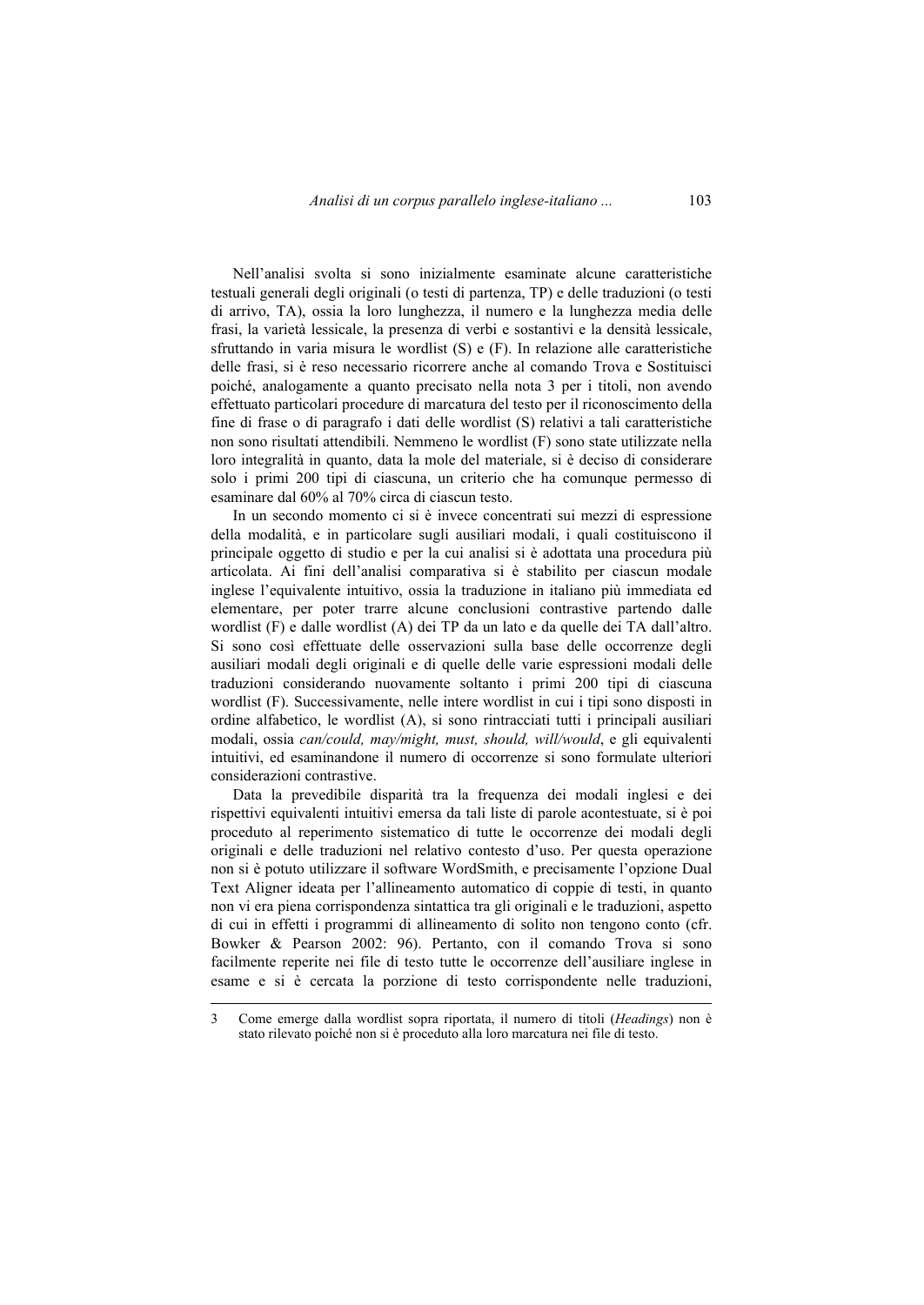104 *Erica Ianich* 

aiutandosi con il riferimento costituito dalla barra di scorrimento verticale, la quale dà una misura della posizione in cui si trova la sequenza cercata, e agevola così l'allineamento.

Si sono individuate in tal modo le diverse soluzioni traduttive adottate e si è poi focalizzata l'attenzione sui casi di scostamento dalla traduzione intuitiva; considerando i contesti d'uso dei modali così rilevati si è formulata una tassonomia ad hoc della modalità, tale da rispecchiare le varie connotazioni degli ausiliari nel corpus. In base a essa si è valutata l'appropriatezza delle singole strategie traduttive, individuando le soluzioni diverse da quella intuitiva ma risultate comunque corrette, e definite *soluzioni standard*, i casi di ellissi ed eliminazione, ossia di mancata ripresa del modale, e infine le traduzioni errate o non adatte al contesto specifico. In questa sede si riporteranno i risultati di maggior interesse, riguardanti la proporzione di traduzioni intuitive e di quelle standard, e le tipologie più rilevanti di queste ultime.

Prima di passare all'esposizione dei risultati cui si è giunti, si precisa che nell'interpretare le wordlist è necessario tener presente che i testi in italiano sono traduzioni, le quali, secondo l'ipotesi degli "universali traduttivi" (cfr. Laviosa 2002), sarebbero caratterizzate da meccanismi di formulazione linguistica peculiari rispetto a quelli attivati per la produzione di un testo originale. I più rilevanti in questa sede sono l'*esplicitazione*, in virtù della quale la traduzione tenderebbe a spiegare, o appunto "esplicitare", i contenuti dell'originale, fenomeno che può essere segnalato ad esempio da una maggiore lunghezza delle traduzioni rispetto agli originali, e la *semplificazione*, ossia il ricorso a un lessico e a strutture sintattiche funzionali a una più agevole comprensione del testo.

### 4. Risultati

Si espongono qui di seguito i principali risultati dell'analisi svolta, considerando in primo luogo le caratteristiche sintattiche e lessicali e successivamente la modalità.

#### 4.1. Osservazioni testuali di carattere generale

Alcune osservazioni testuali possono essere già effettuate considerando la sola lunghezza dei testi in esame. Dalla Tabella 3 risulta infatti che tutti i TP presentano un numero di parole inferiore rispetto ai TA.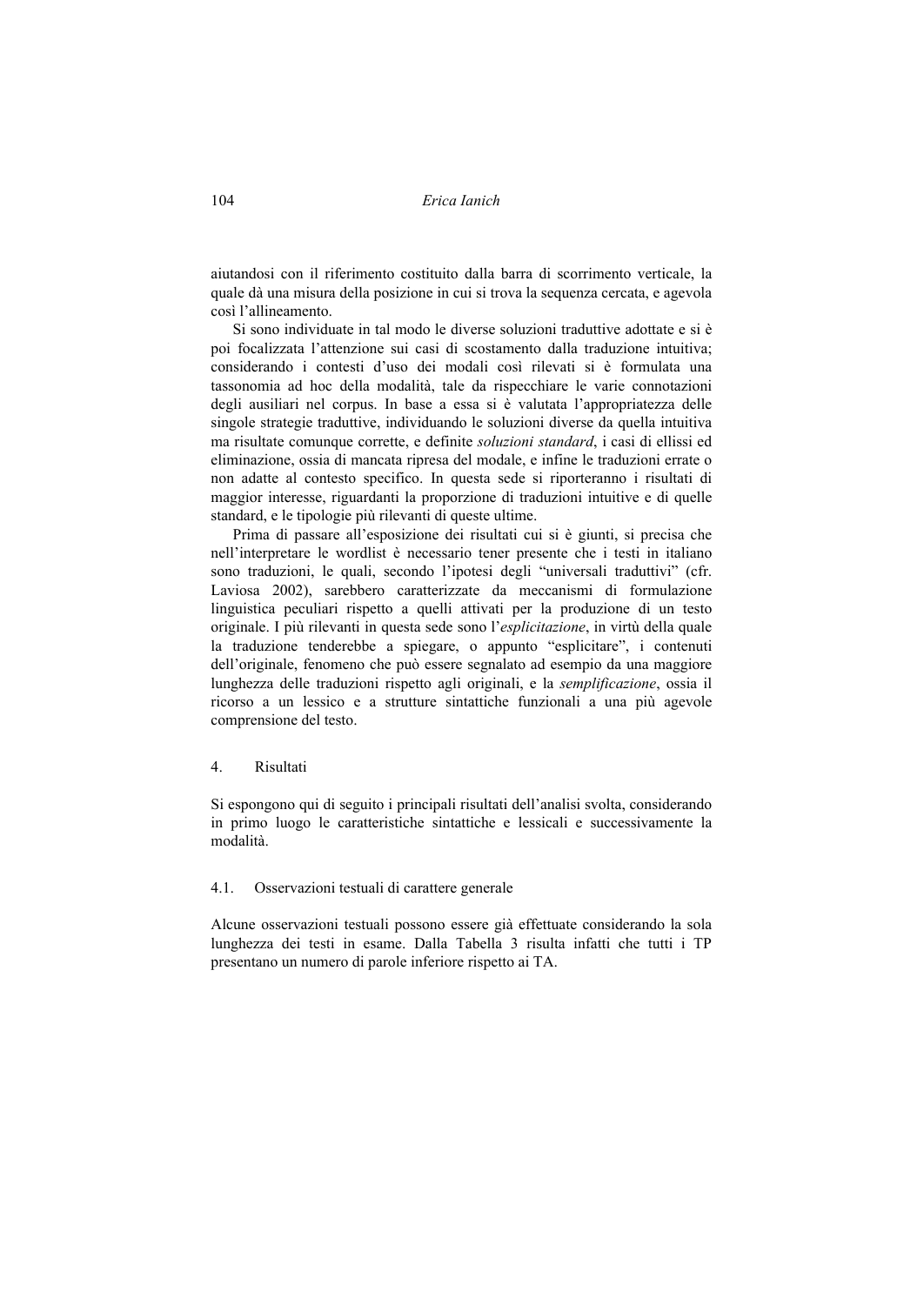| The World Health Report 2000 (WHR 2000 EN)         | 11.966 |
|----------------------------------------------------|--------|
| Rapporto sulla salute nel mondo 2000 (WHR 2000 IT) | 13.601 |
| The World Health Report 2001 (WHR 2001 EN)         | 53.517 |
| Rapporto sulla salute nel mondo 2001 (WHR 2001 IT) | 59.680 |
| International Travel and Health 2001 (ITH 2001 EN) | 27.331 |
| Viaggi internazionali e salute 2001 (ITH 2001 IT)  | 31.024 |
| International Travel and Health 2003 (ITH 2003 EN) | 50.943 |
| Viaggi internazionali e salute 2003 (ITH 2003 IT)  | 56.170 |

Tabella 3. Numero di parole in ciascuna pubblicazione del corpus

Si può ritenere che questi dati siano dovuti soprattutto a differenze sistemiche tra le due lingue, ossia al fatto che l'inglese esprime generalmente i medesimi concetti in forma più concisa rispetto all'italiano. Nella Tabella 4 si riporta invece il valore percentuale approssimato di quanto il TA eccede rispetto al TP.

| WHR 2000   |      | 13,6% |
|------------|------|-------|
| WHR 2001   |      | 11.5% |
| <b>ITH</b> | 2001 | 13.5% |
| <b>ITH</b> | 2003 | 10,2% |

Tabella 4. Differenza di lunghezza fra le traduzioni e gli originali

Un'altra ipotesi può essere fatta tenendo conto che l'italiano del corpus è il prodotto di un processo traduttivo, fattore per cui la maggior lunghezza dei TA potrebbe anche essere indice di un più alto livello di esplicitazione dei contenuti nelle traduzioni. È inoltre presumibile che quest'ultimo sia più elevato per i testi che si rivolgono a un pubblico più eterogeneo, e che quindi richiedono una maggiore chiarezza espositiva. Nella Tabella 4 si nota al contrario che le traduzioni dei numeri più divulgativi delle due serie (WHR 2001 e ITH 2003) sono proporzionalmente meno lunghe rispetto a quelle delle pubblicazioni a carattere più specialistico.

## 4.1.1. Caratteristiche sintattiche

Dalla tipologia di informazioni delle wordlist (S) si è preso spunto per esaminare alcuni aspetti sintattici, quali il numero di frasi e la loro lunghezza media. Come si è anticipato, a tal fine non si sono potuti utilizzare i dati forniti da questo strumento per il conteggio, per cui si è dovuto ricorrere a un metodo semi-automatico: si sono aperti i singoli file di testo e si è sfruttato il comando Trova e Sostituisci, il quale ha sostituito tutti i segni di interpunzione di fine frase (./!/?) con un segno arbitrario, segnalando al termine dell'operazione il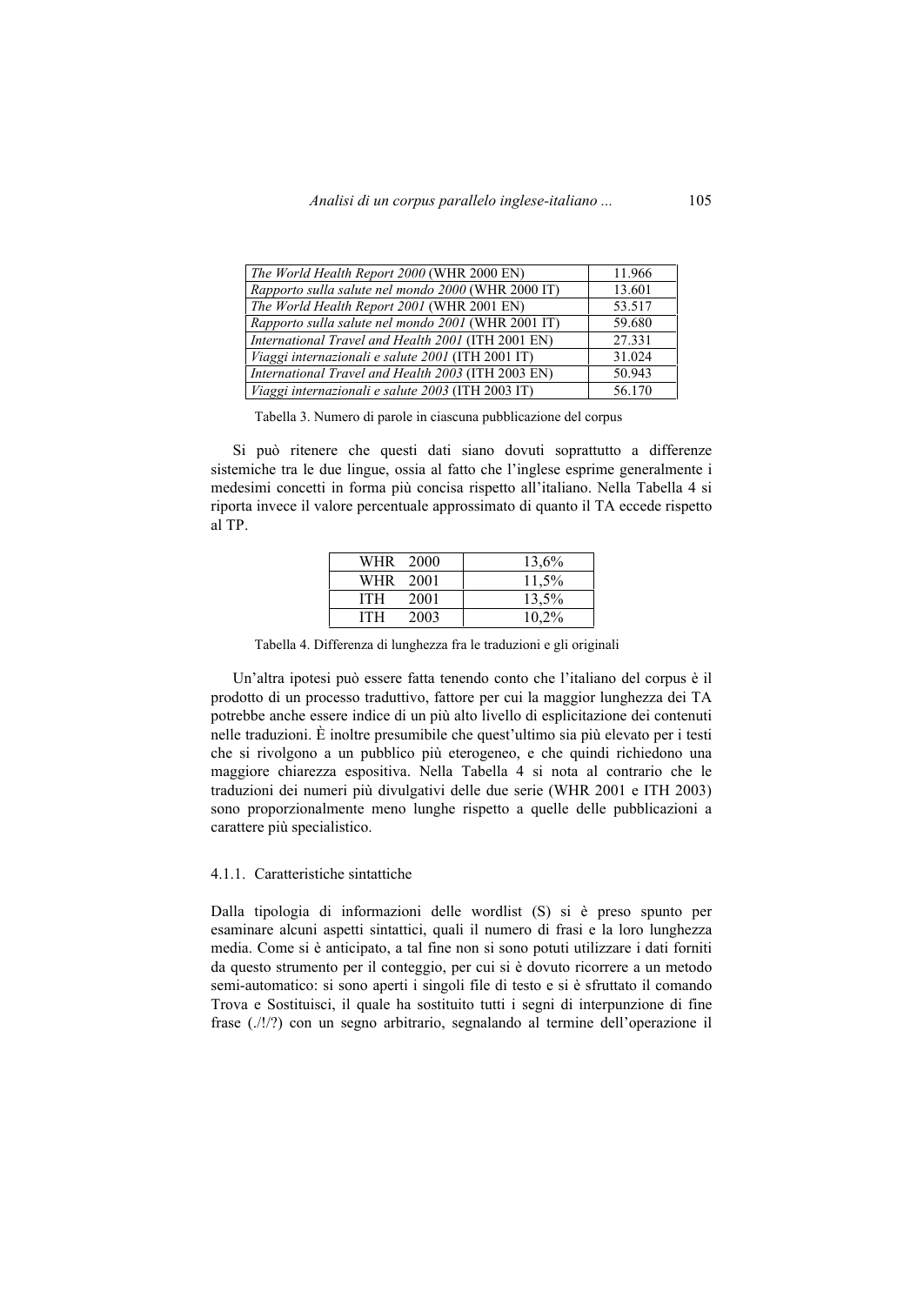106 *Erica Ianich* 

totale delle sostituzioni effettuate. Data la polivalenza dei punti fermi, tramite il comando Trova si è proceduto poi al controllo di ciascuna occorrenza di tali segni e si sono rilevati tutti i casi in cui un punto fermo non indicava la fine di una frase, bensì ad esempio un'abbreviazione (ad es. *e.g.*), un rimando intratestuale (ad es. *Box 5.1*) o una cifra decimale in inglese. Sottraendo tali occorrenze del punto fermo dal totale delle sostituzioni si sono ottenuti i risultati della Tabella 5, in cui compaiono il numero di frasi e la loro lunghezza media per ciascuna pubblicazione.

|            | <b>TESTO</b> |           | N. FRASI | LUNGHEZZA MEDIA |
|------------|--------------|-----------|----------|-----------------|
| WHR 2000   |              | EN        | 447      | 26,76           |
| WHR 2000   |              | IT        | 432      | 31,48           |
| WHR 2001   |              | EN        | 2248     | 23,80           |
| WHR 2001   |              | IT        | 2147     | 27,79           |
| <b>ITH</b> | 2001         | EN        | 1487     | 18,37           |
| <b>ITH</b> | 2001         | <b>IT</b> | 1506     | 20,60           |
| <b>ITH</b> | 2003         | EN        | 2613     | 19,49           |
| <b>ITH</b> | 2003         | <b>IT</b> | 2543     | 22,08           |

Tabella 5. Numero di frasi e loro lunghezza media nei testi del corpus

Nella Tabella 6 si riporta il valore percentuale, approssimato alla seconda cifra decimale, della variazione nel numero delle frasi della traduzione rispetto all'originale, nonché la loro differenza di lunghezza.

| <b>TESTO</b> |      | <b>VARIAZIONE</b> | DIFFERENZA DI |
|--------------|------|-------------------|---------------|
|              |      | N. FRASI %        | LUNGHEZZA %   |
| <b>WHR</b>   | 2000 | $-3.35%$          | 17,63%        |
| <b>WHR</b>   | 2001 | $-4.49%$          | 16,76%        |
| <b>ITH</b>   | 2001 | $+1,27%$          | 12,13%        |
| <b>ITH</b>   | 2003 | $-2.67%$          | 13.28%        |

Tabella 6. Variazione del numero di frasi nei TA rispetto ai TP e loro differenza di lunghezza

Considerando separatamente l'inglese e l'italiano ed effettuando un primo confronto tra le due serie, dalla Tabella 5 si può subito sottolineare sia negli originali che nelle traduzioni la maggior lunghezza delle frasi nella serie più divulgativa, *The World Health Report*, in cui la funzione informativa ha un peso più rilevante di quella prescrittiva che invece caratterizza maggiormente *International Travel and Health*. La tipologia testuale sembra quindi influire sulla modalità di presentazione dei contenuti, la quale conferisce ai numeri della prima serie (WHR) un carattere più discorsivo rispetto all'esposizione di prescrizioni e raccomandazioni, solitamente molto più sintetica, che caratterizza invece la seconda serie (ITH). Inoltre, le differenze maggiori tra TP e TA si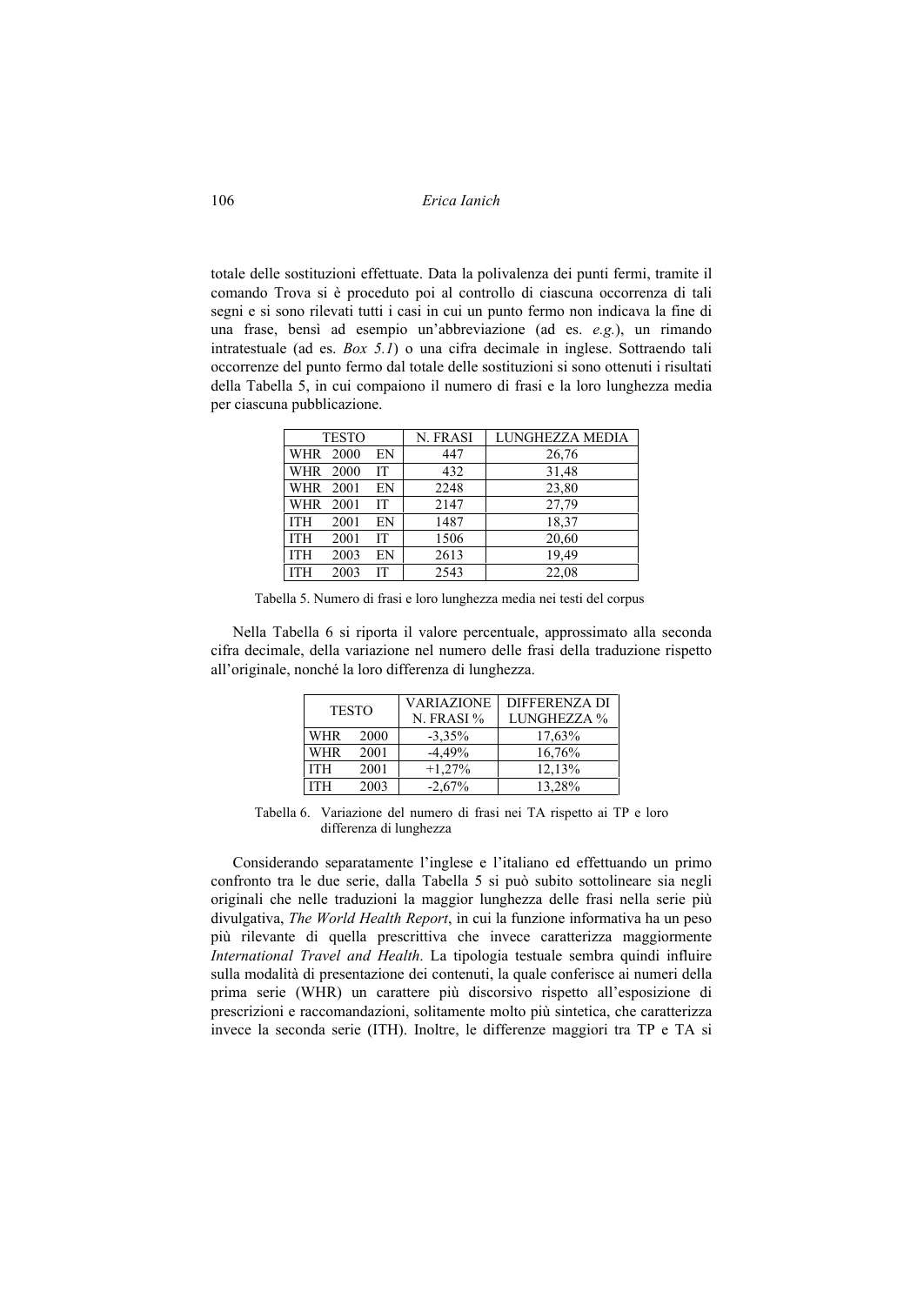riscontrano proprio in *The World Health Report* poiché, quanto più ci si allontana dal rigore e dalla sinteticità dei testi prescrittivi, tanto più emergeranno i canoni redazionali tipici della lingua di arrivo per un determinato genere testuale; nel caso specifico, l'italiano predilige di norma una formulazione sintattica più complessa, come l'ipotassi rispetto alla paratassi, che può spiegare sia la maggiore lunghezza delle frasi nei TA sia il loro minor numero rispetto ai TP. L'unico dato in controtendenza è l'1,27% di frasi in più nella traduzione di ITH (2001) rispetto all'originale, il numero meno divulgativo del corpus. Rimanendo sulla serie più specialistica del corpus, *International Travel and Health*, va rilevato che gli scostamenti fra TA e TP (sia per eccesso che per difetto) sono meno marcati rispetto a quanto accade per *The World Health Report*; in altre parole, più elevato è il livello specialistico, maggiore sembra essere l'adesione dell'italiano alle strutture più concise ed essenziali dell'inglese.

Nel complesso, i TA presentano costantemente una lunghezza media delle frasi maggiore rispetto agli originali, un risultato che è essenzialmente imputabile alle diversità dei due sistemi linguistici in esame, anche se in questo caso risulta in contrasto con uno dei parametri inclusi nell'universale traduttivo della semplificazione, secondo cui le traduzioni tendono ad avere frasi mediamente più brevi (Laviosa 2002: 62).

### 4.1.2. Varietà lessicale

Dalle wordlist (S) si può ricavare il grado di *varietà lessicale* dei testi selezionati, un parametro costituito dal *rapporto Type/Token* che risulta dalla proporzione:

x (rapporto): numero di tipi (*types*) = 100: numero di parole (*tokens*)

dove più elevato è il rapporto, maggiore è la varietà lessicale. Dai valori ricavati è risultato interessante riordinare i dati dalla pubblicazione più breve a quella più lunga, ottenendo le Tabelle 7 e 8, rispettivamente per l'inglese e per l'italiano:

|            | <b>TESTO</b> |    |        | <b>TOKENS   TYPE/TOKEN RATIO</b> |
|------------|--------------|----|--------|----------------------------------|
| <b>WHR</b> | 2000         | EN | 11.966 | 15,13%                           |
| <b>ITH</b> | 2001         | EN | 27.331 | 12,46%                           |
| <b>ITH</b> | 2003         | EN | 50.943 | 10,05%                           |
| <b>WHR</b> | 2001         | EN | 53.517 | 9.23%                            |

Tabella 7. Varietà lessicale dei TP in rapporto alla loro lunghezza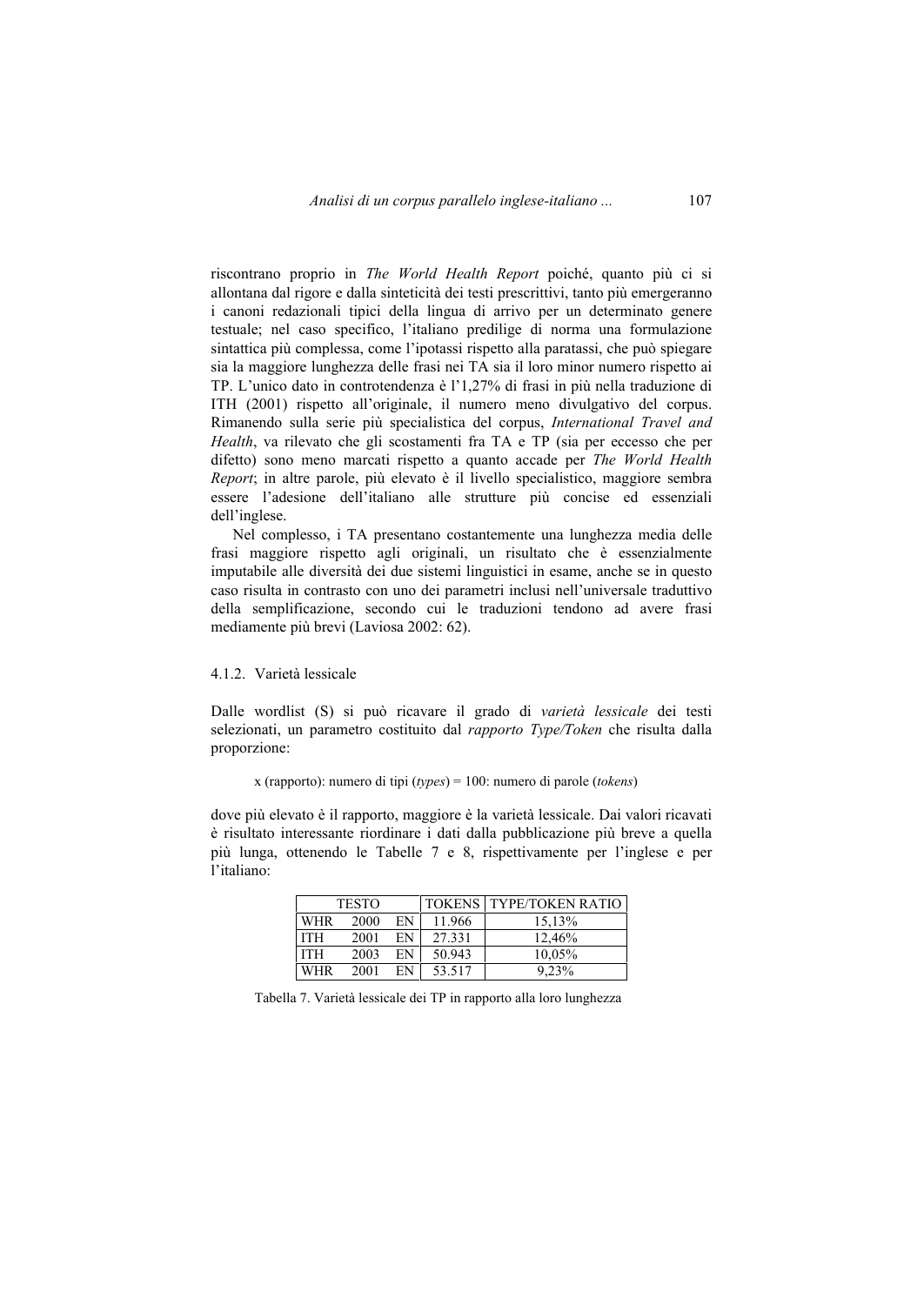108 *Erica Ianich* 

|            | <b>TESTO</b> |        | <b>TOKENS   TYPE/TOKEN RATIO</b> |
|------------|--------------|--------|----------------------------------|
| <b>WHR</b> | 2000 IT      | 13.601 | 16,37%                           |
| <b>ITH</b> | 2001 IT      | 31.024 | 13,53%                           |
| <b>ITH</b> | 2003 IT      | 56.170 | 11,78%                           |
| <b>WHR</b> | 2001 IT      | 59.680 | 11,16%                           |

Tabella 8. Varietà lessicale dei TA in rapporto alla loro lunghezza

Se si esaminano separatamente le due lingue, infatti, emerge in primo luogo la diminuzione della varietà lessicale all'aumentare della lunghezza del testo. Questi dati si pongono in linea con quanto ipotizzabile, ossia che un testo molto lungo presenti una varietà lessicale inferiore, soprattutto se si tratta di un testo specialistico, il quale tende a una maggior ripetitività non solo terminologica ma anche sintattica, con reiterazione delle medesime risorse discorsive.

Confrontando invece gli originali e le traduzioni, contrariamente al parametro traduttivo della semplificazione, l'italiano presenta costantemente una varietà lessicale leggermente più alta rispetto all'inglese. Ciò può essere dovuto a differenze sistemiche tra le due lingue, ossia alla maggior presenza in inglese di parole polisemiche o polivalenti, oppure al fatto che l'italiano presenta flessioni legate al genere o al numero in quasi tutte le parti del discorso, a differenza dell'inglese. Un esempio significativo è l'articolo determinativo inglese invariabile *the*, il quale in italiano copre la gamma *il, lo, la, i, gli, le, (l')*. Un altro esempio è dato dal sostantivo inglese *health*, cui in italiano corrispondono i sostantivi "salute" e "sanità", nonché l'aggettivo "sanitario" nelle sue varianti di genere e numero. Le differenze di rapporto Type/Token fra TA e TP sono riportate nella Tabella 9.

| <b>TESTO</b> |      | DIFFERENZA DI<br>TYPE/TOKEN RATIO |
|--------------|------|-----------------------------------|
| WHR 2000     |      | 1,24%                             |
| WHR 2001     |      | 1,93%                             |
| <b>ITH</b>   | 2001 | 1,07%                             |
| <b>ITH</b>   | 2003 | 1,73%                             |

Tabella 9. Differenza di varietà lessicale fra TA e TP

Se si prendono in esame le singole serie separatamente, la differenza di varietà lessicale fra TA e TP cresce all'aumentare del grado di divulgatività delle pubblicazioni, ossia è maggiore per i numeri la cui fascia di destinatari è più ampia, *The World Health Report 2001* (1,93%) e *International Travel and Health 2003* (1,73%), a sottolineare forse una maggiore esplicitazione dei contenuti che può portare all'utilizzo di un numero più alto di tipi di parole.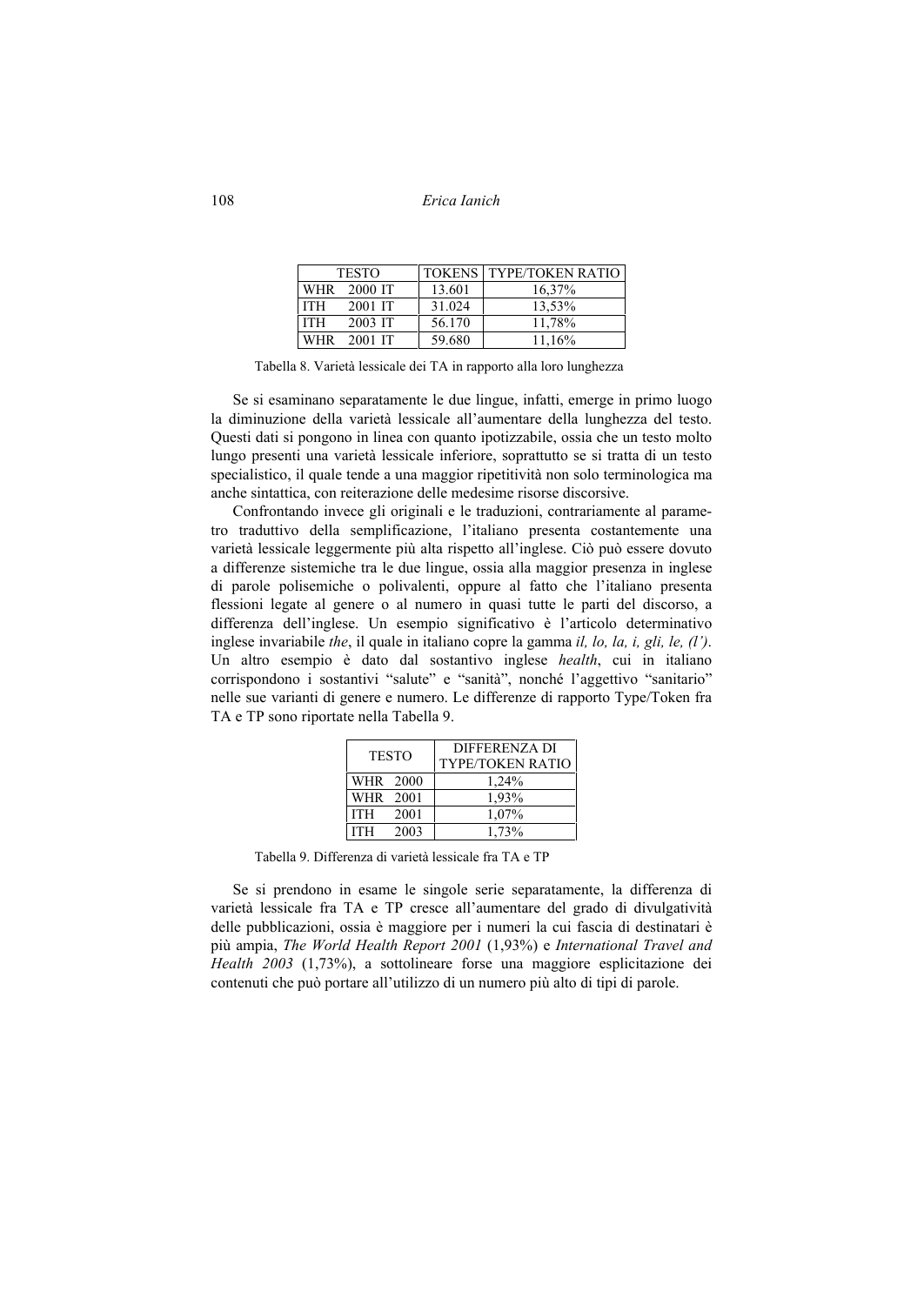#### 4.1.3. Verbi e sostantivi

Le wordlist (F) sono state utilizzate in un primo momento per ottenere dati sulla frequenza assoluta (numero di occorrenze) e relativa (percentuale sulle parole totali) di verbi e sostantivi nei diversi testi del corpus, raggruppando i tipi verbali e sostantivali tramite la funzione Manual Joining (tasti F4 e F5 della tastiera). A tal proposito va ricordato che dalle wordlist non può emergere alcuna distinzione semantica o grammaticale tra parole omografe, le quali come si è detto costituiscono un unico tipo poiché graficamente identiche; esempi sono *cause*, *travel*, *politica*, o il caso particolare costituito dalla coppia *WHO* (sigla di *World Health Organization*)*/who*. 4 Ai fini del raggruppamento nelle due categorie si è pertanto tenuto conto della funzione più frequentemente assunta da tali tipi nei testi, reperendo i diversi contesti d'uso con la funzione Concord. Quanto alle forme verbali, si sono esclusi il gerundio e il participio poiché, quando usati in predicati complessi, dipendono da un ausiliare già incluso nel conteggio (ad es. *is given* è un'unica forma verbale); nei testi specialistici, inoltre, questi due modi verbali sostituiscono spesso subordinate relative concorrendo a conferire uno stile nominale al discorso (cfr. Scarpa 2001: 37). Infine, gli ausiliari modali sono stati considerati separatamente rispetto all'infinito che reggono (ad es. in *should seek* sono presenti due tipi verbali distinti).

Nella Tabella 10 si presentano a titolo d'esempio i dati ottenuti per WHR (2000), ossia il numero di tipi appartenenti alla categoria dei sostantivi e a quella dei verbi, il numero di occorrenze totali dei tipi così suddivisi e la frequenza relativa dei sostantivi e dei verbi.

|                         | <b>WHR 2000 EN</b> | <b>WHR 2000 IT</b> |
|-------------------------|--------------------|--------------------|
| SOSTANTIVI (N. tipi)    | 73                 | 72                 |
| VERBI (N. tipi)         | 19                 | 16                 |
| OCCORRENZE SOSTANTIVI   | 1.829              | 1.996              |
| <b>OCCORRENZE VERBI</b> | 803                | 558                |
| % SOSTANTIVI            | 15,28%             | 14,68%             |
| $%$ VERBI               | 6.71%              | 4.10%              |

Tabella 10. Verbi e sostantivi in WHR 2000

 $\overline{a}$ 

<sup>4</sup> Nel conteggio non si è infatti sfruttata l'opzione Case Sensitivity, la quale avrebbe permesso di effettuare la distinzione tra maiuscole e minuscole risultando vantaggiosa nei casi in cui la maiuscola è elemento discriminante di termini omografi come nell'esempio citato, ma non altrettanto per le parole presenti nei titoli in maiuscolo che sarebbero state considerate un tipo distinto dalle medesime in minuscolo presenti all'interno dell'enunciato.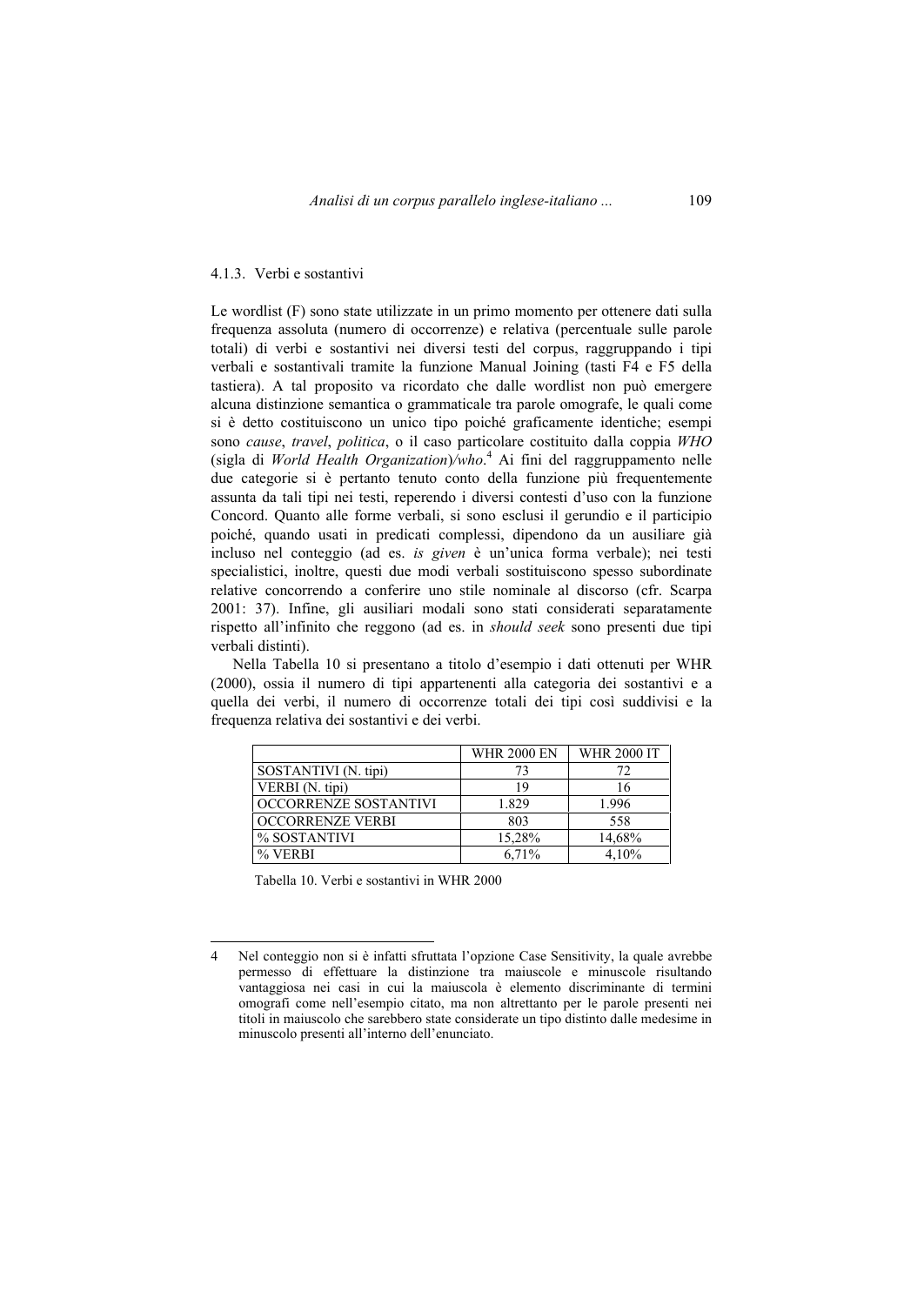110 *Erica Ianich* 

Dai risultati ottenuti emerge che nella serie WHR l'originale di entrambi i numeri presenta una quantità nettamente maggiore di occorrenze e tipi verbali rispetto alla traduzione. Considerando i due sistemi linguistici, tali dati possono essere dovuti all'omografia fra infinito e indicativo presente in inglese: poiché in italiano queste forme verbali sono invece tipi distinti, essi figurano più in basso nell'ordine di frequenza e possono non comparire nei primi 200 tipi delle wordlist qui presi in esame. Un'altra spiegazione può però risiedere anche nella generale tendenza alla nominalizzazione delle traduzioni in italiano (cfr. Scarpa 2001: 135). Quest'ultima sembra confermata dal numero più elevato di occorrenze di sostantivi nella traduzione dell'edizione del 2000 di WHR rispetto al TP. Tuttavia nel TA la percentuale di sostantivi sul totale è leggermente inferiore a quella del TP (14,68% vs. 15,28%) e la differenza è più marcata nella traduzione del 2001 (11,29% vs. 13,85%). Questo può essere una conseguenza dell'utilizzo in inglese di sostantivi premodificatori, fenomeno per il quale si ha un'elevata concentrazione di sostantivi la cui resa in italiano richiede però un'esplicitazione, con conseguente ricorso anche a categorie grammaticali diverse, determinando così una riduzione della frequenza percentuale dei sostantivi. Fra WHR (2001) e la sua traduzione vi è invece una notevole differenza nel numero di occorrenze sostantivali (7.414 vs. 6.741 per una percentuale del 9%); a tal proposito si può presumere che in sede di traduzione si siano effettuate numerose trasposizioni, ossia passaggi di categoria grammaticale (ad es. dal sostantivo *health* all'aggettivo *sanitario* nelle sue varianti di genere e numero).

In linea di massima, le osservazioni fatte per WHR relativamente alla frequenza assoluta e relativa di verbi e sostantivi valgono anche per ITH, anche se in questa serie vi è una corrispondenza pressoché totale quanto al numero di tipi verbali e sostantivali. Le differenze fra originali e traduzioni sono in generale più contenute, probabilmente in virtù del fatto che, per la funzione prescrittiva che caratterizza questi testi, l'italiano riproduce la formulazione frastica sintetica tipica dell'inglese. Questo dato non è però confermato dalla densità lessicale, esaminata qui di seguito.

#### 4.1.4. Densità lessicale

Un altro aspetto testuale su cui si possono ricavare informazioni dalle wordlist (F) è la *densità lessicale*, ossia il livello di concentrazione delle informazioni nel testo, data dal rapporto tra le parole propriamente dotate di significato lessicale – come nomi, verbi, aggettivi e avverbi (*elementi lessicali*)– e quelle il cui ruolo è principalmente grammaticale come articoli, pronomi, ausiliari, preposizioni e congiunzioni (*elementi grammaticali*). Precisamente, più numerosi sono gli elementi lessicali rispetto a quelli grammaticali, maggiore sarà il carico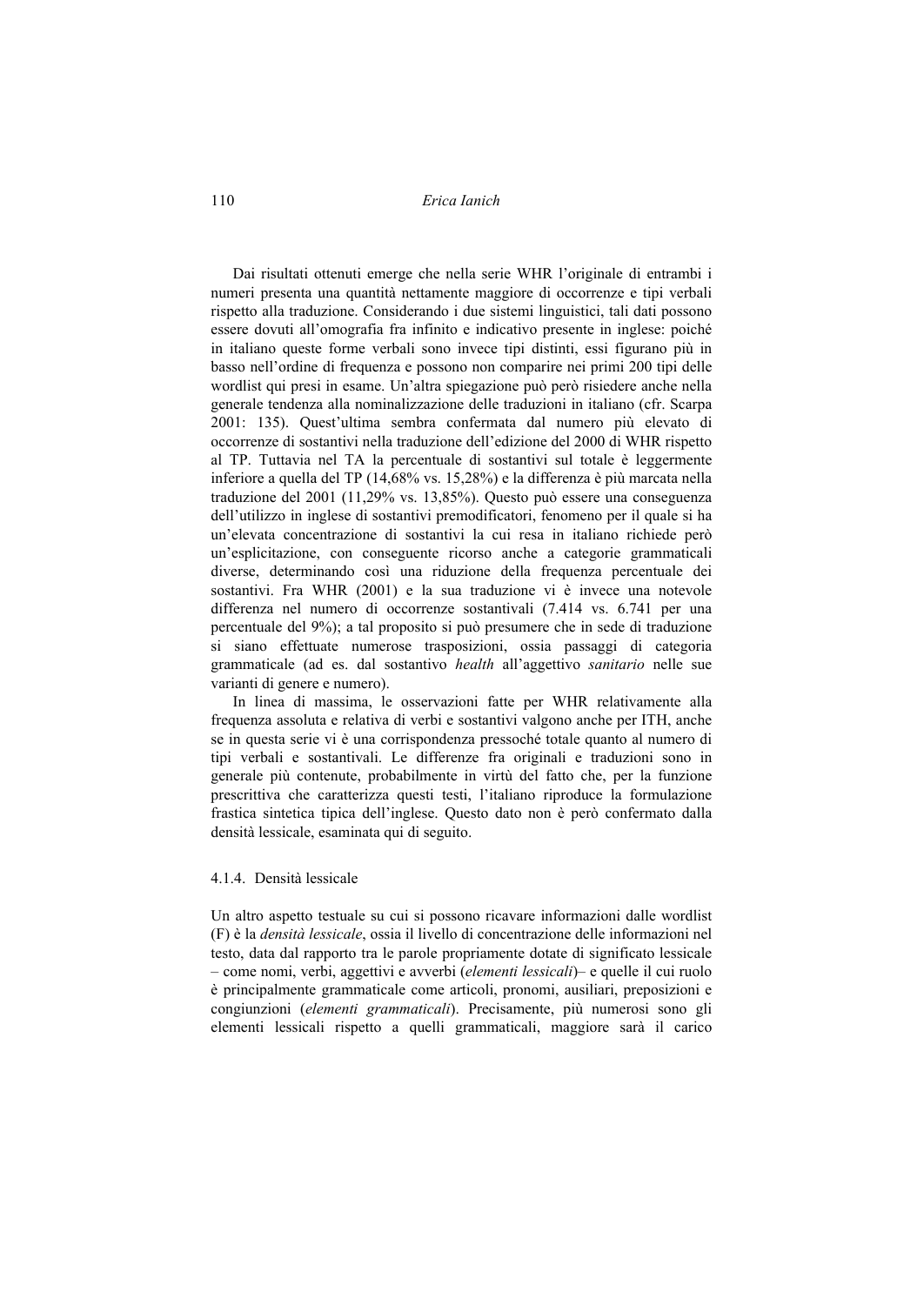informativo trasmesso dal testo e quindi la difficoltà di lettura, che si presume inferiore nei testi più divulgativi. Per verificare tale ipotesi si è utilizzata una seconda volta la funzione Manual Joining per unire i primi 200 tipi nei due gruppi "Elementi lessicali" ed "Elementi grammaticali" e ricavare poi la densità lessicale effettuando la seguente proporzione:

#### x (rapporto): elementi lessicali = 100: (elementi lessicali + elementi grammaticali)

Tali rapporti sono riassunti nella Tabella 11, dove è stata anche inserita la somma della percentuale degli elementi lessicali e di quelli grammaticali considerati per avere un parametro della rappresentatività dei dati ottenuti in relazione al testo.

|            | <b>TESTI</b> |           | <b>RAPPORTO</b> | % DI TESTO |
|------------|--------------|-----------|-----------------|------------|
| WHR 2000   |              | EN        | 30,48%          | 68,46%     |
| WHR 2000   |              | <b>IT</b> | 30,42%          | 65,61%     |
| WHR 2001   |              | EN        | 33,34%          | 60,89%     |
| <b>WHR</b> | 2001         | <b>IT</b> | 23,72%          | 58,97%     |
| <b>ITH</b> | 2001         | EN        | 44,84%          | 65,55%     |
| <b>ITH</b> | 2001         | <b>IT</b> | 36,39%          | 64,75%     |
| <b>ITH</b> | 2003         | EN        | 41,70%          | 61,91%     |
| <b>ITH</b> | 2003         | IТ        | 32,45%          | 61,40%     |

Tabella 11. Densità lessicale nelle pubblicazioni e percentuale di testo considerata

Come previsto, la serie più divulgativa, WHR*,* presenta una densità lessicale più bassa di ITH considerando separatamente l'inglese e l'italiano. Un'altra differenza sostanziale esiste tra i numeri della stessa serie, poiché il carico informativo è inferiore in quelli rivolti a un pubblico più eterogeneo (WHR 2001 e ITH 2003). Un'unica eccezione è costituita dagli originali di WHR, dove il numero più divulgativo del 2001 presenta una densità lessicale superiore rispetto all'edizione più specialistica del 2000 (33,34% vs. 30,48%).

Le traduzioni presentano inoltre una densità lessicale notevolmente inferiore rispetto agli originali, a eccezione del testo più breve del corpus, WHR (2000), dove la differenza è minima (30,42% vs. 30,48%). Nella Tabella 12 si riportano le differenze tra la densità lessicale dei TP e dei rispettivi TA.

| WHR        | 2000 | 0.06% |
|------------|------|-------|
| <b>WHR</b> | 2001 | 9,62% |
| <b>ITH</b> | 2001 | 8,45% |
| <b>ITH</b> | 2003 | 9.25% |

Tabella 12. Differenza di densità lessicale tra TP e TA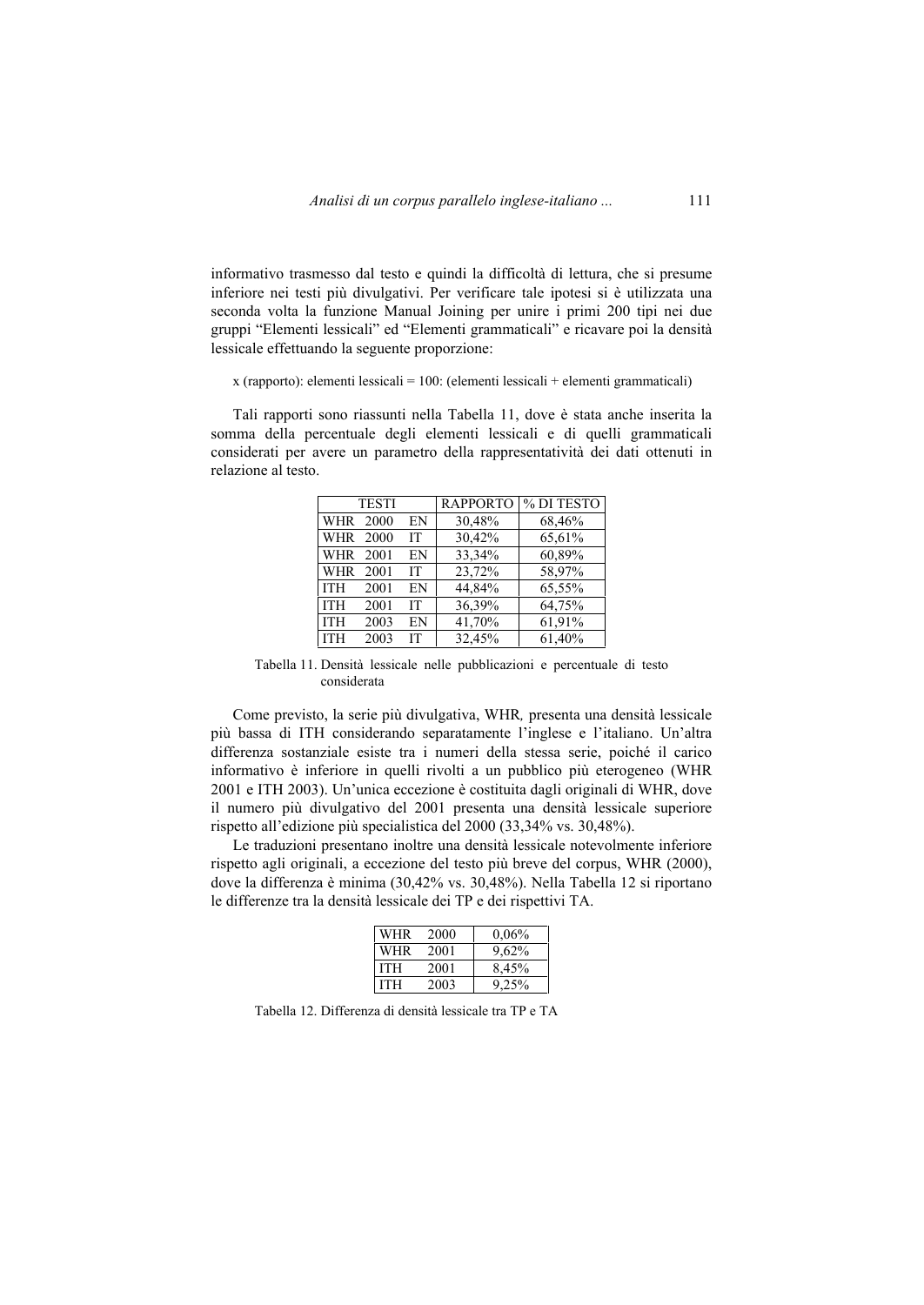### 112 *Erica Ianich*

Si può ipotizzare che la maggior densità lessicale degli originali sia dovuta in primo luogo alla concisione tipica dei costrutti in inglese, rispetto alla tendenza dell'italiano a una formulazione frastica più prolissa. Inoltre, secondo l'ipotesi degli universali traduttivi la traduzione sarebbe orientata a una semplificazione del discorso e a una maggior esplicitazione del messaggio, con conseguente riduzione del carico informativo. La differenza di densità lessicale tra TP e TA risulta peraltro particolarmente marcata nei due numeri più divulgativi di ciascuna serie (WHR 2001 e ITH 2003), dove è importante facilitare la comprensione dei contenuti anche ai non addetti ai lavori.

#### 4.2. Resa della modalità

Si passa ora agli elementi linguistici su cui si è concentrata l'analisi, ossia gli ausiliari modali *can, could, may, might, must, should, will* e *would*, i quali figurano tra i principali mezzi di espressione della modalità in inglese. Quest'ultima può essere definita come l'atteggiamento, o meglio "la grammaticalizzazione dell'atteggiamento o delle opinioni del parlante" (Palmer 1986: 16), che si manifesta attraverso diverse risorse linguistiche, inclusa l'intonazione. Con tali mezzi il parlante esprime i concetti modali fondamentali di possibilità e necessità (di un evento), basandosi sulle sue conoscenze od opinioni soggettive (modalità *epistemica*), su un permesso, un obbligo, un consiglio ecc. (modalità *deontica*), oppure su leggi fisiche, fenomeni osservabili o altri criteri oggettivi di valutazione (modalità *dinamica*). La tripartizione della modalità in epistemica, deontica e dinamica cui ci si è riferiti nel presente studio è oggi la tassonomia più diffusa (cfr. Facchinetti *et al.* 2003); tuttavia, dati i contesti d'uso dei modali nel corpus, si è ritenuto opportuno formulare una tassonomia più articolata (Figura 1) basata su Palmer (1979), effettuando un'ulteriore tripartizione all'interno della modalità dinamica, suddividendola in:

- *interna*, o *subject oriented*, in cui la realizzazione di un evento dipende da fattori interni al soggetto, quali la sua capacità o volontà di far avvenire l'evento in questione;
- *neutrale*, la quale descrive situazioni o eventi che dipendono da circostanze esterne al soggetto, quali leggi fisiche o scadenze calendaristiche;
- *esistenziale*, in cui vi è l'impiego di *can* e *may* non per esprimere una deduzione sulla possibilità di un evento, bensì una constatazione in funzione della sua frequenza, ossia in virtù di considerazioni più oggettive basate sull'esperienza e su dati concreti, come in "Lions can be dangerous" (Leech 1969: 223), che può essere interpretato come "*some* lions *are* dangerous" (l'evento *in alcuni casi* ha luogo) o "lions *are sometimes* dangerous" (l'evento *a volte* ha luogo).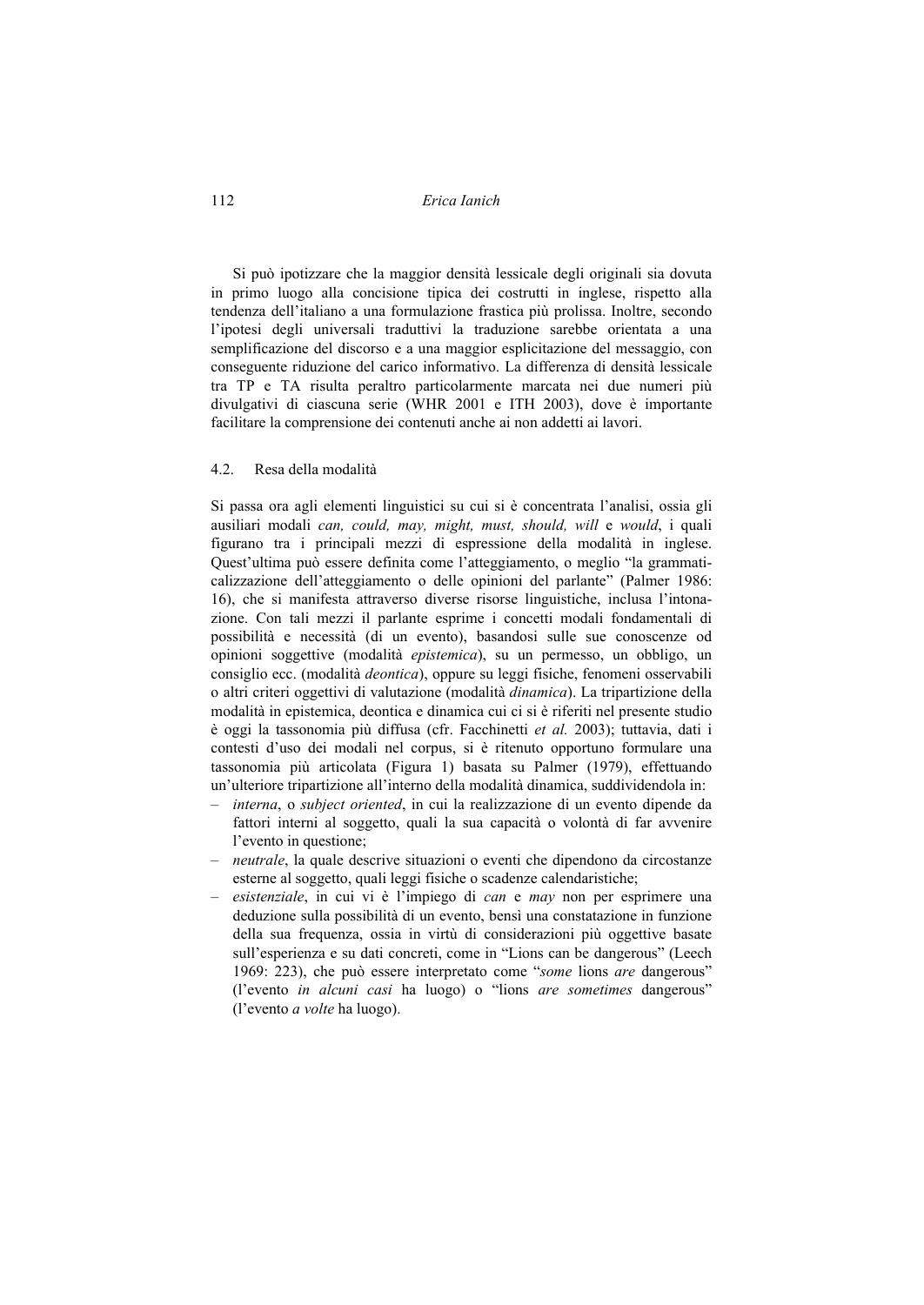Si è inoltre distinto un quarto tipo, la modalità *razionale*, che include enunciati non tanto attinenti alla realtà fattuale, quanto piuttosto alla sfera razionale, e relativi a ciò che può essere considerato (ir)ragionevole o (in)accettabile. Tra gli esempi addotti da Palmer (1979) vi è il seguente: "These are conditions we cannot accept".



Figura 1. Tassonomia della modalità

I due sistemi linguistici in esame, l'inglese e l'italiano, veicolano tali connotazioni modali tramite una pluralità di risorse, sia lessicali – come verbi (ad es. *to doubt/dubitare*), sostantivi (*obligation/obbligo*) o aggettivi (*necessary/ necessario*) – sia grammaticali, come gli ausiliari modali (detti anche verbi servili in italiano) o i modi verbali, ben più rilevanti in italiano dal momento che l'evoluzione dell'inglese ha portato all'eliminazione pressoché totale del modo verbale, le cui funzioni sono assunte proprio dagli ausiliari modali (lo stesso dicasi per il tempo futuro espresso da *will*). Di questa differenza si è tenuto conto nella definizione dell'equivalente intuitivo di ciascun modale esaminato.

### 4.2.1. Equivalente intuitivo

Al fine di utilizzare le wordlist per alcune considerazioni contrastive sulla presenza degli ausiliari modali, si è ritenuto opportuno stabilire per ciascun modale inglese l'equivalente intuitivo che, come si è detto, può essere considerato la traduzione più immediata a prescindere dal contesto specifico. Gli equivalenti traduttivi sono costituiti da un'unica parola in quanto una locuzione o perifrasi modale non emergerebbe dalle wordlist, trattandosi di liste di singole parole. L'intuizione personale su quello che costituisce un equivalente traduttivo è stata comprovata consultando manuali di insegnamento della lingua inglese per italofoni, o contributi di esperti in ambito pedagogico su riviste specialistiche. Relativamente alla forza dell'enunciato, è emersa l'equivalenza d'uso delle forme condizionali italiane e delle forme passate inglesi, ossia *could, might, should* e *would*, le quali veicolano una minor forza comunicativa rispetto alle forme presenti. Il quadro degli equivalenti intuitivi è il seguente: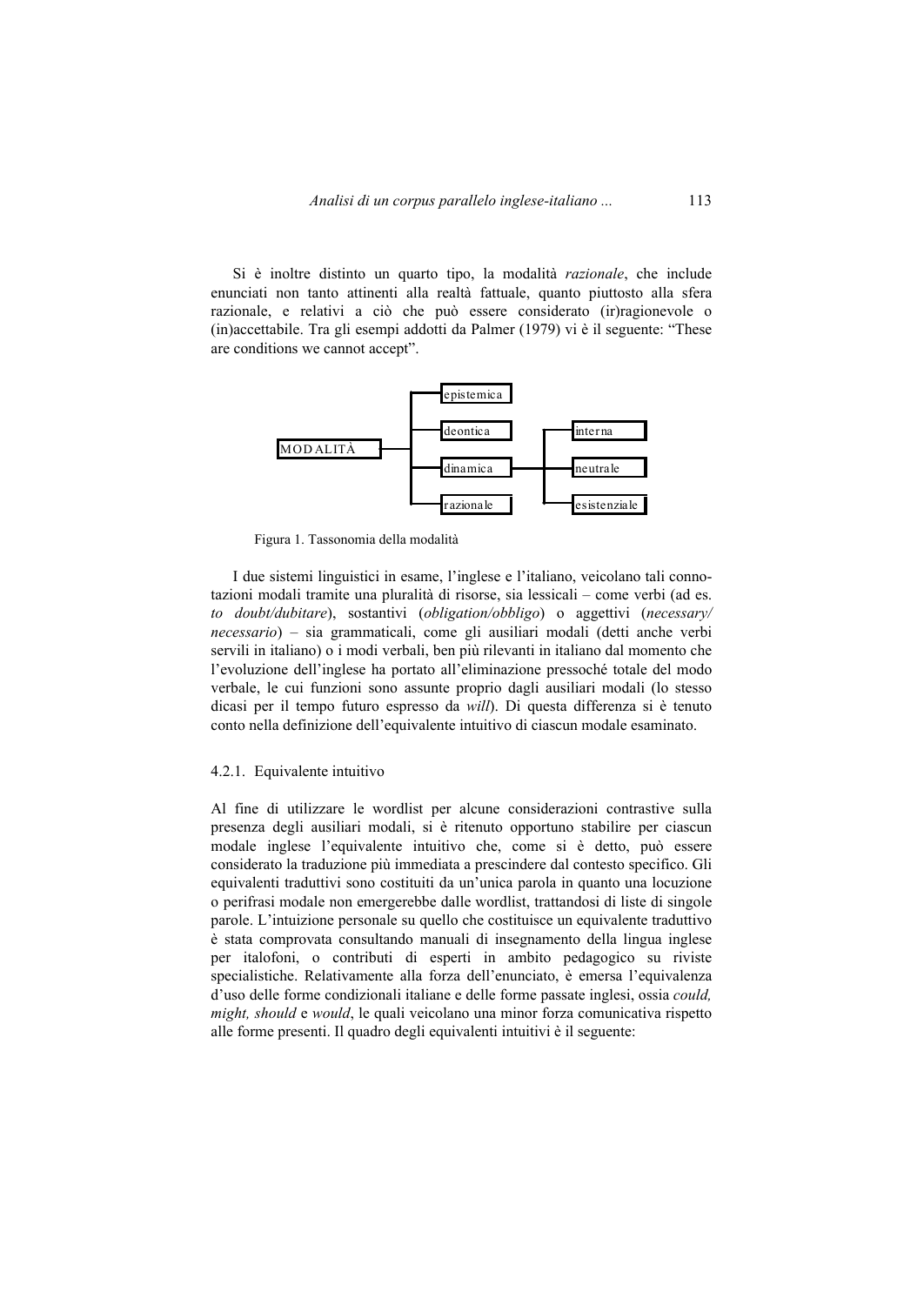### 114 *Erica Ianich*

| can  | $\rightarrow$ può/possono, indicativo presente di potere                         |
|------|----------------------------------------------------------------------------------|
|      | could $\rightarrow$ potrebbe/potrebbero, condizionale presente di potere         |
| may  | $\rightarrow$ può/possono, indicativo presente di potere                         |
|      | $might \rightarrow potrebbe/potrebbero$ , condizionale presente di <i>potere</i> |
|      | $\frac{must}{\rightarrow}$ deve/devono, indicativo presente di <i>dovere</i>     |
|      | should $\rightarrow$ dovrebbe/dovrebbero, condizionale presente di dovere        |
| will | $\rightarrow$ marcatore del futuro del verbo principale (mancanza di             |
|      | equivalente formale)                                                             |
|      | $would \rightarrow$ marcatore del condizionale del verbo principale (mancanza di |
|      | equivalente formale)                                                             |

4.2.2. Osservazioni a partire dalle wordlist (F)

Partendo dai primi 200 tipi di ciascuna wordlist (F) si sono rilevati i diversi modali presenti nel corpus, la loro posizione, il numero di occorrenze e la percentuale di testo che rappresentano. Per quanto riguarda l'italiano, si sono unite le voci verbali singolari e plurali dello stesso modo e tempo verbale, per neutralizzare le differenze che sarebbero risultate in virtù del carattere flessivo dei modali nella lingua italiana. Nella Tabella 13 si riportano a titolo d'esempio i dati relativi a ITH (2001).

|                    | <b>POSIZIONE</b> | <b>VERBO MODALE</b> | <b>OCCORRENZE</b> | $\frac{0}{0}$ |
|--------------------|------------------|---------------------|-------------------|---------------|
|                    | 25               | should              | 152               | 0,56%         |
| <b>ITH 2001 EN</b> | 29               | may                 | 146               | 0,53%         |
|                    | 72               | can                 | 58                | 0,21%         |
|                    | 178              | must                | 21                | 0.08%         |
|                    | 30               | può/possono         | 175               | 0,56%         |
| <b>ITH 2001 IT</b> | 51               | deve/devono         | 110               | 0,36%         |
|                    | 151              | dovrebbero          | 26                | 0.08%         |
|                    | 194              | bisogna             | 20                | 0,06%         |

Tabella 13. I modali in ITH 2001

Nel complesso emerge una maggior varietà di espressioni modali nei TP rispetto ai TA: per gli originali vi sono infatti *can, could, may, must, should, will*  e *would,* mentre nelle versioni italiane figurano solamente l'indicativo presente dei verbi *POTERE* e *DOVERE*, ai quali si aggiungono, nel solo numero ITH (2001), il condizionale *dovrebbero* e il verbo modale impersonale *bisogna* (cfr. Tabella 13). Queste differenze potrebbero essere dovute al carattere flessivo dei modali italiani per cui, mentre in inglese un singolo tipo contiene automaticamente sia il singolare che il plurale, nelle wordlist in italiano si avranno due tipi diversi e dunque meno frequenti, che peraltro è più che possibile non figurino tra i primi 200 tipi presi in considerazione. Un'altra spiegazione può risiedere in una maggiore diversificazione in italiano nella resa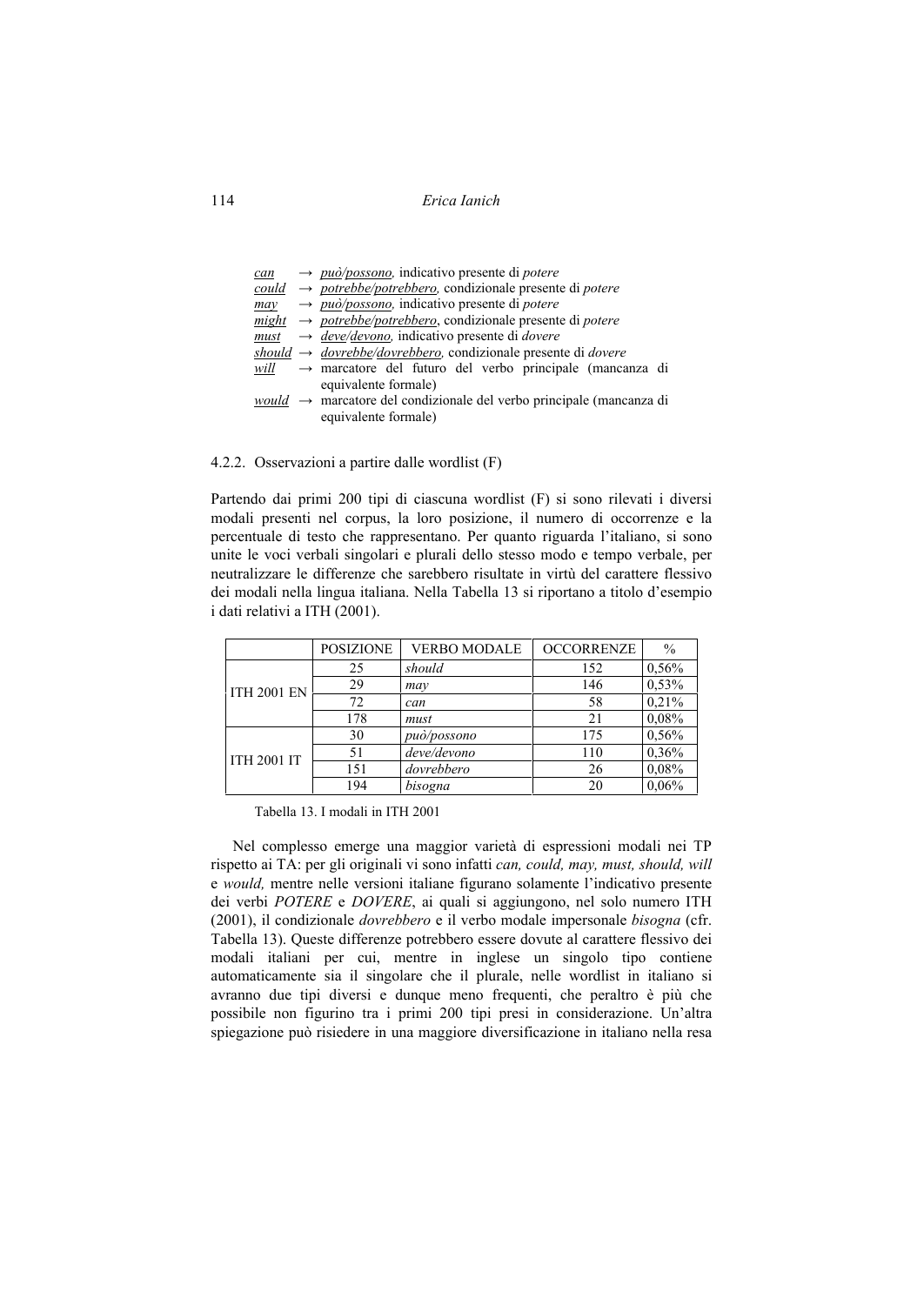della modalità, che include una serie di perifrasi o locuzioni, le quali possono anche essere impiegate per esplicitare le diverse connotazioni che l'ausiliare assume a seconda del tipo di modalità che esprime, rientrando appunto nel fenomeno traduttivo dell'esplicitazione.

Inoltre, per gli originali vi è in generale una maggior diversità nell'ordine in cui compaiono i modali, mentre in italiano la prima posizione è costantemente occupata dall'indicativo presente di *POTERE* e la seconda dall'indicativo presente di *DOVERE*. Questi dati si pongono in linea con quanto ci si poteva attendere in virtù del fatto che nel sistema linguistico italiano il numero di ausiliari modali è inferiore (per cui, ad esempio, gli ausiliari *can* e *may* hanno un comune equivalente intuitivo nel presente indicativo del verbo *POTERE*). A questo va aggiunto il fatto che, come si vedrà in seguito, nel discorso specialistico gli ausiliari inglesi possono assumere una connotazione diversa da quella assunta nella lingua comune, come ad esempio nel caso di *should*, il quale può acquisire una forza pragmatica equivalente a *must* (cfr. Sager *et al.* 1980: 212), ed è quindi anch'esso reso con l'indicativo presente del verbo *dovere*. Infine, come precisato in 4.2.1, le forme *will/would* non hanno un equivalente specifico in italiano.

### 4.2.3. Osservazioni a partire dalle wordlist (A)

Utilizzando i dati delle intere wordlist (A) si sono riuniti sotto un'unica voce i modali inglesi che hanno lo stesso equivalente intuitivo per favorire il confronto con la lista dei modali italiani, come illustrato qui di seguito:

| Can, may     | $\longrightarrow$ | <i>può/possono</i>  |
|--------------|-------------------|---------------------|
| Could, might | $\rightarrow$     | potrebbe/potrebbero |
| Must         | $\rightarrow$     | deve/devono         |
| Should       | $\rightarrow$     | dovrebbe/dovrebbero |

Non si sono considerate le forme *will* e *would* poiché prive di un equivalente formale. A titolo esemplificativo si riporta la Tabella 14 relativa a *can* e *may*.

|          |      | can, may | può, possono |
|----------|------|----------|--------------|
| WHR 2000 |      | 59       | 56           |
| WHR 2001 |      | 258      | 198          |
| ITH      | 2001 | 204      | 175          |
| ITH      | 2003 | 461      | 375          |

Tabella 14. Can, may → può/possono nel corpus

I dati più significativi tra quelli emersi riguardano i modali *must* e *should*. Nel primo caso le occorrenze dell'indicativo presente di *DOVERE* sono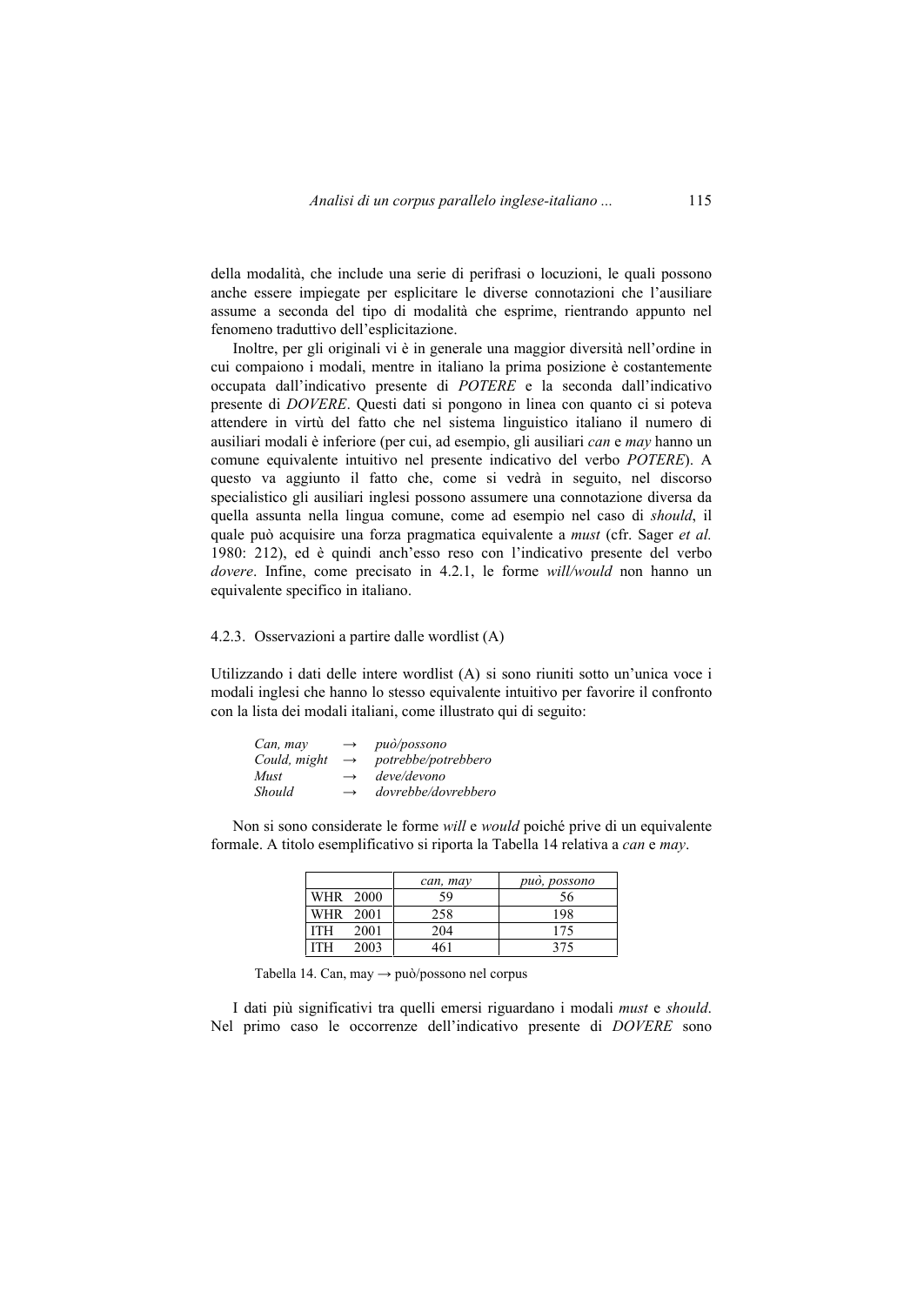116 *Erica Ianich* 

costantemente più numerose rispetto a quelle di *must* (WHR 2000: 9 vs. 3, WHR 2001: 102 vs. 48, ITH 2001: 110 vs. 21, ITH 2003: 230 vs. 22); nel secondo vi è il fenomeno inverso, ossia la presenza del condizionale presente di *DOVERE* è notevolmente più bassa rispetto a quella di *should* (WHR 2000: 7 vs. 16, WHR 2001: 53 vs. 115, ITH 2001: 45 vs. 152, ITH 2003: 23 vs. 307). Ciò può essere dovuto in parte al fatto, già rilevato in precedenza, che la forza pragmatica di *should* nel discorso specialistico può avere il valore di *must*, facendo sì che questo modale venga quindi tradotto con l'indicativo presente di *DOVERE*.

Prendendo inoltre ad esempio le forme modali deboli *can* e *may* e il loro equivalente intuitivo *può/possono*, risulta che le occorrenze di *può/possono* sono costantemente inferiori a quelle di *can* e *may*; le differenze maggiori riguardano i numeri più divulgativi di ciascuna serie, ossia WHR (2001: 198 vs. 258) e ITH (2003: 375 vs. 461). Per la traduzione di questi modali è quindi probabile che siano state impiegate altre risorse lessico-grammaticali.

#### 4.2.4. Gli ausiliari modali e le strategie traduttive

Come detto in fase di esposizione del metodo, passate in rassegna le singole occorrenze degli ausiliari modali *can, could, may, might, must, should, will* e *would* e le relative traduzioni, le soluzioni corrette ma diverse dall'equivalente intuitivo sono state raggruppate sotto la categoria di "strategie standard", le quali includono non solo perifrasi o locuzioni semanticamente equivalenti alla soluzione intuitiva ma anche quelle che rispecchiano particolari usi dei modali sia nella lingua comune che nel linguaggio specialistico.

La principale generalizzazione che si è potuta effettuare dai risultati così ottenuti è che, prescindendo dalle forme passate *could, might* e *would*, comunque relativamente rare nel corpus, per la resa di *can, may* e *must* all'aumentare del livello specialistico delle pubblicazioni cresce la percentuale di traduzioni tramite l'equivalente intuitivo. Una tendenza opposta si è invece registrata per *should* e *will,* le cui traduzioni nelle pubblicazioni più tecniche rispecchiano in misura nettamente maggiore i particolari usi dei modali nel discorso specialistico, rientrando pertanto fra le strategie standard*.* Di queste ultime si riportano qui di seguito le principali, rinviando alla sottosezione 4.2.1 per l'elenco degli equivalenti intuitivi.

In relazione a *can*, una strategia particolarmente ricorrente è l'impiego della parafrasi *è possibile* nei casi di modalità dinamica e razionale, ma non deontica; frequente è anche la locuzione *in grado di* per i soli casi dinamici interni, ossia indicanti abilità.

All'interno della modalità dinamica vi è inoltre più volte il ricorso a un verbo a connotazione modale, quale ad esempio *RISCHIARE* o *PERMETTERE*,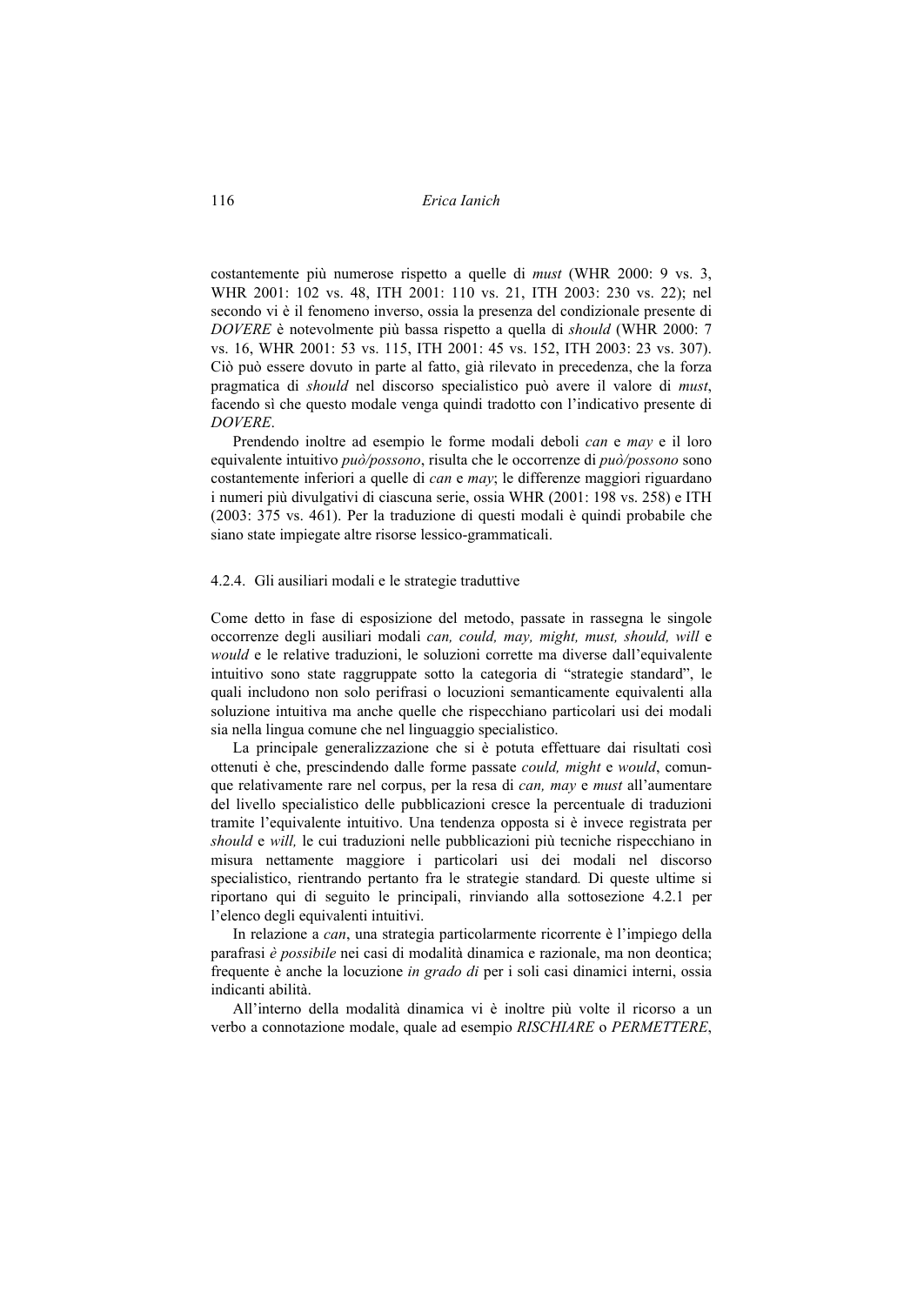mentre un uso particolare di *can* è quello in reggenza di un verbo di percezione (Palmer 1979: 74), contesto in cui l'ausiliare ha valore idiomatico e la resa con l'indicativo presente del verbo principale è appropriata:

Hyperkinetic symptoms *can be seen* in a range of disorders... I sintomi ipercinetici *si osservano* in tutta una serie di patologie...

Sia per *can* che per *may* si è rilevato l'uso esistenziale, che, come detto, esprime una possibilità in termini quantitativi. Si riporta un esempio relativo a *may,* in cui la frequenza del fenomeno descritto è segnalata dalla presenza di *alcuni*, che traduce *some*, il quale rende ridondante il modale:

For instance, *some* children and adolescents with symptoms of hyperkinetic disorder are suffering from psychosis, or *may be manifesting* obsessive-compulsive disorder.

Per esempio, alcuni bambini e adolescenti con sintomi di disturbi ipercinetici soffrono di psicosi o *manifestano* disturbi ossessivo-compulsivi.

Proseguendo con *may,* in ambito epistemico si è riscontrata la connotazione concessiva, come nell'esempio seguente, in cui il modale figura in una proposizione principale seguita da una coordinata introdotta da *but* ed è un'alternativa all'indicativo presente del verbo principale (cfr. Quirk *et al.* 1985: 224):

Still others *may be* within the normal range of behaviour *but* are seen in environments with a reduced tolerance for the behaviours that are reported.

Altri ancora *hanno* un comportamento normale, *ma* sono inseriti in un ambiente dove si tollera male il comportamento in questione.

In contesti deontici, si è invece rilevato l'uso specialistico indicato da Trimble (1985: 119), secondo cui *may* assume la forza pragmatica di *must*, come in:

After the initial course of three doses, additional doses *may be given* as DT until 7 years of age.

Dopo il corso iniziale di queste tre dosi *devono essere date* dosi aggiuntive di DT fino al settimo anno di età.

Numerosi sono i casi in cui il concetto di possibilità dell'ausiliare è reso lessicalmente tramite un verbo a connotazione modale o ripreso da altri elementi lessicali: si ricorda la parafrasi *è possibile*, impiegata per tutti i tipi di modalità, il verbo *AMMETTERE* in ambito deontico, avverbi esistenziali come *a volte* o *talvolta* e, particolarmente frequenti, espressioni appartenenti al campo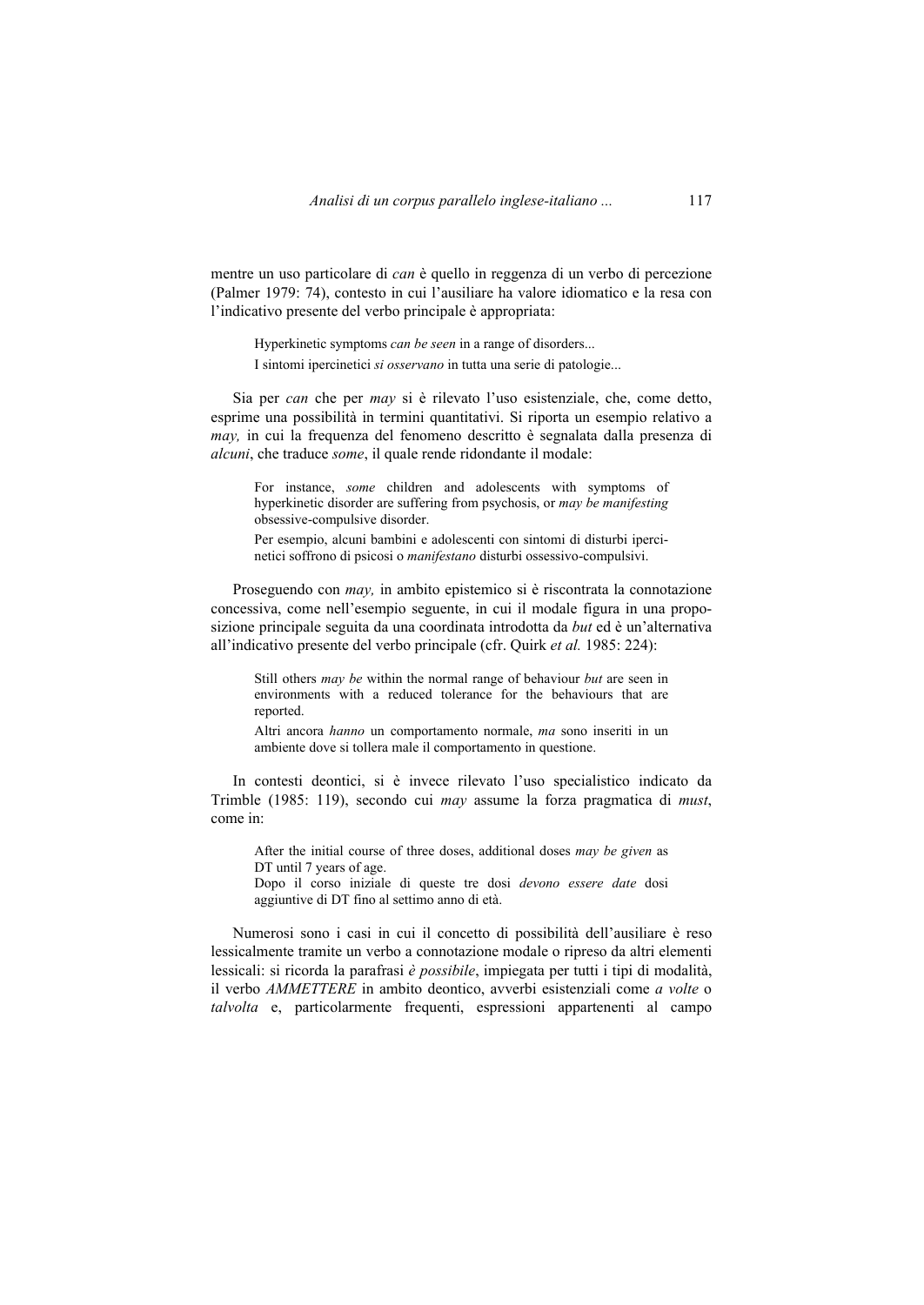118 *Erica Ianich* 

semantico del rischio, quali il verbo *RISCHIARE,* o ancora i sintagmi verbali *ESSERE esposto a /RAPPRESENTARE un rischio*.

Tra le strategie standard per la resa di *must* vi è invece il futuro indicativo di *DOVERE*, verbi ed espressioni impersonali quali *bisogna, occorre, è necessario, conviene*, o la perifrasi *ANDARE +* PARTICIPIO PASSATO.

Particolarmente interessante è risultata l'analisi delle traduzioni di *should*  deontico, la maggior parte delle quali veicola la medesima forza pragmatica di *must*, ponendosi in linea con l'uso specialistico dell'ausiliare rilevato da Sager *et al.* (1980: 212). Tra le soluzioni traduttive figurano ad esempio l'indicativo presente e futuro di *DOVERE*, come in

Prophylactic antimalarial regimens *should be started* one week before travel...

Gli schemi di profilassi antimalarica *devono iniziare* una settimana prima del viaggio...

o soluzioni lessicali come *bisogna, occorre, conviene, è opportuno*, la perifrasi *ANDARE +* PARTICIPIO PASSATO, *ESSERE da +* INFINITO, o ancora l'infinito del verbo principale con funzione deontica, *CONSIGLIARE* nella forma passiva, il sintagma *ESSERE candidato alla vaccinazione* e *ESSERE controindicato*. Questa varietà di strategie conferma quanto sottolineato da Coates (1983: 59) circa la pluralità di funzioni di *should*, impiegato in una serie di contesti che vanno dal semplice consiglio all'obbligo.

Per quanto riguarda *will* si sottolinea l'uso specialistico "predittivo" indicato da Sager *et al*. (1980: 210-211) per esprimere l'inevitabilità di un evento in determinate circostanze veicolando pertanto un elevato livello di certezza. La strategia standard riscontrata più frequentemente nel corpus è l'impiego del presente indicativo del verbo principale:

Immunization *will provide* protection for at least 10 years. La vaccinazione *dà* una protezione che dura almeno 10 anni.

In relazione alle forme passate, per quanto riguarda *might* si sottolinea il ricorso al condizionale presente di *DOVERE* in ambito deontico, che esprime una maggior forza pragmatica rispetto alla soluzione intuitiva (*potrebbe/ potrebbero*) e rientra nella casistica indicata da Palmer (1986: 101):

For such travellers, *it might be prudent to* undergo tuberculin skin testing on a regular basis...

Per prudenza, questi viaggiatori *dovrebbero eseguire* regolarmente un test tubercolinico...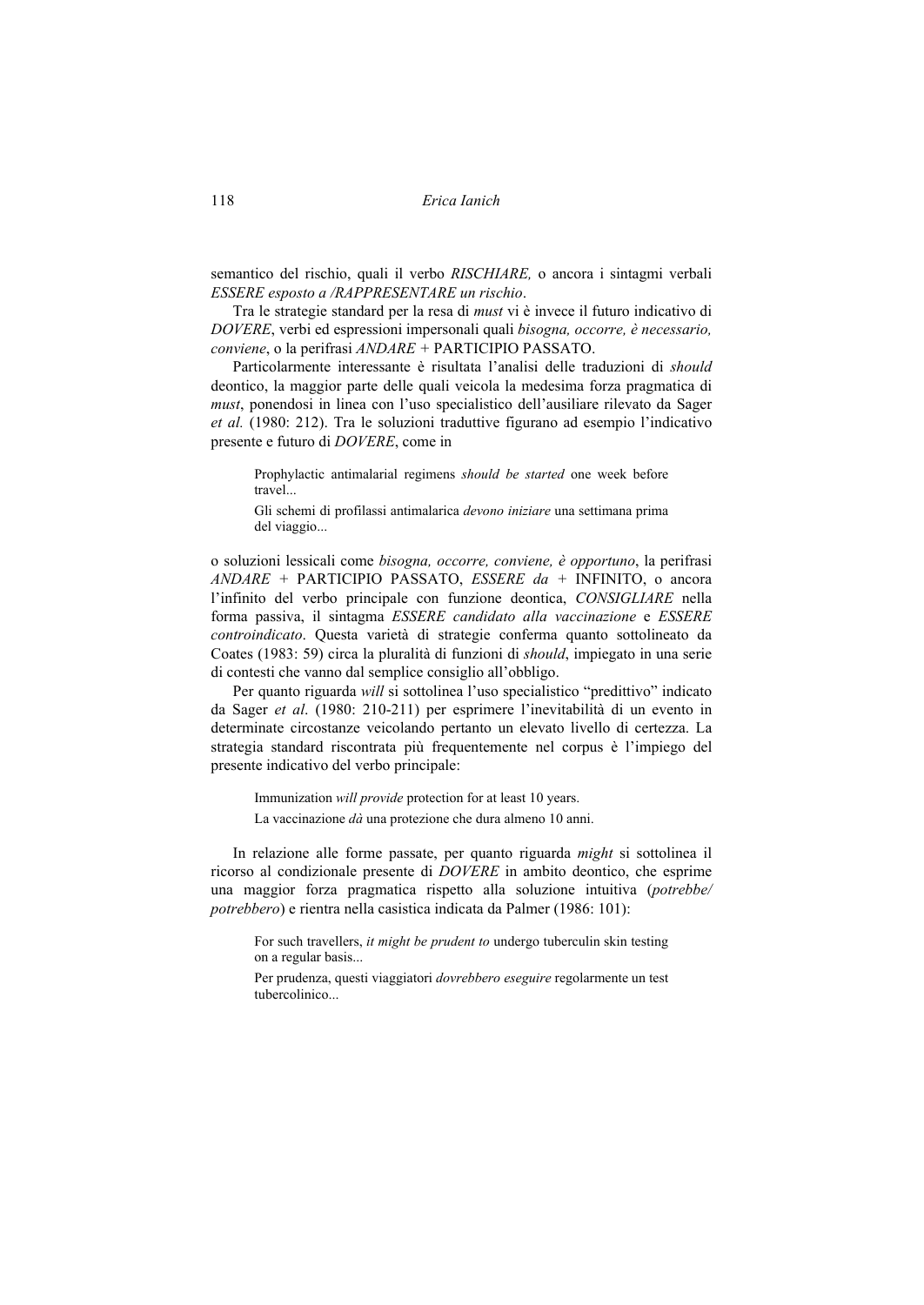Quanto a *would* si rileva il particolare impiego epistemico indicato da Ward *et al.* (2003: 71-78), in cui l'ausiliare non ha funzione condizionale né attenuativa, veicolando al contrario un elevato livello di certezza in virtù del quale si è ritenuta appropriata la soluzione con l'indicativo presente del verbo principale, come in:

Policy should highlight vulnerable groups which have special mental health needs. Within most countries, these groups *would include* children, elderly people, and abused women.

La politica dovrà rivolgersi con attenzione particolare ai gruppi di persone vulnerabili che sono portatori di bisogni particolari in termini di salute mentale. Nella maggior parte dei paesi questi gruppi *si identificano* con i bambini, le persone anziane e le donne che subiscono maltrattamenti.

Infine, si è detto che i modali inglesi hanno sostituito dal punto di vista funzionale i modi verbali ormai quasi scomparsi dall'inglese contemporaneo. A conferma di ciò, in contesti subordinativi il solo congiuntivo del verbo principale è stato effettivamente impiegato per la resa di diversi modali, quali *may, must, should, will* e *would*. Si riporta un esempio di *may*, che Palmer indica peraltro come la forma modale più vicina al congiuntivo delle lingue flessive (cfr. Palmer 1979: 157):

A known contraindication should be clearly marked on a traveller's vaccination card, so that the vaccine *may be avoided* in future.

Tutte le controindicazioni conosciute devono essere chiaramente notificate sul quaderno di vaccinazione del viaggiatore affinché il vaccino in causa *non gli sia più somministrato*.

### 5. Conclusioni

In questo articolo si è proposto un metodo di analisi di un corpus parallelo che consta di due fasi principali, la prima delle quali si è avvalsa dell'ausilio di un software di analisi linguistica dei corpora che, tuttavia, non era concepito per uno studio comparativo di originali e traduzioni. Si è descritta una metodologia per ricavare informazioni testuali rilevanti da semplici liste di parole, le quali raccolgono dati acontestuati di tipo quantitativo. Partendo dalla funzione WordList di WordSmith Tools, non è pertanto possibile stabilire quali siano le differenze tra originali e traduzioni imputabili alle diversità grammaticali tra l'inglese e l'italiano e quelle dovute invece alle tecniche traduttive impiegate, né valutare l'appropriatezza di queste ultime. Le wordlist possono essere quindi utilizzate soltanto per osservazioni preliminari di carattere probabilistico, che non hanno una validità analoga a conclusioni basate su un'analisi contestuale,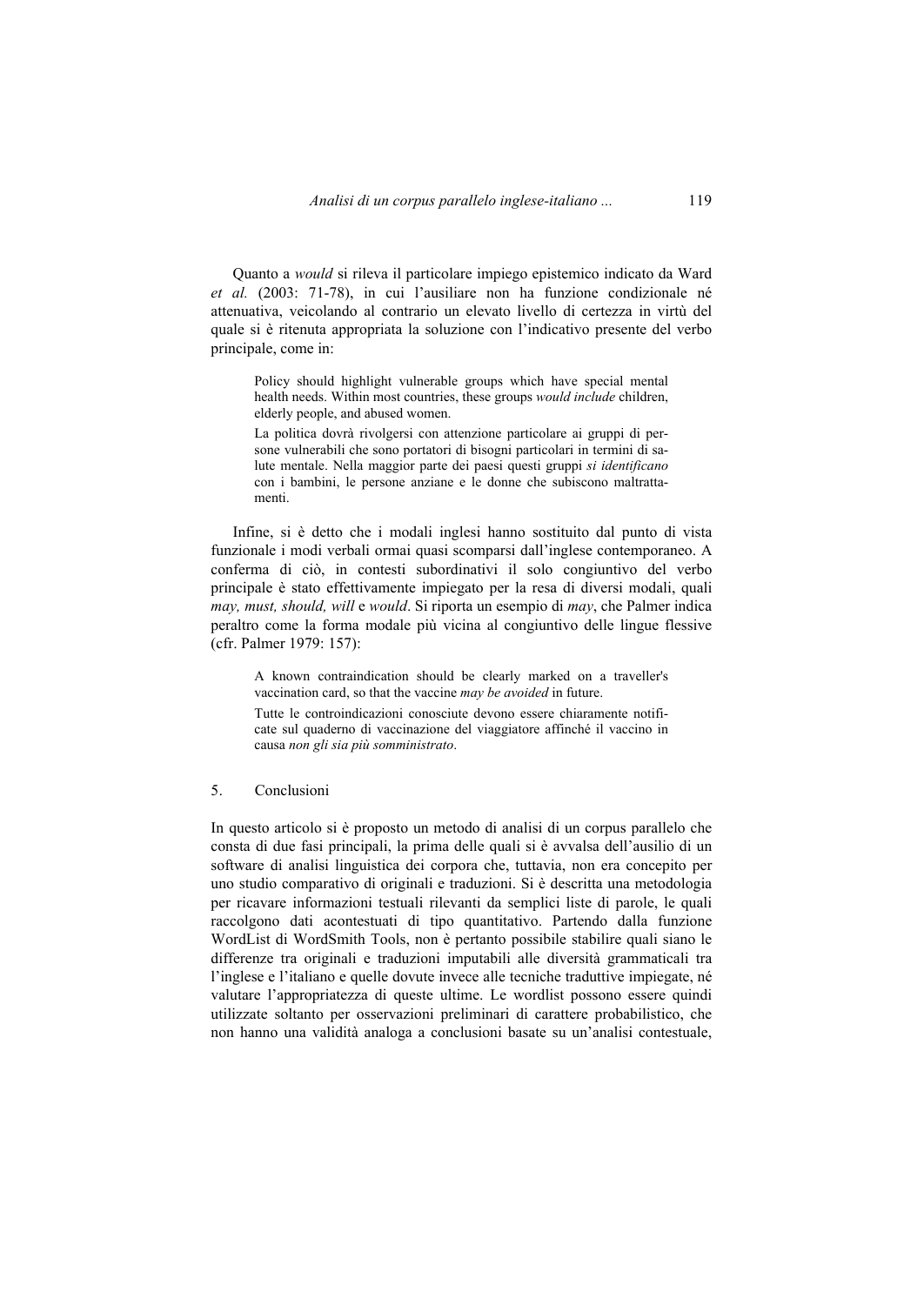### 120 *Erica Ianich*

ossia su un esame sistematico delle strategie traduttive di volta in volta impiegate. Tale procedura è stata adottata per il principale oggetto di studio, la resa degli ausiliari modali inglesi, ed è comunque da ritenersi essenziale ai fini di qualsiasi indagine qualitativa sui processi traduttivi.

Riferimenti bibliografici

- Bowker L. & Pearson J. (2002) *Working with Specialized Language: a Practical Guide to Using Corpora*, London/New York, Routledge.
- Coates J. (1983) *The Semantics of the Modal Auxiliaries*, London, Croom Helm.
- Facchinetti R., Krug M. & Palmer F. (2003) *Modality in Contemporary English,*  Berlin/New York, Mouton de Gruyter.
- Laviosa S. (2002) *Corpus-based Translation Studies. Theory, Findings, Applications,* Amsterdam/New York, Rodopi.
- Leech G.N. (1969) *Towards a Semantic Description of English*, London, Longman.
- Newmark P. (1988) *La traduzione: problemi e metodi*. Trad. di F. Frangini, Milano, Garzanti [tit. orig. *Approaches to Translation*, 1981].
- Palmer F.R. (1979) *Modality and the English Modals*, London/New York, Longman.
- Palmer F.R. (1986) *Mood and Modality,* Cambridge, C.U.P.
- Quirk R., Greenbaum S., Leech G. & Svartvik J. (1985) *A Comprehensive Grammar of the English Language,* London, Longman.
- Sager J.C., Dungworth D. & Mcdonald P.F. (1980) *English Special Languages. Principles and Practice in Science and Technology,* Wiesbaden, Brandstetter.
- Scarpa F. (2001) *La traduzione specializzata: lingue speciali e mediazione linguistica,* Milano, Hoepli.
- Trimble L. (1985) *English for Science and Technology,* Cambridge, C.U.P.
- Ward G., Birner B.J. & Kaplan J.P. (2003) "A pragmatic analysis of the epistemic *would* construction in English", in *Modality in Contemporary English*. Ed. by R. Facchinetti, M. Krug and F. Palmer, Berlin/New York, Mouton de Gruyter, pp. 71-79.

### Corpus italiano

ITH (2001 IT) *Viaggi Internazionali e Salute: vaccinazioni richieste e consigli sanitari. Situazione al 1° gennaio 2001,* Rimini, Centro Collaboratore OMS per la Medicina del Turismo.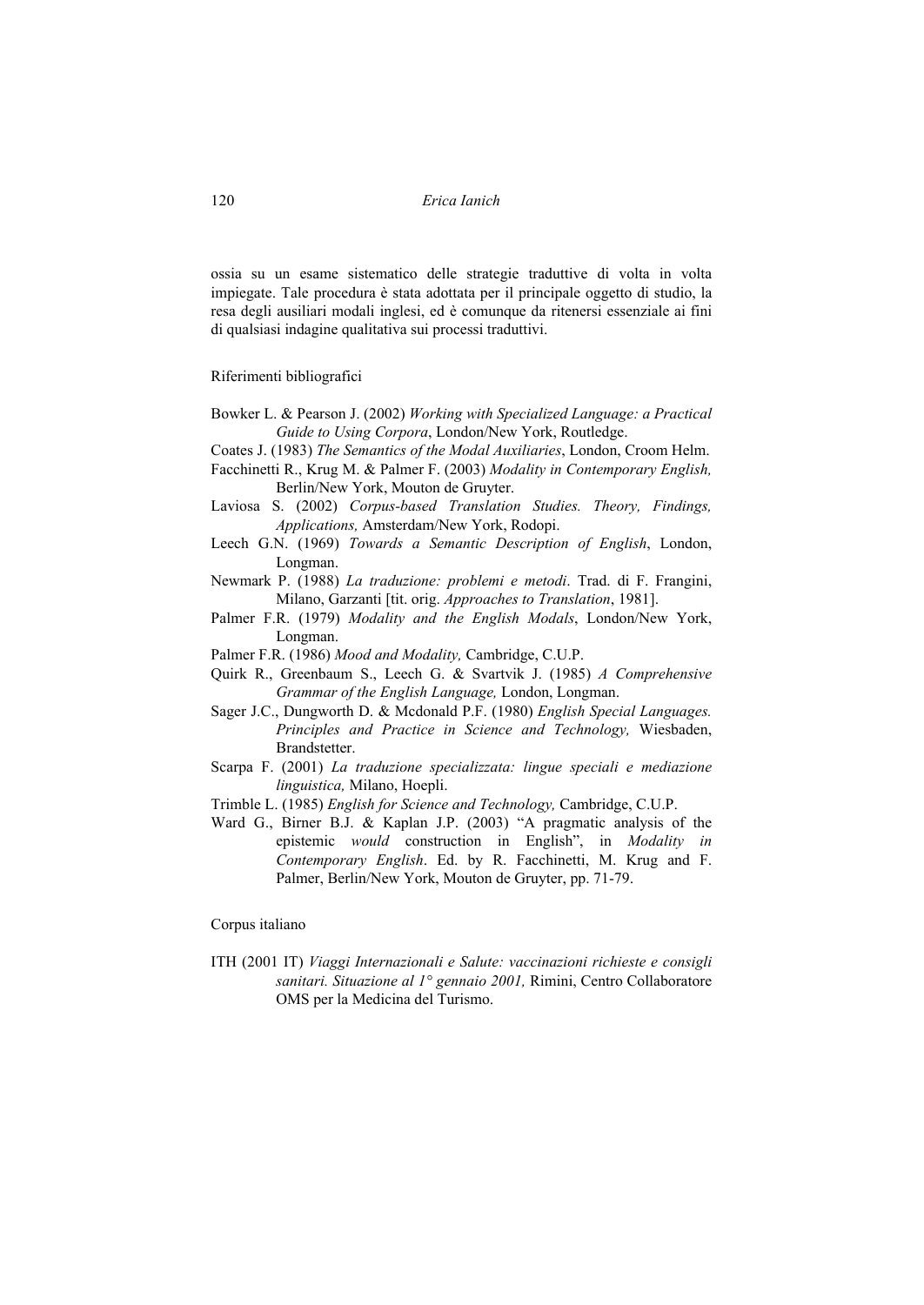- ITH (2003 IT) *Viaggi Internazionali e Salute. Situazione al 1° gennaio 2003,*  Rimini, Centro Collaboratore OMS per la Medicina del Turismo.
- WHR (2000 IT) "Rapporto 2000 sulla salute nel mondo. La valutazione della performance dei sistemi sanitari in un originale contributo dell'OMS", in *Quaderni di Sanità Pubblica*. Trad. di E. Fossati, Milano, CIS.
- WHR (2001 IT) "Rapporto sulla salute nel mondo 2001", in *Quaderni di Sanità Pubblica*. Trad. di R. Zani, Milano, CIS.

### Corpus inglese

- ITH (2001 EN) *International Travel and Health: Vaccination Requirements and Health Advice. Situation as on 1 January 2001,* Geneva, World Health Organization.
- ITH (2003 EN) *International Travel and Health. Situation as on 1 January 2003,* Geneva, World Health Organization.
- WHR (2000 EN) *The World Health Report 2000,* Geneva, World Health Organization.
- WHR (2001 EN) *The World Health Report 2001,* Geneva, World Health Organization.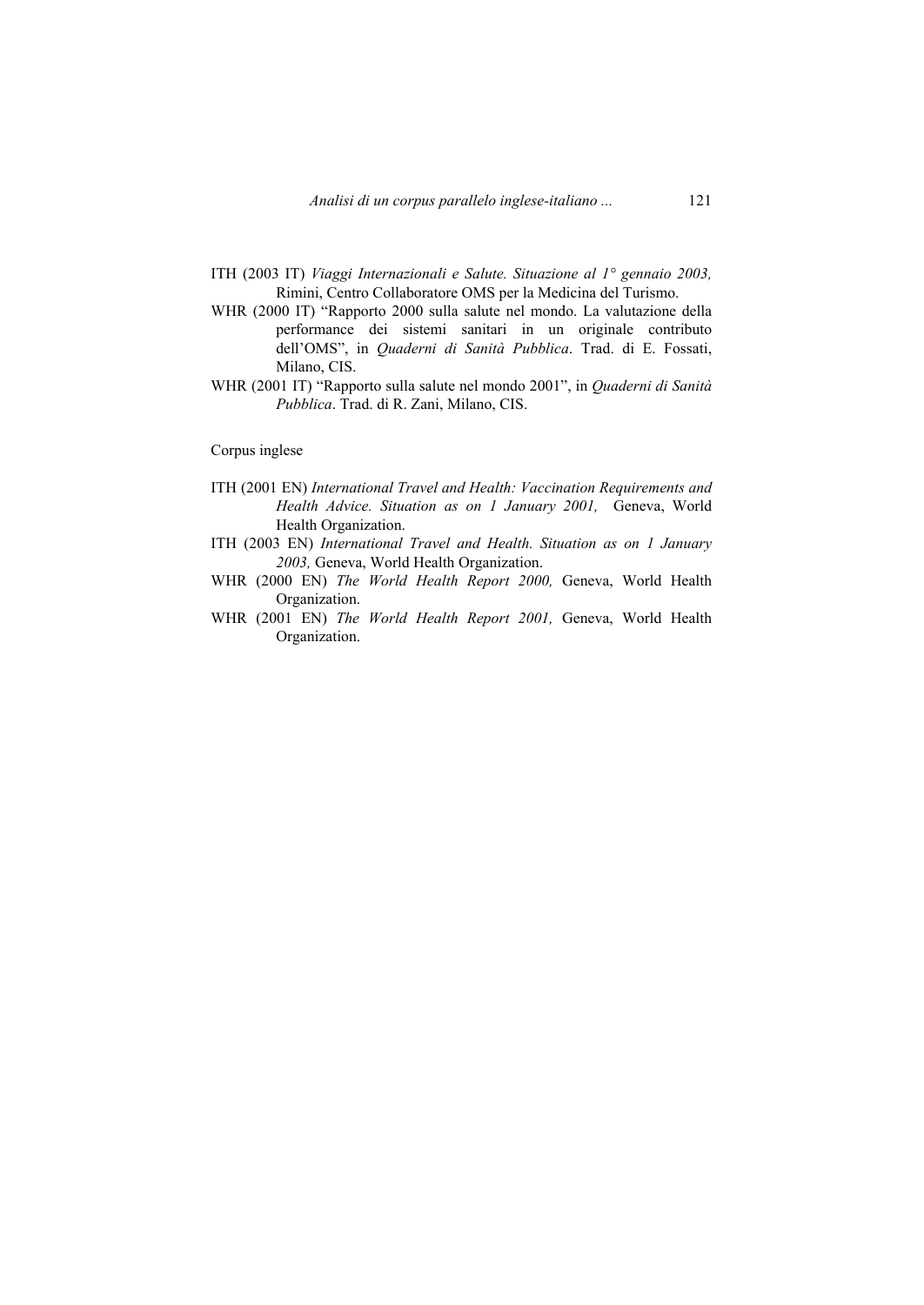# **TECHNOLOGY AND TRADITION IN PORT WINE MAKING AND MARKETING TERMINOLOGY1**

Massimo Caregnato SSLMIT, Università di Trieste

### Abstract

*This research project was inspired by the increasing importance wine trade has acquired on the economic scene worldwide. In particular, the most traded and renowned Portuguese wine is port, whose history dates back to the 17<sup>th</sup> century. In its producing country, this long tradition brought about a related special language very rich in popular influences. Research was therefore undertaken to verify whether port language is domain-specific as opposed to the more general Portuguese terminology of wine-making. As Italy and Portugal are both wineproducing countries, this research aimed also at comparing wine terminology in Italian and Portuguese, creating a term collection and finding possible translating solutions for port domain-specific terms. The starting point was a visit to the port production areas. Interviews with local wine makers and marketing technicians were carried out and recorded on tape to be analysed from a terminological viewpoint. The information gathered was used as teaching material during the 2004/2005 academic course of Portuguese-Italian Liaison Interpreting 2 in the third year of the degree in Translation and Interpreting at the University of Trieste in order to train future interpreters to handle domain-specific terminology.* 

### 1. Introduction

 $\overline{a}$ 

This paper relates to a research project about the terminology of port wine, typically produced in Portugal, a country which ranks among the largest wine producers and one of the protagonists on the international wine exchange scene.

However, terminological and translating material between Portuguese and Italian in regard to port wine is far from abundant. Trade with Great Britain

<sup>1</sup> This article is taken from the graduation thesis in Conference Interpreting at the SSLMIT – University of Trieste (2003-03, supervisors: Prof. Vanessa Castagna, Prof. Maria Teresa Musacchio and Prof. Salvador Pippa). The title of the thesis is "Il Vino di Porto fra Tradizione e Modernità – Un Contributo Terminologico in Portoghese e Italiano".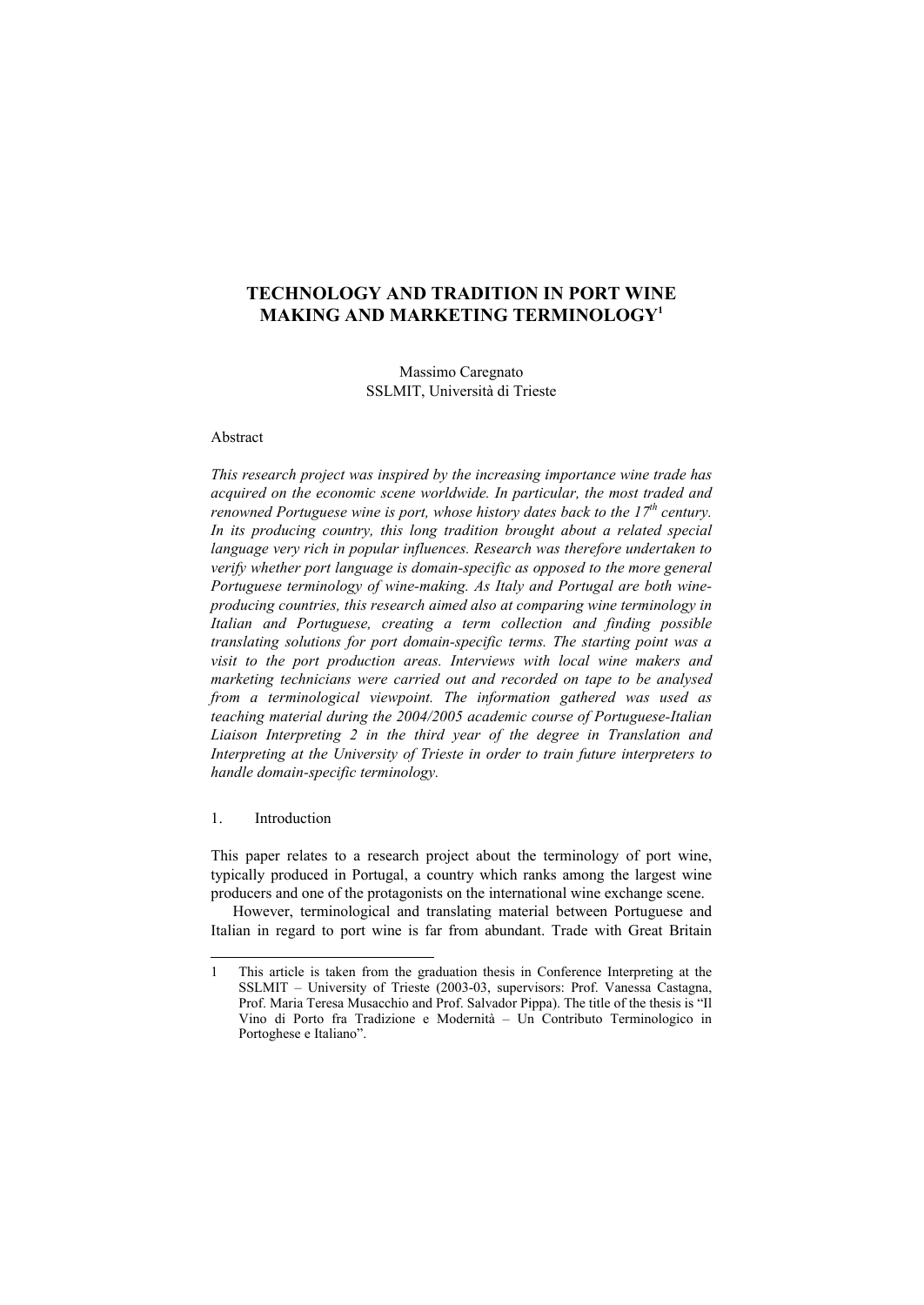resulted in a high number of loanwords from English to Portuguese in the field, especially in the names of the categories of the finished products. Though Italy and Portugal are both major wine producers, there are neither direct links nor mutual influences between the two countries in domain-specific wine terminology. Research was therefore undertaken to establish whether the language of port is a domain-specific language as opposed to a more general terminology of wine and wine-making – an activity as widespread in Italy as in Portugal. The aim was to compare terminologies in Italian and Portuguese and provide a term collection for experts and translators/interpreters who deal with port wine. To achieve those results, a study was carried out about the history, the particular wine production techniques and the marketing of port.

The growing interest in wine culture over the past few years has led to an increase in the exchanges in the wine sector worldwide. Indeed, Vinexpo, an international biennial exhibition created in 1981 by the Bordeaux Chamber of Commerce and Industry, has become the key event for major international operators in the wine and spirits sector. In 1981 there were 524 exhibitors from 21 countries and 11,000 professional visitors from 50 countries. By 2003 the number of exhibitors had risen to 2,322 from 47 countries. There were also 47,282 visitors from 143 countries, with a four-fold increase in twenty years, and 1,200 journalists and writers (Vinexpo 2005). Several exhibitions open to professionals and to the public take place virtually on every continent and therefore language has undoubtedly become increasingly crucial in communication between wine professionals. Correspondingly, the employment of interpreters and translators has increased and has become more and more important in the wine sector.

Research started at the *Instituto dos Vinhos do Douro e Porto* (IVDP) which has its headquarters in Peso da Régua and in Oporto. Besides the IVDP, some of the largest companies producing and exporting port wine with headquarters in Vila Nova de Gaia, on the banks of the river Douro, were contacted.

Initially, a search of written documents provided a basic corpus of texts, but research was continued by visiting the port production sites, including wineries, cellars and vineyards in the Douro region. Interviews made with local wine makers were recorded on tape and subsequently analysed from a terminological viewpoint (cf. interviews corpus in Caregnato 2002-03). This was to include in the corpus also examples taken from oral discourse about port wine, a strategy that is justified by the fact that every special language is both written and oral. A selection of terms belonging to the vocabulary of port was extracted from the corpus, ranging from viticulture and wine-making to marketing. Terms appearing in the final version of the collection were chosen within the Portuguese special language according to criteria responding to frequency and typical usage (cf. § 3 below). Subsequently Italian equivalent terms were found.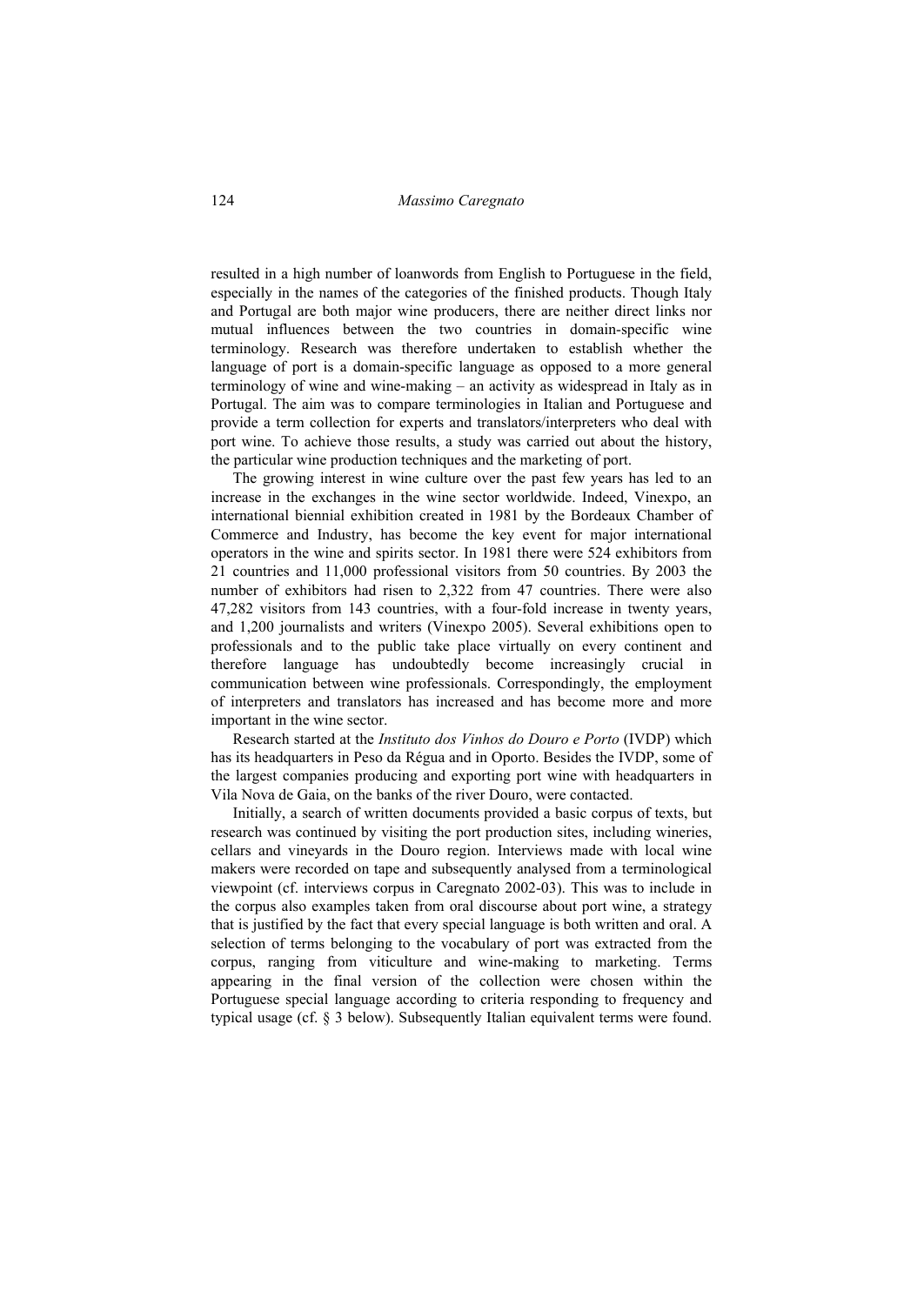Proposals of terms in the target language were made when direct translations were not available due to the specificity of the local port production domain. Finally, the term collection also included English loanwords in Portuguese and Italian which are relevant in the field, as they are used for the names of the product categories, and have an internationally established usage. However, it would have been impossible to find many English native speakers working in the field to participate in interviews. As the oral material criterion could not have been respected, English was not included as a source language for the research.

The term collection was compiled according to the criteria of the electronic TERMit database developed at the SSLMIT of the University of Trieste.

This paper will be structured as follows: Section 2 outlines port wine history and production techniques. In Section 3, corpus development and term selection are described. Section 4 covers the main findings in the terminological analysis. Next, Section 5 explains how the material was applied to Portuguese-Italian Liaison Interpreting teaching at the University of Trieste. Finally, Section 6 summarises the most important findings of this article.

#### 2. General information on port wine

Port is a fortified wine made by adding brandy to grape juice, i.e. must, to stop its fermentation process. The result is a wine, which may be red or white and whose main features are sweetness and a high alcohol content. Port is produced in northern Portugal, from grapes grown in the Douro valley region. It must be sold either directly by the producers in the Douro region or by the registered shippers headquartered compulsorily in an area established by the 1926 state regulation located in the municipality of Vila Nova de Gaia, on the banks of the river Douro. This system was devised by Portuguese competent bodies to control the production and sale of this special wine. However, the sale of port directly from the producing region was allowed only in 1986 and it still concerns limited quantities. Thus, the producing region and the shippers' headquarters location are about one hundred kilometres apart. This has had some consequences on terminology, as the shippers were initially mainly English, whereas the producers growing the vines remained Portuguese (cf. § 4 below).

#### 2.1. Historical information

Port wine production and export date back to the second half of the  $17<sup>th</sup>$  century. when the British – who had always enjoyed friendly relations with the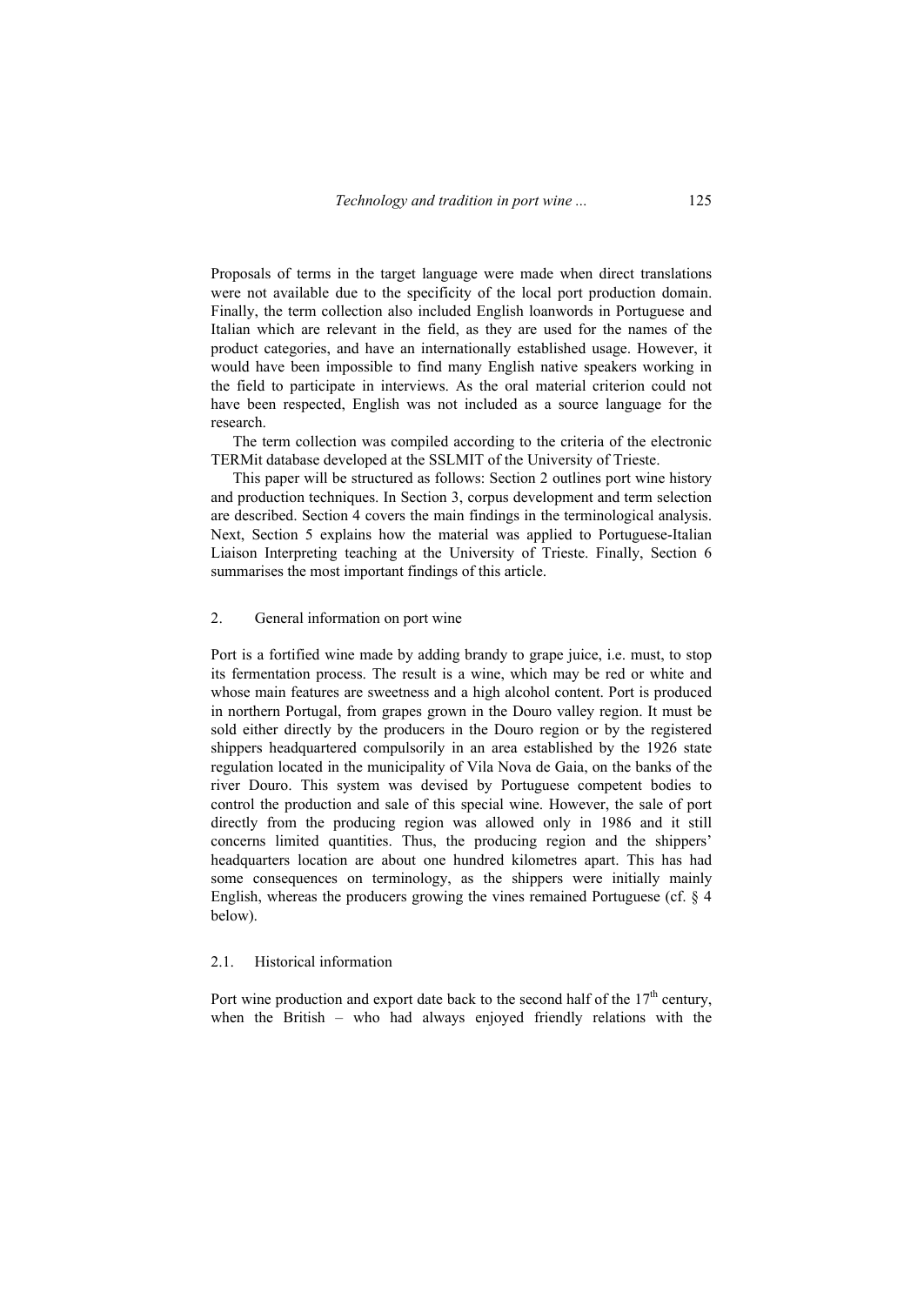Portuguese – were driven to import wines from Portugal owing to war policies which prohibited French wine imports. Having settled in northern Portugal, they found in the vineyards along the Douro river strong red wines to which merchants used to add some brandy to preserve them in casks during the shipment to Great Britain.

Later, Portuguese wines were granted further tariff benefits to be introduced in the British market. Unprecedented high earning opportunities led to overproduction and adulteration and as a consequence the industry witnessed a sharp fall in prices and a slump in trade. The Marquis of Pombal, leader of the Portuguese government, took action and imposed a monopoly on port production issuing in 1756 a series of measures to regulate sales. He established for the first time a boundary to the wine region (*Região Demarcada do Douro*). Furthermore, wine was divided into three categories according to its quality and destination market: first quality wine (*vinho de feitoria* or *vinho fino*), destined for the British market, second quality wine (*vinho de embarque*), destined for the Brazilian market, and tavern wine (*vinho de ramo*), a poor quality wine destined for the regional market.

At the beginning of the  $19<sup>th</sup>$  century, port accounted for 80% of Portuguese wine exports and the majority of the foreign shipping companies still operating today had already been founded. However, political upheaval in Portugal eventually led to the abolition of the state regulation on port in 1865.

The Douro issue became topical once again at the turn of the century, after the devastation brought about by phylloxera, a pest which plagued vines all over the European continent. In 1907, urged by the requests of both producers and the people, the government re-established a body to regulate vine-growing in the region. The present borders of the demarcated region roughly correspond to those identified at that time.

A number of institutions governing the port industry were created following an overall reorganisation of Portuguese wine production and the establishment of a dictatorship in 1930. After its fall in 1974, Portuguese wine-makers benefited enormously from Portugal's entrance in the EEC in 1986. Port exports to Great Britain accounted for 63% at the beginning of the century, but had decreased to 30% in the 1950s. Conversely, France had established itself as the largest port market, now followed by the Netherlands.

In 1996 bulk wine exports were suspended to guarantee the authenticity of port abroad. In 2003, after a reform of the industry which was long overdue, a new state-controlled institution, IVDP – *Instituto dos Vinhos do Douro e Porto* – was founded.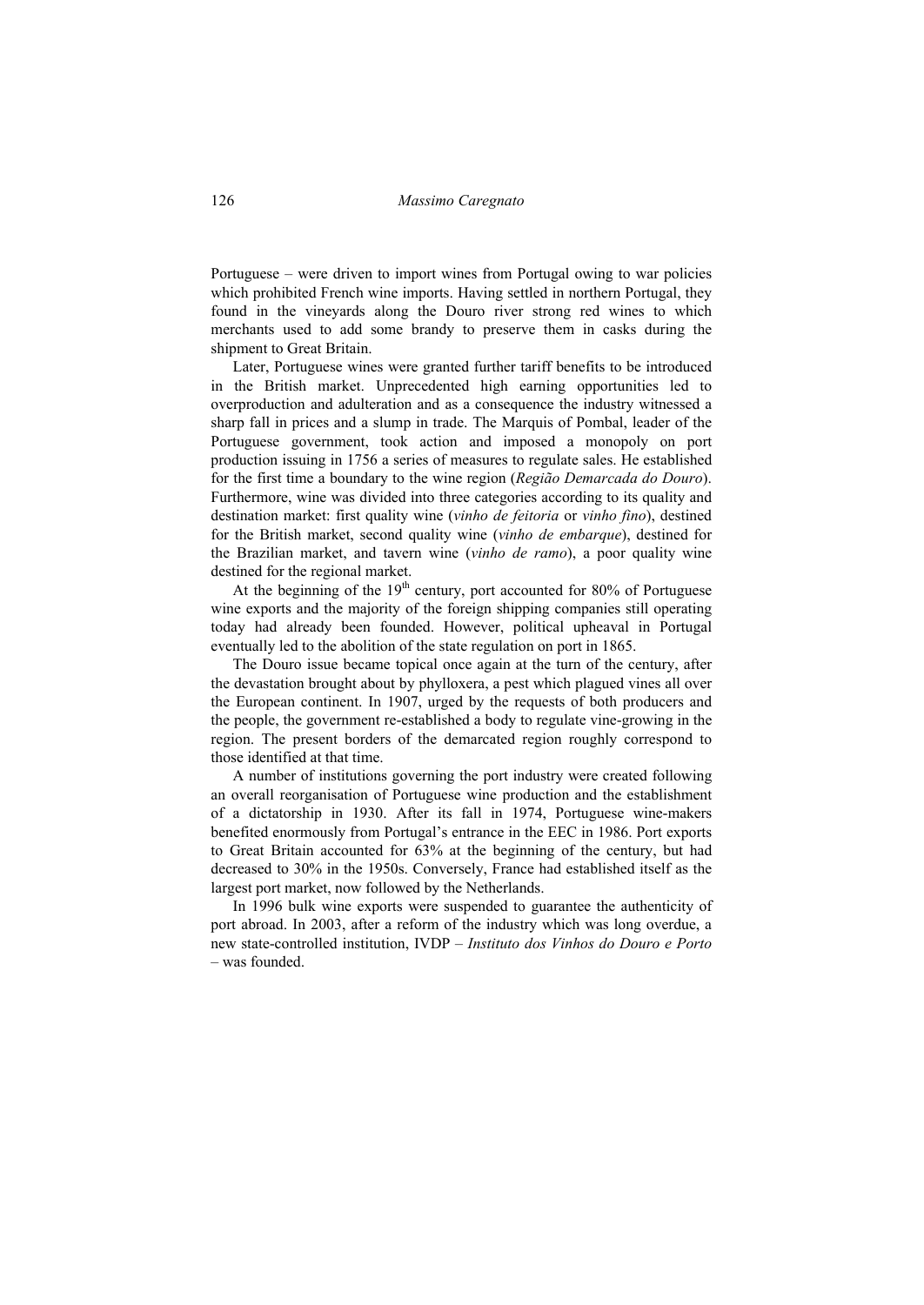#### 2.2. Environmental characteristics and viticulture of the Douro region

To fully understand port wine-making techniques, the environmental and climatic characteristics of its producing region need to be mentioned (cf. Robinson 1994).

Pombal's 1756 demarcation corresponds closely to an area of pre-Cambrian schist surrounded by granite. From the village of Barqueiros about seventy kilometres upstream from Oporto, the demarcated wine country extends on both sides of the river up to the town of Barca d'Alva, on the frontier with Spain. Following the course of the river Douro eastwards, the region is divided into three subzones, Baixo (Lower) Corgo, Cima (Upper) Corgo and Douro Superior, according to their environmental and population patterns.

The vineyards are shielded from the influence of the Atlantic by the Serra do Marão, a 1,400m-high range of mountains. Inland, climate becomes progressively more extreme, with sharp changes in annual rainfall within its territory. Summer temperatures frequently exceed 35º C and growing grapes in the shallow and stony soils is challenging. Over a period of three hundred years, however, techniques to build a soil for vines to establish a root system have evolved and, as I will show below (cf. § 4), that evolution was accompanied by the creation of a special terminology.

Furthermore, estate in the wine region is divided according to criteria which sometimes are age-old. Interestingly, the current terminology about landholding and buildings still reflects this age-old tradition.

#### 2.3. Wine-making

Although wine-making techniques for port now comply with very modern criteria and up-to-date methods, they have an important historical background.

The harvest of the grapes in the Douro starts at the end of September and for the most part is still carried out manually. In old times it was also the time for traditional festivals. Grapes usually arrive at the winery in baskets holding about 60 kg or in not too large special steel containers carried by tractors.

The production of a good quality port depends on the complete and rapid extraction of both the colour and the flavour from the tannins of the berry skins. These must be extracted before must fermentation is stopped by adding fortifying spirits after two or three days. As the grape juice spends a shorter time in contact with the skins than most red wines, the maceration process should be really vigorous.

The most traditional way to produce must is the use of the *lagar*, a low granite trough, in which grapes are trodden and fermented. *Lagares* are progressively filled during the day and in the evening pickers arrive to tread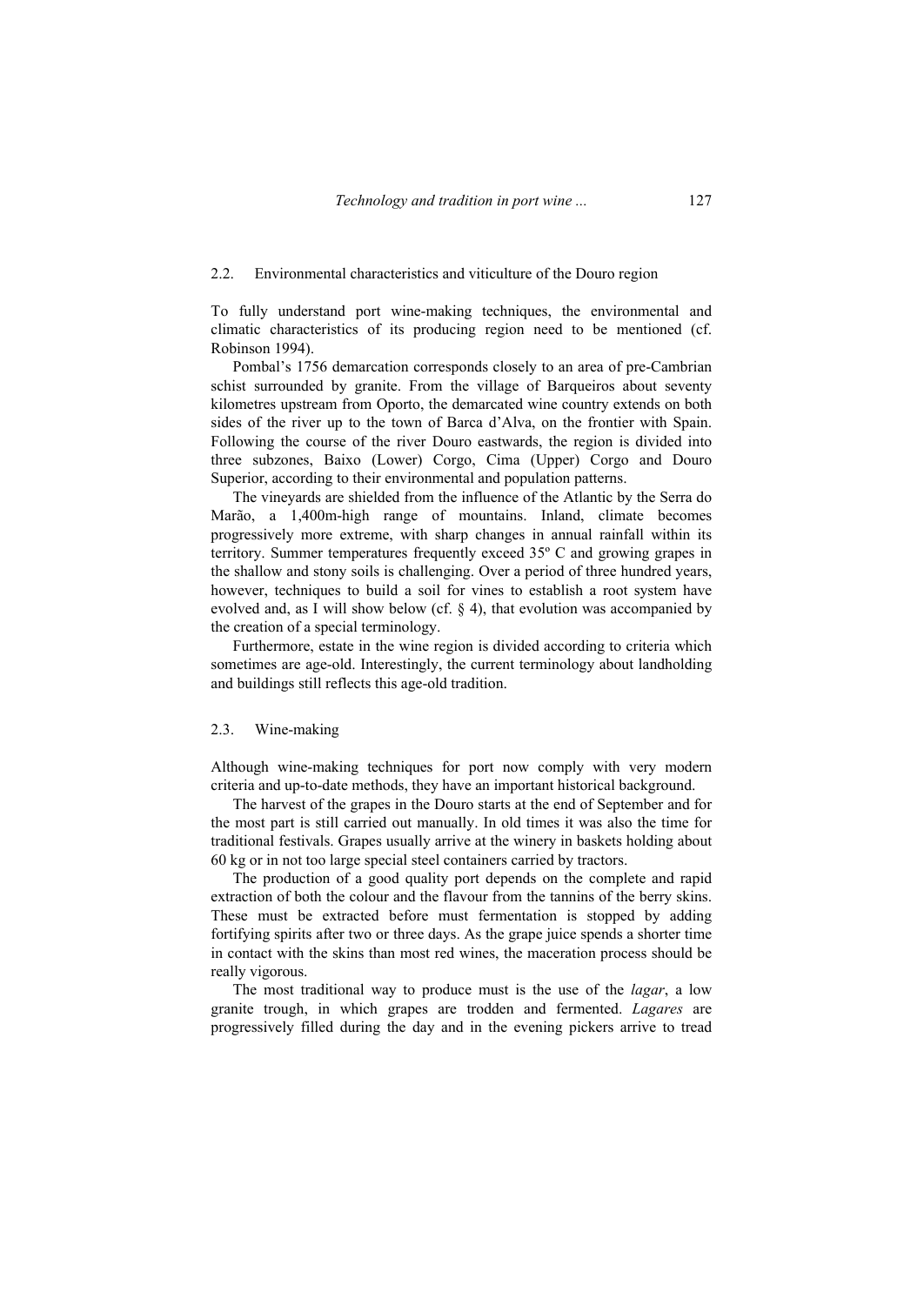them: usually 20 to 30 people are needed for each *lagar*. About 24-36 hours later, yeasts activate the fermentation of the sugars contained in the grapes. Alcohol and gas have the effect of pumping the skins and the solid material to the surface, encouraging the extraction of phenolics and creating a cap on the must. Regular punching down of the cap is performed with long, spiked sticks from planks running across the top of the *lagares*.

When wine has reached the intended sweetness, it is racked into vats containing one-fifth of grape spirit, whose alcoholic strength is 77%. The spirit stops fermentation, kills the yeasts and favours the precipitation of unsoluble substances. Thus, must becomes a young and sweet port with an alcohol content of 19-20% by volume which is stored in winery containers to age.

 The cost of labour, the relative difficulty of finding workers for the industry, local isolation and the absence of a power system in the 1960s and 1970s led producers to find more modern techniques to make port: autovinification equipments not requiring electricity started to appear. In autovinification, must is fermented in large tanks in which an automatic process is triggered by the pressure exerted by gas, allowing a continuous pumping over of the liquid through a valve/tube system, which results in a fortified wine having the same features as a foot-trodden wine.

White port is made similarly, with skin contact during fermentation. Most wines are fermented on skins in cement or stainless steel vats without resorting to autovinification. Fermentation temperatures are high and colour and tannins derive from skins.

In its first few months, wine is aged in vats, ranging from large cement tanks to small casks, in the Douro region, where low temperatures help its fining down, and it is finally transported to the Vila Nova de Gaia shippers' cellars. The quality of the wine and the ageing methods determine the final categories of port, which can either be matured for a few years in containers and then be ready to drink after fining, filtration and bottling or be designed to mature in bottles even for twenty or thirty years after a short time spent in wood on casks. Within these two general categories there are many different types of port.

### 3. Creating the corpus

As three centuries made port production rich in traditional elements which also reflect in the terms used in the industry and marketing, the research of linguistic sources was implemented also by visiting its production places. Visits offered the opportunity to carry out interviews with port wine makers, which were recorded on tape and subsequently transcribed. The purpose was to create a corpus of texts to represent as much as possible the special language of port but also to identify popular elements in the port wine making tradition.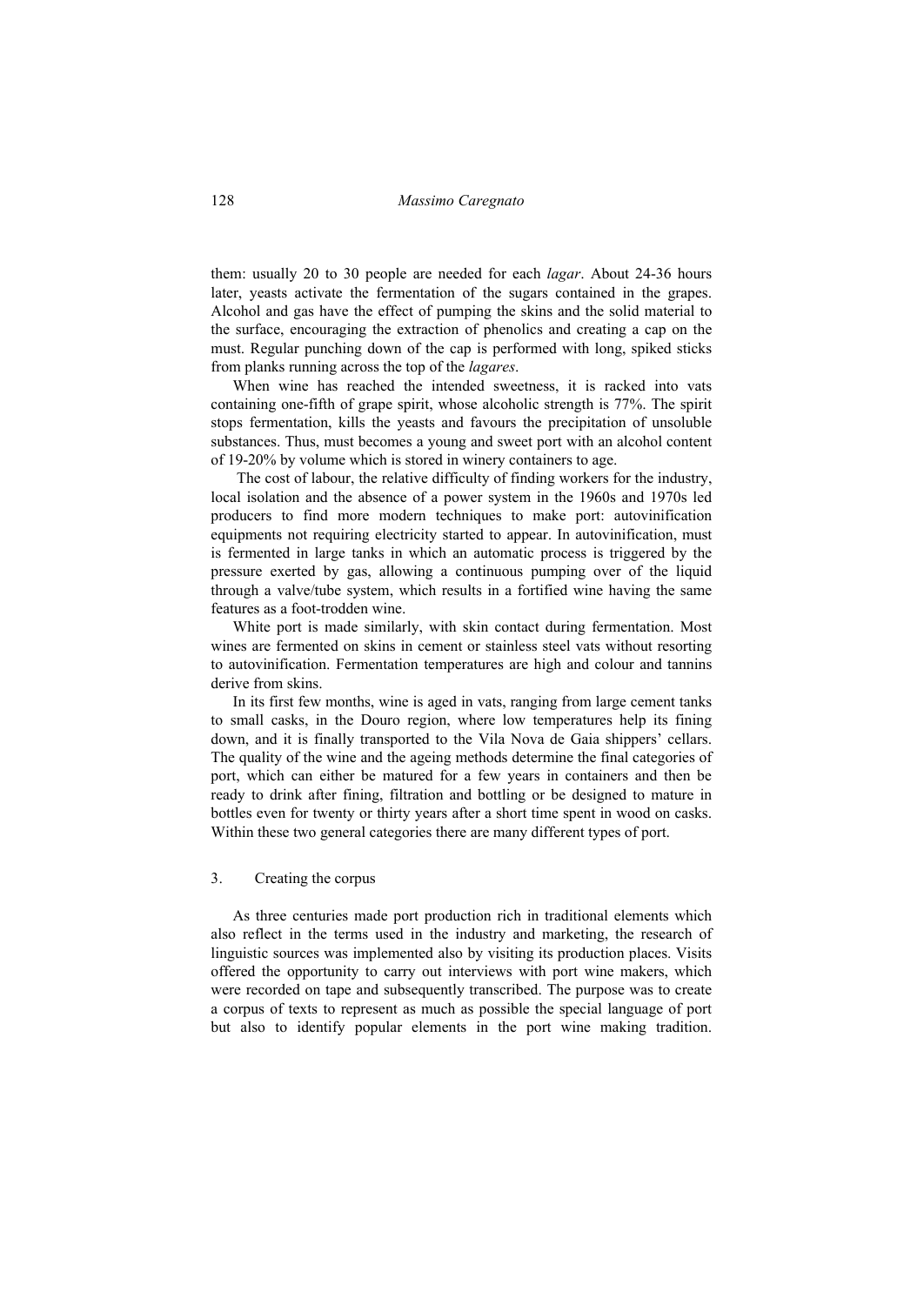Moreover, terminology taken from running text or discourse guarantees thematic completeness and coherence and, most of all, it provides an accurate dating of terms (Sager 1990: 124).

As outlined above, most term collections rely on written sources whenever possible as written documents are generally easier to collect and to store. In the case of port wine making, a term collection relying exclusively on written texts would have provided a limited view of the terminology of the domain. A framework had therefore to be devised for interviews to ensure uniformity of results.

Interviews started with questions aimed at defining the interviewees' role within the industry. Consequently, questions were directed to identify specific processes in port wine making and marketing in the interviewees' working area. When peculiar features were detected, questions were focussed on the related terms so that domain-specific terminology could emerge. In the case of interviews with people working in large firms, the focus was also on communication with importers, dealers and consumers, especially in countries other than Portugal. When firms were found to have international relations, with Italy in particular, interviewees were asked about the linguistic difficulties they usually encountered in the exchange of information with their colleagues abroad, if any. Finally, a question was about whether they ever employed interpreters and translators in the field and if so, about the quality of the service provided by them. The questions in the interview plan are listed in Box 1, though they were subjected to changes to suit conversation as it unfolded.

This may well be an innovative approach to the identification of the lexicon of a specific domain, but it is not devoid of risks. Indeed, the suitable size of a corpus of specialised texts to be the source of a sufficient number of terms to constitute a term collection cannot be established easily (Sager 1990: 130). Although efforts were made to make conversations with wine makers and marketing experts consistent with the purpose of the research, this approach was still quite personal. Consequently, to avoid gaps in the terminology, the research also involved written material including scientific written texts in Portuguese and in Italian about vine-growing and wine-making and also Portuguese dictionaries. Besides providing terms for the collection, that material was used to cross-check the existence or the usage of the terms identified through the interviews. The terms which were not found in the written documentation were also included in the collection, but they were marked as local or traditional terms for informal use only.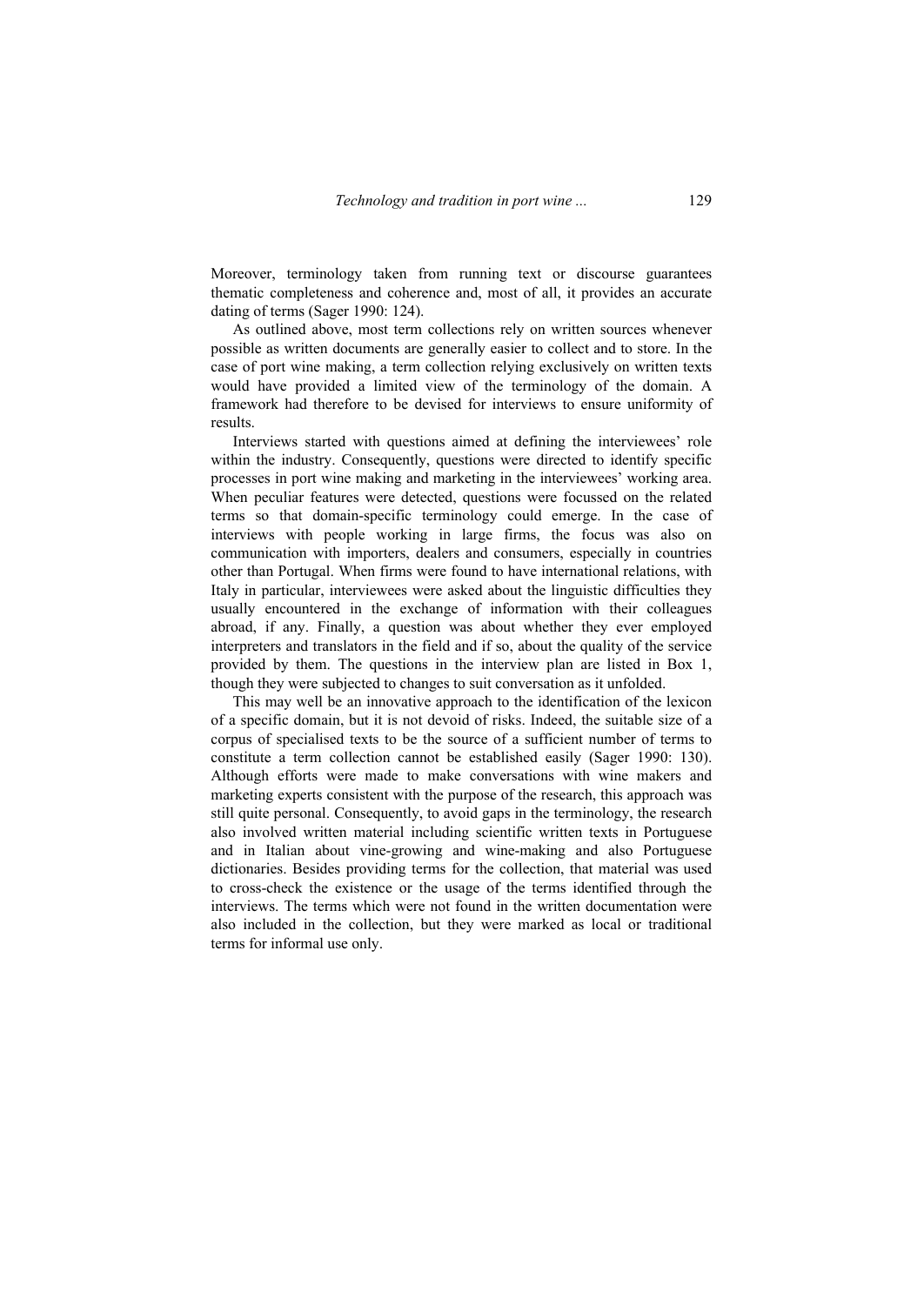### 130 *Massimo Caregnato*

*▪ Qual é o papel que o/a Senhor/a desempenha no processo da produção ou comercialização do vinho do Porto?* (What is your job within the port wine industry?) *▪ Quais são as palavras técnicas mais comuns nessa fase da produção ou comercialização (por exemplo: cultivo das videiras, vinificação, máquinas, engarrafamento, transporte)?* (What are the most common terms in the production or marketing area you deal with (i.e. viticulture, wine-making, equipment, bottling, shipment)?) *▪ Quais são, se há, os procedimentos técnicos que nessa fase podem diferenciar o vinho do Porto de outros vinhos?* (What are, if any, the technical procedures which at this stage differentiate port from other wines?) *▪ Há palavras específicas utilizadas só para indicar elementos próprios e exclusivo do vinho do Porto? Entre elas há palavras estrangeiras?* (Are there any specific terms referring to special and exclusive port features? If so, are any foreign loanwords ever used?) *▪ O vosso produto destina-se ao mercado nacional ou internacional ou a ambos?* (Is your product meant for the national/international market or both?) *▪ Relativamente à comercialização do vinho do Porto, a sua firma ocupa-se directamente do contacto com o público?* (As regards the marketing of port, does your firm handle public relations directly?) *▪ Como é que se realiza a entrada do vinho do Porto na comunicação social em Portugal e no estrangeiro?* (How is port wine advertised in mass media communication in Portugal and abroad?) *▪ Como é elaborada a aparência do rótulo das garrafas?* (How is the label designed?) *▪ Quais são os países para onde exportam?* (What are the countries your firm exports to?) *▪ Como é que se realiza a comunicação com os importadores e negociantes de outros países?* (How do you communicate with foreign importers and dealers?) *▪ Têm ligações comerciais com a Itália?* (Do you have any commercial links with Italy?) *▪ Se sim, como efectuam a comunicação? Se não, pensam desenvolvê-las e como?* (If so, how do you communicate? If not, do you have any plan to develop any and how?) *▪ Quais são as dificuldades linguísticas na comunicação internacional? Há termos que nas relações comercias têm dificuldades a traduzir/explicar?* (What are the main linguistic difficulties in international communication? Are there any terms which are difficult to translate/explain in commercial relations?) *▪ Já empregaram tradutores e/ou intérpretes e para que tipo de serviço? Se sim, como foi a qualidade do serviço? Quais foram os problemas específicos?* (Have you ever employed translators and interpreters and what for? If so, how was the quality of the service and what were the specific problems you encountered?)

Box 1. Standard questionnaire for port wine makers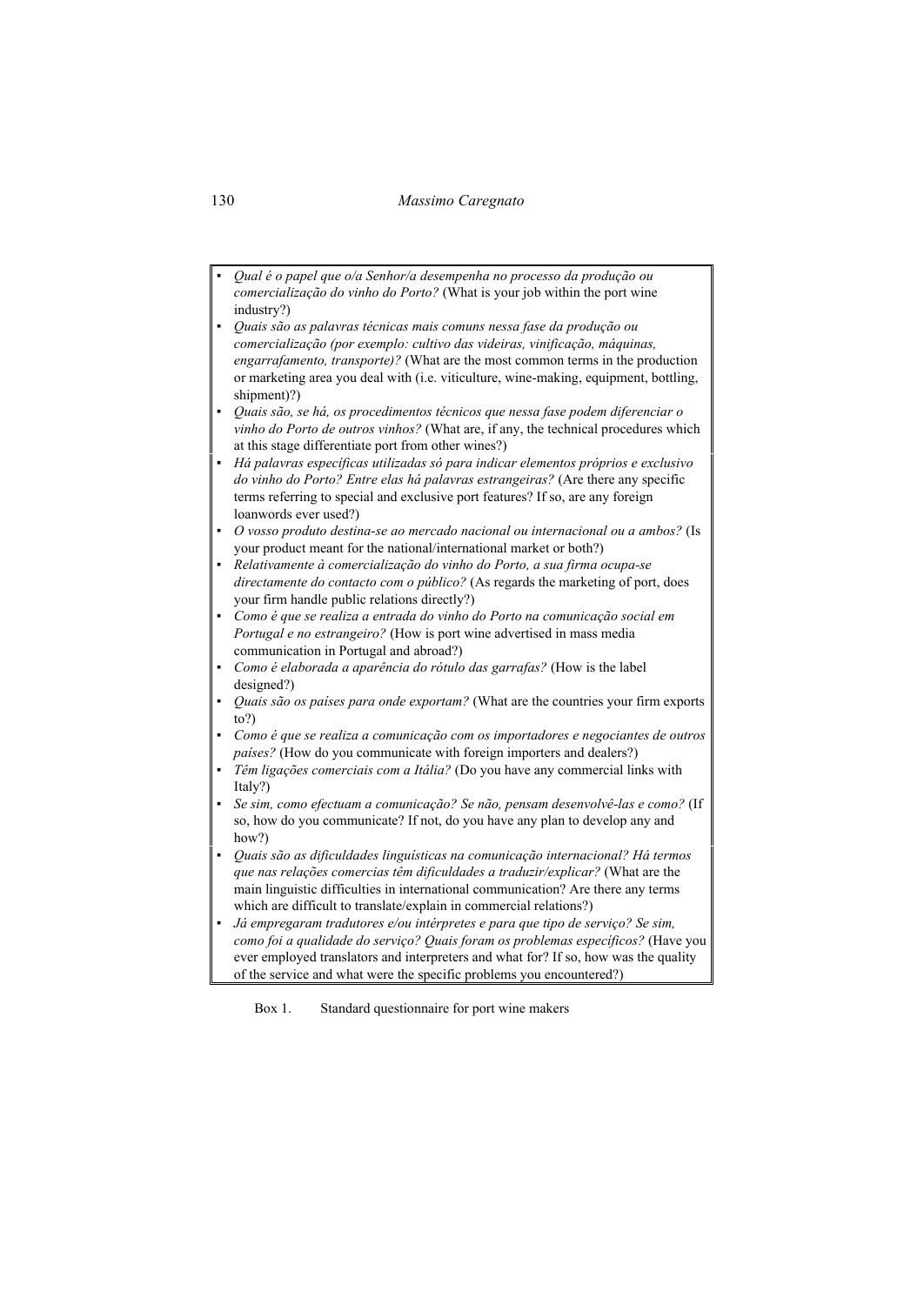As regards the availability of written texts, there are many Portuguese publications on port, among which those edited by the body regulating its protection and promotion (the *Instituto dos Vinhos do Douro e Porto* which replaced the *Instituto do Vinho do Porto* in 2003), whereas other general books on wine are usually translations from English, French or Italian. In compiling the terminographical collection, in accordance with the criteria devised for TERMit a context taken from technical manuals was included for most terms.

However, the amount of written material on port wine in Italian was not deemed enough to allow a direct comparison between sources. EU regulatory texts offered the chance for direct linguistic comparison with Portuguese (cf. Regolamento (CEE) n. 4252/88).

The components of the Portuguese and Italian corpora for the research are listed in Table 1 below:

| Portuguese corpus                                                                                                                                                                                                                                                                                                                 | Italian corpus                                                                                                                                                                  |
|-----------------------------------------------------------------------------------------------------------------------------------------------------------------------------------------------------------------------------------------------------------------------------------------------------------------------------------|---------------------------------------------------------------------------------------------------------------------------------------------------------------------------------|
| 14 interviews with wine makers<br>carried out in Portugal<br>Specialised textbooks<br>Technical manuals<br>٠<br>Informative material (brochures,<br>catalogues) provided directly by the<br>producing and shipping firms<br>Articles from wine magazines<br>٠<br>Regulatory texts (EU and Portuguese<br>legislation)<br>Web pages | General manuals on vine-growing<br>٠<br>techniques<br>Sections about port wine in general<br>manuals on wine-making<br>Web pages on port wine.<br>٠<br>EU regulatory texts<br>٠ |

Table 1. Portuguese and Italian documentation on port wine

As regards the interviews component of the corpus, thirteen people were involved in the project, and fourteen interviews were carried out, as one person was interviewed twice on different issues. In particular, interviews were carried out with IVDP staff, and with personnel working for some of the major producing and shipping firms with headquarters in Vila Nova de Gaia. In Douro, interviews were recorded with two private producers-bottlers and in the vineyards area meetings were held with personnel working in the wineries.

While the interviews were carried out, it soon emerged – as was to be expected – that the interviewees did not have any linguistic focus in describing their jobs.

The transcription of the interview texts posed some difficulties. Comprehension was sometimes a problem when the audio quality was poor. In addition to that, the environments where interviews took place, especially the wineries, and the speech and specialised lexicon of port wine makers made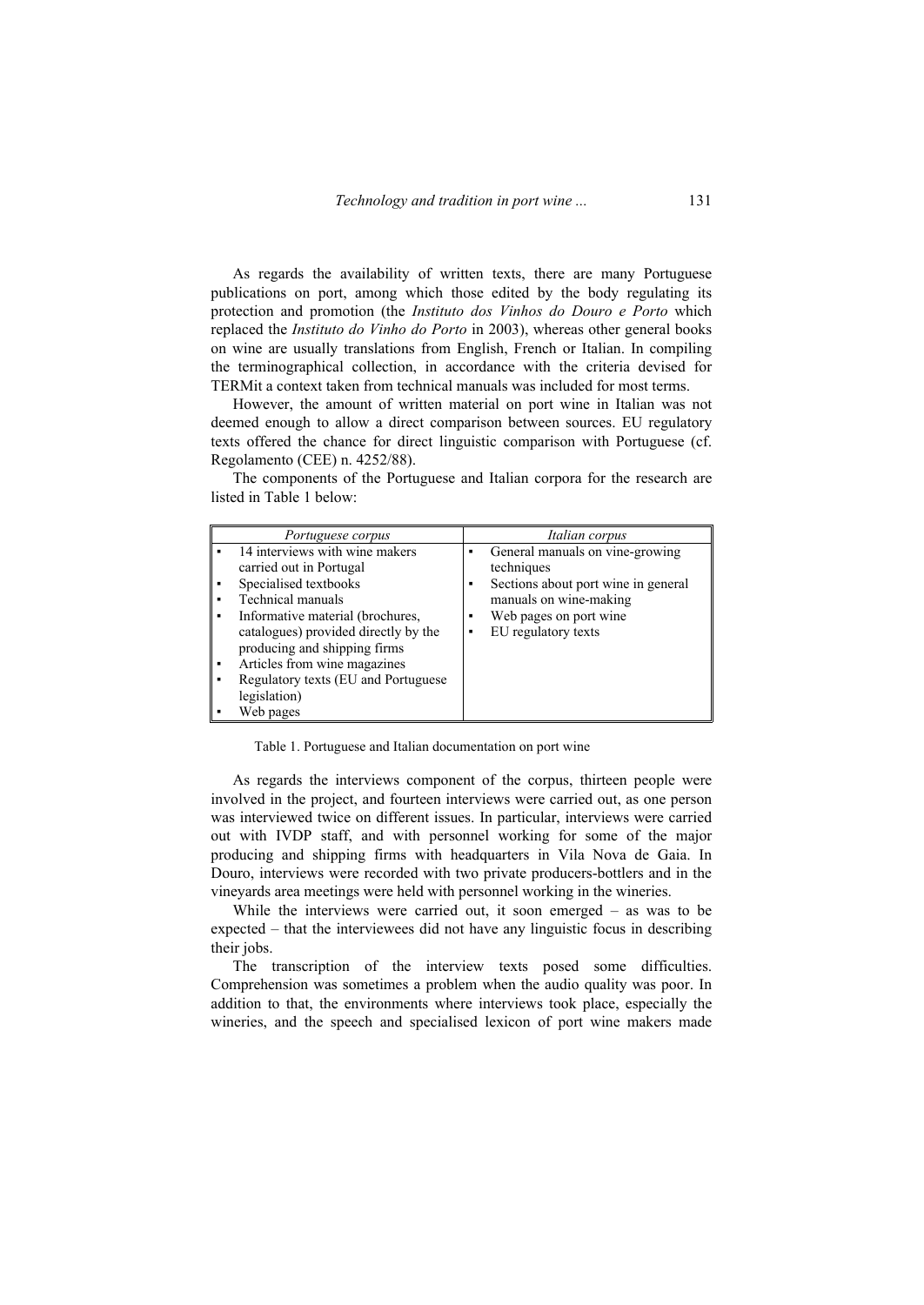comprehension occasionally extremely problematic. A bilingual language researcher helped to clarify doubts in the transcription. In the final written texts, questions were in bold type to distinguish them from answers, whereas omissions due to recording interruptions and unintelligible words were signalled by ellipses between brackets.

Transcription was followed by an analysis of the texts and by the selection of the terms to be included in the term collection. Besides the above mentioned typical usage and frequency in the Portuguese language and in the port wine domain, including the Douro viticulture techniques and the names of the marketed wines, the criteria for selection were the impossibility to find those terms in existing dictionaries, their special and different meaning in this specialist context and the relevance of their translations.

Eventually, terms were divided into five semantic fields: viticulture, vinification, port wine categories, organoleptic characteristics and general concepts.

### 4. Main findings

The domain of the techniques used for wine production is really vast and consequently tends to specialise in sub-domains, which generate further linguistic specialisation (Sobrero 1993: 270). In their daily work, the oenologists in charge of the production processes have to use, for instance, the specific lexicon of botany, but also of chemistry and physics. The term collection includes all the most important terms belonging to all the domains involved, with the degree of exhaustiveness required for the TERMit term bank. The following is a summary of the most important findings of the research project, presented in accordance with the order of the port wine processing stages.

As regards the first production steps, research had necessarily to start from the wine country of Douro, which has developed special vine-growing techniques and traditions. To begin with, the estate division, whose origins date back to more than three centuries ago, is characterised by the term *quinta*, which in modern Portuguese refers to the land within a property in which vines are grown. That land may or may not include buildings for the production of wine, so the word actually has a very wide semantic scope, which includes also the farms built on a property, which can also be referred to as *quintas*. Considering that those buildings may also include wineries, cellars or even lodgings both for workers and tourists, the semantic area covered by the term *quintas* is very large. Consequently, finding a one-to-one translation into Italian was virtually impossible, and the term chosen to translate *quinta* is *fondo*, although it covers a more limited semantic area as it denotes a land where crops are grown and cannot be referred to the infrastructures to process wine, for example. Another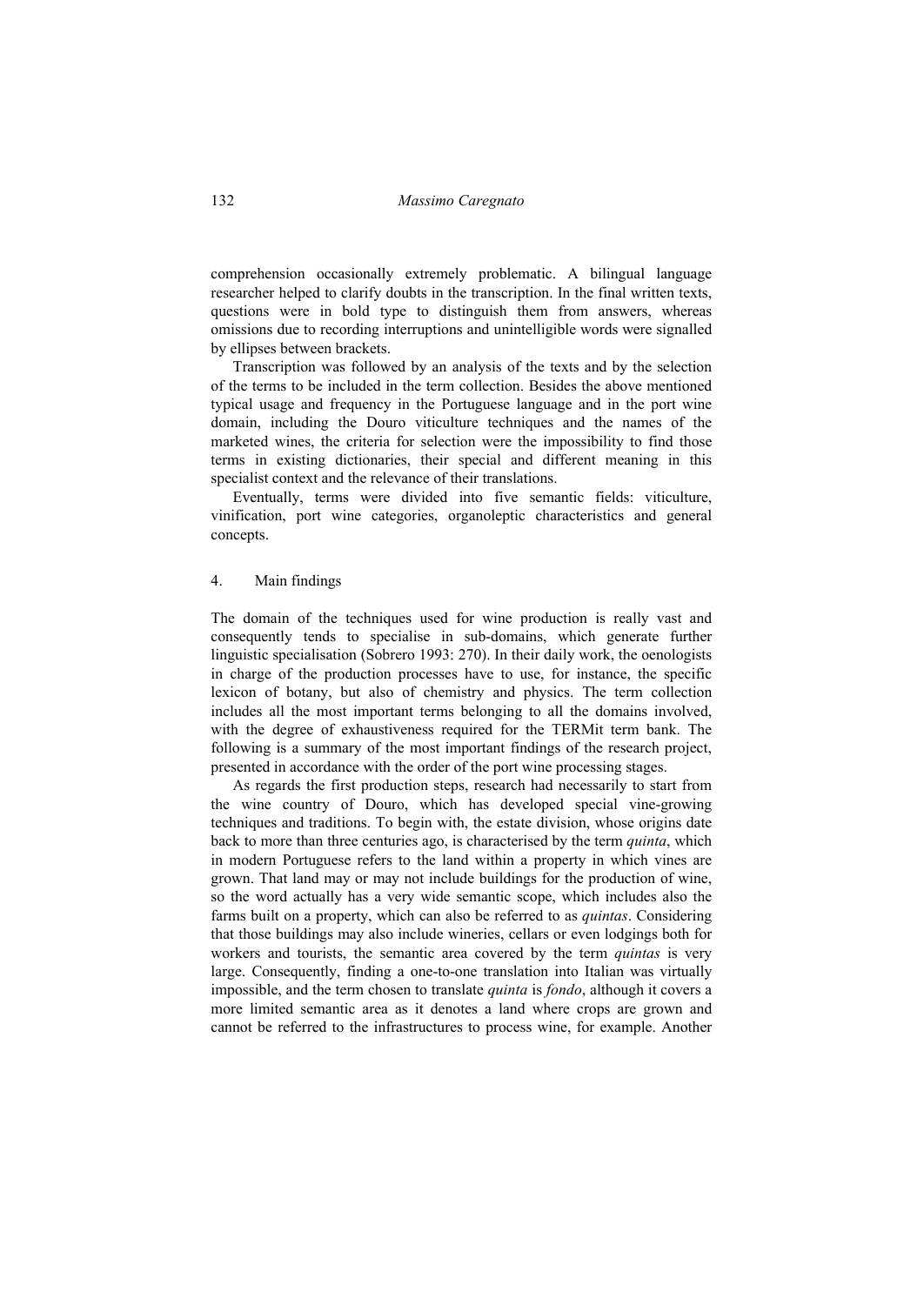solution can be *vigneto* (vineyard) or *podere*, the latter being a slightly oldfashioned word referring to an area of land on which farming infrastructures are built. Curiously enough, in Italy a term analogous to *quinta* is used in Sicily, in the production places of another fortified wine, the Marsala, and it is *baglio*, which covers more or less the same semantic area but is used and understood by the locals only. Different hypotheses have been put forward about the origin of the term *quinta*, though it is likely to derive from the Middle Ages, when the monarchs entrusted farmers with land in exchange of the fifth (*quinta*) part of the yields (Box 2).

*(pt)* **quinta** *Morphosyntax f. Source*  $\Rightarrow$  **Intervista n.11** *Definition* Extensão de terreno cultivado; terra de sementeira. *Source*  $\Rightarrow$  **Academia 2001**:II,3047 *Concept field* viticultura […] *(it)* **fondo** *Morphosyntax m. Usage label main term Source*  $\Rightarrow$  Aliberti/Saracco 2002:32 *Definition* Proprietà terriera, appezzamento di terreno, podere. *Source*  $\Rightarrow$  **Treccani 1997**:II.483 *Concept field* viticoltura […] *Synonyms* Curiosamente, in Sicilia, nelle terre di produzione del Marsala, vino liquoroso analogo al Vino di Porto, è utilizzato il termine regionale "baglio" semanticamente corrispondente al portoghese "quinta". *Equivalence it-pt* L'area semantica coperta dal termine "quinta" è più ampia di "fondo", poiché nella regione portoghese del Douro non esiste un consenso sul significato preciso del termine "quinta", il quale assume il significato di estensione di terreno coltivato e pertanto indica diverse realtà, dalla vigna di pochi metri quadrati a un ampio podere. Tali appezzamenti di terreno possono o meno possedere anche le strutture per l'elaborazione del vino. Anche le cantine dove viene prodotto il Vino di Porto sono chiamate nella regione "quintas", assumendo una sfumatura che si può affiancare al concetto di "chateaux" francese. *(it)* **baglio** *Morphosyntax m. Synonymy (~) Regional label Sicilia Source*  $\Rightarrow$  Aliberti/Saracco 2002:32

Box 2. Example of term record for the Portuguese *quinta*

The soils in the valleys of the Douro region are often very schistose and steep, and require special tilling techniques which have evolved over the decades. The old vineyards were cultivated in terraces called *socalcos* or *geios* whose supporting walls followed the contour lines. An easy translation into Italian is *terrazzo* or its morphological variant *terrazza*, whereas the word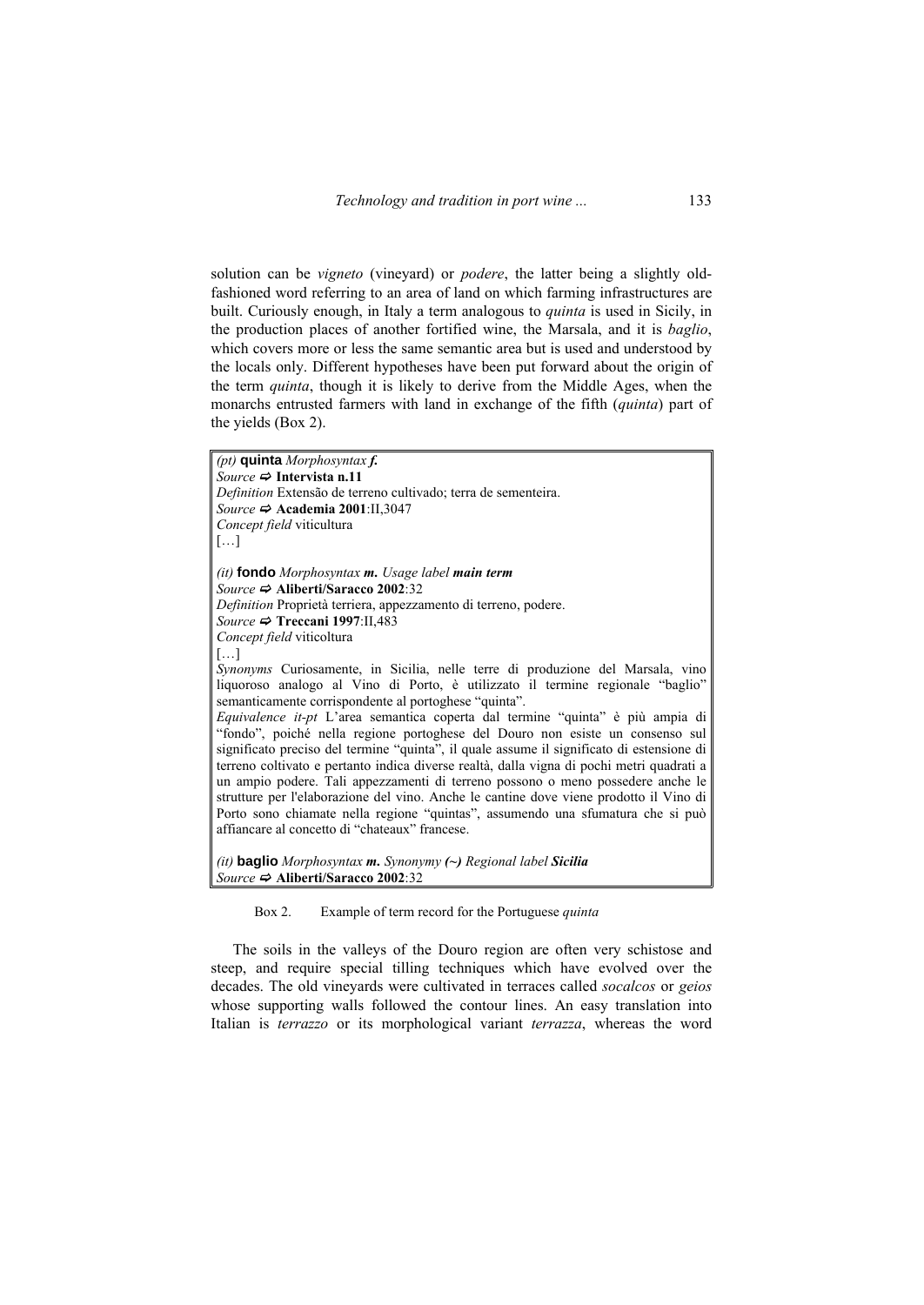*terrazzamento* refers to that type of soil cultivation. During the late  $19<sup>th</sup>$  century, however, the terraces began to change as they did not follow the contour lines any longer and took more geometrical shapes, requiring less manpower to be built. That system, which was mainly used until the 1970s, is now called *vinha tradicional* or *vinha velha* ('old vineyard', both terms referring to that system not being used any more) for which the term *vigneto tradizionale* ('traditional vineyard') was proposed as a translation, given that it refers to a culture-specific Portuguese context. The terraces in the Douro region which were abandoned as a consequence of the invasion of the pest in the late  $19<sup>th</sup>$  century have a traditional name in Portuguese which is *mortório*, whose meaning, 'funeral', could not be maintained in Italian, and therefore a descriptive translation is provided, *vigneto abbandonato* (deserted vineyard).

The new techniques developed in the past few decades include narrow terraces sustained not by walls any more but by taluses. Those terraces are called *patamares* ('stairheads', a term associated to the use of landings in stairs) and the slopes are called *taludes*. Having found the description of a similar cultivation technique in Italian manuals too, the translations proposed were respectively *lenza* or *ripiano* and *ciglione* or *scarpata*. Both pairs of synonyms include a term which is technical (*lenza* and *ciglione*) and a more general term (*ripiano* and *scarpata*) which does not refer specifically to this cultivation technique but also to other semantic fields. The third cultivation method implies the cultivation of rows of vines following the inclination of the ground (*vinha ao alto*), which allowed wine producers to mechanise viticulture, although it can only be used for lands with a maximum 30-40% gradient. That system is now used internationally and its translation *rittocchino* can be found in Italian farming manuals.

As regards the buildings found within a quinta, surely the most important one is the *adega* (winery) which finds an easy Italian translation in *cantina*, although *cantina* may refer also to the place where the wine is stored and not only processed. Within the winery, the most typical instrument used in the Douro to make wine is the *lagar*, a traditional low granite trough which is widespread in the Iberian peninsula and does not have any equivalents in Italian. Its translation used a more general multi-word term which is *vasca di granito*, although in texts in other languages it can be advisable to keep the Portuguese word accompanied by a brief explanation, owing to its specificity.

The harvest and the pressing of the grapes were, and in some cases still are, carried out in the *quintas* by teams of people especially selected for that purpose. Once, those people used to come even from distant regions in Portugal to join the locals, and their temporary presence coincided with traditional festivals and music playing in the villages. Now the unemployment which has followed mechanisation gives little to celebrate. In any case, those groups of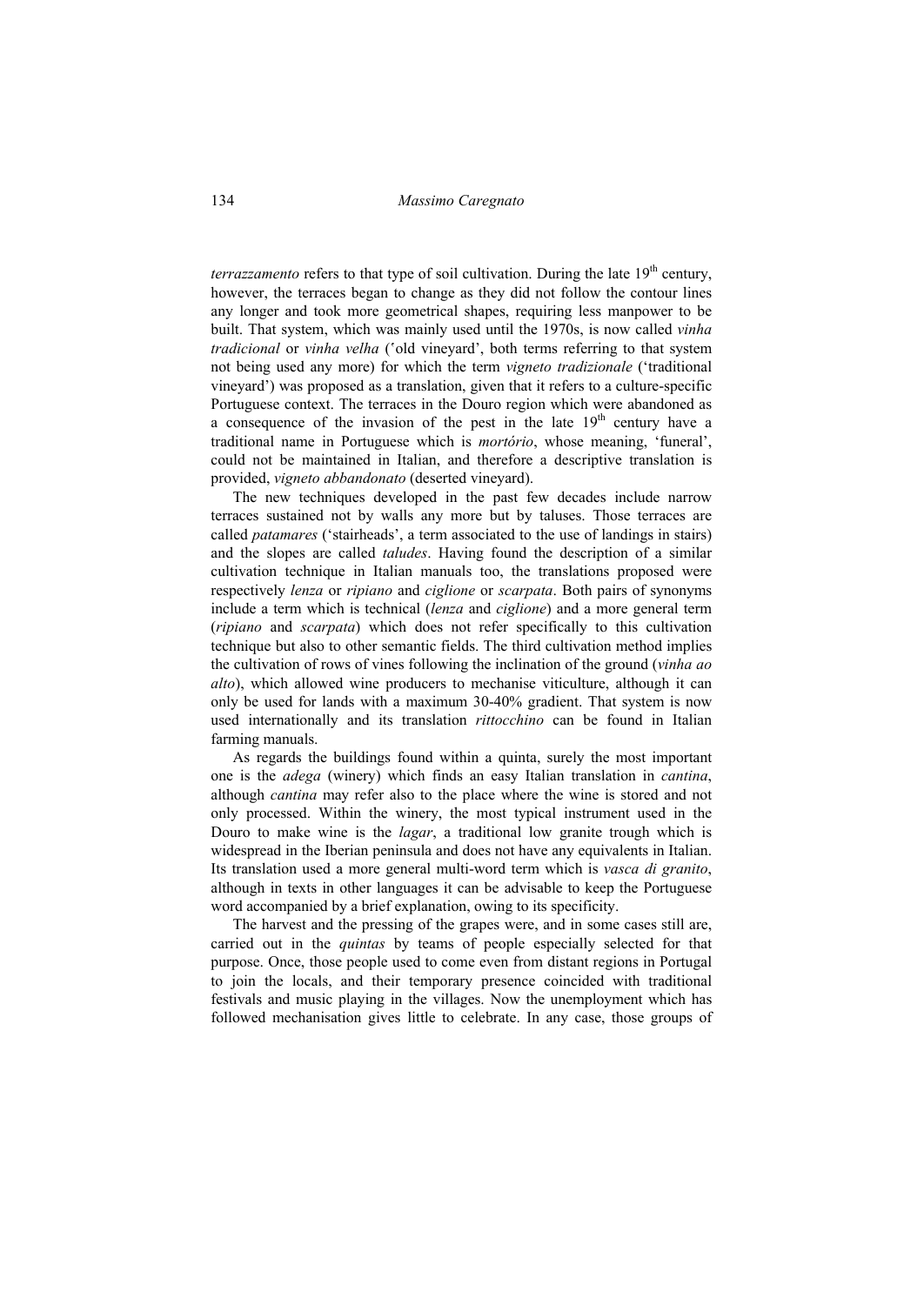people are still referred to as *rogas*, which does not have an equivalent in Italian and was therefore translated once again with the general noun phrase *gruppo di vendemmiatori* ('group of grape pickers'), which of course is a general and not a culture-bound term as in Portuguese.

In traditional port-making, the same groups of pickers also have to perform the treading of the must. The related Portuguese term *pisa* refers to the set of manual operations to carry out the treading, whereas the term *esmagamento* refers more to the mechanical operations of must-pressing. However, both terms are translated into Italian with *pigiatura*. Clearly, all the stages of *pisa* have traditional names. The first stage of the grape juice treading in the *lagar* is referred to as *corte do lagar* ('lagar cutting') or simply *corta*, and it envisages two rows of men, with their arms around each others' shoulders, treading the grapes in a synchronised march all over the granite trough. The translation chosen in Italian was *pigiatura in sincrono* ('synchronous treading'), a noun phrase which describes technically this treading phase in wine-making. The second stage, the *mexa* or *pisa livre*, implies a free movement within the *lagar* at the sound of traditional choirs and music. Its characteristics suggested this simple translation into Italian: *pigiatura libera* ('free treading'), which of course follows the original Portuguese term *pisa livre*, but may need a clear linguistic context lest it gives rise to ambiguity.

The must left for some time in the *lagar* to ferment is stirred with long sticks which are traditionally called *macacos* (literally, 'apes'), which cannot find an equivalent translation other than *attrezzi per mescolare il mosto* (tools to stir the must).

Then the fermentation of the grape juice must be arrested by adding brandy to it, so the liquid is pumped into other vats with the spirit. As brandy is named *aguardente* in Portuguese (literally, 'burning water'), the technical term for that operation is the derivative word *aguardentação*, which has a regional synonym, *benefício* (literally, 'benefit'), and in a few cases also *beneficiação*, although the latter appears to be a misspelled mixture of the two words which entered the popular use, as it is not found in the written documentation. Interestingly, in Portuguese *aguardentação* is the technical term indicating the operation of adding brandy to must to obtain a fortified wine in general, whereas *benefício* is a regional term for that operation with specific reference to port wine. Its origins could date back to Pombal's reform of the industry in the  $18<sup>th</sup>$  century when, owing to the new borders established for the wine country, only some farmers had the permission to add brandy to their wines to make port and therefore that operation started to be considered a **'**benefit', hence the name *benefício*. Although this operation is the one which differentiates port-making from winemaking, maintaining the semantic feature of **'**benefit' in an Italian translation would have been virtually impossible, so the technical terms *alcolizzazione* or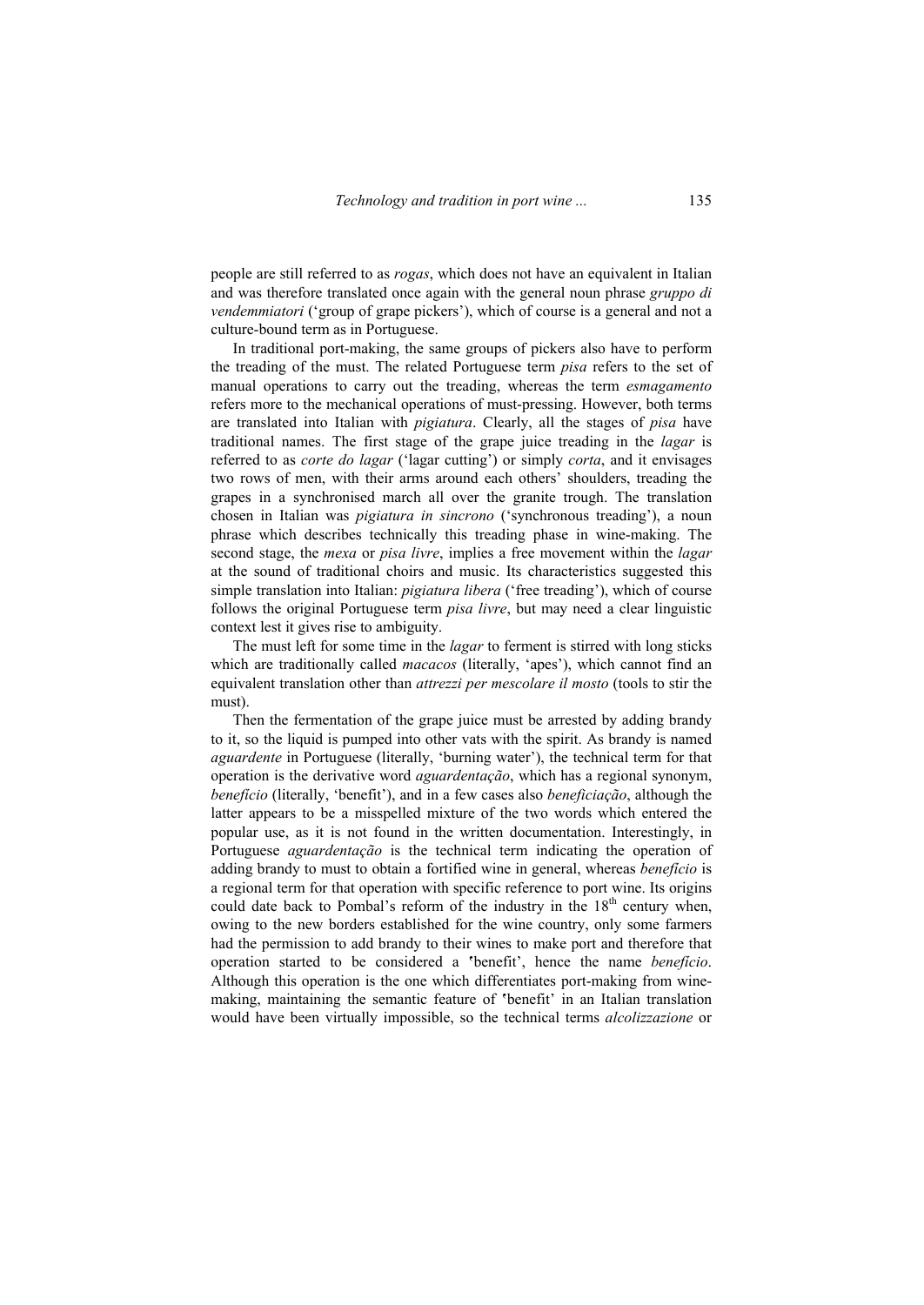#### 136 *Massimo Caregnato*

*aggiunta di alcol* ('fortification' or 'addition of spirit') or even *concia* (specific term used for the fortification of Marsala wine) were proposed. The derived verbs describing the operation are *aguardentar* and *beneficiar*, translated into Italian with the descriptive *alcolizzare* and the more technical synonyms *mutizzare* (literally, 'to make a wine dumb') and *fortificare*.

In addition to that, farmers may also produce another alcoholic product other than port by adding brandy to must at an earlier stage of fermentation, i.e. at its very start. These wines, which are characterised by a very sweet flavour, are called *jeropigas* and, considering their specificity, that name was maintained in Italian too. They may be employed at a later stage of port production, i.e. the blending of different lots of wines which is called *lotação* or more generally *homogenização*. Sometimes the loanword *blend* appears too. The translations for those terms are *taglio*, *concia* and *assemblaggio*, the first one being referred to the wine-making technique in general, the second to the technique used in the Marsala production process and the third being a more general term indicating the mixing of two substances.

The wine containers where these operations are carried out and wine is stored are called *cubas*, which can be made of different materials and have different shapes. Although the Italian translation may simply be *vinificatore* or the more general *recipiente*, in the Douro region there is a special container made of concrete and having a typical semi-spherical shape with a white coat, a coloured stripe at its lower border and a pointed mouth on top of it. Because of its rather peculiar shape, it is referred to as *balão* (literally, large ball), and in the local language also as *mama* (breast) or *gina* (apparently from the name of actress Gina Lollobrigida who was very popular in Portugal when these containers began to be built) (Mayson 2001: 192). Once again, the Italian translation could not reflect the connotation of these Portuguese culture-bound terms, as they would not be easily understood by an Italian audience or readership. A more technical solution was opted for, i.e. the noun phrase *recipiente a semisfera* (semi-spherical container).

Until the 1960s, when the river Douro was dammed, port wine was carried in casks downstream on traditional flat-bottomed boats called *barcos rabelos*. Today those boats are not used any longer to ship wine but they stand as a tourist attraction at the river mouth, where a traditional regatta is organised once a year. The translation provided for *barco rabelo* is *rabelo*, which does not exist in the Italian vocabulary, but can be regarded as a traditional local name for a ship.

According to the original grapes varieties, the finished product can be a fortified red or white wine, that is *vinho tinto* and *vinho branco* in Portuguese, which can be comfortably translated by *vino rosso* and *vino bianco* in Italian. On the other hand, the various categories of port wine are designated by a wide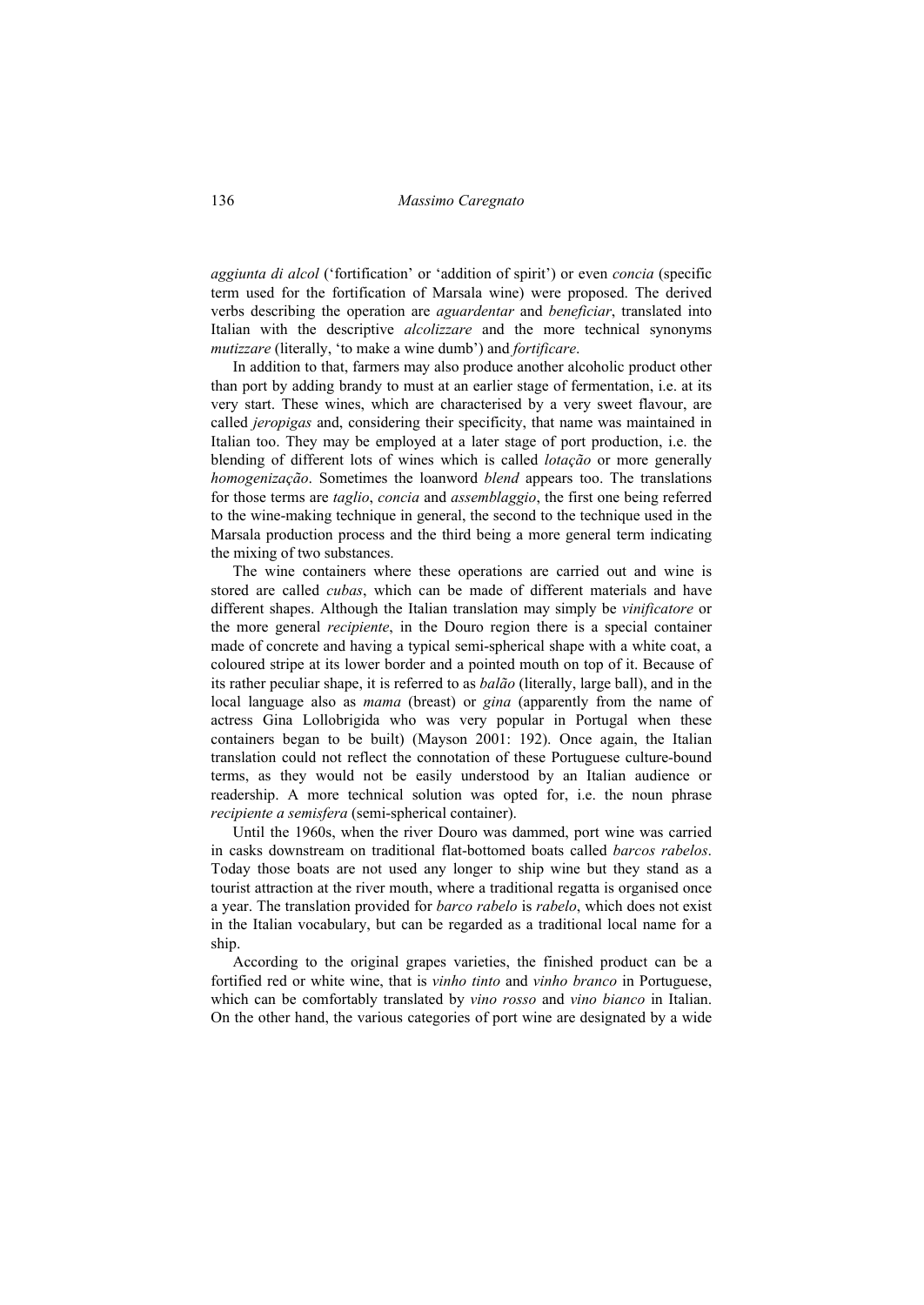range of terms. To begin with, as already mentioned (cf. § 2.1), three categories were established by the 1756 legislation according to their destination markets: I tried to provide a translation for those terms too. *Vinho de feitoria* (or *vinho fino*), the high quality wine, can be translated as *vino scelto*, whereas an Italian term for *vinho de embarque* may be *vino di seconda qualità*, although the reference to its shipment to Brazil is completely lost. Finally *vinho de ramo* may be translated as *vino da osteria*, possibly accompanied by the popular-regional synonym *vino da frasca*.

Regarding the present-day marketed categories, their names are wellestablished in English and both operators and consumers use the following terms, which also appear on the labels of port wine bottles: *Ruby*, *Tawny*, *Vintage*, *Late Bottled Vintage* (and its acronym variant *LBV*) and *White*. The reason for those traditional names lies in the fact that the wine was handled by English-speaking shippers who settled in Oporto and marketed their products essentially in Great Britain. So, the consumers of the most important port market could recognise in their own language the categories of what was already considered as the Englishman's drink. Minor categories with English names are *Vintage Character* and *Crusted Port*. Three further categories with Portuguese names and a hybrid exist: *Colheita*, *Garrafeira*, *Lágrima* and finally *Single-Quinta Vintage* (referring to a Vintage Port produced by a single estate in years which are not declared by IVDP as Vintage years, that is years with an outstanding quality wine production).

| Main port wine categories with English names           |                                        |                     |  |
|--------------------------------------------------------|----------------------------------------|---------------------|--|
| ٠                                                      | Ruby                                   | Vintage Character   |  |
|                                                        | Tawny                                  | <b>Crusted Port</b> |  |
|                                                        | Vintage                                |                     |  |
| ٠                                                      | Late Bottled Vintage (LBV)             |                     |  |
|                                                        | White                                  |                     |  |
| <b>Main port wine categories with Portuguese names</b> |                                        |                     |  |
| ٠                                                      | Colheita                               |                     |  |
|                                                        | Garrafeira                             |                     |  |
|                                                        | Lágrima                                |                     |  |
|                                                        | Port wine categories with hybrid names |                     |  |
|                                                        | Single-Quinta Vintage                  |                     |  |

Table 2. Names of port wine categories

As those names represent well-defined categories of products, they should not be translated into foreign languages and accepted as loanwords also in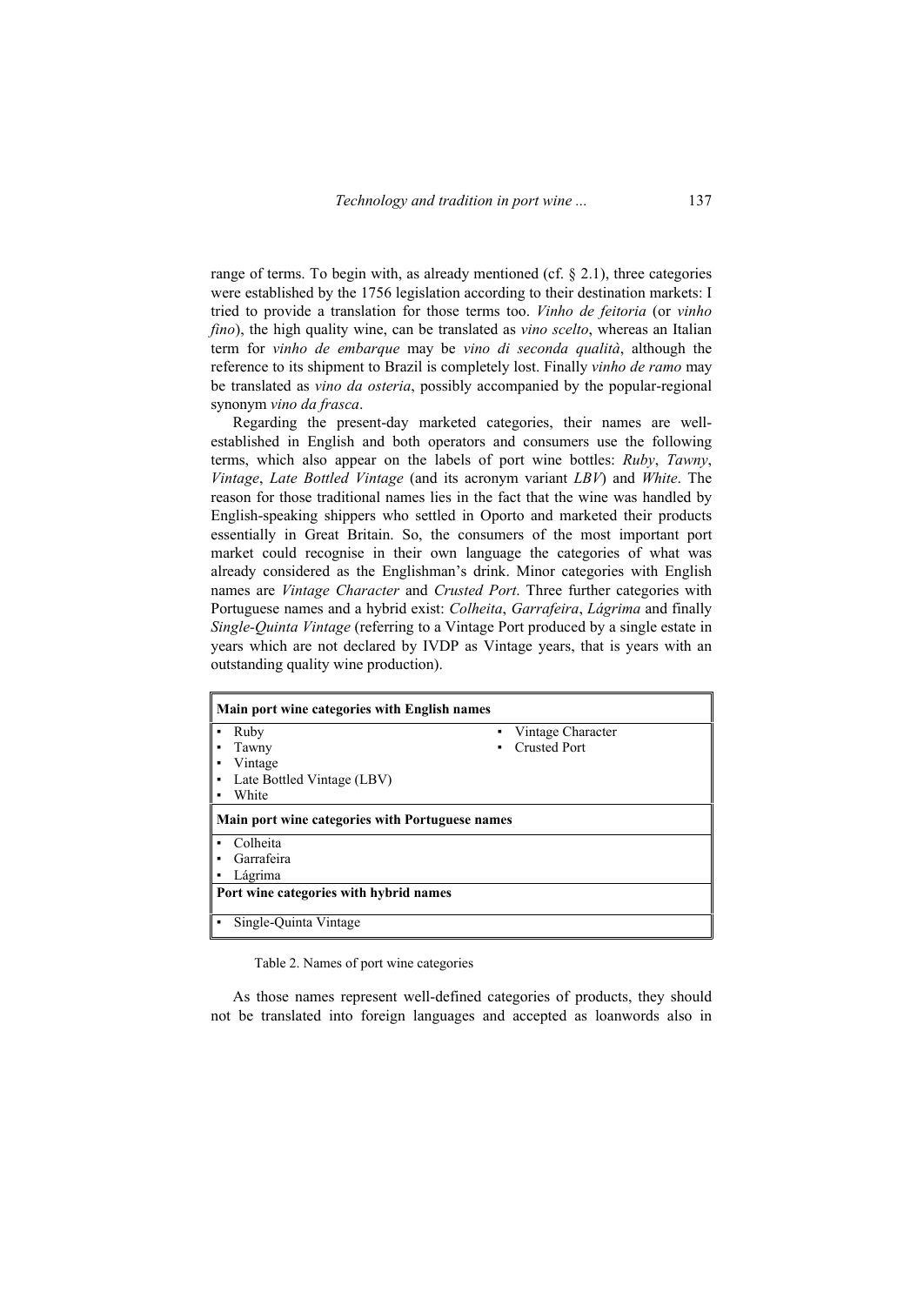138 *Massimo Caregnato* 

Italian. However, owing to the confusion arising from all those categories, the trend is now to use only some of those names and to streamline the marketed products.

Rather than deriving from special production techniques, some of the English names of port wine categories are derived from organoleptic characteristics, such as the shades of the final product colour (i.e. *Ruby*, *Tawny*, *White*). But the Portuguese language has a wide range of adjectives that describe, in a vastly detailed manner, the port wine nuances (cf. Instituto do Vinho do Porto 1998), which are presented in Table 3 below alongside their Italian translations.

| Portuguese                       | Italian           |
|----------------------------------|-------------------|
| Retinto<br>٠                     | Rubino            |
| Tinto<br>٠                       | Rosso             |
| Tinto alourado<br>٠              | Rosso-dorato      |
| Alourado<br>$\blacksquare$       | Ambrato           |
| Alourado claro<br>$\blacksquare$ | Ambrato chiaro    |
| Branco dourado<br>٠              | Bianco dorato     |
| Branco palha<br>٠                | Bianco paglierino |
| Branco pálido<br>٠               | Bianco pallido    |

Table 3. Port wine colour adjectives

Finally, a few words should be spent on terms taken from the current legislation about port wine which, among other things, establishes the bodies governing its industry, and also provides a series of acronyms, which were all maintained in Italian, as they stand for very specific bodies in Portuguese. Among these institutions, there is *Casa do Douro* ('Douro House'), the body in charge of the Douro viticulture and representing the farmers, which was translated literally as *Casa del Douro*; the already mentioned *Instituto dos Vinhos do Douro e Porto* or *IVDP* which was translated as *Istituto dei Vini di Douro e di Porto* or *IVDP,* created in 2003 to replace the former *Instituto do Vinho do Porto* or *IVP*, which could be translated as *Istituto del Vino di Porto* or *IVP,* and *the Comissão Interprofissional da Região Demarcada do Douro* ('Inter-professional Committee of the Douro Demarcated Region') or *CIRDD*, whose name in Italian is *Commissione Interprofessionale della Regione Determinata del Douro* or *CIRDD*. The Douro wine country is often regarded as *Região Demarcada do Douro* or *RDD* and it can be translated as *Regione Determinata del Douro* or *RDD*.

Other acronyms are *PDRTIM* and *AEVP* which stand for *Projecto de Desenvolvimento Rural Integrado de Trás-os-Montes* ('Project for Integrated Rural Development of Trás-os-Montes') and *Associação das Empresas de Vinho do Porto* ('Port Wine Firms Association'). Also in those cases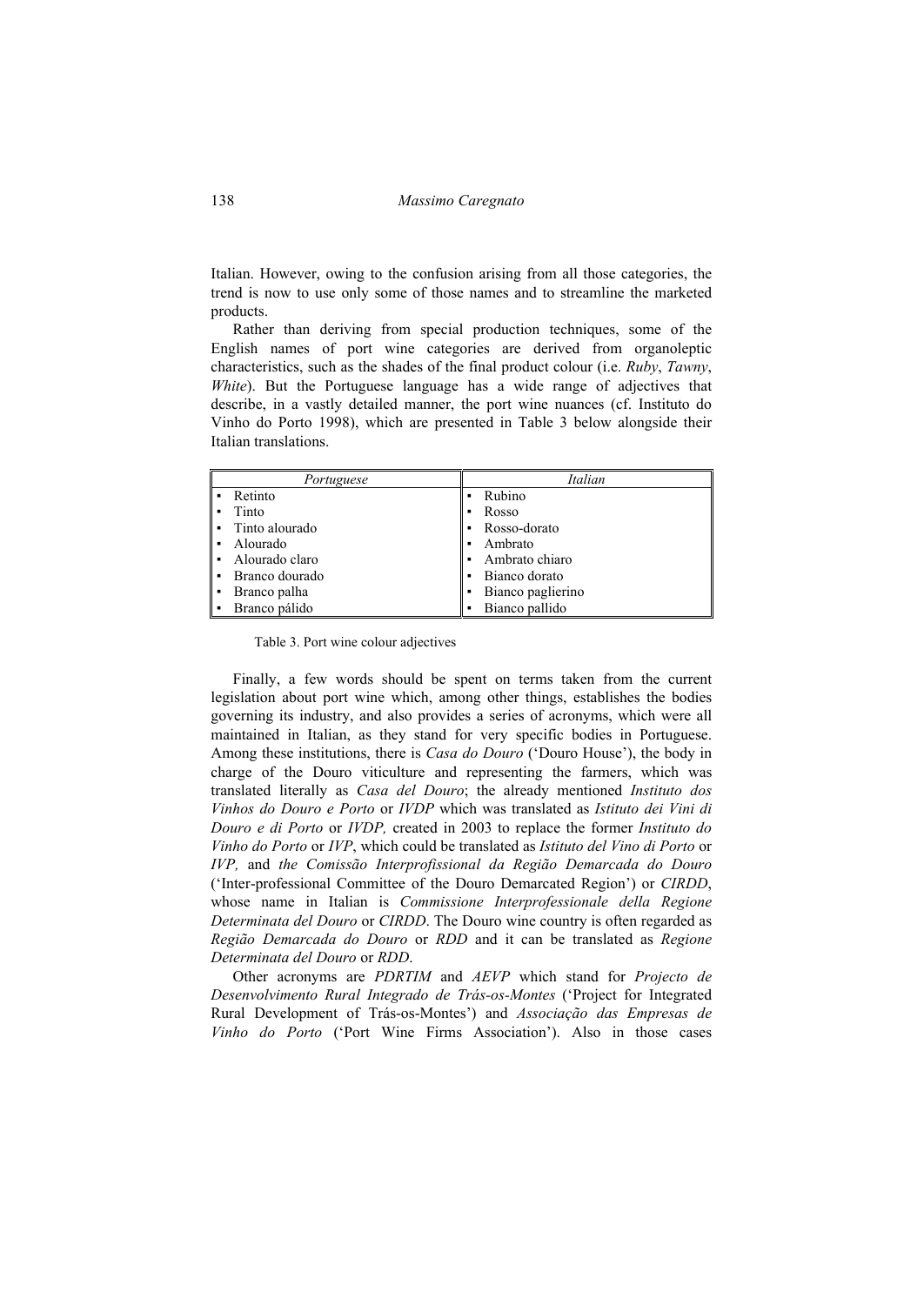equivalents in the Italian contexts do not exist as they refer respectively to a project to develop and update the farming methods of the Trás-os-Montes region, which includes Douro, financed by the World Bank in the 1980s, and to an association established among the port wine shippers. Therefore their translations into Italian are literal: *Progetto di Sviluppo Rurale Integrato di Trás-os-Montes* or *PDRITM* and *Associazione delle Imprese del Vino di Porto* or *AEVP*. In conclusion, an acronym taken from the European Union legislation referring to port wine is *vqprd*, *vinho de qualidade produzido em região determinada*, which of course has equivalents in all the official languages, the Italian one being *vqprd*, *vino di qualità prodotto in regione determinata*.

### 5. Application to teaching

The information gathered in the course of this research project was used as teaching material during the 2004/2005 academic course of Portuguese-Italian Liaison Interpreting 2 in the third year of the Bachelor degree in Translation and Interpreting at the University of Trieste. The course, attended by 11 students who had studied Portuguese for two full years as their second language of study at academic level, consisted of 16 hours divided into 8 lessons. This section will provide some highlights on this interpreting teaching experience.

A typical liaison interpreting class consists of a small group of students and two teachers, one of whom is a native speaker of Italian and the other is a native FL speaker. The teachers hold a conversation on pre-determined subjects each speaking in their own language and the students in turn interpret what is said in the appropriate language (cf. Del Rosso 1997). However, in the second year of the liaison interpreting course, training on terminology is required to make students reach a satisfactory competence level: the basic principles of interpreting have been studied and practiced on non-specialised texts and speeches and students may then start to work on specialised discourse. In so doing, they encounter the first difficulties in finding the additional information they need. Indeed, the interpreter's vocabulary should be appropriate and free from ambiguities and the language conveying the message should be fluent and presented in the shortest possible time. Thus, this is the right time to teach knowledge acquisition for terminology without interfering with the acquisition of more basic methodological skill components (Gile 1990: 153).

The exercise may be structured differently, according to the different methods the teachers deem useful. Role play is in any case a crucial point in liaison interpreting teaching, as it prepares students more effectively for the variety of situational contexts they will need to perform in their job (Parnell 1989: 254). In our case, the research on port wine terminology as a technical field for specialisation was used along with role play to teach students how to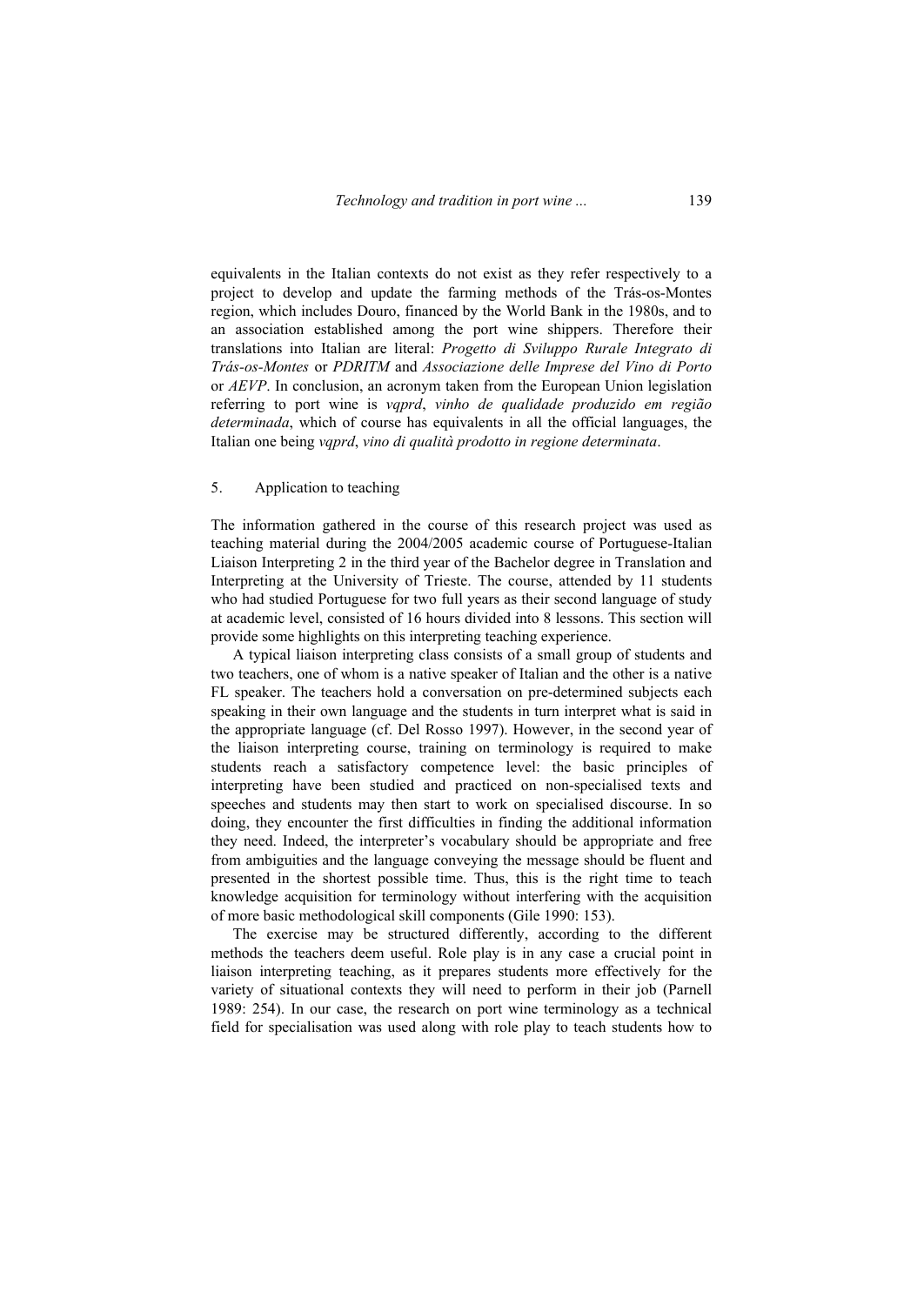handle terminology in their future job and to implement it while improving their interpreting skills. The aim was to develop their communicative ability providing them with a learning experience that has a strong connection with the real world. For interpreters, terminology acquisition takes place mostly before performing the real job, so they have to develop a series of processing strategies that will facilitate the storage and retrieval of new information, in this case terminological one, and consequently the rendering of the message itself.

After a brief introduction necessary to make them familiar with the topic and learn the first basic terminology, the students had to listen to two interviews with port wine operators taped in Portugal and taken from the corpus for this research. One was carried out with a marketing consultant at the Instituto dos Vinhos do Douro e Porto and was about port marketing and production. The second interviewee was the tourism manager of a port-producing company who spoke about the description of a *quinta*, the vineyards and vine-growing techniques. Interviews were played without stops for a first listening, and then played for a second time excerpt by excerpt with the students being asked to translate the information into Italian. Interviews were then played more times and each time students were asked to translate longer and longer excerpts. Then, they were asked to summarise the texts in Italian. Students had to face for the first time very technical issues in Portuguese and the tapes provided a very important chance for listening practice. The objective was to make them realise how important the knowledge of specific terminology is in dealing with technical oral texts to be translated almost simultaneously during a conversation.

Once they realised the importance of terminology learning to make communication on technical subjects really effective, students were given texts in Portuguese on port from which they had to extract the relevant terms. They were also asked to perform research on their own.

In the advanced stage of the course, at the beginning of each lesson students were asked to produce a five-minute-long oral text about port, using the Italian language at first and then, when their knowledge about the issue had reached a satisfactory level, using Portuguese, aiming at applying the terminology they had previously learned. Afterwards, their task was to internalise all the terminology they had acquired and to apply it to interpreting exercises implemented during simulations of technical conversations between their Italian and Portuguese teachers playing the role of wine experts. Finally, the role play task was given to students who, divided into couples, had to produce their own oral simulations of exchanges between port wine experts, assuming one person was speaking Italian and the other Portuguese, while their colleagues played the interpreter's role in turn. It surely was also an occasion to exercise and to improve their memorisation skills, to tackle new terminology and to implement interpreting strategies.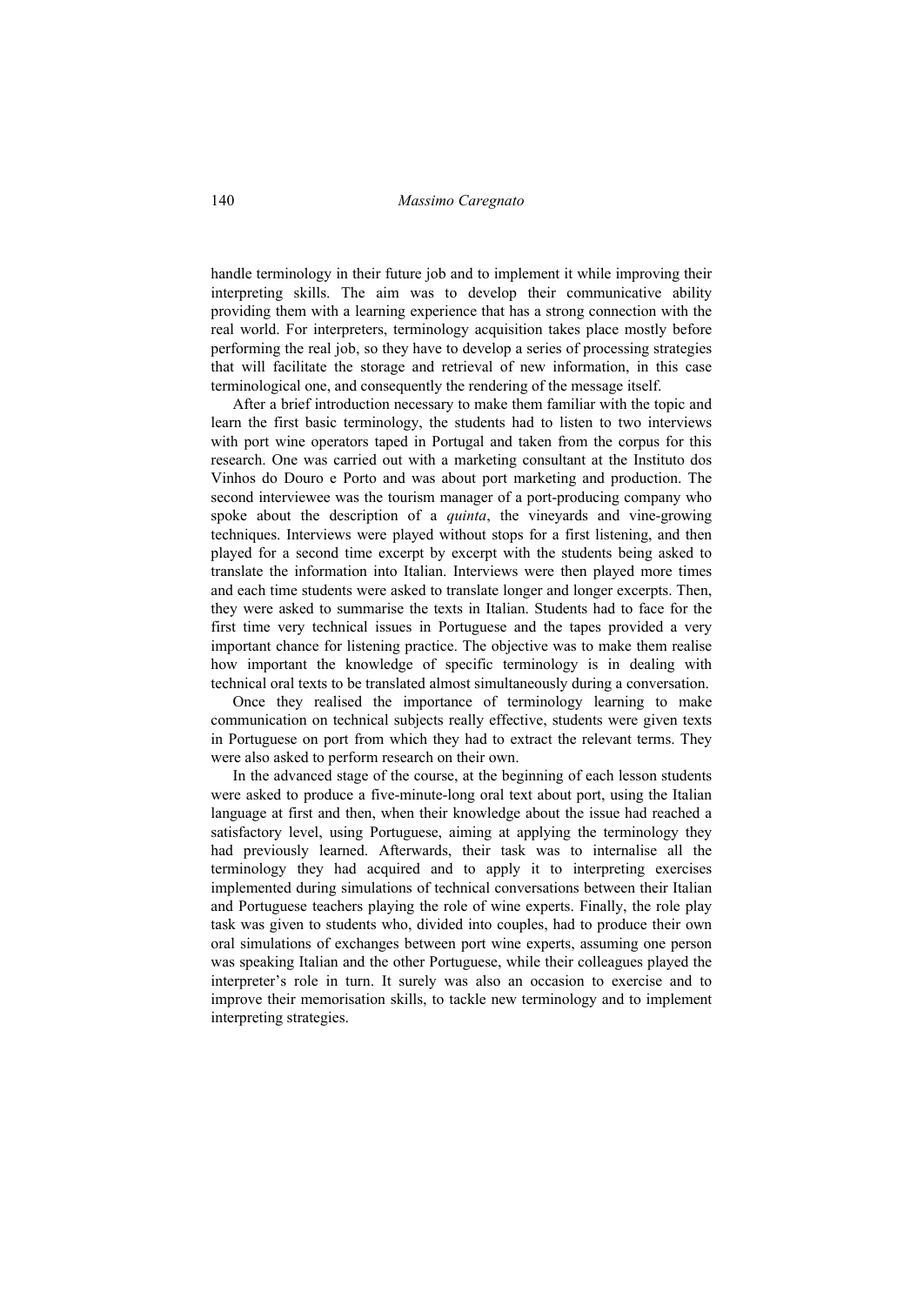The students responded well to the subject of study, although the greatest difficulties were memorising terminology and applying it suitably. In any case, the purpose of the course was to teach the class how to handle large quantities of technical terms in an interpreting context which may correspond to real-life professional situations which are likely to take place in international commercial exchanges and may require a previous terminology research work.

#### 6. Conclusions

The results of the terminological research showed that port wine has its own special language, whose main characteristic is the richness in terms having a popular origin. Consequently variation and synonymy are widespread in its lexicon, although they do not invalidate the definition of special language. In the case of port, however, a synchronic approach might not be able to fully explain complex issues as the evolution of terms and the presence of synonyms, whereas a diachronic approach can help to analyse words through time and the creation of new terminology existing alongside the oldest one (Musacchio 2004: 222- 224). The universe of wine-making discourse is in any case a technology whose functional terminology reflects a series of practical operations aimed at achieving specific results. Therefore its terminology has evolved with time as much as the technology – which is unstable by its own nature, because of changes in materials, methods of production, design, etc. (cf. Temmerman 2000). Moreover, the analysis of Portuguese vine-growing and wine-making terminology should take into account the linguistic context which was often local and popular, and merely oral. That certainly has led to a specialised language which is not very homogeneous, without written evidence, sometimes different from village to village.

The frequently popular origin is also a motivation for the widespread use of metaphors (e.g. *mortório*, *macaco*, *mama*). Unfortunately, in finding translating equivalents in Italian, this feature of the port special language has been lost, as the creation of new metaphors in an already well-established Italian domainspecific language would be out of context. Therefore, in those cases a descriptive translation using compounds of terms existing in Italian and expressing more clearly the Portuguese concept was provided (e.g. *vigneto abbandonato*, *attrezzo per mescolare il mosto*, *recipiente a semisfera*). In some cases Portuguese metaphors were translated using Italian technical terms (e.g. *benefício* translated by *alcolizzazione* or *aggiunta di alcol*). When techniques or products of the wine domain are well-known at an international level, terminology is more standardised and therefore Italian translations for Portuguese terms were easier to find (e.g *vinho tinto* and *vinho branco*, translated as *vino rosso* and *vino bianco*). When Portuguese shows a tendency to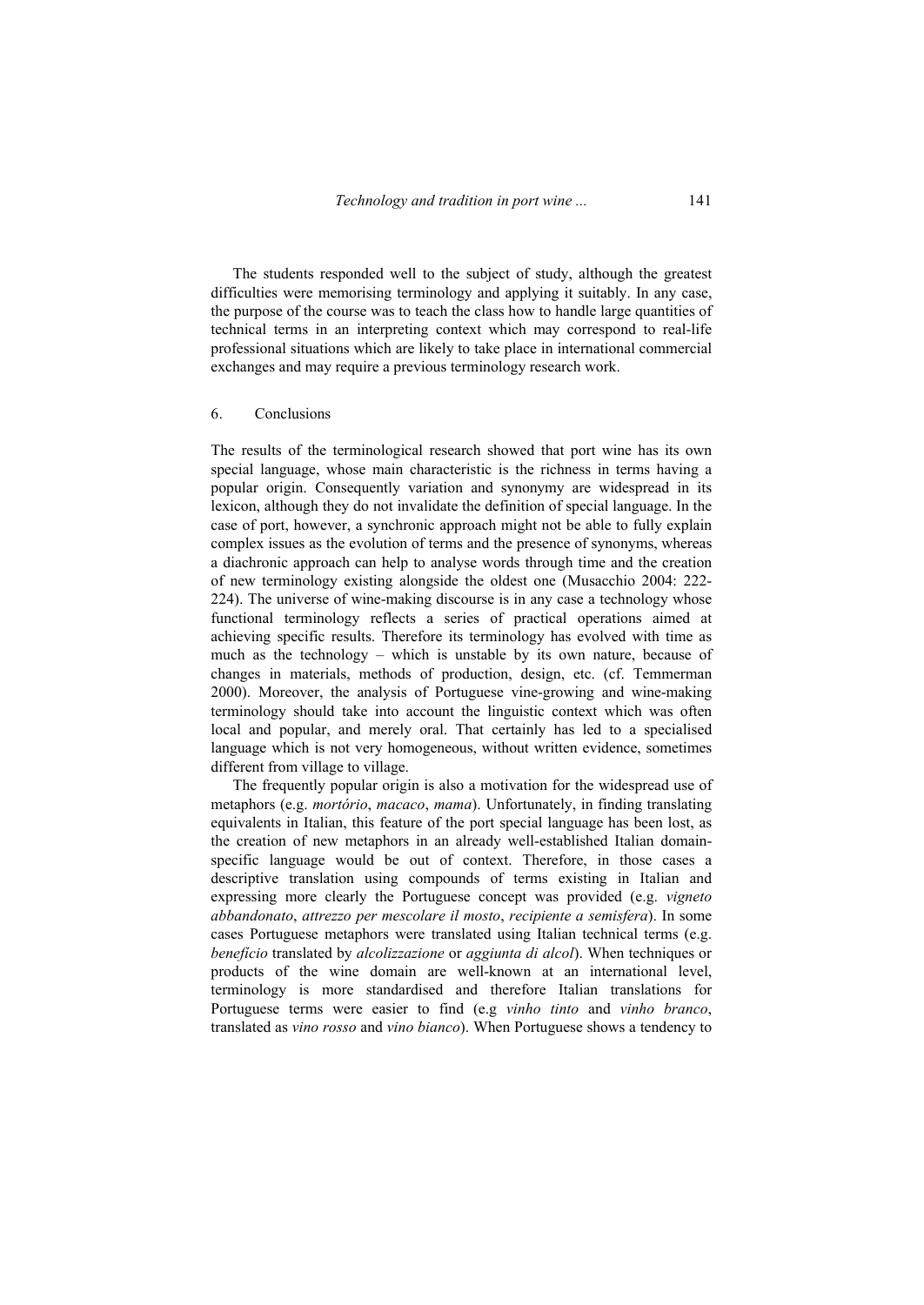compression with the creation of acronyms and abbreviations (e.g. the names of the institutions, *IVDP*, *CIRDD*), this is also maintained in Italian. Nonetheless, this tendency to create acronyms responds to a need for standardisation, also demonstrated by the European legislation which created the acronym *vqprd* for both languages. Finally, a few words should be spent about direct borrowing. Indeed, whereas some Portuguese terms refer to very specific or local products and objects (e.g. *jeropiga* and *rabelo*) and they were necessarily maintained in Italian, most of the names of the finished product categories are already loanwords from English to Portuguese (e.g. *Vintage*, *Ruby*, *Tawny*). Given their well-established use at an international level, and especially their presence on the labels of the bottles which are sold to customers, this classification was kept in Italian.

In addition to that, interviews carried out with marketing technicians within the industry showed that the employment of interpreters and translators would be favoured if they were specialised in wine terminology. On the other hand, it has emerged that most operators are not trained in linguistic skills and sometimes that may hinder effective communication.

Given the lack of specialised Italian-Portuguese vocabularies or other translating material, this research to be included in the TERMit database may be a useful instrument for large international wine firms that need to communicate properly in foreign languages. As the TERMit database allows to extend and update term collections, hopefully this study will also be only the starting point for a more comprehensive research project which may include also the Brazilian variety of Portuguese or other languages or other types of wine produced both in the Iberian peninsula and elsewhere.

#### Riferimenti bibliografici

- Caregnato M. (2002-03) "Il Vino di Porto fra Tradizione e Modernità Un Contributo Terminologico in Portoghese e Italiano"*,* Tesi di laurea non pubblicata, Scuola Superiore di Lingue Moderne per Interpreti e Traduttori, Università degli Studi di Trieste.
- Del Rosso G. (1997) "L'interprete di trattativa", in *Nuovi orientamenti negli studi sull'interpretazione*. A cura di L. Gran & A. Riccardi, Padova, CLEUP, pp. 237-249.
- Gile D. (1990) *Basic Concepts and Models for Interpreters and Translators Training*, Amsterdam/Philadelphia, John Benjamins.
- Instituto do Vinho do Porto (1998) *A Cor no Vinho do Porto*, Porto, Instituto do Vinho do Porto.
- Mayson R. (2001) *O Porto e o Douro*, 2ª edição. Trad. de José Rafael Paracana. Lisboa, Quetzal Editores.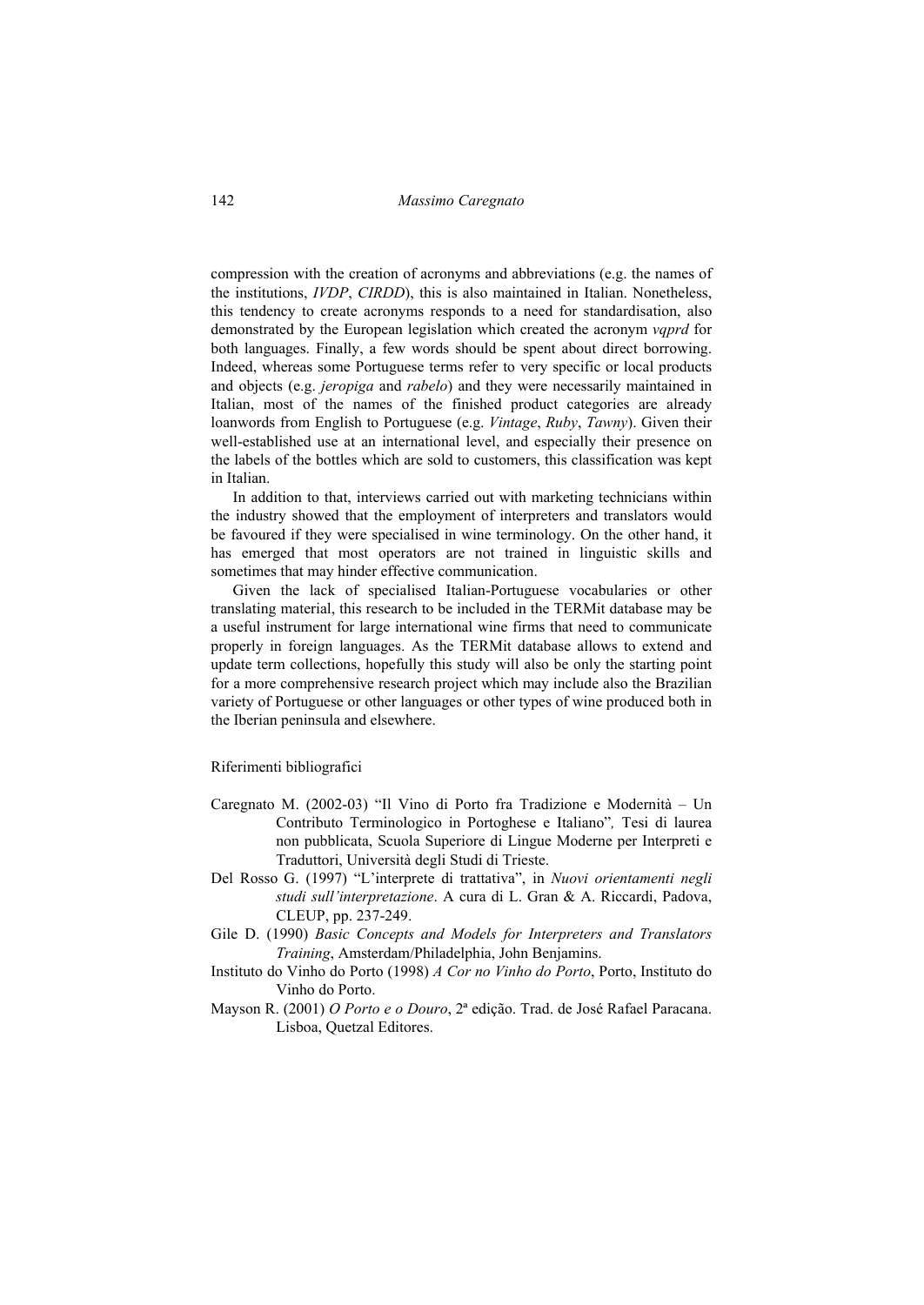- Musacchio M.T. (2004) "Considerazioni per un percorso di studio della terminologia nella traduzione specializzata", in *Übersetzen in der Fachkommunikation – Comunicazione specialistica e traduzione*. Hrsg. von L. Rega & M. Magris, Tübingen, Gunter Narr, pp. 215-236.
- Parnell A. (1989) "Liaison interpreting as a language teaching technique", in *The theoretical and practical aspects of teaching conference interpretation*. A cura di L. Gran & J. Dodds, Udine, Campanotto, pp. 253-256.
- Regolamento (CEE) n. 4252/88 del Consiglio del 21 dicembre 1988 relativo all'elaborazione e alla commercializzazione dei vini liquorosi prodotti nella Comunità Europea (consultato in versione italiana in http://europa.eu.int/ il 27/12/2003).
- Robinson J. (1994) (edited by) *The Oxford Companion to Wine*, Oxford, Oxford University Press.
- Sager J.C. (1990) *A Practical Course in Terminology Processing*, Amsterdam/Philadelphia, John Benjamins.
- Sobrero A.A. (1993) "Lingue Speciali", in *Introduzione all'italiano contemporaneo – La variazione e gli usi*. A cura di A.A. Sobrero, Roma/Bari, Laterza, pp. 237-277.
- Temmerman R. (2000) *Towards New Ways of Terminology Description The Sociocognitive Approach*, Amsterdam/Philadelphia, John Benjamins.
- Vinexpo (2005), Official site of Vinexpo exhibition, http://www.vinexpo.com/ consultato il 10/10/2005.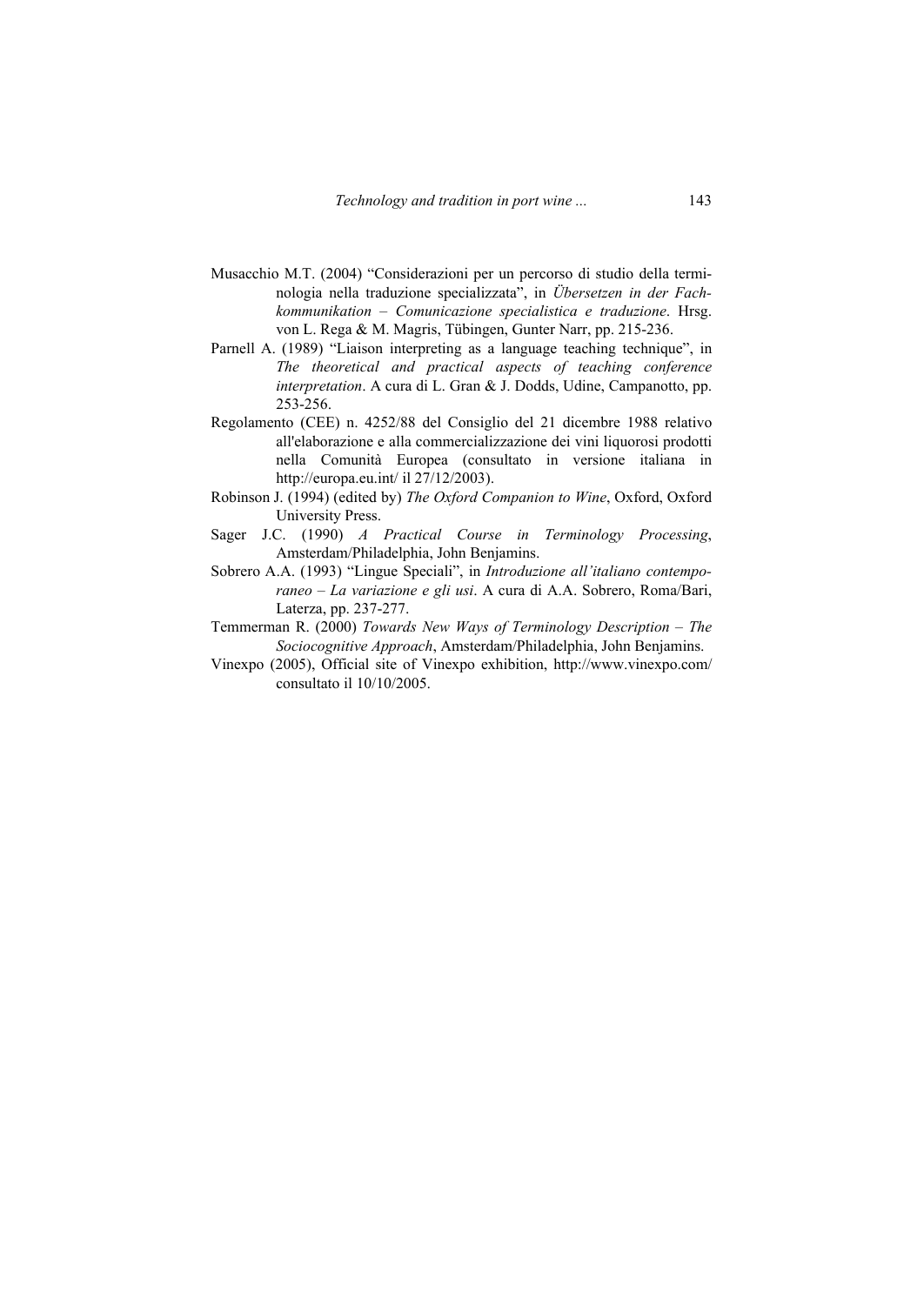## **RECENSIONI BOOK REVIEWS**

Ghelly V. Chernov (2004), *Inference and Anticipation in Simultaneous Interpreting. A Probability-Prediction Model*, Amsterdam/Philadelphia, John Benjamins, ISBN 158811583 e 90272130, pp. 266 [edited with a critical forward by Robin Setton e Adelina Hild].

*Inference and Anticipation in Simultaneous Interpreting* è la traduzione in inglese del libro di Ghelly V. Chernov (Černov, per molti) apparso nel 1987 in russo (*Osnovy sinchronnogo perevoda*). L'opera, pubblicata nel 2004 a cura di Robin Setton e Adelina Hild, dopo la scomparsa prematura di Chernov, costituisce una fonte preziosa per la comprensione del pensiero del grande interprete russo. Nella prefazione all'edizione inglese, che Chernov scrisse nell'ottobre del 2000, l'autore illustra le motivazioni che lo spinsero a tradurre la sua monografia principale in una lingua veicolare quale l'inglese. Alla luce degli sviluppi che hanno caratterizzato la ricerca in interpretazione, e soprattutto l'interpretazione simultanea, Chernov ritiene che la teoria da lui elaborata nell'arco di circa vent'anni (1970-1987) avesse ancora qualcosa da dire agli studiosi del settore. Da qui la necessità di poter diffondere e rendere accessibile un'opera fino ad oggi rimasta preclusa a molti a causa dell'ostacolo linguistico. In effetti, pur prendendo atto del fatto che Chernov pubblicò saggi e articoli anche in inglese e non solo in russo, resta il fatto che si avvertisse, nel mondo scientifico, l'esigenza di accedere direttamente alla globalità del pensiero chernoviano, grazie a una presentazione strutturata, approfondita e guidata di tutti gli elementi che lo compongono. Dalla prefazione si evince però anche un'altra motivazione alla base di questo progetto editoriale che si concretizza nel desiderio dell'autore di inserirsi nella ricerca attuale, mettendo in luce le caratteristiche che legano in qualche modo l'approccio chernoviano a quello, per esempio, pragmatico-cognitivo di Robin Setton. Chernov infatti è particolarmente attento alla dimensione comunicativa in cui si inserisce l'interpretazione simultanea, vista e considerata come una forma della comunicazione verbale. Ma l'interpretazione simultanea è anche un processo, non solo inteso nel quadro della realizzazione della comunicazione, ma soprattutto come attività percettiva e analitica del soggetto.

La complessità e la multifocalità dell'interpretazione simultanea attirano l'attenzione dello studioso che già negli anni Settanta ricorre alla linguistica, alla teoria della comunicazione e alla psicologia, attingendo dagli studiosi attivi in Unione Sovietica in quegli anni, metodologie, pensieri, teorie da applicare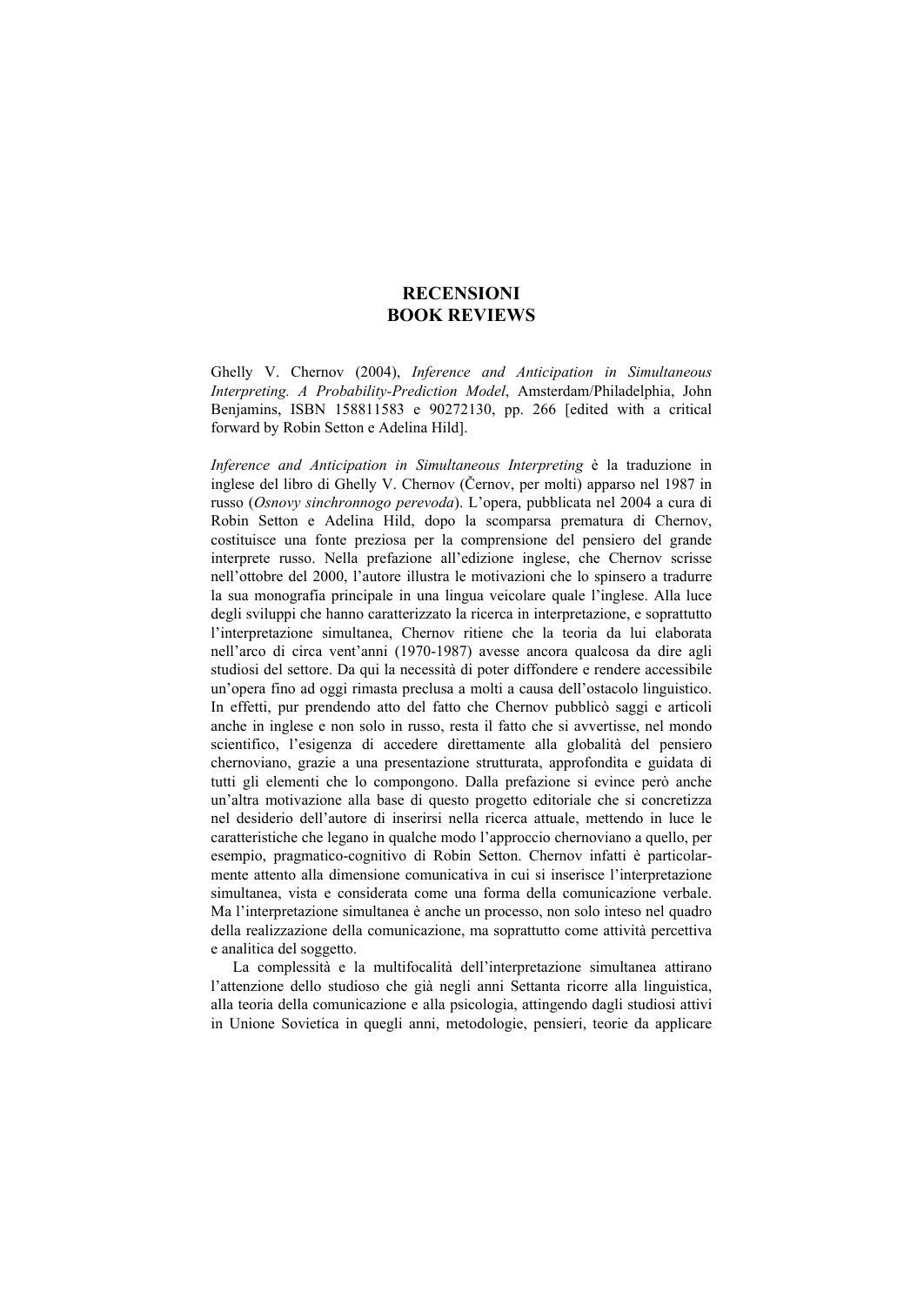146 *Caterina Falbo* 

all'interpretazione. Tale approccio squisitamente inter- e multidisciplinare può essere forse ancor più apprezzato oggi di quanto non lo fosse all'epoca. In quel periodo incominciavano a delinearsi posizioni diverse e talvolta incerte all'interno del mondo della ricerca in interpretazione che vedeva la contrapposizione tra coloro che tentavano di avvicinare l'interpretazione alla linguistica e alla psicologia cognitiva e coloro che invece ne reclamavano un'autarchica autonomia (*Théorie du sens*). Questo approccio così innovativo e sicuramente anticipatore dei tempi è rimasto troppo a lungo sconosciuto ai più, pur rappresentando, proprio come quello pragmatico-cognitivo di Setton, un esempio di integrazione sinergica tra visioni contrapposte di uno stesso oggetto e delle relative tematiche e problematiche.

L'opera di Chernov, inoltre, ha il grande pregio di rivelare la ricerca che è stata condotta in Unione Sovietica quando i contatti e gli scambi tra studiosi erano rari. La pubblicazione della versione inglese riveste pertanto anche un interesse diacronico e storico colto e sottolineato anche da R. Setton e A. Hild. Inserire il contributo di Chernov nel quadro dei filoni lungo i quali si è sviluppata ed è progredita la ricerca significa presentare in modo critico e costruttivo le linee guida del pensiero dello studioso e confrontarle con gli sviluppi più attuali, mettendone in evidenza analogie, differenze e carenze. È quello che fanno per esempio i curatori nell'evidenziare i contorni talvolta poco chiari delle teorie chiamate in causa da Chernov (*Activity Theory*), mettendole poi in relazione con teorie più recenti (*Teoria della rilevanza* di Sperber e Wilson), oppure chiarendo l'uso del termine 'pragmatica', che nel volume di Chernov pare riferirsi solo alla sociopragmatica e non come oggi all'attività inferenziale che permea ogni comunicazione. La curatela di R. Setton e A. Hild si rivela dunque quale accurata analisi tesa a colmare una profonda lacuna negli studi sull'interpretazione che fino ad ora erano stati privati di una indispensabile visione d'insieme del pensiero del grande studioso e professionista russo.

> Caterina Falbo SSLMIT, Università di Trieste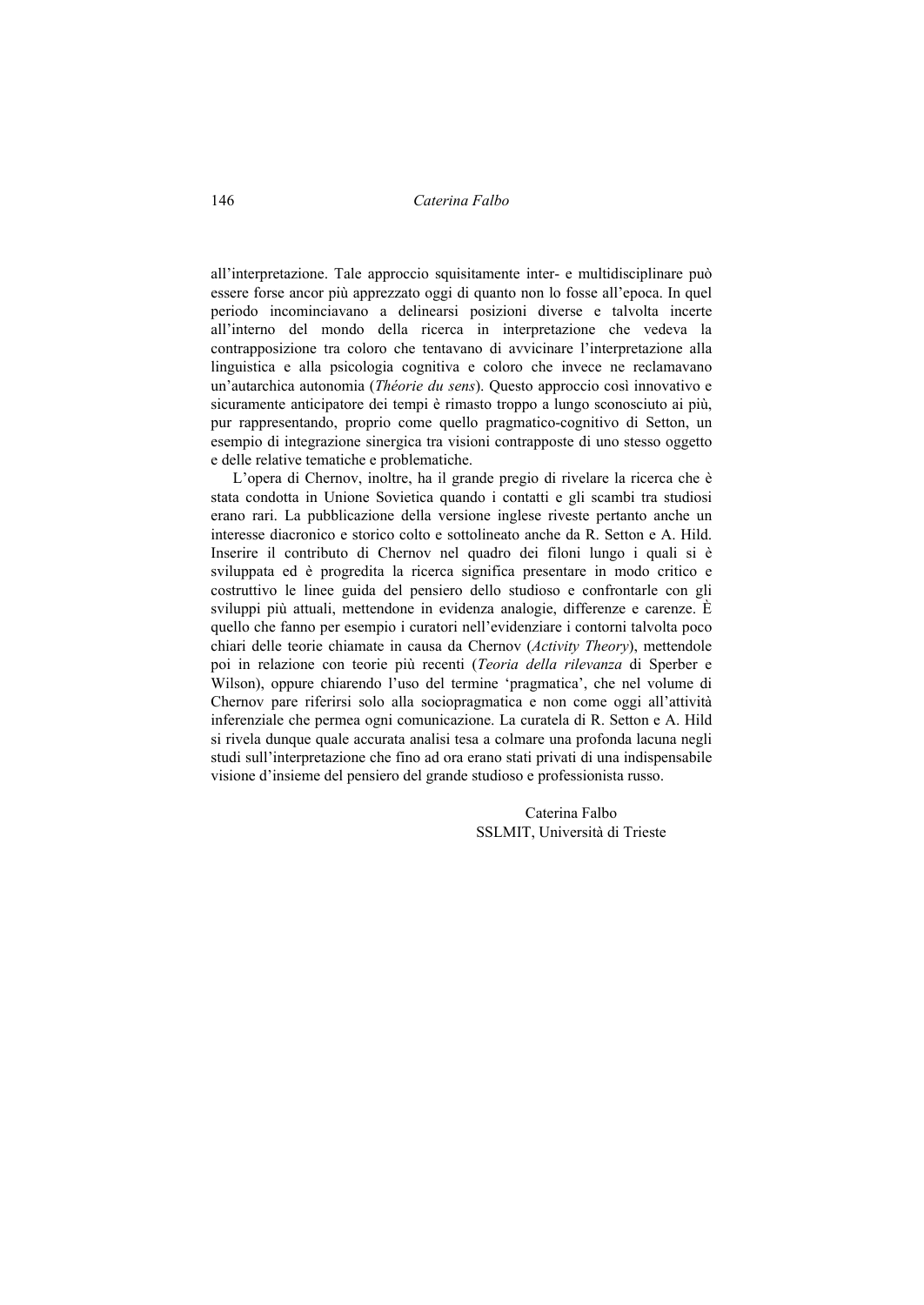Gianni Davico (2005) *L'industria della traduzione: Realtà e prospettive del mercato italiano*, Edizione SEB 27, Torino, ISBN -13: 978-88-86618-45-8, pp. 132.

This is a beginners guide book to the translation industry, divided into six chapters, subdivided often at every page by a variety of subheadings and bullet points. The focus, as Davico states, is on Italy "dalla fase pionieristica ad età adulta" (p. 42). With only 110 pages of well-spaced text this volume cannot pretend to be exhaustive, but what it lacks in detail it makes up for in overall view, based mainly on personal experience and interviews with translation agencies and others. It should also be noted that Davico includes a healthy number of other publications and internet sites within the text for the reader interested in the details. Not only is the emphasis on actual practice but the language is also surprisingly colloquial, written very much as a series of (reader) questions and (Davico's) answers, and includes a number of verbatim extracts of the interviews that Davico conducted.

The first chapter traces the history of translation agencies, mainly through the living memory and personal experience of translators who now run agencies, including Italy's largest 'Logos'. The interviews are a fascinating account of the different ways in which the amateur translator has turned into a keen competitive (and collaborative) professional entrepreneur, conscious of the need to follow (if not anticipate) changes in the market and even more in technology. However, these relatively new entrepreneurs, in responding to market requirements, have done little to improve the position of those who actually do the translating. The reader is warned that the industry is still unregulated: the hours are long and the pay is low.

Chapter 2 is an attempt to give an overview of the organisations which offer translation as their core activity. He begins with the "Mom & Pop Agency" (p. 48). Though Davico is unable to give us any figures, it is clear that these sole traders make up a sizeable part of the market and lie at the heart of this unregulated profession. His division continues with a fairly loose categorisation of larger translation organisations: "studio di traduttori associati" (mom, pop and friend/s), "agenzia di traduzione" (organisation with a company structure, outsourcing translating), "studio di traduzioni" (larger organisations, mainly inhouse translating) and "agenzia globale" (glocal multilingual language service providers with a network of national providers – which include translation as one of the many services). With this loose definition, the logical question Davico asks (p. 54) is "which provider is the best?" The answer, "It depends". and the difficulty Davico has in estimating turnover, again underlines the fragmented nature of the industry in Italy.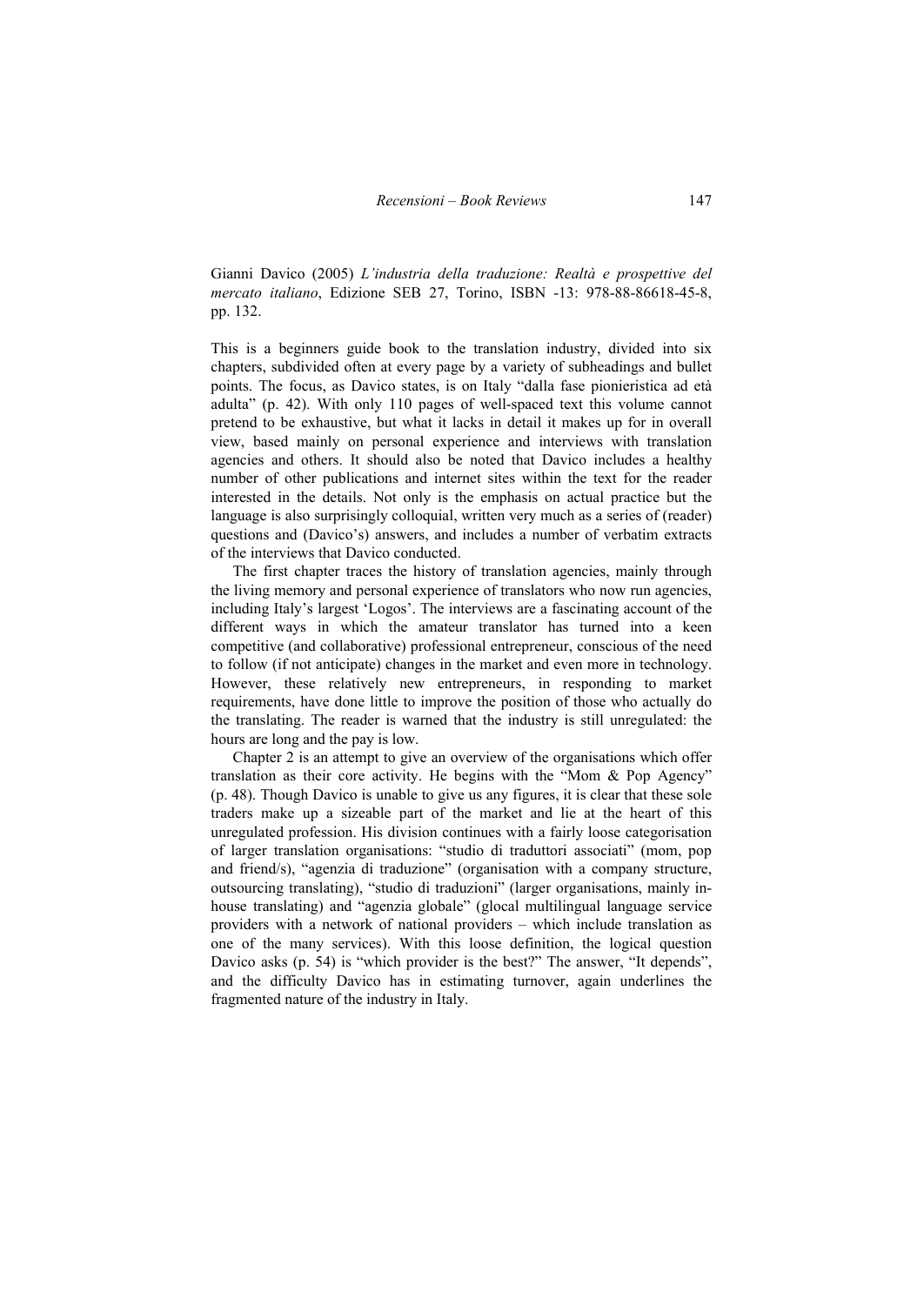148 *David Katan* 

Chapter 3 then takes us inside a translation centre. Davico explains the functions of the three key players in the industry: the project manager (PM), the translator (in-house and freelance) and the proof reader. Though he begins with the PM, it's worth beginning with his brief comments on the in-house translator, which he sees only as a temporary way-stage to PM or other career – due to lack of freedom in choosing what to translate, and lack of professional responsibility (little or no control over final results and no contact with the client). The PM, on the other hand, is the interface or "sacrificial lamb" (p. 63) between the client and the organisation. Davico gives an extremely clear outline of the tasks that await a PM and an equally clear description of the prerequisite competences, which include "una salute di ferro e un equilibrio mentale notevole" (p. 65). These attributes are necessary mainly due to a combination of client ignorance of the translation process and strong competitive market pressure to cut costs and to increase production. I found his comments regarding the PM extremely pertinent: "Nessuno nasce PM (in Italia almeno). La caratteristica aspirazione iniziale è quella di fare il traduttore letterario, poi ci si 'adatta' a fare il traduttore tecnico e infine, magari, si diventa PM". And, even more pertinent for those of us involved in translator training: "Purtroppo non ci sono al momento in Italia corsi di formazione specifici per questa figura" (p. 66). Helpfully, however, Davico gives us a number of links for courses outside of Italy. As might be expected, Davico tells us that a translator must have mother tongue abilities in the language s/he translates into, along with IT skills and specialist language skills. He believes, in fact, that one specialist language competence is worth much more than two or three general language competences, though once again his evidence is anecdotal. As to character profile he lists the following as indispensable: reliability, attention to detail, flexibility, courtesy and absolute ethics. To what extent this represents the current market or utopia is left to the reader's imagination. As regards the proofreader Davico tells us little, except that rarely will a good translator be a happy or good proofreader (and viceversa). The chapter finishes with two very brief overviews. First, there is a list of things a translator should check with the PM or client before actually accepting a translation project; and second, there is a brief excursus on translation quality assessment. The excursus mentions two certifying authorities (but not ISO) and tells us little about the current reality in Italy, apart from the fact that quality assessment is not yet central to the industry.

Chapter four contains information about a number of translation associations, but oddly limits the scope to umbrella organisations (both in Italy and abroad) and not to organisations for freelance translators such as AITI and ANITI. The eclectic listing for abroad includes Estonia but not France or Germany.